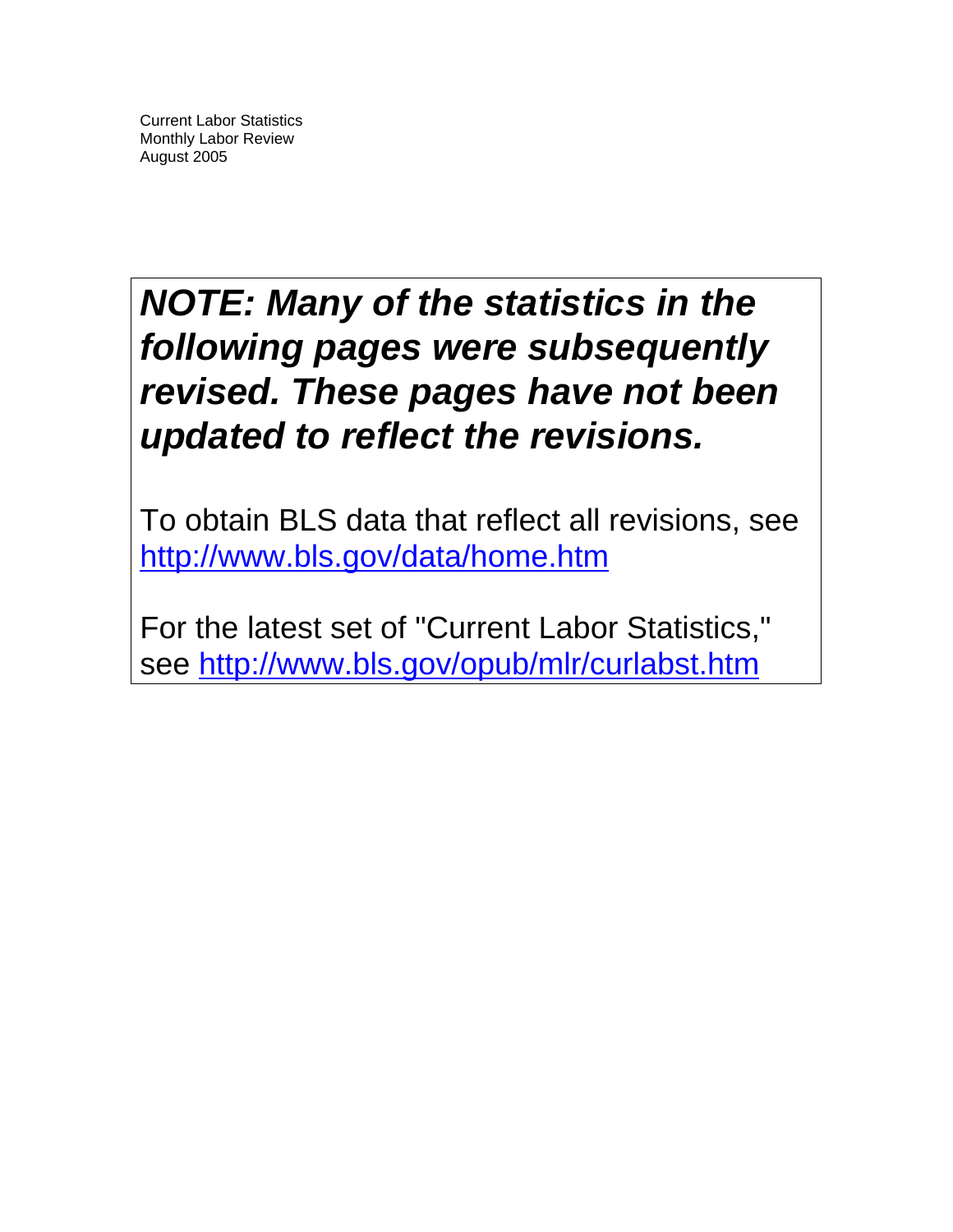# **Current Labor Statistics Current Labor Statistics**

| Notes on labor statistics <b>manually service on labor statistics</b> |  |
|-----------------------------------------------------------------------|--|
| <b>Comparative indicators</b>                                         |  |
|                                                                       |  |

| 2. Annual and quarterly percent changes in |  |
|--------------------------------------------|--|
|                                            |  |
| 3. Alternative measures of wages and       |  |
|                                            |  |

# **Labor force data**

|     | 4. Employment status of the population,                     |     |
|-----|-------------------------------------------------------------|-----|
|     |                                                             | 73  |
|     | 5. Selected employment indicators,                          |     |
|     |                                                             | 74  |
|     | 6. Selected unemployment indicators,                        |     |
|     |                                                             | 75  |
|     | 7. Duration of unemployment,                                |     |
|     |                                                             | 75  |
|     | 8. Unemployed persons by reason for unemployment,           |     |
|     |                                                             | 76  |
|     | 9. Unemployment rates by sex and age,                       |     |
|     |                                                             | 77  |
|     | 10. Unemployment rates by State,                            |     |
|     |                                                             | 78  |
|     | 11. Employment of workers by State,                         |     |
|     |                                                             | 79  |
|     | 12. Employment of workers by industry,                      |     |
|     |                                                             | 80  |
|     | 13. Average weekly hours by industry,                       |     |
|     |                                                             | 83  |
|     | 14. Average hourly earnings by industry,                    |     |
|     |                                                             | 84  |
|     |                                                             | 85  |
|     |                                                             | 86  |
|     | 17. Diffusion indexes of employment change,                 |     |
|     |                                                             | 87  |
|     | 18. Job openings levels and rates, by industry and regions, |     |
|     |                                                             | 88  |
|     | 19. Hires levels and rates by industry and region,          |     |
|     |                                                             | 88  |
|     | 20. Separations levels and rates by industry and region,    |     |
|     |                                                             | 89  |
| 21. | Quits levels and rates by industry and region,              |     |
|     |                                                             | 89  |
|     | 22. Quarterly Census of Employment and Wages,               |     |
|     |                                                             | 90  |
|     | 23. Quarterly Census of Employment and Wages, by State      | 92  |
|     | 24. Annual data: Quarterly Census of Employment             |     |
|     |                                                             | 93  |
|     | 25. Annual data: Quarterly Census of Employment and Wages,  |     |
|     | establishment size and employment, by supersector           | 94  |
|     | 26. Annual data: Quarterly Census of Employment and         |     |
|     |                                                             | 95  |
|     | 27. Annual data: Employment status of the population        | 100 |
|     | 28. Annual data: Employment levels by industry              | 100 |
|     | 29. Annual data: Average hours and earnings level,          |     |
|     |                                                             | 101 |
|     |                                                             |     |

# **Labor compensation and collective bargaining data**

| 32. Employment Cost Index, benefits, private industry  106     |  |
|----------------------------------------------------------------|--|
| 33. Employment Cost Index, private nonfarm workers,            |  |
|                                                                |  |
| 34. Participants in benefit plans, medium and large firms  108 |  |
| 35. Participants in benefits plans, small firms                |  |
|                                                                |  |
| 36. Work stoppages involving 1,000 workers or more  110        |  |

# **Price data**

| 37. Consumer Price Index: U.S. city average, by expenditure |  |
|-------------------------------------------------------------|--|
|                                                             |  |
| 38. Consumer Price Index: U.S. city average and             |  |
|                                                             |  |
| 39. Annual data: Consumer Price Index, all items            |  |
|                                                             |  |
| 40. Producer Price Indexes by stage of processing  116      |  |
| 41. Producer Price Indexes for the net output of major      |  |
|                                                             |  |
| 42. Annual data: Producer Price Indexes                     |  |
|                                                             |  |
| 43. U.S. export price indexes by Standard International     |  |
|                                                             |  |
| 44. U.S. import price indexes by Standard International     |  |
|                                                             |  |
|                                                             |  |
|                                                             |  |
| 47. U.S. international price indexes for selected           |  |
|                                                             |  |

# **Productivity data**

| 48. Indexes of productivity, hourly compensation,        |  |
|----------------------------------------------------------|--|
|                                                          |  |
|                                                          |  |
| 50. Annual indexes of productivity, hourly compensation, |  |
|                                                          |  |
| 51. Annual indexes of output per hour for select         |  |
|                                                          |  |

# **International comparisons data**

| 52. Unemployment rates in nine countries,                |  |
|----------------------------------------------------------|--|
|                                                          |  |
| 53. Annual data: Employment status of the civilian       |  |
|                                                          |  |
| 54. Annual indexes of productivity and related measures, |  |
|                                                          |  |
|                                                          |  |

# **Injury and Illness data**

| 56. Fatal occupational injuries by event or exposure 134 |  |
|----------------------------------------------------------|--|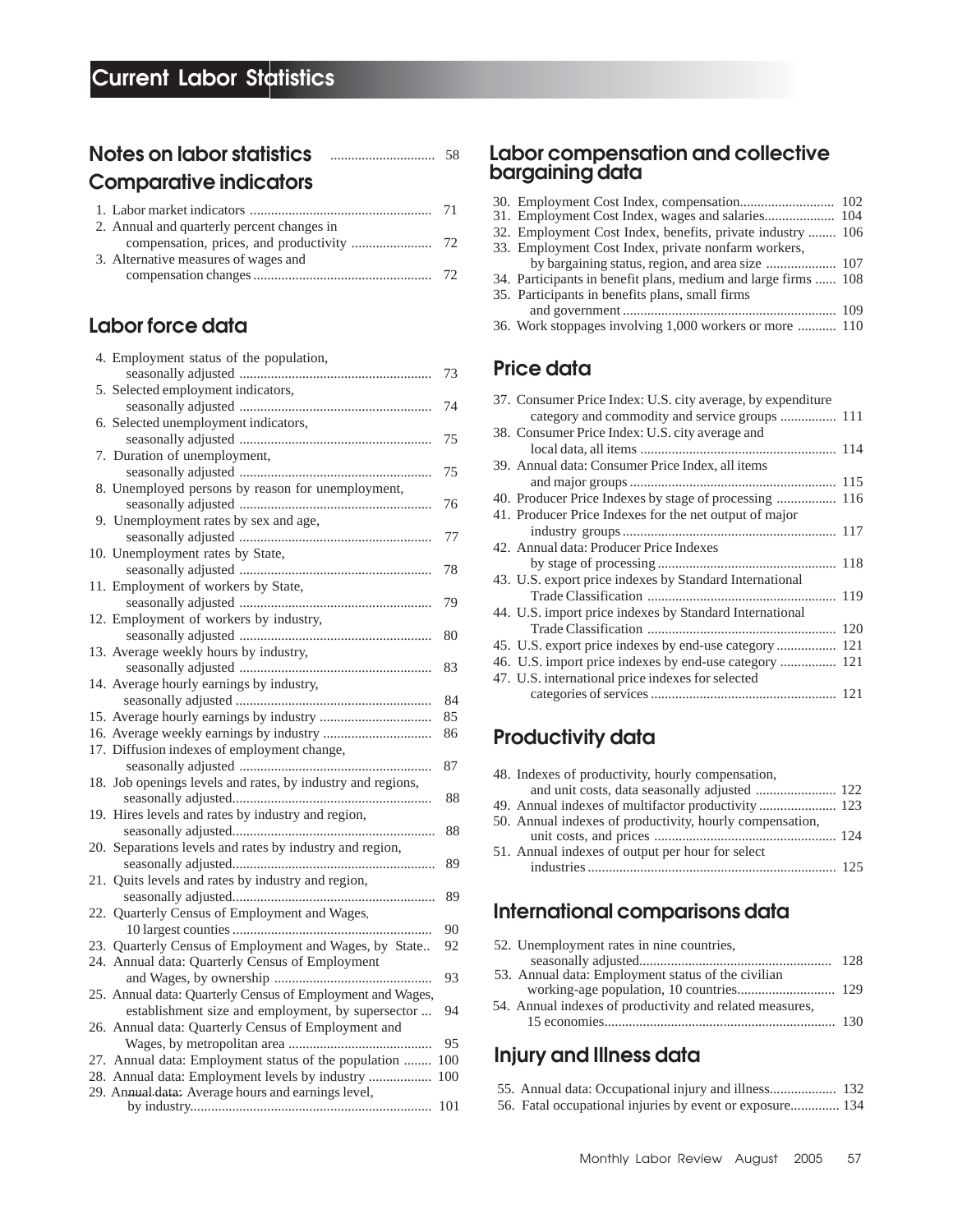This section of the *Review* presents the principal statistical series collected and calculated by the Bureau of Labor Statistics: series on labor force; employment; unemployment; labor compensation; consumer, producer, and international prices; productivity; international comparisons; and injury and illness statistics. In the notes that follow, the data in each group of tables are briefly described; key definitions are given; notes on the data are set forth; and sources of additional information are cited.

# **General notes**

The following notes apply to several tables in this section:

**Seasonal adjustment**. Certain monthly and quarterly data are adjusted to eliminate the effect on the data of such factors as climatic conditions, industry production schedules, opening and closing of schools, holiday buying periods, and vacation practices, which might prevent short-term evaluation of the statistical series. Tables containing data that have been adjusted are identified as "seasonally adjusted." (All other data are not seasonally adjusted.) Seasonal effects are estimated on the basis of current and past experiences. When new seasonal factors are computed each year, revisions may affect seasonally adjusted data for several preceding years.

Seasonally adjusted data appear in tables 1–14, 17–21, 48, and 52. Seasonally adjusted labor force data in tables 1 and 4–9 were revised in the February 2005 issue of the *Review*. Seasonally adjusted establishment survey data shown in tables 1, 12–14, and 17 were revised in the March 2005 *Review.* A brief explanation of the seasonal adjustment methodology appears in "Notes on the data."

Revisions in the productivity data in table 54 are usually introduced in the September issue. Seasonally adjusted indexes and percent changes from month-to-month and quarter-to-quarter are published for numerous Consumer and Producer Price Index series. However, seasonally adjusted indexes are not published for the U.S. average All-Items CPI. Only seasonally adjusted percent changes are available for this series.

**Adjustments for price changes**. Some data—such as the "real" earnings shown in table 14—are adjusted to eliminate the effect of changes in price. These adjustments are made by dividing current-dollar values by the Consumer Price Index or the appropriate component of the index, then multiplying by 100. For example, given a current hourly wage rate of \$3 and a current price

index number of 150, where  $1982 = 100$ , the hourly rate expressed in 1982 dollars is \$2 (\$3/150 x 100 = \$2). The \$2 (or any other resulting values) are described as "real," "constant," or "1982" dollars.

# **Sources of information**

Data that supplement the tables in this section are published by the Bureau in a variety of sources. Definitions of each series and notes on the data are contained in later sections of these Notes describing each set of data. For detailed descriptions of each data series, see *BLS Handbook of Methods*, Bulletin 2490. Users also may wish to consult *Major Programs of the Bureau of Labor Statistics*, Report 919. News releases provide the latest statistical information published by the Bureau; the major recurring releases are published according to the schedule appearing on the back cover of this issue.

More information about labor force, employment, and unemployment data and the household and establishment surveys underlying the data are available in the Bureau's monthly publication, *Employment and Earnings.* Historical unadjusted and seasonally adjusted data from the household survey are available on the Internet:

#### **www.bls.gov/cps/**

Historically comparable unadjusted and seasonally adjusted data from the establishment survey also are available on the Internet:

### **www.bls.gov/ces/**

Additional information on labor force data for areas below the national level are provided in the BLS annual report, *Geographic Profile of Employment and Unemployment.*

For a comprehensive discussion of the Employment Cost Index*,* see *Employment Cost Indexes and Levels, 1975–95,* BLS Bulletin 2466. The most recent data from the Employee Benefits Survey appear in the following Bureau of Labor Statistics bulletins: *Employee Benefits in Medium and Large Firms; Employee Benefits in Small Private Establishments;* and *Employee Benefits in State and Local Governments*.

More detailed data on consumer and producer prices are published in the monthly periodicals, *The CPI Detailed Report* and *Producer Price Indexes*. For an overview of the 1998 revision of the CPI, see the December 1996 issue of the *Monthly Labor Review*. Additional data on international prices appear in monthly news releases.

Listings of industries for which productivity indexes are available may be found on the Internet:

### **www.bls.gov/lpc/**

For additional information on interna-

tional comparisons data, see *International Comparisons of Unemployment,* Bulletin 1979.

Detailed data on the occupational injury and illness series are published in *Occupational Injuries and Illnesses in the United States, by Industry,* a BLS annual bulletin.

Finally, the *Monthly Labor Review* carries analytical articles on annual and longer term developments in labor force, employment, and unemployment; employee compensation and collective bargaining; prices; productivity; international comparisons; and injury and illness data.

# **Symbols**

- n.e.c. = not elsewhere classified.
- $n.e.s. = not elsewhere specified.$ 
	- p = preliminary. To increase the timeliness of some series, preliminary figures are issued based on representative but incomplete returns.
	- $r =$  revised. Generally, this revision reflects the availability of later data, but also may reflect other adjustments.

# **Comparative Indicators**

#### (Tables 1–3)

Comparative indicators tables provide an overview and comparison of major BLS statistical series. Consequently, although many of the included series are available monthly, all measures in these comparative tables are presented quarterly and annually.

**Labor market indicators** include employment measures from two major surveys and information on rates of change in compensation provided by the Employment Cost Index (ECI) program. The labor force participation rate, the employment-population ratio, and unemployment rates for major demographic groups based on the Current Population ("household") Survey are presented, while measures of employment and average weekly hours by major industry sector are given using nonfarm payroll data. The Employment Cost Index (compensation), by major sector and by bargaining status, is chosen from a variety of BLS compensation and wage measures because it provides a comprehensive measure of employer costs for hiring labor, not just outlays for wages, and it is not affected by employment shifts among occupations and industries.

Data on **changes in compensation, prices, and productivity** are presented in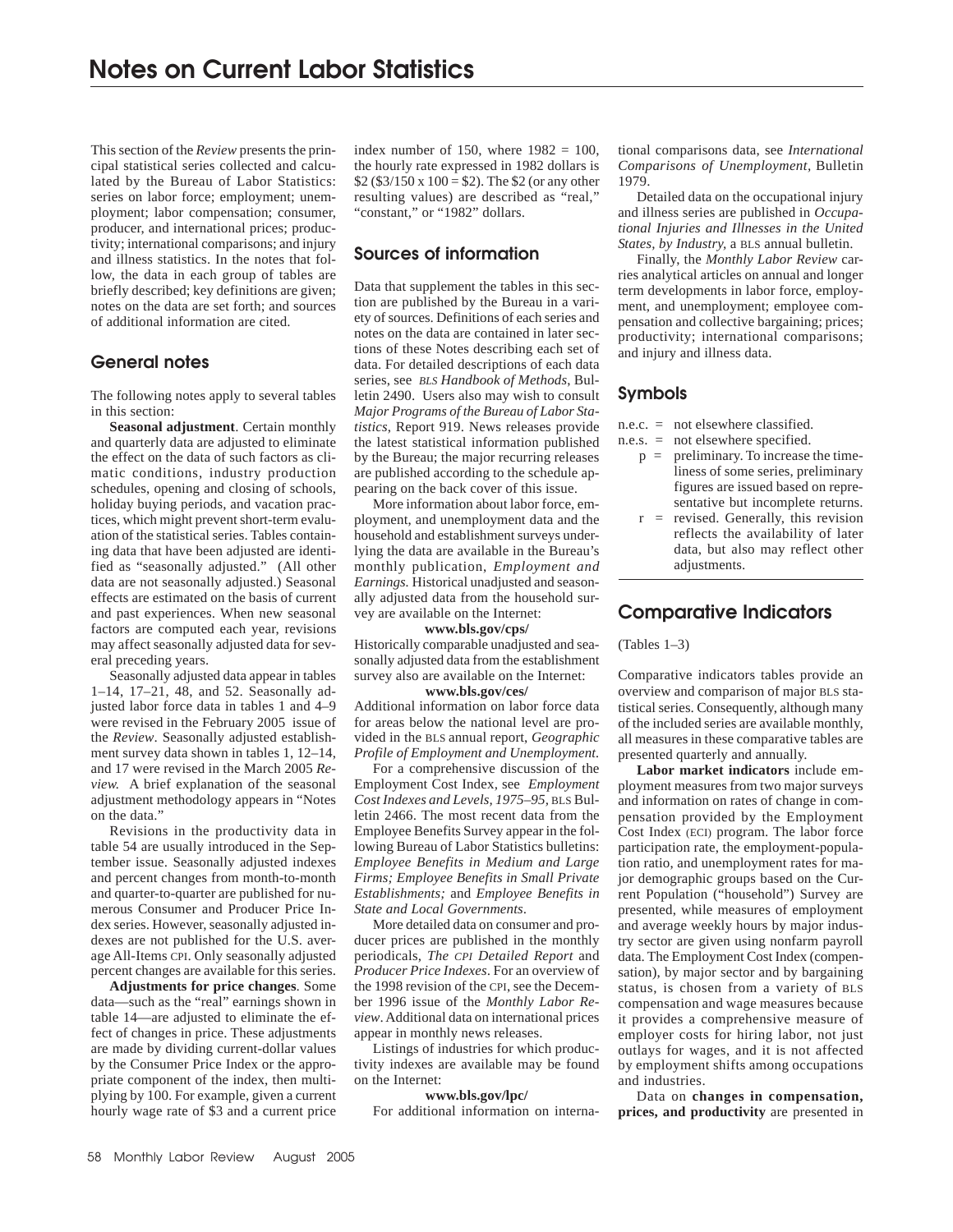table 2. Measures of rates of change of compensation and wages from the Employment Cost Index program are provided for all civilian nonfarm workers (excluding Federal and household workers) and for all private nonfarm workers. Measures of changes in consumer prices for all urban consumers; producer prices by stage of processing; overall prices by stage of processing; and overall export and import price indexes are given. Measures of productivity (output per hour of all persons) are provided for major sectors.

**Alternative measures of wage and compensation rates of change**, which reflect the overall trend in labor costs, are summarized in table 3. Differences in concepts and scope, related to the specific purposes of the series, contribute to the variation in changes among the individual measures.

### **Notes on the data**

Definitions of each series and notes on the data are contained in later sections of these notes describing each set of data.

# **Employment and Unemployment Data**

(Tables 1; 4–29)

### **Household survey data**

#### **Description of the series**

Employment data in this section are obtained from the Current Population Survey, a program of personal interviews conducted monthly by the Bureau of the Census for the Bureau of Labor Statistics. The sample consists of about 60,000 households selected to represent the U.S. population 16 years of age and older. Households are interviewed on a rotating basis, so that three-fourths of the sample is the same for any 2 consecutive months.

## **Definitions**

**Employed persons** include (1) all those who worked for pay any time during the week which includes the 12th day of the month or who worked unpaid for 15 hours or more in a family-operated enterprise and (2) those who were temporarily absent from their regular jobs because of illness, vacation, industrial dispute, or similar reasons. A person working at more than one job is counted only in the job at which he or she worked the greatest number of hours.

**Unemployed persons** are those who did

not work during the survey week, but were available for work except for temporary illness and had looked for jobs within the preceding 4 weeks. Persons who did not look for work because they were on layoff are also counted among the unemployed. **The unemployment rate** represents the number unemployed as a percent of the civilian labor force.

The **civilian labor force** consists of all employed or unemployed persons in the civilian noninstitutional population. Persons **not in the labor force** are those not classified as employed or unemployed. This group includes discouraged workers, defined as persons who want and are available for a job and who have looked for work sometime in the past 12 months (or since the end of their last job if they held one within the past 12 months), but are not currently looking, because they believe there are no jobs available or there are none for which they would qualify. The **civilian noninstitutional population** comprises all persons 16 years of age and older who are not inmates of penal or mental institutions, sanitariums, or homes for the aged, infirm, or needy. The **civilian labor force participation** rate is the proportion of the civilian noninstitutional population that is in the labor force. The **employment-population ratio** is employment as a percent of the civilian noninstitutional population.

### **Notes on the data**

From time to time, and especially after a decennial census, adjustments are made in the Current Population Survey figures to correct for estimating errors during the intercensal years. These adjustments affect the comparability of historical data. A description of these adjustments and their effect on the various data series appears in the Explanatory Notes of *Employment and Earnings.* For a discussion of changes introduced in January 2003, see "Revisions to the Current Population Survey Effective in January 2003" in the February 2003 issue of *Employment and Earnings* (available on the BLS Web site at **www.bls.gov/cps/ rvcps03.pdf**).

Effective in January 2003, BLS began using the X-12 ARIMA seasonal adjustment program to seasonally adjust national labor force data. This program replaced the X-11 ARIMA program which had been used since January 1980. See "Revision of Seasonally Adjusted Labor Force Series in 2003," in the February 2003 issue of *Employment and Earnings* (available on the BLS Web site at **www.bls.gov/cps/cpsrs.pdf**) for a discussion of the introduction of the use of X-12 ARIMA for seasonal adjustment of the labor force data and the effects that it had on the data.

At the beginning of each calendar year, historical seasonally adjusted data usually are revised, and projected seasonal adjustment factors are calculated for use during the January–June period. The historical seasonally adjusted data usually are revised for only the most recent 5 years. In July, new seasonal adjustment factors, which incorporate the experience through June, are produced for the July–December period, but no revisions are made in the historical data.

FOR ADDITIONAL INFORMATION on national household survey data, contact the Division of Labor Force Statistics: (202) 691–6378.

### **Establishment survey data**

### **Description of the series**

Employment, hours, and earnings data in this section are compiled from payroll records reported monthly on a voluntary basis to the Bureau of Labor Statistics and its cooperating State agencies by about 160,000 businesses and government agencies, which represent approximately 400,000 individual worksites and represent all industries except agriculture. The active CES sample covers approximately one-third of all nonfarm payroll workers. Industries are classified in accordance with the 2002 North American Industry Classification System. In most industries, the sampling probabilities are based on the size of the establishment; most large establishments are therefore in the sample. (An establishment is not necessarily a firm; it may be a branch plant, for example, or warehouse.) Self-employed persons and others not on a regular civilian payroll are outside the scope of the survey because they are excluded from establishment records. This largely accounts for the difference in employment figures between the household and establishment surveys.

### **Definitions**

An **establishment** is an economic unit which produces goods or services (such as a factory or store) at a single location and is engaged in one type of economic activity.

**Employed persons** are all persons who received pay (including holiday and sick pay) for any part of the payroll period including the 12th day of the month. Persons holding more than one job (about 5 percent of all persons in the labor force) are counted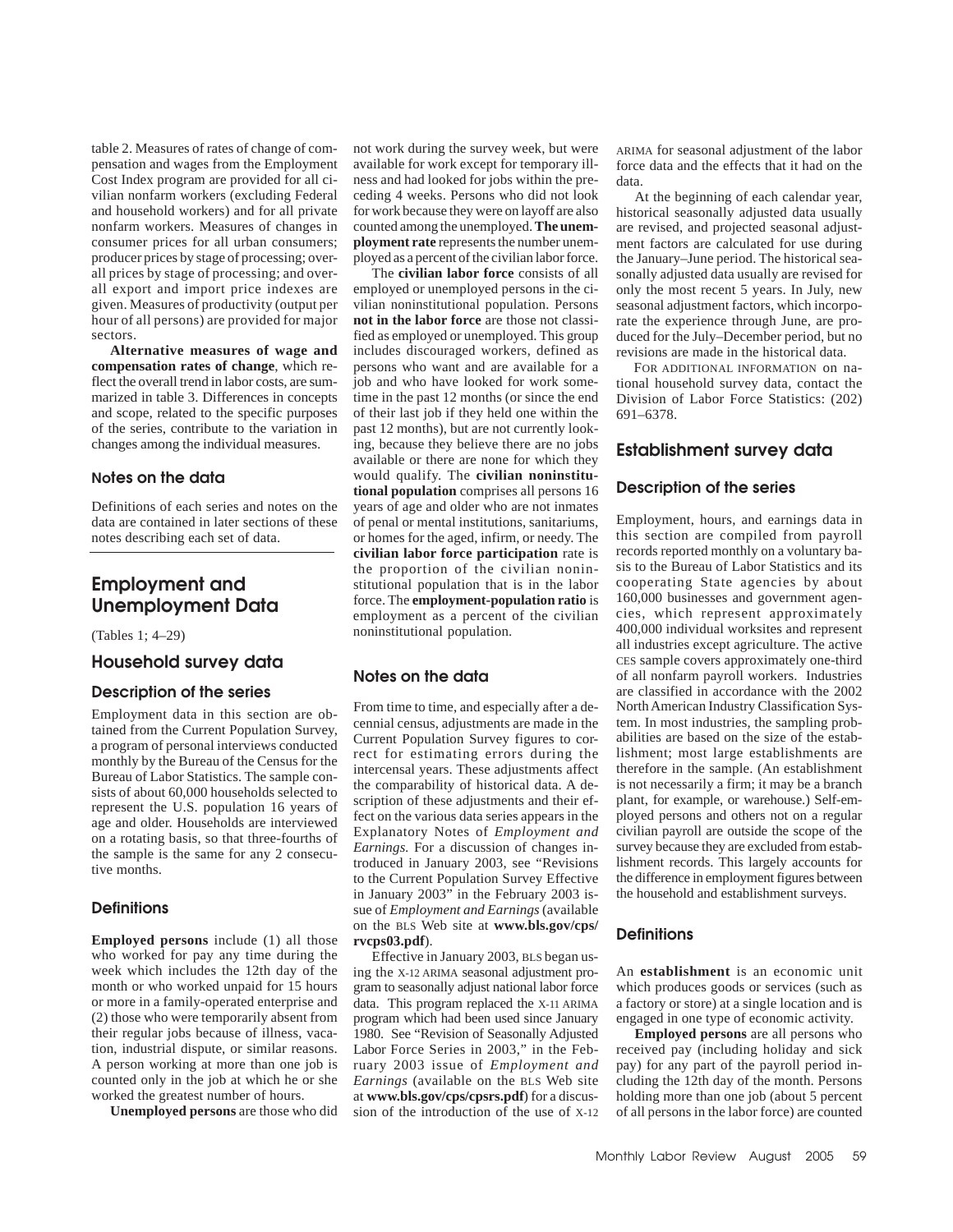in each establishment which reports them.

**Production workers** in the goods-producing industries cover employees, up through the level of working supervisors, who engage directly in the manufacture or construction of the establishment's product. In private service-providing industries, data are collected for nonsupervisory workers, which include most employees except those in executive, managerial, and supervisory positions. Those workers mentioned in tables 11–16 include production workers in manufacturing and natural resources and mining; construction workers in construction; and nonsupervisory workers in all private service-providing industries. Production and nonsupervisory workers account for about four-fifths of the total employment on private nonagricultural payrolls.

**Earnings** are the payments production or nonsupervisory workers receive during the survey period, including premium pay for overtime or late-shift work but excluding irregular bonuses and other special payments. **Real earnings** are earnings adjusted to reflect the effects of changes in consumer prices. The deflator for this series is derived from the Consumer Price Index for Urban Wage Earners and Clerical Workers (CPI-W).

**Hours** represent the average weekly hours of production or nonsupervisory workers for which pay was received, and are different from standard or scheduled hours. **Overtime hours** represent the portion of average weekly hours which was in excess of regular hours and for which overtime premiums were paid.

The **Diffusion Index** represents the percent of industries in which employment was rising over the indicated period, plus onehalf of the industries with unchanged employment; 50 percent indicates an equal balance between industries with increasing and decreasing employment. In line with Bureau practice, data for the 1-, 3-, and 6-month spans are seasonally adjusted, while those for the 12-month span are unadjusted. Table 17 provides an index on private nonfarm employment based on 278 industries, and a manufacturing index based on 84 industries. These indexes are useful for measuring the dispersion of economic gains or losses and are also economic indicators.

### **Notes on the data**

Establishment survey data are annually adjusted to comprehensive counts of employment (called "benchmarks"). The March 2003 benchmark was introduced in February 2004 with the release of data for January 2004, published in the March 2004 is-

sue of the *Review.* With the release in June 2003, CES completed a conversion from the Standard Industrial Classification (SIC) system to the North American Industry Classification System (NAICS) and completed the transition from its original quota sample design to a probability-based sample design. The industry-coding update included reconstruction of historical estimates in order to preserve time series for data users. Normally 5 years of seasonally adjusted data are revised with each benchmark revision. However, with this release, the entire new time series history for all CES data series were re-seasonally adjusted due to the NAICS conversion, which resulted in the revision of all CES time series.

Also in June 2003, the CES program introduced concurrent seasonal adjustment for the national establishment data. Under this methodology, the first preliminary estimates for the current reference month and the revised estimates for the 2 prior months will be updated with concurrent factors with each new release of data. Concurrent seasonal adjustment incorporates all available data, including first preliminary estimates for the most current month, in the adjustment process. For additional information on all of the changes introduced in June 2003, see the June 2003 issue of *Employment and Earnings* and "Recent changes in the national Current Employment Statistics survey," *Monthly Labor Review,* June 2003, pp. 3–13.

Revisions in State data (table 11) occurred with the publication of January 2003 data. For information on the revisions for the State data, see the March and May 2003 issues of *Employment and Earnings*, and "Recent changes in the State and Metropolitan Area CES survey," *Monthly Labor Review*, June 2003, pp. 14–19.

Beginning in June 1996, the BLS uses the X-12-ARIMA methodology to seasonally adjust establishment survey data. This procedure, developed by the Bureau of the Census, controls for the effect of varying survey intervals (also known as the 4- versus 5-week effect), thereby providing improved measurement of over-the-month changes and underlying economic trends. Revisions of data, usually for the most recent 5-year period, are made once a year coincident with the benchmark revisions.

In the establishment survey, estimates for the most recent 2 months are based on incomplete returns and are published as preliminary in the tables (12–17 in the *Review).* When all returns have been received, the estimates are revised and published as "final" (prior to any benchmark revisions) in the

third month of their appearance. Thus, December data are published as preliminary in January and February and as final in March. For the same reasons, quarterly establishment data (table 1) are preliminary for the first 2 months of publication and final in the third month. Fourth-quarter data are published as preliminary in January and February and as final in March.

FOR ADDITIONAL INFORMATION on establishment survey data, contact the Division of Current Employment Statistics: (202) 691–6555.

# **Unemployment data by State**

### **Description of the series**

Data presented in this section are obtained from the Local Area Unemployment Statistics (LAUS) program, which is conducted in cooperation with State employment security agencies.

Monthly estimates of the labor force, employment, and unemployment for States and sub-State areas are a key indicator of local economic conditions, and form the basis for determining the eligibility of an area for benefits under Federal economic assistance programs such as the Job Training Partnership Act. Seasonally adjusted unemployment rates are presented in table 10. Insofar as possible, the concepts and definitions underlying these data are those used in the national estimates obtained from the CPS.

### **Notes on the data**

Data refer to State of residence. Monthly data for all States and the District of Columbia are derived using standardized procedures established by BLS. Once a year, estimates are revised to new population controls, usually with publication of January estimates, and benchmarked to annual average CPS levels.

FOR ADDITIONAL INFORMATION on data in this series, call (202) 691–6392 (table 10) or (202) 691–6559 (table 11).

# **Quarterly Census of Employment and Wages**

### **Description of the series**

Employment, wage, and establishment data in this section are derived from the quarterly tax reports submitted to State employment security agencies by private and State and local government employers sub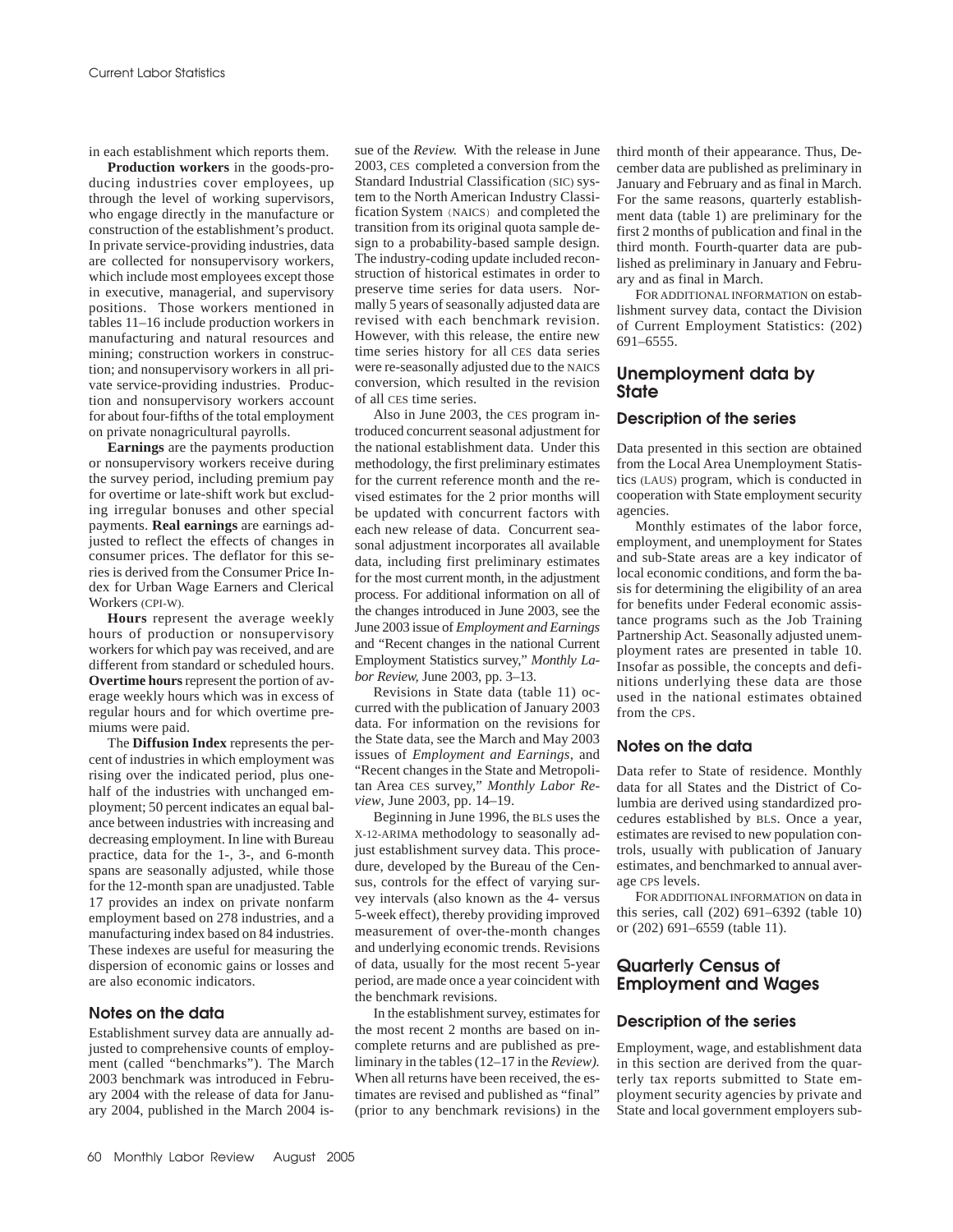ject to State unemployment insurance (UI) laws and from Federal, agencies subject to the Unemployment Compensation for Federal Employees (UCFE) program. Each quarter, State agencies edit and process the data and send the information to the Bureau of Labor Statistics.

The Quarterly Census of Employment and Wages (QCEW) data, also referred as ES-202 data, are the most complete enumeration of employment and wage information by industry at the national, State, metropolitan area, and county levels. They have broad economic significance in evaluating labor market trends and major industry developments.

### **Definitions**

In general, the Quarterly Census of Employment and Wages monthly employment data represent the number of **covered workers** who worked during, or received pay for, the pay period that included the 12th day of the month. **Covered private industry employment** includes most corporate officials, executives, supervisory personnel, professionals, clerical workers, wage earners, piece workers, and part-time workers. It excludes proprietors, the unincorporated self-employed, unpaid family members, and certain farm and domestic workers. Certain types of nonprofit employers, such as religious organizations, are given a choice of coverage or exclusion in a number of States. Workers in these organizations are, therefore, reported to a limited degree.

Persons on paid sick leave, paid holiday, paid vacation, and the like, are included. Persons on the payroll of more than one firm during the period are counted by each UIsubject employer if they meet the employment definition noted earlier. The employment count excludes workers who earned no wages during the entire applicable pay period because of work stoppages, temporary layoffs, illness, or unpaid vacations.

**Federal employment data** are based on reports of monthly employment and quarterly wages submitted each quarter to State agencies for all Federal installations with employees covered by the Unemployment Compensation for Federal Employees (UCFE) program, except for certain national security agencies, which are omitted for security reasons. Employment for all Federal agencies for any given month is based on the number of persons who worked during or received pay for the pay period that included the 12th of the month.

An **establishment** is an economic unit, such as a farm, mine, factory, or store, that produces goods or provides services. It is typically at a single physical location and engaged in one, or predominantly one, type of economic activity for which a single industrial classification may be applied. Occasionally, a single physical location encompasses two or more distinct and significant activities. Each activity should be reported as a separate establishment if separate records are kept and the various activities are classified under different NAICS industries.

Most employers have only one establishment; thus, the establishment is the predominant reporting unit or statistical entity for reporting employment and wages data. Most employers, including State and local governments who operate more than one establishment in a State, file a Multiple Worksite Report each quarter, in addition to their quarterly UI report. The Multiple Worksite Report is used to collect separate employment and wage data for each of the employer's establishments, which are not detailed on the UI report. Some very small multi-establishment employers do not file a Multiple Worksite Report. When the total employment in an employer's secondary establishments (all establishments other than the largest) is 10 or fewer, the employer generally will file a consolidated report for all establishments. Also, some employers either cannot or will not report at the establishment level and thus aggregate establishments into one consolidated unit, or possibly several units, though not at the establishment level.

For the Federal Government, the reporting unit is the **installation**: a single location at which a department, agency, or other government body has civilian employees. Federal agencies follow slightly different criteria than do private employers when breaking down their reports by installation. They are permitted to combine as a single statewide unit: 1) all installations with 10 or fewer workers, and 2) all installations that have a combined total in the State of fewer than 50 workers. Also, when there are fewer than 25 workers in all secondary installations in a State, the secondary installations may be combined and reported with the major installation. Last, if a Federal agency has fewer than five employees in a State, the agency headquarters office (regional office, district office) serving each State may consolidate the employment and wages data for that State with the data reported to the State in which the headquarters is located. As a result of these reporting rules, the number of reporting units is always larger than the number of employers (or government agencies) but smaller than the number of actual establishments (or installations).

Data reported for the first quarter are tabulated into **size** categories ranging from worksites of very small size to those with 1,000 employees or more. The size category is determined by the establishment's March employment level. It is important to note that each establishment of a multi-establishment firm is tabulated separately into the appropriate size category. The total employment level of the reporting multi-establishment firm is not used in the size tabulation.

Covered employers in most States report total **wages** paid during the calendar quarter, regardless of when the services were performed. A few State laws, however, specify that wages be reported for, or based on the period during which services are performed rather than the period during which compensation is paid. Under most State laws or regulations, wages include bonuses, stock options, the cash value of meals and lodging, tips and other gratuities, and, in some States, employer contributions to certain deferred compensation plans such as 401(k) plans.

Covered employer contributions for oldage, survivors, and disability insurance (OASDI), health insurance, unemployment insurance, workers' compensation, and private pension and welfare funds are not reported as wages. Employee contributions for the same purposes, however, as well as money withheld for income taxes, union dues, and so forth, are reported even though they are deducted from the worker's gross pay.

**Wages of covered Federal workers** represent the gross amount of all payrolls for all pay periods ending within the quarter. This includes cash allowances, the cash equivalent of any type of remuneration, severance pay, withholding taxes, and retirement deductions. Federal employee remuneration generally covers the same types of services as for workers in private industry.

**Average annual wage** per employee for any given industry are computed by dividing total annual wages by annual average employment. A further division by 52 yields average weekly wages per employee. Annual pay data only approximate annual earnings because an individual may not be employed by the same employer all year or may work for more than one employer at a time.

**Average weekly or annual wage** is affected by the ratio of full-time to part-time workers as well as the number of individuals in high-paying and low-paying occupations. When average pay levels between States and industries are compared, these factors should be taken into consideration. For example, industries characterized by high proportions of part-time workers will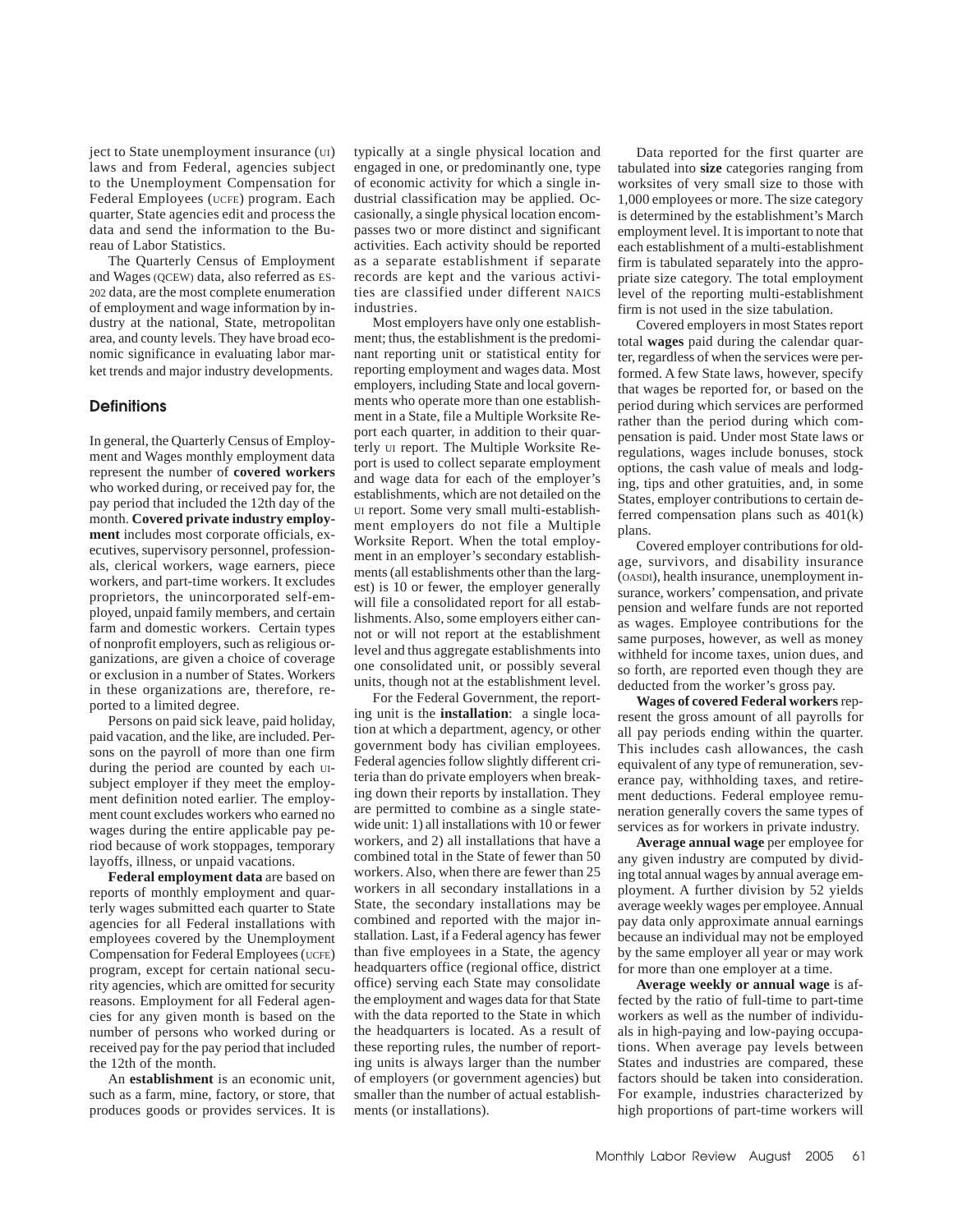show average wage levels appreciably less than the weekly pay levels of regular fulltime employees in these industries. The opposite effect characterizes industries with low proportions of part-time workers, or industries that typically schedule heavy weekend and overtime work. Average wage data also may be influenced by work stoppages, labor turnover rates, retroactive payments, seasonal factors, bonus payments, and so on.

### **Notes on the data**

Beginning with the release of data for 2001, publications presenting data from the Covered Employment and Wages program have switched to the 2002 version of the North American Industry Classification System (NAICS) as the basis for the assignment and tabulation of economic data by industry. NAICS is the product of a cooperative effort on the part of the statistical agencies of the United States, Canada, and Mexico. Due to difference in NAICS and Standard Industrial Classification (SIC) structures, industry data for 2001 is not comparable to the SIC-based data for earlier years.

Effective January 2001, the program began assigning Indian Tribal Councils and related establishments to local government ownership. This BLS action was in response to a change in Federal law dealing with the way Indian Tribes are treated under the Federal Unemployment Tax Act. This law requires federally recognized Indian Tribes to be treated similarly to State and local governments. In the past, the Covered Employment and Wage (CEW) program coded Indian Tribal Councils and related establishments in the private sector. As a result of the new law, CEW data reflects significant shifts in employment and wages between the private sector and local government from 2000 to 2001. Data also reflect industry changes. Those accounts previously assigned to civic and social organizations were assigned to tribal governments. There were no required industry changes for related establishments owned by these Tribal Councils. These tribal business establishments continued to be coded according to the economic activity of that entity.

 To insure the highest possible quality of data, State employment security agencies verify with employers and update, if necessary, the industry, location, and ownership classification of all establishments on a 3-year cycle. Changes in establishment classification codes resulting from the verification process are introduced with the data reported for the first quarter of the year. Changes resulting from improved employer reporting also are introduced in the first quarter. For these reasons, some data, especially at more detailed geographic levels, may not be strictly comparable with earlier years.

County definitions are assigned according to Federal Information Processing Standards Publications as issued by the National Institute of Standards and Technology. Areas shown as counties include those designated as independent cities in some jurisdictions and, in Alaska, those areas designated by the Census Bureau where counties have not been created. County data also are presented for the New England States for comparative purposes, even though townships are the more common designation used in New England (and New Jersey).

The Office of Management and Budget (OMB) defines metropolitan areas for use in Federal statistical activities and updates these definitions as needed. Data in this table use metropolitan area criteria established by OMB in definitions issued June 30, 1999 (OMB Bulletin No. 99-04). These definitions reflect information obtained from the 1990 Decennial Census and the 1998 U.S. Census Bureau population estimate. A complete list of metropolitan area definitions is available from the National Technical Information Service (NTIS), Document Sales, 5205 Port Royal Road, Springfield, Va. 22161, telephone 1-800-553-6847.

OMB defines metropolitan areas in terms of entire counties, except in the six New England States where they are defined in terms of cities and towns. New England data in this table, however, are based on a county concept defined by OMB as New England County Metropolitan Areas (NECMA) because county-level data are the most detailed available from the Quarterly Census of Employment and Wages. The NECMA is a countybased alternative to the city- and town-based metropolitan areas in New England. The NECMA for a Metropolitan Statistical Area (MSA) include: (1) the county containing the first-named city in that MSA title (this county may include the first-named cities of other MSA, and (2) each additional county having at least half its population in the MSA in which first-named cities are in the county identified in step 1. The NECMA is officially defined areas that are meant to be used by statistical programs that cannot use the regular metropolitan area definitions in New England.

 FOR ADDITIONAL INFORMATION on the covered employment and wage data, contact the Division of Administrative Statistics and Labor Turnover at (202) 691–6567.

# **Job Openings and Labor Turnover Survey**

### **Description of the series**

Data for the **Job Openings and Labor Turnover Survey** (JOLTS) are collected and compiled from a sample of 16,000 business establishments. Each month, data are collected for total employment, job openings, hires, quits, layoffs and discharges, and other separations. The JOLTS program covers all private nonfarm establishments such as factories, offices, and stores, as well as Federal, State, and local government entities in the 50 States and the District of Columbia. The JOLTS sample design is a random sample drawn from a universe of more than eight million establishments compiled as part of the operations of the Quarterly Census of Employment and Wages, or QCEW, program. This program includes all employers subject to State unemployment insurance (UI) laws and Federal agencies subject to Unemployment Compensation for Federal Employees (UCFE).

The sampling frame is stratified by ownership, region, industry sector, and size class. Large firms fall into the sample with virtual certainty. JOLTS total employment estimates are controlled to the employment estimates of the Current Employment Statistics (CES) survey. A ratio of CES to JOLTS employment is used to adjust the levels for all other JOLTS data elements. Rates then are computed from the adjusted levels.

The monthly JOLTS data series begin with December 2000. Not seasonally adjusted data on job openings, hires, total separations, quits, layoffs and discharges, and other separations levels and rates are available for the total nonfarm sector, 16 private industry divisions and 2 government divisions based on the North American Industry Classification System (NAICS), and four geographic regions. Seasonally adjusted data on job openings, hires, total separations, and quits levels and rates are available for the total nonfarm sector, selected industry sectors, and four geographic regions.

### **Definitions**

Establishments submit **job openings** information for the last business day of the reference month. A job opening requires that (1) a specific position exists and there is work available for that position; and (2) work could start within 30 days regardless of whether a suitable candidate is found; and (3) the employer is actively recruiting from outside the establishment to fill the position. Included are full-time, part-time, permanent,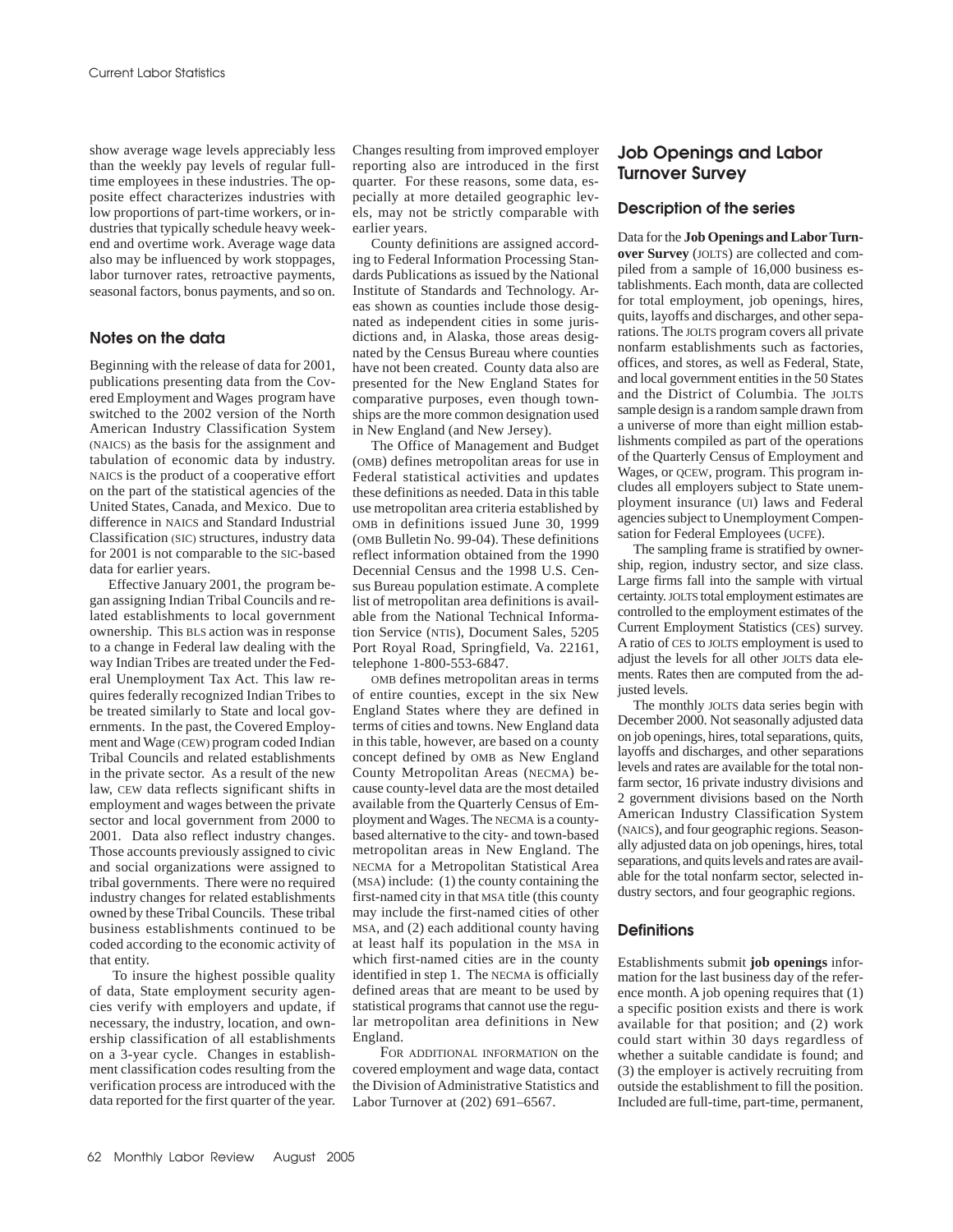short-term, and seasonal openings. Active recruiting means that the establishment is taking steps to fill a position by advertising in newspapers or on the Internet, posting help-wanted signs, accepting applications, or using other similar methods.

Jobs to be filled only by internal transfers, promotions, demotions, or recall from layoffs are excluded. Also excluded are jobs with start dates more than 30 days in the future, jobs for which employees have been hired but have not yet reported for work, and jobs to be filled by employees of temporary help agencies, employee leasing companies, outside contractors, or consultants. The job openings rate is computed by dividing the number of job openings by the sum of employment and job openings, and multiplying that quotient by 100.

**Hires** are the total number of additions to the payroll occurring at any time during the reference month, including both new and rehired employees and full-time and part-time, permanent, short-term and seasonal employees, employees recalled to the location after a layoff lasting more than 7 days, oncall or intermittent employees who returned to work after having been formally separated, and transfers from other locations. The hires count does not include transfers or promotions within the reporting site, employees returning from strike, employees of temporary help agencies or employee leasing companies, outside contractors, or consultants. The hires rate is computed by dividing the number of hires by employment, and multiplying that quotient by 100.

**Separations** are the total number of terminations of employment occurring at any time during the reference month, and are reported by type of separation—quits, layoffs and discharges, and other separations. Quits are voluntary separations by employees (except for retirements, which are reported as other separations). Layoffs and discharges are involuntary separations initiated by the employer and include layoffs with no intent to rehire, formal layoffs lasting or expected to last more than 7 days, discharges resulting from mergers, downsizing, or closings, firings or other discharges for cause, terminations of permanent or short-term employees, and terminations of seasonal employees. Other separations include retirements, transfers to other locations, deaths, and separations due to disability. Separations do not include transfers within the same location or employees on strike.

The separations rate is computed by dividing the number of separations by employment, and multiplying that quotient by 100. The quits, layoffs and discharges, and other separations rates are computed similarly, dividing the number by employment and multiplying by 100.

### **Notes on the data**

The JOLTS data series on job openings, hires, and separations are relatively new. The full sample is divided into panels, with one panel enrolled each month. A full complement of panels for the original data series based on the 1987 Standard Industrial Classification (SIC) system was not completely enrolled in the survey until January 2002. The supplemental panels of establishments needed to create NAICS estimates were not completely enrolled until May 2003. The data collected up until those points are from less than a full sample. Therefore, estimates from earlier months should be used with caution, as fewer sampled units were reporting data at that time.

In March 2002, BLS procedures for collecting hires and separations data were revised to address possible underreporting. As a result, JOLTS hires and separations estimates for months prior to March 2002 may not be comparable with estimates for March 2002 and later.

The Federal Government reorganization that involved transferring approximately 180,000 employees to the new Department of Homeland Security is not reflected in the JOLTS hires and separations estimates for the Federal Government. The Office of Personnel Management's record shows these transfers were completed in March 2003. The inclusion of transfers in the JOLTS definitions of hires and separations is intended to cover ongoing movements of workers between establishments. The Department of Homeland Security reorganization was a massive onetime event, and the inclusion of these intergovernmental transfers would distort the Federal Government time series.

Data users should note that seasonal adjustment of the JOLTS series is conducted with fewer data observations than is customary. The historical data, therefore, may be subject to larger than normal revisions. Because the seasonal patterns in economic data series typically emerge over time, the standard use of moving averages as seasonal filters to capture these effects requires longer series than are currently available. As a result, the stable seasonal filter option is used in the seasonal adjustment of the JOLTS data. When calculating seasonal factors, this filter takes an average for each calendar month after detrending the series. The stable seasonal filter assumes that the seasonal factors are fixed; a necessary assumption until sufficient data are available. When the stable seasonal filter is no longer needed, other program features also may be introduced, such as outlier adjustment and extended diagnostic testing. Additionally, it is expected that more series, such as layoffs and discharges and additional industries, may be seasonally adjusted when more data are available.

JOLTS hires and separations estimates cannot be used to exactly explain net changes in payroll employment. Some reasons why it is problematic to compare changes in payroll employment with JOLTS hires and separations, especially on a monthly basis, are: (1) the reference period for payroll employment is the pay period including the 12th of the month, while the reference period for hires and separations is the calendar month; and (2) payroll employment can vary from month to month simply because part-time and oncall workers may not always work during the pay period that includes the 12th of the month. Additionally, research has found that some reporters systematically underreport separations relative to hires due to a number of factors, including the nature of their payroll systems and practices. The shortfall appears to be about 2 percent or less over a 12-month period.

FOR ADDITIONAL INFORMATION on the Job Openings and Labor Turnover Survey, contact the Division of Administrative Statistics and Labor Turnover at (202) 961-5870.

# **Compensation and Wage Data**

(Tables 1–3; 30–36)

Compensation and waged data are gathered by the Bureau from business establishments, State and local governments, labor unions, collective bargaining agreements on file with the Bureau, and secondary sources.

# **Employment Cost Index**

### **Description of the series**

The **Employment Cost Index** (ECI) is a quarterly measure of the rate of change in compensation per hour worked and includes wages, salaries, and employer costs of employee benefits. It uses a fixed market basket of labor—similar in concept to the Consumer Price Index's fixed market basket of goods and services—to measure change over time in employer costs of employing labor.

Statistical series on total compensation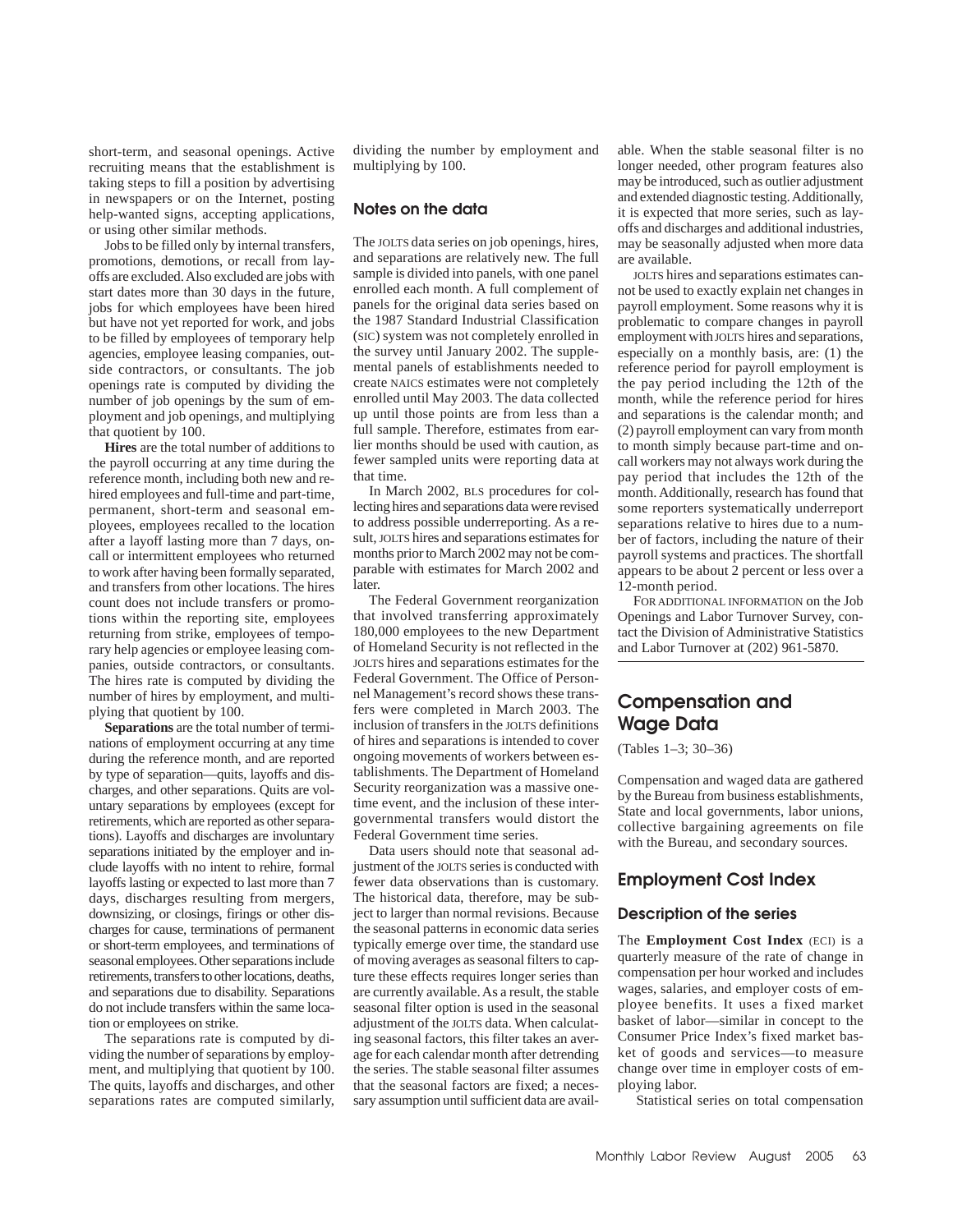costs, on wages and salaries, and on benefit costs are available for private nonfarm workers excluding proprietors, the self-employed, and household workers. The total compensation costs and wages and salaries series are also available for State and local government workers and for the civilian nonfarm economy, which consists of private industry and State and local government workers combined. Federal workers are excluded.

The Employment Cost Index probability sample consists of about 4,400 private nonfarm establishments providing about 23,000 occupational observations and 1,000 State and local government establishments providing 6,000 occupational observations selected to represent total employment in each sector. On average, each reporting unit provides wage and compensation information on five well-specified occupations. Data are collected each quarter for the pay period including the 12th day of March, June, September, and December.

Beginning with June 1986 data, fixed employment weights from the 1980 Census of Population are used each quarter to calculate the civilian and private indexes and the index for State and local governments. (Prior to June 1986, the employment weights are from the 1970 Census of Population.) These fixed weights, also used to derive all of the industry and occupation series indexes, ensure that changes in these indexes reflect only changes in compensation, not employment shifts among industries or occupations with different levels of wages and compensation. For the bargaining status, region, and metropolitan/nonmetropolitan area series, however, employment data by industry and occupation are not available from the census. Instead, the 1980 employment weights are reallocated within these series each quarter based on the current sample. Therefore, these indexes are not strictly comparable to those for the aggregate, industry, and occupation series.

### **Definitions**

**Total compensation** costs include wages, salaries, and the employer's costs for employee benefits.

**Wages and salaries** consist of earnings before payroll deductions, including production bonuses, incentive earnings, commissions, and cost-of-living adjustments.

**Benefits** include the cost to employers for paid leave, supplemental pay (including nonproduction bonuses), insurance, retirement and savings plans, and legally required benefits (such as Social Security, workers' compensation, and unemployment insurance).

Excluded from wages and salaries and employee benefits are such items as payment-in-kind, free room and board, and tips.

### **Notes on the data**

The Employment Cost Index for changes in wages and salaries in the private nonfarm economy was published beginning in 1975. Changes in total compensation cost—wages and salaries and benefits combined—were published beginning in 1980. The series of changes in wages and salaries and for total compensation in the State and local government sector and in the civilian nonfarm economy (excluding Federal employees) were published beginning in 1981. Historical indexes (June 1981=100) are available on the Internet:

### **www.bls.gov/ect/**

FOR ADDITIONAL INFORMATION on the Employment Cost Index, contact the Office of Compensation Levels and Trends: (202) 691–6199.

# **Employee Benefits Survey Description of the series**

**Employee benefits** data are obtained from the Employee Benefits Survey, an annual survey of the incidence and provisions of selected benefits provided by employers. The survey collects data from a sample of approximately 9,000 private sector and State and local government establishments. The data are presented as a percentage of employees who participate in a certain benefit, or as an average benefit provision (for example, the average number of paid holidays provided to employees per year). Selected data from the survey are presented in table 34 for medium and large private establishments and in table 35 for small private establishments and State and local government.

The survey covers paid leave benefits such as holidays and vacations, and personal, funeral, jury duty, military, family, and sick leave; short-term disability, long-term disability, and life insurance; medical, dental, and vision care plans; defined benefit and defined contribution plans; flexible benefits plans; reimbursement accounts; and unpaid family leave.

Also, data are tabulated on the incidence of several other benefits, such as severance pay, child-care assistance, wellness programs, and employee assistance programs.

### **Definitions**

**Employer-provided benefits** are benefits that are financed either wholly or partly by the employer. They may be sponsored by a union or other third party, as long as there is some employer financing. However, some benefits that are fully paid for by the employee also are included. For example, longterm care insurance and postretirement life insurance paid entirely by the employee are included because the guarantee of insurability and availability at group premium rates are considered a benefit.

**Participants** are workers who are covered by a benefit, whether or not they use that benefit. If the benefit plan is financed wholly by employers and requires employees to complete a minimum length of service for eligibility, the workers are considered participants whether or not they have met the requirement. If workers are required to contribute towards the cost of a plan, they are considered participants only if they elect the plan and agree to make the required contributions.

**Defined benefit pension plans** use predetermined formulas to calculate a retirement benefit (if any), and obligate the employer to provide those benefits. Benefits are generally based on salary, years of service, or both.

**Defined contribution plans** generally specify the level of employer and employee contributions to a plan, but not the formula for determining eventual benefits. Instead, individual accounts are set up for participants, and benefits are based on amounts credited to these accounts.

**Tax-deferred savings plans** are a type of defined contribution plan that allow participants to contribute a portion of their salary to an employer-sponsored plan and defer income taxes until withdrawal.

**Flexible benefit plans** allow employees to choose among several benefits, such as life insurance, medical care, and vacation days, and among several levels of coverage within a given benefit.

# **Notes on the data**

Surveys of employees in medium and large establishments conducted over the 1979– 86 period included establishments that employed at least 50, 100, or 250 workers, depending on the industry (most service industries were excluded). The survey conducted in 1987 covered only State and local governments with 50 or more employ-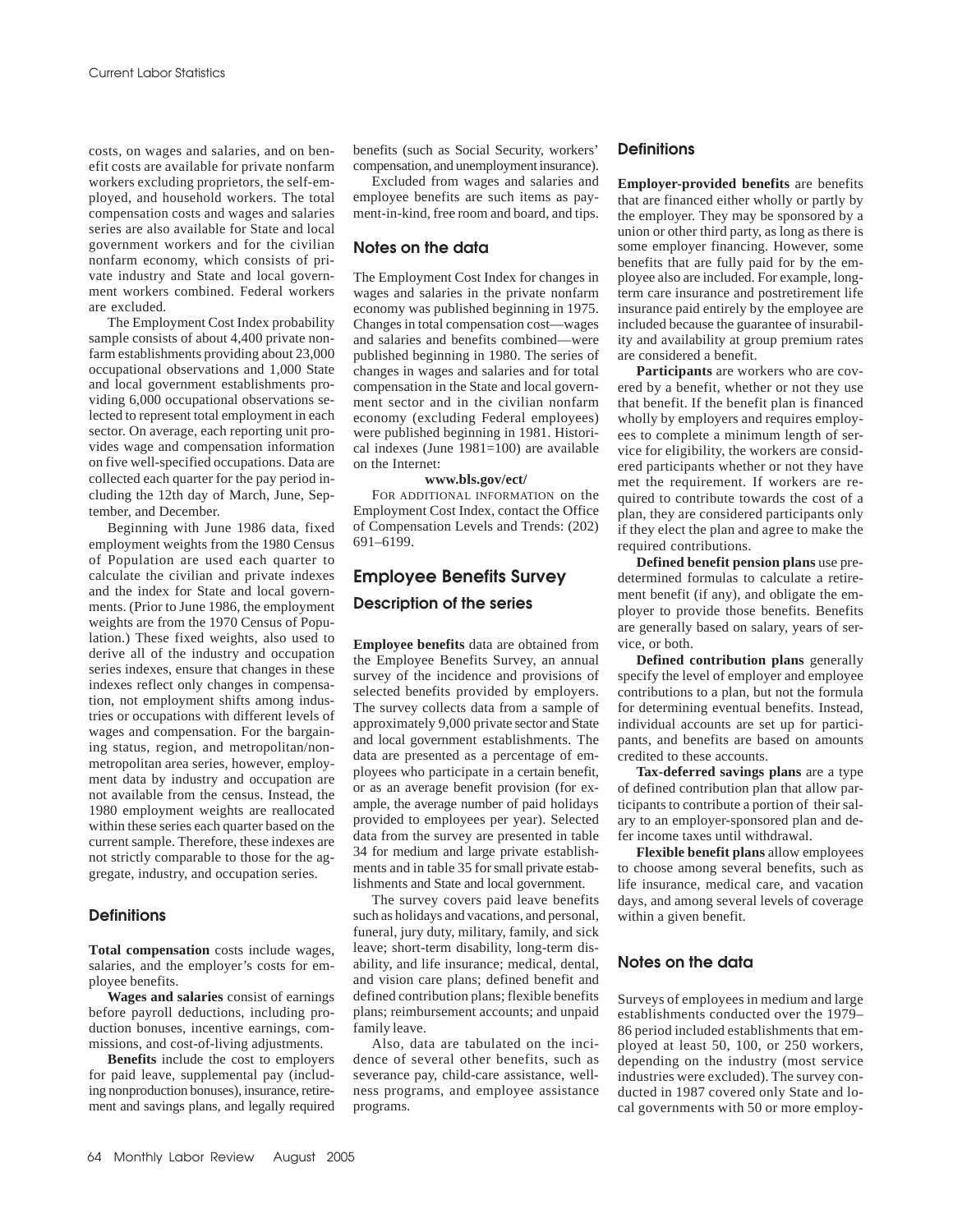ees. The surveys conducted in 1988 and 1989 included medium and large establishments with 100 workers or more in private industries. All surveys conducted over the 1979–89 period excluded establishments in Alaska and Hawaii, as well as part-time employees.

Beginning in 1990, surveys of State and local governments and small private establishments were conducted in even-numbered years, and surveys of medium and large establishments were conducted in oddnumbered years. The small establishment survey includes all private nonfarm establishments with fewer than 100 workers, while the State and local government survey includes all governments, regardless of the number of workers. All three surveys include full- and part-time workers, and workers in all 50 States and the District of Columbia.

FOR ADDITIONAL INFORMATION on the Employee Benefits Survey, contact the Office of Compensation Levels and Trends on the Internet:

 **www.bls.gov/ebs/**

# **Work stoppages Description of the series**

Data on work stoppages measure the number and duration of major strikes or lockouts (involving 1,000 workers or more) occurring during the month (or year), the number of workers involved, and the amount of work time lost because of stoppage. These data are presented in table 36.

Data are largely from a variety of published sources and cover only establishments directly involved in a stoppage. They do not measure the indirect or secondary effect of stoppages on other establishments whose employees are idle owing to material shortages or lack of service.

# **Definitions**

**Number of stoppages**: The number of strikes and lockouts involving 1,000 workers or more and lasting a full shift or longer.

**Workers involved**: The number of workers directly involved in the stoppage.

**Number of days idle**: The aggregate number of workdays lost by workers involved in the stoppages.

**Days of idleness as a percent of estimated working time**: Aggregate workdays lost as a percent of the aggregate number of standard workdays in the period multiplied by total employment in the period.

## **Notes on the data**

This series is not comparable with the one terminated in 1981 that covered strikes involving six workers or more.

FOR ADDITIONAL INFORMATION on work stoppages data, contact the Office of Compensation and Working Conditions: (202) 691–6282, or the Internet:

**www.bls.gov/cba/**

# **Price Data**

### (Tables 2; 37–47)

Price data are gathered by the Bureau of Labor Statistics from retail and primary markets in the United States. Price indexes are given in relation to a base period— December  $2003 = 100$  for many Producer Price Indexes (unless otherwise noted), 1982– 84 = 100 for many Consumer Price Indexes (unless otherwise noted), and  $1990 = 100$  for International Price Indexes.

## **Consumer Price Indexes**

### **Description of the series**

The **Consumer Price Index** (CPI) is a measure of the average change in the prices paid by urban consumers for a fixed market basket of goods and services. The CPI is calculated monthly for two population groups, one consisting only of urban households whose primary source of income is derived from the employment of wage earners and clerical workers, and the other consisting of all urban households. The wage earner index (CPI-W) is a continuation of the historic index that was introduced well over a halfcentury ago for use in wage negotiations. As new uses were developed for the CPI in recent years, the need for a broader and more representative index became apparent. The all-urban consumer index (CPI-U), introduced in 1978, is representative of the 1993–95 buying habits of about 87 percent of the noninstitutional population of the United States at that time, compared with 32 percent represented in the CPI-W. In addition to wage earners and clerical workers, the CPI-U covers professional, managerial, and technical workers, the self-employed, short-term workers, the unemployed, retirees, and others not in the labor force.

The CPI is based on prices of food, clothing, shelter, fuel, drugs, transportation fares, doctors' and dentists' fees, and other goods and services that people buy for day-to-day living. The quantity and quality of these items are kept essentially unchanged between major revisions so that only price changes will be measured. All taxes directly associated with the purchase and use of items are included in the index.

Data collected from more than 23,000 retail establishments and 5,800 housing units in 87 urban areas across the country are used to develop the "U.S. city average." Separate estimates for 14 major urban centers are presented in table 38. The areas listed are as indicated in footnote 1 to the table. The area indexes measure only the average change in prices for each area since the base period, and do not indicate differences in the level of prices among cities.

### **Notes on the data**

In January 1983, the Bureau changed the way in which homeownership costs are meaured for the CPI-U. A rental equivalence method replaced the asset-price approach to homeownership costs for that series. In January 1985, the same change was made in the CPI-W. The central purpose of the change was to separate shelter costs from the investment component of homeownership so that the index would reflect only the cost of shelter services provided by owner-occupied homes. An updated CPI-U and CPI-W were introduced with release of the January 1987 and January 1998 data.

FOR ADDITIONAL INFORMATION, contact the Division of Prices and Price Indexes: (202) 691–7000.

# **Producer Price Indexes**

## **Description of the series**

**Producer Price Indexes** (PPI) measure average changes in prices received by domestic producers of commodities in all stages of processing. The sample used for calculating these indexes currently contains about 3,200 commodities and about 80,000 quotations per month, selected to represent the movement of prices of all commodities produced in the manufacturing; agriculture, forestry, and fishing; mining; and gas and electricity and public utilities sectors. The stageof-processing structure of PPI organizes products by class of buyer and degree of fabrication (that is, finished goods, intermediate goods, and crude materials). The traditional commodity structure of PPI organizes products by similarity of end use or material composition. The industry and product structure of PPI organizes data in accordance with the 2002 North American Industry Classification System and product codes developed by the U.S. Census Bureau.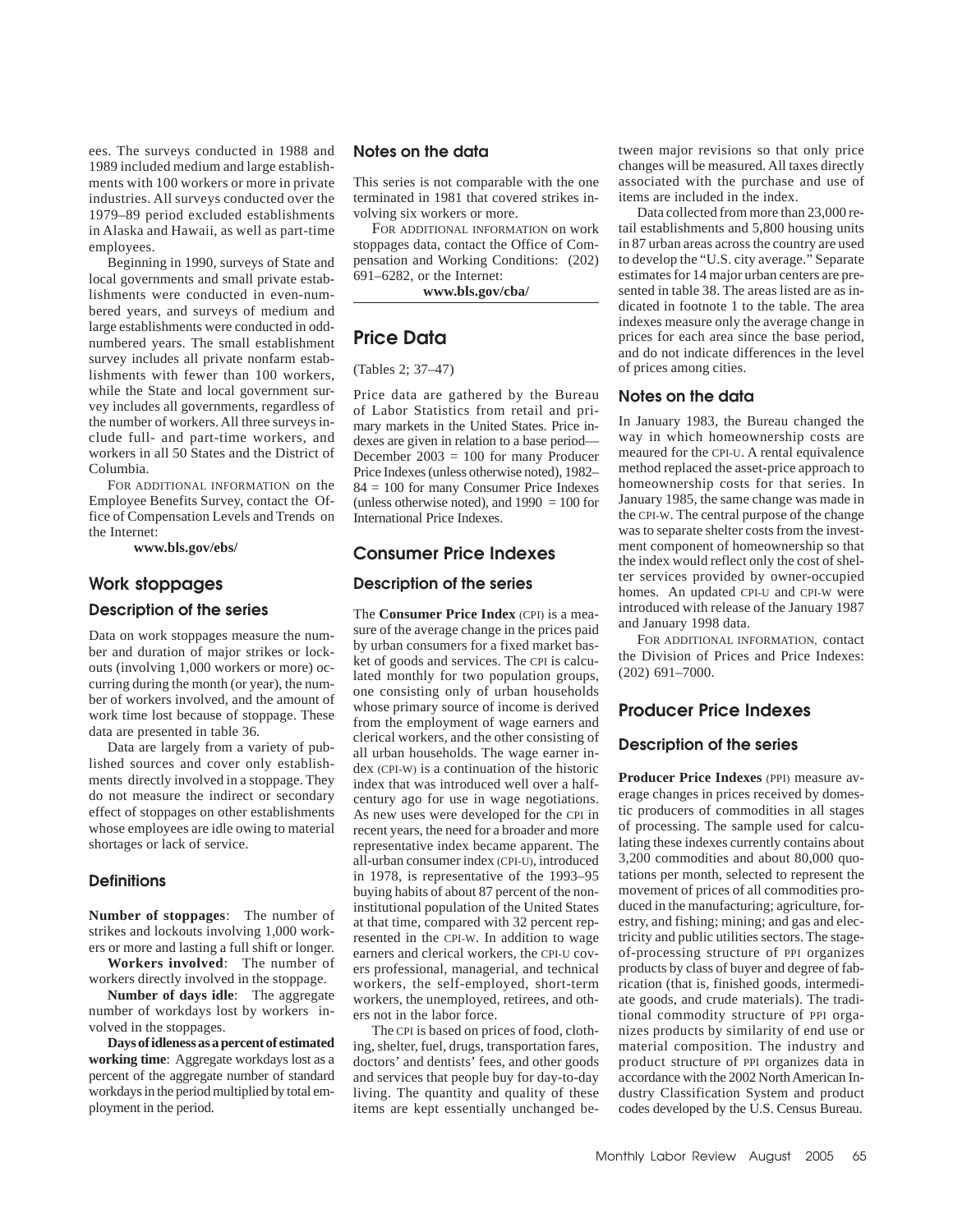To the extent possible, prices used in calculating Producer Price Indexes apply to the first significant commercial transaction in the United States from the production or central marketing point. Price data are generally collected monthly, primarily by mail questionnaire. Most prices are obtained directly from producing companies on a voluntary and confidential basis. Prices generally are reported for the Tuesday of the week containing the 13th day of the month.

Since January 1992, price changes for the various commodities have been averaged together with implicit quantity weights representing their importance in the total net selling value of all commodities as of 1987. The detailed data are aggregated to obtain indexes for stage-of-processing groupings, commodity groupings, durability-of-product groupings, and a number of special composite groups. All Producer Price Index data are subject to revision 4 months after original publication.

FOR ADDITIONAL INFORMATION, contact the Division of Industrial Prices and Price Indexes: (202) 691–7705.

# **International Price Indexes**

### **Description of the series**

The **International Price Program** produces monthly and quarterly export and import price indexes for nonmilitary goods and services traded between the United States and the rest of the world. The export price index provides a measure of price change for all products sold by U.S. residents to foreign buyers. ("Residents" is defined as in the national income accounts; it includes corporations, businesses, and individuals, but does not require the organizations to be U.S. owned nor the individuals to have U.S. citizenship.) The import price index provides a measure of price change for goods purchased from other countries by U.S. residents.

The product universe for both the import and export indexes includes raw materials, agricultural products, semifinished manufactures, and finished manufactures, including both capital and consumer goods. Price data for these items are collected primarily by mail questionnaire. In nearly all cases, the data are collected directly from the exporter or importer, although in a few cases, prices are obtained from other sources.

To the extent possible, the data gathered refer to prices at the U.S. border for exports and at either the foreign border or the U.S. border for imports. For nearly all products, the prices refer to transactions completed during the first week of the month. Survey respondents are asked to indicate all discounts, allowances, and rebates applicable to the reported prices, so that the price used in the calculation of the indexes is the actual price for which the product was bought or sold.

In addition to general indexes of prices for U.S. exports and imports, indexes are also published for detailed product categories of exports and imports. These categories are defined according to the five-digit level of detail for the Bureau of Economic Analysis End-use Classification, the three-digit level for the Standard International Trade Classification (SITC), and the four-digit level of detail for the Harmonized System. Aggregate import indexes by country or region of origin are also available.

BLS publishes indexes for selected categories of internationally traded services, calculated on an international basis and on a balance-of-payments basis.

### **Notes on the data**

The export and import price indexes are weighted indexes of the Laspeyres type. The trade weights currently used to compute both indexes relate to 2000.

Because a price index depends on the same items being priced from period to period, it is necessary to recognize when a product's specifications or terms of transaction have been modified. For this reason, the Bureau's questionnaire requests detailed descriptions of the physical and functional characteristics of the products being priced, as well as information on the number of units bought or sold, discounts, credit terms, packaging, class of buyer or seller, and so forth. When there are changes in either the specifications or terms of transaction of a product, the dollar value of each change is deleted from the total price change to obtain the "pure" change. Once this value is determined, a linking procedure is employed which allows for the continued repricing of the item.

FOR ADDITIONAL INFORMATION, contact the Division of International Prices: (202) 691–7155.

# **Productivity Data**

(Tables 2; 48–51)

### **Business and major sectors**

### **Description of the series**

The productivity measures relate real out-

put to real input. As such, they encompass a family of measures which include singlefactor input measures, such as output per hour, output per unit of labor input, or output per unit of capital input, as well as measures of multifactor productivity (output per unit of combined labor and capital inputs). The Bureau indexes show the change in output relative to changes in the various inputs. The measures cover the business, nonfarm business, manufacturing, and nonfinancial corporate sectors.

Corresponding indexes of hourly compensation, unit labor costs, unit nonlabor payments, and prices are also provided.

### **Definitions**

**Output per hour of all persons** (labor productivity) is the quantity of goods and services produced per hour of labor input. **Output per unit of capital services** (capital productivity) is the quantity of goods and services produced per unit of capital services input. **Multifactor productivity** is the quantity of goods and services produced per combined inputs. For private business and private nonfarm business, inputs include labor and capital units. For manufacturing, inputs include labor, capital, energy, nonenergy materials, and purchased business services.

**Compensation per hour** is total compensation divided by hours at work. Total compensation equals the wages and salaries of employees plus employers' contributions for social insurance and private benefit plans, plus an estimate of these payments for the self-employed (except for nonfinancial corporations in which there are no self-employed). **Real compensation per hour** is compensation per hour deflated by the change in the Consumer Price Index for All Urban Consumers.

**Unit labor costs** are the labor compensation costs expended in the production of a unit of output and are derived by dividing compensation by output. **Unit nonlabor payments** include profits, depreciation, interest, and indirect taxes per unit of output. They are computed by subtracting compensation of all persons from currentdollar value of output and dividing by output.

**Unit nonlabor costs** contain all the components of unit nonlabor payments except unit profits.

**Unit profits** include corporate profits with inventory valuation and capital consumption adjustments per unit of output.

**Hours of all persons** are the total hours at work of payroll workers, self-employed persons, and unpaid family workers.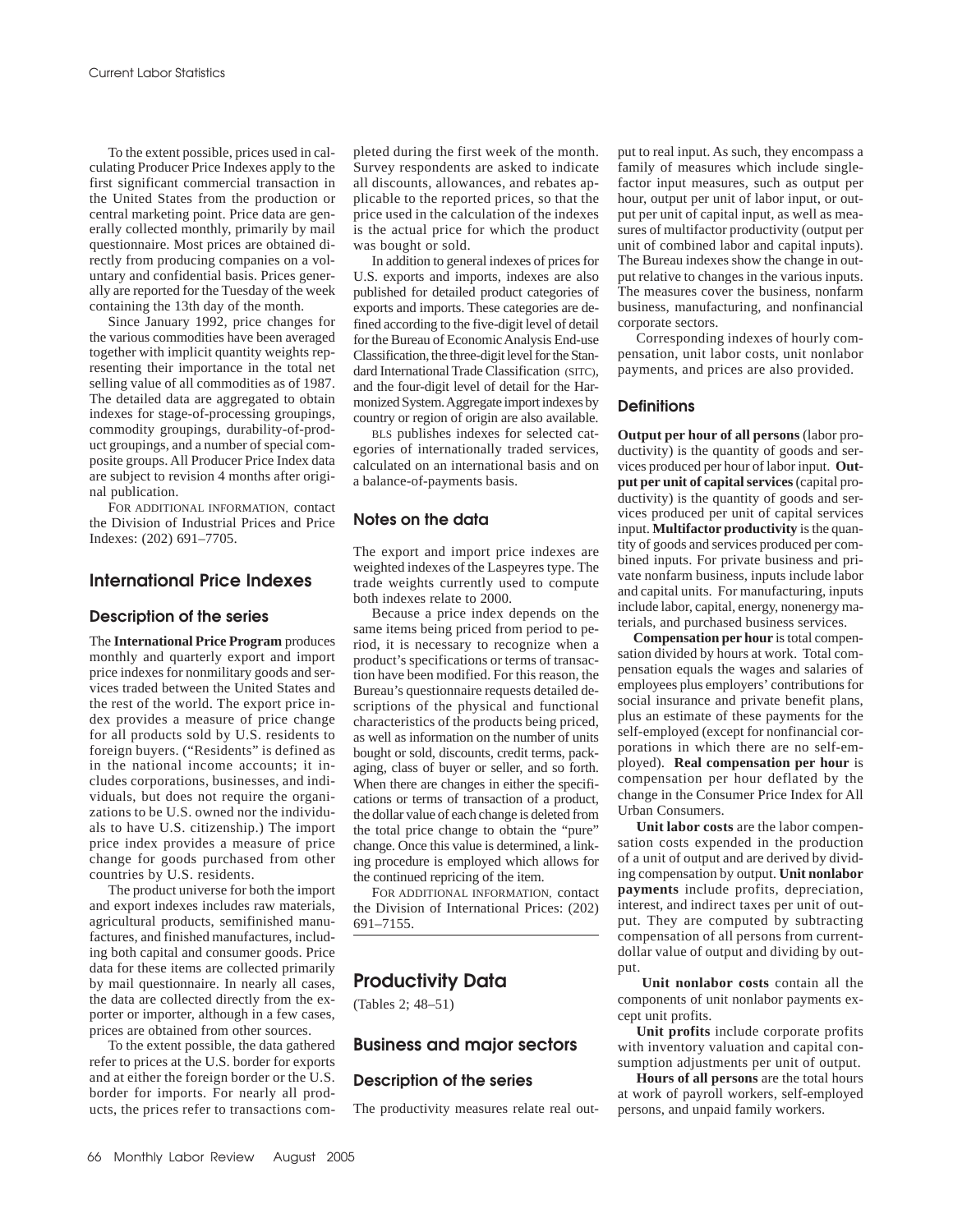**Labor inputs** are hours of all persons adjusted for the effects of changes in the education and experience of the labor force.

**Capital services** are the flow of services from the capital stock used in production. It is developed from measures of the net stock of physical assets—equipment, structures, land, and inventories—weighted by rental prices for each type of asset.

**Combined units of labor and capital inputs** are derived by combining changes in labor and capital input with weights which represent each component's share of total cost. Combined units of labor, capital, energy, materials, and purchased business services are similarly derived by combining changes in each input with weights that represent each input's share of total costs. The indexes for each input and for combined units are based on changing weights which are averages of the shares in the current and preceding year (the Tornquist index-number formula).

### **Notes on the data**

Business sector output is an annuallyweighted index constructed by excluding from real gross domestic product (GDP) the following outputs: general government, nonprofit institutions, paid employees of private households, and the rental value of owneroccupied dwellings. Nonfarm business also excludes farming. Private business and private nonfarm business further exclude government enterprises. The measures are supplied by the U.S. Department of Commerce's Bureau of Economic Analysis. Annual estimates of manufacturing sectoral output are produced by the Bureau of Labor Statistics. Quarterly manufacturing output indexes from the Federal Reserve Board are adjusted to these annual output measures by the BLS. Compensation data are developed from data of the Bureau of Economic Analysis and the Bureau of Labor Statistics. Hours data are developed from data of the Bureau of Labor Statistics.

The productivity and associated cost measures in tables 48–51 describe the relationship between output in real terms and the labor and capital inputs involved in its production. They show the changes from period to period in the amount of goods and services produced per unit of input.

Although these measures relate output to hours and capital services, they do not measure the contributions of labor, capital, or any other specific factor of production. Rather, they reflect the joint effect of many influences, including changes in technology; shifts in the composition of the labor force; capital investment; level of output; changes in the utilization of capacity, energy, material, and research and development; the organization of production; managerial skill; and characteristics and efforts of the work force.

FOR ADDITIONAL INFORMATION on this productivity series, contact the Division of Productivity Research: (202) 691–5606.

## **Industry productivity measures**

### **Description of the series**

The BLS industry productivity indexes measure the relationship between output and inputs for selected industries and industry groups, and thus reflect trends in industry efficiency over time. Industry measures include labor productivity, multifactor productivity, compensation, and unit labor costs.

 The industry measures differ in methodology and data sources from the productivity measures for the major sectors because the industry measures are developed independently of the National Income and Product Accounts framework used for the major sector measures.

### **Definitions**

**Output per hour** is derived by dividing an index of industry output by an index of labor input. For most industries, **output** indexes are derived from data on the value of industry output adjusted for price change. For the remaining industries, output indexes are derived from data on the physical quantity of production.

The **labor input** series is based on the hours of all workers or, in the case of some transportation industries, on the number of employees. For most industries, the series consists of the hours of all employees. For some trade and services industries, the series also includes the hours of partners, proprietors, and unpaid family workers.

**Unit labor costs** represent the labor compensation costs per unit of output produced, and are derived by dividing an index of labor compensation by an index of output. **Labor compensation** includes payroll as well as supplemental payments, including both legally required expenditures and payments for voluntary programs.

**Multifactor productivity** is derived by dividing an index of industry output by an index of combined inputs consumed in pro-

ducing that output. **Combined inputs** include capital, labor, and intermediate purchases. The measure of **capital input** represents the flow of services from the capital stock used in production. It is developed from measures of the net stock of physical assets—equipment, structures, land, and inventories. The measure of **intermediate purchases** is a combination of purchased materials, services, fuels, and electricity.

### **Notes on the data**

The industry measures are compiled from data produced by the Bureau of Labor Statistics and the Census Bureau, with additional data supplied by other government agencies, trade associations, and other sources.

FOR ADDITIONAL INFORMATION on this series, contact the Division of Industry Productivity Studies: (202) 691–5618, or visit the Website at: **www.bls.gov/lpc/home.htm**

# **International Comparisons**

(Tables 52–54)

# **Labor force and unemployment**

### **Description of the series**

Tables 52 and 53 present comparative measures of the labor force, employment, and unemployment approximating U.S. concepts for the United States, Canada, Australia, Japan, and six European countries. The labor force statistics published by other industrial countries are not, in most cases, comparable to U.S. concepts. Therefore, the Bureau adjusts the figures for selected countries, for all known major definitional differences, to the extent that data to prepare adjustments are available. Although precise comparability may not be achieved, these adjusted figures provide a better basis for international comparisons than the figures regularly published by each country. For further information on adjustments and comparability issues, see Constance Sorrentino, "International unemployment rates: how comparable are they?" *Monthly Labor Review*, June 2000, pp. 3–20 (available on the BLS Web site at:

**www.bls.gov/opub/mlr/2000/06/ art1full.pdf**).

### **Definitions**

For the principal U.S. definitions of the labor force, employment, and unemployment, see the Notes section on Employment and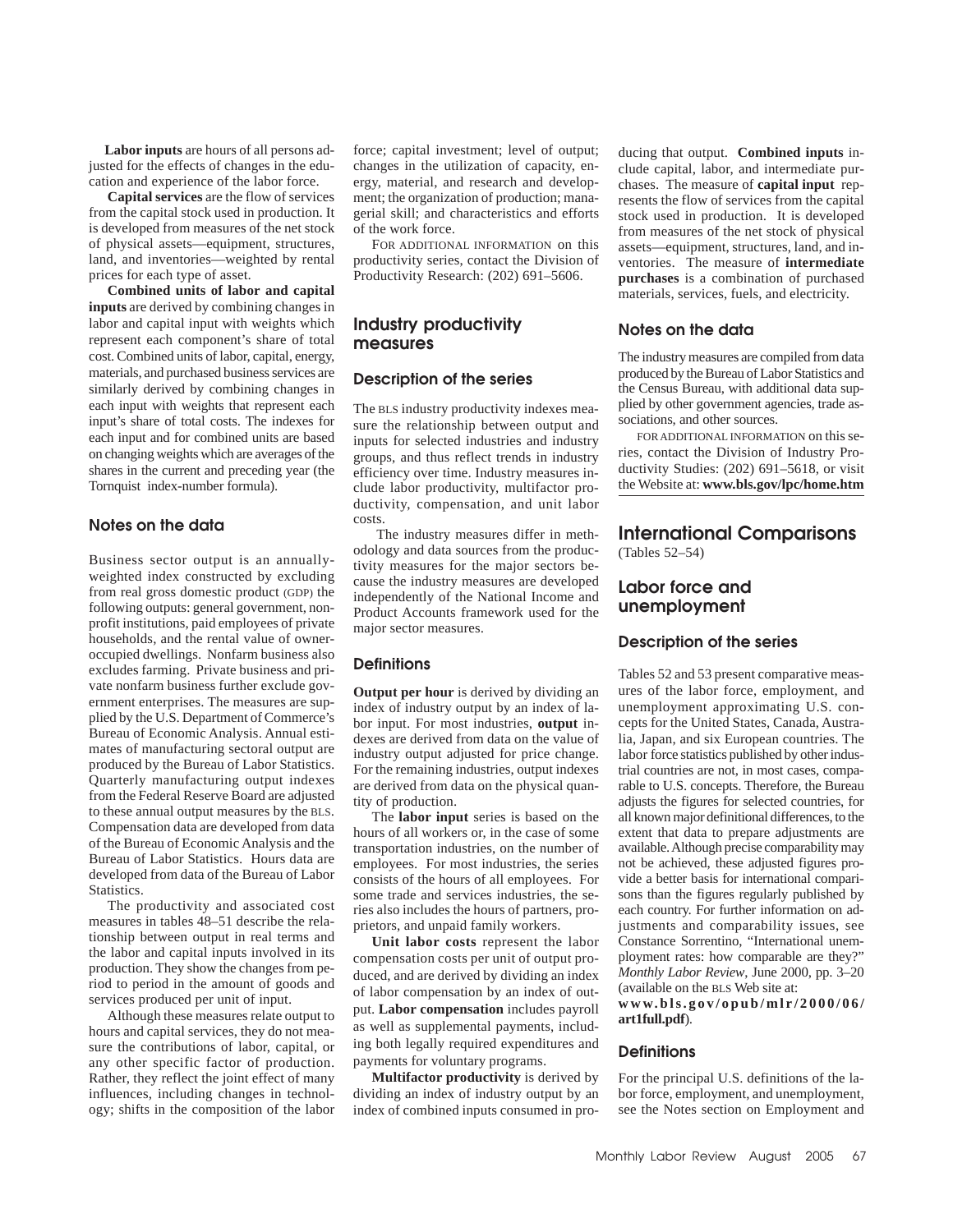Unemployment Data: Household survey data.

## **Notes on the data**

The foreign country data are adjusted as closely as possible to U.S. concepts, with the exception of lower age limits and the treatment of layoffs. These adjustments include, but are not limited to: including older persons in the labor force by imposing no upper age limit, adding unemployed students to the unemployed, excluding the military and family workers working fewer than 15 hours from the employed, and excluding persons engaged in passive job search from the unemployed.

Data for the United States relate to the population 16 years of age and older. The U.S. concept of the working age population has no upper age limit. The adjusted to U.S. concepts statistics have been adapted, insofar as possible, to the age at which compulsory schooling ends in each country, and the Swedish statistics have been adjusted to include persons older than the Swedish upper age limit of 64 years. The adjusted statistics presented here relate to the population 16 years of age and older in France, Sweden, and the United Kingdom; 15 years of age and older in Australia, Japan, Germany, Italy, and the Netherlands. An exception to this rule is that the Canadian statistics are adjusted to cover the population 16 years of age and older, whereas the age at which compulsory schooling ends remains at 15 years. In the labor force participation rates and employmentpopulation ratios, the denominator is the civilian noninstitutionalized working age population, except that the institutionalized working age population is included in Japan and Germany.

In the United States, the unemployed include persons who are not employed and who were actively seeking work during the reference period, as well as persons on layoff. Persons waiting to start a new job who were actively seeking work during the reference period are counted as unemployed under U.S. concepts; if they were not actively seeking work, they are not counted in the labor force. In some countries, persons on layoff are classified as employed due to their strong job attachment. No adjustment is made for the countries that classify those on layoff as employed. In the United States, as in Australia and Japan, passive job seekers are not in the labor force; job search must be active, such as placing or answering advertisements, contacting employers directly,or registering with an employment agency (simply reading ads is not enough to qualify as active search). Canada and the European countries classify

passive jobseekers as unemployed. An adjustment is made to exclude them in Canada, but not in the European countries where the phenomenon is less prevalent. Persons waiting to start a new job are counted among the unemployed for all other countries, whether or not they were actively seeking work.

The figures for one or more recent years for France, Germany, and the Netherlands are calculated using adjustment factors based on labor force surveys for earlier years and are considered preliminary. The recent year measures for these countries are therefore subject to revision whenever more current labor force surveys become available.

There are breaks in series for the United States (1994, 1997, 1998, 1999, 2000, 2003), Australia (2001), and Germany (1999).

For the United States, beginning in 1994, data are not strictly comparable for prior years because of the introduction of a major redesign of the labor force survey questionnaire and collection methodology. The redesign effect has been estimated to increase the overall unemployment rate by 0.1 percentage point. Other breaks noted relate to changes in population controls that had virtually no effect on unemployment rates.

For a description of all the changes in the U.S. labor force survey over time and their impact, see Historical Comparability in the "Household Data" section of the BLS publication *Employment and Earnings* (available on the BLS Web site at **www.bls.gov/cps/ eetech\_methods.pdf**).

For Australia, the 2001 break reflects the introduction in April 2001 of a redesigned labor force survey that allowed for a closer application of International Labor Office guidelines for the definitions of labor force statistics. The Australian Bureau of Statistics revised their data so there is no break in the employment series. However, the reclassification of persons who had not actively looked for work because they were waiting to begin a new job from "not in the labor force" to "unemployed" could only be incorporated for April 2001 forward. This reclassification diverges from the U.S. definition where persons waiting to start a new job but not actively seeking work are not counted in the labor force. The impact of the reclassification was an increase in the unemployment rate by 0.1 percentage point in 2001.

For Germany, the 1999 break reflects the incorporation of an improved method of data calculation and a change in coverage to persons living in private households only.

For further qualifications and historical data, see *Comparative Civilian Labor Force Statistics, Ten Countries,* on the BLS Web site at **www.bls.gov/fls/flslforc.pdf**

FOR ADDITIONAL INFORMATION on this series, contact the Division of Foreign Labor Statistics: (202) 691-5654 or **flshelp@bls.gov**

# **Manufacturing productivity and labor costs**

### **Description of the series**

Table 54 presents comparative indexes of manufacturing labor productivity (output per hour), output, total hours, compensation per hour, and unit labor costs for the United States, Australia, Canada, Japan, Korea, Taiwan, and nine European countries. These measures are trend comparisons—that is, series that measure changes over time—rather than level comparisons. There are greater technical problems in comparing the levels of manufacturing output among economies.

BLS constructs the comparative indexes from three basic aggregate measures—output, total labor hours, and total compensation. The hours and compensation measures refer to all employed persons (wage and salary earners plus self-employed persons and unpaid family workers) with the exception of Belguim and Taiwan, where only employees (wage and salary earners) are counted.

## **Definitions**

**Output**, in general, refers to value added in manufacturing from the national accounts of each country. However, the output series for Japan prior to 1970 is an index of industrial production, and the national accounts measures for the United Kingdom are essentially identical to their indexes of industrial production.

The output data for the United States are the gross product originating (value added) measures prepared by the Bureau of Economic Analysis of the U.S. Department of Commerce. Comparable manufacturing output data currently are not available prior to 1977.

U.S. data from 1998 forward are based on the 1997 North American Industry Classification System (NAICS). Output is in real value-added terms using a chain-type annual-weighted method for price deflation. (For more information on the U.S. measure, see "Improved Estimates of Gross Product by Industry for 1947–98," *Survey of Current Business*, June 2000, and "Improved Annual Industry Accounts for 1998–2003," *Survey of Current Business*, June 2004). Most of the other economies now also use annual moving price weights, but earlier years were estimated using fixed price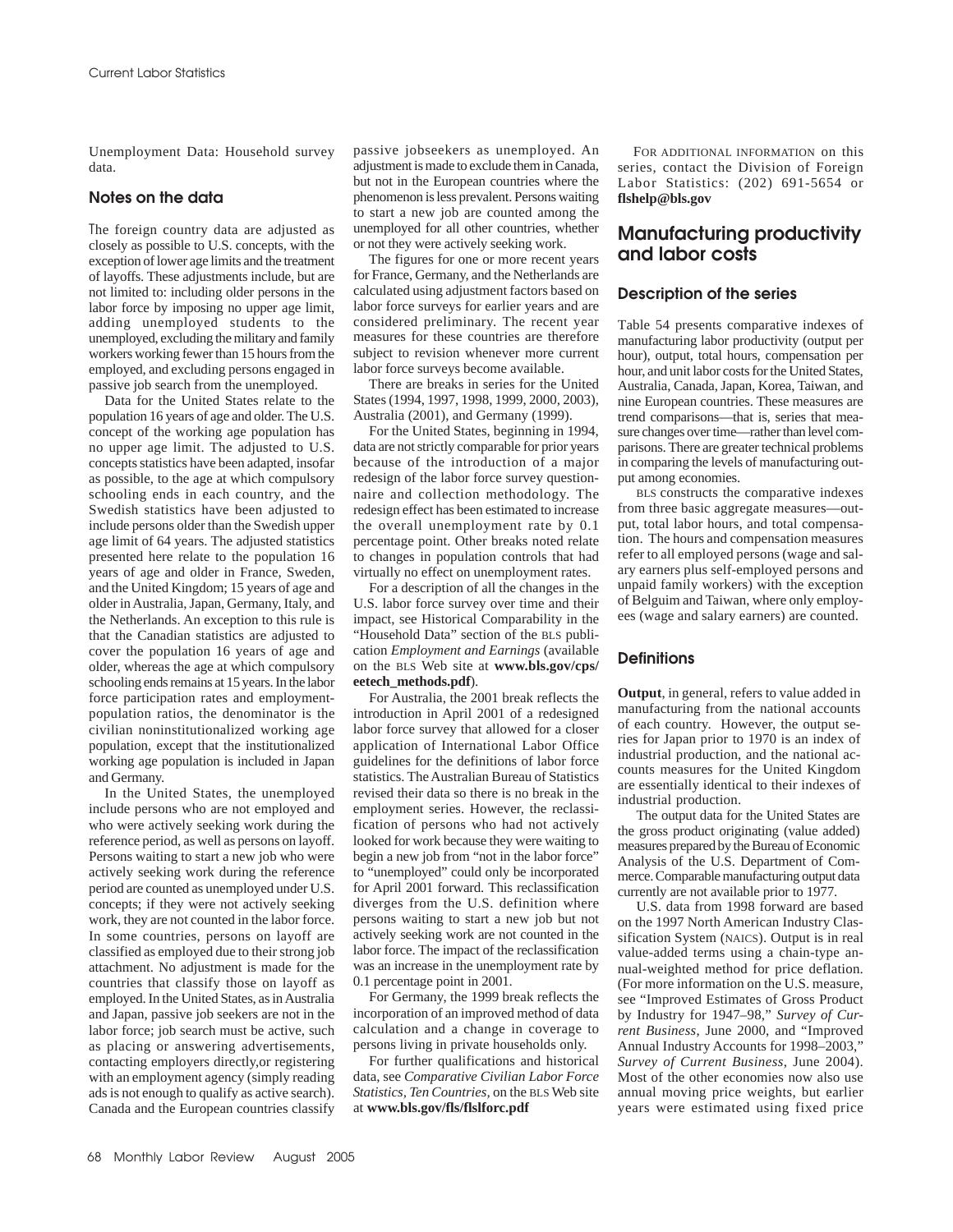weights, with the weights typically updated every 5 or 10 years.

To preserve the comparability of the U.S. measures with those for other economies, BLS uses gross product originating in manufacturing for the United States for these comparative measures. The gross product originating series differs from the manufacturing output series that BLS publishes in its news releases on quarterly measures of U.S. productivity and costs (and that underlies the measures that appear in tables 48 and 50 in this section). The quarterly measures are on a "sectoral output" basis, rather than a valueadded basis. Sectoral output is gross output less intrasector transactions.

**Total labor hours** refers to hours worked in all economies. The measures are developed from statistics of manufacturing employment and average hours. The series used for Australia, Canada, Demark, France (from 1970 forward), Norway, and Sweden are official series published with the national accounts. For Germany, BLS uses estimates of average hours worked developed by a research institute connected to the Ministry of Labor for use with the national accounts employment figures. For the United Kingdom from 1992, an official annual index of total manufacturing hours is used. Where official total hours series are not available, the measures are developed by BLS using employment figures published with the national accounts, or other comprehensive employment series, and estimates of annual hours worked.

**Total compensation (labor cost)** includes all payments in cash or in-kind made directly to employees plus employer expenditures for legally-required insurance programs and contractual and private benefit plans. The measures are from the national accounts of each economy, except those for Belgium, which are developed by BLS using statistics on employment, average hours, and hourly compensation. For Australia, Canada, France, and Sweden, compensation is increased to account for other significant taxes on payroll or employment. For the United Kingdom, compensation is reduced between 1967 and 1991 to account for employment-related subsidies. Self-employed workers are included in the all-employed-persons measures by assuming that their compensation is equal to the average for wage and salary employees.

## **Notes on the data**

In general, the measures relate to total manufacturing as defined by the International Standard Industrial Classification. However, the measures for France include parts of mining as well.

The measures for recent years may be based on current indicators of manufacturing output (such as industrial production indexes), employment, average hours, and hourly compensation until national accounts and other statistics used for the long-term measures become available.

Official published data for Australia are in fiscal years that begin on July 1. The Australian Bureau of Statistics has finished calendar-year data for recent years for output and hours. For earlier years and for compensation, data are BLS estimates using 2 year moving averages of fiscal year data.

FOR ADDITIONAL INFORMATION on this series, contact the Division of Foreign Labor Statistics: (202) 691–5654.

# **Occupational Injury and Illness Data**

(Tables 55–56)

# **Survey of Occupational Injuries and Illnesses**

### **Description of the series**

The Survey of Occupational Injuries and Illnesses collects data from employers about their workers' job-related nonfatal injuries and illnesses. The information that employers provide is based on records that they maintain under the Occupational Safety and Health Act of 1970. Self-employed individuals, farms with fewer than 11 employees, employers regulated by other Federal safety and health laws, and Federal, State, and local government agencies are excluded from the survey.

The survey is a Federal-State cooperative program with an independent sample selected for each participating State. A stratified random sample with a Neyman allocation is selected to represent all private industries in the State. The survey is stratified by Standard Industrial Classification and size of employment.

## **Definitions**

Under the Occupational Safety and Health Act, employers maintain records of nonfatal work-related injuries and illnesses that involve one or more of the following: loss of consciousness, restriction of work or motion, transfer to another job, or medical treatment other than first aid.

**Occupational injury** is any injury such as a cut, fracture, sprain, or amputation that results from a work-related event or a single, instantaneous exposure in the work environment.

**Occupational illness** is an abnormal condition or disorder, other than one resulting from an occupational injury, caused by exposure to factors associated with employment. It includes acute and chronic illnesses or disease which may be caused by inhalation, absorption, ingestion, or direct contact.

**Lost workday injuries and illnesses** are cases that involve days away from work, or days of restricted work activity, or both.

**Lost workdays** include the number of workdays (consecutive or not) on which the employee was either away from work or at work in some restricted capacity, or both, because of an occupational injury or illness. BLS measures of the number and incidence rate of lost workdays were discontinued beginning with the 1993 survey. The number of days away from work or days of restricted work activity does not include the day of injury or onset of illness or any days on which the employee would not have worked, such as a Federal holiday, even though able to work.

**Incidence rates** are computed as the number of injuries and/or illnesses or lost work days per 100 full-time workers.

### **Notes on the data**

The definitions of occupational injuries and illnesses are from *Recordkeeping Guidelines for Occupational Injuries and Illnesses* (U.S. Department of Labor, Bureau of Labor Statistics, September 1986).

Estimates are made for industries and employment size classes for total recordable cases, lost workday cases, days away from work cases, and nonfatal cases without lost workdays. These data also are shown separately for injuries. Illness data are available for seven categories: occupational skin diseases or disorders, dust diseases of the lungs, respiratory conditions due to toxic agents, poisoning (systemic effects of toxic agents), disorders due to physical agents (other than toxic materials), disorders associated with repeated trauma, and all other occupational illnesses.

The survey continues to measure the number of new work-related illness cases which are recognized, diagnosed, and reported during the year. Some conditions, for example, long-term latent illnesses caused by exposure to carcinogens, often are difficult to relate to the workplace and are not adequately recog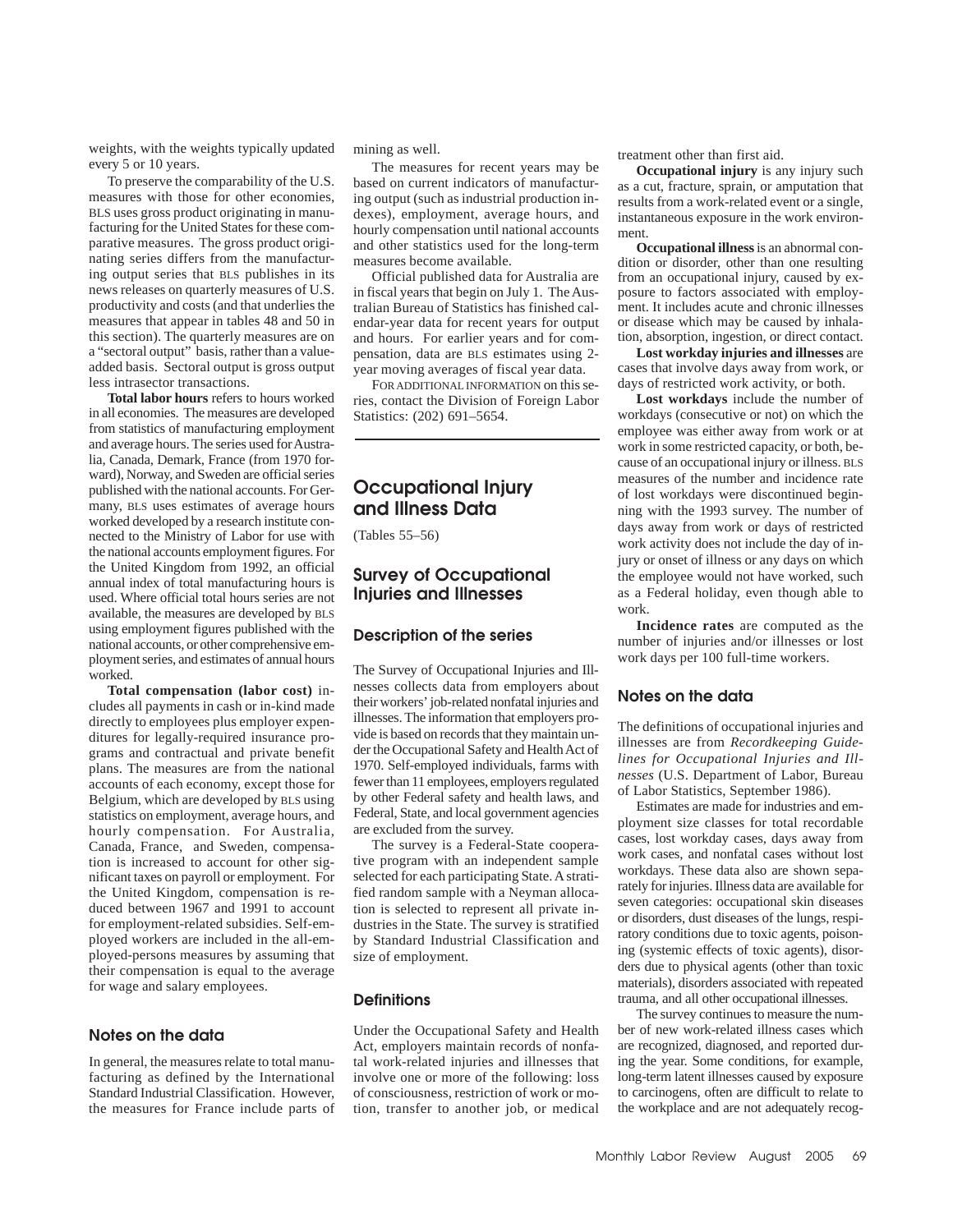nized and reported. These long-term latent illnesses are believed to be understated in the survey's illness measure. In contrast, the overwhelming majority of the reported new illnesses are those which are easier to directly relate to workplace activity (for example, contact dermatitis and carpal tunnel syndrome).

Most of the estimates are in the form of incidence rates, defined as the number of injuries and illnesses per 100 equivalent fulltime workers. For this purpose, 200,000 employee hours represent 100 employee years (2,000 hours per employee). Full detail on the available measures is presented in the annual bulletin, *Occupational Injuries and Illnesses: Counts, Rates, and Characteristics.*

Comparable data for more than 40 States and territories are available from the BLS Office of Safety, Health and Working Conditions. Many of these States publish data on State and local government employees in addition to private industry data.

Mining and railroad data are furnished to BLS by the Mine Safety and Health Administration and the Federal Railroad Administration. Data from these organizations are included in both the national and State data published annually.

With the 1992 survey, BLS began publishing details on serious, nonfatal incidents resulting in days away from work. Included are some major characteristics of the injured and ill workers, such as occupation, age, gender, race, and length of service, as well as the circumstances of their injuries and illnesses (nature of the disabling condition, part of body affected, event and exposure, and the source directly producing the condition). In general,

these data are available nationwide for detailed industries and for individual States at more aggregated industry levels.

FOR ADDITIONAL INFORMATION on occupational injuries and illnesses, contact the Office of Occupational Safety, Health and Working Conditions at (202) 691–6180, or access the Internet at: **http://www.bls.gov/iif/**

# **Census of Fatal Occupational Injuries**

The Census of Fatal Occupational Injuries compiles a complete roster of fatal job-related injuries, including detailed data about the fatally injured workers and the fatal events. The program collects and cross checks fatality information from multiple sources, including death certificates, State and Federal workers' compensation reports, Occupational Safety and Health Administration and Mine Safety and Health Administration records, medical examiner and autopsy reports, media accounts, State motor vehicle fatality records, and follow-up questionnaires to employers.

In addition to private wage and salary workers, the self-employed, family members, and Federal, State, and local government workers are covered by the program. To be included in the fatality census, the decedent must have been employed (that is working for pay, compensation, or profit) at the time of the event, engaged in a legal work activity, or present at the site of the incident as a requirement of his or her job.

### **Definition**

**A fatal work injury** is any intentional or unintentional wound or damage to the body resulting in death from acute exposure to energy, such as heat or electricity, or kinetic energy from a crash, or from the absence of such essentials as heat or oxygen caused by a specific event or incident or series of events within a single workday or shift. Fatalities that occur during a person's commute to or from work are excluded from the census, as well as work-related illnesses,which can be difficult to identify due to long latency periods.

## **Notes on the data**

Twenty-eight data elements are collected, coded, and tabulated in the fatality program, including information about the fatally injured worker, the fatal incident, and the machinery or equipment involved. Summary worker demographic data and event characteristics are included in a national news release that is available about 8 months after the end of the reference year. The Census of Fatal Occupational Injuries was initiated in 1992 as a joint Federal-State effort. Most States issue summary information at the time of the national news release.

 FOR ADDITIONAL INFORMATION on the Census of Fatal Occupational Injuries contact the BLS Office of Safety, Health, and Working Conditions at (202) 691–6175, or the Internet at: **www.bls.gov/iif/**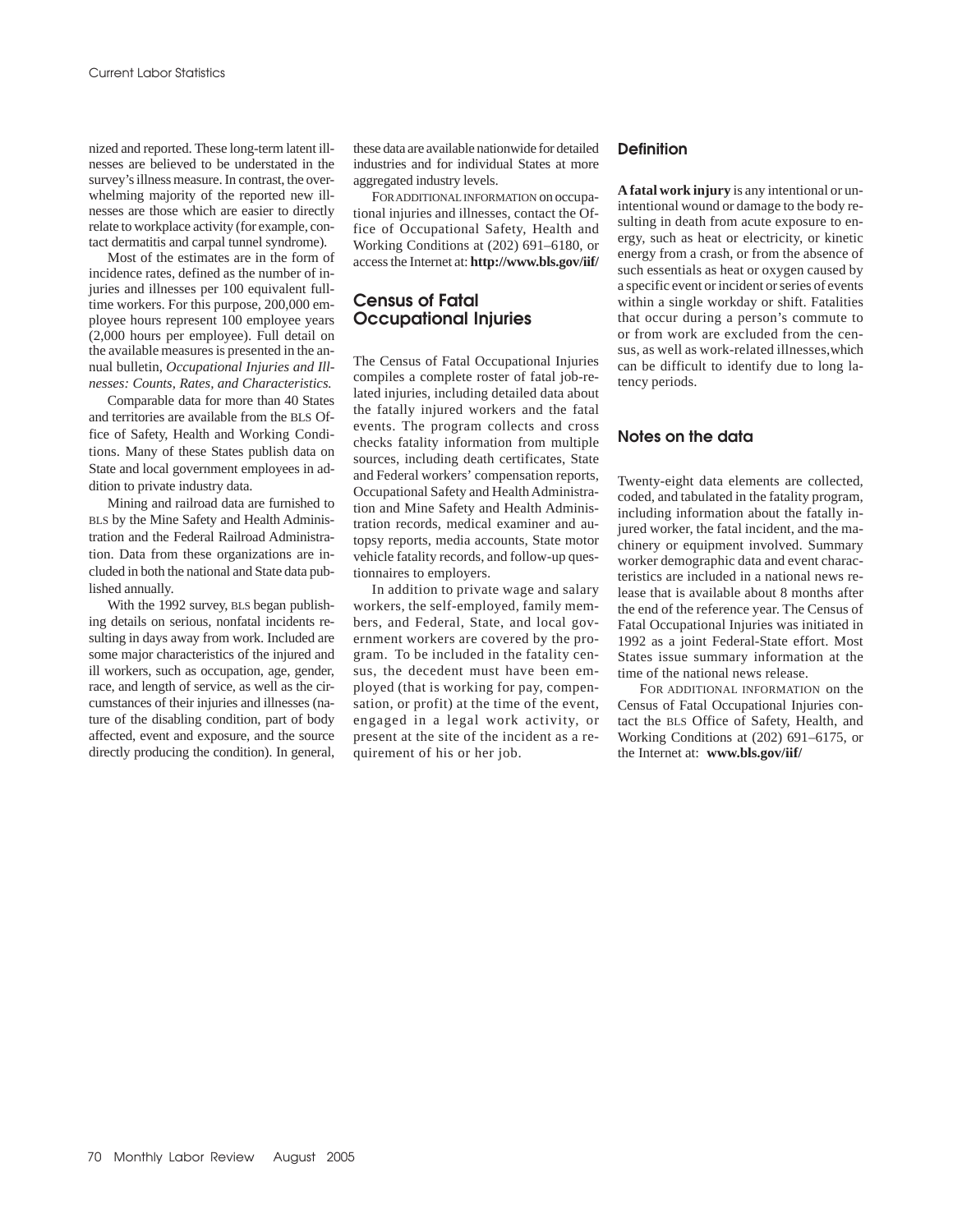### **1. Labor market indicators**

| <b>Selected indicators</b>                                  |         | 2004    |                   | 2003    |               |           | 2004          | 2005    |         |         |                |
|-------------------------------------------------------------|---------|---------|-------------------|---------|---------------|-----------|---------------|---------|---------|---------|----------------|
|                                                             | 2003    |         | $\mathbf{u}$      | Ш       | IV            | п         | $\mathbf{I}$  | Ш       | IV      | п       | $\mathbf{I}$   |
| <b>Employment data</b>                                      |         |         |                   |         |               |           |               |         |         |         |                |
| Employment status of the civilian noninstitutional          |         |         |                   |         |               |           |               |         |         |         |                |
| population (household survey):                              |         |         |                   |         |               |           |               |         |         |         |                |
|                                                             | 66.2    | 66.0    | 66.4              | 66.2    | 66.1          | 66.0      | 66.0          | 66.0    | 66.0    | 65.8    | 66.0           |
|                                                             | 62.3    | 62.3    | 62.3              | 62.1    | 62.2          | 62.2      | 62.3          | 62.4    | 62.4    | 62.3    | 62.7           |
|                                                             | 6.0     | 5.5     | 6.1               | 6.1     | 5.9           | 5.6       | 5.6           | 5.5     | 5.4     | 5.3     | 5.1            |
|                                                             | 6.3     | 5.6     | 6.5               | 6.4     | 6.1           | 5.7       | 5.7           | 5.6     | 5.6     | 5.4     | 5.1            |
|                                                             | 13.4    | 12.6    | 13.9              | 13.7    | 13.0          | 12.6      | 12.9          | 12.5    | 12.6    | 13.2    | 12.6           |
|                                                             | 5.0     | 4.4     | 5.2               | 5.1     | 4.9           | 4.5       | 4.5           | 4.4     | 4.3     | 4.1     | 3.8            |
|                                                             | 5.7     | 5.4     | 5.7               | 5.8     | 5.6           | 5.6       | 5.4           | 5.3     | 5.2     | 5.1     | 5.1            |
|                                                             | 11.4    | 11.0    | 11.8              | 11.5    | 10.9          | 11.1      | 10.9          | 10.9    | 10.9    | 10.4    | 10.5           |
|                                                             | 4.6     | 4.4     | 4.6               | 4.7     | 4.6           | 4.5       | 4.4           | 4.3     | 4.2     | 4.1     | 4.2            |
| Employment, nonfarm (payroll data), in thousands:           |         |         |                   |         |               |           |               |         |         |         |                |
|                                                             | 129,931 | 131,480 | 129,845           | 129,890 | 130,168       | 130,541   | 131,125       | 131,731 | 132,302 | 132,814 | 133.405        |
|                                                             | 108,356 | 109,862 | 108,253           | 108,320 | 108,614       | 108,986   | 109,737       | 110,095 | 110,600 | 111,089 | 111,655        |
|                                                             | 21,817  | 21,884  | 21,828            | 21,700  | 21,684        | 21,725    | 21,868        | 21,932  | 22,000  | 22,054  | 22,134         |
|                                                             | 14,525  | 14,329  | 14,555            | 14,377  | 14,313        | 14,285    | 14,338        | 14,353  | 14,338  | 14,314  | 14,288         |
|                                                             | 108.114 | 109,596 | 108,017           | 108,190 | 108,483       | 108,816   | 109,457       | 109,799 | 110,302 | 110,759 | 111.271        |
| Average hours:                                              |         |         |                   |         |               |           |               |         |         |         |                |
|                                                             | 33.7    | 33.7    | 33.6              | 33.6    | 33.7          | 33.8      | 33.7          | 33.7    | 33.7    | 33.7    | 33.7           |
|                                                             | 40.4    | 40.8    | 40.2              | 40.3    | 40.7          | 41.0      | 40.8          | 40.8    | 40.6    | 40.6    | 40.4           |
|                                                             | 4.2     | 4.6     | 4.0               | 4.1     | 4.4           | 4.5       | 4.5           | 4.6     | 4.5     | 4.5     | 4.4            |
| Employment Cost Index <sup>2</sup>                          |         |         |                   |         |               |           |               |         |         |         |                |
| Percent change in the ECI, compensation:                    |         |         |                   |         |               |           |               |         |         |         |                |
| All workers (excluding farm, household and Federal workers) | 3.8     | 3.7     | $\boldsymbol{.8}$ | 1.1     | .5            | 1.4       | .9            | 1.0     | .5      | 1.1     | 6              |
|                                                             | 4.0     | 3.8     | 8.5               | 1.0     | $\mathcal{A}$ | 1.5       | .9            | .8      | .5      | 1.1     | .7             |
|                                                             | 4.0     | 4.7     | .9                | .7      | .5            | 2.3       | .9            | .9      | .6      | 1.5     | 9              |
|                                                             | 4.0     | 3.3     | 8.                | 1.1     | .5            | 1.1       | 1.0           | .8      | .3      | 1.0     | 6              |
|                                                             | 3.3     | 3.5     | $\mathcal{A}$     | 1.7     | .5            | $\cdot$ 7 | $\mathcal{A}$ | 1.7     | .6      | .9      | 3              |
| Workers by bargaining status (private industry):            |         |         |                   |         |               |           |               |         |         |         |                |
|                                                             | 4.6     | 5.6     | 1.2               | 1.0     |               | 2.8       | 1.5           | .8      | .5      | .7      | 8.             |
|                                                             | 3.9     | 3.4     | .8                | 1.0     | $\cdot$       | 1.3       | .8            | .9      | $\cdot$ | 1.3     | $\overline{7}$ |

1 Quarterly data seasonally adjusted.

<sup>2</sup> Annual changes are December-to-December changes. Quarterly changes are calculated using the last month of each quarter.

<sup>3</sup> Goods-producing industries include mining, construction, and manufacturing. Serviceproviding industries include all other private sector industries.

NOTE: Beginning in January 2003, household survey data reflect revised population controls. Nonfarm data r eflect the conversion to the 2002 version of the North American Industry Classification System (NAICS), replacing the Standard Industrial Classification (SIC) system. NAICS-based data by industry are not comparable with SICbased data.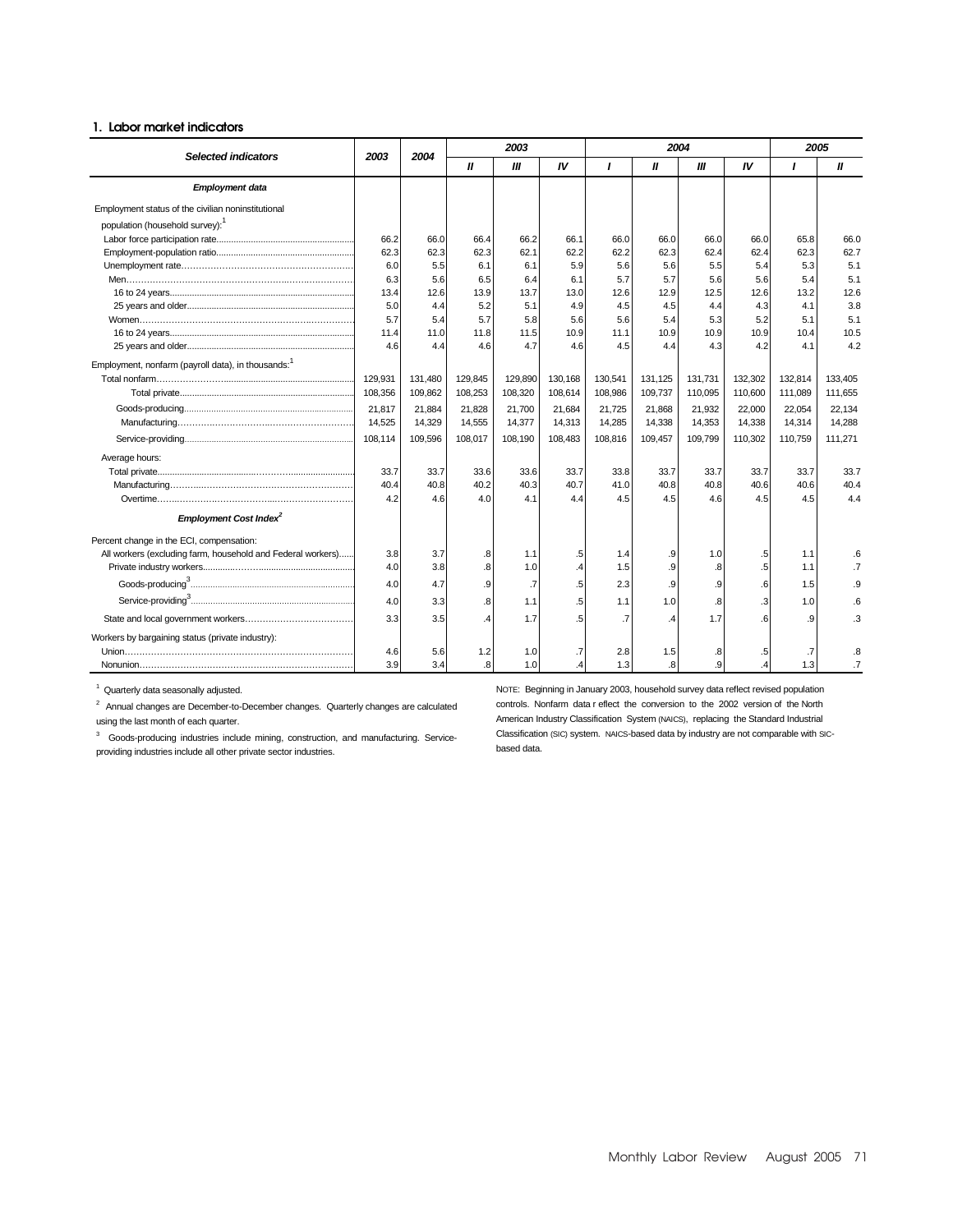| <b>Selected measures</b>                              |                      | 2004 |                 | 2003  |                |     | 2004 | 2005           |                |           |        |
|-------------------------------------------------------|----------------------|------|-----------------|-------|----------------|-----|------|----------------|----------------|-----------|--------|
|                                                       | 2003                 |      | Ш               | Ш     | IV             |     | Ш    | Ш              | IV             |           | Ш      |
| Compensation data <sup>1,2</sup>                      |                      |      |                 |       |                |     |      |                |                |           |        |
| Employment Cost Index-compensation (wages,            |                      |      |                 |       |                |     |      |                |                |           |        |
| salaries, benefits):                                  |                      |      |                 |       |                |     |      |                |                |           |        |
|                                                       | 3.8                  | 3.7  | 0.8             | 1.1   | 0.5            | 1.4 | 0.9  | 1.0            | 0.5            | 1.1       | 0.6    |
|                                                       | 4.0                  | 3.8  | .8              | 1.0   | .4             | 1.5 | .9   | .8             | .5             | 1.1       | .7     |
| Employment Cost Index-wages and salaries:             |                      |      |                 |       |                |     |      |                |                |           |        |
|                                                       | 2.9                  | 2.4  | .6              | .9    | .3             | .6  | .6   | .9             | .3             | $\cdot$ 7 | .5     |
|                                                       | 3.0                  | 2.4  | $\overline{.7}$ | .8    | 4              | .7  | .7   | .9             | $\overline{2}$ | .7        | .6     |
| Price data <sup>1</sup>                               |                      |      |                 |       |                |     |      |                |                |           |        |
| Consumer Price Index (All Urban Consumers): All Items | 2.3                  | 3.3  | $-.3$           | $-.2$ | $-.2$          | 1.2 | 1.2  | $\overline{2}$ | $\overline{2}$ | 1.0       | .5     |
| Producer Price Index:                                 |                      |      |                 |       |                |     |      |                |                |           |        |
|                                                       | 3.2                  | 4.1  | $-.8$           | .3    | .0             | 1.2 | 1.2  | .0             | 1.1            | 2.0       | .3     |
|                                                       | 4.2                  | 4.6  | 1.8             | .3    | $\Omega$       | 1.5 | 1.4  | $-1.7$         | .9             | $-2.6$    | 1.4    |
|                                                       | $\cdot$ <sup>4</sup> | 2.4  | $-.6$           | $-.1$ | .0             | .6  | .5   | .4             | 1.6            | 2.1       | $-.2$  |
| Intermediate materials, supplies, and components      | 4.6                  | 9.1  | $-2.1$          | $-.1$ | $\Omega$       | 2.5 | 3.0  | 1.9            | .9             | 3.5       | .8     |
|                                                       | 25.2                 | 18.0 | $-10.6$         | 3.4   | 14.4           | 6.0 | 7.6  | $-5.1$         | 8.3            | 9.7       | $-2.5$ |
| Productivity data <sup>3</sup>                        |                      |      |                 |       |                |     |      |                |                |           |        |
| Output per hour of all persons:                       |                      |      |                 |       |                |     |      |                |                |           |        |
|                                                       | 3.9                  | 3.4  | 7.6             | 8.4   | .3             | 3.4 | 3.4  | 1.4            | 3.1            | 2.9       | 1.2    |
|                                                       | 3.8                  | 3.4  | 6.6             | 9.6   | $\overline{8}$ | 2.1 | 4.5  | 1.3            | 2.5            | 3.2       | 2.2    |
|                                                       | 4.1                  | 3.9  | 7.3             | 7.3   | 2.4            | .8  | 2.3  | 7.4            | 8.5            | 3.6       |        |

### **2. Annual and quarterly percent changes in compensation, prices, and productivity**

<sup>1</sup> Annual changes are December-to-December changes. Quarterly changes are calculated using the last month of each quarter. Compensation and price data are not seasonally adjusted, and the price data are not compounded.

Quarterly percent changes reflect annual rates of change in quarterly indexes. The data are seasonally adjusted.

<sup>3</sup> Annual rates of change are computed by comparing annual averages.

2 Excludes Federal and private household workers.

4 Output per hour of all employees.

### **3. Alternative measures of wage and compensation changes**

|                                           |     |      | Quarterly change |      | Four quarters ending- |     |      |      |     |     |
|-------------------------------------------|-----|------|------------------|------|-----------------------|-----|------|------|-----|-----|
| <b>Components</b>                         |     | 2004 |                  | 2005 |                       |     | 2004 | 2005 |     |     |
|                                           | Ш   | Ш    | IV               |      | Ш                     | Ш   | Ш    | IV   |     |     |
| Average hourly compensation:              |     |      |                  |      |                       |     |      |      |     |     |
|                                           | 3.3 | 6.5  | 11.3             | 6.2  | 2.5                   | 3.6 | 4.3  | 4.8  | 6.8 | 6.6 |
|                                           | 3.7 | 6.1  | 10.2             | 6.9  | 3.5                   | 3.7 | 4.0  | 5.8  | 6.7 | 6.7 |
| Employment Cost Index-compensation:       |     |      |                  |      |                       |     |      |      |     |     |
|                                           | .9  | 1.0  | .5               | 1.1  | .6                    | 3.9 | 3.8  | 3.7  | 3.5 | 3.2 |
|                                           | .9  | .8   | .5               | 1.1  | .7                    | 4.0 | 3.7  | 3.8  | 3.4 | 3.2 |
|                                           | .5  | 8.   |                  |      | .8                    | 6.0 | 5.8  | 5.6  | 3.6 | 2.9 |
|                                           | .8  | .9   |                  | 1.3  | .7                    | 3.5 | 3.4  | 3.4  | 3.4 | 3.2 |
|                                           |     | 1.7  | .6               | .9   | .3                    | 3.4 | 3.4  | 3.5  | 3.6 | 3.6 |
| Employment Cost Index-wages and salaries: |     |      |                  |      |                       |     |      |      |     |     |
|                                           | .6  | .9   | .3               |      | .5                    | 2.5 | 2.4  | 2.4  | 2.4 | 2.4 |
|                                           |     | .9   |                  |      | .6                    | 2.6 | 2.6  | 2.4  | 2.4 | 2.4 |
|                                           | 1.0 | 8.   |                  |      | .8                    | 2.9 | 3.0  | 2.8  | 2.3 | 2.1 |
|                                           | .6  | 8.   |                  | .8   | .6                    | 2.5 | 2.5  | 2.4  | 2.4 | 2.4 |
|                                           |     | 1.0  |                  | .6   |                       | 1.9 | 2.0  | 2.1  | 2.3 | 2.4 |

<sup>1</sup> Seasonally adjusted. "Quarterly average" is percent change from a quarter ago, at an annual rate.

<sup>2</sup> Excludes Federal and household workers.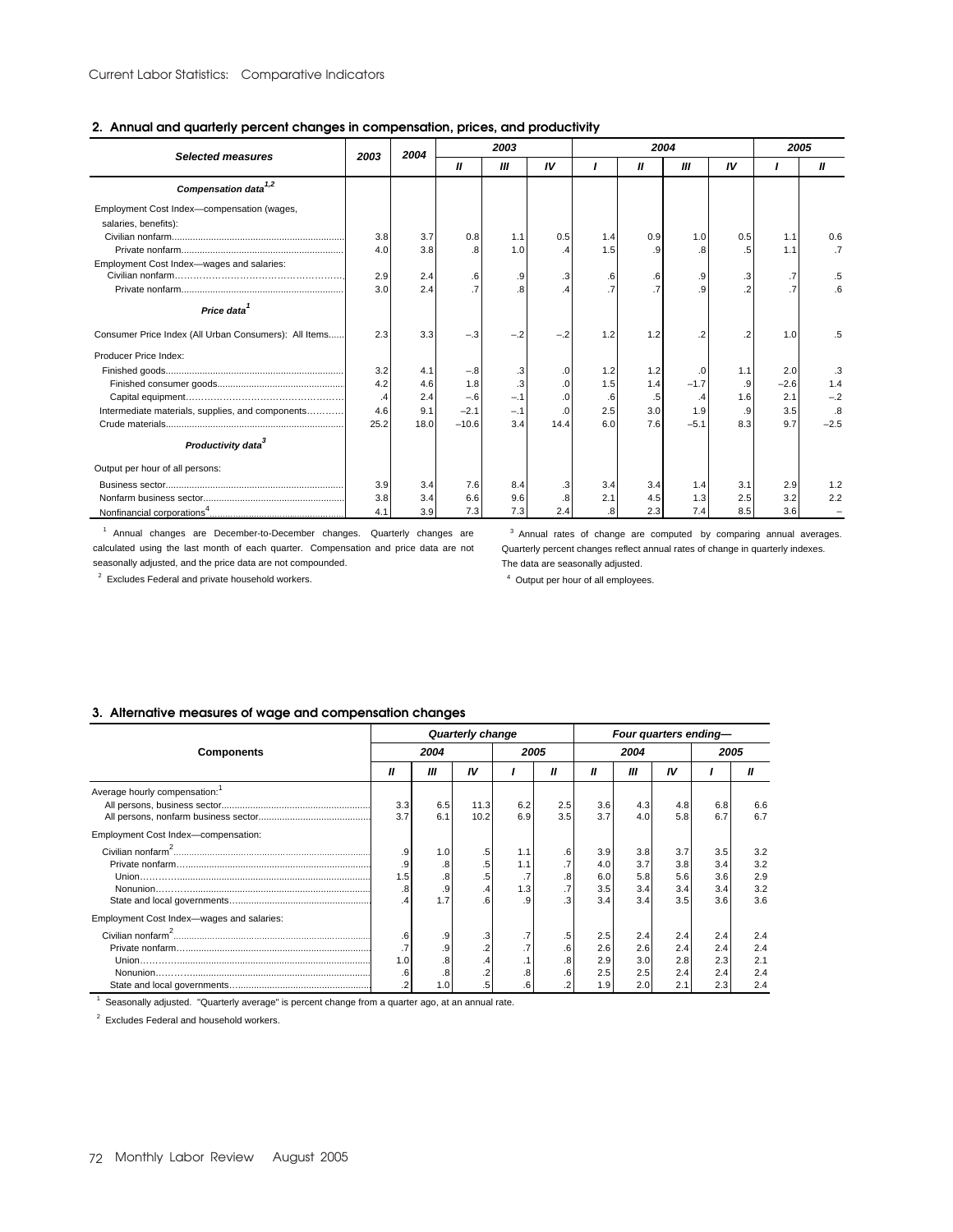**4. Employment status of the population, by sex, age, race, and Hispanic origin, monthly data seasonally adjusted** 

#### [Numbers in thousands]

|                                              | Annual average |               | 2004          |               |               |               |               |               |               | 2005          |               |               |               |               |               |
|----------------------------------------------|----------------|---------------|---------------|---------------|---------------|---------------|---------------|---------------|---------------|---------------|---------------|---------------|---------------|---------------|---------------|
| <b>Employment status</b>                     | 2003           | 2004          | June          | July          | Aug.          | Sept.         | Oct.          | Nov.          | Dec.          | Jan.          | Feb.          | Mar.          | Apr.          | May           | June          |
| <b>TOTAL</b>                                 |                |               |               |               |               |               |               |               |               |               |               |               |               |               |               |
| Civilian noninstitutional                    |                |               |               |               |               |               |               |               |               |               |               |               |               |               |               |
| population <sup>1</sup>                      | 221,168        | 223,357       | 223,196       | 223,422       | 223,677       | 223,941       | 224,192       | 224.422       | 224.640       | 224,837       | 225,041       | 225,236       | 225,441       | 225,670       | 225,911       |
| Civilian labor force                         | 146,510        | 147,401       | 147,386       | 147,823       | 147,676       | 147,531       | 147,893       | 148,313       | 148,203       | 147,979       | 148,132       | 148,157       | 148,762       | 149,122       | 149,123       |
| Participation rate                           | 66.2           | 66.0          | 66.0          | 66.2          | 66.0          | 65.9          | 66.0          | 66.1          | 66.0          | 65.8          | 65.8          | 65.8          | 66.0          | 66.1          | 66.0          |
| Employed                                     | 137,736        | 139,252       | 139,158       | 139,639       | 139,658       | 139,527       | 139,827       | 140,293       | 140,156       | 140,241       | 140,144       | 140,501       | 141,099       | 141,475       | 141,638       |
| Employment-pop-                              | 62.3           | 62.3          | 62.3          | 62.5          | 62.4          | 62.3          | 62.4          | 62.5          | 62.4          | 62.4          | 62.3          | 62.4          | 62.6          | 62.7          | 62.7          |
| ulation $ratio^2$<br>Unemployed              | 8,774          | 8,149         | 8,228         | 8,184         | 8,018         | 8,005         | 8,066         | 8,020         | 8,047         | 7,737         | 7,988         | 7,656         | 7,663         | 7,647         | 7,486         |
| Unemployment rate                            | 6.0            | 5.5           | 5.6           | 5.5           | 5.4           | 5.5           | 5.4           | 5.5           | 5.4           | 5.2           | 5.4           | 5.2           | 5.2           | 5.1           | 5.0           |
| Not in the labor force                       | 74,658         | 75,956        | 75,809        | 75,599        | 76,001        | 76,410        | 76,299        | 76,109        | 76,437        | 76,858        | 76,909        | 77,079        | 76,679        | 76,547        | 76,787        |
| Men, 20 years and over                       |                |               |               |               |               |               |               |               |               |               |               |               |               |               |               |
| Civilian noninstitutional                    |                |               |               |               |               |               |               |               |               |               |               |               |               |               |               |
| population <sup>1</sup>                      | 98,272         | 99,476        | 99,396        | 99,512        | 99,642        | 99,776        | 99,904        | 100,017       | 99,476        | 100,219       | 100,321       | 100,419       | 100,520       | 100,634       | 100,754       |
| Civilian labor force                         | 74,623         | 75,364        | 75,631        | 75,567        | 75,615        | 75,462        | 75,632        | 75,866        | 75,754        | 75,594        | 75,816        | 75,921        | 76,173        | 76,439        | 76,462        |
| Participation rate                           | 75.9           | 75.8          | 75.8          | 75.9          | 75.9          | 75.6          | 75.7          | 75.9          | 75.7          | 75.4          | 75.6          | 75.6          | 75.8          | 76.0          | 75.9          |
| Employed                                     | 70,415         | 71,572        | 71,575        | 71,830        | 71,847        | 71,701        | 71,895        | 71,134        | 72,020        | 72,029        | 72,131        | 72,429        | 72,817        | 73,100        | 73,174        |
| Employment-pop-                              |                |               |               |               |               |               |               |               |               |               |               |               |               |               |               |
| ulation ratio <sup>2</sup>                   | 71.7           | 71.9          | 72.0          | 72.2          | 72.1          | 71.9          | 72.0          | 72.1          | 71.9          | 71.9          | 71.9          | 72.1          | 72.4          | 72.6          | 72.6          |
| Unemployed                                   | 4,209          | 3,791         | 3,786         | 3,737         | 3,768         | 3,761         | 3,736         | 3,733         | 3,733         | 3,565         | 3,685         | 3,492         | 3,356         | 3,339         | 3,288         |
| Unemployment rate                            | 5.6            | 5.0           | 5.0           | 4.9           | 5.0           | 5.0           | 4.9           | 4.9           | 4.9           | 4.7           | 4.9           | 4.6           | 4.4           | 4.4           | 4.3           |
| Not in the labor force                       | 23,649         | 24,113        | 24,035        | 23,945        | 24,026        | 24,314        | 24,272        | 24,151        | 24,372        | 24,625        | 24,505        | 24,498        | 24,347        | 24,195        | 24,292        |
| Women, 20 years and over                     |                |               |               |               |               |               |               |               |               |               |               |               |               |               |               |
| Civilian noninstitutional                    |                |               |               |               |               |               |               |               |               |               |               |               |               |               |               |
| population <sup>1</sup>                      | 106,800        | 107.658       | 107.586       | 107,687       | 107,801       | 107,920       | 108,032       | 108,129       | 107,658       | 108.316       | 108,403       | 108.486       | 108,573       | 108,672       | 108,776       |
| Civilian labor force                         | 64,716         | 64,923        | 64,989        | 65,085        | 64,909        | 65,008        | 65,126        | 65,244        | 65,260        | 65,318        | 65,270        | 65,051        | 65,420        | 65,479        | 65,470        |
| Participation rate                           | 60.6           | 60.3          | 60.4          | 60.4          | 60.2          | 60.2          | 60.3          | 60.3          | 60.3          | 60.3          | 60.2          | 60.0          | 60.3          | 60.3          | 60.2          |
| Employed                                     | 61,402         | 61,773        | 61,731        | 61,902        | 61,877        | 61,939        | 62,024        | 62,145        | 62,208        | 62,295        | 62,202        | 62,099        | 62,384        | 62,464        | 62,451        |
| Employment-pop-                              |                |               |               |               |               |               |               |               |               |               |               |               |               |               |               |
| ulation ratio <sup>2</sup>                   | 57.5           | 57.4          | 57.4          | 57.5          | 57.4          | 57.4          | 57.4          | 57.5          | 57.5          | 57.5          | 57.4          | 57.2          | 57.5          | 57.5          | 57.4          |
| Unemployed                                   | 3,314          | 3,150         | 3,259         | 3,183         | 3,032         | 3,069         | 3,102         | 3,099         | 3,051         | 3,023         | 3,068         | 2,952         | 3,036         | 3,015         | 3,019         |
| Unemployment rate                            | 5.1            | 4.9           | 5.0           | 4.9           | 4.7           | 4.7           | 4.8           | 4.7           | 4.7           | 4.6           | 4.7           | 4.5           | 4.6           | 4.6           | 4.6           |
| Not in the labor force                       | 42,083         | 42,735        | 42,597        | 42,603        | 42,892        | 42,912        | 42,906        | 42,885        | 42,961        | 42,998        | 43,133        | 43,435        | 43,153        | 43,192        | 43,306        |
| Both sexes, 16 to 19 years                   |                |               |               |               |               |               |               |               |               |               |               |               |               |               |               |
| Civilian noninstitutional                    |                |               |               |               |               |               |               |               |               |               |               |               |               |               |               |
| population <sup>1</sup>                      | 16,096         | 16,222        | 16,214        | 16,222        | 16,234        | 16,246        | 16,257        | 16,293        | 16,222        | 16,302        | 16,317        | 16,332        | 16,347        | 16,364        | 16,381        |
| Civilian labor force                         | 7,170          | 7,114         | 7,036         | 7,172         | 7,152         | 7,062         | 7,165         | 7,202         | 7,189         | 7,066         | 7,046         | 7,185         | 7,168         | 7,204         | 7,192         |
| Participation rate                           | 44.5           | 43.9          | 43.4          | 44.2          | 44.1          | 43.5          | 43.9          | 44.2          | 44.1          | 43.3          | 43.2          | 44.0          | 43.9          | 44.0          | 43.9          |
| Employed                                     | 5,919          | 5,907         | 5,853         | 5,907         | 5,934         | 5,887         | 5,908         | 6,014         | 5,927         | 5,917         | 5,811         | 5,973         | 5,897         | 5,911         | 6,013         |
| Employment-pop-                              |                |               |               |               |               |               |               |               |               |               |               |               |               |               |               |
| ulation ratio <sup>2</sup>                   | 36.8           | 36.4          | 36.1          | 36.4          | 36.6          | 36.2          | 36.3          | 36.9          | 36.4          | 36.3          | 35.6          | 36.6          | 36.1          | 36.1          | 36.7          |
| Unemployed                                   | 1,251          | 1,208         | 1,184         | 1,265         | 1,217         | 1,175         | 1,227         | 1,188         | 1,262         | 1,150         | 1,235         | 1,212         | 1,271         | 1,293         | 1,178         |
| Unemployment rate                            | 17.5           | 17.0          | 16.8          | 17.6          | 17.0          | 16.6          | 17.2          | 16.5          | 17.6          | 16.3          | 17.5          | 16.9          | 17.7          | 17.9          | 16.4          |
| Not in the labor force                       | 8,926          | 9,108         | 9,178         | 9,051         | 9,082         | 9,184         | 9,122         | 9,074         | 9,104         | 9,235         | 9,271         | 9,147         | 9,179         | 9,160         | 9,190         |
| White <sup>3</sup>                           |                |               |               |               |               |               |               |               |               |               |               |               |               |               |               |
| Civilian noninstitutional                    |                |               |               |               |               |               |               |               |               |               |               |               |               |               |               |
| population <sup>1</sup><br>.                 | 181,292        | 182,643       | 182,531       | 182,676       | 182,846       | 183,022       | 183,188       | 183,340       | 183,483       | 183,640       | 183,767       | 183,888       | 184,015       | 184,167       | 184,328       |
| Civilian labor force                         | 120,546        | 121,686       | 121,212       | 121,383       | 121,278       | 120,995       | 121,273       | 121,606       | 121,509       | 121,553       | 121,621       | 121,484       | 121,961       | 122,177       | 121.985       |
| Participation rate                           | 66.5           | 66.3          | 66.4          | 66.4          | 66.3          | 66.1          | 66.2          | 66.3          | 66.2          | 66.2          | 66.2          | 66.1          | 66.3          | 66.3          | 66.2          |
| Employed                                     | 114,235        | 115,239       | 115,199       | 115,610       | 115,526       | 115,318       | 115,618       | 115,966       | 115,910       | 116,158       | 116,022       | 116,135       | 116,574       | 116,791       | 116,778       |
| Employment-pop-                              |                |               |               |               |               |               |               |               |               |               |               |               |               |               |               |
| ulation $ratio^2$                            | 63.0           | 63.1          | 63.1          | 63.3          | 63.2          | 63.0          | 63.1          | 63.3          | 63.2          | 63.3          | 63.1          | 63.2          | 63.4          | 63.4          | 63.4          |
| Unemployed                                   | 6,311          | 5,847         | 6,013         | 5,773         | 5,752         | 5,677         | 5,655         | 5,640         | 5,600         | 5,395         | 5,598         | 5,349         | 5,387         | 5,386         | 5,206         |
| Unemployment rate<br>Not in the labor force  | 5.2<br>60,746  | 4.8<br>61,558 | 5.0<br>61,319 | 4.8<br>61,293 | 4.7<br>61,568 | 4.7<br>62,027 | 4.7<br>61,915 | 4.6<br>61,735 | 4.6<br>61,973 | 4.4<br>62,088 | 4.6<br>62,146 | 4.4<br>62,403 | 4.4<br>62,054 | 4.4<br>61,989 | 4.3<br>62,343 |
|                                              |                |               |               |               |               |               |               |               |               |               |               |               |               |               |               |
| <b>Black or African American<sup>3</sup></b> |                |               |               |               |               |               |               |               |               |               |               |               |               |               |               |
| Civilian noninstitutional                    |                |               |               |               |               |               |               |               |               |               |               |               |               |               |               |
| population <sup>1</sup>                      | 25,686         | 26,065        | 26,040        | 26,078        | 26,120        | 26,163        | 26,204        | 26,239        | 26,273        | 26,306        | 26,342        | 26,377        | 26,413        | 26,450        | 26,448        |
| Civilian labor force                         | 16,526         | 16,638        | 16,521        | 16,775        | 16,721        | 16,711        | 16,820        | 16,728        | 16,713        | 16,721        | 16,708        | 16,741        | 16,940        | 17,050        | 17,147        |
| Participation rate                           | 64.3           | 63.8          | 63.4          | 64.3          | 64.0          | 63.9          | 62.4          | 63.8          | 63.6          | 63.6          | 63.4          | 63.5          | 64.1          | 64.5          | 64.7          |
| Employed                                     | 14,739         | 14,909        | 14,825        | 14,937        | 14,972        | 14,981        | 15,012        | 14,913        | 14,907        | 14,946        | 14,890        | 15,025        | 15,184        | 15,329        | 15,378        |
| Employment-pop-                              |                |               |               |               |               |               |               |               |               |               |               |               |               |               |               |
| ulation ratio <sup>2</sup>                   | 57.4           | 57.2          | 56.9          | 57.3          | 57.3          | 57.3          | 57.3          | 56.8          | 56.7          | 56.8          | 56.5          | 57.0          | 57.5          | 58.0          | 58.1          |
| Unemployed                                   | 1,787          | 1,729         | 1,696         | 1,838         | 1,749         | 1,730         | 1,808         | 1,814         | 1,806         | 1,775         | 1,818         | 1,716         | 1,756         | 1,721         | 1,769         |
| Unemployment rate<br>Not in the labor force  | 10.8           | 10.4<br>9,428 | 10.3          | 11.0<br>9,303 | 10.5          | 10.4<br>9,452 | 10.7          | 10.8          | 10.8          | 10.6          | 10.9          | 10.3          | 10.4<br>9,473 | 10.1          | 10.3          |
|                                              | 9,161          |               | 9,520         |               | 9,399         |               | 9,384         | 9,512         | 9,559         | 9,585         | 9,634         | 9,636         |               | 9,400         | 9,341         |

See footnotes at end of table.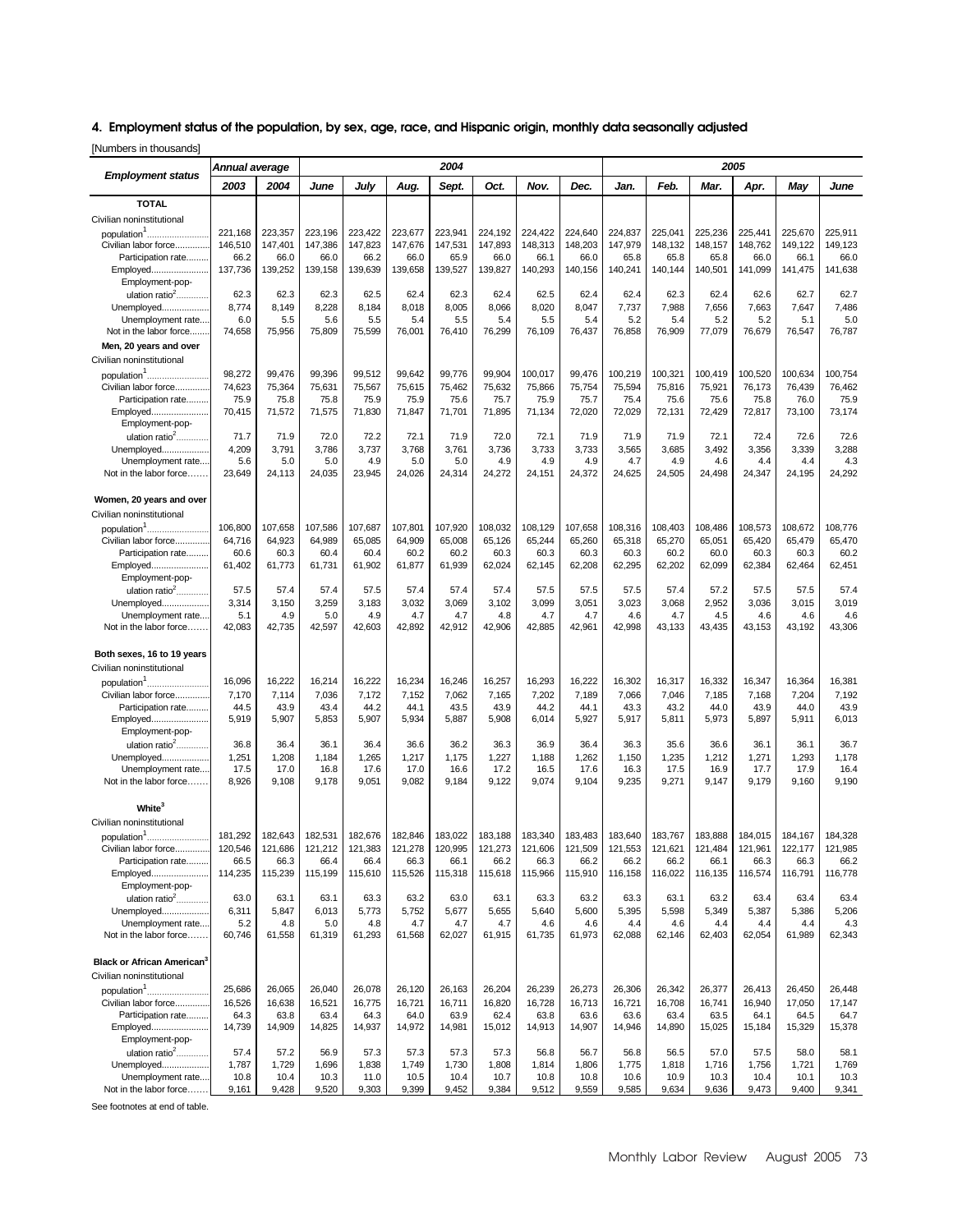# **4. Continued–Employment status of the population, by sex, age, race, and Hispanic origin, monthly data seasonally adjusted**

[Numbers in thousands]

| <b>Employment status</b>                                                                                                        |                               | Annual average                |                               |                               |                               | 2004                          |                               |                               |                               |                               |                              | 2005                          |                               |                               |                               |
|---------------------------------------------------------------------------------------------------------------------------------|-------------------------------|-------------------------------|-------------------------------|-------------------------------|-------------------------------|-------------------------------|-------------------------------|-------------------------------|-------------------------------|-------------------------------|------------------------------|-------------------------------|-------------------------------|-------------------------------|-------------------------------|
|                                                                                                                                 | 2003                          | 2004                          | June                          | July                          | Aug.                          | Sept.                         | Oct.                          | Nov.                          | Dec.                          | Jan.                          | Feb.                         | Mar.                          | Apr.                          | Mav                           | June                          |
| <b>Hispanic or Latino</b><br>ethnicity<br>Civilian noninstitutional<br>population<br>Civilian labor force<br>Participation rate | 27,551<br>18.813<br>68.3      | 28.109<br>19.272<br>68.6      | 28.059<br>19.302<br>68.8      | 28.150<br>19.432<br>69.0      | 28.243<br>19.463<br>68.9      | 28,338<br>19.444<br>68.6      | 28.431<br>19.524<br>68.7      | 28.520<br>19.552<br>68.6      | 28.608<br>19.544<br>68.3      | 28.642<br>19.379<br>67.7      | 28.729<br>19.458<br>67.7     | 28.815<br>19.541<br>67.8      | 28.902<br>19.665<br>68.0      | 28.989<br>19.761<br>68.2      | 29.079<br>19.777<br>68.0      |
| Employed<br>Employment-pop-                                                                                                     | 17,372                        | 17,930                        | 18.013                        | 18.102                        | 18.128                        | 18,079                        | 18.213                        | 18,238                        | 18,252                        | 18.198                        | 18,211                       | 18.425                        | 18.412                        | 18.578                        | 18.623                        |
| ulation ratio $\tilde{}$<br>Unemployed<br>Unemployment rate<br>Not in the labor force                                           | 63.1<br>1.441<br>7.7<br>8.738 | 63.8<br>1.342<br>7.0<br>8.837 | 64.2<br>1.289<br>6.7<br>8.756 | 64.3<br>1.330<br>6.8<br>8.717 | 64.2<br>1.335<br>6.9<br>8.780 | 63.8<br>1.366<br>7.0<br>8.894 | 64.1<br>1.311<br>6.7<br>8.907 | 63.9<br>1.313<br>6.7<br>8.968 | 63.8<br>1,292<br>6.6<br>9,064 | 63.5<br>1.181<br>6.1<br>9.263 | 63.4<br>.248<br>6.4<br>9.270 | 63.9<br>1.117<br>5.7<br>9,273 | 63.7<br>1.252<br>6.4<br>9.237 | 64.1<br>1.183<br>6.0<br>9,228 | 64.0<br>1.154<br>5.8<br>9.302 |

 $1$  The population figures are not seasonally adjusted.

 $2$  Civilian employment as a percent of the civilian noninstitutional population.

than one race were included in the group they identified as the main race.

 $^3$  Beginning in 2003, persons who selected this race group only; persons who selected identified as Hispanic or Latino may be of any race and, therefore, are classified by ethnicity as more than one race group are not included. Prior to 2003, persons who reported more well as by race. Beginning in January 2003, data reflect revised population controls used in the NOTE: Estimates for the above race groups (white and black or African American) do not sum to totals because data are not presented for all races. In addition, persons whose ethnicity is household survey.

### **5. Selected employment indicators, monthly data seasonally adjusted**

[In thousands]

|                                           | Annual average |         |         |         |         | 2004    |         |         |         |         |         |         | 2005    |         |         |
|-------------------------------------------|----------------|---------|---------|---------|---------|---------|---------|---------|---------|---------|---------|---------|---------|---------|---------|
| Selected categories                       | 2003           | 2004    | June    | July    | Aug.    | Sept.   | Oct.    | Nov.    | Dec.    | Jan.    | Feb.    | Mar.    | Apr.    | May     | June    |
| Characteristic                            |                |         |         |         |         |         |         |         |         |         |         |         |         |         |         |
| Employed, 16 years and older.             | 137.736        | 139.252 | 139.158 | 139.639 | 139.658 | 139,527 | 139,827 | 140,293 | 140.156 | 140.241 | 140.144 | 140.501 | 141.099 | 141,475 | 141.638 |
|                                           | 73,332         | 74.524  | 74,501  | 74.811  | 74.824  | 74.629  | 74,852  | 75,188  | 74.938  | 74.934  | 74.964  | 75,375  | 75,735  | 75.985  | 76.092  |
| Women                                     | 64.404         | 64,728  | 64,658  | 64,828  | 64,834  | 64,898  | 64,975  | 65.104  | 65,218  | 65.307  | 65.180  | 65,127  | 65,364  | 65,490  | 65,545  |
| Married men, spouse<br>present            | 44,653         | 45,084  | 44,958  | 44,948  | 45,099  | 45,093  | 45,127  | 45,462  | 45,315  | 45,171  | 45,351  | 45,382  | 45,482  | 45,725  | 45,357  |
| Married women, spouse<br>present          | 34.695         | 34,600  | 34,487  | 34,607  | 34,494  | 34,704  | 34.808  | 34,961  | 34,878  | 34.739  | 34,601  | 34,307  | 34,539  | 34.747  | 34,622  |
| Persons at work part time <sup>1</sup>    |                |         |         |         |         |         |         |         |         |         |         |         |         |         |         |
| All industries:<br>Part time for economic |                |         |         |         |         |         |         |         |         |         |         |         |         |         |         |
| $reasons$<br>Slack work or business       | 4.701          | 4.567   | 4,504   | 4.488   | 4.509   | 4.476   | 4.762   | 4.533   | 4.474   | 4.395   | 4.269   | 4,344   | 4.293   | 4.361   | 4.465   |
| conditions<br>Could only find part-time   | 3.118          | 2.841   | 2.801   | 2.642   | 2.816   | 2.805   | 3.052   | 2.761   | 2.735   | 2.768   | 2,629   | 2,643   | 2.613   | 2.741   | 2.668   |
| work<br>Part time for noneconomic         | 1.279          | 1.409   | 1.400   | 1.472   | 1.403   | 1.312   | 1.385   | 1.420   | 1.440   | 1.329   | 1.296   | 1.419   | 1.363   | 1.346   | 1.420   |
| noneconomic reasons                       | 19.014         | 19.380  | 19,564  | 19.737  | 19.657  | 19.410  | 19.704  | 19.499  | 19,502  | 19.089  | 19.555  | 19.458  | 19.584  | 19.435  | 19.021  |
| Nonagricultural industries:               |                |         |         |         |         |         |         |         |         |         |         |         |         |         |         |
| Part time for economic                    |                |         |         |         |         |         |         |         |         |         |         |         |         |         |         |
| $reasons.$<br>Slack work or business      | 4,596          | 4,469   | 4,423   | 4,390   | 4,408   | 4.400   | 4.656   | 4.404   | 4.382   | 4,303   | 4,153   | 4,268   | 4.186   | 4.280   | 4.386   |
| conditions<br>Could only find part-time   | 3,052          | 2,773   | 2,753   | 2.580   | 2,722   | 2,750   | 2,971   | 2,685   | 2,682   | 2,702   | 2,572   | 2,592   | 2.540   | 2.705   | 2,616   |
| work<br>Part time for noneconomic         | 1,264          | 1,399   | 1,382   | 1.484   | 1.388   | 1.320   | 1,363   | 1,396   | 1,397   | 1,309   | 1,268   | 1,411   | 1.351   | 1.331   | 1.416   |
| reasons                                   | 18.658         | 19.026  | 19.123  | 19.327  | 19.204  | 19.061  | 19.288  | 19.141  | 19.176  | 18.765  | 19.254  | 19.182  | 19.226  | 19.160  | 18.633  |

<sup>1</sup> Excludes persons "with a job but not at work" during the survey period for such reasons as vacation, illness, or industrial disputes.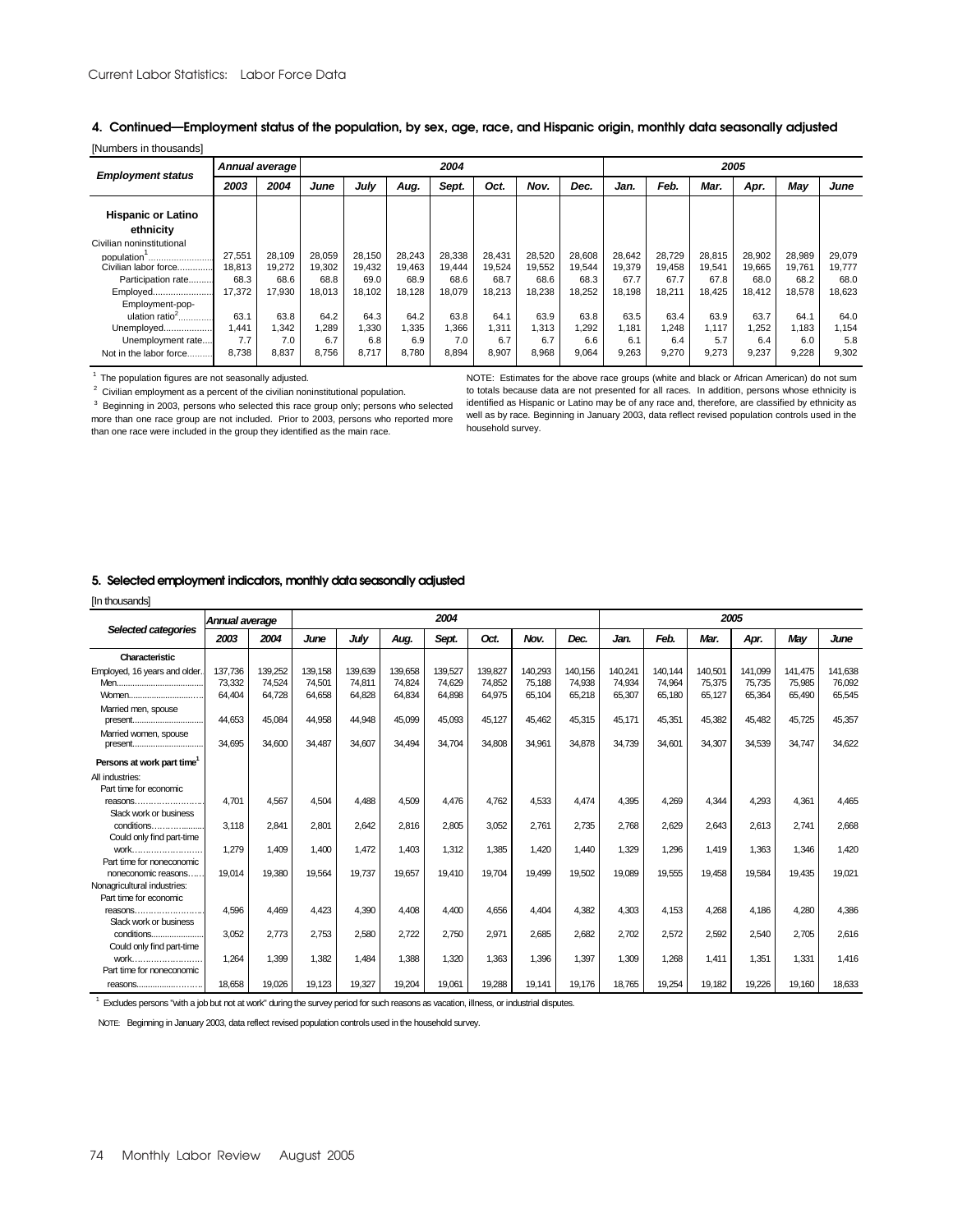### **6. Selected unemployment indicators, monthly data seasonally adjusted**

[Unemployment rates]

|                                                |      | Annual average |      |      |      | 2004  |      |      |      |      |      |      | 2005 |      |      |
|------------------------------------------------|------|----------------|------|------|------|-------|------|------|------|------|------|------|------|------|------|
| <b>Selected categories</b>                     | 2003 | 2004           | June | July | Aug. | Sept. | Oct. | Nov. | Dec. | Jan. | Feb. | Mar. | Apr. | May  | June |
| Characteristic                                 |      |                |      |      |      |       |      |      |      |      |      |      |      |      |      |
| Total, 16 years and older                      | 6.0  | 5.5            | 5.6  | 5.5  | 5.4  | 5.4   | 5.5  | 5.4  | 5.4  | 5.2  | 5.4  | 5.2  | 5.2  | 5.1  | 5.0  |
| Both sexes, 16 to 19 years                     | 17.5 | 17.0           | 16.8 | 17.6 | 17.0 | 16.6  | 17.2 | 16.5 | 17.6 | 16.3 | 17.5 | 16.9 | 17.7 | 17.9 | 16.4 |
| Men, 20 years and older                        | 5.6  | 5.0            | 5.0  | 4.9  | 5.0  | 5.0   | 4.9  | 4.9  | 4.9  | 4.7  | 4.9  | 4.6  | 4.4  | 4.4  | 4.3  |
| Women, 20 years and older                      | 5.1  | 4.9            | 5.0  | 4.9  | 4.7  | 4.7   | 4.8  | 4.7  | 4.7  | 4.6  | 4.7  | 4.5  | 4.6  | 4.6  | 4.6  |
|                                                | 5.2  | 4.8            | 5.0  | 4.8  | 4.7  | 4.7   | 4.7  | 4.6  | 4.6  | 4.4  | 4.6  | 4.4  | 4.4  | 4.4  | 4.3  |
| Both sexes, 16 to 19 years                     | 15.2 | 15.0           | 14.8 | 14.9 | 15.4 | 14.7  | 15.1 | 14.4 | 15.7 | 14.0 | 15.5 | 14.5 | 15.3 | 15.4 | 14.2 |
| Men, 16 to 19 years                            | 17.1 | 16.3           | 16.2 | 15.5 | 15.8 | 15.9  | 17.4 | 15.5 | 17.9 | 16.3 | 18.1 | 17.7 | 17.8 | 17.8 | 16.0 |
| Women, 16 to 19 years                          | 13.3 | 13.6           | 13.3 | 14.2 | 15.0 | 13.5  | 12.6 | 13.2 | 13.4 | 11.8 | 12.9 | 11.0 | 12.8 | 13.0 | 12.3 |
| Men, 20 years and older                        | 5.0  | 4.4            | 4.5  | 4.3  | 4.4  | 4.3   | 4.2  | 4.2  | 4.2  | 4.0  | 4.1  | 4.0  | 3.8  | 3.8  | 3.6  |
| Women, 20 years and older                      | 4.4  | 4.2            | 4.4  | 4.2  | 4.0  | 4.0   | 4.0  | 4.1  | 3.9  | 3.9  | 3.9  | 3.8  | 4.0  | 3.9  | 3.9  |
| Black or African American, total <sup>1</sup>  | 10.8 | 10.4           | 10.3 | 11.0 | 10.5 | 10.4  | 10.7 | 10.8 | 10.8 | 10.6 | 10.9 | 10.3 | 10.4 | 10.1 | 10.3 |
| Both sexes, 16 to 19 years                     | 33.0 | 31.7           | 32.7 | 37.2 | 29.4 | 28.6  | 34.7 | 32.7 | 30.8 | 30.2 | 31.5 | 32.6 | 35.5 | 35.8 | 32.4 |
| Men, 16 to 19 years                            | 36.0 | 35.6           | 34.4 | 37.9 | 34.9 | 35.9  | 37.1 | 38.1 | 37.7 | 30.0 | 34.1 | 35.8 | 37.8 | 36.3 | 37.6 |
| Women, 16 to 19 years                          | 30.3 | 28.2           | 31.2 | 36.6 | 24.2 | 21.1  | 32.4 | 27.0 | 24.0 | 30.5 | 28.6 | 29.2 | 32.8 | 35.3 | 26.9 |
| Men, 20 years and older                        | 10.3 | 9.9            | 9.5  | 10.3 | 10.4 | 10.2  | 10.2 | 10.5 | 10.7 | 10.4 | 10.9 | 9.2  | 9.3  | 9.2  | 9.6  |
| Women, 20 years and older                      | 9.2  | 8.9            | 9.0  | 9.1  | 8.7  | 8.9   | 8.9  | 9.0  | 9.1  | 8.9  | 9.1  | 8.9  | 8.8  | 8.4  | 8.8  |
| Hispanic or Latino ethnicity                   | 7.7  | 7.0            | 6.7  | 6.8  | 6.9  | 7.0   | 6.7  | 6.7  | 6.6  | 6.1  | 6.4  | 5.7  | 6.4  | 6.0  | 5.8  |
| Married men, spouse present                    | 3.8  | 3.1            | 3.2  | 3.2  | 3.1  | 3.0   | 3.0  | 3.1  | 3.1  | 3.1  | 3.0  | 3.0  | 2.7  | 2.7  | 2.6  |
| Married women, spouse present                  | 3.7  | 3.5            | 3.7  | 3.5  | 3.5  | 3.1   | 3.1  | 3.4  | 3.4  | 3.2  | 3.2  | 3.0  | 3.3  | 3.1  | 3.3  |
|                                                | 6.1  | 5.6            | 5.6  | 5.6  | 5.5  | 5.5   | 5.4  | 5.4  | 5.4  | 5.2  | 5.4  | 5.1  | 5.1  | 5.0  | 4.9  |
|                                                | 5.5  | 5.3            | 5.5  | 5.2  | 5.2  | 5.0   | 5.5  | 5.4  | 5.4  | 5.3  | 5.4  | 5.4  | 5.3  | 5.6  | 5.4  |
| Educational attainment <sup>2</sup>            |      |                |      |      |      |       |      |      |      |      |      |      |      |      |      |
| Less than a high school diploma                | 8.8  | 8.5            | 8.7  | 8.3  | 8.2  | 8.9   | 8.2  | 8.0  | 8.3  | 7.5  | 7.8  | 7.8  | 8.4  | 7.8  | 7.0  |
| High school graduates, no college <sup>3</sup> | 5.5  | 5.0            | 5.1  | 5.0  | 4.9  | 4.8   | 4.9  | 4.9  | 4.9  | 4.7  | 4.9  | 4.7  | 4.4  | 4.5  | 4.7  |
| Some college or associate degree               | 4.8  | 4.2            | 4.2  | 4.2  | 4.1  | 4.0   | 4.2  | 4.3  | 4.3  | 4.1  | 4.2  | 4.0  | 3.9  | 3.9  | 3.9  |
| Bachelor's degree and higher <sup>4</sup>      | 3.1  | 2.7            | 2.7  | 2.7  | 2.7  | 2.6   | 2.5  | 2.5  | 2.5  | 2.4  | 2.4  | 2.4  | 2.5  | 2.4  | 2.3  |

 $1$  Beginning in 2003, persons who selected this race group only; persons who selected more than one race group are not included. Prior to 2003, persons who reported more than one race were included in the group they identified as the main race.

 $3$  Includes high school diploma or equivalent.

<sup>4</sup> Includes persons with bachelor's, master's, professional, and doctoral degrees.

 $2$  Data refer to persons 25 years and older.

NOTE: Beginning in January 2003, data reflect revised population controls used in the household survey.

### **7. Duration of unemployment, monthly data seasonally adjusted**

[Numbers in thousands]

| Weeks of                  |       | Annual average |       |       |       | 2004  |       |       |       |       |       |       | 2005  |       |       |
|---------------------------|-------|----------------|-------|-------|-------|-------|-------|-------|-------|-------|-------|-------|-------|-------|-------|
| unemployment              | 2003  | 2004           | June  | July  | Aug.  | Sept. | Oct.  | Nov.  | Dec.  | Jan.  | Feb.  | Mar.  | Apr.  | Mav   | June  |
|                           |       |                |       |       |       |       |       |       |       |       |       |       |       |       |       |
| Less than 5 weeks         | 2.785 | 2.696          | 2.715 | 2.803 | 2.605 | 2.796 | 2.753 | 2.611 | 2.865 | 2.599 | 2.755 | 2.531 | 2.666 | 2.699 | 2.666 |
|                           | 2.612 | 2,382          | 2.397 | 2,458 | 2.521 | 2.251 | 2,290 | 2.361 | 2.264 | 2.343 | 2.317 | 2,319 | 2.268 | 2.262 | 2.342 |
| 15 weeks and over         | 3.378 | 3.072          | 3.051 | 2,885 | 2,924 | 2.971 | 3.032 | 3.012 | 2.961 | 2.824 | 2.888 | 2.817 | 2.698 | 2.667 | 2.350 |
|                           | 1.442 | 1.293          | .294  | .198، | .243  | ,227  | .261  | .294  | .325  | 1.201 | .255  | .165  | .093  | 1.133 | 1.041 |
| 27 weeks and over         | 1.936 | 1.779          | .757  | .686  | .681  | .744  | .771  | 1.718 | .636  | 1.623 | 1.633 | .652  | .615  | .534  | 1.310 |
|                           |       |                |       |       |       |       |       |       |       |       |       |       |       |       |       |
| Mean duration, in weeks   | 19.2  | 19.6           | 19.8  | 18.5  | 19.2  | 19.6  | 19.7  | 19.8  | 19.3  | 19.3  | 19.1  | 19.5  | 19.6  | 18.8  | 17.1  |
| Median duration, in weeks | 10.1  | 9.8            | 10.8  | 8.9   | 9.5   | 9.5   | 9.5   | 9.8   | 9.5   | 9.4   | 9.3   | 9.3   | 8.9   | 9.1   | 9.1   |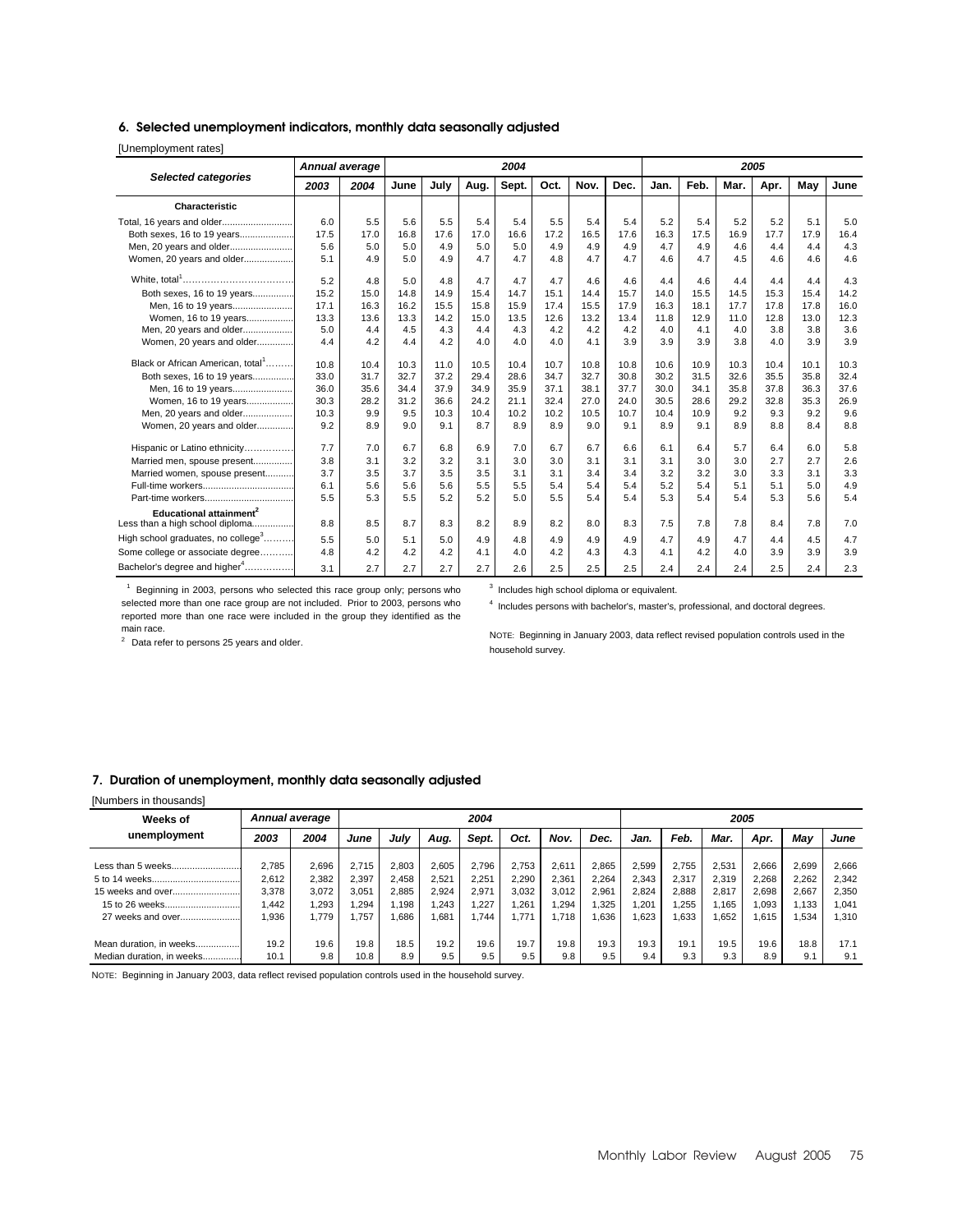## **8. Unemployed persons by reason for unemployment, monthly data seasonally adjusted**

#### [Numbers in thousands]

| <b>Reason for</b>                                                             |                                            | Annual average                              |                                             |                                             |                                             | 2004                                        |                                             |                                            |                                             |                                             |                                             |                                             | 2005                                        |                                             |                                             |
|-------------------------------------------------------------------------------|--------------------------------------------|---------------------------------------------|---------------------------------------------|---------------------------------------------|---------------------------------------------|---------------------------------------------|---------------------------------------------|--------------------------------------------|---------------------------------------------|---------------------------------------------|---------------------------------------------|---------------------------------------------|---------------------------------------------|---------------------------------------------|---------------------------------------------|
| unemployment                                                                  | 2003                                       | 2004                                        | June                                        | July                                        | Aug.                                        | Sept.                                       | Oct.                                        | Nov.                                       | Dec.                                        | Jan.                                        | Feb.                                        | Mar.                                        | Apr.                                        | May                                         | June                                        |
| Job losers'<br>On temporary layoff<br>Not on temporary layoff                 | 4.838<br>1,121<br>3.717<br>818<br>2,477    | 4,197<br>998<br>3,199<br>858<br>2,408       | 4,117<br>1,009<br>3,108<br>909<br>2,426     | 4,228<br>1,068<br>3,160<br>896<br>2,333     | 3,978<br>971<br>3,007<br>885<br>2.440       | 4,014<br>919<br>3,094<br>830<br>2,417       | 4.074<br>947<br>3,127<br>829<br>2.411       | 4.066<br>941<br>3.124<br>880<br>2,388      | 4.108<br>965<br>3,144<br>898<br>2,361       | 4,048<br>966<br>3,082<br>819<br>2,324       | 3,980<br>965<br>3,015<br>965<br>2.405       | 3.784<br>961<br>2,823<br>855<br>2,364       | 3.675<br>838<br>2,837<br>897<br>2.356       | 3.646<br>864<br>2,782<br>942<br>2,353       | 3.680<br>975<br>2,705<br>844<br>2,219       |
| New entrants<br>Percent of unemployed                                         | 641                                        | 686                                         | 642                                         | 686                                         | 699                                         | 697                                         | 747                                         | 723                                        | 709                                         | 624                                         | 745                                         | 711                                         | 747                                         | 728                                         | 661                                         |
| Job losers'<br>On temporary layoff<br>Not on temporary layoff<br>New entrants | 55.1<br>12.8<br>42.4<br>9.3<br>28.2<br>7.3 | 51.5<br>12.2<br>39.3<br>10.5<br>29.5<br>8.4 | 50.9<br>12.5<br>38.4<br>11.2<br>30.0<br>7.9 | 51.9<br>13.1<br>38.8<br>11.0<br>28.6<br>8.4 | 49.7<br>12.1<br>37.6<br>11.1<br>30.5<br>8.7 | 50.4<br>11.6<br>38.9<br>10.4<br>30.4<br>8.8 | 50.5<br>11.8<br>38.8<br>10.3<br>29.9<br>9.3 | 5.1<br>11.7<br>38.8<br>10.9<br>29.6<br>9.0 | 50.9<br>11.9<br>38.9<br>11.1<br>29.2<br>8.8 | 51.8<br>12.4<br>39.4<br>10.5<br>29.7<br>8.0 | 49.2<br>11.9<br>37.2<br>11.9<br>29.7<br>9.2 | 49.1<br>12.5<br>36.6<br>11.1<br>30.6<br>9.2 | 47.9<br>10.9<br>37.0<br>11.7<br>30.7<br>9.7 | 47.5<br>11.3<br>36.3<br>12.3<br>30.7<br>9.5 | 49.7<br>13.2<br>36.5<br>11.4<br>30.0<br>8.9 |
| Percent of civilian<br>labor force                                            |                                            |                                             |                                             |                                             |                                             |                                             |                                             |                                            |                                             |                                             |                                             |                                             |                                             |                                             |                                             |
| New entrants                                                                  | 3.3<br>.6<br>1.7                           | 2.8<br>.6<br>1.6<br>.5                      | 2.8<br>.6<br>1.6                            | 2.9<br>.6<br>1.6<br>.5                      | 2.7<br>.6<br>1.7<br>.5                      | 2.7<br>.6<br>1.6<br>.5                      | 2.8<br>.6<br>1.6<br>.5                      | 2.7<br>.6<br>1.6<br>.5                     | 2.8<br>.6<br>1.6<br>.5                      | 2.7<br>.6<br>1.6<br>$\cdot$                 | 2.7<br>.7<br>1.6<br>.5                      | 2.6<br>.6<br>1.6<br>.5                      | 2.5<br>.6<br>1.6<br>.5                      | 2.4<br>.6<br>1.6<br>.5                      | 2.5<br>.6<br>1.5<br>$\overline{A}$          |

 $1$  Includes persons who completed temporary jobs.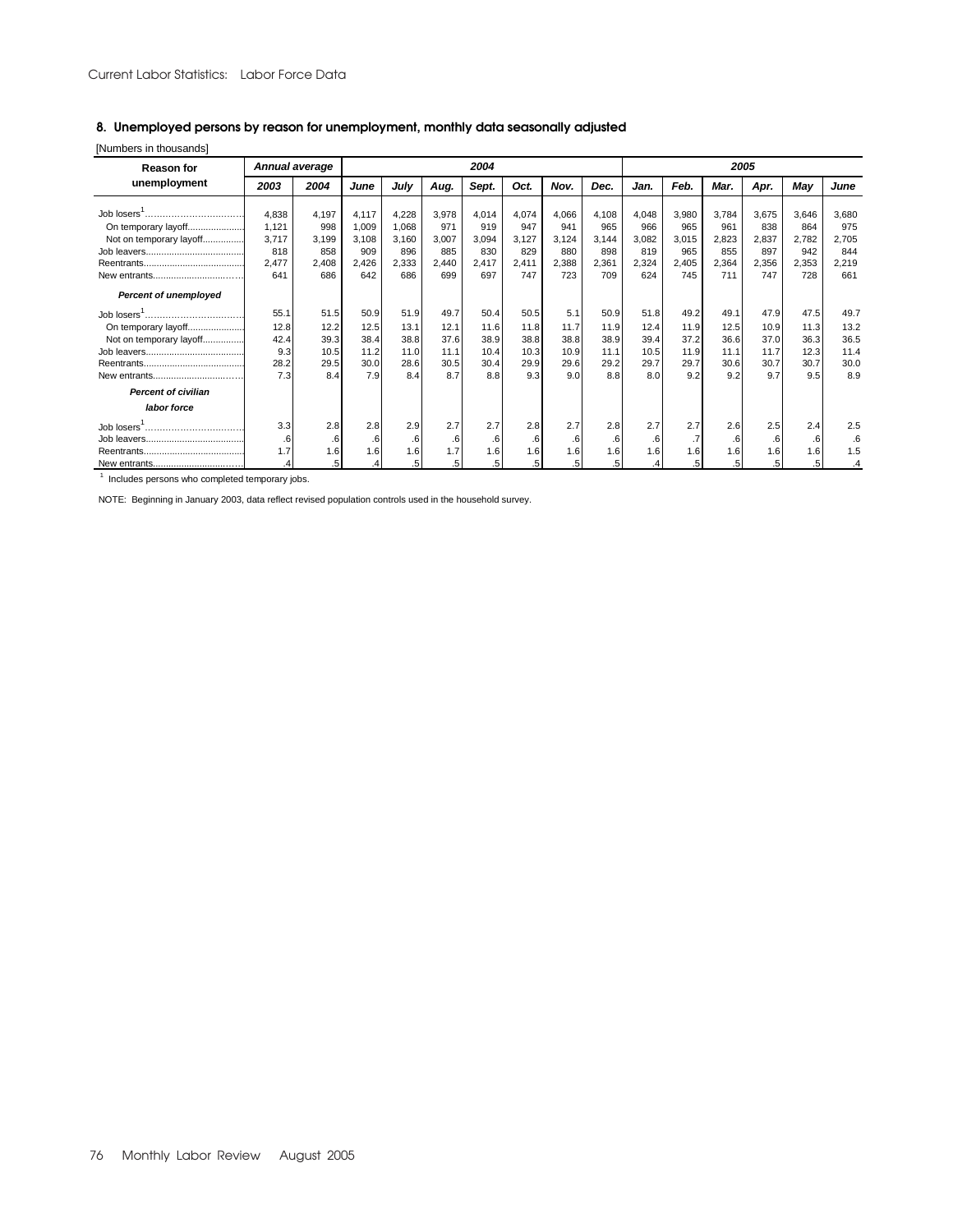## **9. Unemployment rates by sex and age, monthly data seasonally adjusted**

[Civilian workers]

| Sex and age                     | Annual average |      |      |      |      | 2004  |      |      |      |      |      | 2005 |      |      |      |
|---------------------------------|----------------|------|------|------|------|-------|------|------|------|------|------|------|------|------|------|
|                                 | 2003           | 2004 | June | July | Aug. | Sept. | Oct. | Nov. | Dec. | Jan. | Feb. | Mar. | Apr. | May  | June |
| Total, 16 years and older       | 6.0            | 5.5  | 5.6  | 5.5  | 5.4  | 5.4   | 5.5  | 5.4  | 5.4  | 5.2  | 5.4  | 5.2  | 5.2  | 5.1  | 5.0  |
| 16 to 24 years                  | 12.4           | 11.8 | 12.0 | 11.9 | 11.6 | 11.8  | 12.2 | 11.5 | 11.7 | 11.7 | 12.4 | 11.6 | 11.8 | 11.8 | 11.2 |
| 16 to 19 years                  | 17.5           | 17.0 | 16.8 | 17.6 | 17.0 | 16.6  | 17.2 | 16.5 | 17.6 | 16.3 | 17.5 | 16.9 | 17.7 | 17.9 | 16.4 |
| 16 to 17 years                  | 19.1           | 20.2 | 20.5 | 20.3 | 20.7 | 19.6  | 20.6 | 21.2 | 20.6 | 19.3 | 20.6 | 19.4 | 19.9 | 20.0 | 18.3 |
| 18 to 19 years                  | 16.4           | 15.0 | 14.4 | 16.1 | 14.9 | 14.9  | 15.2 | 13.5 | 15.4 | 14.4 | 15.5 | 15.0 | 16.9 | 16.3 | 15.2 |
| 20 to 24 years                  | 10.0           | 9.4  | 9.7  | 9.2  | 9.0  | 9.5   | 9.8  | 9.2  | 8.9  | 9.5  | 10.0 | 9.0  | 8.9  | 8.8  | 8.8  |
| 25 years and older              | 4.8            | 4.4  | 4.5  | 4.4  | 4.3  | 4.3   | 4.3  | 4.3  | 4.3  | 4.1  | 4.2  | 4.0  | 4.0  | 4.0  | 3.9  |
| 25 to 54 years                  | 5.0            | 4.6  | 4.5  | 4.6  | 4.4  | 4.4   | 4.4  | 4.4  | 4.5  | 4.2  | 4.3  | 4.2  | 4.1  | 4.2  | 4.1  |
| 55 years and older              | 4.1            | 3.7  | 3.9  | 3.7  | 3.7  | 3.7   | 3.8  | 3.7  | 3.5  | 3.5  | 3.6  | 3.5  | 3.5  | 3.2  | 3.1  |
| Men, 16 years and older         | 6.3            | 5.6  | 5.6  | 5.5  | 5.6  | 5.6   | 5.6  | 5.5  | 5.6  | 5.3  | 5.6  | 5.3  | 5.1  | 5.1  | 5.0  |
| 16 to 24 years                  | 13.4           | 12.6 | 12.7 | 12.2 | 12.5 | 12.9  | 13.0 | 12.4 | 12.5 | 12.7 | 14.1 | 12.9 | 13.0 | 12.5 | 12.3 |
| 16 to 19 years                  | 19.3           | 18.4 | 18.0 | 17.8 | 18.1 | 18.2  | 19.2 | 18.2 | 20.3 | 18.2 | 20.4 | 19.9 | 20.4 | 20.0 | 19.0 |
| 16 to 17 years                  | 20.7           | 22.0 | 22.3 | 21.2 | 21.9 | 20.6  | 22.1 | 23.0 | 24.3 | 22.0 | 25.0 | 22.9 | 22.2 | 22.5 | 21.7 |
| 18 to 19 years                  | 18.4           | 16.3 | 15.9 | 15.9 | 16.1 | 16.8  | 17.7 | 14.8 | 17.8 | 16.1 | 17.7 | 17.5 | 19.9 | 18.4 | 17.5 |
| 20 to 24 years                  | 10.6           | 10.1 | 10.4 | 9.7  | 10.0 | 10.5  | 10.2 | 9.8  | 9.0  | 10.2 | 11.3 | 9.7  | 9.5  | 9.2  | 9.3  |
| 25 years and older              | 5.0            | 4.4  | 4.4  | 4.4  | 4.4  | 4.3   | 4.3  | 4.3  | 4.4  | 4.0  | 4.1  | 4.0  | 3.8  | 3.8  | 3.7  |
| 25 to 54 years                  | 5.2            | 4.6  | 4.4  | 4.5  | 4.5  | 4.4   | 4.4  | 4.4  | 4.6  | 4.1  | 4.2  | 4.1  | 3.9  | 4.0  | 3.9  |
| 55 years and older              | 4.4            | 3.9  | 4.3  | 3.8  | 4.0  | 3.9   | 4.1  | 3.7  | 3.5  | 3.9  | 3.7  | 3.6  | 3.5  | 3.0  | 3.1  |
| Women, 16 years and older       | 5.7            | 5.4  | 5.6  | 5.5  | 5.2  | 5.2   | 5.3  | 5.2  | 5.2  | 5.1  | 5.2  | 5.0  | 5.2  | 5.2  | 5.1  |
| 16 to 24 years                  | 11.4           | 11.0 | 11.2 | 11.6 | 10.6 | 10.6  | 11.3 | 10.5 | 10.8 | 10.5 | 10.6 | 10.1 | 10.4 | 10.9 | 10.0 |
| 16 to 19 years                  | 15.6           | 15.5 | 15.6 | 17.5 | 15.9 | 15.0  | 15.1 | 14.6 | 14.8 | 14.3 | 14.6 | 13.7 | 14.9 | 15.8 | 13.8 |
| 16 to 17 years                  | 17.5           | 18.5 | 18.9 | 19.5 | 19.7 | 18.6  | 19.0 | 19.3 | 17.2 | 16.8 | 16.5 | 15.8 | 17.5 | 17.7 | 15.1 |
| 18 t0 19 years                  | 14.2           | 13.5 | 12.7 | 16.4 | 13.5 | 12.8  | 12.5 | 12.1 | 12.9 | 12.7 | 13.2 | 12.2 | 13.9 | 14.2 | 12.8 |
| 20 to 24 years                  | 9.3            | 8.7  | 9.0  | 8.7  | 7.9  | 8.4   | 9.4  | 8.5  | 8.9  | 8.7  | 8.6  | 8.3  | 8.2  | 8.4  | 8.1  |
| 25 years and older              | 4.6            | 4.4  | 4.5  | 4.4  | 4.3  | 4.3   | 4.2  | 4.3  | 4.2  | 4.1  | 4.2  | 4.0  | 4.2  | 4.1  | 4.2  |
| 25 to 54 years                  | 4.8            | 4.6  | 4.7  | 4.7  | 4.4  | 4.4   | 4.4  | 4.4  | 4.4  | 4.4  | 4.4  | 4.2  | 4.4  | 4.3  | 4.4  |
| 55 years and older <sup>1</sup> | 3.7            | 3.6  | 3.8  | 3.8  | 3.9  | 3.5   | 3.3  | 3.6  | 3.2  | 3.3  | 3.5  | 3.2  | 3.2  | 3.2  | 3.3  |

<sup>1</sup> Data are not seasonally adjusted.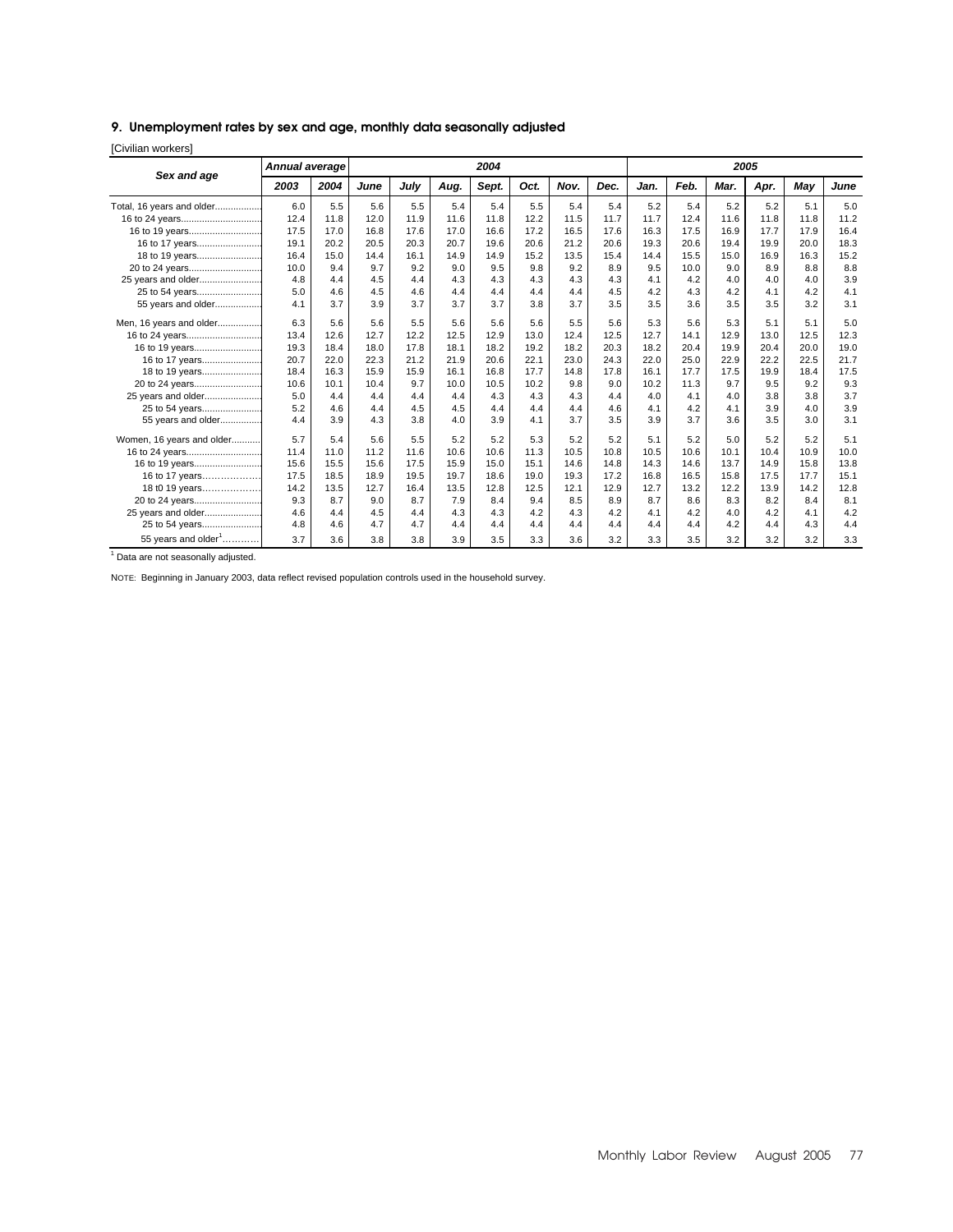# 10. Unemployment rates by State, seasonally adjusted

|              | May  | Apr. | May               |              | May  | Apr. | May               |
|--------------|------|------|-------------------|--------------|------|------|-------------------|
| <b>State</b> | 2004 | 2005 | 2005 <sup>p</sup> | <b>State</b> | 2004 | 2005 | 2005 <sup>P</sup> |
|              | 5.7  | 4.4  | 4.4               |              | 5.6  | 5.6  | 5.6               |
|              | 7.4  | 6.7  | 6.4               |              | 4.4  | 4.4  | 4.5               |
|              | 5.0  | 5.0  | 4.8               |              | 3.8  | 3.9  | 4.0               |
|              | 5.8  | 4.9  | 5.0               |              | 4.4  | 4.0  | 4.0               |
|              | 6.3  | 5.4  | 5.3               |              | 3.9  | 3.4  | 3.6               |
|              | 5.5  | 5.3  | 5.3               |              | 4.9  | 4.2  | 3.9               |
|              | 5.0  | 4.9  | 5.3               |              | 5.7  | 6.0  | 6.0               |
|              | 4.1  | 3.9  | 4.1               |              | 5.8  | 4.9  | 5.0               |
|              | 8.0  | 7.7  | 7.9               |              | 5.6  | 5.3  | 5.1               |
|              | 4.8  | 4.2  | 4.1               |              | 3.3  | 3.2  | 3.5               |
|              | 4.6  | 5.0  | 5.2               |              | 6.1  | 6.1  | 6.1               |
|              | 3.3  | 2.9  | 2.7               |              | 4.9  | 4.5  | 4.5               |
|              | 4.8  | 4.0  | 3.9               |              | 7.4  | 6.5  | 6.4               |
|              | 6.2  | 5.9  | 5.8               |              | 5.5  | 4.9  | 4.8               |
|              | 5.1  | 5.4  | 4.8               |              | 5.3  | 4.7  | 4.5               |
|              | 4.8  | 4.5  | 4.8               |              | 6.7  | 6.5  | 6.3               |
|              | 5.6  | 5.2  | 5.3               |              | 3.5  | 3.7  | 4.0               |
|              | 5.5  | 5.6  | 5.7               |              | 5.4  | 5.8  | 6.2               |
|              | 5.8  | 5.1  | 5.4               |              | 6.1  | 5.5  | 5.5               |
|              | 4.4  | 4.7  | 5.0               |              | 5.3  | 4.9  | 4.9               |
|              | 4.2  | 4.3  | 4.3               |              | 3.6  | 3.3  | 3.1               |
|              | 5.2  | 4.7  | 4.8               |              | 3.7  | 3.6  | 3.6               |
|              | 7.0  | 7.0  | 7.1               |              | 6.2  | 5.5  | 5.6               |
|              | 4.6  | 4.0  | 4.3               |              | 5.4  | 5.1  | 4.5               |
|              | 6.0  | 6.8  | 7.1               |              | 5.0  | 4.5  | 4.7               |
|              |      |      |                   |              | 3.8  | 3.5  | 4.1               |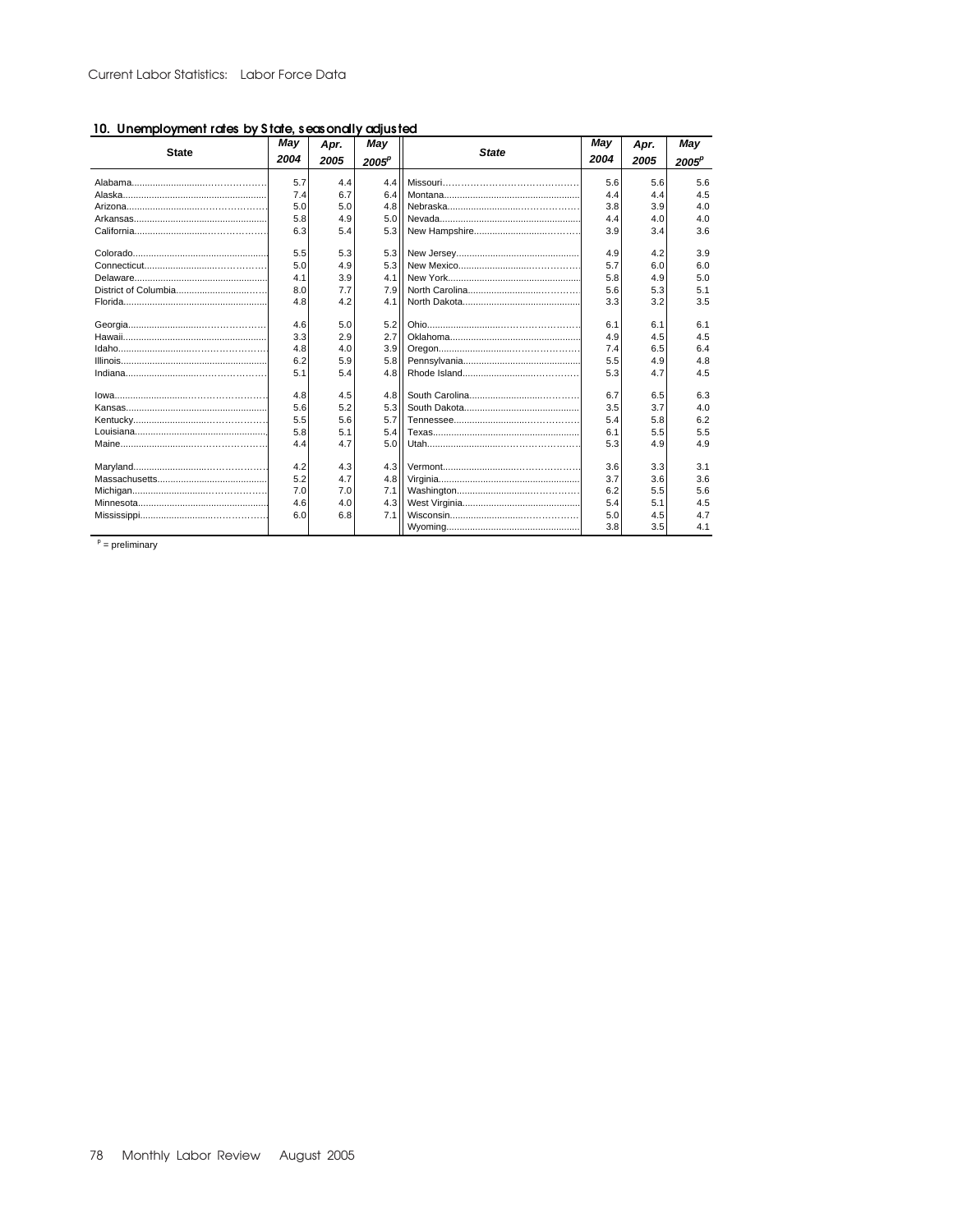|                      | May        | Apr.       | May               |                | May        | Apr.       | May               |
|----------------------|------------|------------|-------------------|----------------|------------|------------|-------------------|
| <b>State</b>         | 2004       | 2005       | 2005 <sup>p</sup> | <b>State</b>   | 2004       | 2005       | 2005 <sup>p</sup> |
|                      | 2,147,632  | 2,143,531  | 2,143,048         | Missouri       | 3,032,682  | 3,023,591  | 3,031,278         |
|                      | 331.810    | 339.688    | 338.854           |                | 482.510    | 490.597    | 491.261           |
|                      | 2,765,804  | 2,834,853  | 2,816,286         |                | 984.945    | 988,902    | 986,876           |
|                      | 1,303,212  | 1,338,943  | 1,345,629         |                | 1,174,422  | 1,217,259  | 1,212,923         |
|                      | 17,514,163 | 17.746.916 | 17,783,775        | New Hampshire  | 722,649    | 733,778    | 734,690           |
|                      |            |            |                   |                |            |            |                   |
|                      | 2,515,412  | 2,559,003  | 2,560,398         |                | 4,384,485  | 4,413,481  | 4,406,372         |
|                      | 1,799,035  | 1,807,993  | 1,812,919         | New Mexico     | 910.838    | 942.006    | 940,008           |
|                      | 422,677    | 429,449    | 432,201           |                | 9,339,303  | 9,410,201  | 9,423,714         |
| District of Columbia | 297,487    | 303,233    | 298,768           | North Carolina | 4,250,170  | 4,301,942  | 4,308,337         |
|                      | 8.378.936  | 8.622.259  | 8.653.301         |                | 353.531    | 355.964    | 355.364           |
|                      |            |            |                   |                |            |            |                   |
|                      | 4,383,178  | 4,469,954  | 4,487,063         |                | 5.881.084  | 5,947,936  | 5,930,253         |
|                      | 615,293    | 630,913    | 625,173           |                | 1,708,861  | 1,725,450  | 1,722,874         |
|                      | 702.405    | 728.573    | 728,370           |                | 1.854.661  | 1,873,284  | 1,865,148         |
|                      | 6,391,383  | 6,495,078  | 6,479,643         |                | 6,266,860  | 6,329,209  | 6,350,018         |
|                      | 3,165,476  | 3,217,082  | 3,200,411         | Rhode Island   | 563,379    | 567,637    | 570,690           |
|                      |            |            |                   |                |            |            |                   |
|                      | 1,623,982  | 1,645,255  | 1,639,877         | South Carolina | 2,040,302  | 2,072,512  | 2,068,652         |
|                      | 1.463.365  | 1.471.560  | 1.472.267         | South Dakota   | 427.471    | 430.352    | 428.280           |
|                      | 1,977,561  | 1,993,718  | 1,991,855         |                | 2,910,691  | 2.907.118  | 2,907,197         |
|                      | 2,054,535  | 2,101,000  | 2,110,625         |                | 11,016,016 | 11,208,511 | 11,216,988        |
|                      | 698,294    | 705.740    | 708.850           |                | 1.201.852  | 1,233,673  | 1,235,731         |
|                      |            |            |                   |                |            |            |                   |
|                      | 2,881,577  | 2,915,228  | 2,935,738         |                | 352.921    | 352.288    | 351.495           |
| Massachusetts        | 3,395,294  | 3,377,480  | 3,373,772         |                | 3,811,152  | 3,897,576  | 3,907,947         |
|                      | 5,077,529  | 5,142,355  | 5,129,447         | Washington     | 3,226,235  | 3,270,470  | 3,269,472         |
|                      | 2,955,962  | 2,970,541  | 2,975,345         |                | 789.390    | 798.117    | 791,437           |
|                      | 1,328,002  | 1,343,322  | 1,349,625         |                | 3,070,022  | 3,058,501  | 3,049,673         |
|                      |            |            |                   |                | 280,988    | 283,805    | 285,537           |

### **11. E mployment of workers on nonfarm payrolls by S tate, seasonally adjusted**

NOTE: Some data in this table may differ from data published elsewhere because of the continual updating of the database.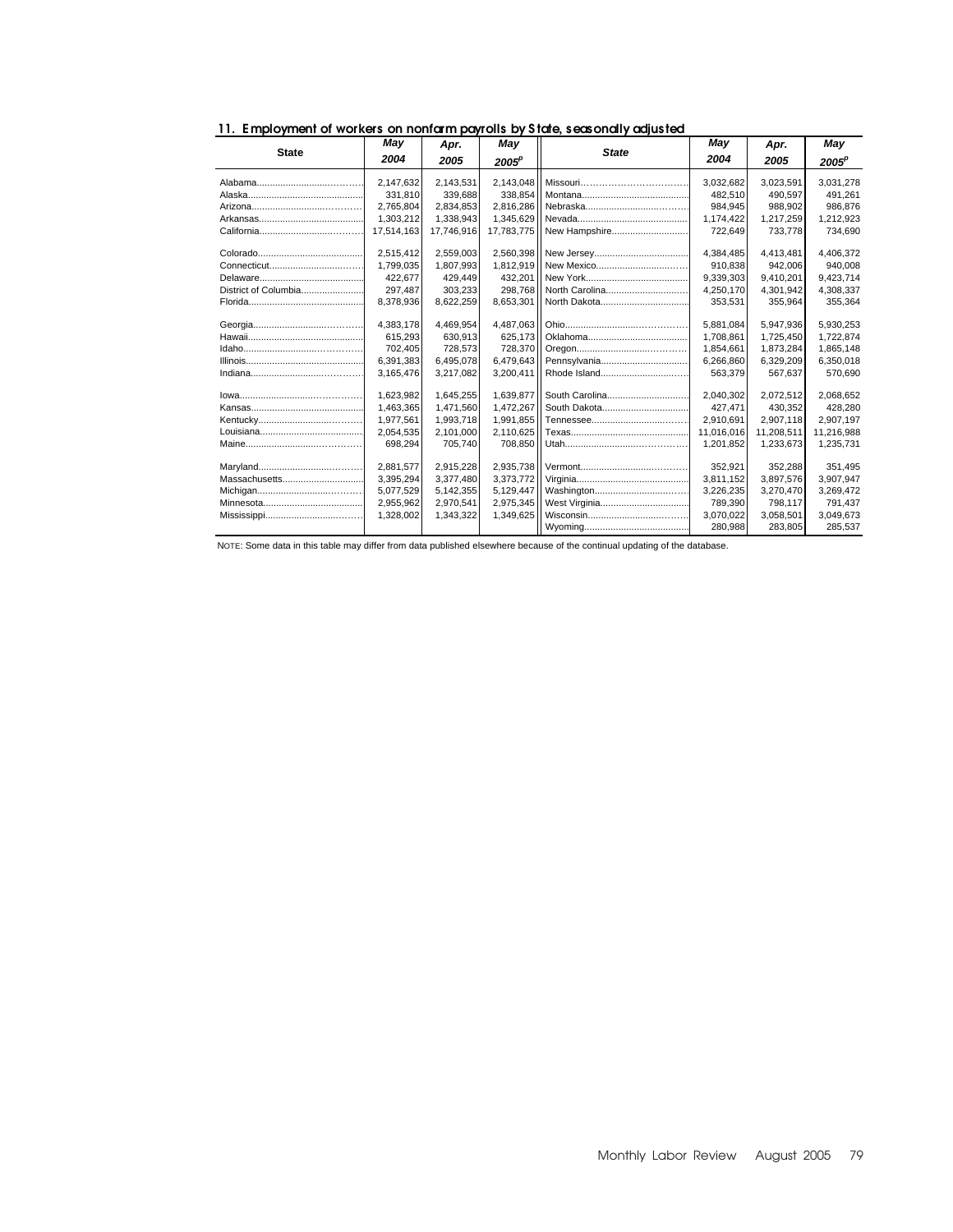### **12. Employment of workers on nonfarm payrolls by industry, monthly data seasonally adjusted**  [In thousands]

|                                             | Annual average     |                    |                   |                   |                   | 2004              |                   |                   |                   |                   |                   | 2005              |                   |                   |                   |
|---------------------------------------------|--------------------|--------------------|-------------------|-------------------|-------------------|-------------------|-------------------|-------------------|-------------------|-------------------|-------------------|-------------------|-------------------|-------------------|-------------------|
| <b>Industry</b>                             | 2003               | 2004               | June              | July              | Aug.              | Sept.             | Oct.              | Nov.              | Dec.              | Jan.              | Feb               | Mar.              | Apr.              | $\mathsf{Mav}^p$  | June <sup>p</sup> |
|                                             |                    |                    |                   |                   |                   |                   |                   |                   |                   |                   |                   |                   |                   |                   |                   |
| TOTAL NONFARM                               | 129,999            | 131,480            | 131,479           | 131,562           | 131,750           | 131,880           | 132,162           | 132,294           | 132,449           | 132,573           | 132,873           | 132,995           | 133,287           | 133,391           | 133,537           |
| <b>TOTAL PRIVATE</b>                        | 108,416            | 109,862            | 109,908           | 109,976           | 110,105           | 110,203           | 110,462           | 110,588           | 110.749           | 110,863           | 111,140           | 111,264           | 11,542            | 111,639           | 111,783           |
| GOODS-PRODUCING                             | 21,816             | 21,884             | 21,890            | 21,902            | 21,946            | 21,947            | 21,982            | 21,996            | 22,022            | 22,004            | 22,066            | 22,093            | 22,130            | 22,138            | 22,134            |
| Natural resources and                       |                    |                    |                   |                   |                   |                   |                   |                   |                   |                   |                   |                   |                   |                   |                   |
|                                             | 572                | 591                | 591               | 596               | 595               | 597               | 595               | 599               | 602               | 607               | 602               | 619               | 623               | 625               | 627               |
|                                             | 69.4               | 67.8               | 67.6              | 67.4              | 67.5              | 68.0              | 67.0              | 66.9              | 67.9              | 68.0              | 67.3              | 68.7              | 65.2              | 64.6              | 64.6              |
| Oil and gas extraction                      | 502.7<br>120.2     | 523.2<br>123.1     | 523.8<br>123.2    | 528.9<br>123.2    | 527.8<br>123.8    | 528.5<br>124.0    | 527.7<br>123.6    | 532.5<br>124.4    | 534.4<br>124.1    | 538.7<br>123.4    | 545.0<br>122.5    | 549.8<br>124.0    | 558.0<br>124.3    | 558.5<br>125.0    | 562.8<br>125.2    |
|                                             | 202.7              | 207.1              | 208.1             | 211.8             | 209.1             | 208.5             | 208.4             | 210.7             | 211.3             | 212.9             | 215.5             | 215.7             | 218.5             | 219.6             | 221.4             |
| Mining, except oil and gas'<br>Coal mining  | 70.0               | 71.7               | 72.0              |                   | 73.1              | 72.9              | 72.7              | 73.7              | 73.9              | 75.4              | 76.1              | 76.1              | 76.9              | 76.6              | 77.4              |
| Support activities for mining               | 179.8              | 193.1              | 192.5             | 73.5<br>193.9     | 194.9             | 196.0             | 195.7             | 197.4             | 199.0             | 202.4             | 207.0             | 210.1             | 215.2             | 215.4             | 216.2             |
| Construction                                | 6,735              | 6,964              | 6,955             | 6,965             | 6,985             | 6,998             | 7,043             | 7,060             | 7,086             | 7,090             | 7,133             | 7,159             | 7,207             | 7,219             | 7,237             |
| Construction of buildings                   | 1,575.8            | 1,632.2            | 1,626.7           | 1,632.2           | 1,636.3           | 1,647.8           | 1,663.0           | 1,668.3           | 1.678.9           | 1,682.4           | 1,689.2           | 1,692.5           | 1,693.4           | 1,694.6           | 1,699.1           |
| Heavy and civil engineering                 | 903.1              | 902.5              | 899.8             | 899.7             | 901.1             | 902.1             | 904.1             | 906.4             | 907.8             | 908.2             | 911.7             | 915.7             | 926.6             | 932.2             | 945.1             |
| Speciality trade contractors                | 4,255.7            | 4,429.7            | 4,428.6           | 4,433.1           | 4,447.6           | 4,447.8           | 4,476.1           | 4,484.8           | 4,499.2           | 4,499.6           | 4,531.8           | 4,550.9           | 4,586.5           | 4,592.2           | 4,593.1           |
| Manufacturing                               | 14,510             | 14,329             | 14,344            | 14,341            | 14,366            | 14,352            | 14,344            | 14,337            | 14,334            | 14,307            | 14,321            | 14,315            | 14,300            | 14,294            | 14,270            |
| Production workers                          | 10,190<br>8,963    | 10,083<br>8,923    | 10,095<br>8,931   | 10,102<br>8,926   | 10,131<br>8,965   | 10,117<br>8,957   | 10,111<br>8,960   | 10,104<br>8,954   | 10,097<br>8,957   | 10,082<br>8,942   | 10,085<br>8,962   | 10,091<br>8,957   | 10,086<br>8,954   | 10,090<br>8,957   | 10,075<br>8,945   |
| Durable goods<br>Production workers         | 6,152              | 6,137              | 6,147             | 6,144             | 6,180             | 6,172             | 6,172             | 6,166             | 6,170             | 6,166             | 6,178             | 6,182             | 6,188             | 6,196             | 6,189             |
| Wood products                               | 537.6              | 548.4              | 549               | 550               | 551.7             | 550.1             | 554.5             | 553.3             | 555.2             | 554.7             | 553.6             | 555.2             | 551.8             | 549.5             | 550.6             |
| Nonmetallic mineral products                | 494.2              | 504.8              | 507.4             | 507.9             | 507.6             | 508.8             | 509.1             | 507.9             | 506.5             | 504.5             | 504.0             | 502.0             | 504.7             | 501.6             | 501.4             |
| Primary metals                              | 477.4              | 465.9              | 467.4             | 468.4             | 467.4             | 466.4             | 466.0             | 465.8             | 465.2             | 465.5             | 466.9             | 466.6             | 466.0             | 465.8             | 464.6             |
| Fabricated metal products                   | 1,506.8            | 1,470.3            | 1,498.3           | 1,502.6           | 1,506.8           | 1,508.5           | 1,511.5           | 1,510.9           | 1,512.8           | 1,514.3           | 1,514.1           | 1,517.3           | 1,517.5           | 1.520.1           | 1,519.8           |
| Machinery                                   | 1,149.4            | 1,141.5            | 1,142.7           | 1,146.8           | 1,151.5           | 1,148.7           | 1,147.3           | 1,147.4           | 1,146.0           | 1,145.9           | 1,148.0           | 1,151.7           | 1,153.7           | 1,156.1           | 1,155.1           |
| Computer and electronic                     | 1,355.2            | 1,326.2            | 1,327.4           | 1,332.8           | 1,334.0           | 1,332.5           | 1,329.8           | 1,327.1           | 1,325.8           | 1,327.0           | 1,327.5           | 1,326.0           | 1,329.0           | 1,329.6           | 1,337.0           |
| Computer and peripheral                     |                    |                    |                   |                   |                   |                   |                   |                   |                   |                   |                   |                   |                   |                   |                   |
| equipment                                   | 224.0              | 212.1              | 212.2             | 211.4             | 212.4             | 211.9             | 209.7             | 209.3             | 210.4             | 210.2             | 211.2             | 211.3             | 212.5             | 213.2             | 215.5             |
| Communications equipment.                   | 154.9              | 150.5              | 150.1             | 151.3             | 151.6             | 151.0             | 150.7             | 152.7             | 153.7             | 155.1             | 154.5             | 153.7             | 153.9             | 153.8             | 154.1             |
| Semiconductors and<br>electronic components | 461.1              | 452.8              | 455.2             | 457.9             | 457.4             | 457.0             | 454.9             | 451.9             | 448.0             | 447.4             | 447.1             | 446.7             | 446.7             | 446.5             | 448.1             |
| Electronic instruments                      | 429.7              | 431.8              | 431.2             | 433.9             | 434.2             | 434.6             | 437.0             | 435.6             | 435.7             | 436.4             | 436.4             | 436.2             | 437.5             | 437.6             | 441.1             |
| Electrical equipment and                    |                    |                    |                   |                   |                   |                   |                   |                   |                   |                   |                   |                   |                   |                   |                   |
| appliances                                  | 459.6              | 446.8              | 446.8             | 447.3             | 447.7             | 447.0             | 445.1             | 447.4             | 445.8             | 445.1             | 445.3             | 444.5             | 442.8             | 443.4             | 441.2             |
| Transportation equipment                    | 1,774.1            | 1,763.5            | 1,762.2           | 1,739.1           | 1,769.5           | 1,768.5           | 1,771.0           | 1,767.2           | 1,771.9           | 1,760.1           | 1,781.8           | 1,776.7           | 1,775.7           | 1,779.0           | 1,764.7           |
| Furniture and related<br>products           | 572.9              | 572.7              | 573.6             | 574.0             | 573.3             | 572.1             | 571.3             | 572.2             | 571.7             | 570.3             | 567.5             | 565.9             | 562.8             | 560.9             | 558.9             |
| Miscellaneous manufacturing                 | 663.3              | 655.5              | 656.4             | 656.8             | 655.2             | 654.5             | 654.1             | 654.7             | 656.4             | 654.3             | 653.5             | 651.3             | 650.3             | 651.4             | 651.8             |
| Nondurable goods                            | 5,547              | 5,406              | 5,413             | 5,415             | 5,401             | 5,395             | 5,384             | 5,383             | 5,377             | 5,365             | 5,359             | 5,358             | 5,346             | 5,337             | 5,325             |
| Production workers                          | 4,038              | 3,945              | 3,948             | 3,958             | 3,951             | 3,945             | 3,939             | 3,938             | 3,927             | 3,916             | 3,907             | 3,909             | 3,898             | 3,894             | 3,886             |
| Food manufacturing                          | 1,517.5            | 1,497.4            | 1,498.6           | 1,504.6           | 1,497.0           | 1,494.3           | 1,493.5           | 1,493.6           | 1,498.8           | 1,494.3           | 1,493.2           | 1,495.2           | 1,489.6           | 1,489.0           | 1,486.8           |
| Beverages and tobacco                       |                    |                    |                   |                   |                   |                   |                   |                   |                   |                   |                   |                   |                   |                   |                   |
| products                                    | 199.6              | 194.3              | 194.4             | 194.2             | 193.4             | 194.9             | 192.9             | 195.1             | 193.0             | 192.2             | 192.5             | 191.6             | 191.1             | 191.4             | 190.6             |
| Textile mills<br>Textile product mills      | 261.3<br>179.3     | 238.5<br>177.7     | 239.3<br>178.5    | 238.8<br>178.2    | 238.1<br>177.6    | 237.3<br>177.8    | 236.5<br>178.1    | 235.0<br>178.4    | 233.2<br>178.0    | 231.5<br>178.1    | 230.1<br>177.9    | 228.7<br>177.9    | 225.5             | 225.4<br>178.3    | 224.7<br>176.7    |
| Apparel                                     | 312.3              | 284.8              | 285.9             | 283.2             | 282.6             | 281.0             | 276.1             | 273.4             | 271.9             | 269.3             | 267.2             | 262.8             | 177.7<br>262.2    | 258.5             | 256.0             |
| Leather and allied products                 | 44.5               | 42.9               | 42.6              | 42.5              | 42.5              | 42.7              | 42.8              | 43.4              | 43.1              | 43.1              | 43.2              | 42.9              | 42.8              | 42.4              | 42.4              |
| Paper and paper products                    | 516.2              | 499.1              | 496.7             | 499.2             | 500.6             | 499.3             | 499.4             | 498.1             | 497.9             | 499.9             | 500.2             | 502.0             | 499.3             | 498.2             | 495.8             |
| Printing and related support                |                    |                    |                   |                   |                   |                   |                   |                   |                   |                   |                   |                   |                   |                   |                   |
| activities<br>Petroleum and coal products   | 680.5<br>114.3     | 665.0<br>112.8     | 668.3<br>112.9    | 665.2<br>112.8    | 663.9<br>113.2    | 661.6<br>113.2    | 661.0<br>113.3    | 661.3<br>113.6    | 660.8<br>113.8    | 659.6<br>114.5    | 659.2<br>115.1    | 658.8<br>115.0    | 658.7<br>116.4    | 657.2<br>117.1    | 656.4<br>116.8    |
| Chemicals                                   | 906.1              | 887.0              | 888.8             | 887.7             | 885.8             | 885.5             | 884.5             | 882.4             | 880.5             | 877.1             | 876.4             | 877.5             | 878.4             | 877.6             | 878.3             |
| Plastics and rubber products                | 815.4              | 806.6              | 807.1             | 808.9             | 806.6             | 807.1             | 806.3             | 808.6             | 806.2             | 804.9             | 804.1             | 805.8             | 804.3             | 801.7             | 800.2             |
|                                             |                    |                    |                   |                   |                   |                   |                   |                   |                   |                   |                   |                   |                   |                   |                   |
| SERVICE-PROVIDING                           | 108,182            | 109,596            | 109,589           | 109,660           | 109,804           | 109,933           | 110,180           | 110,298           | 110,427           | 110,569           | 110,807           | 110,902           | 111,157           | 111,253           | 111,403           |
| <b>PRIVATE SERVICE-</b>                     |                    |                    |                   |                   |                   |                   |                   |                   |                   |                   |                   |                   |                   |                   |                   |
| PROVIDING                                   | 86,599             | 87,978             | 88,018            | 88,074            | 88,159            | 88,256            | 88,480            | 88,592            | 88,727            | 88,859            | 89,074            | 89,171            | 89,412            | 89,501            | 89,649            |
| Trade, transportation,<br>and utilities     | 25,287             | 25,510             | 25,536            | 25,536            | 25,537            | 25,555            | 25,581            | 25,621            | 25,620            | 25,652            | 25,714            | 25,743            | 25,797            | 25,831            | 25,834            |
| Wholesale trade                             | 5,607.5            | 5,654.9            | 5,653.4           | 5,660.2           | 5,662.9           | 5,672.4           | 5,674.7           | 5,680.0           | 5,683.6           | 5,679.9           | 5,688.7           | 5,702.2           | 5,707.7           | 5,716.9           | 5,717.4           |
| Durable goods                               | 2,940.6            | 2,949.1            | 2,948.4           | 2,955.3           | 2,957.8           | 2,960.2           | 2,962.3           | 2,960.4           | 2,964.5           | 2,965.6           | 2,968.7           | 2,975.6           | 2,976.8           | 2,981.7           | 2,983.0           |
| Nondurable goods                            | 2,004.6            | 2,007.1            | 2006.6            | 2004.0            | 2004.0            | 2008.1            | 2009.1            | 2012.6            | 2009.9            | 2,005.4           | 2,006.9           | 2,011.2           | 2,012.6           | 2,013.0           | 2,012.5           |
| Electronic markets and                      |                    |                    |                   |                   |                   |                   |                   |                   |                   |                   |                   |                   |                   |                   |                   |
| agents and brokers                          | 662.2              | 698.8              | 698.4             | 700.9             | 701.1             | 704.1             | 703.3             | 707.0             | 709.2             | 708.9             | 713.1             | 715.4             | 718.3             | 722.2             | 721.9             |
| Retail trade                                | 14,917.3           | 15,034.7           | 15,060.5          | 15,048.2          | 15,043.3          | 15,037.7          | 15.056.5          | 15,081.4          | 15,077.0          | 15,081.2          | 15,125.4          | 15,128.7          | 15,157.5          | 15,172.7          | 15,174.8          |
| Motor vehicles and parts                    |                    |                    |                   |                   |                   |                   |                   |                   |                   |                   |                   |                   |                   |                   |                   |
| Automobile dealers                          | 1,882.9<br>1,254.4 | 1,901.2<br>1,254.2 | 1,904.1<br>1257.1 | 1,904.4<br>1254.1 | 1,899.8<br>1251.2 | 1,898.4<br>1247.3 | 1,896.4<br>1245.0 | 1,901.2<br>1247.6 | 1,905.9<br>1249.1 | 1,907.4<br>1247.9 | 1,911.2<br>1248.8 | 1,912.6<br>1250.2 | 1,914.2<br>1252.2 | 1,915.4<br>1253.6 | 1,912.0<br>1250.7 |
| Furniture and home                          |                    |                    |                   |                   |                   |                   |                   |                   |                   |                   |                   |                   |                   |                   |                   |
| furnishings stores                          | 547.3              | 560.2              | 559.1             | 559.8             | 561.6             | 561.9             | 562.3             | 565.6             | 563.7             | 562.1             | 562.6             | 562.3             | 565.5             | 568.9             | 565.2             |
| Electronics and appliance                   |                    |                    |                   |                   |                   |                   |                   |                   |                   |                   |                   |                   |                   |                   |                   |
|                                             | 512.2              | 514.4              | 514.1             | 513.4             | 512.0             | 513.6             | 520.2             | 520.3             | 516.5             | 516.1             | 515.1             | 518.4             | 518.4             | 521.0             | 523.2             |

See notes at end of table.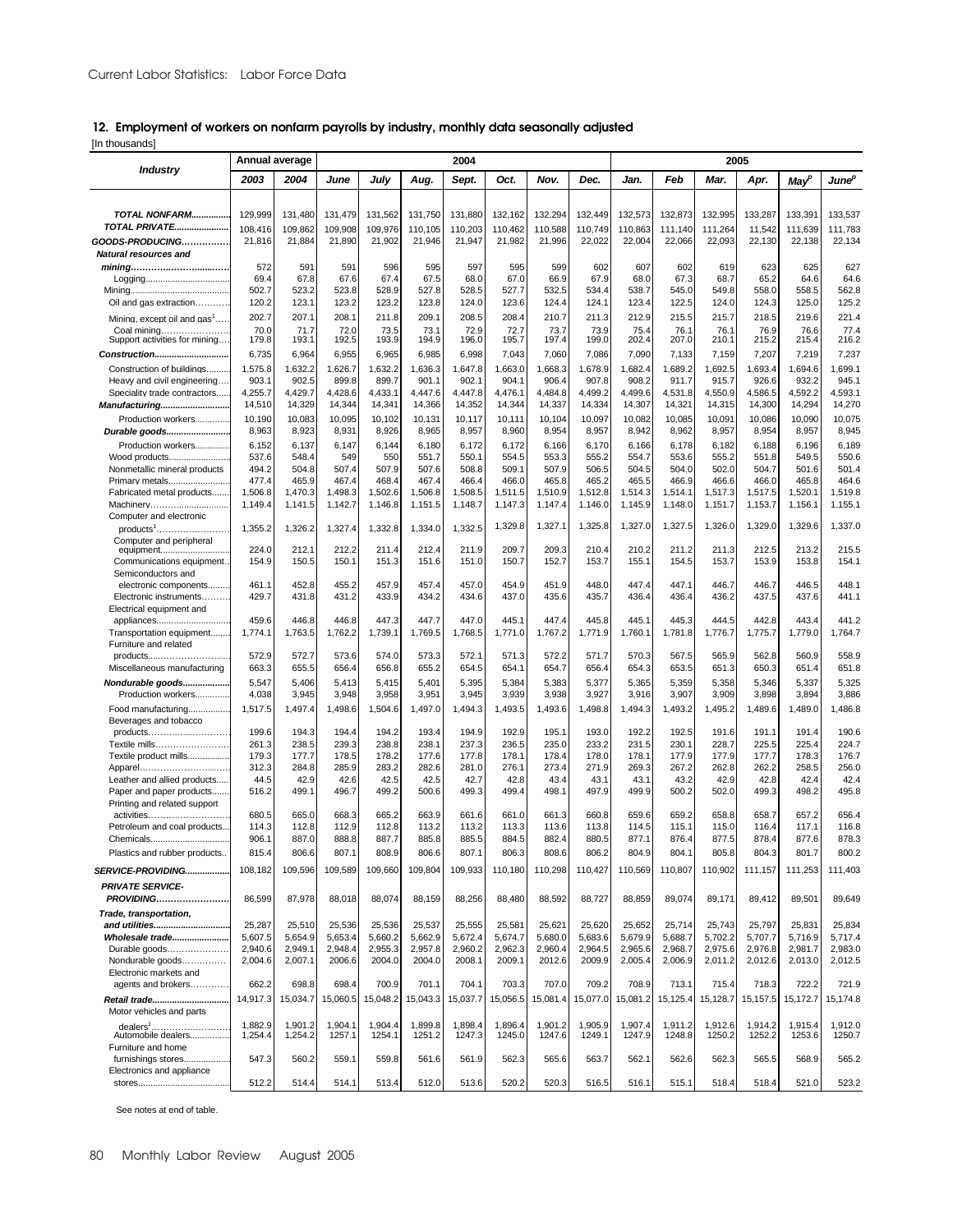# **12. Continued–Employment of workers on nonfarm payrolls by industry, monthly data seasonally adjusted**  [In thousands]

|                                               | Annual average   |                  |                  |                  |                  | 2004             |                  |                  |                  |                  |                    | 2005             |                  |                  |                          |
|-----------------------------------------------|------------------|------------------|------------------|------------------|------------------|------------------|------------------|------------------|------------------|------------------|--------------------|------------------|------------------|------------------|--------------------------|
| <b>Industry</b>                               | 2003             | 2004             | June             | July             | Aug.             | Sept.            | Oct.             | Nov.             | Dec.             | Jan.             | Feb.               | Mar.             | Apr.             | $\textsf{Mav}^p$ | <b>June</b> <sup>p</sup> |
|                                               |                  |                  |                  |                  |                  |                  |                  |                  |                  |                  |                    |                  |                  |                  |                          |
| Building material and garden                  |                  |                  |                  |                  |                  |                  |                  |                  |                  |                  |                    |                  |                  |                  |                          |
| supply stores                                 | 1,185.0          | 1,226.0          | 1,223.8          | 1,224.7          | 1,228.1          | 1,232.5          | 1,236.3          | 1,240.4          | 1,243.5          | 1,248.0          | 1,264.8            | 1,263.7          | 1,264.5          | 1,267.2          | 1,271.6                  |
| Food and beverage stores                      | 2,383.4          | 2.826.3          | 2,832.6          | 2.828.5          | 2,826.2          | 2,827.1          | 2,830.2          | 2,822.7          | 2,819.8          | 2,826.0          | 2,826.6            | 2,826.8          | 2.834.9          | 2,833.6          | 2,836.2                  |
| Health and personal care                      |                  |                  |                  |                  |                  |                  |                  |                  |                  |                  |                    |                  |                  |                  |                          |
| stores                                        | 938.1            | 941.7            | 941.3            | 941.0            | 941.0            | 942.1            | 941.6            | 944.5            | 946.6            | 944.8            | 949.7              | 949.2            | 955.0            | 959.1            | 957.6                    |
| Gasoline stations                             | 882.0            | 877.1            | 877.5            | 876.6            | 876.5            | 878.0            | 877.0            | 873.7            | 871.3            | 872.9            | 874.6              | 874.5            | 875.0            | 875.1            | 871.8                    |
| Clothing and clothing                         | 1,304.5          |                  |                  |                  | 1,374.4          |                  |                  |                  |                  |                  |                    | 1,384.0          | 1,387.0          | 1,390.8          | 1,396.0                  |
| accessories stores<br>Sporting goods, hobby,  |                  | 1,361.8          | 1,367.6          | 1,369.5          |                  | 1,371.9          | 1,376.0          | 1,377.9          | 1,381.3          | 1,375.5          | 1,380.5            |                  |                  |                  |                          |
| book, and music stores                        | 646.5            | 639.2            | 639.4            | 638.9            | 639.0            | 638.7            | 638.0            | 639.0            | 635.8            | 637.7            | 636.2              | 638.3            | 638.0            | 636.7            | 634.6                    |
| General merchandise stores1                   | 2,822.4          | 2,843.5          | 2,856.4          | 2,848.0          | 2,842.5          | 2,832.9          | 2.835.2          | 2,854.9          | 2,852.9          | 2,853.5          | 2,864.1            | 2,862.0          | 2,864.7          | 2,864.0          | 2,862.4                  |
| Department stores                             | 1,620.6          | 1,612.5          | 1,618.0          | 1,616.1          | 1,611.4          | 1,603.3          | 1,604.2          | 1,619.1          | 1,619.3          | 1,619.1          | 1,625.7            | 1,624.2          | 1,625.3          | 1,624.3          | 1,620.2                  |
| Miscellaneous store retailers.                | 930.7            | 918.6            | 919.2            | 918.8            | 918.9            | 917.0            | 920.5            | 917.4            | 918.2            | 918.7            | 919.9              | 919.4            | 921.6            | 923.4            | 926.6                    |
| Nonstore retailers                            | 427.3            | 424.8            | 425.4            | 424.6            | 423.3            | 423.6            | 422.8            | 423.8            | 421.5            | 418.5            | 420.1              | 417.5            | 418.7            | 417.5            | 417.6                    |
| <b>Transportation and</b>                     |                  |                  |                  |                  |                  |                  |                  |                  |                  |                  |                    |                  |                  |                  |                          |
| warehousing                                   | 4,185.4          | 4,250.0          | 4,250.9          | 4,257.0          | 4,260.4          | 4,274.1          | 4,279.6          | 4,289.6          | 4,288.0          | 4,316.0          | 4,324.1            | 4,336.6          | 4,355.8          | 4,365.5          | 4,365.7                  |
| Air transportation                            | 528.3            | 514.8            | 517.0            | 516.3            | 515.0            | 513.8            | 514.2            | 514.6            | 512.3            | 509.4            | 507.9              | 508.0            | 508.8            | 508.2            | 504.8                    |
| Rail transportation                           | 217.7            | 224.1            | 224.7            | 225.0            | 224.6            | 225.5            | 225.4            | 224.6            | 224.0            | 224.4            | 223.9              | 223.7            | 223.7            | 224.3            | 224.0                    |
| Water transportation                          | 54.5             | 57.2             | 58.2             | 58.1             | 56.7             | 57.2             | 57.7             | 57.8             | 58.6             | 59.8             | 60.0               | 61.6             | 61.3             | 61.5             | 61.3                     |
| Truck transportation                          | 1,325.6          | 1,350.7          | 1,352.2          | 1,352.5          | 1,352.5          | 1,358.5          | 1,356.0          | 1,358.9          | 1,366.5          | 1,372.6          | 1,378.0            | 1,383.2          | 1,389.8          | 1,394.4          | 1,397.3                  |
| Transit and ground passenger                  |                  |                  |                  |                  |                  |                  |                  |                  |                  |                  |                    |                  |                  |                  |                          |
| transportation                                | 382.2            | 385.5            | 381.6            | 383.2            | 386.2            | 388.3            | 389.3            | 389.4            | 391.0            | 391.7            | 391.0              | 388.7            | 393.3            | 391.2            | 390.9                    |
| Pipeline transportation                       | 40.2             | 38.8             | 38.9             | 39.0             | 38.9             | 39.0             | 38.9             | 39.0             | 38.7             | 39.3             | 39.4               | 39.3             | 39.5             | 39.3             | 39.2                     |
| Scenic and sightseeing                        |                  |                  |                  |                  |                  |                  |                  |                  |                  |                  |                    |                  |                  |                  |                          |
| transportation                                | 26.6             | 26.7             | 27.4             | 26.3             | 27.7             | 27.8             | 25.6             | 26.1             | 26.6             | 24.2             | 24.9               | 26.7             | 27.2             | 27.6             | 27.9                     |
| Support activities for<br>transportation      | 520.3            | 535.6            | 534.3            | 535.5            | 536.9            | 537.7            | 539.9            | 544.6            | 547.0            | 549.3            | 551.5              | 553.4            | 554.2            | 556.7            | 553.4                    |
| Couriers and messengers                       | 561.7            | 560.5            | 562.1            | 563.1            | 562.6            | 563.8            | 564.4            | 568.7            | 556.4            | 577.5            | 577.6              | 579.3            | 581.8            | 582.3            | 580.9                    |
| Warehousing and storage                       | 528.3            | 556.0            | 554.5            | 558.0            | 559.3            | 562.5            | 568.2            | 565.9            | 566.9            | 567.8            | 569.9              | 572.7            | 576.2            | 580.0            | 586.0                    |
|                                               | 577.0            | 570.2            | 570.8            | 570.9            | 570.1            | 571.1            | 570.3            | 570.2            | 571.3            | 574.7            | 576.0              | 575.2            | 575.6            | 575.6            | 576.2                    |
| Information                                   | 3,188            | 3,138            | 3,151            | 3,144            | 3,135            | 3,127            | 3,131            | 3,133            | 3,127            | 3,123            | 3,127              | 3,134            | 3,152            | 3,150            | 3,152                    |
| Publishing industries, except                 |                  |                  |                  |                  |                  |                  |                  |                  |                  |                  |                    |                  |                  |                  |                          |
| Internet                                      | 924.8            | 909.8            | 911.9            | 909.6            | 909.3            | 909.2            | 908.1            | 908.9            | 905.7            | 905.0            | 905.6              | 906.8            | 905.7            | 904.5            | 905.3                    |
| Motion picture and sound                      |                  |                  |                  |                  |                  |                  |                  |                  |                  |                  |                    |                  |                  |                  |                          |
| recording industries                          | 376.2            | 389.0            | 395.5            | 394.4            | 389.3            | 389.7            | 395.3            | 390.6            | 384.8            | 380.3            | 380.9              | 386.9            | 399.3            | 396.6            | 396.6                    |
| Broadcasting, except Internet.                | 324.3            | 326.6            | 326.5            | 327.2            | 327.8            | 328.1            | 329.5            | 329.7            | 329.7            | 331.3            | 330.4              | 330.7            | 330.7            | 330.6            | 331.6                    |
| Internet publishing and                       |                  |                  |                  |                  |                  |                  |                  |                  |                  |                  |                    |                  |                  |                  |                          |
| broadcasting                                  | 29.2             | 31.3             | 31.5             | 31.4             | 31.7             | 32.0             | 33.0             | 33.6             | 34.0             | 34.8             | 34.6               | 35.0             | 35.3             | 35.4             | 35.8                     |
| Telecommunications                            | 1,082.3          | 1,042.5          | 1,044.0          | 1,041.9          | 1,037.1          | 1,028.4          | 1,024.8          | 1,030.0          | 1,031.5          | 1,030.8          | 1,032.2            | 1,029.9          | 1,037.3          | 1,036.7          | 1,036.5                  |
| ISPs, search portals, and                     | 402.4            | 388.1            | 389.9            | 388.6            | 387.6            | 387.6            | 389.2            | 389.5            | 390.4            | 389.9            | 392.6              | 393.7            | 393.9            | 396.2            | 395.9                    |
| data processing<br>Other information services | 48.7             | 50.9             | 51.6             | 51.3             | 51.7             | 51.5             | 50.9             | 50.7             | 50.7             | 51.0             | 50.9               | 50.7             | 50.1             | 50.2             | 50.6                     |
|                                               | 7,977            | 8,052            | 8,051            | 8,043            | 8,058            | 8,083            | 8,093            | 8,107            | 8,128            | 8,150            | 8,165              | 8,167            | 8,182            | 8,186            | 8,202                    |
| Financial activities<br>Finance and insurance | 5,922.6          | 5,965.6          | 5,965.6          | 5,958.6          | 5,970.2          | 5,982.1          | 5,994.1          | 6,001.3          | 6,014.5          | 6,030.9          | 6,037.6            | 6,039.8          | 6,048.0          | 6,053.2          | 6,061.3                  |
| Monetary authorities-                         |                  |                  |                  |                  |                  |                  |                  |                  |                  |                  |                    |                  |                  |                  |                          |
| central bank                                  | 22.6             | 21.6             | 21.6             | 21.5             | 21.6             | 21.5             | 21.3             | 20.9             | 20.6             | 20.5             | 20.4               | 20.4             | 20.3             | 20.4             | 20.3                     |
| Credit intermediation and                     |                  |                  |                  |                  |                  |                  |                  |                  |                  |                  |                    |                  |                  |                  |                          |
| related activities <sup>1</sup>               | 2,792.4          | 2,832.3          | 2,833.7          | 2,829.2          | 2,833.4          | 2,841.0          | 2,847.9          | 2,859.2          | 2,871.9          | 2,882.7          | 2,891.0            | 2,896.8          | 2,902.6          | 2,906.8          | 2,915.8                  |
| Depository credit                             |                  |                  |                  |                  |                  |                  |                  |                  |                  |                  |                    |                  |                  |                  |                          |
| intermediation'                               | 1,748.5          | 1,761.2          | 1,762.1          | 1,760.6          | 1,763.0          | 1,765.1          | 1,768.1          | 1,773.3          | 1,778.8          | 1,785.6          | 1,790.3            | 1,794.0          | 1,795.9          | 1,797.8          | 1,801.6                  |
| Commercial banking                            | 1,280.1          | 1,285.3          | 1,286.3          | 1,283.9          | 1,283.5          | 1,286.4          | 1,288.3          | 1,293.1          | 1,296.8          | 1,301.6          | 1,305.5            | 1,308.0          | 1.308.3          | 1,308.8          | 1,310.9                  |
| Securities, commodity                         |                  |                  |                  |                  |                  |                  |                  |                  |                  |                  |                    |                  |                  |                  |                          |
| contracts, investments                        | 757.7            | 766.8            | 765.1            | 766.3            | 769.9            | 772.3            | 777.3            | 776.9            | 779.7            | 782.5            | 784.8              | 786.9            | 787.6            | 787.7            | 785.8                    |
| Insurance carriers and                        |                  |                  |                  |                  |                  |                  |                  |                  |                  |                  |                    |                  |                  |                  |                          |
| related activities                            | 2,266.0          | 2,260.3          | 2,260.9          | 2,257.0          | 2,261.0          | 2,263.3          | 2,264.1          | 2,260.4          | 2,258.1          | 2,259.6          | 2,256.7            | 2,250.9          | 2,253.9          | 2,253.7          | 2,253.9                  |
| Funds, trusts, and other                      |                  |                  |                  |                  |                  |                  |                  |                  |                  |                  |                    |                  |                  |                  |                          |
| financial vehicles                            | 83.9             | 84.7             | 84.3             | 84.6             | 84.3             | 84.0             | 83.5             | 83.9             | 84.2             | 85.6             | 84.7               | 84.8             | 83.6             | 84.6             | 85.5                     |
| Real estate and rental                        |                  |                  |                  |                  |                  |                  |                  |                  |                  |                  |                    |                  |                  |                  |                          |
| and leasing                                   | 2,053.9          | 2,086.2          | 2,085.7          | 2,084.6          | 2,088.2          | 2,101.3          | 2,099.2          | 2,105.5          | 2,113.6          | 2,119.0          | 2,127.2<br>1,443.8 | 2,126.8          | 2,134.3          | 2,132.7          | 2,140.7                  |
| Real estate<br>Rental and leasing services    | 1,383.6<br>643.1 | 1,417.0<br>643.9 | 1,415.7<br>645.0 | 1,416.7<br>643.0 | 1,420.0<br>643.3 | 1,429.1<br>647.6 | 1,428.6<br>646.3 | 1,434.7<br>646.0 | 1,437.8<br>650.9 | 1,439.7<br>654.1 | 658.3              | 1,444.0<br>657.8 | 1,449.7<br>659.0 | 1,451.7<br>655.1 | 1,457.3<br>658.2         |
| Lessors of nonfinancial                       |                  |                  |                  |                  |                  |                  |                  |                  |                  |                  |                    |                  |                  |                  |                          |
| intangible assets                             | 27.3             | 25.4             | 25.0             | 24.9             | 24.9             | 24.6             | 24.3             | 24.8             | 24.9             | 25.2             | 25.1               | 25.0             | 25.6             | 25.9             | 25.2                     |
| <b>Professional and business</b>              |                  |                  |                  |                  |                  |                  |                  |                  |                  |                  |                    |                  |                  |                  |                          |
| services                                      | 15,987           | 16,414           | 16,415           | 16,453           | 16,470           | 16,514           | 16,614           | 16,611           | 16,674           | 16,694           | 16,775             | 16,796           | 16,843           | 16,853           | 16,909                   |
|                                               |                  |                  |                  |                  |                  |                  |                  |                  |                  |                  |                    |                  |                  |                  |                          |
| Professional and technical                    | 6,629.5          | 6,762.0          | 6,754.0          | 6,765.1          | 6,779.7          | 6,805.4          | 6,835.3          | 6,834.4          | 6,869.9          | 6,882.1          | 6,902.7            | 6,907.3          | 6,928.5          | 6,932.3          | 6,959.6                  |
| $s$ ervices <sup>1</sup><br>Legal services    | 1,142.1          | 1,161.8          | 1,163.5          | 1,165.0          | 1,163.6          | 1,166.8          | 1,167.4          | 1,163.1          | 1,164.4          | 1,160.8          | 1,161.2            | 1,161.5          | 1,161.8          | 1,163.5          | 1,164.1                  |
| Accounting and bookkeeping                    |                  |                  |                  |                  |                  |                  |                  |                  |                  |                  |                    |                  |                  |                  |                          |
| services                                      | 815.3            | 816.0            | 810.5            | 813.9            | 814.2            | 816.1            | 821.5            | 816.6            | 840.8            | 858.1            | 858.1              | 856.6            | 862.7            | 853.9            | 862.3                    |
| Architectural and engineering                 |                  |                  |                  |                  |                  |                  |                  |                  |                  |                  |                    |                  |                  |                  |                          |
| services                                      | 1,226.9          | 1,260.8          | 1,258.7          | 1,262.0          | 1,264.4          | 1,270.5          | 1,280.5          | 1,284.9          | 1,289.5          | 1,286.9          | 1,292.0            | 1,295.7          | 1,300.8          | 1,304.6          | 1,314.0                  |

See notes at end of table.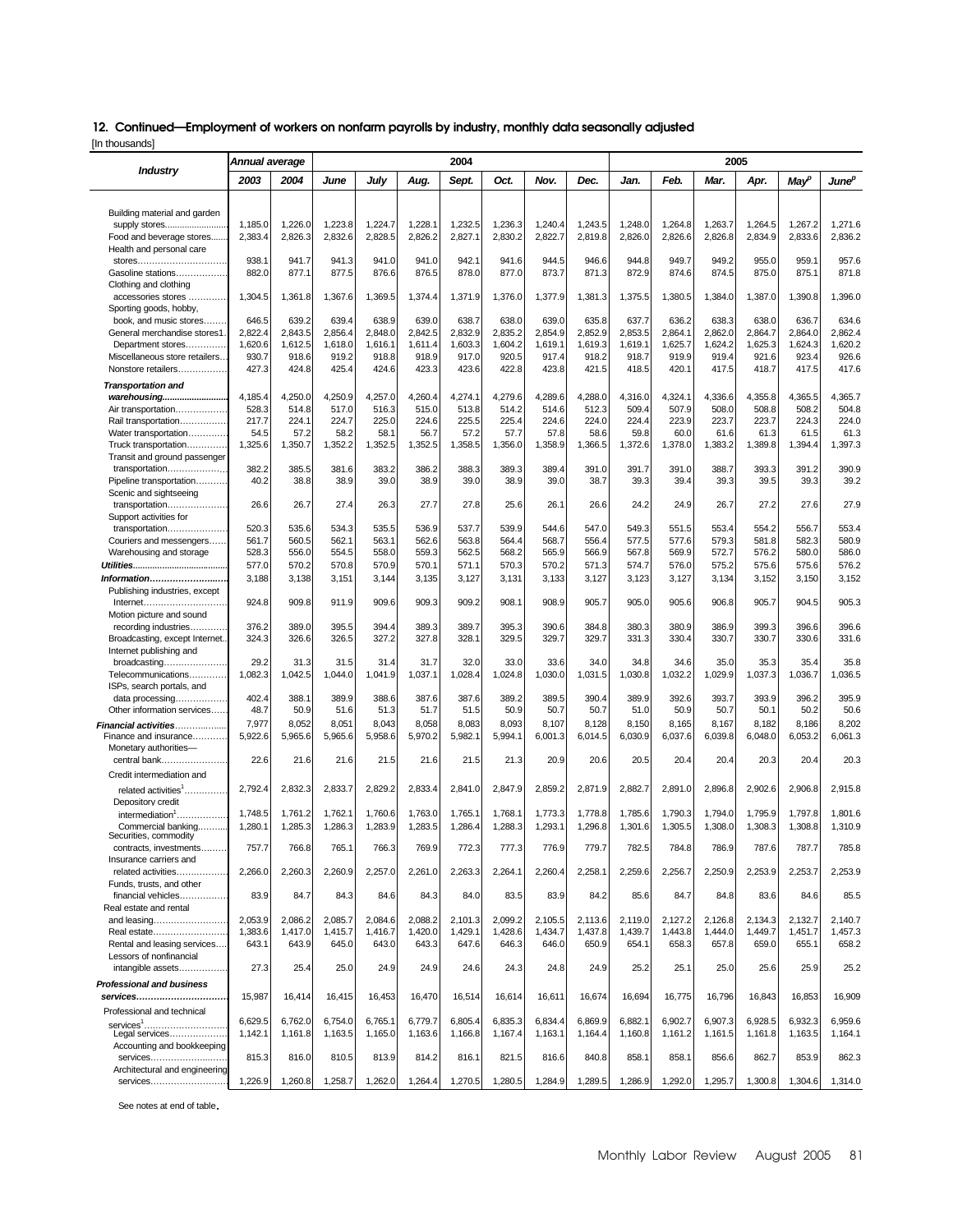#### **12. Continued–Employment of workers on nonfarm payrolls by industry, monthly data seasonally adjusted**  [In thousands]

*Annual average 2004 2005 2003 2004 June July Aug. Sept Oct. Nov. Dec. Jan. Feb. Mar. Apr. Mayp Junep* Computer systems design and related services………..| 1,116.6| 1,147.4| 1,142.3| 1,145.9| 1,155.0| 1,161.1| 1,167.3| 1,174.1| 1,174.3| 1,171.8| 1,174.2| 1,175.5 | 1,178.5 | 1,178.5 | 1,178.5 | 1,183.7 Management and technical consulting services………… 744.9 779.0 783.6 784.7 786.9 787.9 790.5 787.8 789.9 789.3 793.7 795.5 798.8 801.0 804.5 Management of companies and enterprises……..……….... 1,687.2 1,718.0 1,722.6 1,723.7 1,720.7 1,715.0 1,715.3 1,722.5 1,725.6 1,730.7 1,731.3 1,731.5 1,733.4 1,734.5 1,737.4 Administrative and waste services………………………… 7,669.8 7,934.0 7,938.3 7,964.0 7,969.7 7,993.2 8,063.1 8,054.3 8,078.0 8,081.6 8,140.9 8,156.7 8,181.1 8,186.4 8,212.0 Administrative and support  $s$ ervices<sup>1</sup>.......... ……………………… 7,347.7 7,608.7 7,611.2 7,637.2 7,643.1 7,667.3 7,736.4 7,728.2 7,751.4 7,755.2 7,813.6 7,831.8 7,858.1 7,865.4 7,889.4 Employment services<sup>1</sup>..... .........| 3,299.5| 3,470.3| 3,449.5| 3,477.5| 3,480.0| 3,513.5| 3,572.9| 3,570.5| 3,584.5| 3,595.9| 3,633.8| 3,645.7| 3,666.0| 3,668.7| 3,683.8 Temporary help services…… 2,224.2 2,393.2 2,393.9 2,398.6 2,411.8 2,438.7 2,486.5 2,484.7 2,479.4 2,479.1 2,508.0 2,506.1 2,526.7 2,520.2 2,529.0 2,520.2 2,529.0 2,529.0 2,529.0 2,529.0 2,520.7 2,520.7 2,520.7 2,529.0 2,52 Business support services…. 749.7 754.5 760.3 768.1 757.9 752.6 755.9 754.6 757.0 752.8 755.7 754.1 754.9 753.7 Services to buildings<br>and dwellings......... and dwellings………………… 1,636.1 1,694.2 1,707.7 1,705.2 1,706.6 1,706.4 1,708.6 1,707.2 1,706.1 1,701.4 1,711.2 1,712.6 1,715.9 1,718.6 1,725.3 Waste management and<br>remediation services.... remediation services………… 322.1 325.3 327.1 326.8 326.6 325.9 326.7 326.1 326.6 326.4 327.1 324.9 323.0 321.0 322.6  *Educational and health services*………………...………. 16,588 16,954 16,936 16,963 17,010 17,019 17,081 17,108 17,142 17,178 17,186 17,210 17,243 17,289 17,327 Educational services…….……… 2,695.1 2,766.4 2,755.1 2,765.6 2,772.3 2,773.2 2,794.0 2,797.2 2,805.5 2,825.0 2,810.3 2,814.0 2,814.0 2,819.9 2,823.6 Health care and social assistance……….……………… 13,892.6 14,187.3 14,180.7 14,197.8 14,237.8 14,246.1 14,287.2 14,310.7 14,336.1 14,353.2 14,375.4 14,396.0 14,429.1 14,468.9 14,503.4 Ambulatory health care services1 Offices of physicians………… 2,002.5 2,053.9 2,051.1 2,054.5 2,059.1 2,064.5 2,074.2 2,077.7 2,084.3 2,085.3 2,090.9 2,093.2 2,103.6 2,114.2 2,118.5 ……………………… 4,786.4 4,946.4 4,941.9 4,956.2 4,969.2 4,975.0 4,996.9 5,006.7 5,017.0 5,027.0 5,035.0 5,041.6 5,054.2 5,069.8 5,080.5 Outpatient care centers……. 426.8 446.2 446.6 448.4 449.7 449.7 449.5 449.8 450.3 451.5 451.1 452.6 453.6 455.2 455.8<br>Home health care services…. 732.6 773.2 771.7 775.4 778.0 779.5 782.7 789.2 790.7 796.6 796.8 798.8 797.9 Home health care services…. 732.6 773.2 771.7 775.4 778.0 779.5 782.7 789.2 790.7 796.6 796.8 798.8 797.9 799.8 Hospitals………………………… 4,244.6 4,293.6 4,292.2 4,296.2 4,305.0 4,306.0 4,311.2 4,319.7 4,323.5 4,329.6 4,337.8 4,344.6 4,354.2 4,362.3 4,373.9 Nursing and residential care facilities1 2,786.2 2,814.8 2,814.4 2,818.0 2,819.8 2,825.0 2,827.2 2,827.2 2,827.9 2,827.0 2,830.0 2,830.0 2,832.5 2,839.8 2,842.6 Nursing care facilities………… 1,579.8 1,575.3 1,576.3 1,576.3 1,576.9 1,576.7 1,576.6 1,576.8 1,576.4 1,574.5 1,571.5 1,571.6 1,572.3 1,571.4 1,572.6 1,573.9 Social assistance<sup>1</sup>.... ……………… 2,075.4 2,132.5 2,132.2 2,127.4 2,143.8 2,140.1 2,151.9 2,157.1 2,167.7 2,169.6 2,172.6 2,179.8 2,188.2 2,197.0 2,206.4 Child day care services……… 755.3 767.1 767.4 770.4 776.1 767.9 772.8 775.3 780.4 780.5 782.5 785.1 788.6 790.0 798.4<br>| sure and hospitality........... 12,173 12,479 12,486 12,497 12,508 12,522 12,546 12,571 12,589 12,611 Leisure and hospitality....... Arts, entertainment,<br>and recreation and recreation……….…….…… 1,812.9 1,833.0 1,834.8 1,830.9 1,831.0 1,836.2 1,834.4 1,826.4 1,811.0 1,805.4 1,808.4 1,805.8 1,823.9 1,822.4 1,828.2 Performing arts and<br>spectator sports.... spectator sports……………… 371.7 364.8 363.6 359.2 358.4 363.6 364.4 362.5 357.9 355.6 357.0 357.8 361.1 359.0 357.4 Museums, historical sites, zoos, and parks……………… 114.7 117.1 117.8 118.6 118.8 118.3 118.2 116.9 114.8 114.5 113.6 115.8 116.8 117.5 117.8 Amusements, gambling, and recreation……………………… 1,326.5 1,351.1 1,353.4 1,353.1 1,353.8 1,354.3 1,351.8 1,347.0 1,338.3 1,335.3 1,337.8 1,332.2 1,346.0 1,345.9 1,353.0 Accommodations and food services…………………… 10,359.8 10,646.0 10,650.7 10,666.1 10,676.5 10,685.3 10,712.0 10,744.1 10,778.4 10,805.1 10,841.1 10,856.0 10,899.0 10,900.1 10,913.3 Accommodations……………... 1,775.4 1,795.9 1,798.0 1,797.3 1,801.3 1,801.5 1,800.6 1,814.7 1,824.6 1,825.9 1,830.3 1,826.6 1,830.1 1,827.7 1,823.3 Food services and drinking places…………………………… 8,584.4 8,850.1 8,852.7 8,868.8 8,875.2 8,883.8 8,911.4 8,929.4 8,953.8 8,979.2 9,010.8 9,029.4 9,068.9 9,072.4 9,090.0  *Other services……………………* 5,401 5,431 5,443 5,438 5,441 5,436 5,434 5,441 5,447 5,451 5,457 5,459 5,472 5,469 5,483 Repair and maintenance……… 1,233.6 1,227.6 1,226.5 1,227.4 1,225.9 1,226.9 1,227.9 1,227.1 1,229.9 1,229.4 1,233.7 1,235.6 1,239.9 1,241.6 1,245.6 Personal and laundry services 1,263.5 1,274.1 1,283.4 1,278.0 1,276.9 1,271.5 1,267.8 1,271.6 1,276.8 1,280.4 1,280.5 1,282.2 1,286.9 1,284.7 1,283.7 Membership associations and organizations………………… 2,903.6 2,929.1 2,932.7 2,932.8 2,937.9 2,937.9 2,938.1 2,942.3 2,940.6 2,941.4 2,942.9 2,940.8 2,945.6 2,942.9 2,953.4  *Government.................................* 21,583 21,618 21,571 21,586 21,645 21,677 21,700 21,706 21,700 21,710 21,733 21,731 21,745 21,752 21,754 Federal....................................... 2,761 2,728 2,731 2,726 2,730 2,730 2,723 2,728 2,706 2,717 2,720 2,724 2,718 2,720 2,713 Federal, except U.S. Postal Service................................... 1,952.4 1,943.4 1,946.3 1,939.2 1,945.5 1,946.8 1,940.1 1,946.4 1,939.5 1,937.2 1,939.8 1,943.2 1,937.1 1,938.1 1,932.5 U.S. Postal Service……………… 808.6 784.1 785.1 786.4 784.3 783.4 782.5 781.4 766.4 780.2 780.1 780.8 780.7 781.4 780.7 State......................................... 5,002 4,985 4,963 4,976 4,987 5,000 5,007 5,015 5,020 5,025 5,027 5,024 5,026 5,024 5,026 Education............................... 2,254.7 2,249.2 2,228.2 2,241.4 2,249.4 2,263.7 2,268.4 2,271.3 2,277.9 2,280.4 2,283.0 2,280.8 2,281.2 2,279.4 2,282.5 Other State government........ 2,747.6 2,736.2 2,734.4 2,734.4 2,737.8 2,736.4 2,736.4 2,743.4 2,741.9 2,744.4 2,744.4 2,743.5 2,743.5 2,745.1 2,744.2 2,743.5 Local......................................... 13,820 13,905 13,877 13,884 13,928 13,947 13,970 13,963 13,974 13,968 13,986 13,983 14,001 14,008 14,015 Education............................... 7,709.4 7,762.5 7,742.5 7,757.8 7,785.7 7,793.2 7,810.8 7,806.3 7,810.8 7,808.8 7,820.7 7,813.5 7,823.9 7,824.7 7,830.3 Other local government.......... 6,110.2 6,143.0 6,134.5 6,126.6 6,142.2 6,153.4 6,159.3 6,159.7 6,163.1 6,163.1 6,165.1 6,165.1 6,169.0 6177.4 6,183.1 6,184.3 *Industry*

<sup>1</sup> Includes other industries not shown separately.

NOTE: See "Notes on the data" for a description of the most recent benchmark revision.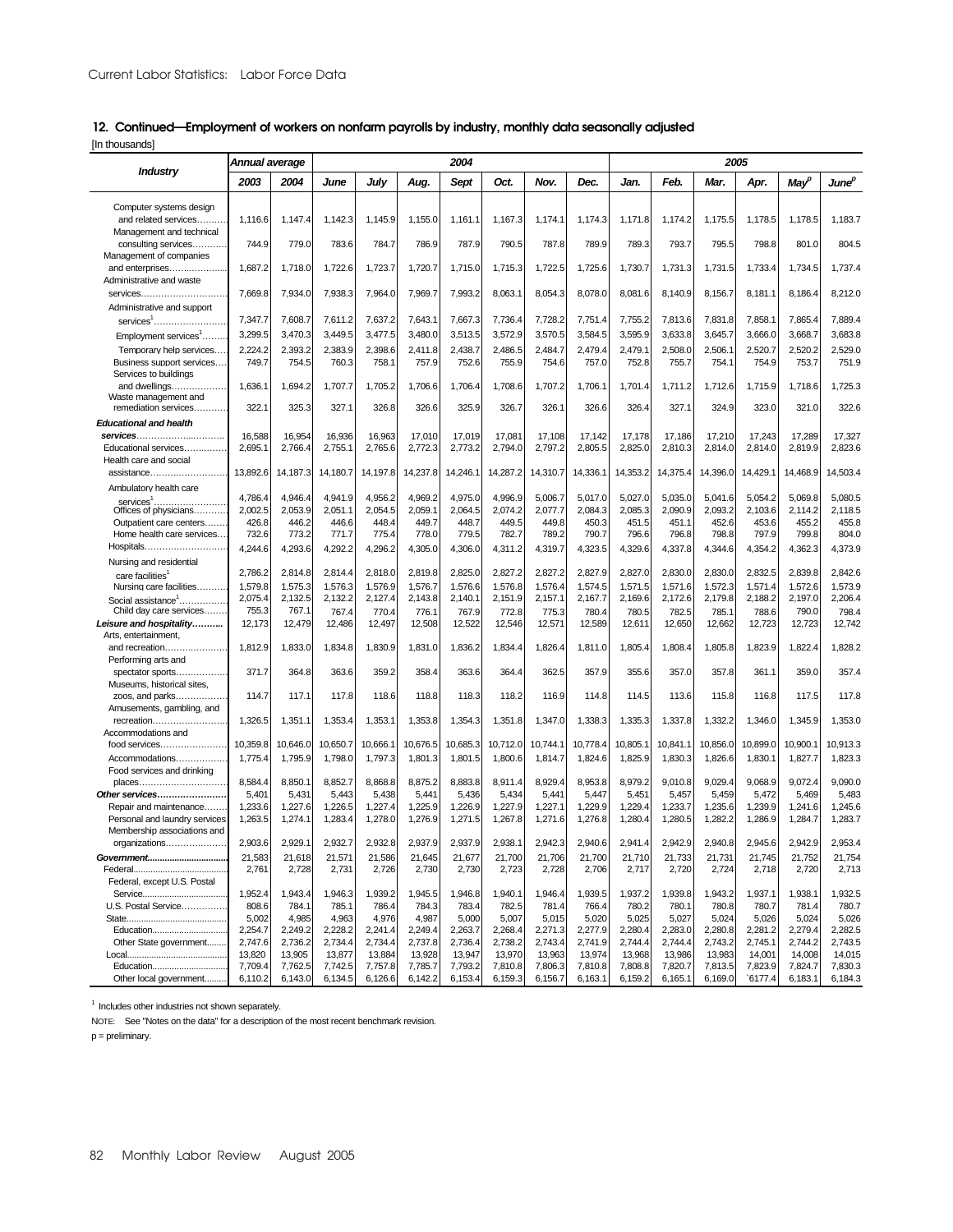| 13. Average weekly hours of production or nonsupervisory workers' on private nonfarm payrolls, by industry, monthly |  |
|---------------------------------------------------------------------------------------------------------------------|--|
| data seasonally adjusted                                                                                            |  |

|                                                                  | Annual average |              |              |              |              | 2004         |              |              |              |              |              | 2005         |              |                  |                   |
|------------------------------------------------------------------|----------------|--------------|--------------|--------------|--------------|--------------|--------------|--------------|--------------|--------------|--------------|--------------|--------------|------------------|-------------------|
| <b>Industry</b>                                                  | 2003           | 2004         | June         | July         | Aug.         | Sept.        | Oct.         | Nov.         | Dec.         | Jan.         | Feb.         | Mar.         | Apr.         | May <sup>p</sup> | June <sup>p</sup> |
| <b>TOTAL PRIVATE</b>                                             | 33.7           | 33.7         | 33.6         | 33.7         | 33.7         | 33.8         | 33.8         | 33.7         | 33.7         | 33.7         | 33.7         | 33.7         | 33.8         | 33.7             | 33.7              |
| GOODS-PRODUCING                                                  | 39.8           | 40.0         | 39.9         | 40.1         | 40.0         | 40.1         | 39.9         | 39.9         | 40.0         | 39.8         | 39.9         | 39.8         | 40.1         | 39.9             | 39.9              |
| Natural resources and mining                                     | 43.6           | 44.5         | 43.9         | 44.2         | 44.4         | 44.5         | 44.8         | 45.0         | 45.4         | 45.5         | 45.1         | 45.3         | 45.7         | 45.8             | 45.2              |
|                                                                  | 38.4           | 38.3         | 38.0         | 38.3         | 38.1         | 38.1         | 38.2         | 38.3         | 38.4         | 37.6         | 38.2         | 38.3         | 39.0         | 38.5             | 38.5              |
| Overtime hours                                                   | 40.4<br>4.2    | 40.8<br>4.6  | 40.7<br>4.5  | 40.8<br>4.6  | 40.9<br>4.6  | 40.8<br>4.6  | 40.7<br>4.5  | 40.5<br>4.5  | 40.5<br>4.5  | 40.7<br>4.5  | 40.6<br>4.6  | 40.4<br>4.5  | 40.5<br>4.4  | 40.4<br>4.4      | 40.4<br>4.4       |
| Overtime hours                                                   | 40.8<br>4.3    | 41.3<br>4.7  | 41.2<br>4.6  | 41.3<br>4.7  | 41.3<br>4.7  | 41.2<br>4.7  | 41.2<br>4.7  | 40.9<br>4.6  | 41.1<br>4.6  | 41.1<br>4.6  | 41.0<br>4.7  | 40.8<br>4.5  | 40.9<br>4.5  | 40.8<br>4.4      | 40.8<br>4.4       |
|                                                                  | 40.4           | 40.6         | 40.6         | 40.7         | 40.8         | 40.4         | 40.3         | 40.0         | 40.3         | 40.6         | 39.9         | 39.5         | 39.5         | 39.5             | 39.5              |
| Nonmetallic mineral products                                     | 42.2           | 42.3         | 41.8         | 42.2         | 42.3         | 42.4         | 42.4         | 42.1         | 42.3         | 41.9         | 42.1         | 41.7         | 41.9         | 41.9             | 41.9              |
|                                                                  | 42.3           | 43.1         | 43.4         | 43.2         | 43.2         | 43.1         | 43.0         | 42.9         | 42.8         | 43.1         | 43.0         | 42.9         | 42.6         | 42.4             | 42.5              |
| Fabricated metal products                                        | 40.7           | 41.1         | 41.0         | 41.2         | 41.2         | 41.2         | 41.1         | 40.9         | 40.9         | 40.9         | 40.8         | 40.7         | 40.8         | 40.7             | 40.6              |
|                                                                  | 40.8           | 41.9         | 42.0         | 42.1         | 42.1         | 42.3         | 42.2         | 42.0         | 42.0         | 42.0         | 42.0         | 42.0         | 42.0         | 41.9             | 41.7              |
| Computer and electronic products                                 | 40.4           | 40.4         | 40.4         | 40.7         | 40.4         | 40.3         | 40.1         | 39.6         | 39.8         | 40.0         | 39.6         | 39.5         | 39.8         | 39.9             | 39.8              |
| Electrical equipment and appliances.<br>Transportation equipment | 40.6<br>41.9   | 40.7<br>42.5 | 40.8<br>42.2 | 40.8<br>42.4 | 40.9<br>42.5 | 40.6<br>42.4 | 40.6<br>42.3 | 40.1<br>42.2 | 40.0<br>42.4 | 40.1<br>42.4 | 40.0<br>42.4 | 40.0<br>42.0 | 40.1<br>42.1 | 40.1<br>41.9     | 40.1<br>42.1      |
| Furniture and related products                                   | 38.9           | 39.5         | 39.6         | 39.3         | 39.3         | 39.3         | 39.2         | 39.2         | 39.5         | 39.5         | 39.4         | 39.4         | 39.2         | 39.2             | 39.3              |
| Miscellaneous manufacturing                                      | 38.4           | 38.5         | 38.4         | 38.6         | 38.5         | 38.4         | 38.4         | 38.2         | 38.3         | 38.5         | 38.6         | 38.7         | 38.8         | 38.7             | 38.8              |
|                                                                  | 39.8           | 40.0         | 40.1         | 40.1         | 40.2         | 40.1         | 39.9         | 39.8         | 39.8         | 40.0         | 40.0         | 39.7         | 39.8         | 39.7             | 39.6              |
| Overtime hours                                                   | 4.1            | 4.4          | 4.4          | 4.4          | 4.5          | 4.4          | 4.3          | 4.3          | 4.3          | 4.4          | 4.5          | 4.4          | 4.3          | 4.3              | 4.3               |
| Food manufacturing                                               | 39.3           | 39.3         | 39.4         | 39.3         | 39.3         | 39.3         | 39.0         | 39.1         | 38.8         | 39.0         | 39.3         | 38.8         | 39.0         | 38.9             | 38.9              |
| Beverage and tobacco products                                    | 39.1           | 39.2         | 38.6         | 38.9         | 39.4         | 39.2         | 38.6         | 39.0         | 39.6         | 40.5         | 40.2         | 40.1         | 40.4         | 38.9             | 39.8              |
|                                                                  | 39.1           | 40.1         | 40.3         | 40.5         | 40.5         | 40.2         | 40.1         | 40.0         | 39.8         | 40.2         | 39.7         | 40.0         | 40.2         | 40.4             | 40.6              |
| Textile product mills                                            | 39.6           | 38.9         | 38.9         | 38.6         | 38.8         | 39.1         | 39.1         | 39.1         | 39.0         | 39.5         | 39.5         | 39.4         | 38.8         | 38.6             | 37.1              |
|                                                                  | 35.6           | 36.0         | 35.9         | 36.0         | 36.2         | 36.2         | 36.0         | 35.7         | 35.9         | 35.9         | 35.9         | 35.9         | 35.7         | 35.0             | 34.9              |
| Leather and allied products                                      | 39.3           | 38.4         | 38.3         | 37.8         | 38.1         | 38.2         | 38.4         | 38.2         | 37.6         | 37.1         | 37.2         | 37.3         | 37.8         | 38.3             | 38.4              |
| Paper and paper products<br>Printing and related support         | 41.5           | 42.1         | 41.9         | 42.4         | 42.5         | 42.2         | 42.1         | 42.1         | 42.0         | 42.5         | 42.1         | 41.9         | 42.2         | 42.3             | 42.4              |
|                                                                  | 38.2           | 38.4         | 38.5         | 38.6         | 38.5         | 38.3         | 38.3         | 38.3         | 38.5         | 38.6         | 38.5         | 38.3         | 38.3         | 38.4             | 38.2              |
| Petroleum and coal products                                      | 44.5           | 44.9         | 44.9         | 45.0         | 45.9         | 46.0         | 45.0         | 45.5         | 44.6         | 44.5         | 44.7         | 45.1         | 46.0         | 45.6             | 45.3              |
|                                                                  | 42.4           | 42.8         | 42.6         | 42.8         | 42.9         | 42.8         | 42.7         | 42.4         | 42.6         | 42.8         | 42.3         | 42.2         | 42.4         | 42.2             | 42.1              |
| Plastics and rubber products                                     | 40.4           | 40.4         | 40.8         | 40.5         | 40.5         | 40.3         | 40.1         | 39.4         | 39.8         | 40.0         | 40.1         | 39.8         | 39.7         | 39.6             | 39.5              |
| <b>PRIVATE SERVICE-</b>                                          |                |              |              |              |              |              |              |              |              |              |              |              |              |                  |                   |
|                                                                  | 32.4           | 32.3         | 32.2         | 32.4         | 32.4         | 32.5         | 32.4         | 32.3         | 32.4         | 32.4         | 32.4         | 32.4         | 32.5         | 32.4             | 32.4              |
| Trade, transportation, and                                       |                |              |              |              |              |              |              |              |              |              |              |              |              |                  |                   |
|                                                                  | 33.6           | 33.5         | 33.2         | 33.4         | 33.5         | 33.6         | 33.6         | 33.5         | 33.6         | 33.6         | 33.6         | 33.5         | 33.5         | 33.4             | 33.4              |
|                                                                  | 37.9           | 37.8         | 37.6         | 37.8         | 37.7         | 37.8         | 37.7         | 37.7         | 37.6         | 37.7         | 37.8         | 37.7         | 37.7         | 37.6             | 37.6              |
|                                                                  | 30.9           | 30.7         | 30.4         | 30.6         | 30.7         | 30.8         | 30.8         | 30.6         | 30.8         | 30.7         | 30.8         | 30.7         | 30.7         | 30.6             | 30.5              |
| Transportation and warehousing                                   | 36.8           | 37.2         | 36.9         | 37.2         | 37.2         | 37.5         | 37.5         | 37.5         | 37.4         | 37.5         | 37.3         | 37.2         | 37.3         | 37.2             | 37.1              |
|                                                                  | 41.1           | 40.9         | 41.1         | 40.9         | 40.9         | 41.4         | 40.8         | 40.4         | 40.7         | 41.0         | 40.5         | 40.3         | 41.1         | 40.9             | 41.1              |
|                                                                  | 36.2           | 36.3         | 36.5         | 36.3         | 36.4         | 36.3         | 36.3         | 36.2         | 36.4         | 36.3         | 36.4         | 36.5         | 36.5         | 36.6             | 36.3              |
| Financial activities                                             | 35.5           | 35.5         | 35.5         | 35.6         | 35.5         | 35.5         | 35.7         | 35.6         | 35.7         | 35.9         | 35.8         | 35.9         | 36.0         | 36.0             | 36.0              |
| <b>Professional and business</b>                                 |                |              |              |              |              |              |              |              |              |              |              |              |              |                  |                   |
|                                                                  | 34.1           | 34.2         | 34.0         | 34.2         | 34.3         | 34.7         | 34.3         | 34.2         | 34.2         | 34.1         | 34.0         | 34.0         | 34.2         | 34.1             | 34.1              |
| Education and health services                                    | 32.3           | 32.4         | 32.4         | 32.6         | 32.5         | 32.5         | 32.5         | 32.4         | 32.5         | 32.6         | 32.6         | 32.6         | 32.6         | 32.6             | 32.5              |
| Leisure and hospitality                                          | 25.6           | 25.7         | 25.7         | 25.6         | 25.6         | 25.6         | 25.7         | 25.6         | 25.7         | 25.6         | 25.7         | 25.7         | 25.8         | 25.8             | 25.8              |
|                                                                  | 31.4           | 31.0         | 30.9         | 31.0         | 31.0         | 31.0         | 30.9         | 30.9         | 30.8         | 30.9         | 30.9         | 30.9         | 31.1         | 31.0             | 31.0              |

 $1$  Data relate to production workers in natural resources and mining and manufacturing, construction workers in construction, and nonsupervisory workers in the service-providing industries.

NOTE: See "Notes on the data" for a description of the most recent benchmark revision.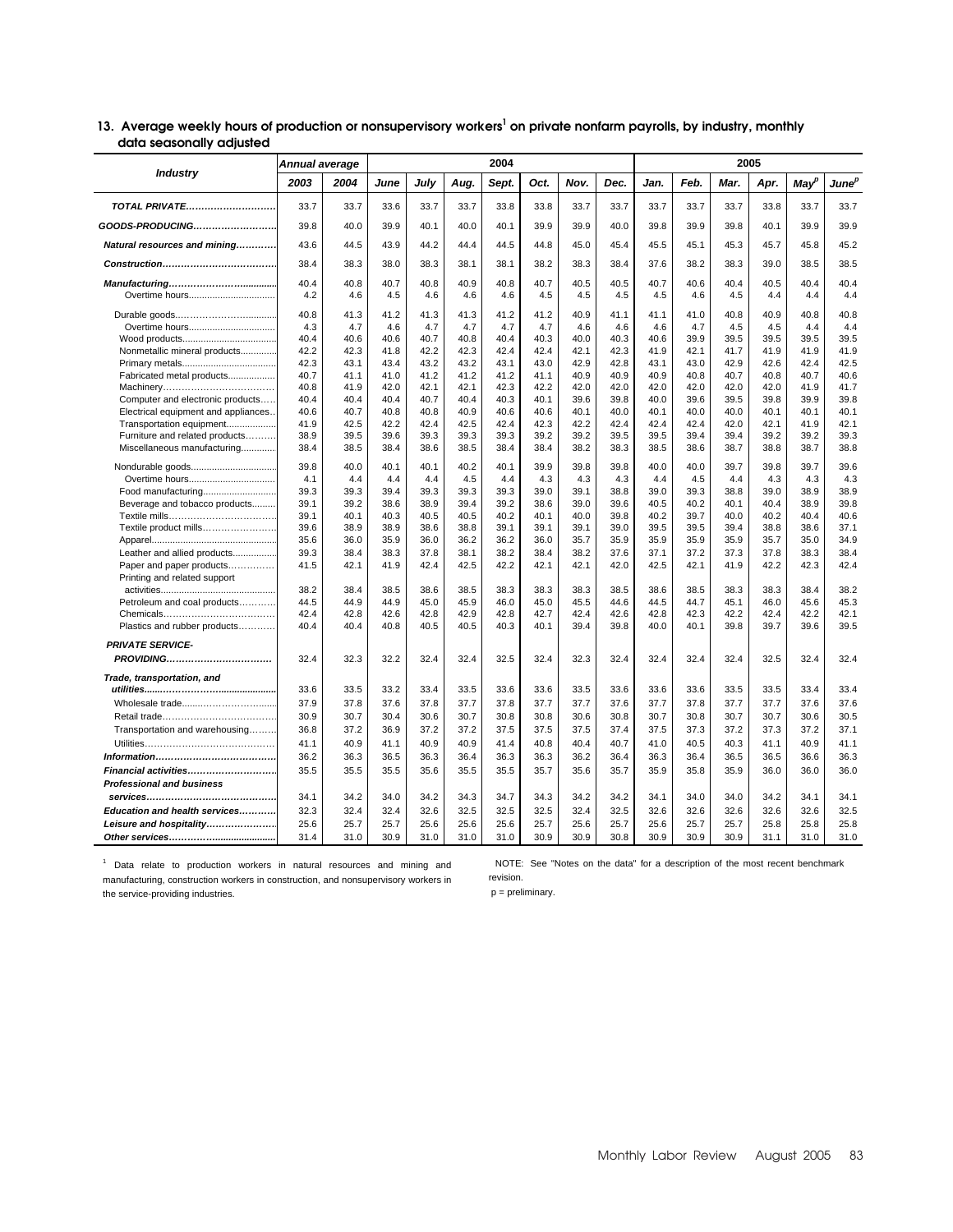### 14. Average hourly earnings of production or nonsupervisory workers<sup>1</sup> on private nonfarm payrolls, by industry,  **monthly data seasonally adjusted**

|                                  |         | Annual average |         |         |         | 2004    |         |         |         |         |         |         | 2005    |                  |                          |
|----------------------------------|---------|----------------|---------|---------|---------|---------|---------|---------|---------|---------|---------|---------|---------|------------------|--------------------------|
| <b>Industry</b>                  | 2003    | 2004           | June    | July    | Aug.    | Sept.   | Oct.    | Nov.    | Dec.    | Jan.    | Feb.    | Mar.    | Apr.    | $\mathsf{Mav}^p$ | <b>June</b> <sup>p</sup> |
| <b>TOTAL PRIVATE</b>             |         |                |         |         |         |         |         |         |         |         |         |         |         |                  |                          |
| Current dollars                  | \$15.35 | \$15.67        | \$15.64 | \$15.70 | \$15.74 | \$15.77 | \$15.81 | \$15.82 | \$15.85 | \$15.90 | \$15.91 | \$15.95 | \$16.00 | \$16.03          | \$16.06                  |
| Constant (1982) dollars          | 8.27    | 8.23           | 8.20    | 8.23    | 8.25    | 8.25    | 8.22    | 8.21    | 8.23    | 8.24    | 8.22    | 8.19    | 8.16    | 8.19             | 8.20                     |
| GOODS-PRODUCING                  | 16.80   | 17.19          | 17.16   | 17.19   | 17.24   | 17.30   | 17.32   | 17.33   | 17.36   | 17.35   | 17.43   | 17.45   | 17.51   | 17.54            | 17.58                    |
| Natural resources and mining     | 17.56   | 18.08          | 18.16   | 18.08   | 18.05   | 18.06   | 18.10   | 18.22   | 18.37   | 18.43   | 18.40   | 18.27   | 18.55   | 18.57            | 18.60                    |
|                                  | 18.95   | 19.23          | 19.19   | 19.21   | 19.25   | 19.27   | 19.34   | 19.31   | 19.29   | 19.24   | 19.31   | 19.34   | 19.38   | 19.36            | 19.42                    |
|                                  | 15.74   | 16.14          | 16.12   | 16.16   | 16.22   | 16.29   | 16.27   | 16.29   | 16.34   | 16.37   | 16.42   | 16.43   | 16.47   | 16.54            | 16.56                    |
| Excluding overtime               | 14.96   | 15.29          | 15.28   | 15.30   | 15.36   | 15.42   | 15.42   | 15.43   | 15.48   | 15.51   | 15.54   | 15.56   | 15.62   | 15.69            | 15.70                    |
| Durable goods                    | 16.45   | 16.82          | 16.77   | 16.83   | 16.90   | 16.98   | 16.97   | 16.99   | 17.06   | 17.10   | 17.18   | 17.17   | 17.23   | 17.29            | 17.32                    |
| Nondurable goods                 | 14.63   | 15.05          | 15.07   | 15.09   | 15.14   | 15.18   | 15.15   | 15.16   | 15.16   | 15.18   | 15.19   | 15.23   | 15.23   | 15.32            | 15.31                    |
| <b>PRIVATE SERVICE-</b>          |         |                |         |         |         |         |         |         |         |         |         |         |         |                  |                          |
|                                  | 14.96   | 15.26          | 15.24   | 15.30   | 15.34   | 15.36   | 15.40   | 15.42   | 15.45   | 15.51   | 15.51   | 15.56   | 15.60   | 15.63            | 15.66                    |
| Trade,transportation, and        |         |                |         |         |         |         |         |         |         |         |         |         |         |                  |                          |
|                                  | 14.34   | 14.59          | 14.59   | 14.63   | 14.65   | 14.66   | 14.69   | 14.70   | 14.72   | 14.82   | 14.79   | 14.83   | 14.88   | 14.90            | 14.89                    |
| Wholesale trade                  | 17.36   | 17.66          | 17.66   | 17.71   | 17.69   | 17.73   | 17.78   | 17.80   | 17.87   | 17.91   | 17.95   | 17.97   | 18.05   | 18.02            | 18.07                    |
|                                  | 11.90   | 12.08          | 12.07   | 12.10   | 12.13   | 12.16   | 12.16   | 12.20   | 12.21   | 12.32   | 12.29   | 12.31   | 12.35   | 12.38            | 12.34                    |
| Transportation and warehousing   | 16.25   | 16.53          | 16.54   | 16.58   | 16.65   | 16.53   | 16.61   | 16.54   | 16.54   | 16.58   | 16.52   | 16.62   | 16.62   | 16.67            | 16.68                    |
|                                  | 24.77   | 25.62          | 25.48   | 25.60   | 25.66   | 25.82   | 26.00   | 25.77   | 26.11   | 26.23   | 26.04   | 26.32   | 26.38   | 26.46            | 26.34                    |
|                                  | 21.01   | 21.42          | 21.28   | 21.42   | 21.52   | 21.62   | 21.59   | 21.58   | 21.70   | 21.80   | 21.67   | 21.79   | 21.98   | 21.94            | 22.03                    |
|                                  | 17.14   | 17.53          | 17.49   | 17.55   | 17.57   | 17.64   | 17.71   | 17.65   | 17.71   | 17.71   | 17.74   | 17.78   | 17.85   | 17.83            | 17.84                    |
| <b>Professional and business</b> |         |                |         |         |         |         |         |         |         |         |         |         |         |                  |                          |
|                                  | 17.21   | 17.46          | 17.43   | 17.48   | 17.59   | 17.54   | 17.63   | 17.66   | 17.69   | 17.79   | 17.80   | 17.82   | 17.89   | 17.93            | 17.98                    |
| <b>Education and health</b>      |         |                |         |         |         |         |         |         |         |         |         |         |         |                  |                          |
|                                  | 15.64   | 16.16          | 16.15   | 16.24   | 16.24   | 16.28   | 16.31   | 16.34   | 16.37   | 16.40   | 16.45   | 16.53   | 16.55   | 16.61            | 16.67                    |
| Leisure and hospitality          | 8.76    | 8.91           | 8.86    | 8.89    | 8.91    | 8.95    | 8.99    | 9.02    | 9.01    | 9.03    | 9.05    | 9.05    | 9.08    | 9.09             | 9.10                     |
|                                  | 13.84   | 13.98          | 13.97   | 13.98   | 14.00   | 14.05   | 14.08   | 14.12   | 14.13   | 14.15   | 14.17   | 14.18   | 14.16   | 14.19            | 14.20                    |

 $1$  Data relate to production workers in natural resources and mining and manufacturing, construction workers in construction, and nonsupervisory workers in the service-providing industries.

NOTE: See "Notes on the data" for a description of the most recent benchmark revision.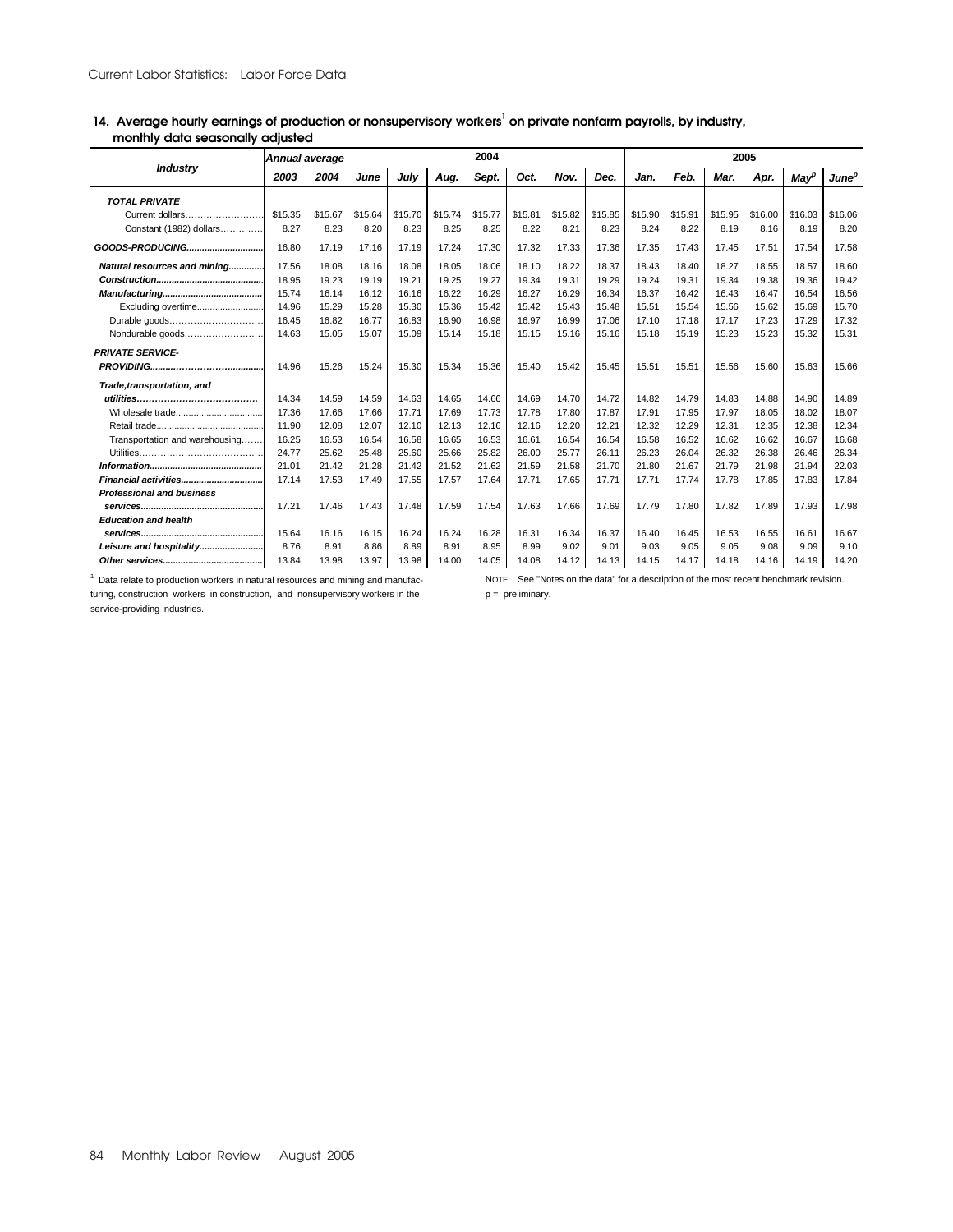|  |  |  |  | 15. Average hourly earnings of production or nonsupervisory workers' on private nonfarm payrolls, by industry |  |
|--|--|--|--|---------------------------------------------------------------------------------------------------------------|--|
|--|--|--|--|---------------------------------------------------------------------------------------------------------------|--|

|                                         | Annual average |         |         |         |         | 2004    |         |         |         |         |         | 2005    |         |                  |                   |
|-----------------------------------------|----------------|---------|---------|---------|---------|---------|---------|---------|---------|---------|---------|---------|---------|------------------|-------------------|
| Industry                                | 2003           | 2004    | June    | July    | Aug.    | Sept.   | Oct.    | Nov.    | Dec.    | Jan.    | Feb.    | Mar.    | Apr.    | Mav <sup>p</sup> | June <sup>p</sup> |
|                                         |                |         |         |         |         |         |         |         |         |         |         |         |         |                  |                   |
| TOTAL PRIVATE                           | \$15.35        | \$15.67 | \$15.56 | \$15.59 | \$15.66 | \$15.79 | \$15.82 | \$15.84 | \$15.88 | \$16.00 | \$15.96 | \$15.95 | \$16.01 | \$16.04          | \$15.96           |
| Seasonally adjusted                     | 15.47          |         | 15.64   | 15.70   | 15.74   | 15.77   | 15.81   | 15.82   | 15.85   | 15.90   | 15.91   | 15.95   | 16.00   | 16.03            | 16.06             |
| GOODS-PRODUCING                         | 16.80          | 17.19   | 17.14   | 17.18   | 17.28   | 17.40   | 17.39   | 17.37   | 17.43   | 17.31   | 17.34   | 17.37   | 17.48   | 17.51            | 17.56             |
| Natural resources and mining            | 17.56          | 18.08   | 18.12   | 18.02   | 17.95   | 17.97   | 18.07   | 18.21   | 18.46   | 18.53   | 18.45   | 18.36   | 18.67   | 18.57            | 18.55             |
|                                         | 18.95          | 19.23   | 19.12   | 19.24   | 19.33   | 19.42   | 19.47   | 19.35   | 19.31   | 19.12   | 19.20   | 19.25   | 19.35   | 19.31            | 19.37             |
| Manufacturing                           | 15.74          | 16.14   | 16.08   | 16.03   | 16.16   | 16.35   | 16.26   | 16.32   | 16.46   | 16.42   | 16.43   | 16.41   | 16.45   | 16.50            | 16.52             |
| Durable goods                           | 16.45          | 16.82   | 16.73   | 16.60   | 16.84   | 17.06   | 16.98   | 17.04   | 17.22   | 17.15   | 17.20   | 17.16   | 17.20   | 17.24            | 17.28             |
| Wood products                           | 12.71          | 13.03   | 12.99   | 13.04   | 1302.00 | 13.14   | 13.03   | 13.13   | 13.17   | 13.13   | 13.04   | 13.11   | 13.13   | 13.23            | 13.11             |
| Nonmetallic mineral products            | 15.76          | 16.25   | 16.22   | 16.37   | 16.28   | 16.51   | 16.38   | 16.45   | 16.36   | 16.27   | 16.20   | 16.28   | 16.68   | 16.58            | 16.82             |
| Primary metals                          | 18.13          | 18.57   | 18.50   | 18.65   | 18.57   | 18.89   | 18.73   | 18.66   | 18.75   | 18.84   | 18.78   | 18.76   | 18.80   | 18.81            | 18.68             |
| Fabricated metal products               | 15.01          | 15.31   | 15.23   | 15.27   | 15.27   | 15.43   | 15.38   | 15.43   | 15.59   | 15.55   | 15.67   | 15.62   | 15.62   | 15.67            | 15.77             |
|                                         | 16.30          | 16.68   | 16.56   | 16.68   | 16.72   | 16.85   | 16.84   | 16.85   | 16.99   | 17.03   | 17.02   | 17.02   | 16.98   | 16.89            | 16.92             |
| Computer and electronic products        | 16.69          | 17.28   | 17.22   | 17.30   | 17.38   | 17.48   | 17.52   | 17.65   | 17.92   | 18.04   | 18.04   | 18.00   | 18.26   | 18.43            | 18.35             |
| Electrical equipment and appliances     | 14.36          | 14.90   | 14.92   | 14.92   | 15.04   | 15.08   | 15.05   | 15.10   | 15.12   | 15.07   | 15.15   | 15.10   | 15.07   | 15.03            | 15.09             |
| Transportation equipment                | 21.23          | 21.49   | 21.31   | 20.73   | 21.49   | 21.91   | 21.78   | 21.91   | 22.17   | 21.90   | 21.97   | 21.84   | 21.78   | 21.89            | 22.05             |
| Furniture and related products          | 12.98          | 13.16   | 13.11   | 13.12   | 13.28   | 13.39   | 13.27   | 13.29   | 13.46   | 13.42   | 13.34   | 13.37   | 13.46   | 13.45            | 13.52             |
| Miscellaneous manufacturing             | 13.30          | 13.85   | 13.82   | 13.90   | 13.88   | 13.97   | 13.92   | 13.96   | 14.05   | 14.07   | 14.04   | 14.05   | 14.02   | 14.06            | 14.03             |
| Nondurable goods                        | 14.63          | 15.05   | 15.03   | 15.13   | 15.08   | 15.23   | 15.11   | 15.16   | 15.21   | 15.24   | 15.17   | 15.19   | 15.22   | 15.28            | 15.26             |
| Food manufacturing                      | 12.80          | 12.98   | 13.01   | 13.07   | 13.00   | 13.09   | 12.94   | 12.99   | 13.03   | 13.07   | 13.07   | 13.02   | 12.98   | 13.05            | 13.04             |
| Beverages and tobacco products          | 17.96          | 19.12   | 19.37   | 19.26   | 19.08   | 19.17   | 19.18   | 18.80   | 18.82   | 18.44   | 18.65   | 18.94   | 19.32   | 19.02            | 18.59             |
|                                         | 11.99          | 12.13   | 12.14   | 12.06   | 12.08   | 12.25   | 12.11   | 12.09   | 12.25   | 12.33   | 12.25   | 12.26   | 12.35   | 12.41            | 12.49             |
| Textile product mills                   | 11.23          | 11.39   | 11.27   | 11.45   | 11.43   | 11.49   | 11.42   | 11.44   | 11.43   | 11.31   | 11.48   | 11.56   | 11.70   | 11.54            | 11.77             |
|                                         | 9.56           | 9.75    | 9.60    | 9.73    | 9.72    | 9.93    | 9.97    | 10.00   | 10.00   | 10.15   | 10.19   | 10.05   | 10.08   | 10.10            | 10.19             |
| Leather and allied products             | 11.66          | 11.63   | 11.58   | 11.67   | 11.67   | 11.56   | 11.58   | 11.62   | 11.51   | 11.60   | 11.42   | 11.48   | 11.43   | 11.42            | 11.43             |
| Paper and paper products                | 17.33          | 17.90   | 17.91   | 17.96   | 17.89   | 18.21   | 17.93   | 18.09   | 18.07   | 18.00   | 17.86   | 17.93   | 17.91   | 18.00            | 18.10             |
| Printing and related support activities | 15.37          | 15.72   | 15.56   | 15.73   | 15.88   | 15.96   | 15.95   | 15.93   | 15.80   | 15.77   | 15.79   | 15.70   | 15.62   | 15.56            | 15.62             |
| Petroleum and coal products             | 23.63          | 24.38   | 24.22   | 24.32   | 24.05   | 24.44   | 24.33   | 24.71   | 24.48   | 24.75   | 24.74   | 24.78   | 24.06   | 24.54            | 24.60             |
| Chemicals                               | 18.50          | 19.16   | 19.16   | 19.31   | 19.24   | 19.44   | 19.42   | 19.44   | 19.59   | 19.52   | 19.32   | 19.47   | 19.61   | 19.72            | 19.38             |
| Plastics and rubber products            | 14.18          | 14.58   | 14.59   | 14.69   | 14.66   | 14.75   | 14.55   | 14.58   | 14.76   | 14.81   | 14.65   | 14.70   | 14.75   | 17.88            | 17.90             |
| <b>PRIVATE SERVICE-</b>                 |                |         |         |         |         |         |         |         |         |         |         |         |         |                  |                   |
|                                         | 14.96          | 15.26   | 15.13   | 15.16   | 15.22   | 15.35   | 15.40   | 15.43   | 15.46   | 15.66   | 15.60   | 15.59   | 15.62   | 15.65            | 15.53             |
|                                         |                |         |         |         |         |         |         |         |         |         |         |         |         |                  |                   |
| Trade, transportation, and              |                |         |         |         |         |         |         |         |         |         |         |         |         |                  |                   |
|                                         | 14.34          | 14.59   | 14.55   | 14.56   | 14.58   | 14.69   | 14.69   | 14.67   | 14.61   | 14.88   | 14.86   | 14.86   | 14.94   | 14.93            | 14.86             |
| Wholesale trade                         | 17.36          | 17.66   | 17.57   | 17.65   | 17.68   | 17.71   | 17.75   | 17.82   | 17.87   | 18.03   | 17.99   | 17.91   | 18.06   | 18.07            | 17.99             |
|                                         | 11.90          | 12.08   | 12.07   | 12.05   | 12.07   | 12.21   | 12.17   | 12.16   | 12.10   | 12.34   | 12.35   | 12.35   | 12.42   | 12.41            | 12.32             |
| Transportation and warehousing          | 16.25          | 16.53   | 16.53   | 16.58   | 16.62   | 16.51   | 16.59   | 16.56   | 16.59   | 16.59   | 16.57   | 16.60   | 16.60   | 16.61            | 16.67             |
|                                         | 24.77          | 25.62   | 25.34   | 25.45   | 25.36   | 25.89   | 26.02   | 26.01   | 26.00   | 26.14   | 25.98   | 26.34   | 26.52   | 26.54            | 26.22             |
|                                         | 21.01          | 21.42   | 21.16   | 21.29   | 21.43   | 21.73   | 21.69   | 21.70   | 21.74   | 21.83   | 21.67   | 21.68   | 21.92   | 21.90            | 21.77             |
| Financial activities                    | 17.14          | 17.53   | 17.40   | 17.46   | 17.59   | 17.62   | 17.68   | 17.61   | 17.67   | 17.83   | 17.73   | 17.76   | 17.86   | 17.99            | 17.73             |
| <b>Professional and business</b>        |                |         |         |         |         |         |         |         |         |         |         |         |         |                  |                   |
|                                         | 17.21          | 17.46   | 17.31   | 17.35   | 17.50   | 17.47   | 17.54   | 17.62   | 17.73   | 18.06   | 17.91   | 17.83   | 17.86   | 18.02            | 17.85             |
| <b>Education and health</b>             |                |         |         |         |         |         |         |         |         |         |         |         |         |                  |                   |
|                                         | 15.64          | 16.16   | 16.10   | 16.23   | 16.20   | 16.30   | 16.30   | 16.33   | 16.44   | 16.47   | 16.46   | 16.51   | 16.53   | 16.55            | 16.60             |
| Leisure and hospitality                 | 8.76           | 8.91    | 8.79    | 8.79    | 8.81    | 8.94    | 9.02    | 9.06    | 9.11    | 9.11    | 9.09    | 9.07    | 9.07    | 9.08             | 9.01              |
|                                         | 13.84          | 13.98   | 13.92   | 13.88   | 13.93   | 14.06   | 14.06   | 14.12   | 14.17   | 14.23   | 14.23   | 14.18   | 14.19   | 14.25            | 14.14             |
|                                         |                |         |         |         |         |         |         |         |         |         |         |         |         |                  |                   |

<sup>1</sup> Data relate to production workers in natural resources and mining and manufacturing, construction workers in construction, and nonsupervisory workers in the service-providing industries.

NOTE: See "Notes on the data" for a description of the most recent benchmark revision.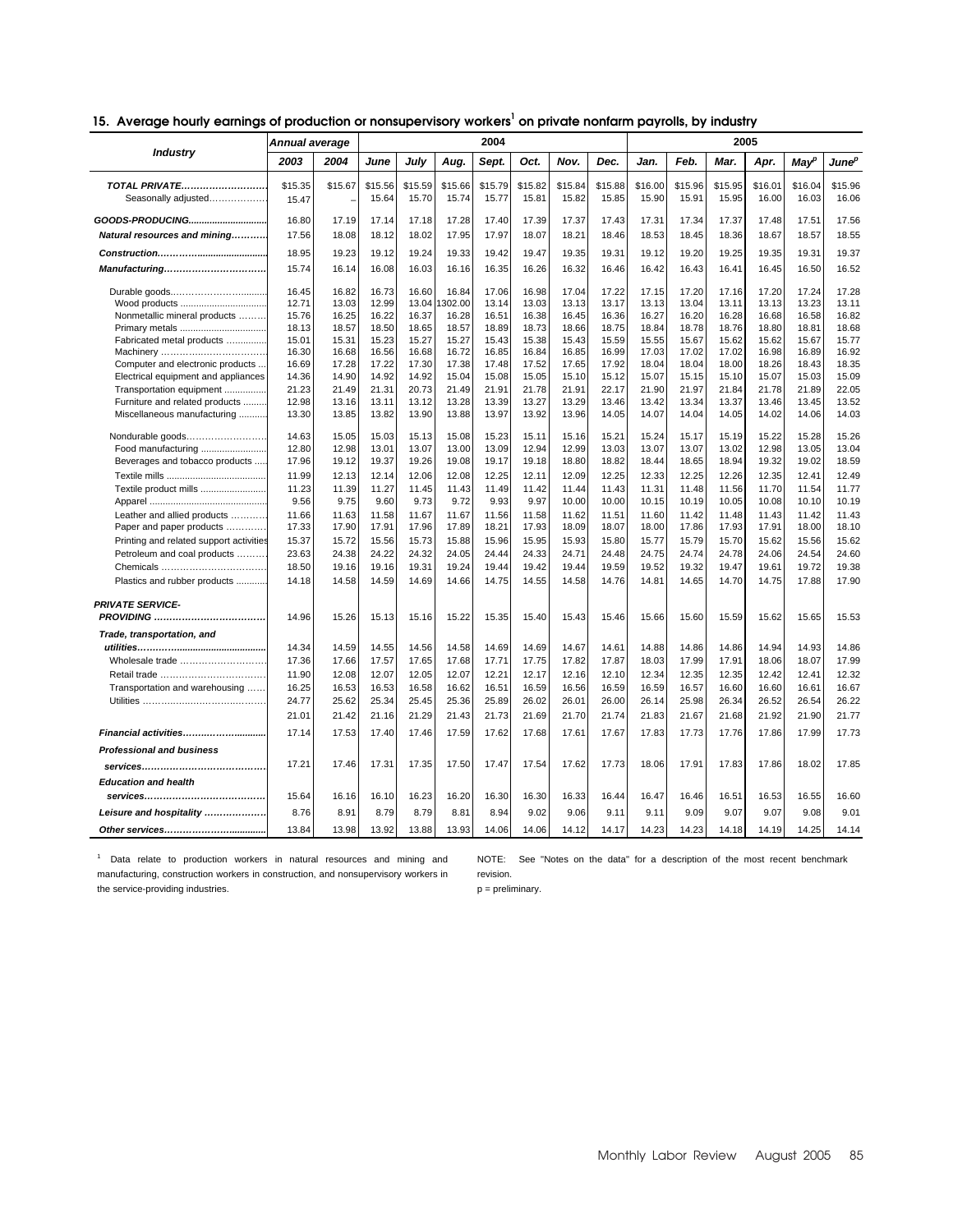### 16. Average weekly earnings of production or nonsupervisory workers<sup>1</sup> on private nonfarm payrolls, by industry

| May <sup>p</sup><br>June <sup>p</sup><br>2003<br>2004<br>Sept.<br>June<br>July<br>Aug.<br>Oct.<br>Nov.<br>Dec.<br>Jan.<br>Feb.<br>Mar.<br>Apr.<br>TOTAL PRIVATE<br>\$528.56<br>\$524.37<br>\$528.50<br>\$535.57<br>\$530.54<br>\$534.72<br>\$532.22<br>\$536.74<br>\$537.60<br>\$534.66<br>\$534.33<br>\$537.94<br>\$543.76<br>\$517.30<br>525.50<br>529.09<br>530.44<br>533.03<br>534.38<br>533.13<br>534.15<br>535.83<br>536.17<br>537.52<br>540.80<br>540.21<br>541.22<br>Seasonally adjusted<br>$\equiv$<br>GOODS-PRODUCING<br>669.13<br>688.03<br>689.03<br>687.20<br>696.38<br>690.78<br>697.34<br>694.80<br>702.43<br>683.75<br>689.59<br>697.45<br>700.40<br>705.91<br>683.20<br><b>Natural resources</b><br>765.94<br>804.03<br>806.34<br>801.89<br>804.16<br>796.07<br>820.38<br>824.91<br>836.24<br>833.85<br>822.87<br>826.20<br>847.62<br>854.22<br>842.17<br>726.83<br>735.70<br>736.12<br>752.28<br>755.80<br>730.19<br>753.49<br>739.17<br>737.64<br>703.62<br>712.32<br>727.65<br>748.85<br>751.16<br>757.37<br>Construction<br>635.99<br>666.65<br>662.96<br>662.94<br>Manufacturing<br>658.53<br>659.28<br>646.01<br>660.94<br>663.81<br>661.78<br>665.86<br>678.15<br>663.77<br>666.60<br>669.06<br>671.21<br>694.16<br>694.30<br>673.96<br>695.49<br>697.75<br>699.58<br>702.05<br>718.07<br>703.15<br>703.48<br>701.84<br>700.04<br>705.12<br>708.48<br>Durable goods<br>527.83<br>525.71<br>Wood products<br>514.10<br>529.46<br>535.19<br>532.03<br>539.03<br>521.66<br>526.41<br>526.51<br>532.07<br>511.17<br>512.60<br>516.01<br>527.88<br>Nonmetallic mineral products<br>664.92<br>688.05<br>689.35<br>694.09<br>700.04<br>709.93<br>701.06<br>694.19<br>688.76<br>665.44<br>667.44<br>669.11<br>697.22<br>698.02<br>713.17<br>795.77<br>767.60<br>799.77<br>808.45<br>788.90<br>796.65<br>808.49<br>801.64<br>802.38<br>813.75<br>815.77<br>807.54<br>806.68<br>799.00<br>797.54<br>Primary metals<br>628.80<br>627.48<br>621.49<br>627.60<br>628.00<br>633.66<br>634.17<br>648.54<br>637.55<br>637.77<br>634.17<br>634.17<br>639.34<br>641.84<br>Fabricated metal products<br>610.37<br>664.79<br>699.51<br>698.83<br>692.22<br>697.22<br>699.28<br>707.28<br>727.17<br>713.16<br>709.38<br>707.26<br>Machinery<br>711.07<br>718.67<br>716.54<br>718.24<br>Computer and electronic<br>674.72<br>698.28<br>699.13<br>695.46<br>700.41<br>700.95<br>704.30<br>706.00<br>723.97<br>716.19<br>712.58<br>711.00<br>719.44<br>735.36<br>730.33<br>Electrical equipment and<br>583.23<br>606.64<br>613.21<br>602.77<br>613.63<br>603.20<br>614.04<br>613.06<br>616.90<br>605.81<br>601.46<br>602.49<br>599.79<br>601.20<br>606.62<br>appliances<br>Transportation equipment<br>889.48<br>912.97<br>907.81<br>839.57<br>909.03<br>926.79<br>923.47<br>926.79<br>962.18<br>926.37<br>933.73<br>921.65<br>914.76<br>919.38<br>937.13<br>Furniture and related<br>505.30<br>519.78<br>521.78<br>515.62<br>529.87<br>519.53<br>516.20<br>523.63<br>546.48<br>528.75<br>522.93<br>526.78<br>526.29<br>521.86<br>532.69<br>products<br>Miscellaneous<br>510.82<br>533.47<br>530.69<br>528.20<br>534.38<br>530.86<br>534.53<br>536.06<br>545.14<br>543.10<br>543.35<br>547.95<br>543.98<br>544.12<br>547.17<br>manufacturing<br>582.61<br>602.48<br>604.21<br>602.17<br>606.22<br>610.72<br>602.89<br>607.92<br>612.96<br>608.08<br>600.73<br>605.09<br>605.82<br>Nondurable goods<br>601.52<br>601.19<br>Food manufacturing<br>502.92<br>509.66<br>512.59<br>513.65<br>514.80<br>520.98<br>508.54<br>515.70<br>513.38<br>505.81<br>505.81<br>497.36<br>497.13<br>506.34<br>509.86<br>Beverages and tobacco<br>products<br>702.45<br>750.51<br>759.30<br>758.84<br>761.29<br>762.97<br>734.59<br>731.32<br>737.74<br>735.76<br>738.54<br>757.60<br>792.12<br>743.68<br>749.18<br>505.85<br>Textile mills<br>469.33<br>486.69<br>490.46<br>481.19<br>489.24<br>488.78<br>481.98<br>483.60<br>491.23<br>498.13<br>485.10<br>494.08<br>495.24<br>502.61<br>436.67<br>Textile product mills<br>444.70<br>443.01<br>444.04<br>433.96<br>442.34<br>444.66<br>447.66<br>448.45<br>451.49<br>445.61<br>450.02<br>457.78<br>451.62<br>444.29<br>340.12<br>351.28<br>348.48<br>348.33<br>352.84<br>352.52<br>357.92<br>360.00<br>364.00<br>361.34<br>363.78<br>363.81<br>361.87<br>353.50<br>354.61<br>Apparel<br>442.36<br>422.45<br>430.03<br>445.83<br>437.38<br>429.20<br>425.97<br>439.67<br>442.34<br>457.83<br>446.73<br>441.13<br>445.05<br>431.65<br>436.63<br>Leather and allied products<br>753.89<br>750.43<br>752.52<br>756.75<br>756.65<br>768.83<br>745.89<br>757.80<br>767.44<br>719.73<br>772.10<br>775.20<br>768.60<br>744.76<br>750.43<br>Paper and paper products<br>Printing and related<br>600.89<br>616.20<br>592.00<br>587.58<br>604.32<br>594.39<br>611.38<br>612.86<br>614.08<br>618.08<br>607.15<br>604.76<br>604.45<br>593.56<br>591.28<br>support activities<br>Petroleum and coal<br>1,052.32<br>1,094.83<br>1,094.74<br>1,118.72<br>1,096.68<br>1,119.35<br>1,097.28<br>1,131.72<br>1,099.15<br>1,096.43<br>1,100.93<br>1,105.19<br>1,085.11<br>1,119.02<br>products<br>783.95<br>819.59<br>818.13<br>814.88<br>821.55<br>830.09<br>825.35<br>830.09<br>844.33<br>835.46<br>817.24<br>821.63<br>827.54<br>830.21<br>813.96<br>Chemicals<br>Plastics and rubber<br>872.26<br>589.70<br>599.65<br>583.19<br>590.80<br>583.46<br>578.83<br>596.30<br>592.40<br>586.00<br>585.06<br>585.58<br>590.74<br>591.48<br>591.53<br>products<br><b>PRIVATE SERVICE-</b><br>PROVIDING<br>483.89<br>493.67<br>488.70<br>492.70<br>499.22<br>495.81<br>498.96<br>496.85<br>500.90<br>507.38<br>502.32<br>500.44<br>504.53<br>510.19<br>503.17<br>Trade, transportation,<br>and utilities<br>488.51<br>490.90<br>494.02<br>493.35<br>493.35<br>497.81<br>481.14<br>488.58<br>487.43<br>492.13<br>495.72<br>493.58<br>492.12<br>497.50<br>501.65<br>Wholesale trade<br>657.29<br>666.93<br>660.63<br>665.41<br>673.61<br>665.90<br>669.18<br>671.81<br>670.13<br>681.53<br>674.25<br>671.63<br>679.06<br>686.66<br>676.42<br>Retail trade<br>367.15<br>371.76<br>375.96<br>377.79<br>373.62<br>368.45<br>375.10<br>374.21<br>374.21<br>380.99<br>379.46<br>371.15<br>377.29<br>372.67<br>377.57<br>Transportation and |          | Annual average |  |  | 2004 |  |  |  | 2005 |          |
|-------------------------------------------------------------------------------------------------------------------------------------------------------------------------------------------------------------------------------------------------------------------------------------------------------------------------------------------------------------------------------------------------------------------------------------------------------------------------------------------------------------------------------------------------------------------------------------------------------------------------------------------------------------------------------------------------------------------------------------------------------------------------------------------------------------------------------------------------------------------------------------------------------------------------------------------------------------------------------------------------------------------------------------------------------------------------------------------------------------------------------------------------------------------------------------------------------------------------------------------------------------------------------------------------------------------------------------------------------------------------------------------------------------------------------------------------------------------------------------------------------------------------------------------------------------------------------------------------------------------------------------------------------------------------------------------------------------------------------------------------------------------------------------------------------------------------------------------------------------------------------------------------------------------------------------------------------------------------------------------------------------------------------------------------------------------------------------------------------------------------------------------------------------------------------------------------------------------------------------------------------------------------------------------------------------------------------------------------------------------------------------------------------------------------------------------------------------------------------------------------------------------------------------------------------------------------------------------------------------------------------------------------------------------------------------------------------------------------------------------------------------------------------------------------------------------------------------------------------------------------------------------------------------------------------------------------------------------------------------------------------------------------------------------------------------------------------------------------------------------------------------------------------------------------------------------------------------------------------------------------------------------------------------------------------------------------------------------------------------------------------------------------------------------------------------------------------------------------------------------------------------------------------------------------------------------------------------------------------------------------------------------------------------------------------------------------------------------------------------------------------------------------------------------------------------------------------------------------------------------------------------------------------------------------------------------------------------------------------------------------------------------------------------------------------------------------------------------------------------------------------------------------------------------------------------------------------------------------------------------------------------------------------------------------------------------------------------------------------------------------------------------------------------------------------------------------------------------------------------------------------------------------------------------------------------------------------------------------------------------------------------------------------------------------------------------------------------------------------------------------------------------------------------------------------------------------------------------------------------------------------------------------------------------------------------------------------------------------------------------------------------------------------------------------------------------------------------------------------------------------------------------------------------------------------------------------------------------------------------------------------------------------------------------------------------------------------------------------------------------------------------------------------------------------------------------------------------------------------------------------------------------------------------------------------------------------------------------------------------------------------------------------------------------------------------------------------------------------------------------------------------------------------------------------------------------------------------------------------------------------------------------------------------------------------------------------------------------------------------------------------------------------------------------------------------------------------------------------------------------------------------------------------------------------------------------------------------------------------------------|----------|----------------|--|--|------|--|--|--|------|----------|
|                                                                                                                                                                                                                                                                                                                                                                                                                                                                                                                                                                                                                                                                                                                                                                                                                                                                                                                                                                                                                                                                                                                                                                                                                                                                                                                                                                                                                                                                                                                                                                                                                                                                                                                                                                                                                                                                                                                                                                                                                                                                                                                                                                                                                                                                                                                                                                                                                                                                                                                                                                                                                                                                                                                                                                                                                                                                                                                                                                                                                                                                                                                                                                                                                                                                                                                                                                                                                                                                                                                                                                                                                                                                                                                                                                                                                                                                                                                                                                                                                                                                                                                                                                                                                                                                                                                                                                                                                                                                                                                                                                                                                                                                                                                                                                                                                                                                                                                                                                                                                                                                                                                                                                                                                                                                                                                                                                                                                                                                                                                                                                                                                                                                                                                                                                                                                                                                                                                                                                                                                                                                                                                                                                                                                                           | Industry |                |  |  |      |  |  |  |      |          |
|                                                                                                                                                                                                                                                                                                                                                                                                                                                                                                                                                                                                                                                                                                                                                                                                                                                                                                                                                                                                                                                                                                                                                                                                                                                                                                                                                                                                                                                                                                                                                                                                                                                                                                                                                                                                                                                                                                                                                                                                                                                                                                                                                                                                                                                                                                                                                                                                                                                                                                                                                                                                                                                                                                                                                                                                                                                                                                                                                                                                                                                                                                                                                                                                                                                                                                                                                                                                                                                                                                                                                                                                                                                                                                                                                                                                                                                                                                                                                                                                                                                                                                                                                                                                                                                                                                                                                                                                                                                                                                                                                                                                                                                                                                                                                                                                                                                                                                                                                                                                                                                                                                                                                                                                                                                                                                                                                                                                                                                                                                                                                                                                                                                                                                                                                                                                                                                                                                                                                                                                                                                                                                                                                                                                                                           |          |                |  |  |      |  |  |  |      | \$539.45 |
|                                                                                                                                                                                                                                                                                                                                                                                                                                                                                                                                                                                                                                                                                                                                                                                                                                                                                                                                                                                                                                                                                                                                                                                                                                                                                                                                                                                                                                                                                                                                                                                                                                                                                                                                                                                                                                                                                                                                                                                                                                                                                                                                                                                                                                                                                                                                                                                                                                                                                                                                                                                                                                                                                                                                                                                                                                                                                                                                                                                                                                                                                                                                                                                                                                                                                                                                                                                                                                                                                                                                                                                                                                                                                                                                                                                                                                                                                                                                                                                                                                                                                                                                                                                                                                                                                                                                                                                                                                                                                                                                                                                                                                                                                                                                                                                                                                                                                                                                                                                                                                                                                                                                                                                                                                                                                                                                                                                                                                                                                                                                                                                                                                                                                                                                                                                                                                                                                                                                                                                                                                                                                                                                                                                                                                           |          |                |  |  |      |  |  |  |      |          |
|                                                                                                                                                                                                                                                                                                                                                                                                                                                                                                                                                                                                                                                                                                                                                                                                                                                                                                                                                                                                                                                                                                                                                                                                                                                                                                                                                                                                                                                                                                                                                                                                                                                                                                                                                                                                                                                                                                                                                                                                                                                                                                                                                                                                                                                                                                                                                                                                                                                                                                                                                                                                                                                                                                                                                                                                                                                                                                                                                                                                                                                                                                                                                                                                                                                                                                                                                                                                                                                                                                                                                                                                                                                                                                                                                                                                                                                                                                                                                                                                                                                                                                                                                                                                                                                                                                                                                                                                                                                                                                                                                                                                                                                                                                                                                                                                                                                                                                                                                                                                                                                                                                                                                                                                                                                                                                                                                                                                                                                                                                                                                                                                                                                                                                                                                                                                                                                                                                                                                                                                                                                                                                                                                                                                                                           |          |                |  |  |      |  |  |  |      |          |
|                                                                                                                                                                                                                                                                                                                                                                                                                                                                                                                                                                                                                                                                                                                                                                                                                                                                                                                                                                                                                                                                                                                                                                                                                                                                                                                                                                                                                                                                                                                                                                                                                                                                                                                                                                                                                                                                                                                                                                                                                                                                                                                                                                                                                                                                                                                                                                                                                                                                                                                                                                                                                                                                                                                                                                                                                                                                                                                                                                                                                                                                                                                                                                                                                                                                                                                                                                                                                                                                                                                                                                                                                                                                                                                                                                                                                                                                                                                                                                                                                                                                                                                                                                                                                                                                                                                                                                                                                                                                                                                                                                                                                                                                                                                                                                                                                                                                                                                                                                                                                                                                                                                                                                                                                                                                                                                                                                                                                                                                                                                                                                                                                                                                                                                                                                                                                                                                                                                                                                                                                                                                                                                                                                                                                                           |          |                |  |  |      |  |  |  |      |          |
|                                                                                                                                                                                                                                                                                                                                                                                                                                                                                                                                                                                                                                                                                                                                                                                                                                                                                                                                                                                                                                                                                                                                                                                                                                                                                                                                                                                                                                                                                                                                                                                                                                                                                                                                                                                                                                                                                                                                                                                                                                                                                                                                                                                                                                                                                                                                                                                                                                                                                                                                                                                                                                                                                                                                                                                                                                                                                                                                                                                                                                                                                                                                                                                                                                                                                                                                                                                                                                                                                                                                                                                                                                                                                                                                                                                                                                                                                                                                                                                                                                                                                                                                                                                                                                                                                                                                                                                                                                                                                                                                                                                                                                                                                                                                                                                                                                                                                                                                                                                                                                                                                                                                                                                                                                                                                                                                                                                                                                                                                                                                                                                                                                                                                                                                                                                                                                                                                                                                                                                                                                                                                                                                                                                                                                           |          |                |  |  |      |  |  |  |      |          |
|                                                                                                                                                                                                                                                                                                                                                                                                                                                                                                                                                                                                                                                                                                                                                                                                                                                                                                                                                                                                                                                                                                                                                                                                                                                                                                                                                                                                                                                                                                                                                                                                                                                                                                                                                                                                                                                                                                                                                                                                                                                                                                                                                                                                                                                                                                                                                                                                                                                                                                                                                                                                                                                                                                                                                                                                                                                                                                                                                                                                                                                                                                                                                                                                                                                                                                                                                                                                                                                                                                                                                                                                                                                                                                                                                                                                                                                                                                                                                                                                                                                                                                                                                                                                                                                                                                                                                                                                                                                                                                                                                                                                                                                                                                                                                                                                                                                                                                                                                                                                                                                                                                                                                                                                                                                                                                                                                                                                                                                                                                                                                                                                                                                                                                                                                                                                                                                                                                                                                                                                                                                                                                                                                                                                                                           |          |                |  |  |      |  |  |  |      |          |
|                                                                                                                                                                                                                                                                                                                                                                                                                                                                                                                                                                                                                                                                                                                                                                                                                                                                                                                                                                                                                                                                                                                                                                                                                                                                                                                                                                                                                                                                                                                                                                                                                                                                                                                                                                                                                                                                                                                                                                                                                                                                                                                                                                                                                                                                                                                                                                                                                                                                                                                                                                                                                                                                                                                                                                                                                                                                                                                                                                                                                                                                                                                                                                                                                                                                                                                                                                                                                                                                                                                                                                                                                                                                                                                                                                                                                                                                                                                                                                                                                                                                                                                                                                                                                                                                                                                                                                                                                                                                                                                                                                                                                                                                                                                                                                                                                                                                                                                                                                                                                                                                                                                                                                                                                                                                                                                                                                                                                                                                                                                                                                                                                                                                                                                                                                                                                                                                                                                                                                                                                                                                                                                                                                                                                                           |          |                |  |  |      |  |  |  |      |          |
|                                                                                                                                                                                                                                                                                                                                                                                                                                                                                                                                                                                                                                                                                                                                                                                                                                                                                                                                                                                                                                                                                                                                                                                                                                                                                                                                                                                                                                                                                                                                                                                                                                                                                                                                                                                                                                                                                                                                                                                                                                                                                                                                                                                                                                                                                                                                                                                                                                                                                                                                                                                                                                                                                                                                                                                                                                                                                                                                                                                                                                                                                                                                                                                                                                                                                                                                                                                                                                                                                                                                                                                                                                                                                                                                                                                                                                                                                                                                                                                                                                                                                                                                                                                                                                                                                                                                                                                                                                                                                                                                                                                                                                                                                                                                                                                                                                                                                                                                                                                                                                                                                                                                                                                                                                                                                                                                                                                                                                                                                                                                                                                                                                                                                                                                                                                                                                                                                                                                                                                                                                                                                                                                                                                                                                           |          |                |  |  |      |  |  |  |      |          |
|                                                                                                                                                                                                                                                                                                                                                                                                                                                                                                                                                                                                                                                                                                                                                                                                                                                                                                                                                                                                                                                                                                                                                                                                                                                                                                                                                                                                                                                                                                                                                                                                                                                                                                                                                                                                                                                                                                                                                                                                                                                                                                                                                                                                                                                                                                                                                                                                                                                                                                                                                                                                                                                                                                                                                                                                                                                                                                                                                                                                                                                                                                                                                                                                                                                                                                                                                                                                                                                                                                                                                                                                                                                                                                                                                                                                                                                                                                                                                                                                                                                                                                                                                                                                                                                                                                                                                                                                                                                                                                                                                                                                                                                                                                                                                                                                                                                                                                                                                                                                                                                                                                                                                                                                                                                                                                                                                                                                                                                                                                                                                                                                                                                                                                                                                                                                                                                                                                                                                                                                                                                                                                                                                                                                                                           |          |                |  |  |      |  |  |  |      |          |
|                                                                                                                                                                                                                                                                                                                                                                                                                                                                                                                                                                                                                                                                                                                                                                                                                                                                                                                                                                                                                                                                                                                                                                                                                                                                                                                                                                                                                                                                                                                                                                                                                                                                                                                                                                                                                                                                                                                                                                                                                                                                                                                                                                                                                                                                                                                                                                                                                                                                                                                                                                                                                                                                                                                                                                                                                                                                                                                                                                                                                                                                                                                                                                                                                                                                                                                                                                                                                                                                                                                                                                                                                                                                                                                                                                                                                                                                                                                                                                                                                                                                                                                                                                                                                                                                                                                                                                                                                                                                                                                                                                                                                                                                                                                                                                                                                                                                                                                                                                                                                                                                                                                                                                                                                                                                                                                                                                                                                                                                                                                                                                                                                                                                                                                                                                                                                                                                                                                                                                                                                                                                                                                                                                                                                                           |          |                |  |  |      |  |  |  |      |          |
|                                                                                                                                                                                                                                                                                                                                                                                                                                                                                                                                                                                                                                                                                                                                                                                                                                                                                                                                                                                                                                                                                                                                                                                                                                                                                                                                                                                                                                                                                                                                                                                                                                                                                                                                                                                                                                                                                                                                                                                                                                                                                                                                                                                                                                                                                                                                                                                                                                                                                                                                                                                                                                                                                                                                                                                                                                                                                                                                                                                                                                                                                                                                                                                                                                                                                                                                                                                                                                                                                                                                                                                                                                                                                                                                                                                                                                                                                                                                                                                                                                                                                                                                                                                                                                                                                                                                                                                                                                                                                                                                                                                                                                                                                                                                                                                                                                                                                                                                                                                                                                                                                                                                                                                                                                                                                                                                                                                                                                                                                                                                                                                                                                                                                                                                                                                                                                                                                                                                                                                                                                                                                                                                                                                                                                           |          |                |  |  |      |  |  |  |      |          |
|                                                                                                                                                                                                                                                                                                                                                                                                                                                                                                                                                                                                                                                                                                                                                                                                                                                                                                                                                                                                                                                                                                                                                                                                                                                                                                                                                                                                                                                                                                                                                                                                                                                                                                                                                                                                                                                                                                                                                                                                                                                                                                                                                                                                                                                                                                                                                                                                                                                                                                                                                                                                                                                                                                                                                                                                                                                                                                                                                                                                                                                                                                                                                                                                                                                                                                                                                                                                                                                                                                                                                                                                                                                                                                                                                                                                                                                                                                                                                                                                                                                                                                                                                                                                                                                                                                                                                                                                                                                                                                                                                                                                                                                                                                                                                                                                                                                                                                                                                                                                                                                                                                                                                                                                                                                                                                                                                                                                                                                                                                                                                                                                                                                                                                                                                                                                                                                                                                                                                                                                                                                                                                                                                                                                                                           |          |                |  |  |      |  |  |  |      |          |
|                                                                                                                                                                                                                                                                                                                                                                                                                                                                                                                                                                                                                                                                                                                                                                                                                                                                                                                                                                                                                                                                                                                                                                                                                                                                                                                                                                                                                                                                                                                                                                                                                                                                                                                                                                                                                                                                                                                                                                                                                                                                                                                                                                                                                                                                                                                                                                                                                                                                                                                                                                                                                                                                                                                                                                                                                                                                                                                                                                                                                                                                                                                                                                                                                                                                                                                                                                                                                                                                                                                                                                                                                                                                                                                                                                                                                                                                                                                                                                                                                                                                                                                                                                                                                                                                                                                                                                                                                                                                                                                                                                                                                                                                                                                                                                                                                                                                                                                                                                                                                                                                                                                                                                                                                                                                                                                                                                                                                                                                                                                                                                                                                                                                                                                                                                                                                                                                                                                                                                                                                                                                                                                                                                                                                                           |          |                |  |  |      |  |  |  |      |          |
|                                                                                                                                                                                                                                                                                                                                                                                                                                                                                                                                                                                                                                                                                                                                                                                                                                                                                                                                                                                                                                                                                                                                                                                                                                                                                                                                                                                                                                                                                                                                                                                                                                                                                                                                                                                                                                                                                                                                                                                                                                                                                                                                                                                                                                                                                                                                                                                                                                                                                                                                                                                                                                                                                                                                                                                                                                                                                                                                                                                                                                                                                                                                                                                                                                                                                                                                                                                                                                                                                                                                                                                                                                                                                                                                                                                                                                                                                                                                                                                                                                                                                                                                                                                                                                                                                                                                                                                                                                                                                                                                                                                                                                                                                                                                                                                                                                                                                                                                                                                                                                                                                                                                                                                                                                                                                                                                                                                                                                                                                                                                                                                                                                                                                                                                                                                                                                                                                                                                                                                                                                                                                                                                                                                                                                           |          |                |  |  |      |  |  |  |      |          |
|                                                                                                                                                                                                                                                                                                                                                                                                                                                                                                                                                                                                                                                                                                                                                                                                                                                                                                                                                                                                                                                                                                                                                                                                                                                                                                                                                                                                                                                                                                                                                                                                                                                                                                                                                                                                                                                                                                                                                                                                                                                                                                                                                                                                                                                                                                                                                                                                                                                                                                                                                                                                                                                                                                                                                                                                                                                                                                                                                                                                                                                                                                                                                                                                                                                                                                                                                                                                                                                                                                                                                                                                                                                                                                                                                                                                                                                                                                                                                                                                                                                                                                                                                                                                                                                                                                                                                                                                                                                                                                                                                                                                                                                                                                                                                                                                                                                                                                                                                                                                                                                                                                                                                                                                                                                                                                                                                                                                                                                                                                                                                                                                                                                                                                                                                                                                                                                                                                                                                                                                                                                                                                                                                                                                                                           |          |                |  |  |      |  |  |  |      |          |
|                                                                                                                                                                                                                                                                                                                                                                                                                                                                                                                                                                                                                                                                                                                                                                                                                                                                                                                                                                                                                                                                                                                                                                                                                                                                                                                                                                                                                                                                                                                                                                                                                                                                                                                                                                                                                                                                                                                                                                                                                                                                                                                                                                                                                                                                                                                                                                                                                                                                                                                                                                                                                                                                                                                                                                                                                                                                                                                                                                                                                                                                                                                                                                                                                                                                                                                                                                                                                                                                                                                                                                                                                                                                                                                                                                                                                                                                                                                                                                                                                                                                                                                                                                                                                                                                                                                                                                                                                                                                                                                                                                                                                                                                                                                                                                                                                                                                                                                                                                                                                                                                                                                                                                                                                                                                                                                                                                                                                                                                                                                                                                                                                                                                                                                                                                                                                                                                                                                                                                                                                                                                                                                                                                                                                                           |          |                |  |  |      |  |  |  |      |          |
|                                                                                                                                                                                                                                                                                                                                                                                                                                                                                                                                                                                                                                                                                                                                                                                                                                                                                                                                                                                                                                                                                                                                                                                                                                                                                                                                                                                                                                                                                                                                                                                                                                                                                                                                                                                                                                                                                                                                                                                                                                                                                                                                                                                                                                                                                                                                                                                                                                                                                                                                                                                                                                                                                                                                                                                                                                                                                                                                                                                                                                                                                                                                                                                                                                                                                                                                                                                                                                                                                                                                                                                                                                                                                                                                                                                                                                                                                                                                                                                                                                                                                                                                                                                                                                                                                                                                                                                                                                                                                                                                                                                                                                                                                                                                                                                                                                                                                                                                                                                                                                                                                                                                                                                                                                                                                                                                                                                                                                                                                                                                                                                                                                                                                                                                                                                                                                                                                                                                                                                                                                                                                                                                                                                                                                           |          |                |  |  |      |  |  |  |      |          |
|                                                                                                                                                                                                                                                                                                                                                                                                                                                                                                                                                                                                                                                                                                                                                                                                                                                                                                                                                                                                                                                                                                                                                                                                                                                                                                                                                                                                                                                                                                                                                                                                                                                                                                                                                                                                                                                                                                                                                                                                                                                                                                                                                                                                                                                                                                                                                                                                                                                                                                                                                                                                                                                                                                                                                                                                                                                                                                                                                                                                                                                                                                                                                                                                                                                                                                                                                                                                                                                                                                                                                                                                                                                                                                                                                                                                                                                                                                                                                                                                                                                                                                                                                                                                                                                                                                                                                                                                                                                                                                                                                                                                                                                                                                                                                                                                                                                                                                                                                                                                                                                                                                                                                                                                                                                                                                                                                                                                                                                                                                                                                                                                                                                                                                                                                                                                                                                                                                                                                                                                                                                                                                                                                                                                                                           |          |                |  |  |      |  |  |  |      |          |
|                                                                                                                                                                                                                                                                                                                                                                                                                                                                                                                                                                                                                                                                                                                                                                                                                                                                                                                                                                                                                                                                                                                                                                                                                                                                                                                                                                                                                                                                                                                                                                                                                                                                                                                                                                                                                                                                                                                                                                                                                                                                                                                                                                                                                                                                                                                                                                                                                                                                                                                                                                                                                                                                                                                                                                                                                                                                                                                                                                                                                                                                                                                                                                                                                                                                                                                                                                                                                                                                                                                                                                                                                                                                                                                                                                                                                                                                                                                                                                                                                                                                                                                                                                                                                                                                                                                                                                                                                                                                                                                                                                                                                                                                                                                                                                                                                                                                                                                                                                                                                                                                                                                                                                                                                                                                                                                                                                                                                                                                                                                                                                                                                                                                                                                                                                                                                                                                                                                                                                                                                                                                                                                                                                                                                                           |          |                |  |  |      |  |  |  |      |          |
|                                                                                                                                                                                                                                                                                                                                                                                                                                                                                                                                                                                                                                                                                                                                                                                                                                                                                                                                                                                                                                                                                                                                                                                                                                                                                                                                                                                                                                                                                                                                                                                                                                                                                                                                                                                                                                                                                                                                                                                                                                                                                                                                                                                                                                                                                                                                                                                                                                                                                                                                                                                                                                                                                                                                                                                                                                                                                                                                                                                                                                                                                                                                                                                                                                                                                                                                                                                                                                                                                                                                                                                                                                                                                                                                                                                                                                                                                                                                                                                                                                                                                                                                                                                                                                                                                                                                                                                                                                                                                                                                                                                                                                                                                                                                                                                                                                                                                                                                                                                                                                                                                                                                                                                                                                                                                                                                                                                                                                                                                                                                                                                                                                                                                                                                                                                                                                                                                                                                                                                                                                                                                                                                                                                                                                           |          |                |  |  |      |  |  |  |      |          |
|                                                                                                                                                                                                                                                                                                                                                                                                                                                                                                                                                                                                                                                                                                                                                                                                                                                                                                                                                                                                                                                                                                                                                                                                                                                                                                                                                                                                                                                                                                                                                                                                                                                                                                                                                                                                                                                                                                                                                                                                                                                                                                                                                                                                                                                                                                                                                                                                                                                                                                                                                                                                                                                                                                                                                                                                                                                                                                                                                                                                                                                                                                                                                                                                                                                                                                                                                                                                                                                                                                                                                                                                                                                                                                                                                                                                                                                                                                                                                                                                                                                                                                                                                                                                                                                                                                                                                                                                                                                                                                                                                                                                                                                                                                                                                                                                                                                                                                                                                                                                                                                                                                                                                                                                                                                                                                                                                                                                                                                                                                                                                                                                                                                                                                                                                                                                                                                                                                                                                                                                                                                                                                                                                                                                                                           |          |                |  |  |      |  |  |  |      |          |
|                                                                                                                                                                                                                                                                                                                                                                                                                                                                                                                                                                                                                                                                                                                                                                                                                                                                                                                                                                                                                                                                                                                                                                                                                                                                                                                                                                                                                                                                                                                                                                                                                                                                                                                                                                                                                                                                                                                                                                                                                                                                                                                                                                                                                                                                                                                                                                                                                                                                                                                                                                                                                                                                                                                                                                                                                                                                                                                                                                                                                                                                                                                                                                                                                                                                                                                                                                                                                                                                                                                                                                                                                                                                                                                                                                                                                                                                                                                                                                                                                                                                                                                                                                                                                                                                                                                                                                                                                                                                                                                                                                                                                                                                                                                                                                                                                                                                                                                                                                                                                                                                                                                                                                                                                                                                                                                                                                                                                                                                                                                                                                                                                                                                                                                                                                                                                                                                                                                                                                                                                                                                                                                                                                                                                                           |          |                |  |  |      |  |  |  |      |          |
|                                                                                                                                                                                                                                                                                                                                                                                                                                                                                                                                                                                                                                                                                                                                                                                                                                                                                                                                                                                                                                                                                                                                                                                                                                                                                                                                                                                                                                                                                                                                                                                                                                                                                                                                                                                                                                                                                                                                                                                                                                                                                                                                                                                                                                                                                                                                                                                                                                                                                                                                                                                                                                                                                                                                                                                                                                                                                                                                                                                                                                                                                                                                                                                                                                                                                                                                                                                                                                                                                                                                                                                                                                                                                                                                                                                                                                                                                                                                                                                                                                                                                                                                                                                                                                                                                                                                                                                                                                                                                                                                                                                                                                                                                                                                                                                                                                                                                                                                                                                                                                                                                                                                                                                                                                                                                                                                                                                                                                                                                                                                                                                                                                                                                                                                                                                                                                                                                                                                                                                                                                                                                                                                                                                                                                           |          |                |  |  |      |  |  |  |      |          |
|                                                                                                                                                                                                                                                                                                                                                                                                                                                                                                                                                                                                                                                                                                                                                                                                                                                                                                                                                                                                                                                                                                                                                                                                                                                                                                                                                                                                                                                                                                                                                                                                                                                                                                                                                                                                                                                                                                                                                                                                                                                                                                                                                                                                                                                                                                                                                                                                                                                                                                                                                                                                                                                                                                                                                                                                                                                                                                                                                                                                                                                                                                                                                                                                                                                                                                                                                                                                                                                                                                                                                                                                                                                                                                                                                                                                                                                                                                                                                                                                                                                                                                                                                                                                                                                                                                                                                                                                                                                                                                                                                                                                                                                                                                                                                                                                                                                                                                                                                                                                                                                                                                                                                                                                                                                                                                                                                                                                                                                                                                                                                                                                                                                                                                                                                                                                                                                                                                                                                                                                                                                                                                                                                                                                                                           |          |                |  |  |      |  |  |  |      |          |
|                                                                                                                                                                                                                                                                                                                                                                                                                                                                                                                                                                                                                                                                                                                                                                                                                                                                                                                                                                                                                                                                                                                                                                                                                                                                                                                                                                                                                                                                                                                                                                                                                                                                                                                                                                                                                                                                                                                                                                                                                                                                                                                                                                                                                                                                                                                                                                                                                                                                                                                                                                                                                                                                                                                                                                                                                                                                                                                                                                                                                                                                                                                                                                                                                                                                                                                                                                                                                                                                                                                                                                                                                                                                                                                                                                                                                                                                                                                                                                                                                                                                                                                                                                                                                                                                                                                                                                                                                                                                                                                                                                                                                                                                                                                                                                                                                                                                                                                                                                                                                                                                                                                                                                                                                                                                                                                                                                                                                                                                                                                                                                                                                                                                                                                                                                                                                                                                                                                                                                                                                                                                                                                                                                                                                                           |          |                |  |  |      |  |  |  |      |          |
|                                                                                                                                                                                                                                                                                                                                                                                                                                                                                                                                                                                                                                                                                                                                                                                                                                                                                                                                                                                                                                                                                                                                                                                                                                                                                                                                                                                                                                                                                                                                                                                                                                                                                                                                                                                                                                                                                                                                                                                                                                                                                                                                                                                                                                                                                                                                                                                                                                                                                                                                                                                                                                                                                                                                                                                                                                                                                                                                                                                                                                                                                                                                                                                                                                                                                                                                                                                                                                                                                                                                                                                                                                                                                                                                                                                                                                                                                                                                                                                                                                                                                                                                                                                                                                                                                                                                                                                                                                                                                                                                                                                                                                                                                                                                                                                                                                                                                                                                                                                                                                                                                                                                                                                                                                                                                                                                                                                                                                                                                                                                                                                                                                                                                                                                                                                                                                                                                                                                                                                                                                                                                                                                                                                                                                           |          |                |  |  |      |  |  |  |      |          |
|                                                                                                                                                                                                                                                                                                                                                                                                                                                                                                                                                                                                                                                                                                                                                                                                                                                                                                                                                                                                                                                                                                                                                                                                                                                                                                                                                                                                                                                                                                                                                                                                                                                                                                                                                                                                                                                                                                                                                                                                                                                                                                                                                                                                                                                                                                                                                                                                                                                                                                                                                                                                                                                                                                                                                                                                                                                                                                                                                                                                                                                                                                                                                                                                                                                                                                                                                                                                                                                                                                                                                                                                                                                                                                                                                                                                                                                                                                                                                                                                                                                                                                                                                                                                                                                                                                                                                                                                                                                                                                                                                                                                                                                                                                                                                                                                                                                                                                                                                                                                                                                                                                                                                                                                                                                                                                                                                                                                                                                                                                                                                                                                                                                                                                                                                                                                                                                                                                                                                                                                                                                                                                                                                                                                                                           |          |                |  |  |      |  |  |  |      |          |
|                                                                                                                                                                                                                                                                                                                                                                                                                                                                                                                                                                                                                                                                                                                                                                                                                                                                                                                                                                                                                                                                                                                                                                                                                                                                                                                                                                                                                                                                                                                                                                                                                                                                                                                                                                                                                                                                                                                                                                                                                                                                                                                                                                                                                                                                                                                                                                                                                                                                                                                                                                                                                                                                                                                                                                                                                                                                                                                                                                                                                                                                                                                                                                                                                                                                                                                                                                                                                                                                                                                                                                                                                                                                                                                                                                                                                                                                                                                                                                                                                                                                                                                                                                                                                                                                                                                                                                                                                                                                                                                                                                                                                                                                                                                                                                                                                                                                                                                                                                                                                                                                                                                                                                                                                                                                                                                                                                                                                                                                                                                                                                                                                                                                                                                                                                                                                                                                                                                                                                                                                                                                                                                                                                                                                                           |          |                |  |  |      |  |  |  |      |          |
|                                                                                                                                                                                                                                                                                                                                                                                                                                                                                                                                                                                                                                                                                                                                                                                                                                                                                                                                                                                                                                                                                                                                                                                                                                                                                                                                                                                                                                                                                                                                                                                                                                                                                                                                                                                                                                                                                                                                                                                                                                                                                                                                                                                                                                                                                                                                                                                                                                                                                                                                                                                                                                                                                                                                                                                                                                                                                                                                                                                                                                                                                                                                                                                                                                                                                                                                                                                                                                                                                                                                                                                                                                                                                                                                                                                                                                                                                                                                                                                                                                                                                                                                                                                                                                                                                                                                                                                                                                                                                                                                                                                                                                                                                                                                                                                                                                                                                                                                                                                                                                                                                                                                                                                                                                                                                                                                                                                                                                                                                                                                                                                                                                                                                                                                                                                                                                                                                                                                                                                                                                                                                                                                                                                                                                           |          |                |  |  |      |  |  |  |      |          |
|                                                                                                                                                                                                                                                                                                                                                                                                                                                                                                                                                                                                                                                                                                                                                                                                                                                                                                                                                                                                                                                                                                                                                                                                                                                                                                                                                                                                                                                                                                                                                                                                                                                                                                                                                                                                                                                                                                                                                                                                                                                                                                                                                                                                                                                                                                                                                                                                                                                                                                                                                                                                                                                                                                                                                                                                                                                                                                                                                                                                                                                                                                                                                                                                                                                                                                                                                                                                                                                                                                                                                                                                                                                                                                                                                                                                                                                                                                                                                                                                                                                                                                                                                                                                                                                                                                                                                                                                                                                                                                                                                                                                                                                                                                                                                                                                                                                                                                                                                                                                                                                                                                                                                                                                                                                                                                                                                                                                                                                                                                                                                                                                                                                                                                                                                                                                                                                                                                                                                                                                                                                                                                                                                                                                                                           |          |                |  |  |      |  |  |  |      |          |
|                                                                                                                                                                                                                                                                                                                                                                                                                                                                                                                                                                                                                                                                                                                                                                                                                                                                                                                                                                                                                                                                                                                                                                                                                                                                                                                                                                                                                                                                                                                                                                                                                                                                                                                                                                                                                                                                                                                                                                                                                                                                                                                                                                                                                                                                                                                                                                                                                                                                                                                                                                                                                                                                                                                                                                                                                                                                                                                                                                                                                                                                                                                                                                                                                                                                                                                                                                                                                                                                                                                                                                                                                                                                                                                                                                                                                                                                                                                                                                                                                                                                                                                                                                                                                                                                                                                                                                                                                                                                                                                                                                                                                                                                                                                                                                                                                                                                                                                                                                                                                                                                                                                                                                                                                                                                                                                                                                                                                                                                                                                                                                                                                                                                                                                                                                                                                                                                                                                                                                                                                                                                                                                                                                                                                                           |          |                |  |  |      |  |  |  |      |          |
|                                                                                                                                                                                                                                                                                                                                                                                                                                                                                                                                                                                                                                                                                                                                                                                                                                                                                                                                                                                                                                                                                                                                                                                                                                                                                                                                                                                                                                                                                                                                                                                                                                                                                                                                                                                                                                                                                                                                                                                                                                                                                                                                                                                                                                                                                                                                                                                                                                                                                                                                                                                                                                                                                                                                                                                                                                                                                                                                                                                                                                                                                                                                                                                                                                                                                                                                                                                                                                                                                                                                                                                                                                                                                                                                                                                                                                                                                                                                                                                                                                                                                                                                                                                                                                                                                                                                                                                                                                                                                                                                                                                                                                                                                                                                                                                                                                                                                                                                                                                                                                                                                                                                                                                                                                                                                                                                                                                                                                                                                                                                                                                                                                                                                                                                                                                                                                                                                                                                                                                                                                                                                                                                                                                                                                           |          |                |  |  |      |  |  |  |      |          |
|                                                                                                                                                                                                                                                                                                                                                                                                                                                                                                                                                                                                                                                                                                                                                                                                                                                                                                                                                                                                                                                                                                                                                                                                                                                                                                                                                                                                                                                                                                                                                                                                                                                                                                                                                                                                                                                                                                                                                                                                                                                                                                                                                                                                                                                                                                                                                                                                                                                                                                                                                                                                                                                                                                                                                                                                                                                                                                                                                                                                                                                                                                                                                                                                                                                                                                                                                                                                                                                                                                                                                                                                                                                                                                                                                                                                                                                                                                                                                                                                                                                                                                                                                                                                                                                                                                                                                                                                                                                                                                                                                                                                                                                                                                                                                                                                                                                                                                                                                                                                                                                                                                                                                                                                                                                                                                                                                                                                                                                                                                                                                                                                                                                                                                                                                                                                                                                                                                                                                                                                                                                                                                                                                                                                                                           |          |                |  |  |      |  |  |  |      | 1,107.00 |
|                                                                                                                                                                                                                                                                                                                                                                                                                                                                                                                                                                                                                                                                                                                                                                                                                                                                                                                                                                                                                                                                                                                                                                                                                                                                                                                                                                                                                                                                                                                                                                                                                                                                                                                                                                                                                                                                                                                                                                                                                                                                                                                                                                                                                                                                                                                                                                                                                                                                                                                                                                                                                                                                                                                                                                                                                                                                                                                                                                                                                                                                                                                                                                                                                                                                                                                                                                                                                                                                                                                                                                                                                                                                                                                                                                                                                                                                                                                                                                                                                                                                                                                                                                                                                                                                                                                                                                                                                                                                                                                                                                                                                                                                                                                                                                                                                                                                                                                                                                                                                                                                                                                                                                                                                                                                                                                                                                                                                                                                                                                                                                                                                                                                                                                                                                                                                                                                                                                                                                                                                                                                                                                                                                                                                                           |          |                |  |  |      |  |  |  |      |          |
|                                                                                                                                                                                                                                                                                                                                                                                                                                                                                                                                                                                                                                                                                                                                                                                                                                                                                                                                                                                                                                                                                                                                                                                                                                                                                                                                                                                                                                                                                                                                                                                                                                                                                                                                                                                                                                                                                                                                                                                                                                                                                                                                                                                                                                                                                                                                                                                                                                                                                                                                                                                                                                                                                                                                                                                                                                                                                                                                                                                                                                                                                                                                                                                                                                                                                                                                                                                                                                                                                                                                                                                                                                                                                                                                                                                                                                                                                                                                                                                                                                                                                                                                                                                                                                                                                                                                                                                                                                                                                                                                                                                                                                                                                                                                                                                                                                                                                                                                                                                                                                                                                                                                                                                                                                                                                                                                                                                                                                                                                                                                                                                                                                                                                                                                                                                                                                                                                                                                                                                                                                                                                                                                                                                                                                           |          |                |  |  |      |  |  |  |      |          |
|                                                                                                                                                                                                                                                                                                                                                                                                                                                                                                                                                                                                                                                                                                                                                                                                                                                                                                                                                                                                                                                                                                                                                                                                                                                                                                                                                                                                                                                                                                                                                                                                                                                                                                                                                                                                                                                                                                                                                                                                                                                                                                                                                                                                                                                                                                                                                                                                                                                                                                                                                                                                                                                                                                                                                                                                                                                                                                                                                                                                                                                                                                                                                                                                                                                                                                                                                                                                                                                                                                                                                                                                                                                                                                                                                                                                                                                                                                                                                                                                                                                                                                                                                                                                                                                                                                                                                                                                                                                                                                                                                                                                                                                                                                                                                                                                                                                                                                                                                                                                                                                                                                                                                                                                                                                                                                                                                                                                                                                                                                                                                                                                                                                                                                                                                                                                                                                                                                                                                                                                                                                                                                                                                                                                                                           |          |                |  |  |      |  |  |  |      |          |
|                                                                                                                                                                                                                                                                                                                                                                                                                                                                                                                                                                                                                                                                                                                                                                                                                                                                                                                                                                                                                                                                                                                                                                                                                                                                                                                                                                                                                                                                                                                                                                                                                                                                                                                                                                                                                                                                                                                                                                                                                                                                                                                                                                                                                                                                                                                                                                                                                                                                                                                                                                                                                                                                                                                                                                                                                                                                                                                                                                                                                                                                                                                                                                                                                                                                                                                                                                                                                                                                                                                                                                                                                                                                                                                                                                                                                                                                                                                                                                                                                                                                                                                                                                                                                                                                                                                                                                                                                                                                                                                                                                                                                                                                                                                                                                                                                                                                                                                                                                                                                                                                                                                                                                                                                                                                                                                                                                                                                                                                                                                                                                                                                                                                                                                                                                                                                                                                                                                                                                                                                                                                                                                                                                                                                                           |          |                |  |  |      |  |  |  |      |          |
|                                                                                                                                                                                                                                                                                                                                                                                                                                                                                                                                                                                                                                                                                                                                                                                                                                                                                                                                                                                                                                                                                                                                                                                                                                                                                                                                                                                                                                                                                                                                                                                                                                                                                                                                                                                                                                                                                                                                                                                                                                                                                                                                                                                                                                                                                                                                                                                                                                                                                                                                                                                                                                                                                                                                                                                                                                                                                                                                                                                                                                                                                                                                                                                                                                                                                                                                                                                                                                                                                                                                                                                                                                                                                                                                                                                                                                                                                                                                                                                                                                                                                                                                                                                                                                                                                                                                                                                                                                                                                                                                                                                                                                                                                                                                                                                                                                                                                                                                                                                                                                                                                                                                                                                                                                                                                                                                                                                                                                                                                                                                                                                                                                                                                                                                                                                                                                                                                                                                                                                                                                                                                                                                                                                                                                           |          |                |  |  |      |  |  |  |      |          |
|                                                                                                                                                                                                                                                                                                                                                                                                                                                                                                                                                                                                                                                                                                                                                                                                                                                                                                                                                                                                                                                                                                                                                                                                                                                                                                                                                                                                                                                                                                                                                                                                                                                                                                                                                                                                                                                                                                                                                                                                                                                                                                                                                                                                                                                                                                                                                                                                                                                                                                                                                                                                                                                                                                                                                                                                                                                                                                                                                                                                                                                                                                                                                                                                                                                                                                                                                                                                                                                                                                                                                                                                                                                                                                                                                                                                                                                                                                                                                                                                                                                                                                                                                                                                                                                                                                                                                                                                                                                                                                                                                                                                                                                                                                                                                                                                                                                                                                                                                                                                                                                                                                                                                                                                                                                                                                                                                                                                                                                                                                                                                                                                                                                                                                                                                                                                                                                                                                                                                                                                                                                                                                                                                                                                                                           |          |                |  |  |      |  |  |  |      |          |
|                                                                                                                                                                                                                                                                                                                                                                                                                                                                                                                                                                                                                                                                                                                                                                                                                                                                                                                                                                                                                                                                                                                                                                                                                                                                                                                                                                                                                                                                                                                                                                                                                                                                                                                                                                                                                                                                                                                                                                                                                                                                                                                                                                                                                                                                                                                                                                                                                                                                                                                                                                                                                                                                                                                                                                                                                                                                                                                                                                                                                                                                                                                                                                                                                                                                                                                                                                                                                                                                                                                                                                                                                                                                                                                                                                                                                                                                                                                                                                                                                                                                                                                                                                                                                                                                                                                                                                                                                                                                                                                                                                                                                                                                                                                                                                                                                                                                                                                                                                                                                                                                                                                                                                                                                                                                                                                                                                                                                                                                                                                                                                                                                                                                                                                                                                                                                                                                                                                                                                                                                                                                                                                                                                                                                                           |          |                |  |  |      |  |  |  |      |          |
|                                                                                                                                                                                                                                                                                                                                                                                                                                                                                                                                                                                                                                                                                                                                                                                                                                                                                                                                                                                                                                                                                                                                                                                                                                                                                                                                                                                                                                                                                                                                                                                                                                                                                                                                                                                                                                                                                                                                                                                                                                                                                                                                                                                                                                                                                                                                                                                                                                                                                                                                                                                                                                                                                                                                                                                                                                                                                                                                                                                                                                                                                                                                                                                                                                                                                                                                                                                                                                                                                                                                                                                                                                                                                                                                                                                                                                                                                                                                                                                                                                                                                                                                                                                                                                                                                                                                                                                                                                                                                                                                                                                                                                                                                                                                                                                                                                                                                                                                                                                                                                                                                                                                                                                                                                                                                                                                                                                                                                                                                                                                                                                                                                                                                                                                                                                                                                                                                                                                                                                                                                                                                                                                                                                                                                           |          |                |  |  |      |  |  |  |      |          |
|                                                                                                                                                                                                                                                                                                                                                                                                                                                                                                                                                                                                                                                                                                                                                                                                                                                                                                                                                                                                                                                                                                                                                                                                                                                                                                                                                                                                                                                                                                                                                                                                                                                                                                                                                                                                                                                                                                                                                                                                                                                                                                                                                                                                                                                                                                                                                                                                                                                                                                                                                                                                                                                                                                                                                                                                                                                                                                                                                                                                                                                                                                                                                                                                                                                                                                                                                                                                                                                                                                                                                                                                                                                                                                                                                                                                                                                                                                                                                                                                                                                                                                                                                                                                                                                                                                                                                                                                                                                                                                                                                                                                                                                                                                                                                                                                                                                                                                                                                                                                                                                                                                                                                                                                                                                                                                                                                                                                                                                                                                                                                                                                                                                                                                                                                                                                                                                                                                                                                                                                                                                                                                                                                                                                                                           |          |                |  |  |      |  |  |  |      |          |
|                                                                                                                                                                                                                                                                                                                                                                                                                                                                                                                                                                                                                                                                                                                                                                                                                                                                                                                                                                                                                                                                                                                                                                                                                                                                                                                                                                                                                                                                                                                                                                                                                                                                                                                                                                                                                                                                                                                                                                                                                                                                                                                                                                                                                                                                                                                                                                                                                                                                                                                                                                                                                                                                                                                                                                                                                                                                                                                                                                                                                                                                                                                                                                                                                                                                                                                                                                                                                                                                                                                                                                                                                                                                                                                                                                                                                                                                                                                                                                                                                                                                                                                                                                                                                                                                                                                                                                                                                                                                                                                                                                                                                                                                                                                                                                                                                                                                                                                                                                                                                                                                                                                                                                                                                                                                                                                                                                                                                                                                                                                                                                                                                                                                                                                                                                                                                                                                                                                                                                                                                                                                                                                                                                                                                                           |          |                |  |  |      |  |  |  |      |          |
|                                                                                                                                                                                                                                                                                                                                                                                                                                                                                                                                                                                                                                                                                                                                                                                                                                                                                                                                                                                                                                                                                                                                                                                                                                                                                                                                                                                                                                                                                                                                                                                                                                                                                                                                                                                                                                                                                                                                                                                                                                                                                                                                                                                                                                                                                                                                                                                                                                                                                                                                                                                                                                                                                                                                                                                                                                                                                                                                                                                                                                                                                                                                                                                                                                                                                                                                                                                                                                                                                                                                                                                                                                                                                                                                                                                                                                                                                                                                                                                                                                                                                                                                                                                                                                                                                                                                                                                                                                                                                                                                                                                                                                                                                                                                                                                                                                                                                                                                                                                                                                                                                                                                                                                                                                                                                                                                                                                                                                                                                                                                                                                                                                                                                                                                                                                                                                                                                                                                                                                                                                                                                                                                                                                                                                           |          |                |  |  |      |  |  |  |      |          |
| 598.41<br>628.24<br>622.13<br>622.66<br>625.44<br>620.47<br>608.12<br>618.46<br>warehousing<br>614.90<br>611.61<br>616.78<br>617.47<br>610.88<br>612.54<br>619.55                                                                                                                                                                                                                                                                                                                                                                                                                                                                                                                                                                                                                                                                                                                                                                                                                                                                                                                                                                                                                                                                                                                                                                                                                                                                                                                                                                                                                                                                                                                                                                                                                                                                                                                                                                                                                                                                                                                                                                                                                                                                                                                                                                                                                                                                                                                                                                                                                                                                                                                                                                                                                                                                                                                                                                                                                                                                                                                                                                                                                                                                                                                                                                                                                                                                                                                                                                                                                                                                                                                                                                                                                                                                                                                                                                                                                                                                                                                                                                                                                                                                                                                                                                                                                                                                                                                                                                                                                                                                                                                                                                                                                                                                                                                                                                                                                                                                                                                                                                                                                                                                                                                                                                                                                                                                                                                                                                                                                                                                                                                                                                                                                                                                                                                                                                                                                                                                                                                                                                                                                                                                         |          |                |  |  |      |  |  |  |      |          |
| 1,017.27<br>1.048.82<br>1,044.01<br>1,033.27<br>1,032.15<br>1,074.44<br>1,066.82<br>1.061.21<br>1,053.00<br>1,066.51<br>1,052.19<br>1,056.23<br>1,087.32<br>1,088.14<br>Utilities                                                                                                                                                                                                                                                                                                                                                                                                                                                                                                                                                                                                                                                                                                                                                                                                                                                                                                                                                                                                                                                                                                                                                                                                                                                                                                                                                                                                                                                                                                                                                                                                                                                                                                                                                                                                                                                                                                                                                                                                                                                                                                                                                                                                                                                                                                                                                                                                                                                                                                                                                                                                                                                                                                                                                                                                                                                                                                                                                                                                                                                                                                                                                                                                                                                                                                                                                                                                                                                                                                                                                                                                                                                                                                                                                                                                                                                                                                                                                                                                                                                                                                                                                                                                                                                                                                                                                                                                                                                                                                                                                                                                                                                                                                                                                                                                                                                                                                                                                                                                                                                                                                                                                                                                                                                                                                                                                                                                                                                                                                                                                                                                                                                                                                                                                                                                                                                                                                                                                                                                                                                         |          |                |  |  |      |  |  |  |      | 1.080.26 |
| 787.35<br>787.71<br>791.34<br>798.98<br>786.62<br>782.65<br>793.50<br>803.73<br>792.43<br>760.81<br>777.42<br>774.46<br>772.83<br>788.62<br>786.63<br>Information                                                                                                                                                                                                                                                                                                                                                                                                                                                                                                                                                                                                                                                                                                                                                                                                                                                                                                                                                                                                                                                                                                                                                                                                                                                                                                                                                                                                                                                                                                                                                                                                                                                                                                                                                                                                                                                                                                                                                                                                                                                                                                                                                                                                                                                                                                                                                                                                                                                                                                                                                                                                                                                                                                                                                                                                                                                                                                                                                                                                                                                                                                                                                                                                                                                                                                                                                                                                                                                                                                                                                                                                                                                                                                                                                                                                                                                                                                                                                                                                                                                                                                                                                                                                                                                                                                                                                                                                                                                                                                                                                                                                                                                                                                                                                                                                                                                                                                                                                                                                                                                                                                                                                                                                                                                                                                                                                                                                                                                                                                                                                                                                                                                                                                                                                                                                                                                                                                                                                                                                                                                                         |          |                |  |  |      |  |  |  |      |          |
| 622.99<br>620.22<br>627.64<br>625.16<br>627.29<br>649.01<br>632.96<br>632.26<br>637.60<br>Financial activities<br>609.08<br>614.22<br>618.08<br>635.00<br>656.64<br>636.51                                                                                                                                                                                                                                                                                                                                                                                                                                                                                                                                                                                                                                                                                                                                                                                                                                                                                                                                                                                                                                                                                                                                                                                                                                                                                                                                                                                                                                                                                                                                                                                                                                                                                                                                                                                                                                                                                                                                                                                                                                                                                                                                                                                                                                                                                                                                                                                                                                                                                                                                                                                                                                                                                                                                                                                                                                                                                                                                                                                                                                                                                                                                                                                                                                                                                                                                                                                                                                                                                                                                                                                                                                                                                                                                                                                                                                                                                                                                                                                                                                                                                                                                                                                                                                                                                                                                                                                                                                                                                                                                                                                                                                                                                                                                                                                                                                                                                                                                                                                                                                                                                                                                                                                                                                                                                                                                                                                                                                                                                                                                                                                                                                                                                                                                                                                                                                                                                                                                                                                                                                                                |          |                |  |  |      |  |  |  |      |          |
| Professional and                                                                                                                                                                                                                                                                                                                                                                                                                                                                                                                                                                                                                                                                                                                                                                                                                                                                                                                                                                                                                                                                                                                                                                                                                                                                                                                                                                                                                                                                                                                                                                                                                                                                                                                                                                                                                                                                                                                                                                                                                                                                                                                                                                                                                                                                                                                                                                                                                                                                                                                                                                                                                                                                                                                                                                                                                                                                                                                                                                                                                                                                                                                                                                                                                                                                                                                                                                                                                                                                                                                                                                                                                                                                                                                                                                                                                                                                                                                                                                                                                                                                                                                                                                                                                                                                                                                                                                                                                                                                                                                                                                                                                                                                                                                                                                                                                                                                                                                                                                                                                                                                                                                                                                                                                                                                                                                                                                                                                                                                                                                                                                                                                                                                                                                                                                                                                                                                                                                                                                                                                                                                                                                                                                                                                          |          |                |  |  |      |  |  |  |      |          |
| business services<br>587.02<br>596.96<br>590.27<br>591.64<br>607.25<br>593.98<br>599.87<br>602.60<br>604.59<br>614.04<br>607.15<br>604.44<br>609.03<br>621.69<br>610.47                                                                                                                                                                                                                                                                                                                                                                                                                                                                                                                                                                                                                                                                                                                                                                                                                                                                                                                                                                                                                                                                                                                                                                                                                                                                                                                                                                                                                                                                                                                                                                                                                                                                                                                                                                                                                                                                                                                                                                                                                                                                                                                                                                                                                                                                                                                                                                                                                                                                                                                                                                                                                                                                                                                                                                                                                                                                                                                                                                                                                                                                                                                                                                                                                                                                                                                                                                                                                                                                                                                                                                                                                                                                                                                                                                                                                                                                                                                                                                                                                                                                                                                                                                                                                                                                                                                                                                                                                                                                                                                                                                                                                                                                                                                                                                                                                                                                                                                                                                                                                                                                                                                                                                                                                                                                                                                                                                                                                                                                                                                                                                                                                                                                                                                                                                                                                                                                                                                                                                                                                                                                   |          |                |  |  |      |  |  |  |      |          |
|                                                                                                                                                                                                                                                                                                                                                                                                                                                                                                                                                                                                                                                                                                                                                                                                                                                                                                                                                                                                                                                                                                                                                                                                                                                                                                                                                                                                                                                                                                                                                                                                                                                                                                                                                                                                                                                                                                                                                                                                                                                                                                                                                                                                                                                                                                                                                                                                                                                                                                                                                                                                                                                                                                                                                                                                                                                                                                                                                                                                                                                                                                                                                                                                                                                                                                                                                                                                                                                                                                                                                                                                                                                                                                                                                                                                                                                                                                                                                                                                                                                                                                                                                                                                                                                                                                                                                                                                                                                                                                                                                                                                                                                                                                                                                                                                                                                                                                                                                                                                                                                                                                                                                                                                                                                                                                                                                                                                                                                                                                                                                                                                                                                                                                                                                                                                                                                                                                                                                                                                                                                                                                                                                                                                                                           |          |                |  |  |      |  |  |  |      |          |
| <b>Education and</b>                                                                                                                                                                                                                                                                                                                                                                                                                                                                                                                                                                                                                                                                                                                                                                                                                                                                                                                                                                                                                                                                                                                                                                                                                                                                                                                                                                                                                                                                                                                                                                                                                                                                                                                                                                                                                                                                                                                                                                                                                                                                                                                                                                                                                                                                                                                                                                                                                                                                                                                                                                                                                                                                                                                                                                                                                                                                                                                                                                                                                                                                                                                                                                                                                                                                                                                                                                                                                                                                                                                                                                                                                                                                                                                                                                                                                                                                                                                                                                                                                                                                                                                                                                                                                                                                                                                                                                                                                                                                                                                                                                                                                                                                                                                                                                                                                                                                                                                                                                                                                                                                                                                                                                                                                                                                                                                                                                                                                                                                                                                                                                                                                                                                                                                                                                                                                                                                                                                                                                                                                                                                                                                                                                                                                      |          |                |  |  |      |  |  |  |      |          |
| health services<br>505.69<br>523.83<br>529.09<br>534.30<br>534.95<br>534.92<br>535.57<br>537.84<br>520.03<br>529.10<br>531.36<br>528.12<br>528.12<br>541.86<br>541.19                                                                                                                                                                                                                                                                                                                                                                                                                                                                                                                                                                                                                                                                                                                                                                                                                                                                                                                                                                                                                                                                                                                                                                                                                                                                                                                                                                                                                                                                                                                                                                                                                                                                                                                                                                                                                                                                                                                                                                                                                                                                                                                                                                                                                                                                                                                                                                                                                                                                                                                                                                                                                                                                                                                                                                                                                                                                                                                                                                                                                                                                                                                                                                                                                                                                                                                                                                                                                                                                                                                                                                                                                                                                                                                                                                                                                                                                                                                                                                                                                                                                                                                                                                                                                                                                                                                                                                                                                                                                                                                                                                                                                                                                                                                                                                                                                                                                                                                                                                                                                                                                                                                                                                                                                                                                                                                                                                                                                                                                                                                                                                                                                                                                                                                                                                                                                                                                                                                                                                                                                                                                     |          |                |  |  |      |  |  |  |      |          |
| Leisure and hospitality<br>224.30<br>228.63<br>227.66<br>231.18<br>234.35<br>226.18<br>230.91<br>229.22<br>231.39<br>230.48<br>231.80<br>230.38<br>231.29<br>236.08<br>235.16                                                                                                                                                                                                                                                                                                                                                                                                                                                                                                                                                                                                                                                                                                                                                                                                                                                                                                                                                                                                                                                                                                                                                                                                                                                                                                                                                                                                                                                                                                                                                                                                                                                                                                                                                                                                                                                                                                                                                                                                                                                                                                                                                                                                                                                                                                                                                                                                                                                                                                                                                                                                                                                                                                                                                                                                                                                                                                                                                                                                                                                                                                                                                                                                                                                                                                                                                                                                                                                                                                                                                                                                                                                                                                                                                                                                                                                                                                                                                                                                                                                                                                                                                                                                                                                                                                                                                                                                                                                                                                                                                                                                                                                                                                                                                                                                                                                                                                                                                                                                                                                                                                                                                                                                                                                                                                                                                                                                                                                                                                                                                                                                                                                                                                                                                                                                                                                                                                                                                                                                                                                             |          |                |  |  |      |  |  |  |      |          |
| 438.28<br>438.47<br>Other services<br>434.41<br>433.04<br>430.13<br>431.67<br>436.01<br>433.05<br>434.45<br>434.90<br>436.44<br>439.71<br>435.33<br>441.75<br>439.75                                                                                                                                                                                                                                                                                                                                                                                                                                                                                                                                                                                                                                                                                                                                                                                                                                                                                                                                                                                                                                                                                                                                                                                                                                                                                                                                                                                                                                                                                                                                                                                                                                                                                                                                                                                                                                                                                                                                                                                                                                                                                                                                                                                                                                                                                                                                                                                                                                                                                                                                                                                                                                                                                                                                                                                                                                                                                                                                                                                                                                                                                                                                                                                                                                                                                                                                                                                                                                                                                                                                                                                                                                                                                                                                                                                                                                                                                                                                                                                                                                                                                                                                                                                                                                                                                                                                                                                                                                                                                                                                                                                                                                                                                                                                                                                                                                                                                                                                                                                                                                                                                                                                                                                                                                                                                                                                                                                                                                                                                                                                                                                                                                                                                                                                                                                                                                                                                                                                                                                                                                                                      |          |                |  |  |      |  |  |  |      |          |

 $^1$  Data relate to production workers in natural resources and mining and manufacturing, construction workers in construction, and nonsupervisory workers in the serviceNOTE: See "Notes on the data" for a description of the most recent benchmark revision.

Dash indicates data not available.

providing industries.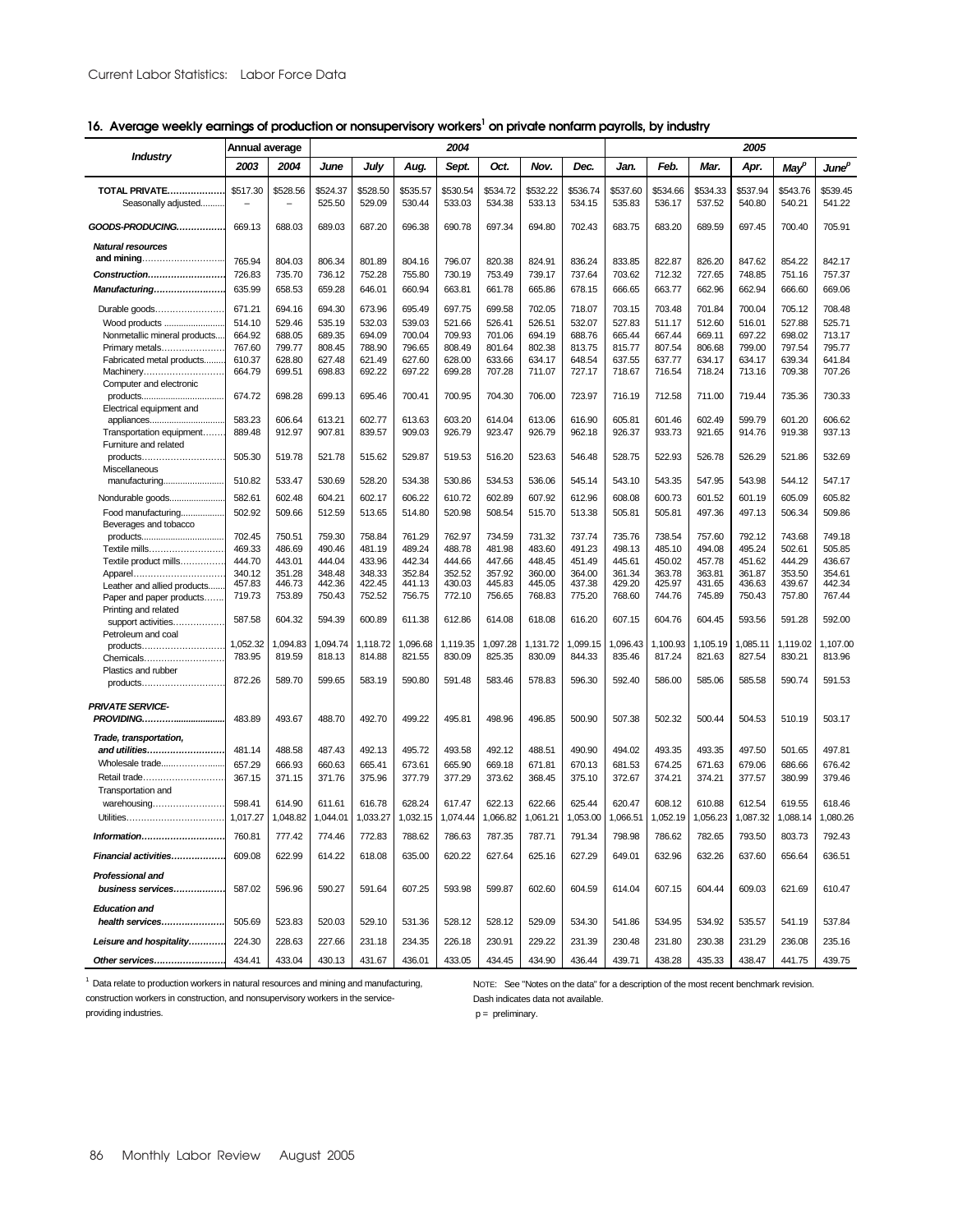| In percent<br>Timespan and year | Jan.         | Feb.         | Mar.         | Apr.         | May          | June                                     | July | Aug. | Sept. | Oct. | Nov. | Dec. |
|---------------------------------|--------------|--------------|--------------|--------------|--------------|------------------------------------------|------|------|-------|------|------|------|
|                                 |              |              |              |              |              |                                          |      |      |       |      |      |      |
|                                 |              |              |              |              |              | Private nonfarm payrolls, 278 industries |      |      |       |      |      |      |
| Over 1-month span:              |              |              |              |              |              |                                          |      |      |       |      |      |      |
|                                 | 49.5         | 47.7         | 48.6         | 32.7         | 42.4         | 40.8                                     | 36.7 | 39.0 | 37.6  | 33.6 | 36.9 | 37.1 |
|                                 | 41.0         | 35.6         | 39.7         | 39.2         | 40.5         | 47.7                                     | 42.8 | 43.0 | 42.1  | 39.0 | 41.5 | 35.1 |
|                                 | 44.4         | 38.7         | 35.3         | 41.4         | 39.4         | 39.9                                     | 42.1 | 39.4 | 50.4  | 48.9 | 50.0 | 50.5 |
|                                 | 50.9         | 53.4         | 66.0         | 67.3         | 64.6         | 59.7                                     | 55.4 | 53.8 | 57.6  | 58.6 | 54.7 | 54.3 |
|                                 | 54.1         | 61.2         | 53.1         | 61.7         | 57.0         | 55.0                                     |      |      |       |      |      |      |
| Over 3-month span:              |              |              |              |              |              |                                          |      |      |       |      |      |      |
|                                 | 53.2         | 49.8         | 49.8         | 42.3         | 38.1         | 34.2                                     | 37.8 | 37.6 | 34.7  | 35.4 | 30.8 | 32.0 |
|                                 | 35.3         | 37.9         | 36.5         | 34.2         | 34.4         | 39.4                                     | 40.6 | 44.1 | 37.8  | 37.1 | 35.8 | 36.7 |
|                                 | 38.3         | 35.4         | 33.3         | 33.5         | 36.5         | 41.7                                     | 37.8 | 37.4 | 43.2  | 46.4 | 48.6 | 50.2 |
|                                 | 52.5         | 53.8         | 56.7         | 69.4         | 75.4         | 71.2                                     | 63.5 | 56.8 | 57.4  | 59.9 | 59.7 | 56.3 |
|                                 | 58.5         | 60.3         | 63.7         | 62.4         | 57.6         | 57.9                                     |      |      |       |      |      |      |
| Over 6-month span:              |              |              |              |              |              |                                          |      |      |       |      |      |      |
|                                 | 53.1         | 50.9         | 52.0         | 45.5         | 43.0         | 39.7                                     | 38.5 | 33.6 | 33.5  | 34.2 | 33.6 | 30.9 |
|                                 | 29.5         | 29.9         | 32.0         | 31.7         | 30.9         | 37.4                                     | 37.1 | 38.7 | 35.3  | 36.0 | 37.9 | 35.1 |
|                                 |              |              |              |              |              | 37.6                                     | 33.6 | 32.2 | 40.3  | 43.7 | 46.4 | 49.3 |
|                                 | 32.7         | 32.2         | 31.3         | 31.3         | 33.1         |                                          |      | 68.9 | 64.6  | 62.2 | 59.7 | 55.9 |
|                                 | 47.3<br>60.3 | 50.4<br>62.8 | 54.9<br>63.7 | 62.6<br>62.2 | 64.4<br>62.6 | 69.6<br>60.1                             | 67.3 |      |       |      |      |      |
|                                 |              |              |              |              |              |                                          |      |      |       |      |      |      |
| Over 12-month span:             |              |              |              |              |              |                                          |      |      |       |      |      |      |
|                                 | 59.5         | 59.5         | 53.4         | 49.3         | 48.6         | 45.0                                     | 43.3 | 43.9 | 39.9  | 37.8 | 37.1 | 34.9 |
|                                 | 33.6         | 31.7         | 30.2         | 30.4         | 30.2         | 29.1                                     | 32.0 | 31.3 | 30.0  | 29.5 | 32.9 | 34.7 |
|                                 | 34.5         | 31.5         | 32.9         | 33.5         | 34.2         | 35.1                                     | 32.7 | 33.1 | 37.1  | 36.7 | 37.2 | 39.2 |
|                                 | 40.3         | 42.1         | 44.8         | 48.7         | 52.0         | 56.7                                     | 57.4 | 57.6 | 60.3  | 62.1 | 64.6 | 64.0 |
|                                 | 61.2         | 64.7         | 64.2         | 65.8         | 63.7         | 59.9                                     |      |      |       |      |      |      |
|                                 |              |              |              |              |              | Manufacturing payrolls, 84 industries    |      |      |       |      |      |      |
| Over 1-month span:              |              |              |              |              |              |                                          |      |      |       |      |      |      |
|                                 | 22.0         | 17.3         | 22.0         | 17.9         | 16.1         | 22.6                                     | 13.1 | 15.5 | 18.5  | 17.3 | 14.9 | 11.9 |
|                                 | 19.0         | 19.6         | 22.0         | 32.1         | 26.2         | 31.0                                     | 35.7 | 23.2 | 28.6  | 15.5 | 18.5 | 16.7 |
|                                 | 35.1         | 19.0         | 19.0         | 11.9         | 19.6         | 20.8                                     | 22.6 | 24.4 | 32.7  | 35.1 | 39.9 | 42.9 |
|                                 | 39.3         | 49.4         | 50.0         | 65.5         | 60.1         | 51.8                                     | 60.7 | 48.8 | 42.9  | 42.3 | 46.4 | 44.6 |
|                                 | 42.3         | 44.6         | 41.1         | 47.6         | 44.6         | 35.7                                     |      |      |       |      |      |      |
| Over 3-month span:              |              |              |              |              |              |                                          |      |      |       |      |      |      |
|                                 | 32.7         | 20.8         | 16.7         | 14.3         | 14.3         | 11.9                                     | 11.9 | 9.5  | 7.7   | 12.5 | 11.3 | 9.5  |
|                                 | 10.7         | 11.9         | 11.3         | 17.9         | 14.9         | 20.2                                     | 25.6 | 23.8 | 20.2  | 13.7 | 8.9  | 9.5  |
|                                 | 16.1         | 14.3         | 12.5         | 8.9          | 10.7         | 10.7                                     | 14.3 | 15.5 | 18.5  | 27.4 | 31.5 | 35.1 |
|                                 | 42.3         | 43.5         | 42.9         | 58.3         | 69.0         | 69.6                                     | 62.5 | 53.6 | 52.4  | 44.6 | 45.2 | 35.7 |
|                                 | 45.2         | 42.9         | 52.4         | 46.4         | 39.9         | 36.3                                     |      |      |       |      |      |      |
|                                 |              |              |              |              |              |                                          |      |      |       |      |      |      |
| Over 6-month span:              |              |              |              |              |              |                                          |      |      |       |      |      |      |
|                                 | 22.6         | 24.4         | 21.4         | 19.6         | 14.3         | 11.9                                     | 13.1 | 11.3 | 10.7  | 7.1  | 7.7  | 5.4  |
|                                 | 6.0          | 8.3          | 8.3          | 9.5          | 7.1          | 13.1                                     | 12.5 | 11.3 | 14.3  | 8.3  | 8.3  | 7.7  |
|                                 | 12.5         | 10.1         | 7.1          | 8.3          | 11.3         | 10.7                                     | 4.8  | 10.1 | 13.1  | 16.7 | 19.6 | 26.8 |
|                                 | 27.4         | 29.8         | 33.3         | 47.0         | 52.4         | 57.1                                     | 60.1 | 58.9 | 58.9  | 50.6 | 45.2 | 42.9 |
|                                 | 43.5         | 44.0         | 42.3         | 39.3         | 38.7         | 35.1                                     |      |      |       |      |      |      |
| Over 12-month span:             |              |              |              |              |              |                                          |      |      |       |      |      |      |
|                                 | 29.8         | 32.1         | 20.8         | 19.0         | 13.1         | 12.5                                     | 10.7 | 11.9 | 11.9  | 10.1 | 8.3  | 6.0  |
|                                 | 7.1          | 6.0          | 6.0          | 6.5          | 7.1          | 3.6                                      | 4.8  | 6.0  | 4.8   | 7.1  | 4.8  | 8.3  |
|                                 | 10.7         | 6.0          | 6.5          | 6.0          | 8.3          | 7.1                                      | 7.1  | 8.3  | 10.7  | 10.7 | 9.5  | 10.7 |
|                                 | 13.1         | 14.3         | 13.1         | 19.0         | 25.6         | 34.5                                     | 43.5 | 40.5 | 45.8  | 48.2 | 49.4 | 46.4 |
|                                 | 45.2         | 45.8         | 47.6         | 44.6         | 41.1         | 36.9                                     |      |      |       |      |      |      |

|  |  |  |  |  |  | 17. Diffusion indexes of employment change, seasonally adjusted |  |
|--|--|--|--|--|--|-----------------------------------------------------------------|--|
|--|--|--|--|--|--|-----------------------------------------------------------------|--|

[In percent]

NOTE: Figures are the percent of industries with employment increasing plus one-half of the industries with unchanged employment, where 50 percent indicates an equal balance between industries with increasing and decreasing employment.

See the "Definitions" in this section. See "Notes on the data" for a description of the most recent benchmark revision.

Data for the two most recent months are preliminary.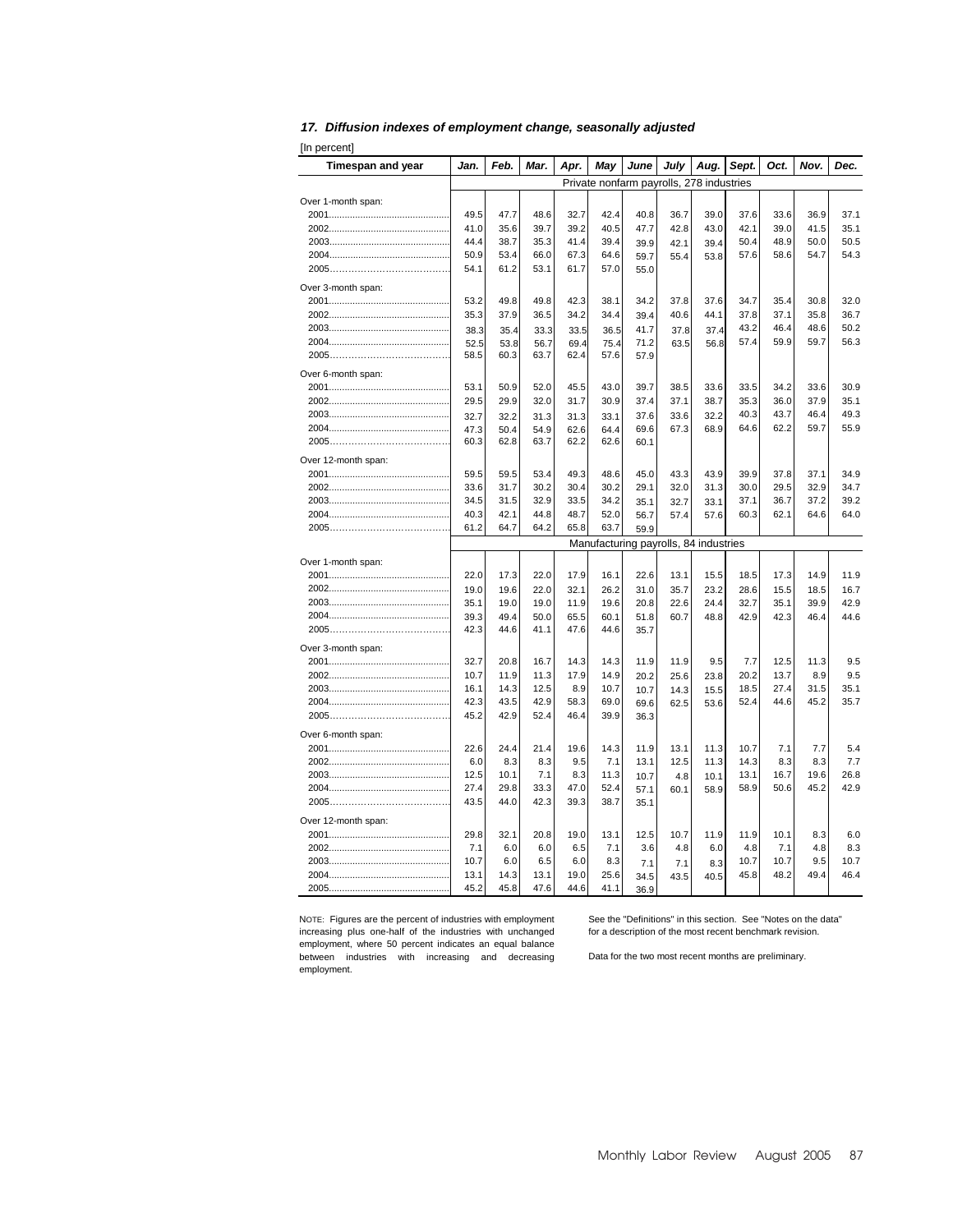|                                      |       |       |       | Levels <sup>1</sup> (in thousands) |       |       |                          |            |      | Percent |      |      |     |                          |
|--------------------------------------|-------|-------|-------|------------------------------------|-------|-------|--------------------------|------------|------|---------|------|------|-----|--------------------------|
| Industry and region                  | 2004  |       |       | 2005                               |       |       |                          | 2004       |      |         |      | 2005 |     |                          |
|                                      | Dec.  | Jan.  | Feb.  | Mar.                               | Apr.  | May   | <b>June</b> <sup>p</sup> | <b>Dec</b> | Jan. | Feb.    | Mar. | Apr. | May | <b>June</b> <sup>p</sup> |
|                                      | 3,507 | 3,385 | 3,569 | 3,598                              | 3,576 | 3,416 | 3,541                    | 2.6        | 2.5  | 2.6     | 2.6  | 2.6  | 2.5 | 2.6                      |
| Industry                             |       |       |       |                                    |       |       |                          |            |      |         |      |      |     |                          |
|                                      | 3,106 | 3,020 | 3,160 | 3,212                              | 3,178 | 3,050 | 3,165                    | 2.7        | 2.7  | 2.8     | 2.8  | 2.8  | 2.7 | 2.8                      |
|                                      | 132   | 127   | 133   | 170                                | 113   | 107   | 111                      | 1.8        | 1.8  | 1.8     | 2.3  | 1.5  | 1.5 | 1.5                      |
|                                      | 266   | 252   | 252   | 258                                | 259   | 240   | 259                      | 1.8        | 1.7  | 1.7     | 1.8  | 1.8  | 1.6 | 1.8                      |
| Trade, transportation, and utilities | 561   | 564   | 668   | 624                                | 627   | 597   | 624                      | 2.1        | 2.2  | 2.5     | 2.4  | 2.4  | 2.3 | 2.4                      |
| Professional and business services   | 699   | 682   | 607   | 646                                | 691   | 659   | 634                      | 4.0        | 3.9  | 3.5     | 3.7  | 3.9  | 3.8 | 3.6                      |
| Education and health services        | 557   | 560   | 602   | 616                                | 608   | 611   | 603                      | 3.1        | 3.2  | 3.4     | 3.5  | 3.4  | 3.4 | 3.4                      |
| Leisure and hospitality              | 450   | 434   | 447   | 440                                | 457   | 440   | 440                      | 3.4        | 3.3  | 3.4     | 3.4  | 3.5  | 3.3 | 3.5                      |
|                                      | 396   | 346   | 404   | 383                                | 396   | 378   | 381                      | 1.8        | 1.6  | 1.8     | 1.7  | 1.8  | 1.7 | 1.7                      |
| Region <sup>3</sup>                  |       |       |       |                                    |       |       |                          |            |      |         |      |      |     |                          |
|                                      | 620   | 602   | 606   | 615                                | 602   | 563   | 584                      | 2.4        | 2.3  | 2.3     | 2.4  | 2.3  | 2.2 | 2.2                      |
|                                      | 1,329 | 1,342 | 1,399 | 1,447                              | 1,414 | 1,303 | 1,290                    | 2.8        | 2.8  | 2.9     | 3.0  | 2.9  | 2.7 | 2.6                      |
|                                      | 740   | 716   | 745   | 737                                | 742   | 786   | 755                      | 2.3        | 2.2  | 2.3     | 2.3  | 2.3  | 2.4 | 2.3                      |
|                                      | 792   | 718   | 823   | 806                                | 818   | 799   | 872                      | 2.7        | 2.4  | 2.8     | 2.7  | 2.7  | 2.7 | 2.9                      |

### **18. Job openings levels and rates by industry and region, seasonally adjusted**

<sup>1</sup> Detail will not necessarily add to totals because of the independent seasonal adjustment of the various series.

 $2$  Includes natural resources and mining, information, financial activities, and other services, not shown separately.

<sup>3</sup> *Northeast:* Connecticut, Maine, Massachusetts, New Hampshire, New Jersey, New York, Pennsylvania, Rhode Island, Vermont; *South:* Alabama, Arkansas, Delaware, District of Columbia, Florida, Georgia, Kentucky, Louisiana, Maryland, Mississippi, North Carolina, Oklahoma, South Carolina, Tennessee, Texas, Virginia,

West Virginia; *Midwest*: Illinois, Indiana, Iowa, Kansas, Michigan, Minnesota, Missouri, Nebraska, North Dakota, Ohio, South Dakota, Wisconsin; *West:* Alaska, Arizona, California, Colorado, Hawaii, Idaho, Montana, Nevada, New Mexico, Oregon, Utah, Washington, Wyoming.

NOTE: The job openings level is the number of job openings on the last business day of the month; the job openings rate is the number of job openings on the last business day of the month as a percent of total employment plus job openings.

 $P =$  preliminary.

### **19. Hires levels and rates by industry and region, seasonally adjusted**

|                                      |            |       |       | Levels <sup>1</sup> (in thousands) |       |       |                          |            |      |      | Percent |      |     |                          |
|--------------------------------------|------------|-------|-------|------------------------------------|-------|-------|--------------------------|------------|------|------|---------|------|-----|--------------------------|
| Industry and region                  | 2004       |       |       | 2005                               |       |       |                          | 2004       |      |      | 2005    |      |     |                          |
|                                      | <b>Dec</b> | Jan.  | Feb.  | Mar.                               | Apr.  | May   | <b>June</b> <sup>p</sup> | <b>Dec</b> | Jan. | Feb. | Mar.    | Apr. | May | <b>June</b> <sup>p</sup> |
|                                      | 4,639      | 4,709 | 4,760 | 4,841                              | 4,538 | 4,740 | 4,635                    | 3.5        | 3.6  | 3.6  | 3.6     | 3.4  | 3.6 | 3.5                      |
| Industry                             |            |       |       |                                    |       |       |                          |            |      |      |         |      |     |                          |
|                                      | 4,337      | 4,374 | 4.430 | 4.497                              | 4,212 | 4,398 | 4.309                    | 3.9        | 3.9  | 4.0  | 4.0     | 3.8  | 3.9 | 3.9                      |
|                                      | 368        | 339   | 430   | 414                                | 412   | 420   | 399                      | 5.2        | 4.8  | 6.0  | 5.8     | 5.7  | 5.8 | 5.4                      |
| Manufacturing                        | 324        | 307   | 336   | 334                                | 319   | 342   | 330                      | 2.3        | 2.1  | 2.3  | 2.3     | 2.2  | 2.4 | 2.3                      |
| Trade, transportation, and utilities | 986        | 1,056 | 1,055 | 1.047                              | 1,042 | 1,030 | 1.040                    | 3.8        | 4.1  | 4.1  | 4.1     | 4.0  | 4.0 | 4.0                      |
| Professional and business services   | 878        | 882   | 853   | 895                                | 792   | 887   | 826                      | 5.3        | 5.3  | 5.1  | 5.3     | 4.7  | 5.3 | 4.9                      |
| Education and health services        | 452        | 445   | 500   | 472                                | 487   | 466   | 453                      | 2.6        | 2.6  | 2.9  | 2.7     | 2.8  | 2.7 | 2.6                      |
| Leisure and hospitality              | 834        | 826   | 771   | 798                                | 742   | 750   | 863                      | 6.6        | 6.6  | 6.1  | 6.3     | 5.8  | 5.9 | 6.8                      |
|                                      | 307        | 341   | 329   | 336                                | 329   | 339   | 331                      | 1.4        | 1.6  | 1.5  | 1.5     | 1.5  | 1.6 | 1.5                      |
| Region <sup>3</sup>                  |            |       |       |                                    |       |       |                          |            |      |      |         |      |     |                          |
|                                      | 858        | 762   | 820   | 856                                | 825   | 764   | 763                      | 3.4        | 3.0  | 3.2  | 3.4     | 3.3  | 3.0 | 3.0                      |
|                                      | 1.770      | 1,880 | 1,867 | 1,922                              | 1.701 | 1.816 | 1.763                    | 3.8        | 4.0  | 4.0  | 4.1     | 3.6  | 3.8 | 3.7                      |
|                                      | 1,043      | 1,092 | 1,081 | 1,034                              | 1,020 | 1,129 | 1.056                    | 3.3        | 3.5  | 3.5  | 3.3     | 3.3  | 3.6 | 3.4                      |
|                                      | 970        | 959   | 1,069 | 1,036                              | 1,037 | 1.048 | 1.070                    | 3.4        | 3.3  | 3.7  | 3.6     | 3.6  | 3.6 | 3.7                      |

<sup>1</sup> Detail will not necessarily add to totals because of the independent seasonal adjustment of the various series.

 $2$  Includes natural resources and mining, information, financial activities, and other services, not shown separately.

<sup>3</sup> *Northeast*: Connecticut, Maine, Massachusetts, New Hampshire, New Jersey, New York, Pennsylvania, Rhode Island, Vermont; *South:* Alabama, Arkansas, Delaware, District of Columbia, Florida, Georgia, Kentucky, Louisiana, Maryland, Mississippi, North Carolina, Oklahoma, South Carolina, Tennessee, Texas, Virginia, West Virginia;

*Midwest:* Illinois, Indiana, Iowa, Kansas, Michigan, Minnesota, Missouri, Nebraska, North Dakota, Ohio, South Dakota, Wisconsin; *West:* Alaska, Arizona, California, Colorado, Hawaii, Idaho, Montana, Nevada, New Mexico, Oregon, Utah, Washington, Wyoming.

NOTE: The hires level is the number of hires during the entire month; the hires rate is the number of hires during the entire month as a percent of total employment.  $P =$  preliminary.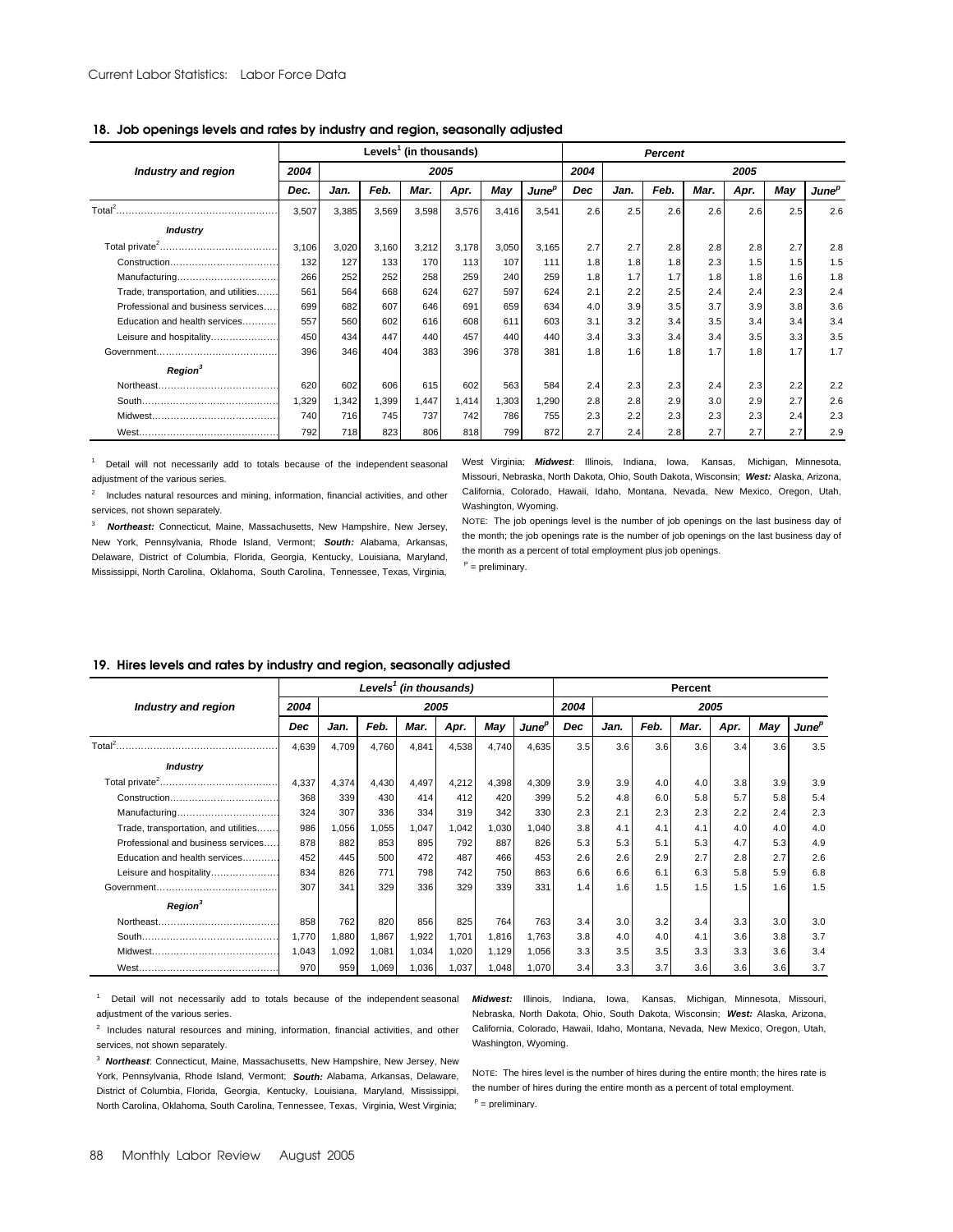|                                      |       | Levels <sup>1</sup> (in thousands) |       |       |       |       |                          |                  |      |      | Percent |      |     |                   |
|--------------------------------------|-------|------------------------------------|-------|-------|-------|-------|--------------------------|------------------|------|------|---------|------|-----|-------------------|
| Industry and region                  | 2004  |                                    |       |       | 2005  |       |                          | 2004             |      |      |         | 2005 |     |                   |
|                                      | Dec.  | Jan.                               | Feb.  | Mar.  | Apr.  | May   | <b>June</b> <sup>p</sup> | Dec.             | Jan. | Feb. | Mar.    | Apr. | May | June <sup>p</sup> |
|                                      | 4.435 | 4,352                              | 4.295 | 4,502 | 4.562 | 4.504 | 4.362                    | 3.3              | 3.3  | 3.2  | 3.4     | 3.4  | 3.4 | 3.3               |
| Industry                             |       |                                    |       |       |       |       |                          |                  |      |      |         |      |     |                   |
|                                      | 4,146 | 4,091                              | 4,035 | 4,237 | 4,306 | 4,256 | 4.111                    | 3.7              | 3.7  | 3.6  | 3.8     | 3.9  | 3.8 | 3.7               |
|                                      | 355   | 417                                | 3     | 303   | 421   | 408   | 370                      | 5.0              | 5.9  | 5.7  | 4.2     | 5.8  | 5.6 | 5.1               |
| Manufacturing                        | 353   | 361                                | 341   | 360   | 369   | 369   | 344                      | 2.5              | 2.5  | 2.4  | 2.5     | 2.6  | 2.6 | 2.4               |
| Trade, transportation, and utilities | 1.062 | 882                                | 940   | 980   | 1.018 | 989   | 950                      | 4.1              | 3.4  | 3.7  | 3.8     | 3.9  | 3.8 | 3.7               |
| Professional and business services   | 833   | 836                                | 772   | 924   | 869   | 851   | 795                      | 5.0              | 5.0  | 4.6  | 5.5     | 5.2  | 5.1 | 4.7               |
| Education and health services        | 375   | 356                                | 389   | 445   | 433   | 405   | 389                      | 2.2              | 2.1  | 2.3  | 2.6     | 2.5  | 2.3 | 2.2               |
| Leisure and hospitality              | 758   | 832                                | 790   | 743   | 709   | 750   | 745                      | 6.0              | 6.6  | 6.3  | 5.9     | 5.6  | 5.9 | 5.8               |
|                                      | 274   | 258                                | 260   | 267   | 256   | 254   | 255                      | 1.3              | 1.2  | 1.2  | 1.2     | 1.2  | 1.2 | 1.2               |
| Region <sup>3</sup>                  |       |                                    |       |       |       |       |                          |                  |      |      |         |      |     |                   |
|                                      | 773   | 773                                | 732   | 802   | 807   | 717   | 688                      | 3.0 <sub>1</sub> | 3.1  | 2.9  | 3.2     | 3.2  | 2.8 | 2.7               |
|                                      | 1.707 | 1.747                              | 1,647 | 1,763 | 1,766 | 1.743 | 1,664                    | 3.6              | 3.7  | 3.5  | 3.7     | 3.7  | 3.7 | 3.5               |
|                                      | 986   | 981                                | 937   | 1.051 | 982   | 976   | 909                      | 3.1              | 3.1  | 3.0  | 3.4     | 3.1  | 3.1 | 2.9               |
|                                      | 953   | 964                                | 961   | 926   | 1.006 | 1.034 | 1.034                    | 3.3              | 3.3  | 3.3  | 3.2     | 3.4  | 3.5 | 3.5               |

### **20. Total separations levels and rates by industry and region, seasonally adjusted**

of the various series.

services, not shown separately.

<sup>3</sup> Northeast: Connecticut, Maine, Massachusetts, New Hampshire, New Jersey, New York, Pennsylvania, Rhode Island, Vermont; South: Alabama, Arkansas, Delaware, NOTE: The total separations level is the number of total separations during the entire District of Columbia, Florida, Georgia, Kentucky, Louisiana, Maryland, Mississippi, month; the total separations rate is the number of total separations during the entire North Carolina, Oklahoma, South Carolina, Tennessee, Texas, Virginia, West Virginia; month as a percent of total employment.  $p = preliminary$ .

<sup>1</sup> Detail will not necessarily add to totals because of the independent seasonal adjustment Midwest: Illinois, Indiana, Iowa, Kansas, Michigan, Minnesota, Missouri, Nebraska,  $^2$  Includes natural resources and mining, information, financial activities, and other Colorado, Hawaii, Idaho, Montana, Nevada, New Mexico, Oregon, Utah, Washington, North Dakota, Ohio, South Dakota, Wisconsin; *West:* Alaska, Arizona, California, Wyoming.

#### **21. Quits levels and rates by industry and region, seasonally adjusted**

|                                      |       |       | Levels <sup>1</sup> (in thousands) |       |       |       |                          |      |      |      | Percent |      |     |                          |
|--------------------------------------|-------|-------|------------------------------------|-------|-------|-------|--------------------------|------|------|------|---------|------|-----|--------------------------|
| Industry and region                  | 2004  |       |                                    | 2005  |       |       |                          | 2004 |      |      | 2005    |      |     |                          |
|                                      | Dec.  | Jan.  | Feb.                               | Mar.  | Apr.  | May   | <b>June</b> <sup>p</sup> | Dec. | Jan. | Feb. | Mar.    | Apr. | May | <b>June</b> <sup>p</sup> |
|                                      |       |       |                                    |       |       |       |                          |      |      |      |         |      |     |                          |
|                                      | 2,495 | 2,530 | 2,307                              | 2,516 | 2,520 | 2,514 | 2,498                    | 1.9  | 1.9  | 1.7  | 1.9     | 1.9  | 1.9 | 1.9                      |
| Industry                             |       |       |                                    |       |       |       |                          |      |      |      |         |      |     |                          |
|                                      | 2,366 | 2,412 | 2,192                              | 2,383 | 2,395 | 2,391 | 2,369                    | 2.1  | 2.2  | 2.0  | 2.1     | 2.1  | 2.1 | 2.1                      |
|                                      | 162   | 171   | 139                                | 150   | 146   | 168   | 139                      | 2.3  | 2.4  | 2.0  | 2.1     | 2.0  | 2.3 | 1.9                      |
| Manufacturing                        | 194   | 185   | 181                                | 186   | 178   | 183   | 194                      | 1.4  | 1.3  | 1.3  | 1.3     | 1.2  | 1.3 | 1.4                      |
| Trade, transportation, and utilities | 570   | 563   | 512                                | 583   | 577   | 589   | 575                      | 2.2  | 2.2  | 2.0  | 2.3     | 2.2  | 2.3 | 2.2                      |
| Professional and business services   | 415   | 417   | 410                                | 424   | 417   | 420   | 401                      | 2.5  | 2.5  | 2.4  | 2.5     | 2.5  | 2.5 | 2.4                      |
| Education and health services        | 232   | 230   | 259                                | 280   | 277   | 249   | 260                      | 1.4  | 1.3  | 1.5  | 1.6     | 1.6  | 1.4 | 1.5                      |
| Leisure and hospitality              | 506   | 516   | 474                                | 458   | 506   | 488   | 500                      | 4.0  | 4.1  | 3.8  | 3.6     | 4.0  | 3.8 | 3.9                      |
|                                      | 129   | 124   | 117                                | 124   | 125   | 123   | 125                      | .6   | .6   | .5   | .6      | .6   | .6  | .6                       |
| Region <sup>3</sup>                  |       |       |                                    |       |       |       |                          |      |      |      |         |      |     |                          |
|                                      | 392   | 424   | 340                                | 410   | 446   | 373   | 349                      | 1.5  | 1.7  | 1.3  | 1.6     | 1.8  | 1.5 | 1.4                      |
|                                      | 1,021 | 1,053 | 914                                | 1,003 | 992   | 1,020 | 977                      | 2.2  | 2.2  | 1.9  | 2.1     | 2.1  | 2.2 | 2.1                      |
|                                      | 544   | 539   | 509                                | 561   | 540   | 554   | 540                      | 1.7  | 1.7  | 1.6  | 1.8     | 1.7  | 1.8 | 1.7                      |
|                                      | 536   | 530   | 550                                | 562   | 573   | 562   | 633                      | 1.9  | 1.8  | 1.9  | 1.9     | 2.0  | 1.9 | 2.2                      |

<sup>1</sup> Detail will not necessarily add to totals because of the independent seasonal adjustment of the various series.

<sup>2</sup> Includes natural resources and mining, information, financial activities, and other services, not shown separately.

*Midwest*: Illinois, Indiana, Iowa, Kansas, Michigan, Minnesota, Missouri, Nebraska, North Dakota, Ohio, South Dakota, Wisconsin; *West:* Alaska, Arizona, California, Colorado, Hawaii, Idaho, Montana, Nevada, New Mexico, Oregon, Utah, Washington, Wyoming.

<sup>3</sup> Northeast: Connecticut, Maine, Massachusetts, New Hampshire, New Jersey, New York, Pennsylvania, Rhode Island, Vermont; *South:* Alabama, Arkansas, Delaware, District of Columbia, Florida, Georgia, Kentucky, Louisiana, Maryland, Mississippi, North Carolina, Oklahoma, South Carolina, Tennessee, Texas, Virginia, West Virginia;

NOTE: The quits level is the number of quits during the entire month; the quits rate is the number of quits during the entire month as a percent of total employment.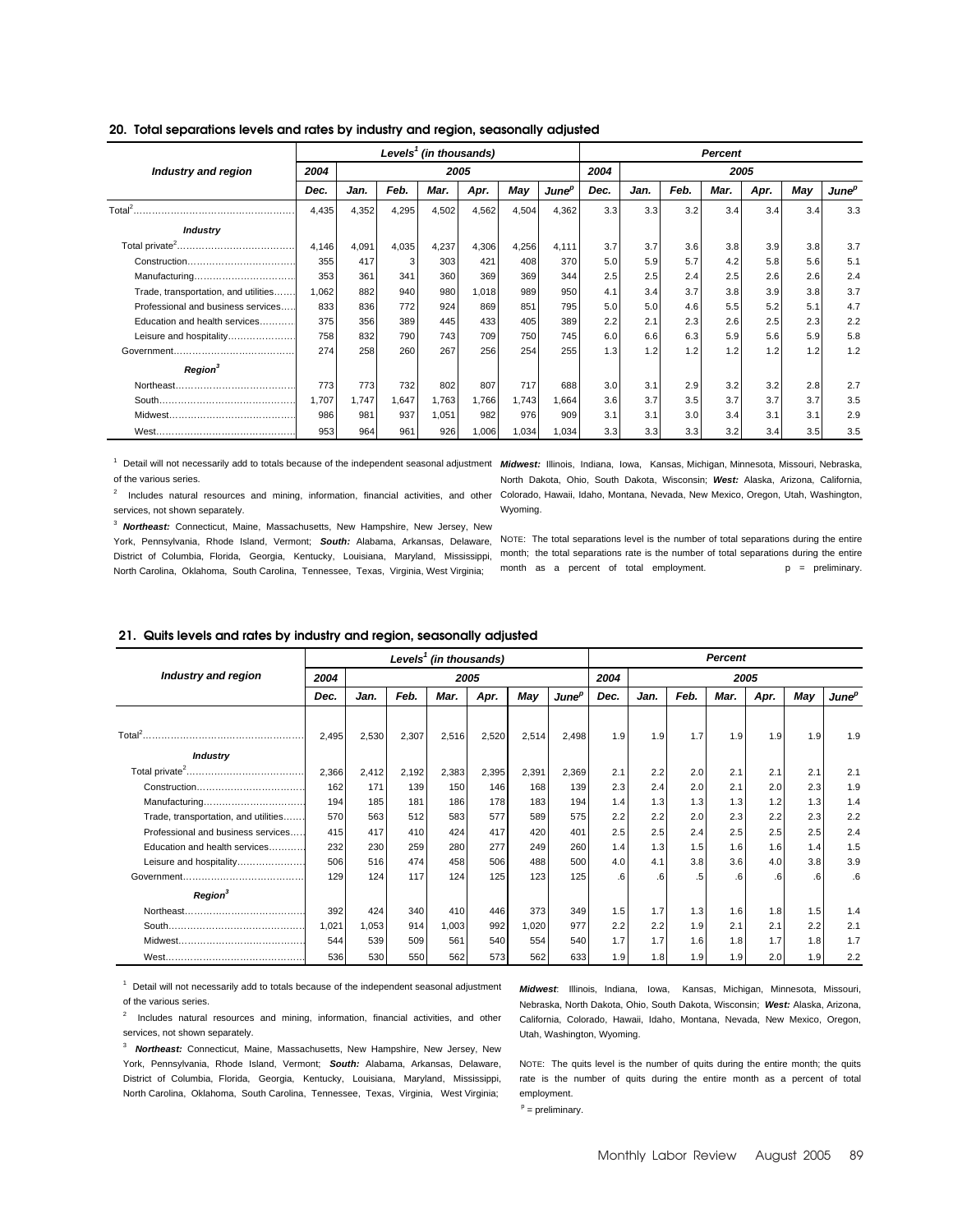## *22. Quarterly Census of Employment and Wages: 10 largest counties, fourth quarter 2003.*

|                                    | Establishments,                       |                                 | Employment                              |                           | Average weekly wage <sup>1</sup>              |
|------------------------------------|---------------------------------------|---------------------------------|-----------------------------------------|---------------------------|-----------------------------------------------|
| <b>County by NAICS supersector</b> | fourth quarter<br>2003<br>(thousands) | December<br>2003<br>(thousands) | Percent change,<br>December<br>2002-032 | Fourth<br>quarter<br>2003 | Percent change,<br>fourth quarter<br>2002-032 |
|                                    | 8,314.1                               | 129,341.5                       | 0.0                                     | \$767                     | 3.6                                           |
|                                    | 8,048.7                               | 108,215.1                       | .0                                      | 769                       | 3.9                                           |
|                                    | 123.7                                 | 1,557.8                         | $\cdot$ 1                               | 703                       | 4.9                                           |
|                                    | 804.9                                 | 6,689.5                         | 1.2                                     | 837                       | 2.3                                           |
|                                    | 376.8                                 | 14,307.8                        | $-4.2$                                  | 943                       | 6.7                                           |
|                                    | 1,853.6                               | 25,957.3                        | $-.3$                                   | 665                       | 3.4                                           |
|                                    | 145.2                                 | 3,165.9                         | $-4.0$                                  | 1,139                     | 3.9                                           |
|                                    | 767.0<br>1.329.4                      | 7,874.7                         | 1.2<br>.6                               | 1,138<br>945              | 5.9<br>3.8                                    |
|                                    | 732.2                                 | 16,113.2<br>15,974.0            | 2.1                                     | 731                       | 3.8                                           |
|                                    | 669.9                                 | 12,042.8                        | 1.7                                     | 335                       | 3.4                                           |
|                                    | 1,080.6                               | 4,274.1                         | $-.1$                                   | 494                       | 3.1                                           |
|                                    | 265.3                                 | 21,126.3                        | $-.2$                                   | 757                       | 2.4                                           |
|                                    | 356.0                                 | 4,075.3                         | $-.5$                                   | 903                       | 4.2                                           |
|                                    | 352.2                                 | 3,486.3                         | $-.2$                                   | 898                       | 4.2                                           |
|                                    | .6                                    | 11.0                            | .7                                      | 955                       | 16.9                                          |
|                                    | 12.9                                  | 133.9                           | $-1.1$                                  | 883                       | 1.7                                           |
|                                    | 17.8                                  | 485.2                           | $-7.1$                                  | 900                       | 6.5                                           |
|                                    | 53.9                                  | 794.6<br>194.9                  | $-1.2$<br>$-2.0$                        | 735<br>1,627              | 2.7<br>5.2                                    |
|                                    | 9.2<br>23.0                           | 237.9                           | .9                                      | 1,258                     | 7.0                                           |
|                                    | 40.1                                  | 575.0                           | 1.6                                     | 1,043                     | 3.7                                           |
|                                    | 26.6                                  | 456.5                           | 1.9                                     | 820                       | 3.9                                           |
|                                    | 25.6                                  | 375.9                           | 5.6                                     | 766                       | 6.5                                           |
|                                    | 142.1                                 | 220.7                           | 3.5                                     | 422                       | 5.0                                           |
|                                    | 3.8                                   | 589.0                           | $-2.3$                                  | 930                       | 3.3                                           |
|                                    | 126.7                                 | 2,539.8                         | $-1.2$                                  | 922                       | 3.0                                           |
|                                    | 125.5                                 | 2,221.9                         | $-.9$                                   | 929                       | 3.2                                           |
|                                    | $\cdot$ 1                             | 1.3                             | $-3.6$                                  | 1,037                     | 3.2                                           |
|                                    | 10.5<br>7.9                           | 96.7<br>265.7                   | .0<br>$-5.1$                            | 1,169<br>975              | $-.8$<br>6.3                                  |
|                                    | 26.7                                  | 499.4                           | $-.8$                                   | 753                       | $\cdot$                                       |
|                                    | 2.5                                   | 66.1                            | -4.1                                    | 1,164                     | $\cdot$ 1                                     |
|                                    | 13.8                                  | 219.4                           | $-.8$                                   | 1,471                     | 8.1                                           |
|                                    | 26.1                                  | 405.5                           | $-1.3$                                  | 1,206                     | 4.1                                           |
|                                    | 12.3                                  | 350.8                           | 1.0                                     | 791                       | 3.7                                           |
|                                    | 10.5                                  | 217.7                           | 2.8                                     | 375                       | $-.3$                                         |
|                                    | 12.6                                  | 95.1                            | $-2.0$                                  | 655                       | 3.0                                           |
|                                    | 1.2                                   | 317.9                           | -3.1                                    | 871                       | .9                                            |
|                                    | 111.9                                 | 2,253.6                         | $-1.0$                                  | 1,480                     | 7.2                                           |
|                                    | 111.7<br>.0                           | 1,800.4<br>.1                   | $-.6$<br>.0                             | 1,623<br>1,197            | 8.1<br>$-6.5$                                 |
|                                    | 2.2                                   | 30.0                            | -4.5                                    | 1,567                     | 3.4                                           |
|                                    | 3.5                                   | 46.6                            | $-4.9$                                  | 1,290                     | 6.4                                           |
|                                    | 22.1                                  | 247.6                           | $-1.2$                                  | 1,164                     | 5.5                                           |
|                                    | 4.3                                   | 130.6                           | $-5.1$                                  | 1,751                     | 7.9                                           |
|                                    | 16.7                                  | 352.0                           | $-2.0$                                  | 3,034                     | 16.1                                          |
|                                    | 22.6                                  | 439.7                           | .5                                      | 1,702                     | 2.6                                           |
|                                    | 7.8                                   | 273.8                           | 2.4                                     | 918                       | 7.6                                           |
|                                    | 10.1                                  | 188.2                           | .4                                      | 787                       | 6.1                                           |
|                                    | 16.0                                  | 82.9                            | $-1.1$                                  | 871                       | 6.1                                           |
|                                    | .2                                    | 453.2                           | $-2.2$                                  | 912                       | $\cdot$ 1                                     |
|                                    | 89.4                                  | 1,841.5                         | -.9<br>$-1.2$                           | 906                       | 2.1<br>2.1                                    |
|                                    | 89.0<br>1.2                           | 1,595.2<br>62.5                 | 8.7                                     | 929<br>2,185              | $-9$                                          |
|                                    | 6.3                                   | 135.5                           | -5.0                                    | 919                       | 2.6                                           |
|                                    | 4.7                                   | 164.0                           | $-4.9$                                  | 1,106                     | 2.3                                           |
|                                    | 21.1                                  | 403.2                           | $-2.1$                                  | 821                       | 1.0                                           |
|                                    | 1.4                                   | 33.8                            | $-3.9$                                  | 1,098                     | .4                                            |
|                                    | 9.7                                   | 113.1                           | 1.7                                     | 1,181                     | 4.9                                           |
|                                    | 17.0                                  | 279.0                           | $-1.7$                                  | 1,073                     | 3.2                                           |
|                                    | 8.8                                   | 188.3                           | 1.5                                     | 812                       | 1.8                                           |
|                                    | 6.5                                   | 155.2                           | .7                                      | 335                       | $-.9$                                         |
|                                    | 10.3<br>$\cdot$                       | 56.3<br>246.3                   | -3.1<br>1.1                             | 539<br>759                | $\cdot$<br>3.1                                |
|                                    | 80.9                                  | 1,621.2                         | (4)                                     | 757                       | 4.0                                           |
|                                    | 80.5                                  | 1,401.8                         | 2.2                                     | 755                       | 3.9                                           |
|                                    | .5                                    | 9.8                             | $-2.6$                                  | 545                       | 4.4                                           |
|                                    | 8.4                                   | 131.7                           | 5.9                                     | 779                       | 2.1                                           |
|                                    | 3.3                                   | 128.0                           | $-2.5$                                  | 1,050                     | 8.2                                           |
|                                    | 18.6                                  | 336.4                           | 1.5                                     | 712                       | 3.2                                           |
|                                    | 1.6                                   | 36.6                            | -4.1                                    | 872                       | .5                                            |
|                                    | 9.5                                   | 133.3                           | 1.5                                     | 933                       | 3.7                                           |
|                                    | 18.1                                  | 261.5                           | 4.2                                     | 776                       | 3.5                                           |
|                                    | 7.6                                   | 160.5                           | 5.6                                     | 842                       | 5.0                                           |
|                                    | 5.6                                   | 155.8                           | .8<br>$-2.6$                            | 364<br>500                | 2.8<br>2.2                                    |
|                                    | 5.7<br>.5                             | 44.7<br>219.4                   | 1.6                                     | 766                       | 3.7                                           |
|                                    |                                       |                                 |                                         |                           |                                               |

See footnotes at end of table.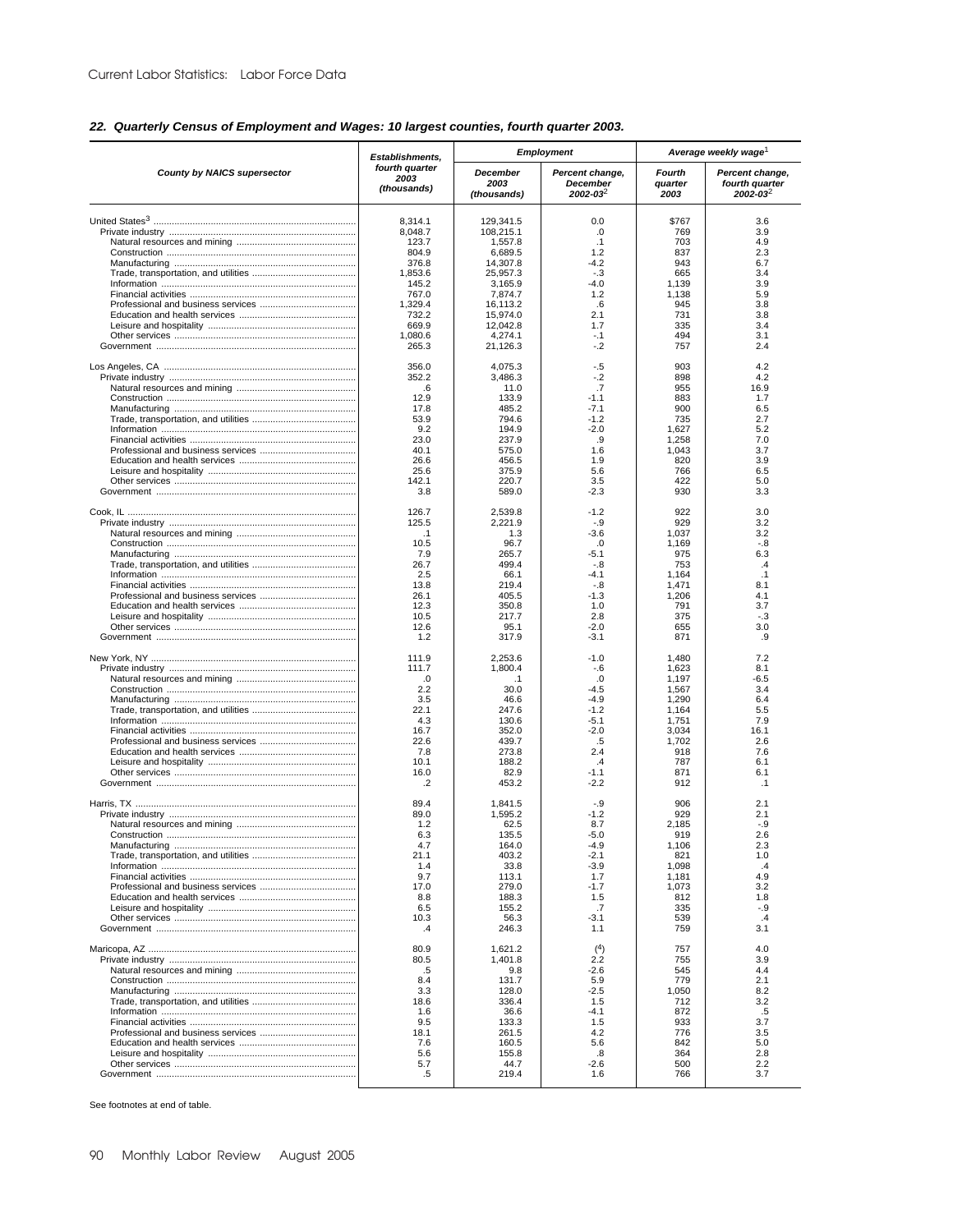|  | 22. ContinuedQuarterly Census of Employment and Wages: 10 largest counties, fourth quarter 2003. |  |  |  |  |  |  |  |  |
|--|--------------------------------------------------------------------------------------------------|--|--|--|--|--|--|--|--|
|--|--------------------------------------------------------------------------------------------------|--|--|--|--|--|--|--|--|

| <b>County by NAICS supersector</b> | Establishments,<br>fourth quarter<br>2003<br>(thousands) | Employment                      |                                         | Average weekly wage <sup>1</sup> |                                               |
|------------------------------------|----------------------------------------------------------|---------------------------------|-----------------------------------------|----------------------------------|-----------------------------------------------|
|                                    |                                                          | December<br>2003<br>(thousands) | Percent change,<br>December<br>2002-032 | Fourth<br>quarter<br>2003        | Percent change,<br>fourth quarter<br>2002-032 |
|                                    | 68.6                                                     | 1,450.8                         | $-1.4$                                  | \$952                            | 4.3                                           |
|                                    | 68.2                                                     | 1,294.6                         | $-1.4$                                  | 970                              | 4.8                                           |
|                                    | .5                                                       | 6.8                             | $-20.5$                                 | 2,680                            | 22.7                                          |
|                                    | 4.5                                                      | 73.0                            | $-2.2$                                  | 909                              | 5.5                                           |
|                                    | 3.5                                                      | 144.9                           | $-3.1$                                  | 1,075                            | 6.8                                           |
|                                    | 15.8                                                     | 326.1                           | $-3.3$                                  | 898                              | 5.2                                           |
|                                    | 1.9                                                      | 64.0                            | $-5.1$                                  | 1,272                            | 8.7                                           |
|                                    | 8.6                                                      | 140.0                           | 1.2                                     | 1,215                            | 2.9                                           |
|                                    | 14.0                                                     | 237.7                           | .0                                      | 1,152                            | 4.2                                           |
|                                    | 6.3                                                      | 131.4                           | 2.4                                     | 887                              | 2.7                                           |
|                                    | 5.2                                                      | 127.5                           | .0                                      | 432                              | 4.3                                           |
|                                    | 6.7<br>.4                                                | 40.5<br>156.2                   | $-3.4$<br>$-1.8$                        | 587<br>800                       | 2.8<br>$-.1$                                  |
|                                    |                                                          |                                 |                                         |                                  |                                               |
|                                    | 88.8<br>87.4                                             | 1,436.6<br>1,305.5              | 1.3<br>2.1                              | 874<br>875                       | 5.3<br>5.2                                    |
|                                    | .3                                                       | 6.1                             | 8.3                                     | 579                              | .2                                            |
|                                    | 6.4                                                      | 85.5                            | 4.4                                     | 969                              | 5.9                                           |
|                                    | 6.1                                                      | 179.9                           | $-3.0$                                  | 1,036                            | 11.4                                          |
|                                    | 17.3                                                     | 278.8                           | .6                                      | 802                              | 2.7                                           |
|                                    | 1.5                                                      | 33.8                            | -4.4                                    | 1,152                            | 5.3                                           |
|                                    | 9.7                                                      | 127.8                           | 9.9                                     | 1,354                            | 6.2                                           |
|                                    | 17.4                                                     | 261.0                           | 1.0                                     | 942                              | 2.8                                           |
|                                    | 9.1                                                      | 126.6                           | 6.1                                     | 849                              | 3.7                                           |
|                                    | 6.6                                                      | 159.9                           | 2.5                                     | 358                              | 3.8                                           |
|                                    | 12.9                                                     | 46.0                            | 6.3                                     | 518                              | 3.0                                           |
|                                    | 1.4                                                      | 131.1                           | -5.7                                    | 859                              | 6.0                                           |
|                                    | 85.3                                                     | 1,278.2                         | 1.3                                     | 815                              | 2.6                                           |
|                                    | 83.9                                                     | 1,060.2                         | 1.5                                     | 809                              | 2.5                                           |
|                                    | .9                                                       | 11.0                            | -5.4                                    | 491                              | 1.0                                           |
|                                    | 6.4                                                      | 81.1                            | 4.7                                     | 869                              | .7                                            |
|                                    | 3.6                                                      | 105.4                           | $-4.2$                                  | 1,129                            | 11.5                                          |
|                                    | 14.2                                                     | 220.4                           | 2.2                                     | 655                              | .9                                            |
|                                    | 1.4<br>8.8                                               | 36.7<br>81.6                    | $-4.5$<br>4.8                           | 1,582<br>1,058                   | $-2.0$<br>.4                                  |
|                                    | 14.9                                                     | 208.1                           | 1.5                                     | 989                              | 2.8                                           |
|                                    | 7.6                                                      | 122.6                           | 1.6                                     | 778                              | 5.7                                           |
|                                    | 6.5                                                      | 141.5                           | 3.5                                     | 346                              | 2.4                                           |
|                                    | 19.5                                                     | 51.6                            | 1.8                                     | 449                              | 2.7                                           |
|                                    | 1.3                                                      | 218.0                           | $\cdot$ 1                               | 843                              | 2.9                                           |
|                                    | 81.6                                                     | 1,100.6                         | .2                                      | 935                              | $\cdot$                                       |
|                                    | 81.0                                                     | 945.5                           | $\cdot$ 1                               | 944                              | $-.3$                                         |
|                                    | $\cdot$ 4                                                | 2.8                             | $-11.3$                                 | 1,109                            | .8                                            |
|                                    | 6.2                                                      | 53.4                            | $-.4$                                   | 921                              | 1.4                                           |
|                                    | 2.7                                                      | 101.9                           | -8.2                                    | 1,176                            | $-2.1$                                        |
|                                    | 14.8                                                     | 225.5                           | 1.1                                     | 804                              | 2.6                                           |
|                                    | 1.5                                                      | 69.2                            | .8                                      | 1,829                            | $-15.7$                                       |
|                                    | 6.1<br>11.7                                              | 77.5                            | 2.4                                     | 1,114                            | 3.5                                           |
|                                    | 5.9                                                      | 158.3<br>108.3                  | .7<br>1.5                               | 1,160<br>746                     | 8.4<br>4.8                                    |
|                                    | 5.4                                                      | 100.5                           | 2.9                                     | 390                              | 3.7                                           |
|                                    | 26.4                                                     | 48.1                            | 1.2                                     | 463                              | .4                                            |
|                                    | .6                                                       | 155.1                           | 1.0                                     | 882                              | 3.6                                           |
|                                    | 80.2                                                     | 980.8                           | $-.5$                                   | 765                              | 3.5                                           |
|                                    | 79.9                                                     | 827.5                           | - 7                                     | 742                              | 36                                            |
|                                    | .5                                                       | 9.9                             | $-1.8$                                  | 421                              | 4.0                                           |
|                                    | 4.9                                                      | 40.7                            | .3                                      | 788                              | 2.7                                           |
|                                    | 2.8                                                      | 49.4                            | $-9.8$                                  | 695                              | 5.8                                           |
|                                    | 23.2                                                     | 247.2                           | $-1.7$                                  | 689                              | 4.2                                           |
|                                    | 1.7                                                      | 28.5                            | $-3.2$                                  | 990                              | 1.7                                           |
|                                    | 8.2                                                      | 65.5                            | .7                                      | 1,062                            | $-1.1$                                        |
|                                    | 15.9                                                     | 132.0                           | $-2$                                    | 948                              | 5.2                                           |
|                                    | 7.8                                                      | 123.4                           | 1.4                                     | 748                              | 2.3                                           |
|                                    | 5.3                                                      | 92.8                            | 2.1                                     | 432                              | 9.9                                           |
|                                    | 7.5                                                      | 34.5                            | $-1.8$                                  | 450                              | 3.0                                           |
|                                    | .3                                                       | 153.3                           | .5                                      | 886                              | 2.8                                           |

<sup>1</sup> Average weekly wages were calculated using unrounded data.

<sup>2</sup> Percent changes were computed from quarterly employment and pay data<br>adjusted for noneconomic county reclassifications. See Notes on Current Labor<br>Statistics.

Virgin Islands.

<sup>4</sup> Data do not meet BLS or State agency disclosure standards.

<sup>3</sup> Totals for the United States do not include data for Puerto Rico or the

NOTE: Includes workers covered by Unemployment Insurance (UI) and Unemployment Compensation for Federal Employees (UCFE) programs. Data are preliminary.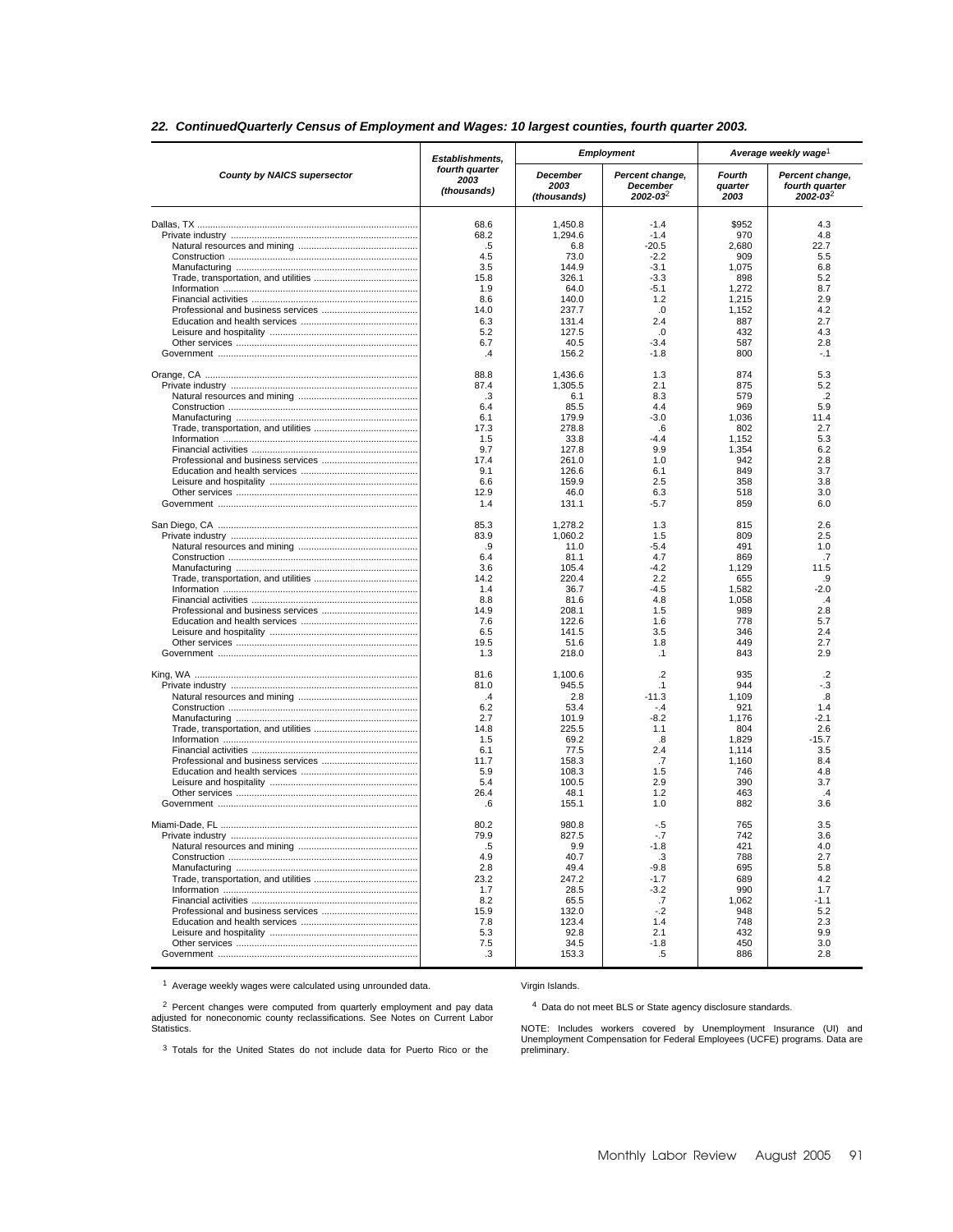# *23. Quarterly Census of Employment and Wages: by State, fourth quarter 2003.*

|                      | Establishments,                       |                                 | <b>Employment</b>                      | Average weekly wage <sup>1</sup> |                                              |  |
|----------------------|---------------------------------------|---------------------------------|----------------------------------------|----------------------------------|----------------------------------------------|--|
| <b>State</b>         | fourth quarter<br>2003<br>(thousands) | December<br>2003<br>(thousands) | Percent change,<br>December<br>2002-03 | Fourth<br>quarter<br>2003        | Percent change,<br>fourth quarter<br>2002-03 |  |
|                      | 8,314.1                               | 129,341.5                       | 0.0                                    | \$767                            | 3.6                                          |  |
|                      | 111.8                                 | 1,838.1                         | $-.1$                                  | 657                              | 4.0                                          |  |
|                      | 20.0                                  | 282.7                           | 1.1                                    | 746                              | 1.1                                          |  |
|                      | 126.9                                 | 2,352.1                         | 2.2                                    | 710                              | 3.8                                          |  |
|                      | 75.2                                  | 1.133.6                         | .5                                     | 587                              | 4.1                                          |  |
|                      | 1.190.8                               | 14,922.3                        | .0                                     | 869                              | 3.8                                          |  |
|                      | 160.0                                 | 2,134.6                         | $-1.1$                                 | 784                              | 2.0                                          |  |
|                      | 109.1                                 | 1,648.9                         | -.7                                    | 992                              | 3.8                                          |  |
|                      | 27.1                                  | 408.4                           | .5                                     | 825                              | 5.0                                          |  |
| District of Columbia | 30.0                                  | 654.8                           | -.4                                    | 1,238                            | 3.9                                          |  |
|                      | 504.1                                 | 7,424.5                         | .8                                     | 685                              | 3.8                                          |  |
|                      | 245.6                                 | 3,845.6                         | $\cdot$                                | 734                              | 2.8                                          |  |
|                      | 37.4                                  | 583.0                           | 1.3                                    | 678                              | 3.7                                          |  |
|                      | 48.5                                  | 577.5                           | .6                                     | 579                              | 1.8                                          |  |
|                      | 325.7                                 | 5,738.7                         | $-1.2$                                 | 827                              | 3.2                                          |  |
|                      | 152.1                                 | 2,852.2                         | $-3$                                   | 675                              | 3.5                                          |  |
|                      | 90.6                                  | 1.418.5                         | .0                                     | 626                              | 4.7                                          |  |
|                      | 82.2                                  | 1,298.3                         | -.9                                    | 631                              | 2.8                                          |  |
|                      | 105.7                                 | 1,740.6                         | $\cdot$ 3                              | 645                              | 3.5                                          |  |
|                      | 114.0                                 | 1,870.9                         | $.5\,$                                 | 628                              | 2.4                                          |  |
|                      | 47.4                                  | 595.8                           | $\cdot$ 7                              | 631                              | 4.6                                          |  |
|                      | 150.4                                 | 2,466.4                         | $\cdot$ 7                              | 831                              | 3.6                                          |  |
|                      | 206.6                                 | 3.154.6                         | $-1.9$                                 | 954                              | 5.2                                          |  |
|                      | 251.3                                 | 4,365.8                         | $-1.1$                                 | 806                              | 3.9                                          |  |
|                      | 159.0                                 | 2,591.9                         | $-.5$                                  | 777                              | 3.2                                          |  |
|                      | 65.6                                  | 1,108.1                         | .4                                     | 559                              | 3.7                                          |  |
|                      | 165.4                                 | 2,633.6                         | $-.7$                                  | 676                              | 2.4                                          |  |
|                      | 42.0                                  | 396.6                           | 1.1                                    | 549                              | 4.0                                          |  |
|                      | 55.3                                  | 884.4                           | .6                                     | 613                              | 3.2                                          |  |
|                      | 60.3                                  | 1.111.2                         | 4.4                                    | 721                              | 5.1                                          |  |
| New Hampshire        | 47.0                                  | 614.9                           | .6                                     | 788                              | 4.0                                          |  |
|                      | 268.1                                 | 3,912.8                         | $\cdot$ 1                              | 945                              | 3.4                                          |  |
|                      | 50.4                                  | 757.1                           | 1.4                                    | 612                              | 4.1                                          |  |
|                      | 550.3                                 | 8,379.2                         | $-.4$                                  | 959                              | 5.2                                          |  |
|                      | 227.8                                 | 3.759.6                         | -.1                                    | 679                              | 4.5                                          |  |
|                      | 24.0                                  | 317.6                           | .9                                     | 563                              | 4.3                                          |  |
|                      | 294.2                                 | 5,322.4                         | -.7                                    | 713                              | 3.8                                          |  |
|                      | 91.6                                  | 1,423.4                         | $-1.3$                                 | 597                              | 4.2                                          |  |
|                      | 118.8                                 | 1,579.8                         | $.2\phantom{0}$                        | 694                              | 3.3                                          |  |
|                      | 326.9                                 | 5,524.5                         | $-2$                                   | 750                              | 4.7                                          |  |
|                      | 34.7                                  | 480.5                           | 1.2                                    | 738                              | 5.1                                          |  |
|                      | 108.4                                 | 1,781.0                         | $\cdot$ 3                              | 623                              | 3.1                                          |  |
|                      | 28.1                                  | 365.4                           | .3                                     | 559                              | 4.1                                          |  |
|                      | 128.4                                 | 2,648.0                         | .4                                     | 689                              | 4.2                                          |  |
|                      | 505.3                                 | 9,300.1                         | $-.3$                                  | 754                              | 3.1                                          |  |
|                      | 73.9                                  | 1,066.2                         | 1.2                                    | 630                              | 2.3                                          |  |
|                      | 24.1                                  | 300.7                           | .3                                     | 661                              | 5.1                                          |  |
|                      | 202.6                                 | 3,477.5                         | 1.2                                    | 786                              | 5.2                                          |  |
|                      | 222.7                                 | 2,654.7                         | 1.0                                    | 759                              | 1.3                                          |  |
|                      | 47.2                                  | 685.2                           | $\cdot$ 1                              | 587                              | 2.1                                          |  |
|                      | 157.6                                 | 2,715.4                         | $\cdot$ 0                              | 683                              | 4.1                                          |  |
|                      | 22.0                                  | 241.6                           | 1.7                                    | 616                              | 4.1                                          |  |
|                      | 50.2                                  | 1,074.1                         | 3.5                                    | 450                              | 4.7                                          |  |
|                      | 3.2                                   | 42.5                            | $-2$                                   | 629                              | 2.4                                          |  |
|                      |                                       |                                 |                                        |                                  |                                              |  |

<sup>1</sup> Average weekly wages were calculated using unrounded data.

NOTE: Includes workers covered by Unemployment Insurance (UI) and Unemployment Compensation for Federal Employees (UCFE) programs. Data are preliminary.

 $2$  Totals for the United States do not include data for Puerto Rico or the Virgin Islands.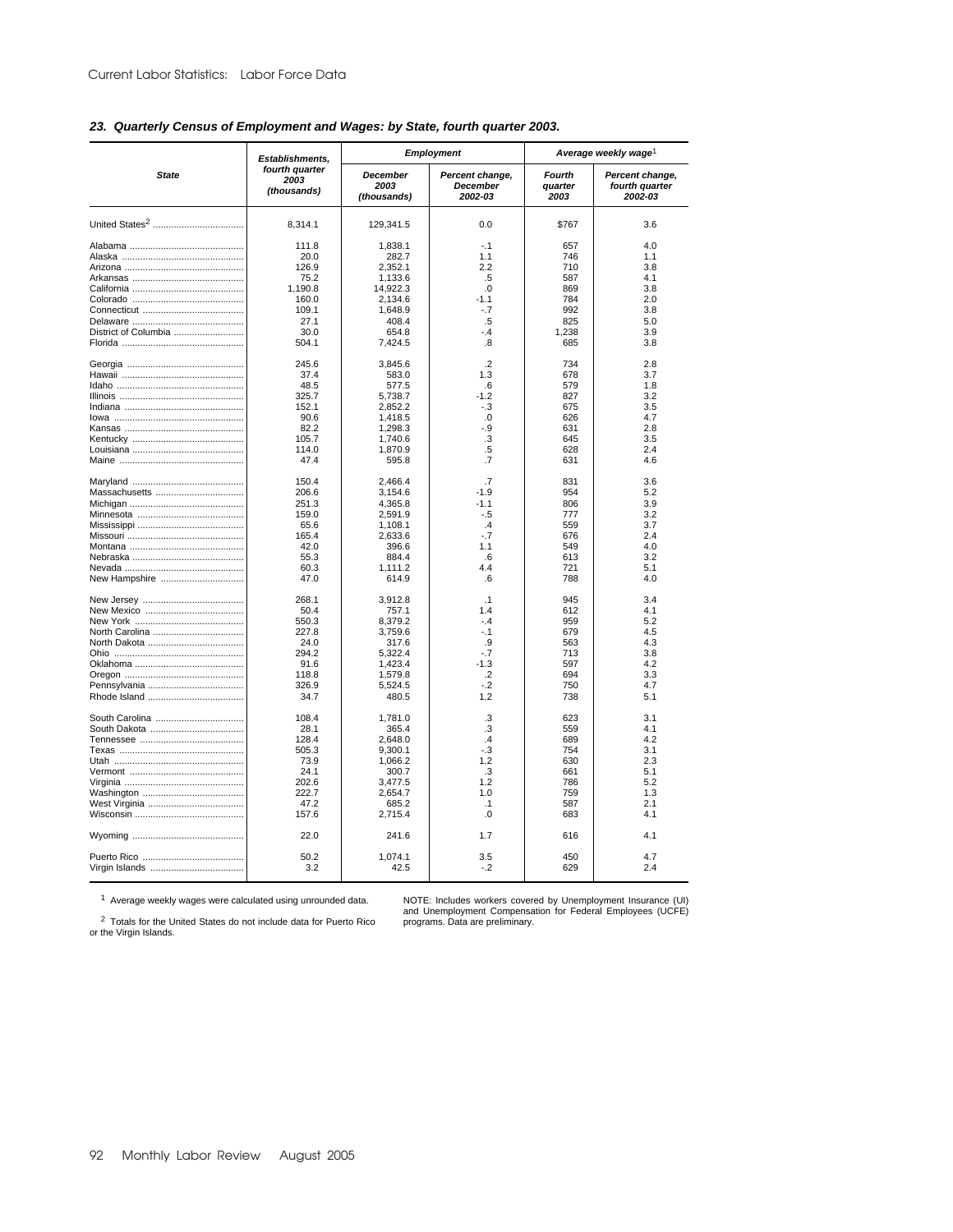| Year | Average<br>establishments | Average<br>annual<br>employment | <b>Total annual wages</b><br>(in thousands) | Average annual wage<br>per employee | Average<br>weekly<br>wage |
|------|---------------------------|---------------------------------|---------------------------------------------|-------------------------------------|---------------------------|
|      |                           |                                 | Total covered (UI and UCFE)                 |                                     |                           |
|      | 6,679,934<br>6,826,677    | 109,422,571<br>112,611,287      | \$2,884,472,282<br>3,033,676,678            | \$26,361<br>26,939                  | \$507<br>518              |
|      | 7,040,677                 | 115,487,841                     | 3,215,921,236                               | 27,846                              | 536                       |
|      | 7,189,168                 | 117,963,132                     | 3,414,514,808                               | 28.946                              | 557                       |
|      | 7,369,473                 | 121,044,432                     | 3,674,031,718                               | 30,353                              | 584                       |
|      | 7,634,018                 | 124, 183, 549                   | 3,967,072,423                               | 31,945                              | 614                       |
|      | 7,820,860                 | 127,042,282                     | 4,235,579,204                               | 33,340                              | 641<br>679                |
|      | 7,879,116<br>7,984,529    | 129,877,063<br>129,635,800      | 4,587,708,584<br>4,695,225,123              | 35,323<br>36,219                    | 697                       |
|      | 8,101,872                 | 128,233,919                     | 4,714,374,741                               | 36,764                              | 707                       |
|      |                           |                                 | UI covered                                  |                                     |                           |
|      |                           |                                 |                                             |                                     |                           |
|      | 6,632,221                 | 106,351,431                     | \$2,771,023,411                             | \$26,055                            | \$501                     |
|      | 6,778,300                 | 109,588,189                     | 2,918,684,128                               | 26,633                              | 512                       |
|      | 6,990,594<br>7,137,644    | 112,539,795<br>115,081,246      | 3,102,353,355<br>3,298,045,286              | 27,567<br>28,658                    | 530<br>551                |
|      | 7,317,363                 | 118,233,942                     | 3,553,933,885                               | 30,058                              | 578                       |
|      | 7,586,767                 | 121,400,660                     | 3,845,494,089                               | 31,676                              | 609                       |
|      | 7,771,198                 | 124,255,714                     | 4,112,169,533                               | 33,094                              | 636                       |
|      | 7,828,861                 | 127,005,574                     | 4,454,966,824                               | 35,077                              | 675                       |
|      | 7,933,536                 | 126,883,182                     | 4,560,511,280                               | 35,943                              | 691                       |
|      | 8,051,117                 | 125,475,293                     | 4,570,787,218                               | 36,428                              | 701                       |
|      |                           |                                 | Private industry covered                    |                                     |                           |
|      | 6,454,381                 | 91,202,971                      | \$2,365,301,493                             | \$25,934                            | \$499                     |
|      | 6,596,158                 | 94,146,344                      | 2,494,458,555                               | 26,496                              | 510                       |
|      | 6,803,454                 | 96,894,844                      | 2,658,927,216                               | 27,441                              | 528                       |
|      | 6,946,858                 | 99,268,446                      | 2,837,334,217                               | 28,582                              | 550                       |
|      | 7,121,182                 | 102,175,161                     | 3,071,807,287                               | 30,064                              | 578                       |
|      | 7,381,518                 | 105,082,368                     | 3,337,621,699                               | 31,762                              | 611                       |
|      | 7,560,567<br>7,622,274    | 107,619,457<br>110,015,333      | 3,577,738,557<br>3,887,626,769              | 33.244<br>35,337                    | 639<br>680                |
|      | 7,724,965                 | 109,304,802                     | 3,952,152,155                               | 36,157                              | 695                       |
|      | 7,839,903                 | 107,577,281                     | 3,930,767,025                               | 36,539                              | 703                       |
|      |                           |                                 | State government covered                    |                                     |                           |
|      |                           |                                 |                                             |                                     |                           |
|      | 59,185                    | 4,088,075                       | \$117,095,062                               | \$28,643                            | \$551                     |
|      | 60,686<br>60,763          | 4,162,944<br>4,201,836          | 122,879,977<br>128,143,491                  | 29,518<br>30,497                    | 568<br>586                |
|      | 62,146                    | 4,191,726                       | 131,605,800                                 | 31,397                              | 604                       |
|      | 65,352                    | 4,214,451                       | 137,057,432                                 | 32,521                              | 625                       |
|      | 67,347                    | 4,240,779                       | 142,512,445                                 | 33,605                              | 646                       |
|      | 70,538                    | 4,296,673                       | 149,011,194                                 | 34,681                              | 667                       |
|      | 65,096                    | 4,370,160                       | 158,618,365                                 | 36,296                              | 698                       |
|      | 64,583                    | 4,452,237                       | 168,358,331                                 | 37,814                              | 727                       |
|      | 64,447                    | 4,485,071                       | 175,866,492                                 | 39,212                              | 754                       |
|      |                           |                                 | Local government covered                    |                                     |                           |
|      | 118,626                   | 11,059,500                      | \$288,594,697                               | \$26,095                            | \$502                     |
|      | 121,425                   | 11,278,080                      | 301,315,857                                 | 26,717                              | 514                       |
|      | 126,342                   | 11,442,238                      | 315,252,346                                 | 27,552                              | 530                       |
|      | 128,640                   | 11,621,074                      | 329,105,269                                 | 28.320                              | 545                       |
|      | 130,829                   | 11,844,330                      | 345,069,166                                 | 29,134                              | 560                       |
|      | 137,902                   | 12,077,513                      | 365,359,945                                 | 30,251                              | 582                       |
|      | 140,093<br>141,491        | 12,339,584<br>12,620,081        | 385,419,781<br>408,721,690                  | 31,234<br>32,387                    | 601<br>623                |
|      | 143,989                   | 13,126,143                      | 440,000,795                                 | 33,521                              | 645                       |
|      | 146,767                   | 13,412,941                      | 464,153,701                                 | 34,605                              | 665                       |
|      |                           |                                 |                                             |                                     |                           |
|      |                           |                                 | Federal Government covered (UCFE)           |                                     |                           |
|      | 47,714                    | 3,071,140                       | \$113,448,871                               | \$36,940                            | \$710                     |
|      | 48,377                    | 3,023,098                       | 114,992,550                                 | 38,038                              | 731                       |
|      | 50,083                    | 2,948,046                       | 113,567,881                                 | 38,523                              | 741                       |
|      | 51,524<br>52,110          | 2,881,887                       | 116,469,523                                 | 40,414                              | 777                       |
|      | 47,252                    | 2,810,489<br>2,782,888          | 120,097,833<br>121,578,334                  | 42,732<br>43,688                    | 822<br>840                |
|      | 49,661                    | 2,786,567                       | 123,409,672                                 | 44,287                              | 852                       |
|      | 50,256                    | 2,871,489                       | 132,741,760                                 | 46,228                              | 889                       |
|      | 50,993                    | 2,752,619                       | 134,713,843                                 | 48,940                              | 941                       |
|      | 50,755                    | 2,758,627                       | 143,587,523                                 | 52,050                              | 1,001                     |
|      |                           |                                 |                                             |                                     |                           |

# *24. Annual data: Quarterly Census of Employment and Wages, by ownership*

NOTE: Detail may not add to totals due to rounding. Data reflect the movement of Indian Tribal Council establishments from private industry to the public sector. See Notes on Current Labor Statistics.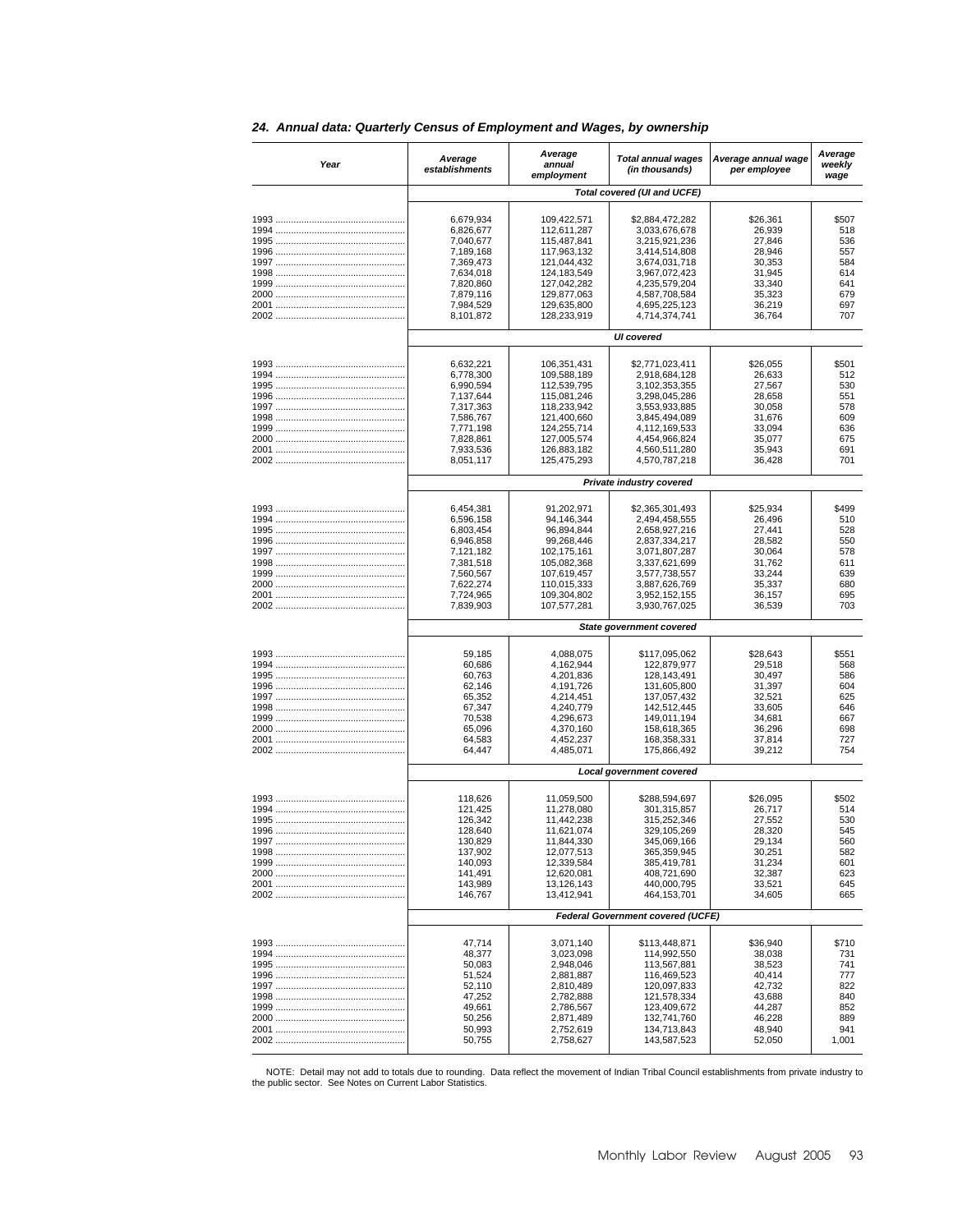*25. Annual data: Quarterly Census of Employment and Wages, establishment size and employment, private ownership, by supersector, first quarter 2003*

|                                                                                                 |                          | Size of establishments               |                        |                       |                       |                       |                       |                       |                       |                             |
|-------------------------------------------------------------------------------------------------|--------------------------|--------------------------------------|------------------------|-----------------------|-----------------------|-----------------------|-----------------------|-----------------------|-----------------------|-----------------------------|
| Industry, establishments, and<br>employment                                                     | Total                    | Fewer than<br>5 workers <sup>1</sup> | 5 to 9<br>workers      | 10 to 19<br>workers   | 20 to 49<br>workers   | 50 to 99<br>workers   | 100 to 249<br>workers | 250 to 499<br>workers | 500 to 999<br>workers | 1,000 or<br>more<br>workers |
|                                                                                                 |                          |                                      |                        |                       |                       |                       |                       |                       |                       |                             |
| Total all industries <sup>2</sup><br>Establishments, first quarter                              | 7.933.974<br>105,583,548 | 4,768,812<br>7,095,128               | 1.331.834<br>8,810,097 | 872,241<br>11,763,253 | 597.662<br>18,025,655 | 203.030<br>13,970,194 | 115.598<br>17,299,058 | 28,856<br>9,864,934   | 10.454<br>7,090,739   | 5.487<br>11,664,490         |
| Natural resources and mining<br>Establishments, first quarter                                   | 124.527<br>1,526,176     | 72,088<br>110,155                    | 23,248<br>153,629      | 14,773<br>198,895     | 9.226<br>275,811      | 2.893<br>198,122      | 1,593<br>241,559      | 501<br>171,063        | 161<br>108,563        | 44<br>68.379                |
| <b>Construction</b><br>Establishments, first quarter<br>Employment, March                       | 795.029<br>6,285,841     | 523,747<br>746,296                   | 129,201<br>846,521     | 76,215<br>1,021,722   | 46.096<br>1,371,071   | 12,837<br>872,274     | 5,604<br>823,846      | 1,006<br>338,107      | 262<br>172,944        | 61<br>93.060                |
| Manufacturing<br>Establishments, first quarter                                                  | 381.159<br>14,606,928    | 148.469<br>252,443                   | 65.027<br>436,028      | 57.354<br>788,581     | 54.261<br>1,685,563   | 25.927<br>1,815,385   | 19.813<br>3,043,444   | 6.506<br>2,245,183    | 2.565<br>1,732,368    | 1,237<br>2,607,933          |
| Trade, transportation, and utilities<br>Establishments, first quarter<br>Employment, March      | 1,851,662<br>24,683,356  | 992,180<br>1,646,304                 | 378,157<br>2,514,548   | 239,637<br>3,204,840  | 149,960<br>4,527,709  | 51,507<br>3,564,316   | 31,351<br>4,661,898   | 6,681<br>2,277,121    | 1,619<br>1,070,141    | 570<br>1.216.479            |
| <b>Information</b><br>Establishments, first quarter                                             | 147.062<br>3,208,667     | 84.906<br>112,409                    | 20.744<br>138,076      | 16.130<br>220,618     | 13.539<br>416,670     | 5.920<br>410,513      | 3.773<br>576,674      | 1.223<br>418,113      | 575<br>399,366        | 252<br>516,228              |
| <b>Financial activities</b><br>Establishments, first quarter                                    | 753,064<br>7,753,717     | 480,485<br>788,607                   | 135,759<br>892,451     | 76.733<br>1,017,662   | 39,003<br>1.162.498   | 11.743<br>801.140     | 6,195<br>934,618      | 1,794<br>620.183      | 883<br>601.549        | 469<br>935.009              |
| <b>Professional and business services</b><br>Establishments, first quarter<br>Employment, March | 1,307,697<br>15,648,435  | 887,875<br>1,230,208                 | 180,458<br>1,184,745   | 111,532<br>1,501,470  | 73,599<br>2,232,506   | 28,471<br>1,969,466   | 17,856<br>2,707,203   | 5,153<br>1,762,251    | 1,919<br>1,307,870    | 834<br>1,752,716            |
| <b>Education and health services</b><br>Establishments, first quarter                           | 720,207<br>15,680,834    | 338,139<br>629,968                   | 164,622<br>1,092,329   | 103,683<br>1,392,099  | 65.173<br>1,955,861   | 24,086<br>1,679,708   | 17,122<br>2,558,300   | 3,929<br>1,337,188    | 1,761<br>1,220,921    | 1.692<br>3,814,460          |
| Leisure and hospitality<br>Establishments, first quarter<br>Employment, March                   | 657,359<br>11,731,379    | 260.149<br>411,192                   | 110.499<br>744,144     | 118,140<br>1,653,470  | 122,168<br>3,683,448  | 34,166<br>2,285,550   | 9,718<br>1,372,780    | 1,609<br>545,304      | 599<br>404,831        | 311<br>630.660              |
| Other services<br>Establishments, first quarter<br>Employment, March                            | 1,057,236<br>4,243,633   | 851.231<br>1,037,360                 | 116.940<br>761,518     | 56,238<br>740,752     | 24,235<br>703,957     | 5.451<br>371,774      | 2.561<br>376,832      | 454<br>150,421        | 109<br>71,453         | 17<br>29,566                |

<sup>1</sup> Includes establishments that reported no workers in March 2003.

NOTE: Details may not add to totals due to rounding. Data are only produced for first quarter. Data are preliminary.

 $^2$  Includes data for unclassified establishments, not shown separately.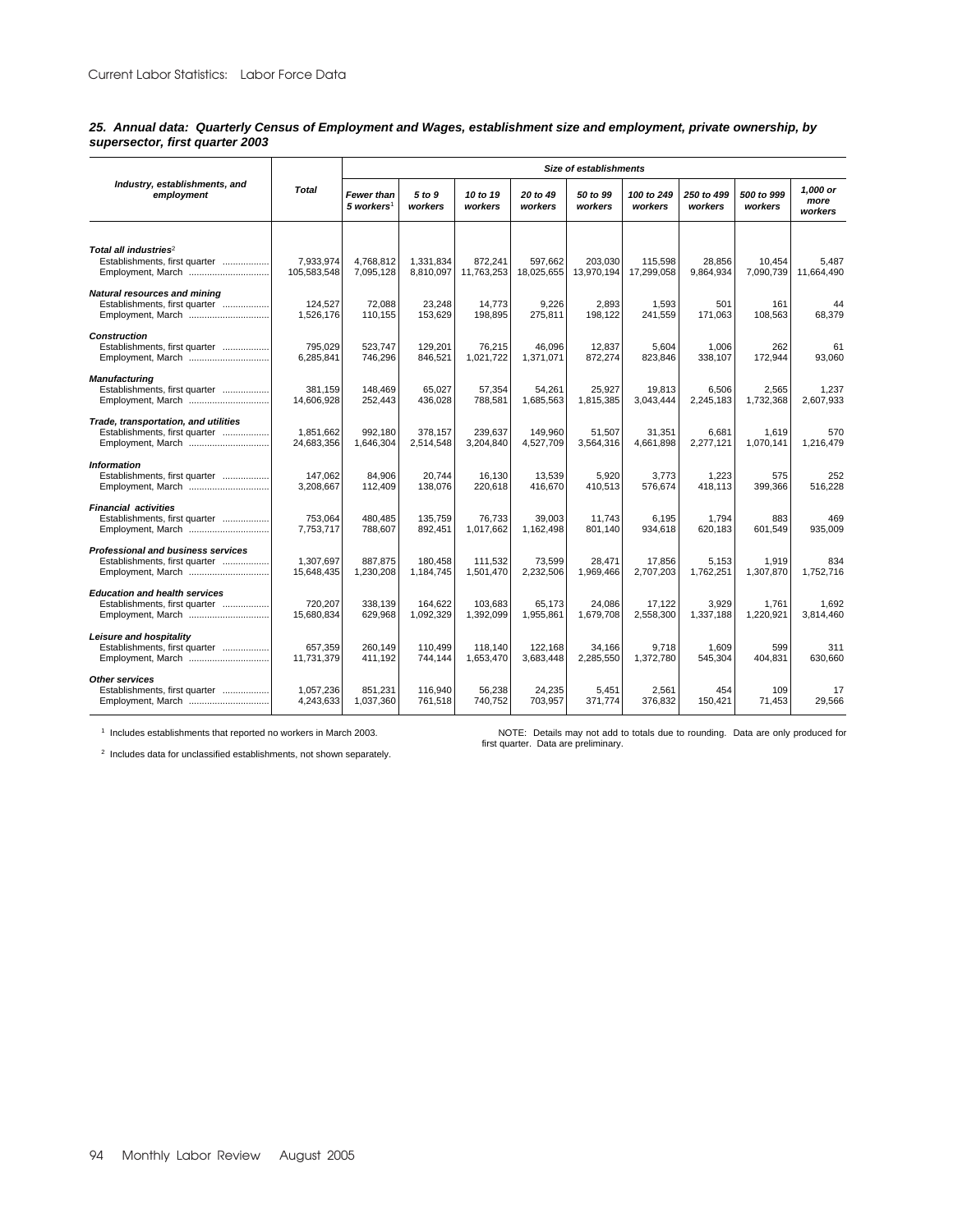|                            | 26. Annual data: Quarterly Census of Employment and Wages, by |
|----------------------------|---------------------------------------------------------------|
| metropolitan area, 2001-02 |                                                               |

|                                                  |                                                                                                  | Average annual wage <sup>2</sup>                                                                 |                                                                   |
|--------------------------------------------------|--------------------------------------------------------------------------------------------------|--------------------------------------------------------------------------------------------------|-------------------------------------------------------------------|
| Metropolitan area <sup>1</sup>                   | 2001                                                                                             | 2002                                                                                             | Percent<br>change,<br>2001-02                                     |
|                                                  | \$37,908                                                                                         | \$38,423                                                                                         | 1.4                                                               |
|                                                  | 25,141                                                                                           | 25,517                                                                                           | 1.5                                                               |
|                                                  | 32,930                                                                                           | 34,037                                                                                           | 3.4                                                               |
|                                                  | 28,877                                                                                           | 29,913                                                                                           | 3.6                                                               |
|                                                  | 35,355                                                                                           | 35,994                                                                                           | 1.8                                                               |
|                                                  | 31,667                                                                                           | 32,475                                                                                           | 2.6                                                               |
|                                                  | 26,296                                                                                           | 27,300                                                                                           | 3.8                                                               |
|                                                  | 33,569                                                                                           | 34,789                                                                                           | 3.6                                                               |
|                                                  | 26.869                                                                                           | 27,360                                                                                           | 1.8                                                               |
|                                                  | 27,422                                                                                           | 28,274                                                                                           | 3.1                                                               |
|                                                  | 37,998                                                                                           | 39,112                                                                                           | 2.9                                                               |
|                                                  | 37,582                                                                                           | 39,220                                                                                           | 4.4                                                               |
|                                                  | 26,486                                                                                           | 27,547                                                                                           | 4.0                                                               |
|                                                  | 32,652                                                                                           | 33,020                                                                                           | 1.1                                                               |
|                                                  | 28,511                                                                                           | 28,771                                                                                           | .9                                                                |
|                                                  | 28,966                                                                                           | 29,942                                                                                           | 3.4                                                               |
|                                                  | 40,559                                                                                           | 41,123                                                                                           | 1.4                                                               |
|                                                  | 31,268                                                                                           | 32,201                                                                                           | 3.0                                                               |
|                                                  | 25,753                                                                                           | 26,405                                                                                           | 2.5                                                               |
|                                                  | 30,626                                                                                           | 31,743                                                                                           | 3.6                                                               |
|                                                  | 40,831                                                                                           | 39,540                                                                                           | -3.2                                                              |
|                                                  | 30,106                                                                                           | 31,192                                                                                           | 3.6                                                               |
|                                                  | 37,495                                                                                           | 38,718                                                                                           | 3.3                                                               |
|                                                  | 27,850                                                                                           | 28,446                                                                                           | 2.1                                                               |
|                                                  | 31,025                                                                                           | 32.028                                                                                           | 3.2                                                               |
|                                                  | 30,321                                                                                           | 31,366                                                                                           | 3.4                                                               |
|                                                  | 31,798                                                                                           | 32,577                                                                                           | 2.4                                                               |
|                                                  | 27,724                                                                                           | 28.284                                                                                           | 2.0                                                               |
|                                                  | 31,140                                                                                           | 32,627                                                                                           | 4.8                                                               |
|                                                  | 44,701                                                                                           | 45,185                                                                                           | 1.1                                                               |
|                                                  | 27,889                                                                                           | 28,553                                                                                           | 2.4                                                               |
| Boston-Worcester-Lawrence-Lowell-Brockton, MA-NH | 28,351<br>31,187<br>34,519<br>27,116<br>28,013<br>35,111<br>31,624<br>45,766<br>44,310<br>35,655 | 28,515<br>31,832<br>35,940<br>27,993<br>28,855<br>36,133<br>31,955<br>45,685<br>44,037<br>36,253 | .6<br>2.1<br>4.1<br>3.2<br>3.0<br>2.9<br>1.0<br>-.2<br>-.6<br>1.7 |
|                                                  | 31,525                                                                                           | 33,775                                                                                           | 7.1                                                               |
|                                                  | 22,142                                                                                           | 22,892                                                                                           | 3.4                                                               |
|                                                  | 25,755                                                                                           | 26,051                                                                                           | 1.1                                                               |
|                                                  | 32,054                                                                                           | 32,777                                                                                           | 2.3                                                               |
|                                                  | 34,363                                                                                           | 35,169                                                                                           | 2.3                                                               |
|                                                  | 29,020                                                                                           | 29,689                                                                                           | 2.3                                                               |
|                                                  | 28,264                                                                                           | 28,886                                                                                           | 2.2                                                               |
|                                                  | 34,649                                                                                           | 34,730                                                                                           | .2                                                                |
|                                                  | 30,488                                                                                           | 31,995                                                                                           | 4.9                                                               |
|                                                  | 28,887                                                                                           | 29,993                                                                                           | 3.8                                                               |
|                                                  | 31,530                                                                                           | 32,136                                                                                           | 1.9                                                               |
|                                                  | 37,267                                                                                           | 38,413                                                                                           | 3.1                                                               |
|                                                  | 32,427                                                                                           | 33,328                                                                                           | 2.8                                                               |
|                                                  | 29,981                                                                                           | 30,631                                                                                           | 2.2                                                               |
|                                                  | 27,579                                                                                           | 28,827                                                                                           | 4.5                                                               |
|                                                  | 42,685                                                                                           | 43,239                                                                                           | 1.3                                                               |
|                                                  | 26,499                                                                                           | 27,190                                                                                           | 2.6                                                               |
|                                                  | 36,050                                                                                           | 37,168                                                                                           | 3.1                                                               |
|                                                  | 25,567                                                                                           | 26,940                                                                                           | 5.4                                                               |
|                                                  | 35,514                                                                                           | 36,102                                                                                           | 1.7                                                               |
|                                                  | 34,391                                                                                           | 34,681                                                                                           | .8                                                                |
|                                                  | 28,490                                                                                           | 29,135                                                                                           | 2.3                                                               |
|                                                  | 29,904                                                                                           | 30,721                                                                                           | 2.7                                                               |
|                                                  | 28,412                                                                                           | 29,207                                                                                           | 2.8                                                               |
|                                                  | 35,028                                                                                           | 36,144                                                                                           | 3.2                                                               |
|                                                  | 29,361                                                                                           | 30,168                                                                                           | 2.7                                                               |
|                                                  | 35,525                                                                                           | 36,766                                                                                           | 3.5                                                               |
|                                                  | 25,504                                                                                           | 26,704                                                                                           | 4.7                                                               |
|                                                  | 42,706                                                                                           | 43,000                                                                                           | .7                                                                |
|                                                  | 25,465                                                                                           | 26,116                                                                                           | 2.6                                                               |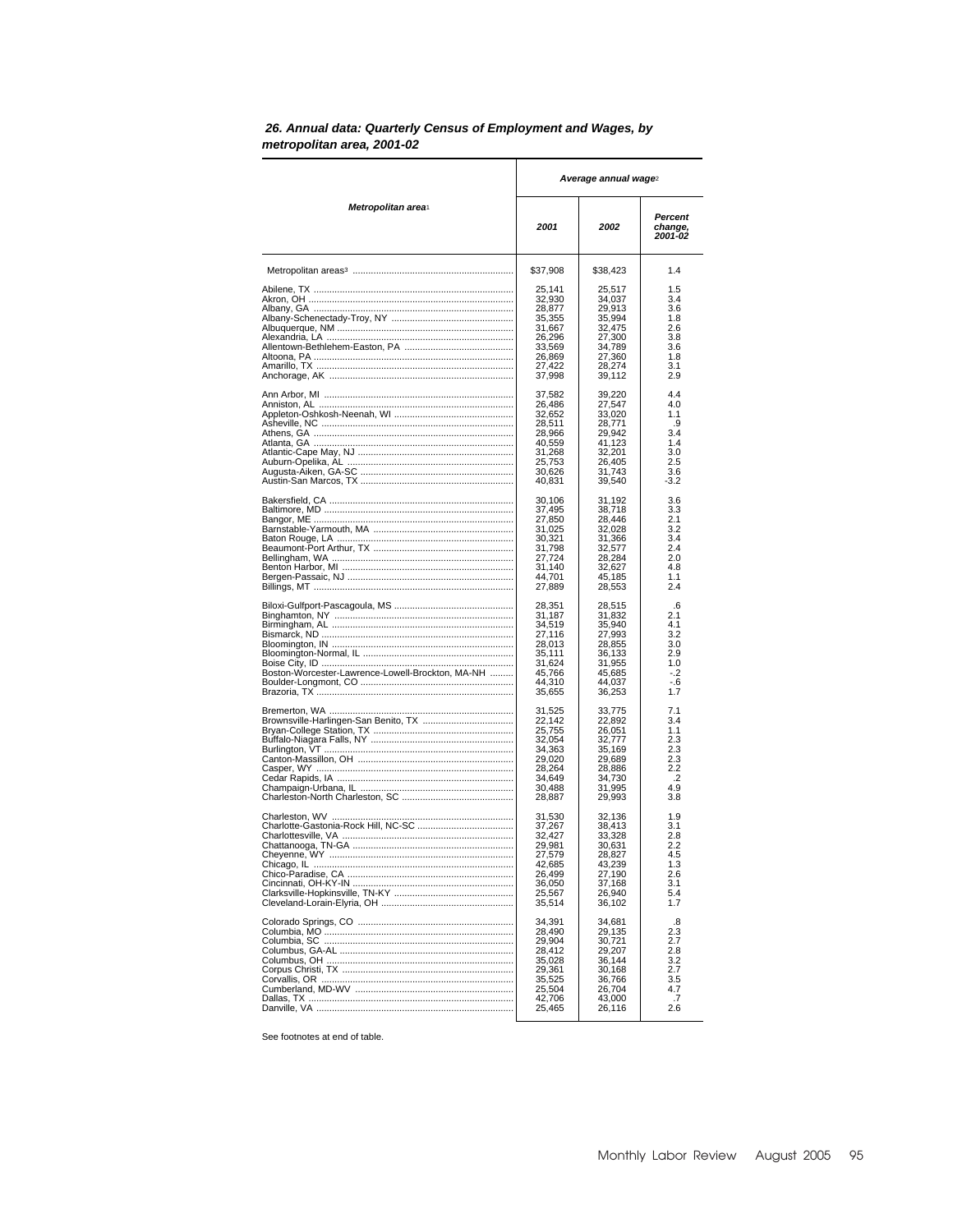|                                           |                                                                                                    | Average annual wage <sup>2</sup>                                                                   |                                                                       |
|-------------------------------------------|----------------------------------------------------------------------------------------------------|----------------------------------------------------------------------------------------------------|-----------------------------------------------------------------------|
| Metropolitan area <sup>1</sup>            | 2001                                                                                               | 2002                                                                                               | Percent<br>change,<br>2001-02                                         |
|                                           | \$31,275<br>33,619<br>25,953<br>30,891<br>33.354<br>42,351<br>34,303<br>42,704<br>28,026<br>27,754 | \$32,118<br>34,327<br>26,898<br>30,370<br>33,215<br>42,133<br>35,641<br>43,224<br>29,270<br>29,818 | 2.7<br>2.1<br>3.6<br>-1.7<br>$-.4$<br>-.5<br>3.9<br>1.2<br>4.4<br>7.4 |
|                                           | 28,402<br>29,415<br>38,748<br>27,680<br>25,847<br>30,797<br>28,669<br>24,836<br>29,293<br>28,983   | 29,208<br>30,581<br>38,221<br>28,760<br>26,604<br>32,427<br>29,151<br>25,507<br>29,780<br>29,427   | 2.8<br>4.0<br>-1.4<br>3.9<br>2.9<br>5.3<br>1.7<br>2.7<br>1.7<br>1.5   |
|                                           | 31,042<br>27,899<br>26,981<br>29,940<br>25,890<br>35,995<br>25,639<br>28,800<br>33,248<br>33,966   | 31,977<br>29,053<br>28,298<br>31,090<br>26,846<br>36,507<br>26,591<br>29,563<br>34,215<br>34,475   | 3.0<br>4.1<br>4.9<br>3.8<br>3.7<br>1.4<br>3.7<br>2.6<br>2.9<br>1.5    |
|                                           | 29,432<br>27,742<br>26,755<br>26,151<br>31,400<br>36,379<br>27,647<br>25,760<br>26,917<br>31,067   | 30,324<br>29,152<br>27,075<br>27,242<br>32,053<br>37,195<br>28,814<br>26,214<br>27,648<br>31,920   | 3.0<br>5.1<br>1.2<br>4.2<br>2.1<br>2.2<br>4.2<br>1.8<br>2.7<br>2.7    |
| Greensboro--Winston-Salem--High Point, NC | 31,948<br>27,885<br>25,398<br>24,959<br>27,426<br>33,431<br>24,211<br>30,066<br>32,631<br>31,730   | 32,432<br>28,931<br>25,821<br>25,710<br>28,331<br>34,214<br>25,035<br>31,104<br>33,698<br>32,369   | 1.5<br>3.8<br>1.7<br>3.0<br>3.3<br>2.3<br>3.4<br>3.5<br>3.3<br>2.0    |
|                                           | 28,289<br>30,940<br>29,020<br>32,325<br>33,408<br>43,880<br>25,145<br>27,305<br>32,531<br>30,343   | 29,055<br>31,726<br>30.034<br>32,985<br>34,497<br>44,387<br>26,051<br>27,996<br>33,978<br>30,758   | 2.7<br>2.5<br>3.5<br>2.0<br>3.3<br>1.2<br>3.6<br>2.5<br>4.4<br>1.4    |
|                                           | 42,784<br>27,478<br>36,727<br>35,989<br>31,663<br>32,454<br>29,813<br>29,414<br>32,367<br>21,395   | 42,712<br>28,321<br>38,571<br>36,608<br>32,567<br>33,251<br>30,537<br>30,443<br>33,722<br>22,269   | $-2$<br>3.1<br>5.0<br>1.7<br>2.9<br>2.5<br>2.4<br>3.5<br>4.2<br>4.1   |

# 26. ContinuedAnnual data: Quarterly Census of Employment and Wages, by metropolitan area, 2001-02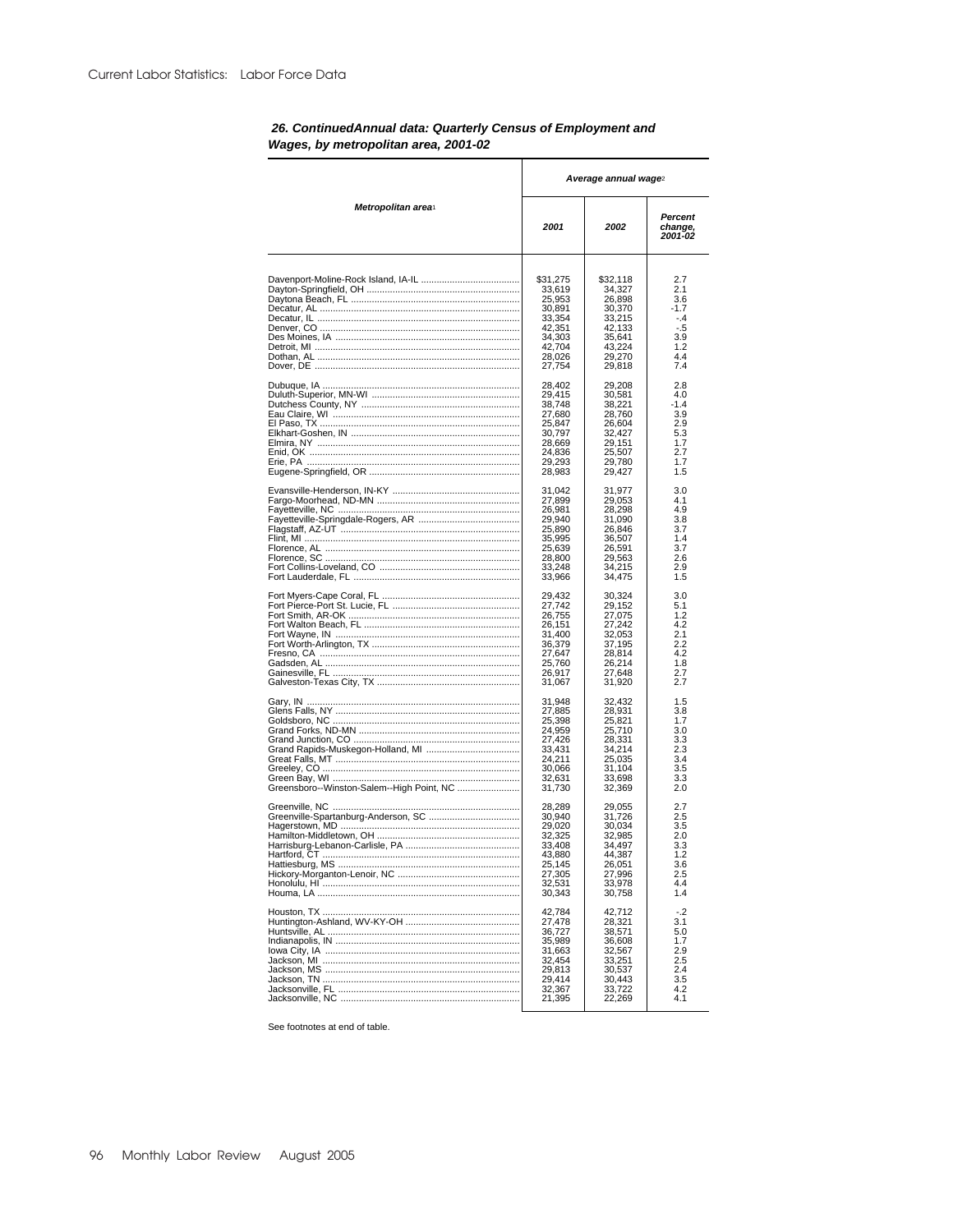| 26. Continued Annual data: Quarterly Census of Employment and |
|---------------------------------------------------------------|
| Wages, by metropolitan area, 2001-02                          |

|                                                     |          | Average annual wage <sup>2</sup> |                               |
|-----------------------------------------------------|----------|----------------------------------|-------------------------------|
| Metropolitan area <sup>1</sup>                      | 2001     | 2002                             | Percent<br>change,<br>2001-02 |
|                                                     | \$25,913 | \$26,430                         | 2.0                           |
|                                                     | 31,482   | 32,837                           | 4.3                           |
|                                                     | 47,638   | 49,562                           | 4.0                           |
| Johnson City-Kingsport-Bristol, TN-VA               | 28,543   | 29,076                           | 1.9                           |
|                                                     | 25,569   | 26,161                           | 2.3                           |
|                                                     | 25,337   | 26,165                           | 3.3                           |
|                                                     | 26,011   | 26.594                           | 2.2                           |
|                                                     | 32,905   | 34,237                           | 4.0                           |
|                                                     | 29,104   | 30,015                           | 3.1                           |
|                                                     | 35,794   | 36,731                           | 2.6                           |
|                                                     | 31,562   | 32,473                           | 2.9                           |
|                                                     | 26,193   | 27,299                           | 4.2                           |
|                                                     | 30,422   | 31,338                           | 3.0                           |
|                                                     | 39,599   | 40,778                           | 3.0                           |
|                                                     | 27,774   | 28,719                           | 3.4                           |
|                                                     | 29,693   | 30,104                           | 1.4                           |
|                                                     | 31,484   | 31,700                           | .7                            |
|                                                     | 29,782   | 30,346                           | 1.9                           |
|                                                     | 28,890   | 29,505                           | 2.1                           |
|                                                     | 31,493   | 32,197                           | 2.2                           |
|                                                     | 34,724   | 35,785                           | 3.1                           |
|                                                     | 24,128   | 24,739                           | 2.5                           |
|                                                     | 24,310   | 25,256                           | 3.9                           |
|                                                     | 32,239   | 33,280                           | 3.2                           |
|                                                     | 25,923   | 26,621                           | 2.7                           |
|                                                     | 24,812   | 25,392                           | 2.3                           |
|                                                     | 27,092   | 28,435                           | 5.0                           |
|                                                     | 31,593   | 32,776                           | 3.7                           |
|                                                     | 29,644   | 30,379                           | 2.5                           |
|                                                     | 29,352   | 30,614                           | 4.3                           |
|                                                     | 30,858   | 31,634                           | 2.5                           |
|                                                     | 28,029   | 28,172                           | .5                            |
|                                                     | 40,891   | 41,709                           | 2.0                           |
|                                                     | 33,058   | 33,901                           | 2.6                           |
|                                                     | 26,577   | 27,625                           | 3.9                           |
|                                                     | 28,859   | 29,444                           | 2.0                           |
|                                                     | 30,595   | 31,884                           | 4.2                           |
|                                                     | 34,097   | 35,410                           | 3.9                           |
|                                                     | 28,808   | 30,104                           | 4.5                           |
|                                                     | 22,313   | 23,179                           | 3.9                           |
|                                                     | 27,224   | 28,098                           | 3.2                           |
|                                                     | 32,798   | 33,913                           | 3.4                           |
|                                                     | 34,603   | 35,922                           | 3.8                           |
|                                                     | 25,479   | 26,771                           | 5.1                           |
|                                                     | 34,524   | 35,694                           | 3.4                           |
|                                                     | 49,950   | 50,457                           | 1.0                           |
|                                                     | 35,617   | 36,523                           | 2.5                           |
|                                                     | 40,868   | 41,722                           | 2.1                           |
|                                                     | 26,181   | 27,249                           | 4.1                           |
|                                                     | 28,129   | 28,742                           | 2.2                           |
|                                                     | 29,591   | 30,769                           | 4.0                           |
|                                                     | 37,056   | 37,710                           | 1.8                           |
|                                                     | 26,578   | 27,614                           | 3.9                           |
|                                                     | 29,150   | 30,525                           | 4.7                           |
| Muncie. IN                                          | 28.374   | 29.017                           | 2.3                           |
|                                                     | 24,029   | 24,672                           | 2.7                           |
|                                                     | 30.839   | 31,507                           | 2.2                           |
|                                                     | 33.989   | 35,036                           | 3.1                           |
|                                                     | 39,662   | 40,396                           | 1.9                           |
| New Haven-Bridgeport-Stamford-Waterbury-Danbury, CT | 52,198   | 51,170                           | $-2.0$                        |
|                                                     | 38,505   | 38,650                           | .4                            |
|                                                     | 31,089   | 32,407                           | 4.2                           |
|                                                     | 59,097   | 57,708                           | $-2.4$                        |
|                                                     | 47,715   | 48,781                           | 2.2                           |
|                                                     | 29.827   | 30,920                           | 3.7                           |
| Norfolk-Virginia Beach-Newport News, VA-NC          | 29,875   | 30,823                           | 3.2                           |
|                                                     | 45,920   | 46,877                           | 2.1                           |
|                                                     | 26,012   | 26,628                           | 2.4                           |
|                                                     | 31,278   | 31,295                           | $\cdot$ .1                    |
|                                                     | 28,915   | 29,850                           | 3.2                           |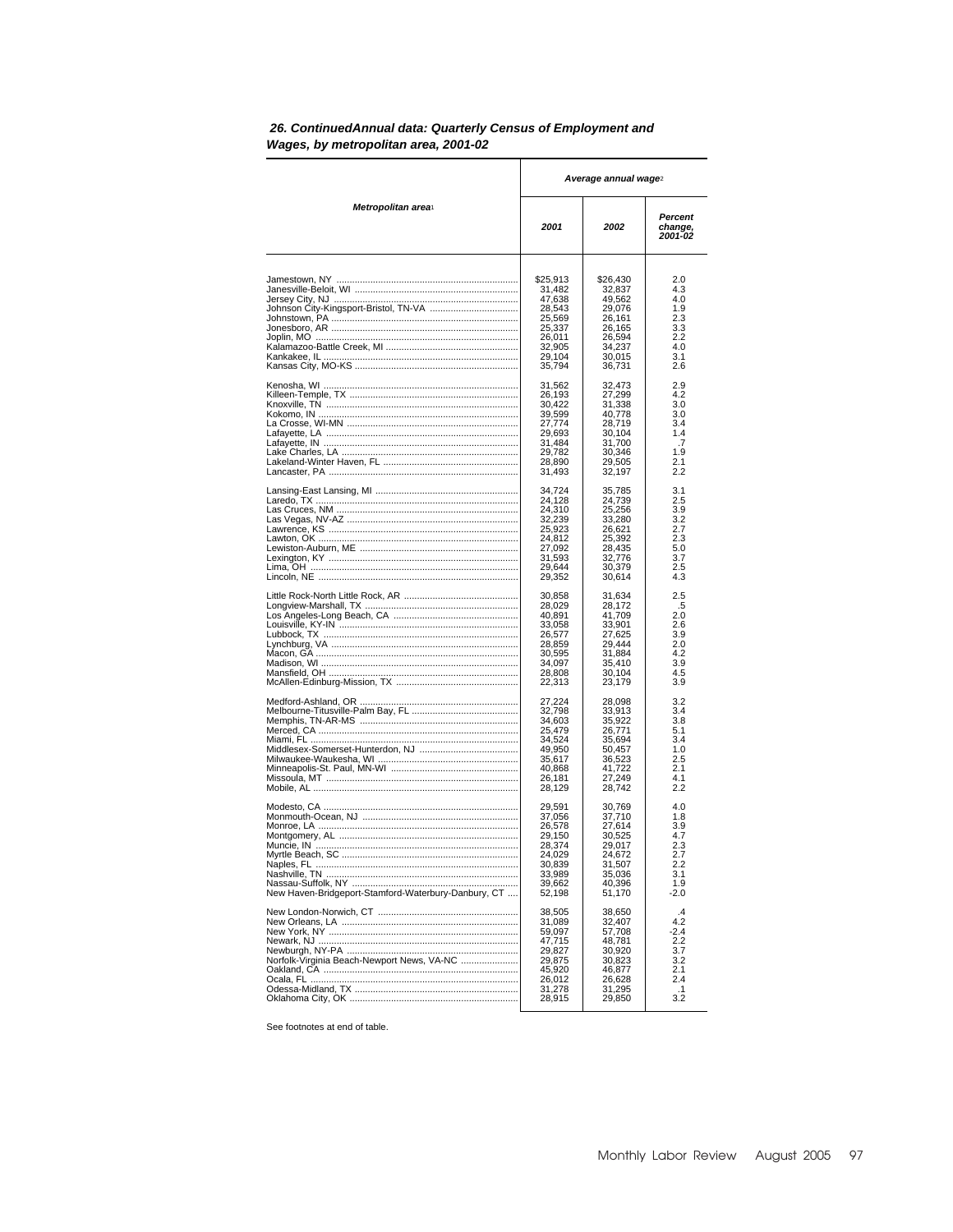#### 26. ContinuedAnnual data: Quarterly Census of Employment and Wages, by metropolitan area, 2001-02

|                                                                                    |                                                                                                    | Average annual wage <sup>2</sup>                                                                   |                                                                         |
|------------------------------------------------------------------------------------|----------------------------------------------------------------------------------------------------|----------------------------------------------------------------------------------------------------|-------------------------------------------------------------------------|
| Metropolitan area1                                                                 | 2001                                                                                               | 2002                                                                                               | Percent<br>change,<br>2001-02                                           |
|                                                                                    | \$32,772<br>31,856<br>40,252<br>31,276<br>27,306<br>26,433<br>27,920<br>28,059<br>33,293<br>40,231 | \$33,765<br>33,107<br>41,219<br>32,461<br>28,196<br>27,448<br>29,529<br>28,189<br>34,261<br>41,121 | 3.0<br>3.9<br>2.4<br>3.8<br>3.3<br>3.8<br>5.8<br>.5<br>2.9<br>2.2       |
|                                                                                    | 35,514<br>27,561<br>35,024<br>31,561<br>24,621<br>32,327<br>37,285<br>33,403<br>28,266<br>27,097   | 36,045<br>28,698<br>35,625<br>32,707<br>25,219<br>33,309<br>37,650<br>34,610<br>28,416<br>27,763   | 1.5<br>4.1<br>1.7<br>3.6<br>2.4<br>3.0<br>1.0<br>3.6<br>.5<br>2.5       |
|                                                                                    | 25.404<br>33,319<br>38,691<br>25,508<br>32,807<br>28,129<br>34,231<br>33,370<br>35,879<br>30,510   | 26,119<br>34,368<br>39,056<br>26,434<br>33,912<br>28,961<br>34,744<br>35,174<br>36,751<br>31,591   | 2.8<br>3.1<br>.9<br>3.6<br>3.4<br>3.0<br>1.5<br>5.4<br>2.4<br>3.5       |
|                                                                                    | 30.330<br>37,753<br>34,327<br>32,104<br>28,770<br>38,016<br>35,429<br>28,263<br>27,734<br>35,928   | 31,775<br>39,036<br>34,827<br>32,827<br>28,893<br>39,354<br>35,444<br>29,535<br>28,507<br>36,712   | 4.8<br>3.4<br>1.5<br>2.3<br>.4<br>3.5<br>.0<br>4.5<br>2.8<br>2.2        |
| San Luis Obispo-Atascadero-Paso Robles, CA<br>Santa Barbara-Santa Maria-Lompoc, CA | 28,336<br>31,735<br>31,965<br>26,147<br>30,650<br>38,418<br>59,654<br>65,931<br>29.092<br>33,626   | 29,210<br>32,463<br>32,600<br>26,321<br>31,336<br>39,305<br>56,602<br>63,056<br>29,981<br>34,382   | 3.1<br>2.3<br>2.0<br>.7<br>2.2<br>2.3<br>$-5.1$<br>$-4.4$<br>3.1<br>2.2 |
|                                                                                    | 35,022<br>30,671<br>36,145<br>27,958<br>30,176<br>28,642<br>45,299<br>26,707<br>30,840<br>30,397   | 35,721<br>32,269<br>36,494<br>28,950<br>30,796<br>29,336<br>46,093<br>27,872<br>32,148<br>30,085   | 2.0<br>5.2<br>1.0<br>3.5<br>2.1<br>2.4<br>1.8<br>4.4<br>4.2<br>$-1.0$   |
|                                                                                    | 27,856<br>26,755<br>28.962<br>30,769<br>29,310<br>36,061<br>27,338<br>32,801<br>29,939<br>28,483   | 28,769<br>27,543<br>29,975<br>31,821<br>30,037<br>37,336<br>27,987<br>33,972<br>30,910<br>29,129   | 3.3<br>2.9<br>3.5<br>3.4<br>2.5<br>3.5<br>2.4<br>3.6<br>3.2<br>2.3      |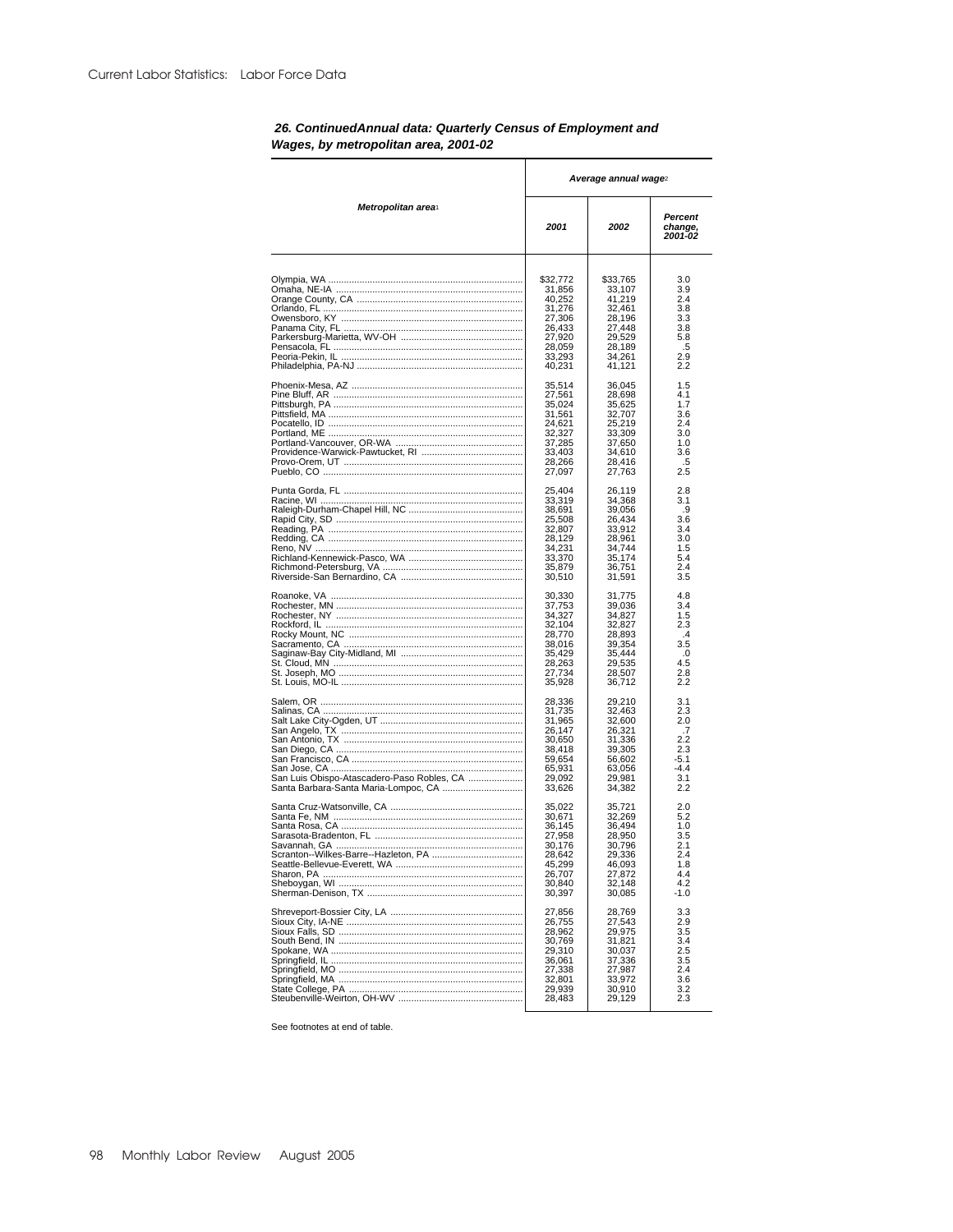| 26. Continued Annual data: Quarterly Census of Employment and |  |
|---------------------------------------------------------------|--|
| Wages, by metropolitan area, 2001-02                          |  |

| Metropolitan area <sup>1</sup> |                  | Average annual wage <sup>2</sup> |                               |
|--------------------------------|------------------|----------------------------------|-------------------------------|
|                                | 2001             | 2002                             | Percent<br>change.<br>2001-02 |
|                                |                  |                                  |                               |
|                                | \$30,818         | \$31,958                         | 3.7                           |
|                                | 24.450           | 24.982                           | 2.2                           |
|                                | 32,254           | 33,752                           | 4.6                           |
|                                | 31,261           | 32.507                           | 4.0                           |
|                                | 29.708           | 30.895                           | 4.0                           |
|                                | 31,678           | 32,458                           | 2.5                           |
|                                | 27,334           |                                  | 4.0                           |
|                                |                  | 28,415                           |                               |
|                                | 26,492           | 27,717                           | 4.6                           |
|                                | 32.299           | 33.513                           | 3.8                           |
|                                | 30,513           | 31,707                           | 3.9                           |
|                                | 46,831           | 47,969                           | 2.4                           |
|                                | 30.690           | 31.673                           | 3.2                           |
|                                | 31,904           | 32,241                           | 1.1                           |
|                                | 29,972           | 30,745                           | 2.6                           |
|                                | 30,551           | 31.050                           | 1.6                           |
|                                | 27.777           | 28.500                           | 2.6                           |
|                                | 33,903           | 34.543                           | 1.9                           |
|                                | 37,783           | 38,195                           | 1.1                           |
|                                | 29,068           | 29,168                           | .3                            |
|                                | 32,571           | 33,625                           | 3.2                           |
|                                | 24,732           | 25,650                           | 3.7                           |
|                                |                  |                                  |                               |
|                                | 28,245           | 28,885                           | 2.3                           |
|                                | 47,589           | 48,430                           | 1.8                           |
|                                | 29.119           | 29,916                           | 2.7                           |
|                                | 29,402           | 30,292                           | 3.0                           |
|                                | 35.957           | 36.550                           | 1.6                           |
|                                | 26,282           | 26,693                           | 1.6                           |
|                                | 32,983           | 33.429                           | 1.4                           |
|                                | 25,557           | 26,387                           | 3.2                           |
|                                | 27,801           | 27,988                           | .7                            |
|                                | 42,177           | 43,401                           | 2.9                           |
|                                | 29.287           | 29.157                           | $-.4$                         |
|                                | 24,204           | 24,934                           | 3.0                           |
|                                | 35,352           | 35,591                           |                               |
|                                |                  |                                  | .7                            |
|                                | 31,936           | 32,609                           | 2.1                           |
|                                | 28.789           | 29.799                           | 3.5                           |
|                                | 27,781<br>22,415 | 28.967<br>23,429                 | 4.3<br>4.5                    |
|                                |                  |                                  |                               |
|                                | 18,061           | 19.283                           | 6.8                           |
|                                | 16.600           | 18.063                           | 8.8                           |
|                                | 18,655           | 19,706                           | 5.6                           |
|                                | 17,101           | 17.500                           | 2.3                           |
|                                | 17,397           | 18,187                           | 4.5                           |
|                                | 20,948           | 21,930                           | 4.7                           |

<sup>1</sup> Includes data for Metropolitan Statistical Areas (MSA) and Primary Metropolitan Statistical Areas<br>(PMSA) as defined by OMB Bulletin No. 99-04. In the New England areas, the New England County<br>Metropolitan Area (NECMA)

<sup>2</sup> Each year's total is based on the MSA definition for the specific year. Annual changes include differences resulting from changes in MSA definitions.

<sup>3</sup> Totals do not include the six MSAs within Puerto Rico.

NOTE: Includes workers covered by Unemployment Insurance (UI) and Unemployment Compensation for Federal Employees (UCFE) programs.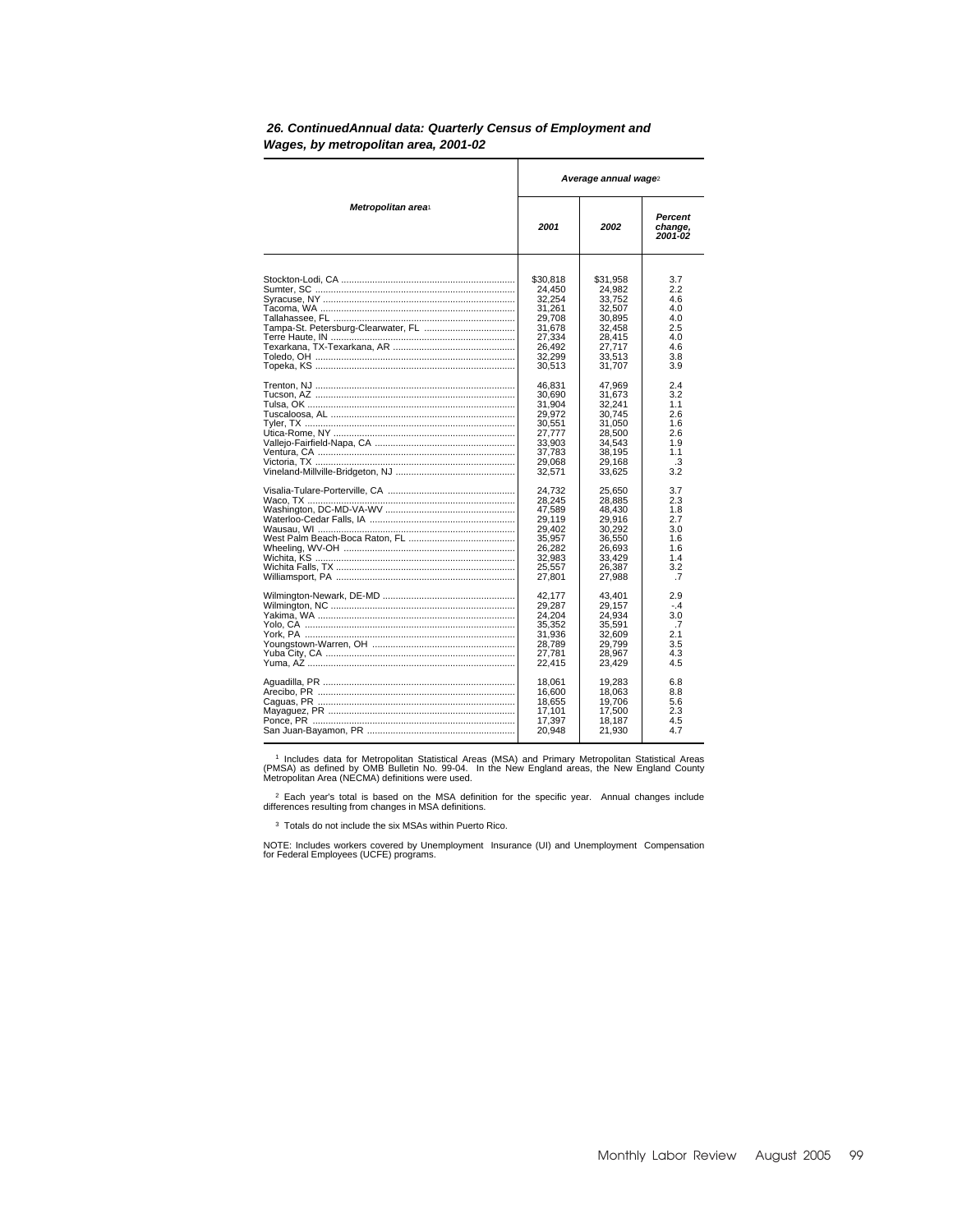# **27. Annual data: Employment status of the population**

# [Numbers in thousands]

| <b>Employment status</b>             | 1994    | 1995    | 1996    | 1997    | 1998    | 1999    | 2000    | 2001    | 2002    | 2003        | 2004    |
|--------------------------------------|---------|---------|---------|---------|---------|---------|---------|---------|---------|-------------|---------|
| Civilian noninstitutional population | 196.814 | 198.584 | 200.591 | 203.133 | 205.220 | 207.753 | 212.577 | 215.092 | 217.570 | 221<br>.168 | 223.357 |
| Civilian labor force                 | 131.056 | 132.304 | 133.943 | 136.297 | 137.673 | 139.368 | 142.583 | 143.734 | 144.863 | 146.510     | 147.401 |
| Labor force participation rate       | 66.6    | 66.6    | 66.8    | 67.1    | 67.1    | 67.1    | 67.1    | 66.8    | 66.6    | 66.2        | 66.0    |
|                                      | 123.060 | 124,900 | 126.708 | 129.558 | 131.463 | 133.488 | 136.891 | 136.933 | 136.485 | 137.736     | 139.252 |
| Employment-population ratio          | 62.5    | 62.9    | 63.2    | 63.8    | 64.1    | 64.3    | 64.4    | 63.7    | 62.7    | 62.3        | 62.3    |
|                                      | 7.996   | 7.404   | 7,236   | 6.739   | 6.210   | 5.880   | 5.692   | 6.801   | 8.378   | 8.774       | 8.149   |
| Unemployment rate                    | 6.1     | 5.6     | 5.4     | 4.9     | 4.5     | 4.2     | 4.0     | 4.7     | 5.8     | 6.0         | 5.5     |
|                                      | 65.758  | 66.280  | 66.647  | 66.836  | 67.547  | 68.385  | 69.994  | 71.359  | 72.707  | 74.658      | 75.956  |

 $1$  Not strictly comparable with prior years.

# **28. Annual data: Employment levels by industry**

[In thousands]

| []                                   |          |          |          |          |          |          |          |          |          |          |          |
|--------------------------------------|----------|----------|----------|----------|----------|----------|----------|----------|----------|----------|----------|
| <b>Industry</b>                      | 1994     | 1995     | 1996     | 1997     | 1998     | 1999     | 2000     | 2001     | 2002     | 2003     | 2004     |
| Total private employment             | 95,016   | 97,866   | 100,169  | 103,113  | 106,021  | 108,686  | 110,996  | 110,707  | 108,828  | 108,416  | 109,862  |
| Total nonfarm employment             | 114,291  | 117,298  | 119,708  | 122,770  | 125,930  | 128,993  | 131,785  | 131,826  | 130,341  | 129,999  | 131,480  |
|                                      | 22,774   | 23,156   | 23,410   | 23,886   | 24,354   | 24,465   | 24,649   | 23,873   | 22,557   | 21,816   | 21,884   |
| Natural resources and mining         | 659      | 641      | 637      | 654      | 645      | 598      | 599      | 606      | 583      | 572      | 591      |
|                                      | 5,095    | 5,274    | 5,536    | 5,813    | 6,149    | 6,545    | 6,787    | 6,826    | 6,716    | 6,735    | 6,964    |
|                                      | 17,021   | 17,241   | 17,237   | 17,419   | 17,560   | 17,322   | 17,263   | 16,441   | 15,259   | 14,510   | 14,329   |
| Private service-providing            | 72,242   | 74,710   | 76,759   | 79,227   | 81,667   | 84,221   | 86,346   | 86,834   | 86,271   | 86,599   | 87,978   |
| Trade, transportation, and utilities | 23,128   | 23,834   | 24,239   | 24,700   | 25,186   | 25,771   | 26,225   | 25,983   | 25,497   | 25,287   | 25,510   |
| Wholesale trade                      | 5,247.3  | 5,433.1  | 5,522.0  | 5,663.9  | 5,795.2  | 5,892.5  | 5,933.2  | 5,772.7  | 5,652.3  | 5,607.5  | 5,654.9  |
|                                      | 13,490.8 | 13,896.7 | 14,142.5 | 14,388.9 | 14,609.3 | 14,970.1 | 15,279.8 | 15,238.6 | 15,025.1 | 14,917.3 | 15,034.7 |
| Transportation and warehousing       | 3,701.0  | 3,837.8  | 3,935.3  | 4,026.5  | 4,168.0  | 4,300.3  | 4,410.3  | 4,372.0  | 4,223.6  | 4,185.4  | 4,250.0  |
|                                      | 689.3    | 666.2    | 639.6    | 620.9    | 613.4    | 608.5    | 601.3    | 599.4    | 596.2    | 577.0    | 570.2    |
|                                      | 2,738    | 2,843    | 2,940    | 3,084    | 3,218    | 3,419    | 3,631    | 3,629    | 3,395    | 3,188    | 3,138    |
|                                      | 6,867    | 6,827    | 6,969    | 7,178    | 7,462    | 7,648    | 7,687    | 7,807    | 7,847    | 7,977    | 8,052    |
| Professional and business services   | 12,174   | 12,844   | 13,462   | 14,335   | 15,147   | 15,957   | 16,666   | 16.476   | 15,976   | 15,987   | 16,414   |
| Education and health services        | 12,807   | 13,289   | 13.683   | 14,087   | 14,446   | 14.798   | 15,109   | 15.645   | 16,199   | 16,588   | 16,954   |
| Leisure and hospitality              | 10,100   | 10,501   | 10,777   | 11,018   | 11,232   | 11,543   | 11,862   | 12,036   | 11,986   | 12,173   | 12,479   |
| Other services                       | 4,428    | 4,572    | 4,690    | 4,825    | 4,976    | 5,087    | 5,168    | 5,258    | 5,372    | 5,401    | 5,431    |
|                                      | 19,275   | 19,432   | 19,539   | 19,664   | 19,909   | 20,307   | 20,790   | 21,118   | 21,513   | 21,583   | 21,618   |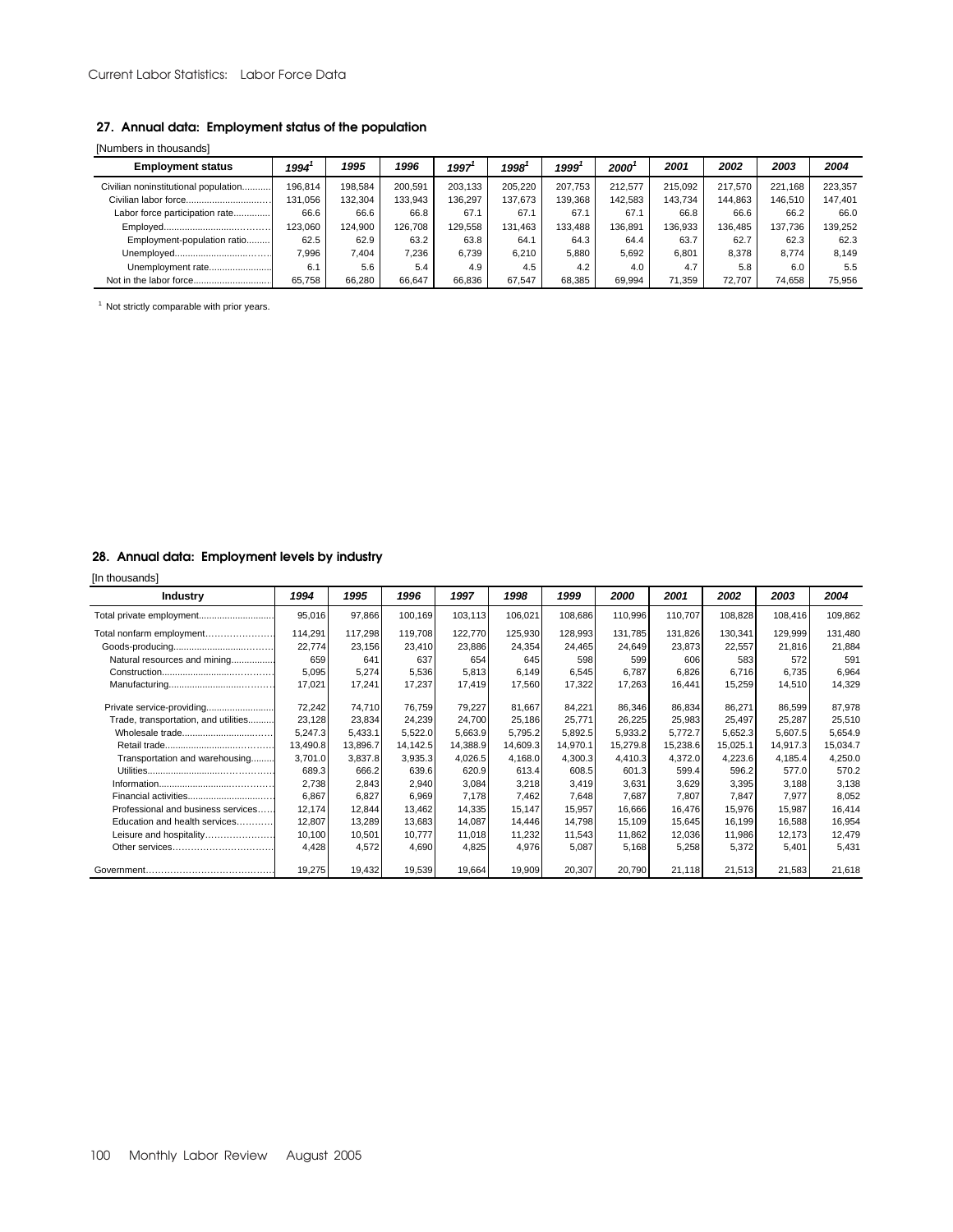#### **29. Annual data: Average hours and earnings of production or nonsupervisory workers on nonfarm payrolls, by industry**

| puyiviis, by illuusii y               |        |        |        |        |        |        |        |        |        |          |          |
|---------------------------------------|--------|--------|--------|--------|--------|--------|--------|--------|--------|----------|----------|
| Industry                              | 1994   | 1995   | 1996   | 1997   | 1998   | 1999   | 2000   | 2001   | 2002   | 2003     | 2004     |
| Private sector:                       |        |        |        |        |        |        |        |        |        |          |          |
|                                       | 34.5   | 34.3   | 34.3   | 34.5   | 34.5   | 34.3   | 34.3   | 34.0   | 33.9   | 33.7     | 33.7     |
| Average hourly earnings (in dollars)  | 11.32  | 11.64  | 12.03  | 12.49  | 13.00  | 13.47  | 14.00  | 14.53  | 14.95  | 15.35    | 15.67    |
| Average weekly earnings (in dollars)  | 390.73 | 399.53 | 412.74 | 431.25 | 448.04 | 462.49 | 480.41 | 493.20 | 506.07 | 517.30   | 528.56   |
| Goods-producing:                      |        |        |        |        |        |        |        |        |        |          |          |
|                                       | 41.1   | 40.8   | 40.8   | 41.1   | 40.8   | 40.8   | 40.7   | 39.9   | 39.9   | 39.8     | 40.0     |
| Average hourly earnings (in dollars)  | 12.63  | 12.96  | 13.38  | 13.82  | 14.23  | 14.71  | 15.27  | 15.78  | 16.33  | 16.80    | 17.19    |
| Average weekly earnings (in dollars)  | 519.58 | 528.62 | 546.48 | 568.43 | 580.99 | 599.99 | 621.86 | 630.04 | 651.61 | 669.13   | 688.03   |
| Natural resources and mining          |        |        |        |        |        |        |        |        |        |          |          |
|                                       | 45.3   | 45.3   | 46.0   | 46.2   | 44.9   | 44.2   | 44.4   | 44.6   | 43.2   | 43.6     | 44.5     |
| Average hourly earnings (in dollars)  | 14.41  | 14.78  | 15.10  | 15.57  | 16.20  | 16.33  | 16.55  | 17.00  | 17.19  | 17.56    | 18.08    |
| Average weekly earnings (in dollars)  | 653.14 | 670.32 | 695.07 | 720.11 | 727.28 | 721.74 | 734.92 | 757.92 | 741.97 | 765.94   | 804.03   |
| <b>Construction:</b>                  |        |        |        |        |        |        |        |        |        |          |          |
|                                       | 38.8   | 38.8   | 38.9   | 38.9   | 38.8   | 39.0   | 39.2   | 38.7   | 38.4   | 38.4     | 38.3     |
| Average hourly earnings (in dollars)  | 14.38  | 14.73  | 15.11  | 15.67  | 16.23  | 16.80  | 17.48  | 18.00  | 18.52  | 18.95    | 19.23    |
| Average weekly earnings (in dollars)  | 558.53 | 571.57 | 588.48 | 609.48 | 629.75 | 655.11 | 685.78 | 695.89 | 711.82 | 726.83   | 735.70   |
| <b>Manufacturing:</b>                 |        |        |        |        |        |        |        |        |        |          |          |
|                                       | 41.7   | 41.3   | 41.3   | 41.7   | 41.4   | 41.4   | 41.3   | 40.3   | 40.5   | 40.4     | 40.8     |
| Average hourly earnings (in dollars)  | 12.04  | 12.34  | 12.75  | 13.14  | 13.45  | 13.85  | 14.32  | 14.76  | 15.29  | 15.74    | 16.14    |
| Average weekly earnings (in dollars)  | 502.12 | 509.26 | 526.55 | 548.22 | 557.12 | 573.17 | 590.65 | 595.19 | 618.75 | 635.99   | 658.53   |
|                                       |        |        |        |        |        |        |        |        |        |          |          |
| Private service-providing:            |        |        |        |        |        |        |        |        |        |          |          |
|                                       | 32.7   | 32.6   | 32.6   | 32.8   | 32.8   | 32.7   | 32.7   | 32.5   | 32.5   | 32.4     | 32.3     |
| Average hourly earnings (in dollars)  | 10.87  | 11.19  | 11.57  | 12.05  | 12.59  | 13.07  | 13.60  | 14.16  | 14.56  | 14.96    | 15.26    |
| Average weekly earnings (in dollars)  | 354.97 | 364.14 | 376.72 | 394.77 | 412.78 | 427.30 | 445.00 | 460.32 | 472.88 | 483.89   | 493.67   |
| Trade, transportation, and utilities: |        |        |        |        |        |        |        |        |        |          |          |
|                                       | 34.3   | 34.1   | 34.1   | 34.3   | 34.2   | 33.9   | 33.8   | 33.5   | 33.6   | 33.6     | 33.5     |
| Average hourly earnings (in dollars)  | 10.80  | 11.10  | 11.46  | 11.90  | 12.39  | 12.82  | 13.31  | 13.70  | 14.02  | 14.34    | 14.59    |
| Average weekly earnings (in dollars)  | 370.38 | 378.79 | 390.64 | 407.57 | 423.30 | 434.31 | 449.88 | 459.53 | 471.27 | 481.14   | 488.58   |
| Wholesale trade:                      |        |        |        |        |        |        |        |        |        |          |          |
|                                       | 38.8   | 38.6   | 38.6   | 38.8   | 38.6   | 38.6   | 38.8   | 38.4   | 38.0   | 37.9     | 37.8     |
| Average hourly earnings (in dollars)  | 12.93  | 13.34  | 13.80  | 14.41  | 15.07  | 15.62  | 16.28  | 16.77  | 16.98  | 17.36    | 17.66    |
| Average weekly earnings (in dollars)  | 501.17 | 515.14 | 533.29 | 559.39 | 582.21 | 602.77 | 631.40 | 643.45 | 644.38 | 657.29   | 666.93   |
| Retail trade:                         |        |        |        |        |        |        |        |        |        |          |          |
|                                       | 30.9   | 30.8   | 30.7   | 30.9   | 30.9   | 30.8   | 30.7   | 30.7   | 30.9   | 30.9     | 30.7     |
| Average hourly earnings (in dollars)  | 8.61   | 8.85   | 9.21   | 9.59   | 10.05  | 10.45  | 10.86  | 11.29  | 11.67  | 11.90    | 12.08    |
| Average weekly earnings (in dollars)  | 501.17 | 515.14 | 533.29 | 559.39 | 582.21 | 602.77 | 631.40 | 643.45 | 644.38 | 657.29   | 666.93   |
| Transportation and warehousing:       |        |        |        |        |        |        |        |        |        |          |          |
|                                       | 39.5   | 38.9   | 39.1   | 39.4   | 38.7   | 37.6   | 37.4   | 36.7   | 36.8   | 36.8     | 37.2     |
| Average hourly earnings (in dollars)  | 12.84  | 13.18  | 13.45  | 13.78  | 14.12  | 14.55  | 15.05  | 15.33  | 15.76  | 16.25    | 16.53    |
| Average weekly earnings (in dollars)  | 507.27 | 513.37 | 525.60 | 542.55 | 546.86 | 547.97 | 562.31 | 562.70 | 579.75 | 598.41   | 614.90   |
| Utilities:                            |        |        |        |        |        |        |        |        |        |          |          |
|                                       | 42.3   | 42.3   | 42.0   | 42.0   | 42.0   | 42.0   | 42.0   | 41.4   | 40.9   | 41.1     | 40.9     |
| Average hourly earnings (in dollars)  | 18.66  | 19.19  | 19.78  | 20.59  | 21.48  | 22.03  | 22.75  | 23.58  | 23.96  | 24.77    | 25.62    |
| Average weekly earnings (in dollars)  | 789.98 | 811.52 | 830.74 | 865.26 | 902.94 | 924.59 | 955.66 | 977.18 | 979.09 | 1,017.27 | 1,048.82 |
| Information:                          |        |        |        |        |        |        |        |        |        |          |          |
|                                       | 36.0   | 36.0   | 36.4   | 36.3   | 36.6   | 36.7   | 36.8   | 36.9   | 36.5   | 36.2     | 36.3     |
| Average hourly earnings (in dollars)  | 15.32  | 15.68  | 16.30  | 17.14  | 17.67  | 18.40  | 19.07  | 19.80  | 20.20  | 21.01    | 21.42    |
| Average weekly earnings (in dollars)  | 551.28 | 564.98 | 592.68 | 622.40 | 646.52 | 675.32 | 700.89 | 731.11 | 738.17 | 760.81   | 777.42   |
| <b>Financial activities:</b>          |        |        |        |        |        |        |        |        |        |          |          |
|                                       | 35.5   | 35.5   | 35.5   | 35.7   | 36.0   | 35.8   | 35.9   | 35.8   | 35.6   | 35.5     | 35.5     |
| Average hourly earnings (in dollars)  | 11.82  | 12.28  | 12.71  | 13.22  | 13.93  | 14.47  | 14.98  | 15.59  | 16.17  | 17.14    | 17.53    |
| Average weekly earnings (in dollars)  | 419.20 | 436.12 | 451.49 | 472.37 | 500.95 | 517.57 | 537.37 | 558.02 | 575.51 | 609.08   | 622.99   |
| Professional and business services:   |        |        |        |        |        |        |        |        |        |          |          |
|                                       | 34.1   | 34.0   | 34.1   | 34.3   | 34.3   | 34.4   | 34.5   | 34.2   | 34.2   | 34.1     | 34.2     |
| Average hourly earnings (in dollars)  | 12.15  | 12.53  | 13.00  | 13.57  | 14.27  | 14.85  | 15.52  | 16.33  | 16.81  | 17.21    | 17.46    |
| Average weekly earnings (in dollars)  | 414.16 | 426.44 | 442.81 | 465.51 | 490.00 | 510.99 | 535.07 | 557.84 | 574.66 | 587.02   | 596.96   |
| <b>Education and health services:</b> |        |        |        |        |        |        |        |        |        |          |          |
|                                       | 32.0   | 32.0   | 31.9   | 32.2   | 32.2   | 32.1   | 32.2   | 32.3   | 32.4   | 32.3     | 32.4     |
| Average hourly earnings (in dollars)  | 11.50  | 11.80  | 12.17  | 12.56  | 13.00  | 13.44  | 13.95  | 14.64  | 15.21  | 15.64    | 16.16    |
| Average weekly earnings (in dollars)  | 368.14 | 377.73 | 388.27 | 404.65 | 418.82 | 431.35 | 449.29 | 473.39 | 492.74 | 505.69   | 523.83   |
| Leisure and hospitality:              |        |        |        |        |        |        |        |        |        |          |          |
|                                       | 26.0   | 25.9   | 25.9   | 26.0   | 26.2   | 26.1   | 26.1   | 25.8   | 25.8   | 25.6     | 25.7     |
| Average hourly earnings (in dollars)  | 6.46   | 6.62   | 6.82   | 7.13   | 7.48   | 7.76   | 8.11   | 8.35   | 8.58   | 8.76     | 8.91     |
| Average weekly earnings (in dollars)  | 168.00 | 171.43 | 176.48 | 185.81 | 195.82 | 202.87 | 211.79 | 215.19 | 221.26 | 224.30   | 228.63   |
| Other services:                       |        |        |        |        |        |        |        |        |        |          |          |
|                                       | 32.7   | 32.6   | 32.5   | 32.7   | 32.6   | 32.5   | 32.5   | 32.3   | 32.0   | 31.4     | 31.0     |
| Average hourly earnings (in dollars)  | 10.18  | 10.51  | 10.85  | 11.29  | 11.79  | 12.26  | 12.73  | 13.27  | 13.72  | 13.84    | 13.98    |
| Average weekly earnings (in dollars)  | 332.44 | 342.36 | 352.62 | 368.63 | 384.25 | 398.77 | 413.41 | 428.64 | 439.76 | 434.41   | 433.04   |

NOTE: Data reflect the conversion to the 2002 version of the North American Industry Classification System (NAICS), replacing the Standard Industrial Classification (SIC) system. NAICS-based data by industry are not comparable with SIC-based data.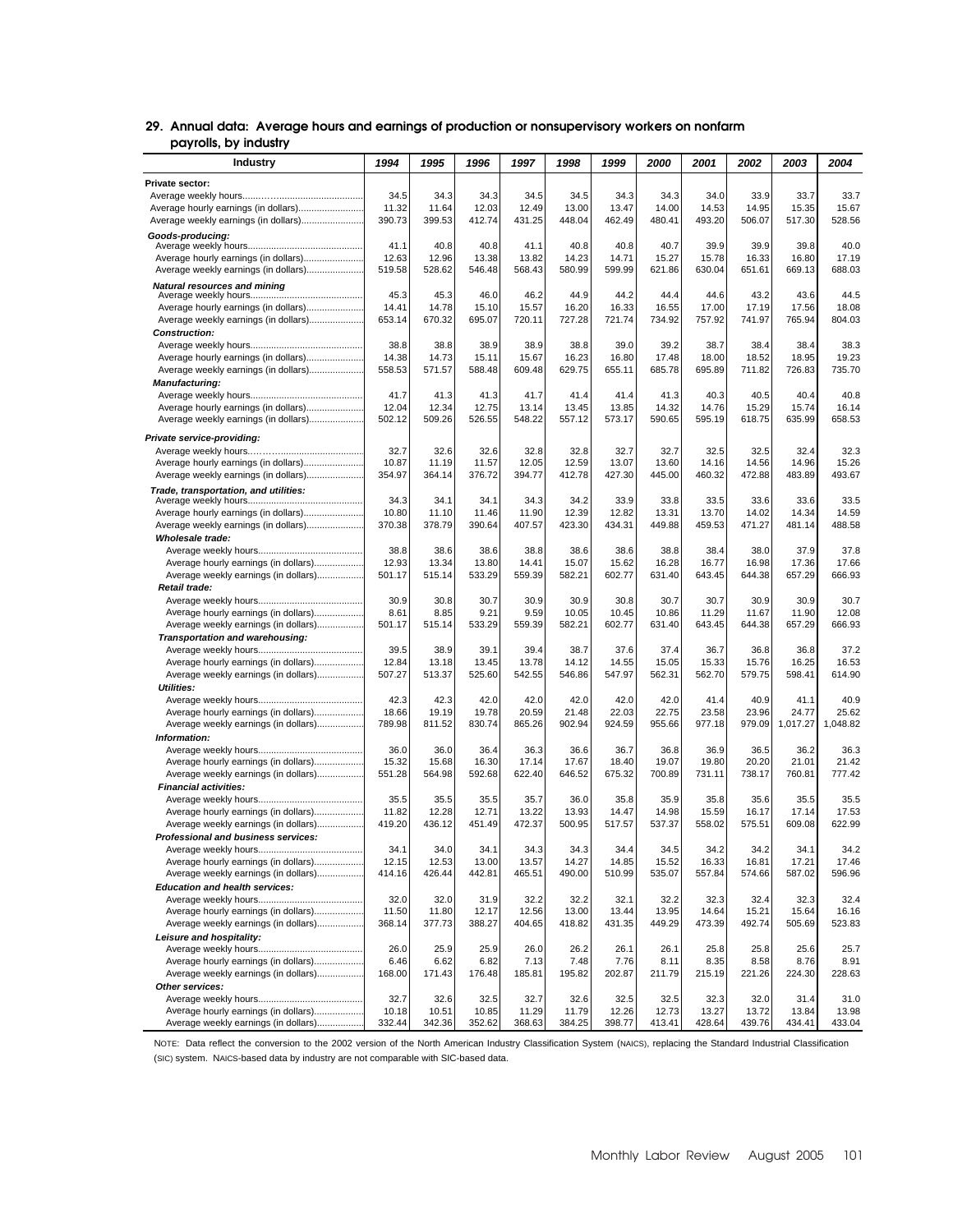#### 30. Employment Cost Index, compensation,<sup>1</sup> by occupation and industry group

 $[June 1989 = 100]$ 

|                                                        |                | 2003           |                |                |                | 2004           |                |                | 2005           |                            | Percent change   |
|--------------------------------------------------------|----------------|----------------|----------------|----------------|----------------|----------------|----------------|----------------|----------------|----------------------------|------------------|
|                                                        |                |                |                |                |                |                |                |                |                | 3 months                   | 12 months        |
| <b>Series</b>                                          | June           | Sept.          | Dec.           | Mar.           | June           | Sept.          | Dec.           | Mar.           | June           | ended                      | ended            |
|                                                        |                |                |                |                |                |                |                |                |                |                            | <b>June 2005</b> |
|                                                        | 165.8          | 167.6          | 168.4          | 170.7          | 172.2          | 173.9          | 174.7          | 176.6          | 177.7          | 0.6                        | 3.2              |
| Workers, by occupational group:                        |                |                |                |                |                |                |                |                |                |                            |                  |
|                                                        | 167.9          | 169.9          | 170.7          | 172.7          | 174.0          | 175.8          | 176.6          | 178.8          | 179.9          | .6                         | 3.4              |
|                                                        | 165.0          | 167.0          | 168.0          | 170.2          | 171.2          | 173.6          | 174.7          | 176.8          | 177.6          | $.5\,$                     | 3.7              |
| Executive, adminitrative, and managerial               | 172.0          | 174.0          | 174.9          | 175.8          | 177.1          | 178.2          | 179.4          | 182.0          | 183.1          | $.6\,$                     | 3.4              |
|                                                        | 170.0          | 171.7          | 172.5          | 175.3          | 177.2          | 178.7          | 180.0          | 182.0          | 183.3          | $\overline{.7}$            | 3.4              |
|                                                        | 161.4          | 162.9          | 163.7          | 166.9          | 168.8          | 170.1          | 170.9          | 172.4          | 173.8          | $\boldsymbol{.8}$          | 3.0              |
|                                                        | 165.0          | 166.8          | 167.9          | 169.7          | 170.9          | 172.7          | 173.6          | 174.9          | 175.9          | 6.6                        | 2.9              |
| Workers, by industry division:                         |                |                |                |                |                |                |                |                |                |                            |                  |
|                                                        | 164.6<br>165.4 | 165.8<br>166.5 | 166.8<br>167.1 | 170.4<br>171.7 | 171.9<br>173.2 | 173.4<br>174.9 | 174.4<br>175.4 | 177.0<br>178.2 | 178.5<br>179.6 | .8<br>$\boldsymbol{.8}$    | 3.8<br>3.7       |
|                                                        | 166.2          | 168.2          | 169.1          | 170.8          | 172.3          | 174.0          | 174.7          | 176.5          | 177.4          | .5                         | 3.0              |
|                                                        | 166.3          | 168.5          | 169.5          | 171.2          | 172.3          | 174.5          | 175.5          | 177.0          | 177.8          | $.5\,$                     | 3.2              |
|                                                        | 167.6          | 169.3          | 170.7          | 173.0          | 174.4          | 176.7          | 177.7          | 179.9          | 181.1          | $\cdot$                    | 3.8              |
|                                                        | 170.8          | 173.1          | 174.8          | 176.8          | 178.2          | 180.5          | 181.8          | 184.3          | 185.5          | .7                         | 4.1              |
|                                                        | 164.2          | 166.9          | 167.6          | 168.5          | 168.9          | 171.8          | 172.9          | 173.9          | 174.5          | $\cdot$                    | 3.3              |
|                                                        | 164.3          | 167.3          | 168.1          | 170.1          | 171.4          | 174.1          | 175.4          | 177.6          | 178.3          | $\mathcal{A}$              | 4.0              |
|                                                        | 165.8          | 167.8          | 168.6          | 170.4          | 171.8          | 173.5          | 174.4          | 176.1          | 177.1          | .6                         | 3.1              |
|                                                        | 166.4          | 168.1          | 168.8          | 171.4          | 173.0          | 174.4          | 175.2          | 177.2          | 178.5          | .7                         | 3.2              |
|                                                        | 166.6          | 168.1          | 169.0          | 171.6          | 173.2          | 174.6          | 175.6          | 177.7          | 178.9          | .7                         | 3.3              |
| Workers, by occupational group:                        |                |                |                |                |                |                |                |                |                |                            |                  |
|                                                        | 169.4          | 171.2          | 172.0          | 174.2          | 175.7          | 177.3          | 178.1          | 180.4          | 181.6          | .7                         | 3.4              |
|                                                        | 170.4          | 172.1          | 173.0          | 175.3          | 176.7          | 178.3          | 179.5          | 182.0          | 183.2          | $\cdot$ 7                  | 3.7              |
| Professional specialty and technical occupations       | 167.7          | 169.4          | 170.5          | 173.4          | 174.7<br>178.1 | 176.8          | 178.1<br>180.2 | 180.8          | 181.6          | $\cdot$<br>$\overline{.7}$ | 3.9<br>3.4       |
| Executive, adminitrative, and managerial occupations   | 173.1<br>165.1 | 175.0<br>167.2 | 175.9<br>167.1 | 176.8<br>169.2 | 171.2          | 179.2<br>173.1 | 171.4          | 183.0<br>173.1 | 184.2<br>174.4 | $\boldsymbol{.8}$          | 1.9              |
| Administrative support occupations, including clerical | 170.9          | 172.3          | 173.2          | 176.1          | 178.1          | 179.4          | 180.7          | 182.8          | 184.3          | $\boldsymbol{.8}$          | 3.5              |
|                                                        | 161.4          | 162.8          | 163.6          | 166.9          | 168.8          | 170.1          | 170.8          | 172.3          | 173.7          | $\boldsymbol{.8}$          | 2.9              |
| Precision production, craft, and repair occupations    | 162.0          | 163.1          | 164.2          | 167.1          | 169.1          | 170.2          | 171.2          | 173.1          | 174.9          | 1.0                        | 3.4              |
| Machine operators, assemblers, and inspectors          | 161.1          | 162.6          | 163.2          | 168.7          | 170.5          | 172.2          | 172.5          | 173.3          | 173.8          | $\cdot$ 3                  | 1.9              |
| Transportation and material moving occupations         | 155.1          | 156.7          | 156.9          | 158.5          | 160.6          | 161.8          | 162.3          | 163.7          | 165.7          | 1.2                        | 3.2              |
| Handlers, equipment cleaners, helpers, and laborers    | 166.8          | 168.6          | 169.5          | 171.7          | 173.2          | 174.3          | 175.3          | 176.9          | 177.9          | .6                         | 2.7              |
|                                                        | 162.6          | 163.8          | 164.3          | 166.9          | 168.2          | 168.9          | 169.7          | 170.9          | 171.9          | 6.6                        | 2.2              |
| Production and nonsupervisory occupations"             | 164.1          | 165.7          | 166.6          | 169.3          | 171.0          | 172.4          | 173.0          | 174.6          | 175.8          | .7                         | 2.8              |
| Workers, by industry division:                         |                |                |                |                |                |                |                |                |                |                            |                  |
|                                                        | 164.5          | 165.7          | 166.5          | 170.3          | 171.8          | 173.3          | 174.3          | 176.9          | 178.5          | .9<br>.9                   | 3.9              |
|                                                        | 163.8<br>169.2 | 165.0<br>170.1 | 165.9<br>170.5 | 169.8<br>173.5 | 171.2<br>174.7 | 172.5<br>176.4 | 173.7<br>177.8 | 176.3<br>182.2 | 177.9<br>184.2 | 1.1                        | 3.9<br>5.4       |
|                                                        | 167.5          | 168.5          | 169.2          | 172.2          | 173.3          | 174.5          | 176.4          | 180.9          | 183.0          | 1.2                        | 5.6              |
|                                                        | 161.5          | 162.9          | 163.9          | 168.1          | 169.8          | 171.3          | 172.0          | 173.4          | 174.7          | .7                         | 2.9              |
|                                                        | 161.1          | 162.3          | 163.3          | 164.6          | 165.9          | 167.0          | 167.3          | 169.1          | 171.0          | 1.1                        | 3.1              |
|                                                        | 165.4          | 166.5          | 167.1          | 171.7          | 173.2          | 174.9          | 175.4          | 178.2          | 179.6          | $\boldsymbol{.8}$          | 3.7              |
|                                                        | 168.7          | 169.5          | 169.6          | 173.2          | 174.6          | 176.4          | 176.7          | 181.4          | 183.4          | 1.1                        | 5.0              |
|                                                        | 166.4<br>162.8 | 167.4<br>164.1 | 167.8<br>165.1 | 171.3<br>170.4 | 172.6<br>172.0 | 174.1<br>173.7 | 174.7<br>174.3 | 179.4<br>175.8 | 181.5<br>176.7 | 1.2<br>.5                  | 5.2<br>2.7       |
|                                                        | 165.5          | 166.6          | 167.3          | 172.4          | 174.0          | 175.8          | 176.3          | 179.5          | 181.2          | .9                         | 4.1              |
|                                                        | 164.9          | 166.0          | 166.6          | 170.4          | 171.7          | 173.1          | 173.6          | 175.8          | 176.8          | .6                         | 3.0              |
|                                                        | 167.0          | 168.8          | 169.7          | 171.6          | 173.3          | 174.7          | 175.3          | 177.1          | 178.1          | .6                         | 2.8              |
|                                                        | 168.0          | 169.7          | 170.6          | 172.5          | 174.2          | 175.6          | 176.5          | 178.4          | 179.4          | $\cdot 6$                  | 3.0              |
|                                                        | 169.2          | 171.2          | 172.0          | 174.1          | 175.7          | 177.3          | 177.8          | 179.7          | 180.7          | 6.6                        | 2.8              |
|                                                        | 171.3          | 173.1          | 174.2          | 176.2          | 177.8          | 179.4          | 180.4          | 182.4          | 183.2          | $\cdot$                    | 3.0              |
|                                                        | 160.8          | 162.2          | 162.6          | 164.1          | 166.4          | 167.4          | 168.1          | 169.9          | 171.5          | .9                         | 3.1              |
|                                                        | 162.0<br>165.4 | 163.2<br>166.5 | 164.3<br>167.0 | 166.1<br>169.8 | 167.4<br>172.5 | 168.1<br>173.6 | 168.9<br>173.5 | 170.1<br>174.5 | 171.1<br>175.8 | $\cdot 6$<br>.7            | 2.2<br>1.9       |
|                                                        | 158.9          | 159.4          | 159.6          | 162.0          | 164.7          | 166.2          | 166.2          | 165.5          | 166.1          | $\cdot$ 4                  | .9               |
|                                                        | 174.2          | 176.4          | 177.0          | 180.4          | 183.1          | 183.6          | 183.4          | 186.9          | 189.2          | 1.2                        | 3.3              |
|                                                        | 175.5          | 178.4          | 179.0          | 182.2          | 183.6          | 183.6          | 183.5          | 186.0          | 188.4          | 1.3                        | 2.6              |
|                                                        | 172.6          | 173.8          | 174.6          | 178.2          | 182.4          | 183.3          | 183.3          | 188.0          | 190.2          | 1.2                        | 4.3              |
|                                                        | 162.5          | 164.3          | 165.0          | 166.3          | 168.1          | 169.1          | 169.1          | 170.9          | 171.7          | $.5\,$                     | 2.1              |
|                                                        | 162.7<br>171.3 | 165.0          | 165.9          | 167.4          | 168.6          | 169.6          | 170.4          | 172.3          | 173.1          | $.5\,$<br>$\cdot$ 1        | 2.7<br>1.9       |
|                                                        | 169.9          | 172.0<br>171.2 | 172.0<br>171.3 | 173.8<br>173.7 | 175.9<br>174.0 | 177.8<br>175.3 | 176.6<br>176.3 | 179.1<br>179.2 | 179.3<br>179.5 | $\cdot$ .2                 | 3.2              |
|                                                        | 157.4          | 159.9          | 161.0          | 162.1          | 163.7          | 164.2          | 164.7          | 166.2          | 167.3          | .7                         | 2.2              |
|                                                        | 159.2          | 161.2          | 165.6          | 165.8          | 166.2          | 168.8          | 169.5          | 172.3          | 172.1          | $-.1$                      | 3.5              |
|                                                        | 158.6          | 159.3          | 160.3          | 162.1          | 163.5          | 163.5          | 164.0          | 165.0          | 165.9          | .5                         | 1.5              |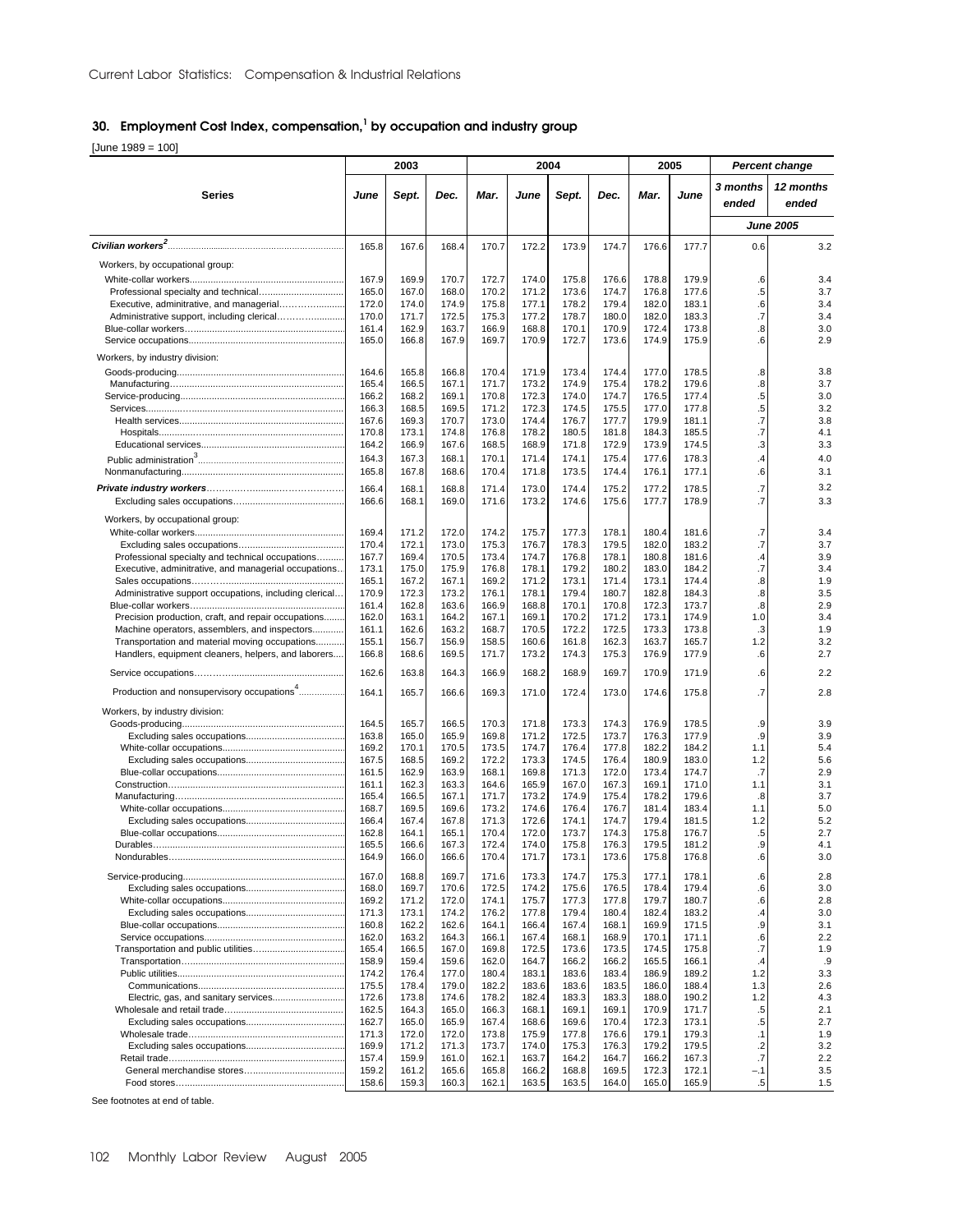#### **30. Continued–Employment Cost Index, compensation,<sup>1</sup> by occupation and industry group**

[June 1989 = 100]

|                                                       |       | 2003    |       |       | 2004  |       |       |       | 2005  | Percent change          |                    |
|-------------------------------------------------------|-------|---------|-------|-------|-------|-------|-------|-------|-------|-------------------------|--------------------|
| <b>Series</b>                                         | June  | Sept.   | Dec.  | Mar.  | June  | Sept. | Dec.  | Mar.  | June  | 3 months<br>ended       | 12 months<br>ended |
|                                                       |       |         |       |       |       |       |       |       |       | <b>June 2005</b>        |                    |
|                                                       | 178.3 | 180.2   | 180.9 | 182.5 | 183.6 | 184.8 | 186.0 | 188.9 | 190.9 | 1.1                     | 4.0                |
|                                                       | 184.0 | 1.853.0 | 186.1 | 186.6 | 188.7 | 190.9 | 191.2 | 194.3 | 196.1 | .9                      | 3.9                |
| Banking, savings and loan, and other credit agencies. | 206.3 | 207.6   | 209.0 | 207.2 | 208.9 | 210.5 | 212.3 | 213.7 | 217.3 | 1.7                     | 4.0                |
|                                                       | 173.9 | 175.1   | 176.2 | 177.8 | 180.5 | 182.1 | 183.6 | 186.3 | 188.8 | 1.3                     | 4.6                |
|                                                       | 168.4 | 170.4   | 171.4 | 173.5 | 175.1 | 176.9 | 177.9 | 179.7 | 180.6 | .5                      | 3.1                |
|                                                       | 169.2 | 171.9   | 172.6 | 174.8 | 176.9 | 178.5 | 179.1 | 180.1 | 181.0 | .5                      | 2.3                |
|                                                       | 167.9 | 169.4   | 170.8 | 173.3 | 174.8 | 177.0 | 178.0 | 180.3 | 181.5 | $\cdot$                 | 3.8                |
|                                                       | 171.9 | 173.9   | 175.9 | 178.1 | 179.7 | 181.8 | 183.2 | 185.8 | 187.3 | .8                      | 4.2                |
|                                                       | 177.1 | 180.2   | 181.3 | 183.1 | 184.2 | 187.0 | 188.5 | 190.0 | 190.9 | .5                      | 3.6                |
|                                                       | 175.4 | 178.4   | 179.4 | 181.2 | 182.5 | 185.2 | 186.2 | 187.6 | 188.6 | .5                      | 3.3                |
|                                                       | 166.4 | 168.1   | 169.0 | 170.9 | 172.5 | 173.9 | 174.7 | 176.5 | 177.6 | .6                      | 3.0                |
|                                                       | 169.3 | 171.2   | 172.1 | 174.1 | 175.7 | 177.2 | 178.0 | 180.0 | 181.0 | .6                      | 3.0                |
|                                                       | 171.4 | 173.2   | 174.2 | 176.2 | 177.7 | 179.3 | 180.6 | 182.7 | 183.6 | .5                      | 3.3                |
|                                                       | 159.7 | 161.1   | 161.7 | 163.4 | 165.5 | 166.4 | 167.3 | 168.8 | 170.6 | 1.1                     | 3.1                |
|                                                       | 162.0 | 163.2   | 162.4 | 166.0 | 167.3 | 168.0 | 168.9 | 170.1 | 171.0 | .5                      | 2.2                |
|                                                       | 163.2 | 165.9   | 166.8 | 168.0 | 168.7 | 171.5 | 172.6 | 174.1 | 174.7 | 3                       | 3.6                |
| Workers, by occupational group:                       |       |         |       |       |       |       |       |       |       |                         |                    |
|                                                       | 162.2 | 164.9   | 165.7 | 166.8 | 167.5 | 170.0 | 171.2 | 172.6 | 173.1 | .3                      | 3.3                |
|                                                       | 160.8 | 163.4   | 164.1 | 165.1 | 165.6 | 168.4 | 169.4 | 170.4 | 171.1 | .4                      | 3.3                |
| Executive, administrative, and managerial             | 165.7 | 168.0   | 169.1 | 170.1 | 171.0 | 172.1 | 174.3 | 176.7 | 176.5 | $-.1$                   | 3.2                |
| Administrative support, including clerical            | 164.4 | 167.9   | 168.5 | 170.4 | 171.8 | 174.3 | 175.5 | 177.2 | 177.7 | .3                      | 3.4                |
|                                                       | 161.7 | 163.6   | 165.2 | 166.7 | 167.5 | 169.9 | 171.0 | 172.6 | 173.8 | 7.                      | 3.8                |
| Workers, by industry division:                        |       |         |       |       |       |       |       |       |       |                         |                    |
|                                                       | 162.3 | 164.9   | 165.7 | 166.5 | 166.8 | 169.7 | 170.8 | 171.8 | 172.4 | .3                      | 3.4                |
|                                                       | 164.2 | 166.8   | 168.2 | 169.4 | 170.1 | 173.0 | 173.8 | 175.6 | 176.4 | .5                      | 3.7                |
|                                                       | 166.7 | 169.5   | 171.0 | 172.2 | 172.9 | 175.7 | 176.8 | 178.9 | 179.6 | .4                      | 3.9                |
|                                                       | 167.3 | 170.3   | 171.4 | 172.4 | 173.2 | 176.3 | 177.4 | 179.1 | 179.8 | $\mathcal{A}$           | 3.8                |
|                                                       | 161.7 | 164.3   | 165.0 | 165.7 | 165.9 | 168.8 | 169.9 | 170.9 | 171.4 | $\cdot$ 3               | 3.3                |
|                                                       | 162.0 | 164.7   | 165.3 | 166.0 | 166.3 | 169.2 | 170.3 | 171.2 | 171.7 | .3                      | 3.2                |
|                                                       | 160.0 | 163.0   | 163.7 | 164.4 | 164.6 | 168.0 | 169.2 | 169.8 | 170.3 | $\overline{\mathbf{3}}$ | 3.5                |
|                                                       | 167.5 | 169.2   | 170.0 | 170.7 | 171.0 | 172.4 | 173.2 | 175.1 | 175.6 | $\cdot$ 3               | 2.7                |
|                                                       | 164.3 | 167.3   | 168.1 | 170.1 | 171.4 | 174.1 | 175.4 | 177.6 | 178.3 | $\overline{\mathbf{A}}$ | 4.0                |

 $1$  Cost (cents per hour worked) measured in the Employment Cost Index consists of wages, salaries, and employer cost of employee benefits.<br><sup>2</sup> Consists of private industry workers (excluding farm and household workers) and Earnings index, which was discontinued in January 1989.

<sup>3</sup> Consists of legislative, judicial, administrative, and regulatory activities.

State and local government (excluding Federal Government) workers.

<sup>4</sup> This series has the same industry and occupational coverage as the Hourly

5 Includes, for example, library, social, and health services.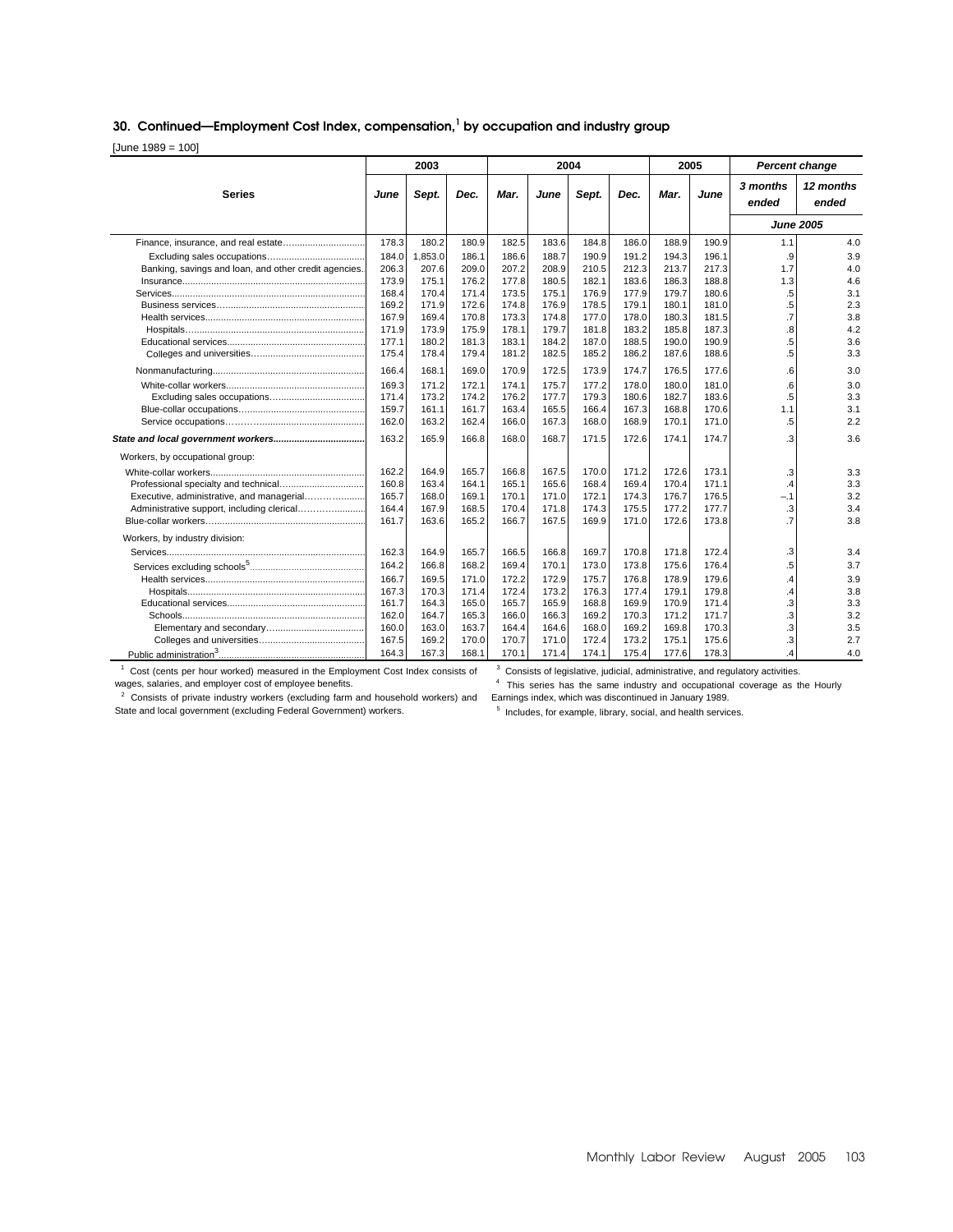# **31. Employment Cost Index, wages and salaries, by occupation and industry group**

 $[June 1989 = 100]$ 

|                                                        |                | 2003           |                |                | 2004           |                |                | 2005           |                | Percent change          |            |
|--------------------------------------------------------|----------------|----------------|----------------|----------------|----------------|----------------|----------------|----------------|----------------|-------------------------|------------|
|                                                        |                |                |                |                |                |                |                |                |                | 3 months                | 12 months  |
| <b>Series</b>                                          | June           | Sept.          | Dec.           | Mar.           | June           | Sept.          | Dec.           | Mar.           | June           | ended                   | ended      |
|                                                        |                |                |                |                |                |                |                |                |                | <b>June 2005</b>        |            |
|                                                        |                |                |                |                |                |                |                |                |                |                         |            |
|                                                        | 160.3          | 161.8          | 162.3          | 163.3          | 164.3          | 165.7          | 166.2          | 167.3          | 168.2          | 0.5                     | 2.4        |
| Workers, by occupational group:                        | 162.9          | 164.5          | 165.1          | 166.1          | 167.1          | 168.7          | 169.1          | 170.3          | 171.1          | $.5\,$                  | 2.4        |
|                                                        | 160.1          | 161.8          | 162.5          | 163.8          | 164.4          | 166.5          | 167.0          | 168.1          | 168.7          | $\cdot$                 | 2.6        |
| Executive, adminitrative, and managerial               | 169.0          | 170.5          | 171.2          | 171.4          | 172.4          | 173.4          | 174.4          | 175.9          | 176.9          | 6.6                     | 2.6        |
|                                                        | 163.1          | 164.3          | 164.9          | 166.3          | 167.5          | 168.8          | 169.7          | 170.9          | 172.0          | .6                      | 2.7        |
|                                                        | 154.8          | 155.8          | 156.3          | 157.3          | 158.4          | 159.7          | 160.0          | 161.0          | 162.2          | .7                      | 2.4        |
|                                                        | 158.7          | 159.8          | 160.6          | 161.2          | 161.9          | 162.8          | 163.6          | 164.4          | 165.3          | $.5\,$                  | 2.1        |
| Workers, by industry division:                         |                |                |                |                |                |                |                |                |                |                         |            |
|                                                        | 157.5          | 158.3          | 160.6          | 159.9          | 161.0          | 162.3          | 162.4          | 163.8          | 164.9          | .8                      | 2.4        |
|                                                        | 159.0<br>161.4 | 159.7<br>163.0 | 160.1<br>163.6 | 161.3<br>164.6 | 162.4<br>165.5 | 163.8<br>167.0 | 164.0<br>167.5 | 165.3<br>168.6 | 166.4<br>169.5 | .7<br>.5                | 2.5<br>2.4 |
|                                                        | 162.8          | 164.7          | 165.4          | 166.5          | 167.4          | 167.3          | 170.1          | 171.2          | 171.9          | $\cdot$                 | 2.7        |
|                                                        | 163.2          | 164.7          | 165.9          | 167.7          | 168.6          | 170.8          | 171.7          | 173.2          | 174.3          | .6                      | 3.4        |
|                                                        | 164.4          | 166.3          | 167.7          | 169.0          | 169.9          | 171.8          | 173.2          | 174.7          | 175.7          | .6                      | 3.4        |
|                                                        | 160.7          | 162.7          | 163.2          | 163.6          | 163.8          | 166.0          | 166.8          | 167.5          | 167.9          | $\cdot$ .2              | 2.5        |
|                                                        | 158.0          | 159.4          | 160.0          | 161.1          | 161.4          | 162.6          | 163.5          | 165.0          | 165.6          | $\cdot$                 | 2.6        |
|                                                        | 160.5          | 162.1          | 162.7          | 163.7          | 164.6          | 166.0          | 166.5          | 167.6          | 168.5          | $.5\,$                  | 2.4        |
|                                                        | 160.4          | 161.7          | 162.3          | 163.4          | 164.5          | 165.9          | 166.2          | 167.4          | 168.4          | .6                      | 2.4        |
|                                                        | 160.5          | 161.7          | 162.4          | 163.5          | 164.5          | 165.8          | 166.5          | 167.6          | 168.7          | $\cdot$ 7               | 2.6        |
| Workers, by occupational group:                        |                |                |                |                |                |                |                |                |                |                         |            |
|                                                        | 163.8          | 165.3          | 165.9          | 167.1          | 168.2          | 169.7          | 170.0          | 171.3          | 172.3          | .6                      | 2.4        |
|                                                        | 164.8          | 166.2          | 167.0          | 168.1          | 169.2          | 170.6          | 171.4          | 172.7          | 173.7          | .6                      | 2.7        |
| Professional specialty and technical occupations       | 160.5          | 162.1          | 163.0          | 164.7          | 165.5          | 167.6          | 168.0          | 169.4          | 170.0          | .4                      | 2.7        |
| Executive, adminitrative, and managerial occupations   | 170.3          | 171.8          | 172.5          | 172.7          | 173.9          | 174.9          | 175.7          | 177.2          | 178.4          | $\cdot$                 | 2.6        |
| Administrative support occupations, including clerical | 159.3<br>164.0 | 161.6<br>165.1 | 161.1<br>165.7 | 162.6<br>167.2 | 163.9<br>168.6 | 165.9<br>169.7 | 164.0<br>170.8 | 164.9<br>172.0 | 166.0<br>173.3 | .7<br>$\boldsymbol{.8}$ | 1.3<br>2.8 |
|                                                        | 154.6          | 155.6          | 156.1          | 157.2          | 158.3          | 159.5          | 159.9          | 160.8          | 162.1          | .8                      | 2.4        |
| Precision production, craft, and repair occupations    | 154.7          | 155.5          | 156.2          | 157.1          | 158.3          | 159.3          | 159.7          | 160.4          | 162.0          | 1.0                     | 2.3        |
| Machine operators, assemblers, and inspectors          | 155.3          | 156.8          | 156.9          | 158.6          | 159.8          | 161.6          | 161.6          | 162.6          | 163.7          | .7                      | 2.4        |
| Transportation and material moving occupations         | 149.0          | 149.8          | 149.8          | 150.4          | 151.8          | 152.9          | 153.3          | 154.4          | 156.0          | 1.0                     | 2.8        |
| Handlers, equipment cleaners, helpers, and laborers    | 159.0          | 159.9          | 160.6          | 161.8          | 162.7          | 163.6          | 164.5          | 165.6          | 165.9          | $\cdot$                 | 2.0        |
|                                                        | 156.1          | 157.1          | 157.8          | 158.4          | 159.3          | 159.8          | 160.6          | 161.4          | 162.3          | .6                      | 1.9        |
| Production and nonsupervisory occupations <sup>3</sup> | 157.4          | 158.8          | 159.4          | 160.7          | 161.7          | 163.1          | 163.4          | 164.5          | 165.5          | .6                      | 2.4        |
| Workers, by industry division:                         |                |                |                |                |                |                |                |                |                |                         |            |
|                                                        | 157.4          | 158.3          | 158.7          | 159.9          | 160.9          | 162.3          | 162.4          | 163.6          | 164.8          | .7                      | 2.4        |
|                                                        | 156.5          | 157.4          | 158.0          | 159.2          | 160.2          | 161.2          | 161.6          | 162.8          | 164.0          | .7                      | 2.4        |
|                                                        | 161.4<br>159.2 | 161.9<br>159.9 | 162.1<br>160.4 | 163.2<br>161.5 | 164.5<br>162.7 | 166.0<br>163.6 | 165.9<br>164.1 | 167.3<br>165.3 | 168.5<br>166.7 | $\cdot$<br>.8           | 2.4<br>2.5 |
|                                                        | 154.8          | 155.9          | 156.4          | 157.7          | 158.6          | 159.8          | 160.1          | 161.2          | 162.4          | .7                      | 2.4        |
|                                                        | 152.4          | 153.6          | 154.0          | 155.1          | 155.9          | 157.1          | 157.0          | 157.7          | 159.2          | 1.0                     | 2.1        |
|                                                        | 159.0          | 159.7          | 160.1          | 161.3          | 162.4          | 163.8          | 164.0          | 165.3          | 166.4          | .7                      | 2.5        |
|                                                        | 161.6          | 162.0          | 162.1          | 163.3          | 164.7          | 166.1          | 166.1          | 167.6          | 168.7          | .7                      | 2.4        |
|                                                        | 158.9          | 159.5          | 160.0          | 161.2          | 162.5          | 163.5          | 163.9          | 165.1          | 166.5          | 8.                      | 2.5        |
|                                                        | 156.9          | 157.9          | 158.5          | 159.8          | 160.6          | 162.1          | 162.4          | 163.6          | 164.7          | .7                      | 2.6        |
|                                                        | 159.7<br>157.8 | 160.6<br>158.3 | 160.9<br>158.7 | 161.9<br>160.4 | 162.9<br>161.6 | 164.5<br>162.8 | 164.7<br>162.9 | 165.9<br>164.5 | 167.1<br>165.3 | .7<br>.5                | 2.6<br>2.3 |
|                                                        |                |                |                |                |                |                |                |                |                | .6                      | 2.3        |
|                                                        | 161.7<br>162.8 | 163.3<br>164.2 | 163.9<br>165.0 | 165.0<br>166.0 | 166.1<br>167.1 | 167.5<br>168.5 | 167.9<br>169.3 | 169.0<br>170.4 | 170.0<br>171.4 | .6                      | 2.6        |
|                                                        | 164.1          | 166.0          | 166.6          | 167.8          | 168.9          | 170.4          | 170.8          | 172.1          | 173.0          | .5                      | 2.4        |
|                                                        | 166.5          | 168.2          | 169.0          | 170.2          | 171.2          | 172.8          | 173.6          | 175.0          | 175.9          | $.5\,$                  | 2.7        |
|                                                        | 154.3          | 155.1          | 155.4          | 156.2          | 157.8          | 158.9          | 159.4          | 160.1          | 161.5          | .9                      | 2.3        |
|                                                        | 155.6          | 156.6          | 157.4          | 158.0          | 158.8          | 159.4          | 160.2          | 160.9          | 161.8          | .6                      | 1.9        |
|                                                        | 155.6          | 156.0          | 156.5          | 157.6          | 159.1          | 160.4          | 160.5          | 159.8          | 161.1          | .8                      | 1.3        |
|                                                        | 150.6<br>162.1 | 150.4<br>163.4 | 150.8<br>164.1 | 151.7<br>165.3 | 153.4<br>166.4 | 155.0<br>167.5 | 155.1<br>167.5 | 153.4<br>168.2 | 154.6<br>169.9 | .8<br>1.0               | .8<br>2.1  |
|                                                        | 163.4          | 165.4          | 165.9          | 167.0          | 167.5          | 168.8          | 168.3          | 168.4          | 170.3          | 1.1                     | 1.7        |
|                                                        | 160.4          | 161.0          | 161.8          | 163.3          | 165.1          | 165.9          | 166.6          | 167.9          | 169.2          | .8                      | 2.5        |
|                                                        | 157.5          | 159.2          | 159.5          | 160.3          | 161.6          | 162.5          | 162.1          | 163.4          | 164.1          | .4                      | 1.5        |
|                                                        | 164.7          | 164.8          | 165.3          | 166.2          | 167.8          | 169.7          | 167.5          | 169.5          | 169.4          | $-.1$                   | 1.0        |
|                                                        | 165.2          | 165.7          | 166.3          | 167.8          | 167.6          | 168.6          | 168.9          | 171.5          | 171.5          | $\cdot$ 0               | 2.3        |
|                                                        | 153.8<br>152.0 | 156.3<br>153.1 | 156.5<br>153.6 | 157.3<br>154.1 | 158.4<br>154.9 | 158.7<br>157.5 | 159.3<br>158.1 | 160.3<br>159.3 | 161.4<br>159.0 | $\cdot$<br>$-.2$        | 1.9<br>2.6 |
|                                                        | 151.6          | 152.2          | 152.8          | 153.8          | 154.3          | 154.5          | 155.0          | 155.8          | 156.7          | .6                      | 1.6        |
|                                                        |                |                |                |                |                |                |                |                |                |                         |            |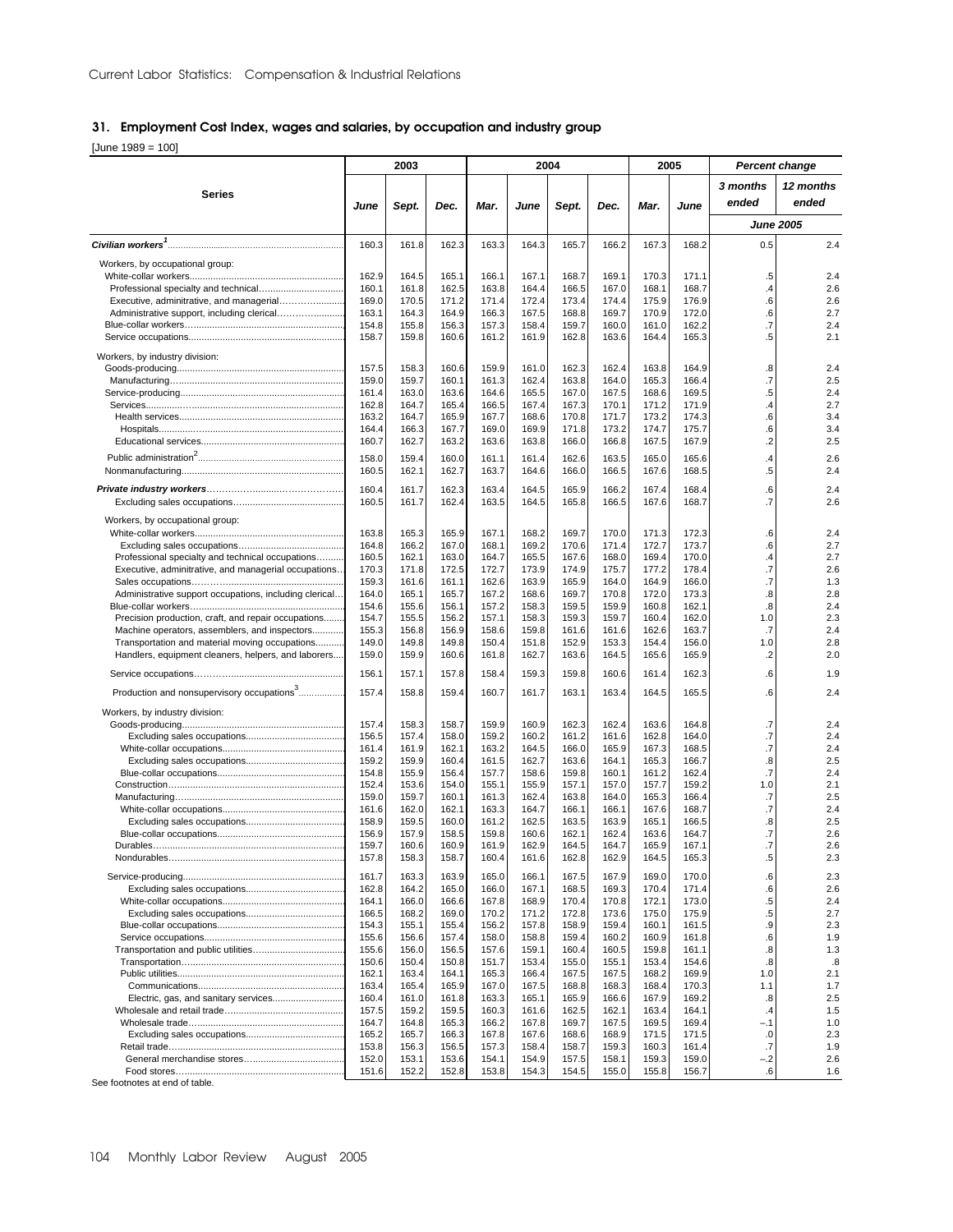#### **31. Continued–Employment Cost Index, wages and salaries, by occupation and industry group**

 $[June 1989 = 100]$ 

|                                                       |       | 2003  |       |       | 2004  |       |       |       | 2005  | Percent change       |                    |
|-------------------------------------------------------|-------|-------|-------|-------|-------|-------|-------|-------|-------|----------------------|--------------------|
| Series                                                | June  | Sept. | Dec.  | Mar.  | June  | Sept. | Dec.  | Mar.  | June  | 3 months<br>ended    | 12 months<br>ended |
|                                                       |       |       |       |       |       |       |       |       |       | <b>June 2005</b>     |                    |
|                                                       | 172.4 | 174.1 | 174.5 | 175.2 | 175.3 | 176.5 | 177.7 | 179.2 | 181.2 | 1.1                  | 3.4                |
|                                                       | 178.5 | 179.2 | 210.2 | 179.2 | 180.5 | 181.8 | 182.9 | 184.6 | 186.5 | 1.0                  | 3.3                |
| Banking, savings and loan, and other credit agencies. | 208.7 | 209.1 | 164.5 | 206.7 | 207.6 | 209.5 | 211.3 | 210.7 | 215.4 | 2.2                  | 3.8                |
|                                                       | 163.0 | 163.9 | 164.5 | 165.1 | 167.2 | 168.9 | 170.4 | 171.7 | 173.7 | 1.2                  | 3.9                |
|                                                       | 164.0 | 165.9 | 166.7 | 168.1 | 169.3 | 171.1 | 172.0 | 173.4 | 174.2 | .5                   | 2.9                |
|                                                       | 166.4 | 169.1 | 169.8 | 171.0 | 172.7 | 174.3 | 175.0 | 175.5 | 176.5 | .6                   | 2.2                |
|                                                       | 163.2 | 164.6 | 135.8 | 167.8 | 168.8 | 170.9 | 171.9 | 173.4 | 174.6 | $\overline{.7}$      | 3.4                |
|                                                       | 164.6 | 166.5 | 167.9 | 169.4 | 170.5 | 172.4 | 173.8 | 175.4 | 176.7 | $\overline{.7}$      | 3.6                |
|                                                       | 167.5 | 170.3 | 171.0 | 171.9 | 172.6 | 175.5 | 176.8 | 177.9 | 178.6 | $\cdot$ <sub>4</sub> | 3.5                |
|                                                       | 165.1 | 167.6 | 168.4 | 169.5 | 170.0 | 172.9 | 173.6 | 174.6 | 175.5 | .5                   | 3.2                |
|                                                       | 160.5 | 162.1 | 162.6 | 163.7 | 164.8 | 166.2 | 166.6 | 167.7 | 168.7 | .6                   | 2.4                |
|                                                       | 163.9 | 165.7 | 166.3 | 167.5 | 168.6 | 170.1 | 170.5 | 171.7 | 172.7 | .6                   | 2.4                |
|                                                       | 166.1 | 167.7 | 168.5 | 169.7 | 170.7 | 172.3 | 173.1 | 174.4 | 175.4 | .6                   | 2.8                |
|                                                       | 152.4 | 153.4 | 153.8 | 154.7 | 156.1 | 157.1 | 157.5 | 158.2 | 159.7 | .9                   | 2.3                |
|                                                       | 155.5 | 156.5 | 157.3 | 157.9 | 158.7 | 159.2 | 160.1 | 160.8 | 161.7 | .6                   | 1.9                |
|                                                       | 163.2 | 165.9 | 166.8 | 168.0 | 168.7 | 171.5 | 172.6 | 174.1 | 174.7 | $\overline{2}$       | 2.4                |
| Workers, by occupational group:                       |       |       |       |       |       |       |       |       |       |                      |                    |
|                                                       | 159.2 | 161.0 | 161.5 | 162.1 | 162.4 | 164.1 | 164.9 | 165.9 | 166.2 | $\cdot$              | 2.3                |
|                                                       | 159.1 | 161.0 | 161.4 | 162.1 | 162.3 | 164.4 | 165.0 | 165.7 | 166.2 | .3                   | 2.4                |
| Executive, administrative, and managerial             | 161.0 | 162.5 | 163.3 | 163.5 | 163.8 | 164.3 | 166.1 | 168.2 | 168.0 | $-.1$                | 2.6                |
|                                                       | 157.2 | 159.1 | 159.5 | 160.4 | 160.8 | 162.6 | 163.0 | 163.9 | 164.0 | $\cdot$ 1            | 2.0                |
|                                                       | 156.5 | 157.6 | 158.3 | 158.9 | 159.2 | 160.7 | 161.4 | 162.4 | 163.2 | .5                   | 2.5                |
| Workers, by industry division:                        | 159.8 | 161.6 | 162.1 | 162.6 | 162.7 | 164.8 | 165.5 | 166.2 | 166.6 | $\cdot$              | 2.4                |
|                                                       |       |       |       |       |       |       |       |       |       |                      |                    |
|                                                       | 161.8 | 163.2 | 164.5 | 165.1 | 165.6 | 167.5 | 168.3 | 169.4 | 170.1 | .4                   | 2.7                |
|                                                       | 163.5 | 165.1 | 166.7 | 167.4 | 167.8 | 169.6 | 170.7 | 171.9 | 172.6 | .4                   | 2.9                |
|                                                       | 163.8 | 165.5 | 166.7 | 167.4 | 167.9 | 169.9 | 171.0 | 172.0 | 172.5 | $\cdot$ 3            | 2.7                |
|                                                       | 159.3 | 161.2 | 161.6 | 162.0 | 162.1 | 164.2 | 164.9 | 165.5 | 165.8 | $\cdot$ .2           | 2.3                |
|                                                       | 159.5 | 161.4 | 161.8 | 162.1 | 162.3 | 164.3 | 165.0 | 165.6 | 166.0 | $\overline{2}$       | 2.3                |
|                                                       | 158.5 | 160.6 | 160.9 | 161.3 | 161.5 | 163.8 | 164.5 | 164.8 | 165.1 | $\overline{2}$       | 2.2                |
|                                                       | 162.1 | 163.5 | 164.0 | 164.3 | 164.4 | 165.4 | 166.3 | 167.9 | 168.2 | $\overline{.2}$      | 2.3                |
|                                                       | 158.0 | 159.4 | 160.0 | 161.1 | 161.4 | 162.6 | 163.5 | 165.0 | 165.6 | $\overline{A}$       | 2.6                |

 $1$  Consists of private industry workers (excluding farm and household workers) and

State and local government (excluding Federal Government) workers.

<sup>2</sup> Consists of legislative, judicial, administrative, and regulatory activities.

 $3$  This series has the same industry and occupational coverage as the Hourly Earnings index, which was discontinued in January 1989.

4 Includes, for example, library, social, and health services.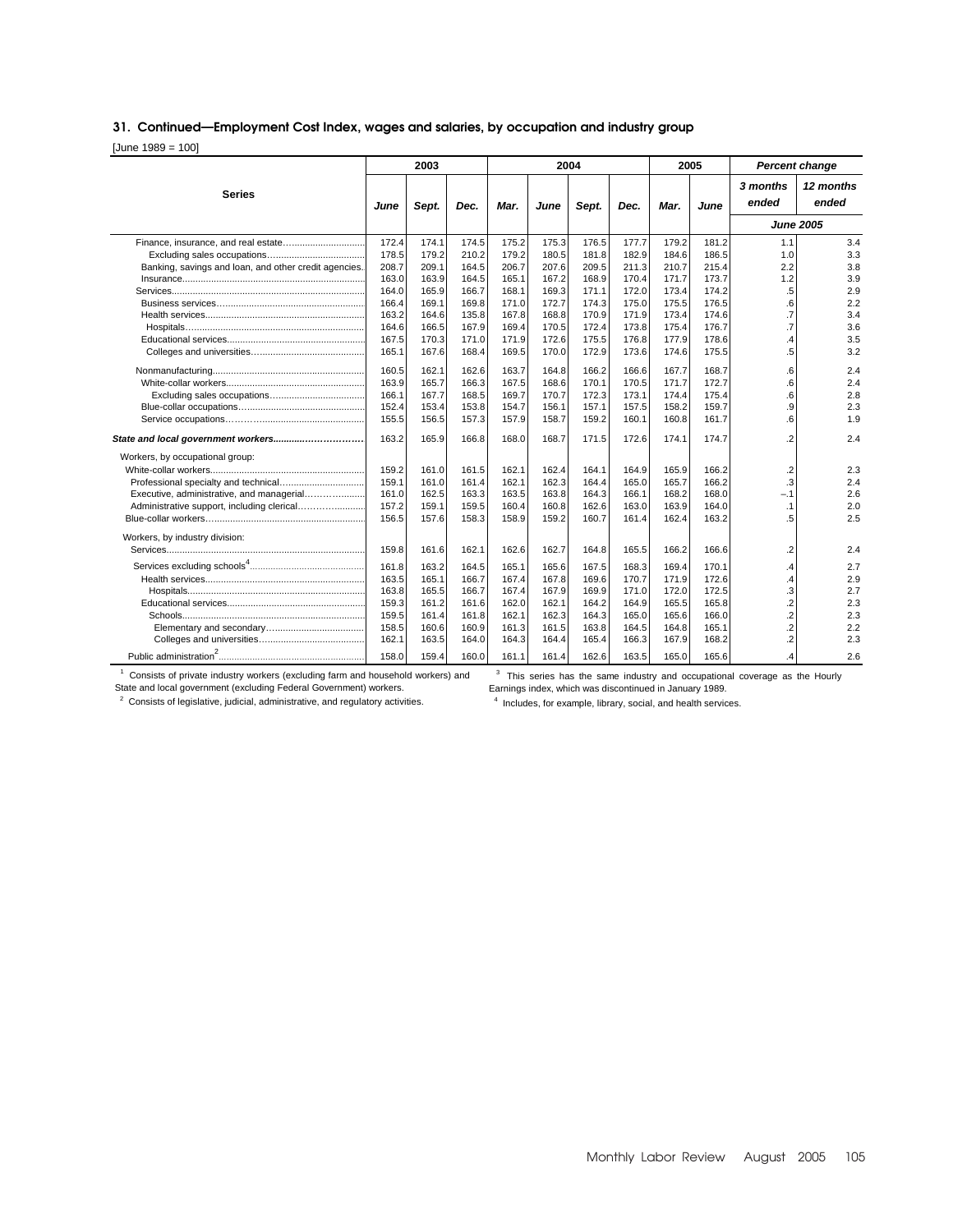# **32. Employment Cost Index, benefits, private industry workers by occupation and industry group**

 $[June 1989 = 100]$ 

|                                 |       | 2003  |       |       | 2004  |       |       | 2005  |       |                   | Percent change     |
|---------------------------------|-------|-------|-------|-------|-------|-------|-------|-------|-------|-------------------|--------------------|
| <b>Series</b>                   | June  | Sept. | Dec.  | Mar.  | June  | Sept. | Dec.  | Mar.  | June  | 3 months<br>ended | 12 months<br>ended |
|                                 |       |       |       |       |       |       |       |       |       | <b>June 2005</b>  |                    |
|                                 | 182.0 | 184.3 | 185.8 | 192.2 | 195.3 | 196.9 | 198.7 | 203.3 | 204.9 | 0.8               | 4.9                |
| Workers, by occupational group: |       |       |       |       |       |       |       |       |       |                   |                    |
|                                 | 185.5 | 187.7 | 189.2 | 194.4 | 197.4 | 199.1 | 201.1 | 206.8 | 208.5 | .8                | 5.6                |
|                                 | 176.1 | 178.4 | 179.9 | 188.3 | 191.8 | 193.3 | 194.9 | 197.8 | 199.4 |                   | 4.0                |
| Workers, by industry division:  |       |       |       |       |       |       |       |       |       |                   |                    |
|                                 | 180.2 | 182.3 | 183.8 | 193.7 | 196.2 | 198.1 | 201.2 | 207.0 | 209.4 | 1.2               | 6.7                |
|                                 | 182.3 | 184.7 | 186.2 | 190.6 | 194.1 | 195.5 | 196.5 | 200.5 | 201.6 |                   | 3.9                |
|                                 | 179.0 | 181.1 | 182.3 | 194.4 | 196.9 | 199.2 | 200.4 | 206.7 | 208.8 | 1.0               | 6.0                |
|                                 | 182.8 | 185.1 | 186.7 | 190.9 | 194.3 | 195.7 | 197.6 | 201.6 | 203.0 |                   | 4.5                |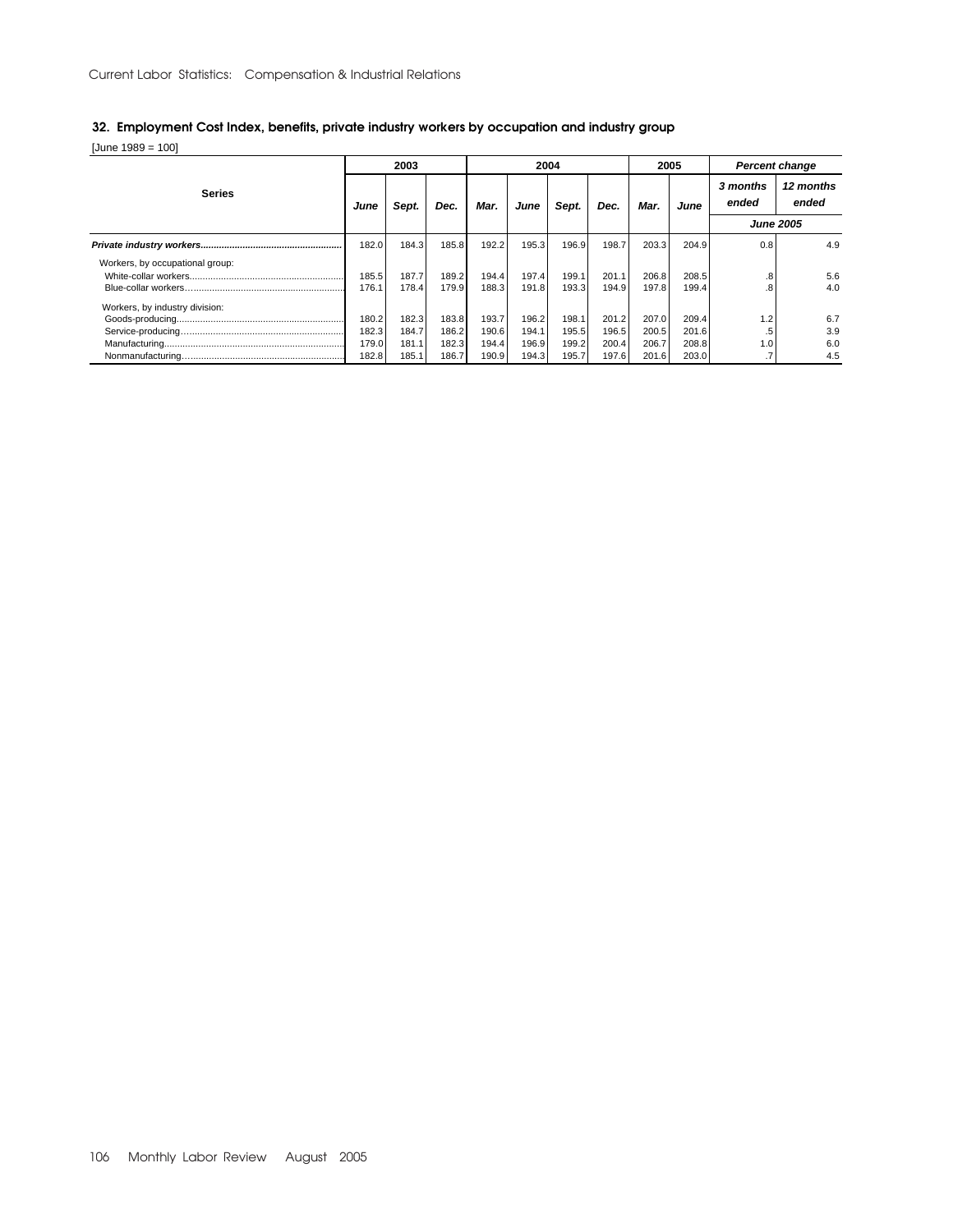# **33. Employment Cost Index, private industry workers by bargaining status, region, and area size**

[June 1989 = 100]

|                                            |       | 2003  |       |       |       | 2004  |       | 2005  |       |                   | Percent change   |
|--------------------------------------------|-------|-------|-------|-------|-------|-------|-------|-------|-------|-------------------|------------------|
|                                            |       |       |       |       |       |       |       |       |       | 3 months          | 12 months        |
| <b>Series</b>                              | June  | Sept. | Dec.  | Mar.  | June  | Sept. | Dec.  | Mar.  | June  | ended             | ended            |
|                                            |       |       |       |       |       |       |       |       |       |                   | <b>June 2005</b> |
| <b>COMPENSATION</b>                        |       |       |       |       |       |       |       |       |       |                   |                  |
| Workers, by bargaining status <sup>1</sup> |       |       |       |       |       |       |       |       |       |                   |                  |
|                                            | 164.1 | 165.7 | 166.8 | 171.4 | 173.9 | 175.3 | 176.2 | 177.5 | 179.0 | 0.8               | 2.9              |
|                                            | 163.4 | 164.7 | 165.9 | 172.3 | 174.6 | 176.0 | 176.7 | 178.2 | 179.8 | .9                | 3.0              |
|                                            | 164.6 | 166.5 | 167.5 | 170.2 | 172.9 | 174.4 | 175.4 | 176.6 | 177.9 | $\overline{.7}$   | 2.9              |
|                                            | 163.8 | 165.0 | 166.3 | 175.0 | 177.0 | 178.4 | 178.9 | 180.6 | 181.7 | .6                | 2.7              |
|                                            | 163.7 | 165.5 | 166.5 | 168.8 | 171.6 | 173.0 | 174.1 | 175.2 | 176.9 | 1.0               | 3.1              |
|                                            | 166.8 | 168.4 | 169.1 | 171.3 | 172.7 | 174.2 | 174.9 | 177.1 | 178.3 | .7                | 3.2              |
|                                            | 164.9 | 166.1 | 166.7 | 169.7 | 170.9 | 172.4 | 173.5 | 176.5 | 178.0 | $\boldsymbol{.8}$ | 4.2              |
|                                            | 167.2 | 169.0 | 169.8 | 171.6 | 173.2 | 174.6 | 175.1 | 177.0 | 178.0 | 6.6               | 2.8              |
|                                            | 165.8 | 166.9 | 167.3 | 170.6 | 172.0 | 173.8 | 174.3 | 177.5 | 179.0 | .8                | 4.1              |
|                                            | 166.7 | 168.5 | 139.3 | 171.1 | 172.6 | 174.0 | 174.7 | 176.6 | 177.7 | 6.6               | 3.0              |
| Workers, by region <sup>1</sup>            |       |       |       |       |       |       |       |       |       |                   |                  |
|                                            | 165.2 | 166.9 | 167.9 | 170.2 | 172.3 | 173.7 | 174.2 | 176.1 | 177.6 | .9                | 3.1              |
|                                            | 161.6 | 163.2 | 163.9 | 166.4 | 167.9 | 169.5 | 170.6 | 172.5 | 173.4 | .5                | 3.3              |
|                                            | 170.4 | 171.7 | 172.5 | 174.7 | 176.2 | 177.6 | 177.9 | 180.0 | 180.9 | $.5\,$            | 2.7              |
|                                            | 169.5 | 171.4 | 172.2 | 175.3 | 176.8 | 178.1 | 179.0 | 181.4 | 183.3 | 1.0               | 3.7              |
| Workers, by area size <sup>1</sup>         |       |       |       |       |       |       |       |       |       |                   |                  |
|                                            | 166.6 | 168.3 | 169.1 | 171.5 | 173.1 | 174.6 | 175.3 | 177.4 | 178.6 | .7                | 3.2              |
|                                            | 165.0 | 166.1 | 166.9 | 170.2 | 172.1 | 173.3 | 174.3 | 176.4 | 177.3 | .5                | 3.0              |
| <b>WAGES AND SALARIES</b>                  |       |       |       |       |       |       |       |       |       |                   |                  |
| Workers, by bargaining status <sup>1</sup> |       |       |       |       |       |       |       |       |       |                   |                  |
|                                            | 154.3 | 155.3 | 156.2 | 157.2 | 158.7 | 160.0 | 160.6 | 160.8 | 162.1 | .8                | 2.1              |
|                                            | 153.9 | 154.8 | 155.4 | 156.3 | 157.5 | 158.7 | 158.9 | 159.6 | 161.1 | .9                | 2.3              |
|                                            | 155.1 | 156.3 | 157.3 | 158.5 | 160.3 | 161.7 | 162.6 | 162.3 | 163.6 | 8.                | 2.1              |
|                                            | 155.9 | 156.7 | 157.1 | 158.1 | 159.2 | 160.5 | 160.7 | 161.5 | 162.8 | .8                | 2.3              |
|                                            | 153.5 | 154.6 | 155.6 | 156.6 | 158.4 | 159.6 | 160.4 | 160.3 | 161.7 | .9                | 2.1              |
|                                            | 161.5 | 163.0 | 163.4 | 164.6 | 165.6 | 167.0 | 167.3 | 168.6 | 169.6 | .6                | 2.4              |
|                                            | 158.9 | 159.7 | 160.1 | 161.4 | 162.4 | 163.8 | 163.9 | 165.2 | 166.4 | .7                | 2.5              |
|                                            | 162.3 | 164.0 | 164.5 | 165.6 | 166.6 | 168.0 | 168.4 | 169.7 | 170.7 | .6                | 2.5              |
|                                            | 160.2 | 160.9 | 161.3 | 162.6 | 163.7 | 165.2 | 165.3 | 166.8 | 167.8 | .6                | 2.5              |
|                                            | 161.5 | 163.1 | 163.7 | 164.7 | 165.7 | 167.1 | 167.5 | 168.7 | 169.7 | .6                | 2.4              |
| Workers, by region <sup>1</sup>            |       |       |       |       |       |       |       |       |       |                   |                  |
|                                            | 158.4 | 160.0 | 160.9 | 162.0 | 163.6 | 164.9 | 165.0 | 166.0 | 167.3 | $\boldsymbol{.8}$ | 2.3              |
|                                            | 156.1 | 157.4 | 157.9 | 159.1 | 160.1 | 161.6 | 162.3 | 163.6 | 164.4 | .5                | 2.7              |
|                                            | 165.0 | 166.1 | 166.5 | 166.9 | 167.7 | 169.2 | 169.2 | 170.6 | 171.3 | .4                | 2.1              |
|                                            | 163.1 | 164.7 | 165.2 | 166.8 | 167.9 | 169.1 | 169.5 | 170.3 | 171.9 | 9.                | 2.4              |
| Workers, by area size <sup>1</sup>         |       |       |       |       |       |       |       |       |       |                   |                  |
|                                            | 160.7 | 162.2 | 162.7 | 163.8 | 164.9 | 163.3 | 166.6 | 167.7 | 168.8 | .7                | 2.4              |
|                                            | 158.0 | 158.9 | 159.5 | 160.8 | 162.1 | 162.1 | 163.8 | 165.1 | 166.3 | .7                | 2.6              |

 1 The indexes are calculated differently from those for the occupation and industry groups. For a detailed description of the index calculation, see the *Monthly Labor Review*  Technical Note, "Estimation procedures for the Employment Cost Index," May 1982.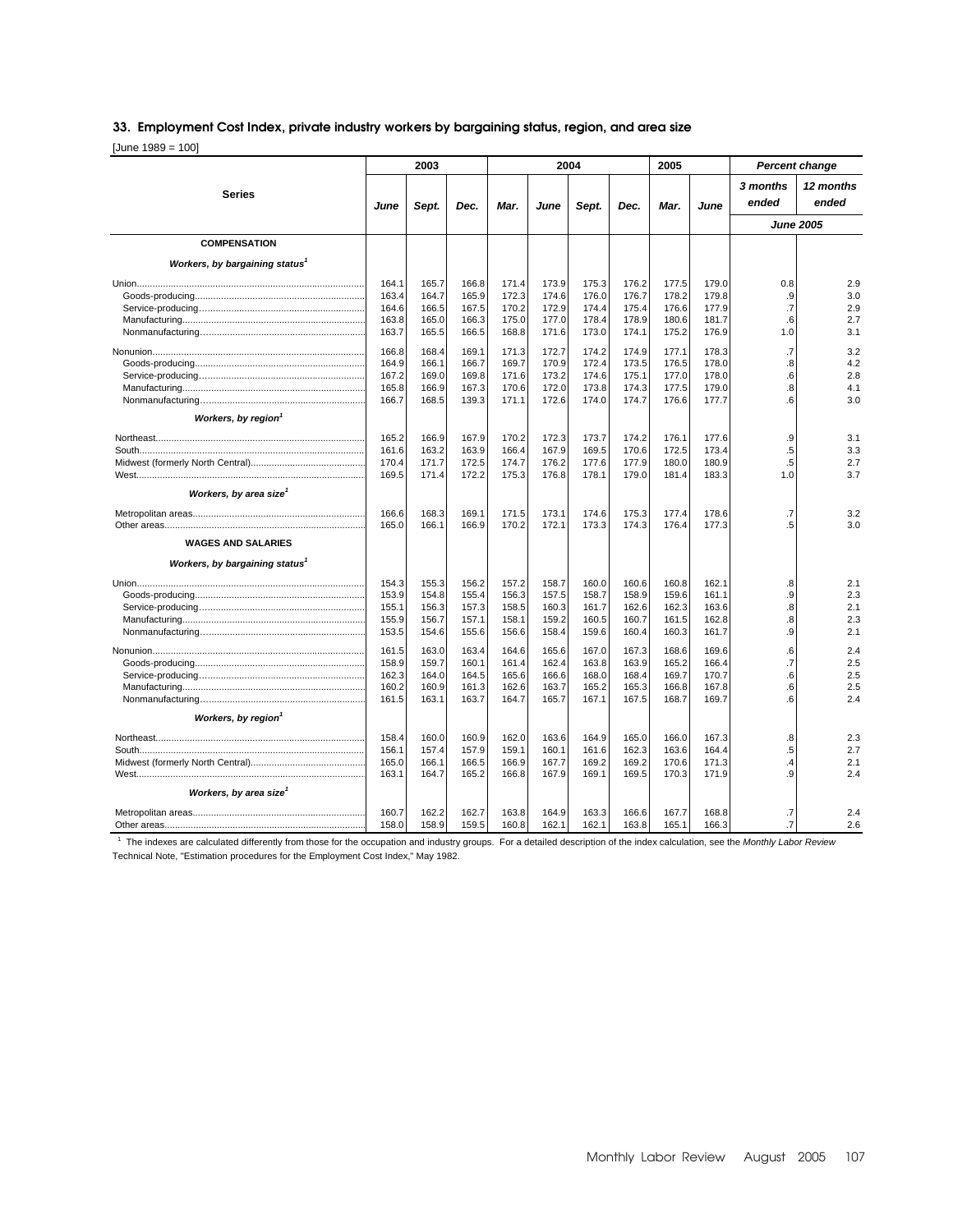|  | 34. Percent of full-time employees participating in employer-provided benefit plans, and in selected features within plans, |  |  |  |
|--|-----------------------------------------------------------------------------------------------------------------------------|--|--|--|
|  | medium and large private establishments, selected years, 1980–97                                                            |  |  |  |

| Item                                                                 | 1980   | 1982     | 1984     | 1986           | 1988     | 1989     | 1991     | 1993     | 1995           | 1997     |
|----------------------------------------------------------------------|--------|----------|----------|----------------|----------|----------|----------|----------|----------------|----------|
|                                                                      | 21,352 | 21,043   | 21,013   | 21,303         | 31,059   | 32,428   | 31,163   | 28,728   | 33,374         | 38,409   |
| Number of employees (in 000's):                                      |        |          |          |                |          |          |          |          |                |          |
|                                                                      | 20,711 | 20,412   | 20,383   | 20,238         | 27,953   | 29,834   | 25,865   | 23,519   | 25,546         | 29,340   |
|                                                                      | 20,498 | 20,201   | 20,172   | 20,451         | 28,574   | 30,482   | 29,293   | 26,175   | 29,078         | 33,495   |
| With defined benefit plan                                            | 17,936 | 17,676   | 17,231   | 16,190         | 19,567   | 20,430   | 18,386   | 16,015   | 17,417         | 19,202   |
| Time-off plans                                                       |        |          |          |                |          |          |          |          |                |          |
| Participants with:                                                   |        |          |          |                |          |          |          |          |                |          |
|                                                                      | 10     | 9        | 9        | 10             | 11       | 10       | 8        | 9        |                |          |
|                                                                      |        | 25<br>76 | 26       | 27             | 29<br>72 | 26       | 30       | 29<br>68 |                |          |
|                                                                      | 75     | 25       | 73<br>26 | 72<br>26       | 26       | 71<br>26 | 67<br>28 | 26       |                |          |
|                                                                      |        |          |          | 88             | 85       | 84       | 80       | 83       | 80             | 81       |
| Average days per occurrence                                          |        |          |          | 3.2            | 3.2      | 3.3      | 3.3      | 3.0      | 3.3            | 3.7      |
|                                                                      | 99     | 99       | 99       | 99             | 96       | 97       | 92       | 91       | 89             | 89       |
|                                                                      | 10.1   | 10.0     | 9.8      | 10.0           | 9.4      | 9.2      | 10.2     | 9.4      | 9.1            | 9.3      |
|                                                                      | 20     | 24       | 23       | 25             | 24       | 22       | 21       | 21       | 22             | 20       |
|                                                                      |        | 3.8      | 3.6      | 3.7            | 3.3      | 3.1      | 3.3      | 3.1      | 3.3            | 3.5      |
|                                                                      | 100    | 99       | 99       | 100            | 98       | 97       | 96       | 97       | 96             | 95       |
|                                                                      | 62     | 67       | 67       | 70             | 69       | 68       | 67       | 65       | 58             | 56       |
|                                                                      |        |          |          |                | 33       | 37       | 37       | 60       |                |          |
|                                                                      |        |          |          |                | 16       | 18       | 26       | 53       | 84             | 93       |
|                                                                      |        |          |          |                |          |          |          |          |                |          |
| Insurance plans                                                      |        |          |          |                |          |          |          |          |                |          |
| Participants in medical care plans                                   | 97     | 97       | 97       | 95             | 90       | 92       | 83       | 82       | 77             | 76       |
| Percent of participants with coverage for:                           |        |          | 46       | 66             | 76       | 75       | 81       | 86       | 78             | 85       |
|                                                                      | 58     | 62       | 62       | 70             | 79       | 80       | 80       | 82       | 73             | 78       |
|                                                                      |        |          | 8        | 18             | 28       | 28       | 30       | 42       | 56             | 63       |
| Percent of participants with employee                                |        |          |          |                |          |          |          |          |                |          |
| contribution required for:                                           |        |          |          |                |          |          |          |          |                |          |
|                                                                      | 26     | 27       | 36       | 43             | 44       | 47       | 51       | 61       | 67             | 69       |
| Average monthly contribution                                         |        |          | \$11.93  | \$12.80        | \$19.29  | \$25.31  | \$26.60  | \$31.55  | \$33.92        | \$39.14  |
|                                                                      | 46     | 51       | 58       | 63             | 64       | 66       | 69       | 76       | 78             | 80       |
| Average monthly contribution                                         |        |          | \$35.93  | \$41.40        | \$60.07  | \$72.10  | \$96.97  | \$107.42 | \$118.33       | \$130.07 |
| Participants in life insurance plans                                 | 96     | 96       | 96       | 96             | 92       | 94       | 94       | 91       | 87             | 87       |
| Percent of participants with:                                        |        |          |          |                |          |          |          |          |                |          |
| Accidental death and dismemberment                                   |        |          |          |                |          |          |          |          |                |          |
|                                                                      | 69     | 72       | 74       | 72             | 78       | 71       | 71       | 76       | 77             | 74       |
|                                                                      |        |          |          | 10             | 8        | 7        | 6        | 5        | 7              |          |
| Retiree protection available<br>Participants in long-term disability |        | 64       | 64       | 59             | 49       | 42       | 44       | 41       | 37             | 33       |
|                                                                      | 40     | 43       | 47       | 48             | 42       | 45       | 40       | 41       | 42             | 43       |
| Participants in sickness and accident                                |        |          |          |                |          |          |          |          |                |          |
|                                                                      | 54     | 51       | 51       | 49             | 46       | 43       | 45       | 44       |                |          |
| Participants in short-term disability plans 1                        |        |          |          |                |          |          |          |          | 53             | 55       |
| <b>Retirement plans</b>                                              |        |          |          |                |          |          |          |          |                |          |
| Participants in defined benefit pension plans                        | 84     | 84       | 82       | 76             | 63       | 63       | 59       | 56       | 52             | 50       |
| Percent of participants with:                                        |        |          |          |                |          |          |          |          |                |          |
| Normal retirement prior to age 65                                    | 55     | 58       | 63       | 64             | 59       | 62       | 55       | 52       | 52             | 52       |
| Early retirement available                                           | 98     | 97       | 97       | 98             | 98       | 97       | 98       | 95       | 96             | 95       |
| Ad hoc pension increase in last 5 years                              |        |          | 47       | 35             | 26       | 22       | 7        | 6        | $\overline{4}$ | 10       |
|                                                                      | 53     | 52       | 56       | 57             | 55       | 64       | 56       | 61       | 58             | 56       |
| Benefit coordinated with Social Security                             | 45     | 45       |          | 62             | 62       | 63       | 54       | 48       | 51             | 49       |
| Participants in defined contribution plans                           |        |          |          | 60             | 45       | 48       | 48       | 49       | 55             | 57       |
| Participants in plans with tax-deferred savings                      |        |          |          |                |          |          |          | 43       |                |          |
|                                                                      |        |          |          | 33             | 36       | 41       | 44       |          | 54             | 55       |
| Other benefits                                                       |        |          |          |                |          |          |          |          |                |          |
| Employees eligible for:                                              |        |          |          |                |          |          |          |          |                |          |
|                                                                      |        |          |          | 2              | 5        | 9        | 10       | 12       | 12             | 13       |
| Reimbursement accounts <sup>2</sup><br>Premium conversion plans      |        |          |          | 5 <sup>1</sup> | 12       | 23       | 36       | 52       | 38<br>5        | 32<br>7  |
|                                                                      |        |          |          |                |          |          |          |          |                |          |

<sup>1</sup> The definitions for paid sick leave and short-term disability (previously sickness and accident insurance) were changed for the 1995 survey. Paid sick leave now includes only plans that specify either a maximum number of days per year or unlimited days. Shortterms disability now includes all insured, self-insured, and State-mandated plans available on a per-disability basis, as well as the unfunded per-disability plans previously reported as sick leave. Sickness and accident insurance, reported in years prior to this survey, included only insured, self-insured, and State-mandated plans providing per-disability bene-

fits at less than full pay.

 $2^2$  Prior to 1995, reimbursement accounts included premium conversion plans, which specifically allow medical plan participants to pay required plan premiums with pretax dollars. Also, reimbursement accounts that were part of flexible benefit plans were tabulated separately.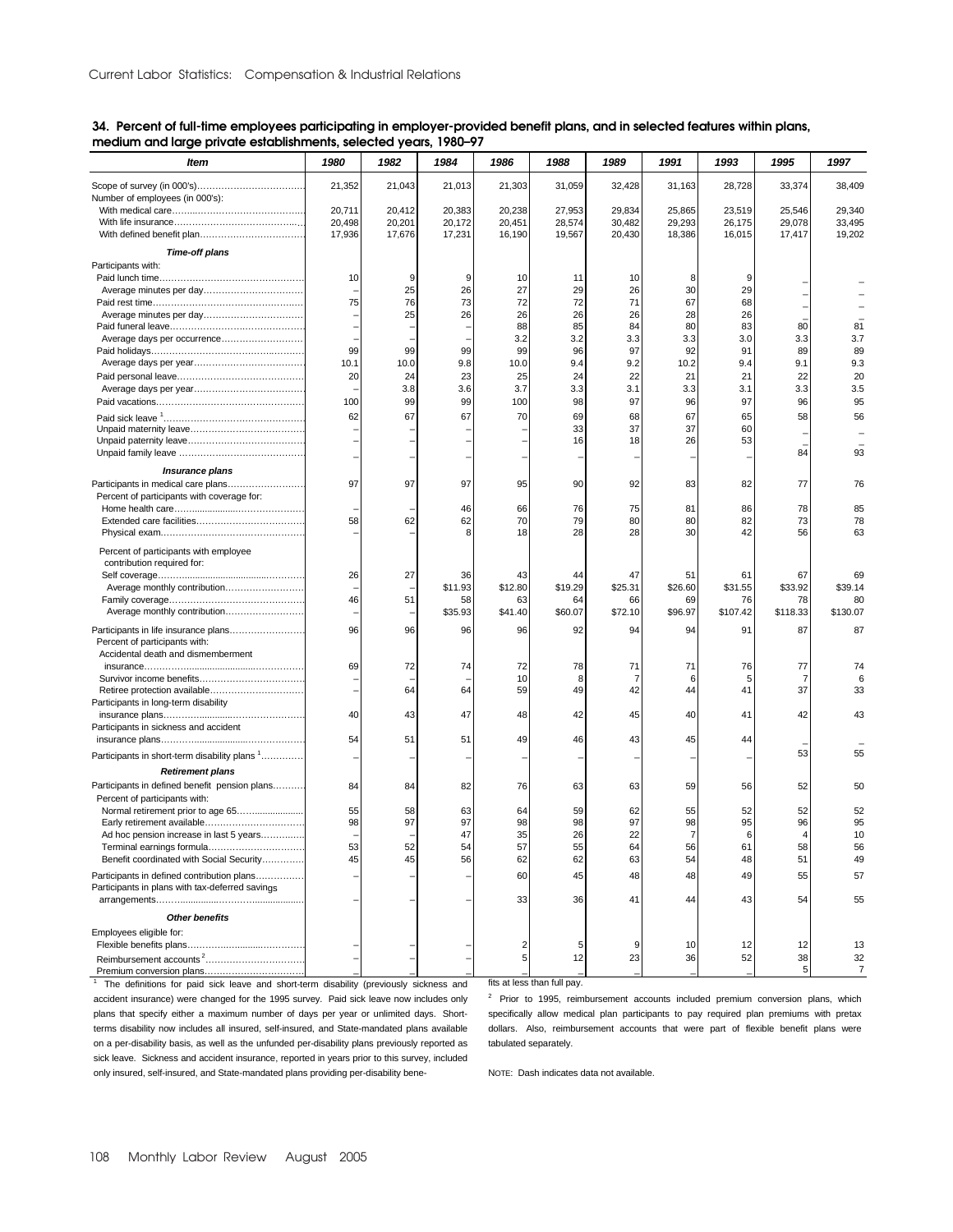| Item                                                                                                        |                      |                      | Small private establishments |                          |                |                  | <b>State and local governments</b> |                      |
|-------------------------------------------------------------------------------------------------------------|----------------------|----------------------|------------------------------|--------------------------|----------------|------------------|------------------------------------|----------------------|
|                                                                                                             | 1990                 | 1992                 | 1994                         | 1996                     | 1987           | 1990             | 1992                               | 1994                 |
| Number of employees (in 000's):                                                                             | 32,466               | 34,360               | 35,910                       | 39,816                   | 10,321         | 12,972           | 12,466                             | 12,907               |
|                                                                                                             | 22.402<br>20.778     | 24,396<br>21,990     | 23.536<br>21,955             | 25.599<br>24.635         | 9,599<br>8,773 | 12,064<br>11,415 | 11,219<br>11.095                   | 11,192<br>11,194     |
|                                                                                                             | 6,493                | 7,559                | 5,480                        | 5,883                    | 9,599          | 11,675           | 10,845                             | 11,708               |
| Time-off plans<br>Participants with:                                                                        |                      |                      |                              |                          |                |                  |                                    |                      |
|                                                                                                             | 8<br>37              | 9<br>37              |                              |                          | 17<br>34       | 11<br>36         | 10<br>34                           |                      |
|                                                                                                             | 48<br>27             | 49<br>26             |                              |                          | 58<br>29       | 56<br>29         | 53<br>29                           |                      |
|                                                                                                             | 47<br>2.9            | 50<br>3.0            | 50<br>3.1                    | 51<br>3.0                | 56<br>3.7      | 63<br>3.7        | 65<br>3.7                          | 62<br>3.7            |
|                                                                                                             | 84<br>9.5            | 82<br>9.2            | 82<br>7.5                    | 80<br>7.6                | 81<br>10.9     | 74<br>13.6       | 75<br>14.2                         | 73<br>11.5           |
|                                                                                                             | 11<br>2.8            | 12<br>2.6            | 13<br>2.6                    | 14<br>3.0                | 38<br>2.7      | 39<br>2.9        | 38<br>2.9                          | 38<br>3.0            |
|                                                                                                             | 88                   | 88                   | 88                           | 86                       | 72             | 67               | 67                                 | 66                   |
|                                                                                                             | 47<br>17             | 53<br>18             | 50                           | 50                       | 97<br>57       | 95<br>51         | 95<br>59                           | 94                   |
|                                                                                                             | 8                    | $\overline{7}$       | 47                           | 48                       | 30             | 33               | 44                                 | 93                   |
| Insurance plans<br>Participants in medical care plans                                                       | 69                   | 71                   | 66                           | 64                       | 93             | 93               | 90                                 | 87                   |
| Percent of participants with coverage for:                                                                  | 79<br>83             | 80<br>84             |                              |                          | 76<br>78       | 82<br>79         | 87<br>84                           | 84<br>81             |
|                                                                                                             | 26                   | 28                   |                              |                          | 36             | 36               | 47                                 | 55                   |
| Percent of participants with employee<br>contribution required for:                                         | 42                   | 47                   | 52                           | 52                       | 35             | 38               | 43                                 | 47                   |
| Average monthly contribution                                                                                | \$25.13              | \$36.51              | \$40.97                      | \$42.63                  | \$15.74        | \$25.53          | \$28.97                            | \$30.20              |
| Average monthly contribution                                                                                | 67<br>\$109.34       | 73<br>\$150.54       | 76<br>\$159.63               | 75<br>\$181.53           | 71<br>\$71.89  | 65<br>\$117.59   | 72<br>\$139.23                     | 71<br>\$149.70       |
| Participants in life insurance plans<br>Percent of participants with:<br>Accidental death and dismemberment | 64                   | 64                   | 61                           | 62                       | 85             | 88               | 89                                 | 87                   |
|                                                                                                             | 78<br>$\overline{1}$ | 76<br>1              | 79<br>$\overline{2}$         | 77<br>1                  | 67<br>1        | 67<br>1          | 74<br>-1                           | 64<br>$\overline{2}$ |
|                                                                                                             | 19                   | 25                   | 20                           | 13                       | 55             | 45               | 46                                 | 46                   |
| Participants in long-term disability<br>Participants in sickness and accident                               | 19                   | 23                   | 20                           | 22                       | 31             | 27               | 28                                 | 30                   |
|                                                                                                             | 6                    | 26                   | 26                           |                          | 14             | 21               | 22                                 | 21                   |
| Participants in short-term disability plans <sup>2</sup>                                                    |                      |                      |                              | 29                       |                |                  |                                    |                      |
| <b>Retirement plans</b><br>Participants in defined benefit pension plans<br>Percent of participants with:   | 20                   | 22                   | 15                           | 15                       | 93             | 90               | 87                                 | 91                   |
| Normal retirement prior to age 65                                                                           | 54<br>95             | 50<br>95             |                              | 47<br>92                 | 92<br>90       | 89<br>88         | 92<br>89                           | 92<br>87             |
| Ad hoc pension increase in last 5 years                                                                     | $\overline{7}$       | 4                    |                              |                          | 33             | 16               | 10                                 | 13<br>99             |
| Terminal earnings formula<br>Benefit coordinated with Social Security                                       | 58<br>49             | 54<br>46             |                              | 53<br>44                 | 100<br>18      | 100<br>8         | 100<br>10                          | 49                   |
| Participants in defined contribution plans<br>Participants in plans with tax-deferred savings               | 31                   | 33                   | 34                           | 38                       | 9              | 9                | 9                                  | 9                    |
| Other benefits                                                                                              | 17                   | 24                   | 23                           | 28                       | 28             | 45               | 45                                 | 24                   |
| Employees eligible for:                                                                                     |                      |                      |                              |                          |                |                  |                                    |                      |
|                                                                                                             | 1<br>8               | $\overline{2}$<br>14 | 3<br>19                      | 4<br>12                  | 5<br>5         | 5<br>31          | 5<br>50                            | 5<br>64              |
| Premium conversion plans                                                                                    |                      |                      |                              | $\overline{\mathcal{I}}$ |                |                  |                                    |                      |

**35. Percent of full-time employees participating in employer-provided benefit plans, and in selected features within plans, small private establishments and State and local governments, 1987, 1990, 1992, 1994, and 1996**

 $^1$  Methods used to calculate the average number of paid holidays were revised in 1994 to count partial days more precisely. Average holidays for 1994 are not comparable with those reported in 1990 and 1992.

Sickness and accident insurance, reported in years prior to this survey, included only insured, self-insured, and State-mandated plans providing perdisability benefits at less than full pay.

 $2$  The definitions for paid sick leave and short-term disability (previously sickness and accident insurance) were changed for the 1996 survey. Paid sick leave now includes only plans that specify either a maximum number of days per year or unlimited days. Short-term disability now includes all insured, selfinsured, and State-mandated plans available on a per-disability basis, as well as the unfunded per-disability plans previously reported as sick leave.

<sup>3</sup> Prior to 1996, reimbursement accounts included premium conversion plans, which specifically allow medical plan participants to pay required plan premiums with pretax dollars. Also, reimbursement accounts that were part of flexible benefit plans were tabulated separately.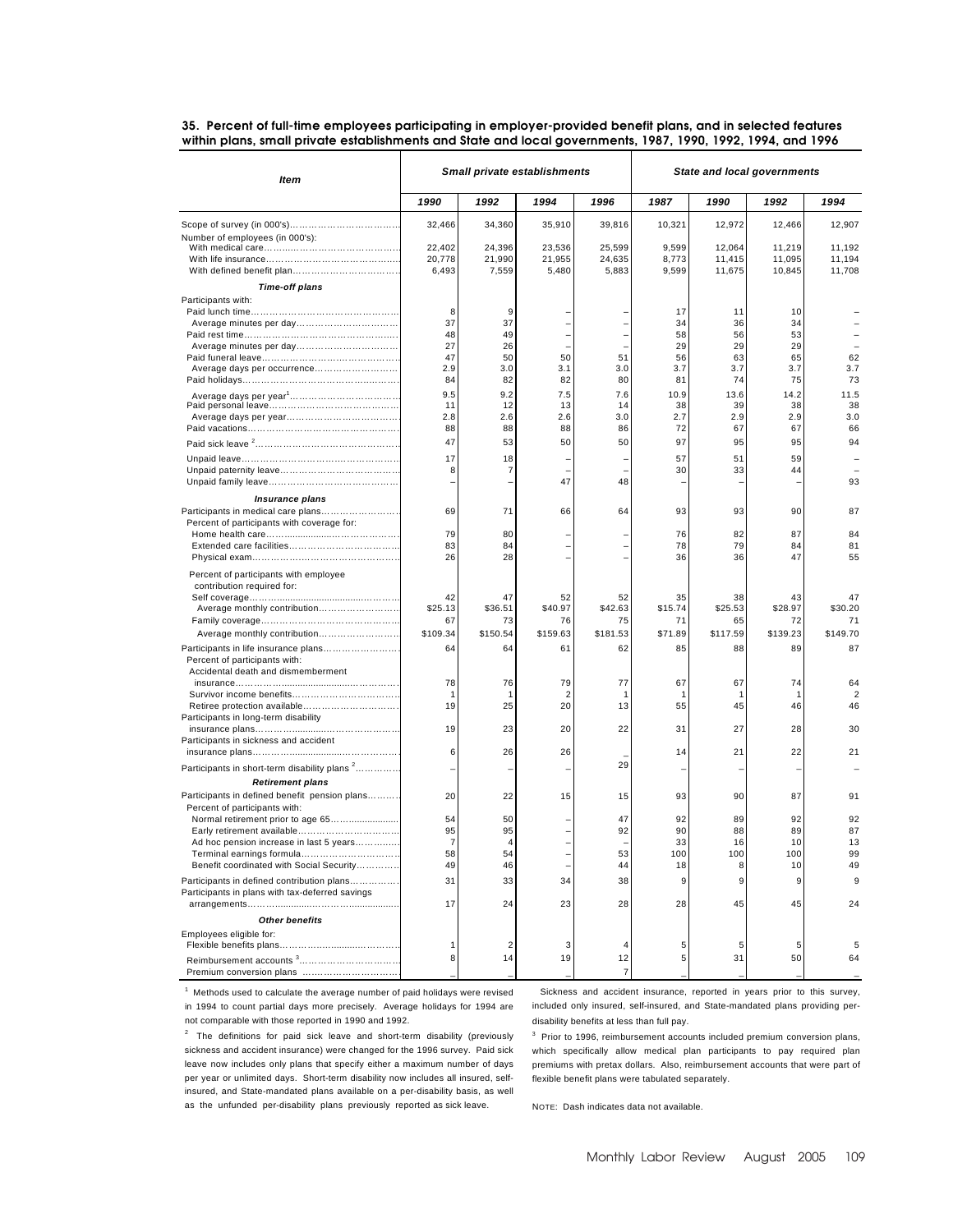| 36. Work stoppages involving 1,000 workers or more |  |  |  |  |  |  |  |
|----------------------------------------------------|--|--|--|--|--|--|--|
|----------------------------------------------------|--|--|--|--|--|--|--|

|                                         |         | <b>Annual totals</b> |      |      |      | 2004  |       |       |      |      |      | 2005           |      |      |                          |
|-----------------------------------------|---------|----------------------|------|------|------|-------|-------|-------|------|------|------|----------------|------|------|--------------------------|
| <b>Measure</b>                          | 2003    | 2004                 | June | July | Aug. | Sept. | Oct.  | Nov.  | Dec. | Jan. | Feb. | Mar.           | Apr. | May  | <b>June</b> <sup>p</sup> |
| Number of stoppages:                    |         |                      |      |      |      |       |       |       |      |      |      |                |      |      |                          |
| Beginning in period                     | 14      | 17                   | 3    |      |      |       |       |       | 3    |      |      | $\overline{ }$ | 3    |      |                          |
| In effect during period                 | 15      | 18 <sub>1</sub>      |      |      |      |       |       |       |      |      |      |                | 5    |      |                          |
| Workers involved:                       |         |                      |      |      |      |       |       |       |      |      |      |                |      |      |                          |
| Beginning in period (in thousands)      | 129.2   | 170.7                | 27.6 | 0.   | 3.7  | 4.5   | 10.0  | 3.2   | 9.8  | 0۱.  | ا 0. | 4.7            | 11.0 | 1.9  | .0                       |
| In effect during period (in thousands). | 130.5   | 316.5                | 28.6 | 1.6  | 3.7  | 6.5   | 16.1  | 16.1  | 8.5  | 2.5  | 2.6  | 7.3            | 14.0 | 3.2  | 6.3                      |
| Days idle:                              |         |                      |      |      |      |       |       |       |      |      |      |                |      |      |                          |
| Number (in thousands)                   | 4,091.2 | 3,344.1              | 94.0 | 3.2  | 52.5 | 57.0  | 300.0 | 114.9 | 97.5 | 50.0 | 49.4 | 86.0           | 48.5 | 38.7 | 57.8                     |
| Percent of estimated working time       | .01     | .01                  | (2)  |      |      |       | .01   |       |      |      |      | (2)            | (2)  |      |                          |

and total working time; private household, forestry, and fishery employees are excluded. An explanation of the measurement of idleness as a percentage of the total time

<sup>1</sup> Agricultural and government employees are included in the total employed worked is found in "Total economy measures of strike idleness," Monthly Labor Review, October 1968, pp. 54–56.

 $2$  Less than 0.005.

NOTE:  $P = preliminary$ .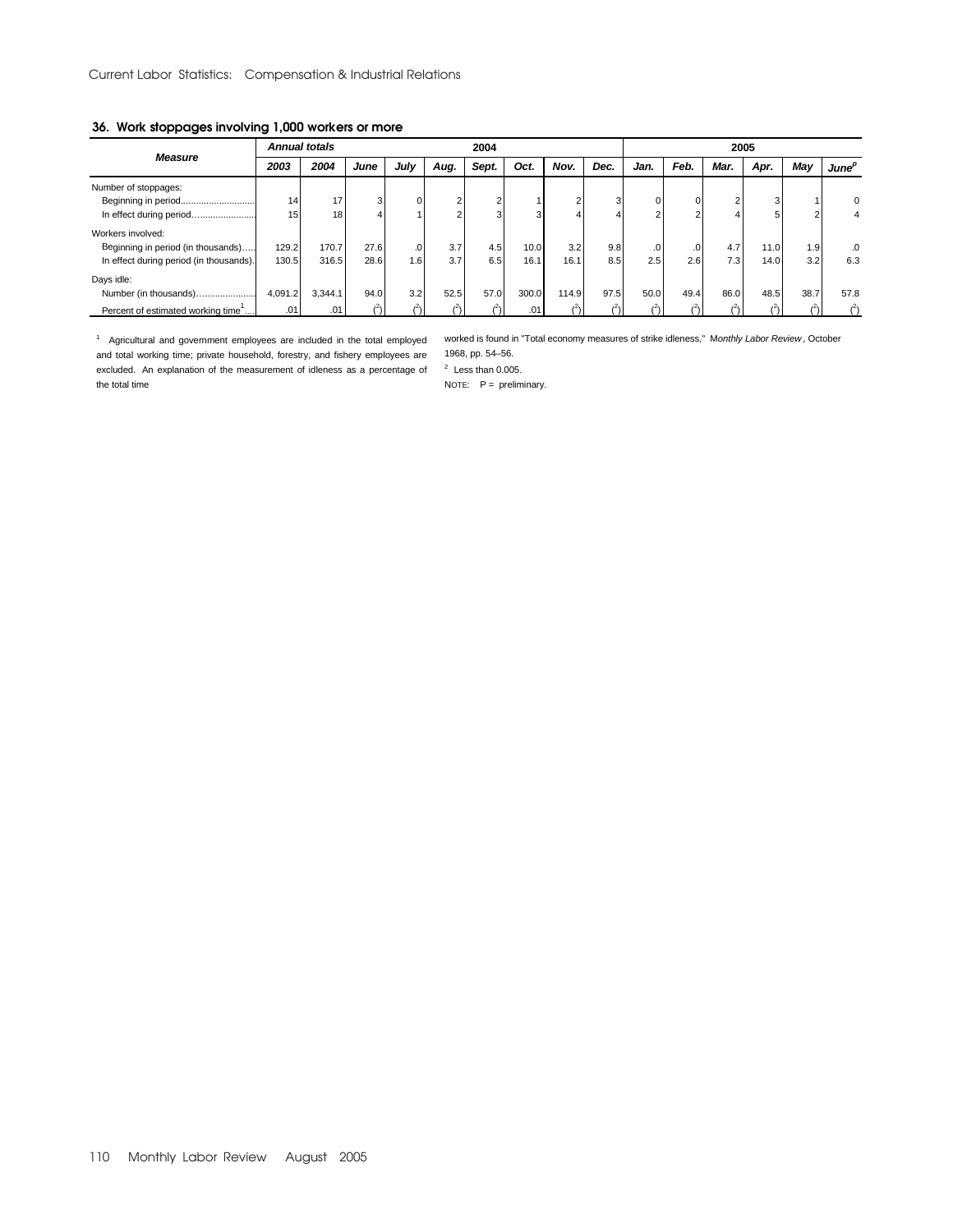#### **37. Consumer Price Indexes for All Urban Consumers and for Urban Wage Earners and Clerical Workers: U.S. city average, by expenditure category and commodity or service group**

[1982–84 = 100, unless otherwise indicated]

|                                                                                   | Annual average |                |                |                |                | 2004           |                |                |                |                |                | 2005           |                |                |                |
|-----------------------------------------------------------------------------------|----------------|----------------|----------------|----------------|----------------|----------------|----------------|----------------|----------------|----------------|----------------|----------------|----------------|----------------|----------------|
| Series                                                                            | 2003           | 2004           | June           | July           | Aug.           | Sept.          | Oct.           | Nov.           | Dec.           | Jan.           | Feb.           | Mar.           | Apr.           | May            | June           |
| <b>CONSUMER PRICE INDEX</b>                                                       |                |                |                |                |                |                |                |                |                |                |                |                |                |                |                |
| FOR ALL URBAN CONSUMERS                                                           |                |                |                |                |                |                |                |                |                |                |                |                |                |                |                |
|                                                                                   | 184.0<br>551.1 | 188.9<br>565.8 | 189.7          | 189.4<br>567.5 | 189.5          | 189.9          | 190.9          | 191.0          | 190.3<br>570.1 | 190.7<br>571.2 | 191.8          | 193.3<br>579.0 | 194.6          | 194.4<br>582.4 | 194.5          |
|                                                                                   | 180.5          | 186.6          | 568.2<br>186.8 | 187.2          | 567.6<br>187.3 | 568.7<br>187.2 | 571.9<br>188.4 | 572.2<br>188.6 | 188.9          | 189.5          | 574.5<br>189.3 | 189.6          | 582.9<br>190.7 | 191.1          | 582.6<br>190.9 |
|                                                                                   | 180.0          | 186.2          | 186.3          | 186.8          | 186.8          | 186.7          | 187.9          | 188.2          | 188.5          | 189.1          | 188.8          | 189.1          | 190.2          | 190.6          | 190.4          |
|                                                                                   | 179.4          | 186.2          | 186.8          | 187.1          | 186.7          | 186.1          | 187.9          | 188.1          | 188.5          | 188.9          | 188.0          | 188.1          | 189.8          | 190.3          | 189.4          |
|                                                                                   | 202.8          | 206.0          | 206.8          | 207.2          | 207.2          | 206.4          | 207.0          | 206.8          | 206.4          | 207.6          | 208.4          | 208.5          | 209.1          | 209.7          | 209.4          |
| Meats, poultry, fish, and eggs                                                    | 169.3          | 181.7          | 182.3          | 183.7          | 183.7          | 183.4          | 182.9          | 182.4          | 183.1          | 183.4          | 183.9          | 184.3          | 184.7          | 185.0          | 185.2          |
|                                                                                   | 167.9          | 180.2          | 188.8<br>226.7 | 187.7<br>224.5 | 184.9<br>224.0 | 181.6<br>226.0 | 182.1<br>240.0 | 180.9<br>248.3 | 180.1<br>250.8 | 183.3<br>242.9 | 181.8<br>234.8 | 181.4<br>233.7 | 182.2<br>240.1 | 183.3<br>244.7 | 181.0<br>238.4 |
| Nonalcoholic beverages and beverage                                               | 225.9          | 232.7          |                |                |                |                |                |                |                |                |                |                |                |                |                |
|                                                                                   | 139.8          | 140.4          | 139.8          | 140.5          | 140.3          | 140.3          | 140.6          | 139.6          | 140.4          | 142.2          | 142.5          | 143.6          | 144.8          | 144.3          | 144.0          |
|                                                                                   | 162.6          | 164.9          | 165.8          | 166.0          | 166.2          | 165.2          | 165.4          | 164.4          | 163.6          | 165.6          | 165.3          | 165.7          | 167.5          | 166.3          | 166.9          |
|                                                                                   | 162.0          | 163.2          | 162.8          | 163.8          | 164.4          | 163.5          | 162.6          | 163.1          | 161.3          | 163.0          | 164.2          | 162.6          | 164.9          | 163.3          | 165.7          |
|                                                                                   | 157.4          | 167.8          | 171.3<br>180.5 | 171.9<br>180.3 | 169.7<br>180.9 | 170.4<br>179.4 | 170.2<br>180.1 | 167.8<br>178.9 | 167.4<br>178.3 | 170.4<br>180.3 | 169.3<br>179.7 | 167.0<br>181.3 | 169.4<br>183.0 | 167.8<br>182.0 | 164.5<br>182.9 |
| Other miscellaneous foods <sup>1,2</sup> .                                        | 178.8<br>110.3 | 179.7<br>110.4 | 110.9          | 109.4          | 111.5          | 110.5          | 109.9          | 110.5          | 110.8          | 110.1          | 110.3          | 111.9          | 110.8          | 110.8          | 110.2          |
|                                                                                   | 182.1          | 187.5          | 187.0          | 187.8          | 188.4          | 188.9          | 189.4          | 189.6          | 189.9          | 190.8          | 191.4          | 191.7          | 192.8          | 192.6          | 193.2          |
| Other food away from home <sup>1,2</sup>                                          | 121.3          | 125.3          | 124.8          | 125.1          | 125.4          | 125.9          | 126.8          | 126.7          | 127.0          | 127.5          | 128.7          | 129.4          | 129.6          | 130.3          | 131.6          |
|                                                                                   | 187.2          | 192.1          | 192.4          | 192.2          | 192.5          | 193.4          | 193.6          | 194.0          | 193.9          | 194.3          | 195.2          | 195.7          | 195.9          | 195.5          | 195.9          |
|                                                                                   | 184.8          | 189.5          | 190.3          | 190.9          | 191.2          | 191.0          | 191.0          | 190.8          | 190.7          | 191.8          | 192.7          | 194.1          | 194.4          | 194.5          | 195.5          |
|                                                                                   | 213.1          | 218.8          | 219.2          | 220.0          | 220.3          | 220.2          | 220.6          | 219.9          | 219.8          | 221.0          | 222.5          | 224.4          | 224.4          | 224.0          | 224.5          |
|                                                                                   | 205.5          | 211.0          | 210.7          | 211.2          | 211.9          | 212.4          | 212.8          | 213.2          | 213.9          | 214.5          | 215.0          | 215.5          | 216.0          | 216.4          | 216.8          |
| Lodging away from home                                                            | 119.3          | 125.9          | 129.1          | 132.2          | 130.6          | 127.2          | 128.0          | 121.9          | 118.7          | 122.6          | 128.9          | 138.3          | 136.2          | 131.7          | 132.8          |
| Owners' equivalent rent of primary residence <sup>3</sup>                         | 219.9<br>114.8 | 224.9<br>116.2 | 224.7          | 225.1          | 225.7          | 226.1          | 226.5          | 226.8          | 227.2          | 227.8          | 228.4          | 228.7<br>119.0 | 229.0          | 229.4          | 229.7          |
| Tenants' and household insurance <sup>1,2</sup> .                                 | 154.5          | 161.9          | 116.2<br>165.5 | 116.1<br>166.6 | 116.3<br>167.7 | 116.6<br>166.7 | 116.3<br>162.8 | 117.7<br>165.6 | 118.7<br>165.7 | 118.5<br>166.9 | 118.7<br>166.4 | 166.7          | 118.2<br>169.6 | 118.0<br>171.7 | 118.0<br>177.4 |
|                                                                                   | 138.2          | 144.4          | 148.5          | 149.5          | 150.5          | 149.3          | 144.9          | 147.8          | 148.0          | 149.0          | 148.1          | 148.4          | 151.5          | 153.7          | 159.9          |
|                                                                                   | 139.5          | 160.5          | 150.7          | 151.1          | 157.4          | 161.6          | 177.3          | 186.6          | 183.7          | 181.2          | 188.5          | 195.5          | 199.5          | 193.9          | 195.0          |
|                                                                                   | 145.0          | 150.6          | 155.8          | 156.9          | 157.6          | 156.0          | 150.0          | 152.7          | 153.0          | 154.3          | 152.9          | 152.7          | 155.9          | 158.7          | 165.6          |
| Household furnishings and operations                                              | 126.1          | 125.5          | 125.6          | 125.2          | 124.8          | 125.0          | 126.1          | 125.8          | 125.5          | 126.1          | 126.1          | 126.1          | 126.3          | 126.7          | 126.0          |
|                                                                                   | 120.9<br>118.0 | 120.4<br>117.5 | 120.1<br>117.7 | 115.9<br>115.2 | 116.5<br>113.8 | 121.2<br>116.2 | 124.1<br>118.3 | 123.0<br>118.9 | 118.8<br>116.3 | 116.1<br>115.0 | 118.7<br>116.3 | 123.5<br>119.6 | 123.7<br>120.4 | 122.4<br>119.7 | 118.3<br>115.3 |
| Women's and girls' apparel                                                        | 113.1          | 113.0          | 112.3          | 106.1          | 107.5          | 114.4          | 119.2          | 116.8          | 110.0          | 105.1          | 109.3          | 117.1          | 116.6          | 114.2          | 109.1          |
|                                                                                   | 122.1          | 118.5          | 116.2          | 114.5          | 115.0          | 119.5          | 120.6          | 120.3          | 118.6          | 117.5          | 118.1          | 119.0          | 121.3          | 119.8          | 116.4          |
|                                                                                   | 119.6          | 119.3          | 118.4          | 115.1          | 117.3          | 121.7          | 122.1          | 121.8          | 120.3          | 119.4          | 121.1          | 122.8          | 123.8          | 123.2          | 121.7          |
|                                                                                   | 157.6          | 163.1          | 165.7          | 164.0          | 162.9          | 162.9          | 166.4          | 167.2          | 164.8          | 164.0          | 166.1          | 168.8          | 173.2          | 172.1          | 171.8          |
|                                                                                   | 153.6          | 159.4          | 161.9          | 160.0          | 159.1          | 159.4          | 162.9          | 163.6          | 161.3          | 160.5          | 162.6          | 165.2          | 169.6          | 168.3          | 167.7          |
| New and used motor vehicles <sup>2</sup>                                          | 96.5           | 94.2           | 93.6           | 93.5           | 93.4           | 93.9           | 94.3           | 95.2           | 95.4           | 95.8           | 95.9           | 95.6           | 95.6           | 95.7           | 95.6           |
|                                                                                   | 137.9<br>142.9 | 137.1<br>133.3 | 137.2<br>130.6 | 135.9<br>132.1 | 134.9<br>133.8 | 134.9<br>136.5 | 135.9<br>136.8 | 137.9<br>136.7 | 138.8<br>137.3 | 139.8<br>137.5 | 139.9<br>137.6 | 139.1<br>137.7 | 138.8<br>138.1 | 138.7<br>138.8 | 138.1<br>139.9 |
|                                                                                   | 135.8          | 160.4          | 173.3          | 165.2          | 162.0          | 161.2          | 173.1          | 171.9          | 161.2          | 156.4          | 164.3          | 175.9          | 193.9          | 188.2          | 185.5          |
|                                                                                   | 135.1          | 159.7          | 172.7          | 164.5          | 161.2          | 160.5          | 172.2          | 171.0          | 160.4          | 155.6          | 163.4          | 175.0          | 193.9          | 187.3          | 184.6          |
| Motor vehicle parts and equipment                                                 | 107.8          | 108.7          | 108.2          | 108.8          | 109.0          | 109.3          | 109.5          | 109.9          | 109.9          | 110.6          | 110.9          | 110.9          | 110.8          | 111.0          | 111.2          |
| Motor vehicle maintenance and repair                                              | 195.6          | 200.2          | 199.7          | 200.3          | 200.8          | 200.7          | 201.7          | 202.9          | 203.3          | 204.0          | 203.9          | 204.7          | 205.0          | 205.6          | 206.1          |
|                                                                                   | 209.3<br>297.1 | 209.1<br>310.1 | 212.3<br>310.0 | 214.4<br>311.0 | 209.7<br>311.6 | 205.3<br>312.3 | 206.5<br>313.3 | 208.6<br>314.1 | 205.4<br>314.9 | 204.4<br>316.8 | 205.9<br>319.3 | 210.1<br>320.7 | 215.0<br>321.5 | 218.0<br>322.2 | 222.4<br>322.9 |
|                                                                                   | 262.8          | 269.3          | 269.6          | 269.9          | 270.0          | 270.9          | 271.7          | 271.2          | 270.8          | 271.6          | 272.8          | 273.2          | 273.5          | 274.6          | 275.6          |
|                                                                                   | 306.0          | 321.3          | 321.0          | 322.3          | 323.1          | 323.7          | 324.8          | 326.0          | 327.3          | 329.5          | 332.5          | 334.3          | 335.2          | 335.9          | 336.3          |
|                                                                                   | 261.2          | 271.5          | 271.6          | 272.3          | 273.3          | 273.3          | 273.7          | 274.2          | 274.6          | 276.2          | 278.6          | 279.7          | 281.0          | 281.6          | 281.9          |
| Hospital and related services                                                     | 394.8          | 417.9          | 416.9          | 419.1          | 418.8          | 420.3          | 422.5          | 425.0          | 428.0          | 431.0          | 434.7          | 437.3          | 437.1          | 437.3          | 437.9          |
| Recreation <sup>2</sup>                                                           | 107.5          | 108.6          | 108.9          | 108.7          | 108.5          | 108.6          | 108.7          | 108.7          | 108.5          | 108.9          | 109.0          | 109.0          | 109.2          | 109.5          | 109.1          |
| Video and audio <sup>1,2</sup>                                                    | 103.6          | 104.2          | 104.4          | 104.4          | 104.1          | 104.0          | 104.2          | 104.0          | 103.9          | 104.2          | 104.3          | 104.6          | 104.8          | 104.6          | 103.1          |
|                                                                                   | 109.8          | 111.6          | 110.8          | 110.9          | 111.7          | 112.9          | 112.5<br>148.3 | 112.7          | 112.6          | 112.7          | 112.8          | 112.7<br>149.3 | 112.9          | 112.7<br>149.9 | 112.8          |
| Educational books and supplies                                                    | 134.4<br>335.4 | 143.7<br>351.0 | 141.6<br>350.6 | 142.1<br>349.5 | 145.1<br>353.3 | 147.9<br>352.8 | 353.8          | 148.4<br>354.4 | 148.5<br>355.9 | 148.8<br>357.4 | 149.2<br>359.9 | 360.6          | 149.5<br>361.3 | 362.3          | 150.5<br>363.4 |
| Tuition, other school fees, and child care                                        | 362.1          | 414.3          | 407.6          | 409.4          | 418.3          | 427.4          | 428.2          | 428.7          | 428.9          | 429.7          | 430.6          | 430.9          | 431.4          | 432.7          | 434.4          |
|                                                                                   | 89.7           | 86.7           | 86.8           | 86.5           | 86.1           | 86.2           | 85.5           | 85.6           | 85.4           | 85.4           | 85.4           | 85.2           | 85.4           | 84.9           | 84.6           |
|                                                                                   | 87.8           | 84.6           | 84.7           | 84.5           | 84.0           | 84.1           | 83.4           | 83.5           | 83.3           | 83.2           | 83.3           | 83.1           | 83.2           | 82.7           | 82.4           |
|                                                                                   | 98.3           | 95.8           | 95.8           | 95.6           | 95.0           | 95.3           | 94.6           | 94.5           | 94.8           | 94.8           | 95.1           | 95.0           | 95.3           | 94.8           | 94.6           |
| Information and information processing                                            |                |                |                |                |                |                |                |                |                |                |                |                |                |                |                |
| other than telephone services <sup>1,4</sup><br>Personal computers and peripheral | 16.1           | 14.8           | 14.9           | 14.8           | 14.7           | 14.7           | 14.5           | 14.3           | 14.2           | 14.2           | 14.0           | 14.0           | 13.9           | 13.8           | 13.6           |
|                                                                                   | 17.6           | 15.3           | 15.5           | 15.3           | 15.1           | 15.0           | 14.6           | 14.2           | 13.9           | 14.0           | 13.5           | 13.4           | 13.4           | 13.2           | 13.0           |
| Tobacco and smoking products                                                      | 298.7<br>469.0 | 304.7<br>478.0 | 304.1<br>476.0 | 305.1<br>480.5 | 305.5<br>481.6 | 306.3<br>482.9 | 306.8<br>482.3 | 307.0<br>481.7 | 307.8<br>484.8 | 309.3<br>493.9 | 310.8<br>496.1 | 311.2<br>496.6 | 311.5<br>497.0 | 312.5<br>498.0 | 312.5<br>497.8 |
|                                                                                   | 178.0          | 181.7          | 181.4          | 181.7          | 181.9          | 182.3          | 182.8          | 83.0           | 183.3          | 183.5          | 184.4          | 184.7          | 184.9          | 185.5          | 185.5          |
|                                                                                   | 153.5          | 153.9          | 153.8          | 153.4          | 152.8          | 153.5          | 154.0          | 153.8          | 153.4          | 153.1          | 153.9          | 153.0          | 153.4          | 154.4          | 154.3          |
|                                                                                   | 193.2          | 197.6          | 196.9          | 197.5          | 198.9          | 199.1          | 199.4          | 200.0          | 201.2          | 201.9          | 202.9          | 203.3          | 203.3          | 202.8          | 203.0          |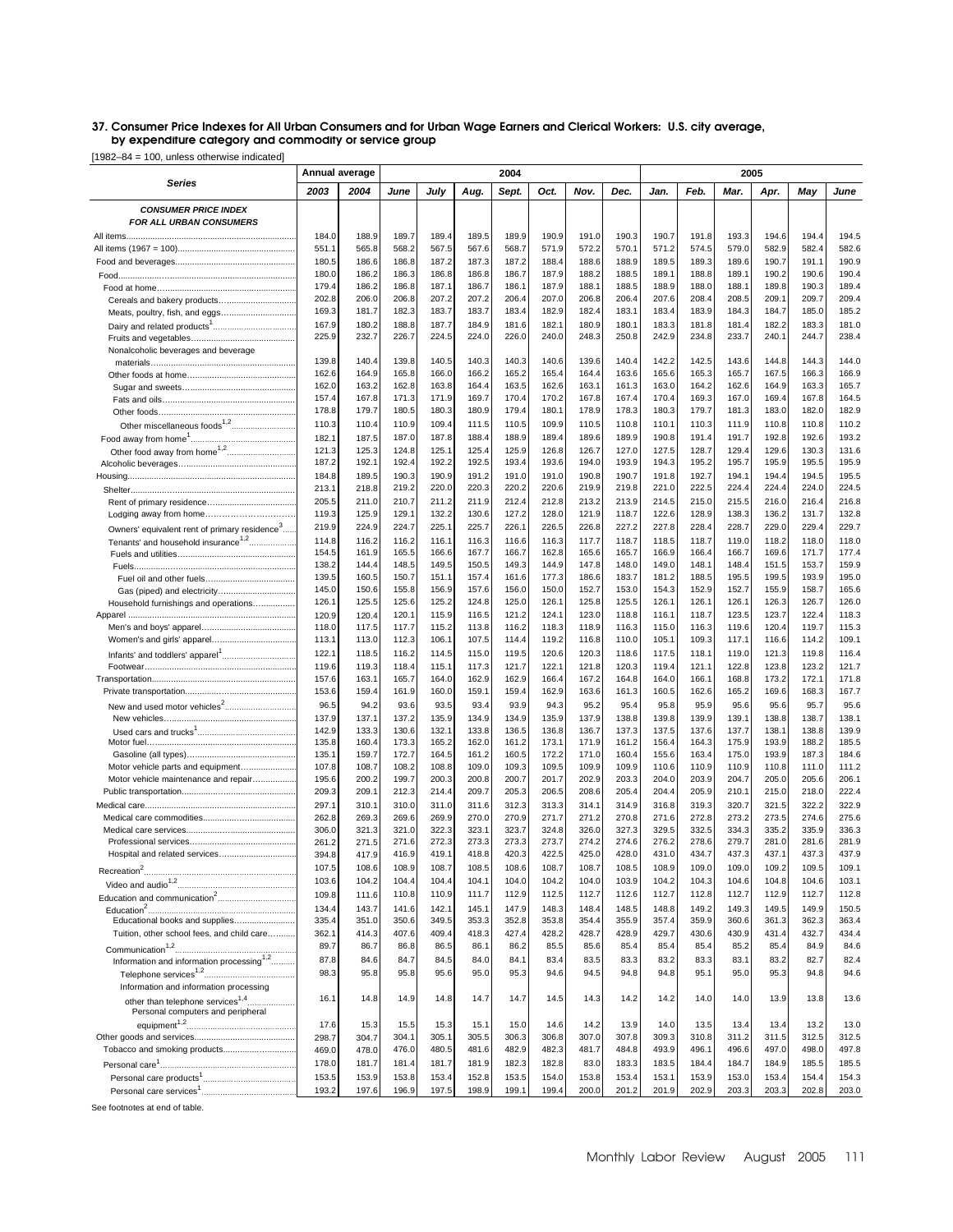**37. Continued–Consumer Price Indexes for All Urban Consumers and for Urban Wage Earners and Clerical Workers: U.S. city average, by expenditure category and commodity or service group**

 $[1982–84 = 100,$  unless otherwise indicated]

| 2003<br>2004<br>July<br>Oct.<br>Nov.<br>Dec.<br>Feb.<br>Mar.<br>June<br>June<br>Aug.<br>Sept.<br>Jan.<br>Apr.<br>May<br>283.5<br>293.9<br>293.6<br>295.2<br>295.9<br>300.8<br>301.4<br>Miscellaneous personal services<br>294.4<br>296.3<br>296.9<br>297.7<br>298.5<br>299.8<br>302.8<br>302.9<br>Commodity and service group:<br>155.8<br>154.2<br>157.2<br>155.8<br>155.4<br>158.2<br>160.3<br>158.9<br>151.2<br>154.7<br>154.5<br>154.9<br>157.1<br>156.5<br>159.8<br>180.5<br>186.6<br>186.8<br>187.2<br>187.3<br>187.2<br>188.4<br>188.6<br>188.9<br>189.5<br>189.3<br>189.6<br>190.7<br>191.1<br>190.9<br>Commodities less food and beverages<br>134.5<br>136.7<br>138.2<br>136.1<br>135.6<br>136.7<br>139.4<br>139.4<br>137.2<br>136.4<br>138.1<br>140.4<br>142.9<br>142.0<br>140.8<br>149.7<br>157.2<br>160.5<br>156.7<br>157.8<br>162.6<br>162.0<br>157.4<br>155.2<br>163.7<br>168.9<br>167.0<br>164.7<br>Nondurables less food and beverages<br>156.1<br>158.6<br>120.9<br>120.4<br>120.1<br>115.9<br>121.2<br>124.1<br>123.0<br>118.8<br>116.1<br>118.7<br>123.5<br>123.7<br>122.4<br>118.3<br>116.5<br>Nondurables less food, beverages,<br>171.5<br>183.9<br>189.5<br>185.8<br>190.6<br>185.2<br>183.3<br>192.7<br>198.6<br>197.5<br>184.4<br>184.4<br>190.2<br>187.3<br>201.0<br>114.8<br>115.4<br>117.5<br>114.5<br>114.1<br>113.7<br>114.1<br>114.7<br>115.3<br>115.5<br>116.0<br>116.0<br>115.7<br>115.6<br>115.7<br>229.8<br>216.5<br>222.8<br>223.3<br>224.1<br>224.5<br>224.5<br>224.5<br>224.6<br>224.6<br>225.6<br>226.8<br>228.0<br>228.6<br>228.8<br>221.9<br>227.9<br>228.3<br>229.2<br>229.4<br>229.3<br>229.8<br>229.0<br>228.9<br>233.7<br>233.2<br>233.8<br>230.1<br>231.7<br>233.7<br>216.3<br>220.6<br>220.5<br>221.6<br>220.8<br>220.1<br>221.4<br>222.8<br>221.8<br>221.7<br>222.4<br>223.3<br>224.4<br>225.1<br>226.0<br>254.4<br>261.3<br>260.2<br>260.5<br>261.9<br>263.8<br>263.7<br>264.2<br>264.3<br>265.1<br>265.8<br>266.1<br>266.7<br>266.9<br>266.7<br>Special indexes:<br>190.3<br>189.9<br>189.9<br>190.9<br>195.1<br>195.2<br>184.7<br>189.4<br>190.4<br>191.4<br>191.5<br>190.6<br>192.3<br>194.0<br>195.3<br>174.6<br>179.3<br>180.2<br>179.6<br>179.5<br>180.1<br>181.4<br>181.9<br>180.9<br>180.9<br>181.9<br>183.2<br>185.1<br>185.0<br>184.9<br>183.2<br>183.9<br>178.1<br>182.7<br>183.5<br>183.2<br>183.6<br>184.6<br>184.7<br>184.2<br>185.3<br>186.8<br>188.1<br>187.9<br>187.9<br>136.5<br>140.3<br>138.2<br>138.8<br>139.3<br>138.6<br>142.5<br>144.0<br>142.8<br>138.8<br>137.7<br>141.1<br>141.4<br>140.2<br>144.9<br>159.3<br>162.4<br>158.8<br>158.2<br>159.9<br>163.9<br>159.5<br>157.5<br>160.8<br>165.6<br>170.6<br>168.7<br>166.6<br>151.9<br>164.2<br>Nondurables less food and apparel<br>172.1<br>189.0<br>185.6<br>184.3<br>190.0<br>189.7<br>185.1<br>183.5<br>187.2<br>192.1<br>199.7<br>197.5<br>196.5<br>183.8<br>184.4<br>174.0<br>172.2<br>178.2<br>165.3<br>172.2<br>171.9<br>172.8<br>175.8<br>175.6<br>173.3<br>172.5<br>174.2<br>177.0<br>180.3<br>179.4<br>226.4<br>233.5<br>234.2<br>235.0<br>235.6<br>235.9<br>235.1<br>236.4<br>236.5<br>237.4<br>238.0<br>238.5<br>239.8<br>240.7<br>242.4<br>Services less rent of shelter <sup>3</sup><br>220.9<br>Services less medical care services<br>208.7<br>214.5<br>215.0<br>215.8<br>216.2<br>216.1<br>216.0<br>216.1<br>216.0<br>217.0<br>218.0<br>219.2<br>219.7<br>219.9<br>136.5<br>151.4<br>159.7<br>156.3<br>155.3<br>154.3<br>157.7<br>158.6<br>153.7<br>151.9<br>155.2<br>160.8<br>170.9<br>169.4<br>171.4<br>190.6<br>194.4<br>194.4<br>194.5<br>194.7<br>195.2<br>196.0<br>1196.0<br>195.8<br>196.4<br>197.3<br>198.3<br>198.6<br>198.6<br>198.5<br>193.2<br>196.6<br>196.6<br>197.4<br>197.8<br>198.4<br>200.7<br>200.9<br>200.8<br>200.6<br>196.6<br>196.8<br>198.2<br>198.1<br>199.5<br>140.9<br>139.6<br>139.4<br>138.2<br>138.1<br>139.4<br>140.5<br>140.6<br>139.8<br>139.7<br>140.3<br>141.1<br>141.2<br>141.1<br>140.0<br>Commodities less food and energy<br>136.7<br>161.2<br>172.8<br>165.1<br>162.5<br>162.0<br>174.2<br>173.6<br>163.4<br>158.7<br>166.6<br>178.0<br>195.2<br>189.4<br>187.0<br>223.8<br>230.2<br>230.2<br>231.4<br>231.6<br>232.1<br>231.9<br>231.9<br>232.9<br>234.3<br>235.7<br>235.9<br>236.4<br>231.0<br>236.0<br><b>CONSUMER PRICE INDEX FOR URBAN</b><br><b>WAGE EARNERS AND CLERICAL WORKERS</b><br>179.8<br>184.5<br>185.3<br>184.9<br>185.0<br>185.4<br>186.5<br>186.8<br>186.0<br>186.3<br>187.3<br>188.6<br>190.2<br>190.0<br>190.1<br>535.6<br>549.5<br>551.9<br>550.8<br>551.0<br>552.4<br>555.7<br>556.3<br>554.2<br>554.9<br>557.9<br>561.9<br>566.4<br>566.0<br>566.2<br>179.9<br>186.2<br>186.4<br>186.8<br>186.9<br>186.8<br>187.9<br>188.1<br>188.4<br>189.0<br>188.8<br>189.1<br>190.1<br>190.4<br>190.3<br>179.4<br>185.9<br>186.3<br>186.4<br>186.2<br>187.4<br>187.9<br>188.5<br>188.2<br>188.5<br>189.6<br>190.0<br>189.8<br>185.7<br>187.6<br>178.5<br>185.4<br>186.1<br>186.3<br>186.1<br>185.5<br>187.1<br>187.3<br>187.6<br>188.0<br>187.2<br>187.4<br>188.9<br>189.4<br>188.6<br>202.8<br>206.0<br>206.7<br>207.2<br>207.0<br>206.3<br>206.9<br>206.8<br>206.3<br>207.6<br>208.5<br>208.5<br>209.0<br>209.7<br>209.5<br>Cereals and bakery products<br>169.2<br>182.4<br>183.7<br>183.4<br>183.2<br>183.4<br>183.9<br>184.9<br>185.2<br>181.8<br>183.7<br>183.0<br>182.4<br>184.3<br>184.5<br>Meats, poultry, fish, and eggs<br>167.6<br>180.0<br>189.0<br>187.8<br>184.9<br>181.4<br>181.8<br>180.8<br>179.9<br>183.2<br>181.6<br>181.3<br>182.1<br>183.1<br>180.9<br>Dairy and related products <sup>1</sup><br>224.3<br>230.4<br>224.3<br>222.3<br>222.2<br>223.9<br>238.0<br>248.6<br>240.1<br>232.2<br>231.3<br>237.5<br>242.2<br>235.9<br>246.4<br>Nonalcoholic beverages and beverage<br>139.1<br>139.7<br>139.3<br>139.8<br>139.6<br>139.7<br>140.0<br>138.9<br>140.0<br>141.6<br>141.8<br>143.0<br>144.1<br>143.7<br>143.4<br>165.3<br>162.2<br>165.5<br>165.6<br>165.8<br>164.8<br>165.0<br>163.8<br>163.2<br>165.3<br>165.0<br>167.0<br>165.8<br>166.3<br>164.5<br>162.5<br>162.2<br>162.9<br>163.8<br>163.1<br>162.2<br>162.1<br>160.6<br>162.2<br>163.6<br>161.8<br>163.9<br>162.3<br>164.8<br>161.6<br>157.4<br>167.8<br>171.4<br>172.0<br>169.9<br>170.3<br>170.0<br>167.7<br>167.3<br>170.4<br>169.1<br>167.2<br>169.4<br>168.0<br>164.5<br>179.2<br>180.8<br>180.7<br>179.7<br>180.5<br>178.6<br>180.8<br>181.7<br>182.3<br>183.1<br>180.1<br>181.4<br>179.2<br>180.2<br>183.4<br>Other miscellaneous foods <sup>1,2</sup><br>109.7<br>110.5<br>110.8<br>110.9<br>111.4<br>112.0<br>111.0<br>110.3<br>111.1<br>111.3<br>110.7<br>110.9<br>112.5<br>111.1<br>111.3<br>182.0<br>187.4<br>186.8<br>187.6<br>188.2<br>188.8<br>189.3<br>189.5<br>189.7<br>190.6<br>191.2<br>191.6<br>192.0<br>192.4<br>193.0<br>Other food away from home <sup>1,2</sup><br>121.5<br>125.1<br>131.5<br>124.7<br>124.9<br>125.2<br>125.8<br>126.8<br>126.8<br>127.0<br>127.3<br>128.4<br>129.1<br>129.2<br>129.6<br>187.1<br>192.4<br>192.7<br>192.2<br>192.8<br>194.0<br>193.9<br>194.2<br>194.2<br>194.4<br>195.2<br>196.0<br>196.2<br>195.3<br>195.7<br>180.4<br>185.0<br>185.6<br>186.2<br>186.6<br>186.2<br>186.4<br>186.4<br>187.3<br>188.1<br>188.9<br>189.7<br>190.9<br>186.5<br>189.4<br>212.2<br>212.2<br>217.3<br>206.9<br>213.0<br>213.4<br>213.4<br>213.8<br>213.4<br>213.5<br>214.4<br>215.7<br>216.8<br>216.9<br>216.8<br>204.7<br>210.2<br>209.9<br>210.3<br>211.0<br>211.6<br>212.0<br>212.4<br>213.0<br>213.7<br>214.2<br>214.6<br>215.2<br>215.5<br>215.9<br>Rent of primary residence<br>132.9<br>119.8<br>126.4<br>128.8<br>133.0<br>131.6<br>127.7<br>128.3<br>121.8<br>118.6<br>122.2<br>129.1<br>137.1<br>135.2<br>131.1<br>199.7<br>204.1<br>203.9<br>204.2<br>204.7<br>205.1<br>205.5<br>205.8<br>206.1<br>206.6<br>207.2<br>207.4<br>207.7<br>208.0<br>208.4<br>Owners' equivalent rent of primary residence <sup>3</sup><br>Tenants' and household insurance <sup>1,2</sup><br>114.7<br>116.4<br>116.5<br>116.3<br>116.8<br>116.5<br>118.9<br>118.8<br>119.4<br>118.5<br>118.3<br>116.5<br>118.1<br>118.9<br>118.3<br>153.9<br>161.2<br>167.2<br>166.2<br>166.0<br>176.7<br>165.0<br>166.1<br>161.9<br>164.5<br>164.7<br>165.4<br>165.7<br>168.6<br>170.7<br>143.2<br>137.0<br>147.4<br>148.4<br>149.3<br>148.2<br>143.5<br>146.2<br>146.4<br>147.4<br>146.6<br>146.8<br>149.8<br>152.1<br>158.5<br>160.0<br>149.8<br>150.2<br>161.1<br>177.2<br>183.4<br>180.9<br>187.7<br>195.3<br>199.2<br>193.6<br>194.8<br>138.7<br>156.8<br>186.5<br>Fuel oil and other fuels<br>144.1<br>156.2<br>156.8<br>155.3<br>152.0<br>153.3<br>152.0<br>155.0<br>157.7<br>164.8<br>149.8<br>155.1<br>149.1<br>151.7<br>151.8<br>Gas (piped) and electricity<br>121.9<br>121.9<br>121.1<br>121.3<br>120.7<br>120.4<br>120.6<br>121.7<br>121.5<br>121.3<br>121.9<br>121.9<br>122.1<br>122.5<br>121.9<br>Household furnishings and operations<br>120.0<br>120.0<br>119.6<br>115.6<br>120.6<br>123.5<br>122.6<br>118.6<br>116.1<br>123.0<br>123.2<br>121.9<br>117.9<br>115.9<br>118.6<br>117.5<br>117.8<br>115.2<br>119.2<br>114.9<br>117.3<br>113.3<br>115.6<br>117.8<br>118.6<br>115.7<br>114.6<br>116.1<br>119.6<br>119.9<br>Women's and girls' apparel<br>105.3<br>112.1<br>112.8<br>112.2<br>106.0<br>106.9<br>114.0<br>119.3<br>116.9<br>110.2<br>109.3<br>116.8<br>124.1<br>113.9<br>108.7<br>124.1<br>118.8<br>122.3<br>121.4<br>120.5<br>121.9<br>122.7<br>122.5<br>118.9<br>121.3<br>117.0<br>117.6<br>123.3<br>123.1<br>121.0<br>Infants' and toddlers' apparel'<br>119.1<br>118.2<br>117.0<br>120.4<br>120.6<br>120.6<br>119.4<br>118.8<br>120.6<br>121.7<br>122.7<br>122.4<br>121.3<br>114.4<br>116.3<br>156.3<br>161.5<br>164.0<br>162.2<br>161.4<br>161.6<br>165.3<br>165.8<br>163.4<br>1632.6<br>164.7<br>167.6<br>172.2<br>171.0<br>170.6<br>153.5<br>158.8<br>161.3<br>159.3<br>158.6<br>159.1<br>162.7<br>160.9<br>160.0<br>164.9<br>169.5<br>168.2<br>167.7<br>163.2<br>162.2<br>96.0<br>92.8<br>92.1<br>92.1<br>92.2<br>92.3<br>93.3<br>94.0<br>94.3<br>94.6<br>94.7<br>94.5<br>94.5<br>94.7<br>94.8 |                                          | Annual average |  |  | 2004 |  |  | 2005 |  |  |
|----------------------------------------------------------------------------------------------------------------------------------------------------------------------------------------------------------------------------------------------------------------------------------------------------------------------------------------------------------------------------------------------------------------------------------------------------------------------------------------------------------------------------------------------------------------------------------------------------------------------------------------------------------------------------------------------------------------------------------------------------------------------------------------------------------------------------------------------------------------------------------------------------------------------------------------------------------------------------------------------------------------------------------------------------------------------------------------------------------------------------------------------------------------------------------------------------------------------------------------------------------------------------------------------------------------------------------------------------------------------------------------------------------------------------------------------------------------------------------------------------------------------------------------------------------------------------------------------------------------------------------------------------------------------------------------------------------------------------------------------------------------------------------------------------------------------------------------------------------------------------------------------------------------------------------------------------------------------------------------------------------------------------------------------------------------------------------------------------------------------------------------------------------------------------------------------------------------------------------------------------------------------------------------------------------------------------------------------------------------------------------------------------------------------------------------------------------------------------------------------------------------------------------------------------------------------------------------------------------------------------------------------------------------------------------------------------------------------------------------------------------------------------------------------------------------------------------------------------------------------------------------------------------------------------------------------------------------------------------------------------------------------------------------------------------------------------------------------------------------------------------------------------------------------------------------------------------------------------------------------------------------------------------------------------------------------------------------------------------------------------------------------------------------------------------------------------------------------------------------------------------------------------------------------------------------------------------------------------------------------------------------------------------------------------------------------------------------------------------------------------------------------------------------------------------------------------------------------------------------------------------------------------------------------------------------------------------------------------------------------------------------------------------------------------------------------------------------------------------------------------------------------------------------------------------------------------------------------------------------------------------------------------------------------------------------------------------------------------------------------------------------------------------------------------------------------------------------------------------------------------------------------------------------------------------------------------------------------------------------------------------------------------------------------------------------------------------------------------------------------------------------------------------------------------------------------------------------------------------------------------------------------------------------------------------------------------------------------------------------------------------------------------------------------------------------------------------------------------------------------------------------------------------------------------------------------------------------------------------------------------------------------------------------------------------------------------------------------------------------------------------------------------------------------------------------------------------------------------------------------------------------------------------------------------------------------------------------------------------------------------------------------------------------------------------------------------------------------------------------------------------------------------------------------------------------------------------------------------------------------------------------------------------------------------------------------------------------------------------------------------------------------------------------------------------------------------------------------------------------------------------------------------------------------------------------------------------------------------------------------------------------------------------------------------------------------------------------------------------------------------------------------------------------------------------------------------------------------------------------------------------------------------------------------------------------------------------------------------------------------------------------------------------------------------------------------------------------------------------------------------------------------------------------------------------------------------------------------------------------------------------------------------------------------------------------------------------------------------------------------------------------------------------------------------------------------------------------------------------------------------------------------------------------------------------------------------------------------------------------------------------------------------------------------------------------------------------------------------------------------------------------------------------------------------------------------------------------------------------------------------------------------------------------------------------------------------------------------------------------------------------------------------------------------------------------------------------------------------------------------------------------------------------------------------------------------------------------------------------------------------------------------------------------------------------------------------------------------------------------------------------------------------------------------------------------------------------------------------------------------------------------------------------------------------------------------------------------------------------------------------------------------------------------------------------------------------------------------------------------------------------------------------------------------------------------------------------------------------------------------------------------------------------------------------------------------------------------------------------------------------------------------------------------------------------------------------------------------------------------------------------------------------------------------------------------------------------------------------------------------------------------------------------------------------------------------------------------------------------------------------------------------------------------------------------------------------------------------------------------------------------------------------------------------------------------------------------------------------------------------------------------------------------------------------------------------------------------------------------------------------------------------------------------------------------------------------------------------------------------------------------------------------------------------------------------------------------------------------------------------------------------------------------------------------------------------------------------------------------------------------------------------------------------------------------------------------------------------------------------------------------------------------------------------------------------------------------------------------------------------------------------------------------------------------------------------------------------------------------------------------------|------------------------------------------|----------------|--|--|------|--|--|------|--|--|
|                                                                                                                                                                                                                                                                                                                                                                                                                                                                                                                                                                                                                                                                                                                                                                                                                                                                                                                                                                                                                                                                                                                                                                                                                                                                                                                                                                                                                                                                                                                                                                                                                                                                                                                                                                                                                                                                                                                                                                                                                                                                                                                                                                                                                                                                                                                                                                                                                                                                                                                                                                                                                                                                                                                                                                                                                                                                                                                                                                                                                                                                                                                                                                                                                                                                                                                                                                                                                                                                                                                                                                                                                                                                                                                                                                                                                                                                                                                                                                                                                                                                                                                                                                                                                                                                                                                                                                                                                                                                                                                                                                                                                                                                                                                                                                                                                                                                                                                                                                                                                                                                                                                                                                                                                                                                                                                                                                                                                                                                                                                                                                                                                                                                                                                                                                                                                                                                                                                                                                                                                                                                                                                                                                                                                                                                                                                                                                                                                                                                                                                                                                                                                                                                                                                                                                                                                                                                                                                                                                                                                                                                                                                                                                                                                                                                                                                                                                                                                                                                                                                                                                                                                                                                                                                                                                                                                                                                                                                                                                                                                                                                                                                                                                                                                                                                                                                                                                                                                                                                                                                                                                                                                                                                                                                                                                                                                                                                                                                                                                                                                                                                                                                                                                                                                                                                                                                                                                                                                                                                                                                                                                                                                                                                                                                                                                                                                                                                                                                                                                                                                                                                                                                                  | Series                                   |                |  |  |      |  |  |      |  |  |
|                                                                                                                                                                                                                                                                                                                                                                                                                                                                                                                                                                                                                                                                                                                                                                                                                                                                                                                                                                                                                                                                                                                                                                                                                                                                                                                                                                                                                                                                                                                                                                                                                                                                                                                                                                                                                                                                                                                                                                                                                                                                                                                                                                                                                                                                                                                                                                                                                                                                                                                                                                                                                                                                                                                                                                                                                                                                                                                                                                                                                                                                                                                                                                                                                                                                                                                                                                                                                                                                                                                                                                                                                                                                                                                                                                                                                                                                                                                                                                                                                                                                                                                                                                                                                                                                                                                                                                                                                                                                                                                                                                                                                                                                                                                                                                                                                                                                                                                                                                                                                                                                                                                                                                                                                                                                                                                                                                                                                                                                                                                                                                                                                                                                                                                                                                                                                                                                                                                                                                                                                                                                                                                                                                                                                                                                                                                                                                                                                                                                                                                                                                                                                                                                                                                                                                                                                                                                                                                                                                                                                                                                                                                                                                                                                                                                                                                                                                                                                                                                                                                                                                                                                                                                                                                                                                                                                                                                                                                                                                                                                                                                                                                                                                                                                                                                                                                                                                                                                                                                                                                                                                                                                                                                                                                                                                                                                                                                                                                                                                                                                                                                                                                                                                                                                                                                                                                                                                                                                                                                                                                                                                                                                                                                                                                                                                                                                                                                                                                                                                                                                                                                                                                                  |                                          |                |  |  |      |  |  |      |  |  |
|                                                                                                                                                                                                                                                                                                                                                                                                                                                                                                                                                                                                                                                                                                                                                                                                                                                                                                                                                                                                                                                                                                                                                                                                                                                                                                                                                                                                                                                                                                                                                                                                                                                                                                                                                                                                                                                                                                                                                                                                                                                                                                                                                                                                                                                                                                                                                                                                                                                                                                                                                                                                                                                                                                                                                                                                                                                                                                                                                                                                                                                                                                                                                                                                                                                                                                                                                                                                                                                                                                                                                                                                                                                                                                                                                                                                                                                                                                                                                                                                                                                                                                                                                                                                                                                                                                                                                                                                                                                                                                                                                                                                                                                                                                                                                                                                                                                                                                                                                                                                                                                                                                                                                                                                                                                                                                                                                                                                                                                                                                                                                                                                                                                                                                                                                                                                                                                                                                                                                                                                                                                                                                                                                                                                                                                                                                                                                                                                                                                                                                                                                                                                                                                                                                                                                                                                                                                                                                                                                                                                                                                                                                                                                                                                                                                                                                                                                                                                                                                                                                                                                                                                                                                                                                                                                                                                                                                                                                                                                                                                                                                                                                                                                                                                                                                                                                                                                                                                                                                                                                                                                                                                                                                                                                                                                                                                                                                                                                                                                                                                                                                                                                                                                                                                                                                                                                                                                                                                                                                                                                                                                                                                                                                                                                                                                                                                                                                                                                                                                                                                                                                                                                                                  |                                          |                |  |  |      |  |  |      |  |  |
|                                                                                                                                                                                                                                                                                                                                                                                                                                                                                                                                                                                                                                                                                                                                                                                                                                                                                                                                                                                                                                                                                                                                                                                                                                                                                                                                                                                                                                                                                                                                                                                                                                                                                                                                                                                                                                                                                                                                                                                                                                                                                                                                                                                                                                                                                                                                                                                                                                                                                                                                                                                                                                                                                                                                                                                                                                                                                                                                                                                                                                                                                                                                                                                                                                                                                                                                                                                                                                                                                                                                                                                                                                                                                                                                                                                                                                                                                                                                                                                                                                                                                                                                                                                                                                                                                                                                                                                                                                                                                                                                                                                                                                                                                                                                                                                                                                                                                                                                                                                                                                                                                                                                                                                                                                                                                                                                                                                                                                                                                                                                                                                                                                                                                                                                                                                                                                                                                                                                                                                                                                                                                                                                                                                                                                                                                                                                                                                                                                                                                                                                                                                                                                                                                                                                                                                                                                                                                                                                                                                                                                                                                                                                                                                                                                                                                                                                                                                                                                                                                                                                                                                                                                                                                                                                                                                                                                                                                                                                                                                                                                                                                                                                                                                                                                                                                                                                                                                                                                                                                                                                                                                                                                                                                                                                                                                                                                                                                                                                                                                                                                                                                                                                                                                                                                                                                                                                                                                                                                                                                                                                                                                                                                                                                                                                                                                                                                                                                                                                                                                                                                                                                                                                  |                                          |                |  |  |      |  |  |      |  |  |
|                                                                                                                                                                                                                                                                                                                                                                                                                                                                                                                                                                                                                                                                                                                                                                                                                                                                                                                                                                                                                                                                                                                                                                                                                                                                                                                                                                                                                                                                                                                                                                                                                                                                                                                                                                                                                                                                                                                                                                                                                                                                                                                                                                                                                                                                                                                                                                                                                                                                                                                                                                                                                                                                                                                                                                                                                                                                                                                                                                                                                                                                                                                                                                                                                                                                                                                                                                                                                                                                                                                                                                                                                                                                                                                                                                                                                                                                                                                                                                                                                                                                                                                                                                                                                                                                                                                                                                                                                                                                                                                                                                                                                                                                                                                                                                                                                                                                                                                                                                                                                                                                                                                                                                                                                                                                                                                                                                                                                                                                                                                                                                                                                                                                                                                                                                                                                                                                                                                                                                                                                                                                                                                                                                                                                                                                                                                                                                                                                                                                                                                                                                                                                                                                                                                                                                                                                                                                                                                                                                                                                                                                                                                                                                                                                                                                                                                                                                                                                                                                                                                                                                                                                                                                                                                                                                                                                                                                                                                                                                                                                                                                                                                                                                                                                                                                                                                                                                                                                                                                                                                                                                                                                                                                                                                                                                                                                                                                                                                                                                                                                                                                                                                                                                                                                                                                                                                                                                                                                                                                                                                                                                                                                                                                                                                                                                                                                                                                                                                                                                                                                                                                                                                                  |                                          |                |  |  |      |  |  |      |  |  |
|                                                                                                                                                                                                                                                                                                                                                                                                                                                                                                                                                                                                                                                                                                                                                                                                                                                                                                                                                                                                                                                                                                                                                                                                                                                                                                                                                                                                                                                                                                                                                                                                                                                                                                                                                                                                                                                                                                                                                                                                                                                                                                                                                                                                                                                                                                                                                                                                                                                                                                                                                                                                                                                                                                                                                                                                                                                                                                                                                                                                                                                                                                                                                                                                                                                                                                                                                                                                                                                                                                                                                                                                                                                                                                                                                                                                                                                                                                                                                                                                                                                                                                                                                                                                                                                                                                                                                                                                                                                                                                                                                                                                                                                                                                                                                                                                                                                                                                                                                                                                                                                                                                                                                                                                                                                                                                                                                                                                                                                                                                                                                                                                                                                                                                                                                                                                                                                                                                                                                                                                                                                                                                                                                                                                                                                                                                                                                                                                                                                                                                                                                                                                                                                                                                                                                                                                                                                                                                                                                                                                                                                                                                                                                                                                                                                                                                                                                                                                                                                                                                                                                                                                                                                                                                                                                                                                                                                                                                                                                                                                                                                                                                                                                                                                                                                                                                                                                                                                                                                                                                                                                                                                                                                                                                                                                                                                                                                                                                                                                                                                                                                                                                                                                                                                                                                                                                                                                                                                                                                                                                                                                                                                                                                                                                                                                                                                                                                                                                                                                                                                                                                                                                                                  |                                          |                |  |  |      |  |  |      |  |  |
|                                                                                                                                                                                                                                                                                                                                                                                                                                                                                                                                                                                                                                                                                                                                                                                                                                                                                                                                                                                                                                                                                                                                                                                                                                                                                                                                                                                                                                                                                                                                                                                                                                                                                                                                                                                                                                                                                                                                                                                                                                                                                                                                                                                                                                                                                                                                                                                                                                                                                                                                                                                                                                                                                                                                                                                                                                                                                                                                                                                                                                                                                                                                                                                                                                                                                                                                                                                                                                                                                                                                                                                                                                                                                                                                                                                                                                                                                                                                                                                                                                                                                                                                                                                                                                                                                                                                                                                                                                                                                                                                                                                                                                                                                                                                                                                                                                                                                                                                                                                                                                                                                                                                                                                                                                                                                                                                                                                                                                                                                                                                                                                                                                                                                                                                                                                                                                                                                                                                                                                                                                                                                                                                                                                                                                                                                                                                                                                                                                                                                                                                                                                                                                                                                                                                                                                                                                                                                                                                                                                                                                                                                                                                                                                                                                                                                                                                                                                                                                                                                                                                                                                                                                                                                                                                                                                                                                                                                                                                                                                                                                                                                                                                                                                                                                                                                                                                                                                                                                                                                                                                                                                                                                                                                                                                                                                                                                                                                                                                                                                                                                                                                                                                                                                                                                                                                                                                                                                                                                                                                                                                                                                                                                                                                                                                                                                                                                                                                                                                                                                                                                                                                                                                  |                                          |                |  |  |      |  |  |      |  |  |
|                                                                                                                                                                                                                                                                                                                                                                                                                                                                                                                                                                                                                                                                                                                                                                                                                                                                                                                                                                                                                                                                                                                                                                                                                                                                                                                                                                                                                                                                                                                                                                                                                                                                                                                                                                                                                                                                                                                                                                                                                                                                                                                                                                                                                                                                                                                                                                                                                                                                                                                                                                                                                                                                                                                                                                                                                                                                                                                                                                                                                                                                                                                                                                                                                                                                                                                                                                                                                                                                                                                                                                                                                                                                                                                                                                                                                                                                                                                                                                                                                                                                                                                                                                                                                                                                                                                                                                                                                                                                                                                                                                                                                                                                                                                                                                                                                                                                                                                                                                                                                                                                                                                                                                                                                                                                                                                                                                                                                                                                                                                                                                                                                                                                                                                                                                                                                                                                                                                                                                                                                                                                                                                                                                                                                                                                                                                                                                                                                                                                                                                                                                                                                                                                                                                                                                                                                                                                                                                                                                                                                                                                                                                                                                                                                                                                                                                                                                                                                                                                                                                                                                                                                                                                                                                                                                                                                                                                                                                                                                                                                                                                                                                                                                                                                                                                                                                                                                                                                                                                                                                                                                                                                                                                                                                                                                                                                                                                                                                                                                                                                                                                                                                                                                                                                                                                                                                                                                                                                                                                                                                                                                                                                                                                                                                                                                                                                                                                                                                                                                                                                                                                                                                                  |                                          |                |  |  |      |  |  |      |  |  |
|                                                                                                                                                                                                                                                                                                                                                                                                                                                                                                                                                                                                                                                                                                                                                                                                                                                                                                                                                                                                                                                                                                                                                                                                                                                                                                                                                                                                                                                                                                                                                                                                                                                                                                                                                                                                                                                                                                                                                                                                                                                                                                                                                                                                                                                                                                                                                                                                                                                                                                                                                                                                                                                                                                                                                                                                                                                                                                                                                                                                                                                                                                                                                                                                                                                                                                                                                                                                                                                                                                                                                                                                                                                                                                                                                                                                                                                                                                                                                                                                                                                                                                                                                                                                                                                                                                                                                                                                                                                                                                                                                                                                                                                                                                                                                                                                                                                                                                                                                                                                                                                                                                                                                                                                                                                                                                                                                                                                                                                                                                                                                                                                                                                                                                                                                                                                                                                                                                                                                                                                                                                                                                                                                                                                                                                                                                                                                                                                                                                                                                                                                                                                                                                                                                                                                                                                                                                                                                                                                                                                                                                                                                                                                                                                                                                                                                                                                                                                                                                                                                                                                                                                                                                                                                                                                                                                                                                                                                                                                                                                                                                                                                                                                                                                                                                                                                                                                                                                                                                                                                                                                                                                                                                                                                                                                                                                                                                                                                                                                                                                                                                                                                                                                                                                                                                                                                                                                                                                                                                                                                                                                                                                                                                                                                                                                                                                                                                                                                                                                                                                                                                                                                                                  |                                          |                |  |  |      |  |  |      |  |  |
|                                                                                                                                                                                                                                                                                                                                                                                                                                                                                                                                                                                                                                                                                                                                                                                                                                                                                                                                                                                                                                                                                                                                                                                                                                                                                                                                                                                                                                                                                                                                                                                                                                                                                                                                                                                                                                                                                                                                                                                                                                                                                                                                                                                                                                                                                                                                                                                                                                                                                                                                                                                                                                                                                                                                                                                                                                                                                                                                                                                                                                                                                                                                                                                                                                                                                                                                                                                                                                                                                                                                                                                                                                                                                                                                                                                                                                                                                                                                                                                                                                                                                                                                                                                                                                                                                                                                                                                                                                                                                                                                                                                                                                                                                                                                                                                                                                                                                                                                                                                                                                                                                                                                                                                                                                                                                                                                                                                                                                                                                                                                                                                                                                                                                                                                                                                                                                                                                                                                                                                                                                                                                                                                                                                                                                                                                                                                                                                                                                                                                                                                                                                                                                                                                                                                                                                                                                                                                                                                                                                                                                                                                                                                                                                                                                                                                                                                                                                                                                                                                                                                                                                                                                                                                                                                                                                                                                                                                                                                                                                                                                                                                                                                                                                                                                                                                                                                                                                                                                                                                                                                                                                                                                                                                                                                                                                                                                                                                                                                                                                                                                                                                                                                                                                                                                                                                                                                                                                                                                                                                                                                                                                                                                                                                                                                                                                                                                                                                                                                                                                                                                                                                                                                  |                                          |                |  |  |      |  |  |      |  |  |
|                                                                                                                                                                                                                                                                                                                                                                                                                                                                                                                                                                                                                                                                                                                                                                                                                                                                                                                                                                                                                                                                                                                                                                                                                                                                                                                                                                                                                                                                                                                                                                                                                                                                                                                                                                                                                                                                                                                                                                                                                                                                                                                                                                                                                                                                                                                                                                                                                                                                                                                                                                                                                                                                                                                                                                                                                                                                                                                                                                                                                                                                                                                                                                                                                                                                                                                                                                                                                                                                                                                                                                                                                                                                                                                                                                                                                                                                                                                                                                                                                                                                                                                                                                                                                                                                                                                                                                                                                                                                                                                                                                                                                                                                                                                                                                                                                                                                                                                                                                                                                                                                                                                                                                                                                                                                                                                                                                                                                                                                                                                                                                                                                                                                                                                                                                                                                                                                                                                                                                                                                                                                                                                                                                                                                                                                                                                                                                                                                                                                                                                                                                                                                                                                                                                                                                                                                                                                                                                                                                                                                                                                                                                                                                                                                                                                                                                                                                                                                                                                                                                                                                                                                                                                                                                                                                                                                                                                                                                                                                                                                                                                                                                                                                                                                                                                                                                                                                                                                                                                                                                                                                                                                                                                                                                                                                                                                                                                                                                                                                                                                                                                                                                                                                                                                                                                                                                                                                                                                                                                                                                                                                                                                                                                                                                                                                                                                                                                                                                                                                                                                                                                                                                                  |                                          |                |  |  |      |  |  |      |  |  |
|                                                                                                                                                                                                                                                                                                                                                                                                                                                                                                                                                                                                                                                                                                                                                                                                                                                                                                                                                                                                                                                                                                                                                                                                                                                                                                                                                                                                                                                                                                                                                                                                                                                                                                                                                                                                                                                                                                                                                                                                                                                                                                                                                                                                                                                                                                                                                                                                                                                                                                                                                                                                                                                                                                                                                                                                                                                                                                                                                                                                                                                                                                                                                                                                                                                                                                                                                                                                                                                                                                                                                                                                                                                                                                                                                                                                                                                                                                                                                                                                                                                                                                                                                                                                                                                                                                                                                                                                                                                                                                                                                                                                                                                                                                                                                                                                                                                                                                                                                                                                                                                                                                                                                                                                                                                                                                                                                                                                                                                                                                                                                                                                                                                                                                                                                                                                                                                                                                                                                                                                                                                                                                                                                                                                                                                                                                                                                                                                                                                                                                                                                                                                                                                                                                                                                                                                                                                                                                                                                                                                                                                                                                                                                                                                                                                                                                                                                                                                                                                                                                                                                                                                                                                                                                                                                                                                                                                                                                                                                                                                                                                                                                                                                                                                                                                                                                                                                                                                                                                                                                                                                                                                                                                                                                                                                                                                                                                                                                                                                                                                                                                                                                                                                                                                                                                                                                                                                                                                                                                                                                                                                                                                                                                                                                                                                                                                                                                                                                                                                                                                                                                                                                                                  |                                          |                |  |  |      |  |  |      |  |  |
|                                                                                                                                                                                                                                                                                                                                                                                                                                                                                                                                                                                                                                                                                                                                                                                                                                                                                                                                                                                                                                                                                                                                                                                                                                                                                                                                                                                                                                                                                                                                                                                                                                                                                                                                                                                                                                                                                                                                                                                                                                                                                                                                                                                                                                                                                                                                                                                                                                                                                                                                                                                                                                                                                                                                                                                                                                                                                                                                                                                                                                                                                                                                                                                                                                                                                                                                                                                                                                                                                                                                                                                                                                                                                                                                                                                                                                                                                                                                                                                                                                                                                                                                                                                                                                                                                                                                                                                                                                                                                                                                                                                                                                                                                                                                                                                                                                                                                                                                                                                                                                                                                                                                                                                                                                                                                                                                                                                                                                                                                                                                                                                                                                                                                                                                                                                                                                                                                                                                                                                                                                                                                                                                                                                                                                                                                                                                                                                                                                                                                                                                                                                                                                                                                                                                                                                                                                                                                                                                                                                                                                                                                                                                                                                                                                                                                                                                                                                                                                                                                                                                                                                                                                                                                                                                                                                                                                                                                                                                                                                                                                                                                                                                                                                                                                                                                                                                                                                                                                                                                                                                                                                                                                                                                                                                                                                                                                                                                                                                                                                                                                                                                                                                                                                                                                                                                                                                                                                                                                                                                                                                                                                                                                                                                                                                                                                                                                                                                                                                                                                                                                                                                                                                  |                                          |                |  |  |      |  |  |      |  |  |
|                                                                                                                                                                                                                                                                                                                                                                                                                                                                                                                                                                                                                                                                                                                                                                                                                                                                                                                                                                                                                                                                                                                                                                                                                                                                                                                                                                                                                                                                                                                                                                                                                                                                                                                                                                                                                                                                                                                                                                                                                                                                                                                                                                                                                                                                                                                                                                                                                                                                                                                                                                                                                                                                                                                                                                                                                                                                                                                                                                                                                                                                                                                                                                                                                                                                                                                                                                                                                                                                                                                                                                                                                                                                                                                                                                                                                                                                                                                                                                                                                                                                                                                                                                                                                                                                                                                                                                                                                                                                                                                                                                                                                                                                                                                                                                                                                                                                                                                                                                                                                                                                                                                                                                                                                                                                                                                                                                                                                                                                                                                                                                                                                                                                                                                                                                                                                                                                                                                                                                                                                                                                                                                                                                                                                                                                                                                                                                                                                                                                                                                                                                                                                                                                                                                                                                                                                                                                                                                                                                                                                                                                                                                                                                                                                                                                                                                                                                                                                                                                                                                                                                                                                                                                                                                                                                                                                                                                                                                                                                                                                                                                                                                                                                                                                                                                                                                                                                                                                                                                                                                                                                                                                                                                                                                                                                                                                                                                                                                                                                                                                                                                                                                                                                                                                                                                                                                                                                                                                                                                                                                                                                                                                                                                                                                                                                                                                                                                                                                                                                                                                                                                                                                                  |                                          |                |  |  |      |  |  |      |  |  |
|                                                                                                                                                                                                                                                                                                                                                                                                                                                                                                                                                                                                                                                                                                                                                                                                                                                                                                                                                                                                                                                                                                                                                                                                                                                                                                                                                                                                                                                                                                                                                                                                                                                                                                                                                                                                                                                                                                                                                                                                                                                                                                                                                                                                                                                                                                                                                                                                                                                                                                                                                                                                                                                                                                                                                                                                                                                                                                                                                                                                                                                                                                                                                                                                                                                                                                                                                                                                                                                                                                                                                                                                                                                                                                                                                                                                                                                                                                                                                                                                                                                                                                                                                                                                                                                                                                                                                                                                                                                                                                                                                                                                                                                                                                                                                                                                                                                                                                                                                                                                                                                                                                                                                                                                                                                                                                                                                                                                                                                                                                                                                                                                                                                                                                                                                                                                                                                                                                                                                                                                                                                                                                                                                                                                                                                                                                                                                                                                                                                                                                                                                                                                                                                                                                                                                                                                                                                                                                                                                                                                                                                                                                                                                                                                                                                                                                                                                                                                                                                                                                                                                                                                                                                                                                                                                                                                                                                                                                                                                                                                                                                                                                                                                                                                                                                                                                                                                                                                                                                                                                                                                                                                                                                                                                                                                                                                                                                                                                                                                                                                                                                                                                                                                                                                                                                                                                                                                                                                                                                                                                                                                                                                                                                                                                                                                                                                                                                                                                                                                                                                                                                                                                                                  |                                          |                |  |  |      |  |  |      |  |  |
|                                                                                                                                                                                                                                                                                                                                                                                                                                                                                                                                                                                                                                                                                                                                                                                                                                                                                                                                                                                                                                                                                                                                                                                                                                                                                                                                                                                                                                                                                                                                                                                                                                                                                                                                                                                                                                                                                                                                                                                                                                                                                                                                                                                                                                                                                                                                                                                                                                                                                                                                                                                                                                                                                                                                                                                                                                                                                                                                                                                                                                                                                                                                                                                                                                                                                                                                                                                                                                                                                                                                                                                                                                                                                                                                                                                                                                                                                                                                                                                                                                                                                                                                                                                                                                                                                                                                                                                                                                                                                                                                                                                                                                                                                                                                                                                                                                                                                                                                                                                                                                                                                                                                                                                                                                                                                                                                                                                                                                                                                                                                                                                                                                                                                                                                                                                                                                                                                                                                                                                                                                                                                                                                                                                                                                                                                                                                                                                                                                                                                                                                                                                                                                                                                                                                                                                                                                                                                                                                                                                                                                                                                                                                                                                                                                                                                                                                                                                                                                                                                                                                                                                                                                                                                                                                                                                                                                                                                                                                                                                                                                                                                                                                                                                                                                                                                                                                                                                                                                                                                                                                                                                                                                                                                                                                                                                                                                                                                                                                                                                                                                                                                                                                                                                                                                                                                                                                                                                                                                                                                                                                                                                                                                                                                                                                                                                                                                                                                                                                                                                                                                                                                                                                  |                                          |                |  |  |      |  |  |      |  |  |
|                                                                                                                                                                                                                                                                                                                                                                                                                                                                                                                                                                                                                                                                                                                                                                                                                                                                                                                                                                                                                                                                                                                                                                                                                                                                                                                                                                                                                                                                                                                                                                                                                                                                                                                                                                                                                                                                                                                                                                                                                                                                                                                                                                                                                                                                                                                                                                                                                                                                                                                                                                                                                                                                                                                                                                                                                                                                                                                                                                                                                                                                                                                                                                                                                                                                                                                                                                                                                                                                                                                                                                                                                                                                                                                                                                                                                                                                                                                                                                                                                                                                                                                                                                                                                                                                                                                                                                                                                                                                                                                                                                                                                                                                                                                                                                                                                                                                                                                                                                                                                                                                                                                                                                                                                                                                                                                                                                                                                                                                                                                                                                                                                                                                                                                                                                                                                                                                                                                                                                                                                                                                                                                                                                                                                                                                                                                                                                                                                                                                                                                                                                                                                                                                                                                                                                                                                                                                                                                                                                                                                                                                                                                                                                                                                                                                                                                                                                                                                                                                                                                                                                                                                                                                                                                                                                                                                                                                                                                                                                                                                                                                                                                                                                                                                                                                                                                                                                                                                                                                                                                                                                                                                                                                                                                                                                                                                                                                                                                                                                                                                                                                                                                                                                                                                                                                                                                                                                                                                                                                                                                                                                                                                                                                                                                                                                                                                                                                                                                                                                                                                                                                                                                                  |                                          |                |  |  |      |  |  |      |  |  |
|                                                                                                                                                                                                                                                                                                                                                                                                                                                                                                                                                                                                                                                                                                                                                                                                                                                                                                                                                                                                                                                                                                                                                                                                                                                                                                                                                                                                                                                                                                                                                                                                                                                                                                                                                                                                                                                                                                                                                                                                                                                                                                                                                                                                                                                                                                                                                                                                                                                                                                                                                                                                                                                                                                                                                                                                                                                                                                                                                                                                                                                                                                                                                                                                                                                                                                                                                                                                                                                                                                                                                                                                                                                                                                                                                                                                                                                                                                                                                                                                                                                                                                                                                                                                                                                                                                                                                                                                                                                                                                                                                                                                                                                                                                                                                                                                                                                                                                                                                                                                                                                                                                                                                                                                                                                                                                                                                                                                                                                                                                                                                                                                                                                                                                                                                                                                                                                                                                                                                                                                                                                                                                                                                                                                                                                                                                                                                                                                                                                                                                                                                                                                                                                                                                                                                                                                                                                                                                                                                                                                                                                                                                                                                                                                                                                                                                                                                                                                                                                                                                                                                                                                                                                                                                                                                                                                                                                                                                                                                                                                                                                                                                                                                                                                                                                                                                                                                                                                                                                                                                                                                                                                                                                                                                                                                                                                                                                                                                                                                                                                                                                                                                                                                                                                                                                                                                                                                                                                                                                                                                                                                                                                                                                                                                                                                                                                                                                                                                                                                                                                                                                                                                                                  |                                          |                |  |  |      |  |  |      |  |  |
|                                                                                                                                                                                                                                                                                                                                                                                                                                                                                                                                                                                                                                                                                                                                                                                                                                                                                                                                                                                                                                                                                                                                                                                                                                                                                                                                                                                                                                                                                                                                                                                                                                                                                                                                                                                                                                                                                                                                                                                                                                                                                                                                                                                                                                                                                                                                                                                                                                                                                                                                                                                                                                                                                                                                                                                                                                                                                                                                                                                                                                                                                                                                                                                                                                                                                                                                                                                                                                                                                                                                                                                                                                                                                                                                                                                                                                                                                                                                                                                                                                                                                                                                                                                                                                                                                                                                                                                                                                                                                                                                                                                                                                                                                                                                                                                                                                                                                                                                                                                                                                                                                                                                                                                                                                                                                                                                                                                                                                                                                                                                                                                                                                                                                                                                                                                                                                                                                                                                                                                                                                                                                                                                                                                                                                                                                                                                                                                                                                                                                                                                                                                                                                                                                                                                                                                                                                                                                                                                                                                                                                                                                                                                                                                                                                                                                                                                                                                                                                                                                                                                                                                                                                                                                                                                                                                                                                                                                                                                                                                                                                                                                                                                                                                                                                                                                                                                                                                                                                                                                                                                                                                                                                                                                                                                                                                                                                                                                                                                                                                                                                                                                                                                                                                                                                                                                                                                                                                                                                                                                                                                                                                                                                                                                                                                                                                                                                                                                                                                                                                                                                                                                                                                  |                                          |                |  |  |      |  |  |      |  |  |
|                                                                                                                                                                                                                                                                                                                                                                                                                                                                                                                                                                                                                                                                                                                                                                                                                                                                                                                                                                                                                                                                                                                                                                                                                                                                                                                                                                                                                                                                                                                                                                                                                                                                                                                                                                                                                                                                                                                                                                                                                                                                                                                                                                                                                                                                                                                                                                                                                                                                                                                                                                                                                                                                                                                                                                                                                                                                                                                                                                                                                                                                                                                                                                                                                                                                                                                                                                                                                                                                                                                                                                                                                                                                                                                                                                                                                                                                                                                                                                                                                                                                                                                                                                                                                                                                                                                                                                                                                                                                                                                                                                                                                                                                                                                                                                                                                                                                                                                                                                                                                                                                                                                                                                                                                                                                                                                                                                                                                                                                                                                                                                                                                                                                                                                                                                                                                                                                                                                                                                                                                                                                                                                                                                                                                                                                                                                                                                                                                                                                                                                                                                                                                                                                                                                                                                                                                                                                                                                                                                                                                                                                                                                                                                                                                                                                                                                                                                                                                                                                                                                                                                                                                                                                                                                                                                                                                                                                                                                                                                                                                                                                                                                                                                                                                                                                                                                                                                                                                                                                                                                                                                                                                                                                                                                                                                                                                                                                                                                                                                                                                                                                                                                                                                                                                                                                                                                                                                                                                                                                                                                                                                                                                                                                                                                                                                                                                                                                                                                                                                                                                                                                                                                                  |                                          |                |  |  |      |  |  |      |  |  |
|                                                                                                                                                                                                                                                                                                                                                                                                                                                                                                                                                                                                                                                                                                                                                                                                                                                                                                                                                                                                                                                                                                                                                                                                                                                                                                                                                                                                                                                                                                                                                                                                                                                                                                                                                                                                                                                                                                                                                                                                                                                                                                                                                                                                                                                                                                                                                                                                                                                                                                                                                                                                                                                                                                                                                                                                                                                                                                                                                                                                                                                                                                                                                                                                                                                                                                                                                                                                                                                                                                                                                                                                                                                                                                                                                                                                                                                                                                                                                                                                                                                                                                                                                                                                                                                                                                                                                                                                                                                                                                                                                                                                                                                                                                                                                                                                                                                                                                                                                                                                                                                                                                                                                                                                                                                                                                                                                                                                                                                                                                                                                                                                                                                                                                                                                                                                                                                                                                                                                                                                                                                                                                                                                                                                                                                                                                                                                                                                                                                                                                                                                                                                                                                                                                                                                                                                                                                                                                                                                                                                                                                                                                                                                                                                                                                                                                                                                                                                                                                                                                                                                                                                                                                                                                                                                                                                                                                                                                                                                                                                                                                                                                                                                                                                                                                                                                                                                                                                                                                                                                                                                                                                                                                                                                                                                                                                                                                                                                                                                                                                                                                                                                                                                                                                                                                                                                                                                                                                                                                                                                                                                                                                                                                                                                                                                                                                                                                                                                                                                                                                                                                                                                                                  |                                          |                |  |  |      |  |  |      |  |  |
|                                                                                                                                                                                                                                                                                                                                                                                                                                                                                                                                                                                                                                                                                                                                                                                                                                                                                                                                                                                                                                                                                                                                                                                                                                                                                                                                                                                                                                                                                                                                                                                                                                                                                                                                                                                                                                                                                                                                                                                                                                                                                                                                                                                                                                                                                                                                                                                                                                                                                                                                                                                                                                                                                                                                                                                                                                                                                                                                                                                                                                                                                                                                                                                                                                                                                                                                                                                                                                                                                                                                                                                                                                                                                                                                                                                                                                                                                                                                                                                                                                                                                                                                                                                                                                                                                                                                                                                                                                                                                                                                                                                                                                                                                                                                                                                                                                                                                                                                                                                                                                                                                                                                                                                                                                                                                                                                                                                                                                                                                                                                                                                                                                                                                                                                                                                                                                                                                                                                                                                                                                                                                                                                                                                                                                                                                                                                                                                                                                                                                                                                                                                                                                                                                                                                                                                                                                                                                                                                                                                                                                                                                                                                                                                                                                                                                                                                                                                                                                                                                                                                                                                                                                                                                                                                                                                                                                                                                                                                                                                                                                                                                                                                                                                                                                                                                                                                                                                                                                                                                                                                                                                                                                                                                                                                                                                                                                                                                                                                                                                                                                                                                                                                                                                                                                                                                                                                                                                                                                                                                                                                                                                                                                                                                                                                                                                                                                                                                                                                                                                                                                                                                                                                  |                                          |                |  |  |      |  |  |      |  |  |
|                                                                                                                                                                                                                                                                                                                                                                                                                                                                                                                                                                                                                                                                                                                                                                                                                                                                                                                                                                                                                                                                                                                                                                                                                                                                                                                                                                                                                                                                                                                                                                                                                                                                                                                                                                                                                                                                                                                                                                                                                                                                                                                                                                                                                                                                                                                                                                                                                                                                                                                                                                                                                                                                                                                                                                                                                                                                                                                                                                                                                                                                                                                                                                                                                                                                                                                                                                                                                                                                                                                                                                                                                                                                                                                                                                                                                                                                                                                                                                                                                                                                                                                                                                                                                                                                                                                                                                                                                                                                                                                                                                                                                                                                                                                                                                                                                                                                                                                                                                                                                                                                                                                                                                                                                                                                                                                                                                                                                                                                                                                                                                                                                                                                                                                                                                                                                                                                                                                                                                                                                                                                                                                                                                                                                                                                                                                                                                                                                                                                                                                                                                                                                                                                                                                                                                                                                                                                                                                                                                                                                                                                                                                                                                                                                                                                                                                                                                                                                                                                                                                                                                                                                                                                                                                                                                                                                                                                                                                                                                                                                                                                                                                                                                                                                                                                                                                                                                                                                                                                                                                                                                                                                                                                                                                                                                                                                                                                                                                                                                                                                                                                                                                                                                                                                                                                                                                                                                                                                                                                                                                                                                                                                                                                                                                                                                                                                                                                                                                                                                                                                                                                                                                                  |                                          |                |  |  |      |  |  |      |  |  |
|                                                                                                                                                                                                                                                                                                                                                                                                                                                                                                                                                                                                                                                                                                                                                                                                                                                                                                                                                                                                                                                                                                                                                                                                                                                                                                                                                                                                                                                                                                                                                                                                                                                                                                                                                                                                                                                                                                                                                                                                                                                                                                                                                                                                                                                                                                                                                                                                                                                                                                                                                                                                                                                                                                                                                                                                                                                                                                                                                                                                                                                                                                                                                                                                                                                                                                                                                                                                                                                                                                                                                                                                                                                                                                                                                                                                                                                                                                                                                                                                                                                                                                                                                                                                                                                                                                                                                                                                                                                                                                                                                                                                                                                                                                                                                                                                                                                                                                                                                                                                                                                                                                                                                                                                                                                                                                                                                                                                                                                                                                                                                                                                                                                                                                                                                                                                                                                                                                                                                                                                                                                                                                                                                                                                                                                                                                                                                                                                                                                                                                                                                                                                                                                                                                                                                                                                                                                                                                                                                                                                                                                                                                                                                                                                                                                                                                                                                                                                                                                                                                                                                                                                                                                                                                                                                                                                                                                                                                                                                                                                                                                                                                                                                                                                                                                                                                                                                                                                                                                                                                                                                                                                                                                                                                                                                                                                                                                                                                                                                                                                                                                                                                                                                                                                                                                                                                                                                                                                                                                                                                                                                                                                                                                                                                                                                                                                                                                                                                                                                                                                                                                                                                                                  |                                          |                |  |  |      |  |  |      |  |  |
|                                                                                                                                                                                                                                                                                                                                                                                                                                                                                                                                                                                                                                                                                                                                                                                                                                                                                                                                                                                                                                                                                                                                                                                                                                                                                                                                                                                                                                                                                                                                                                                                                                                                                                                                                                                                                                                                                                                                                                                                                                                                                                                                                                                                                                                                                                                                                                                                                                                                                                                                                                                                                                                                                                                                                                                                                                                                                                                                                                                                                                                                                                                                                                                                                                                                                                                                                                                                                                                                                                                                                                                                                                                                                                                                                                                                                                                                                                                                                                                                                                                                                                                                                                                                                                                                                                                                                                                                                                                                                                                                                                                                                                                                                                                                                                                                                                                                                                                                                                                                                                                                                                                                                                                                                                                                                                                                                                                                                                                                                                                                                                                                                                                                                                                                                                                                                                                                                                                                                                                                                                                                                                                                                                                                                                                                                                                                                                                                                                                                                                                                                                                                                                                                                                                                                                                                                                                                                                                                                                                                                                                                                                                                                                                                                                                                                                                                                                                                                                                                                                                                                                                                                                                                                                                                                                                                                                                                                                                                                                                                                                                                                                                                                                                                                                                                                                                                                                                                                                                                                                                                                                                                                                                                                                                                                                                                                                                                                                                                                                                                                                                                                                                                                                                                                                                                                                                                                                                                                                                                                                                                                                                                                                                                                                                                                                                                                                                                                                                                                                                                                                                                                                                                  |                                          |                |  |  |      |  |  |      |  |  |
|                                                                                                                                                                                                                                                                                                                                                                                                                                                                                                                                                                                                                                                                                                                                                                                                                                                                                                                                                                                                                                                                                                                                                                                                                                                                                                                                                                                                                                                                                                                                                                                                                                                                                                                                                                                                                                                                                                                                                                                                                                                                                                                                                                                                                                                                                                                                                                                                                                                                                                                                                                                                                                                                                                                                                                                                                                                                                                                                                                                                                                                                                                                                                                                                                                                                                                                                                                                                                                                                                                                                                                                                                                                                                                                                                                                                                                                                                                                                                                                                                                                                                                                                                                                                                                                                                                                                                                                                                                                                                                                                                                                                                                                                                                                                                                                                                                                                                                                                                                                                                                                                                                                                                                                                                                                                                                                                                                                                                                                                                                                                                                                                                                                                                                                                                                                                                                                                                                                                                                                                                                                                                                                                                                                                                                                                                                                                                                                                                                                                                                                                                                                                                                                                                                                                                                                                                                                                                                                                                                                                                                                                                                                                                                                                                                                                                                                                                                                                                                                                                                                                                                                                                                                                                                                                                                                                                                                                                                                                                                                                                                                                                                                                                                                                                                                                                                                                                                                                                                                                                                                                                                                                                                                                                                                                                                                                                                                                                                                                                                                                                                                                                                                                                                                                                                                                                                                                                                                                                                                                                                                                                                                                                                                                                                                                                                                                                                                                                                                                                                                                                                                                                                                                  |                                          |                |  |  |      |  |  |      |  |  |
|                                                                                                                                                                                                                                                                                                                                                                                                                                                                                                                                                                                                                                                                                                                                                                                                                                                                                                                                                                                                                                                                                                                                                                                                                                                                                                                                                                                                                                                                                                                                                                                                                                                                                                                                                                                                                                                                                                                                                                                                                                                                                                                                                                                                                                                                                                                                                                                                                                                                                                                                                                                                                                                                                                                                                                                                                                                                                                                                                                                                                                                                                                                                                                                                                                                                                                                                                                                                                                                                                                                                                                                                                                                                                                                                                                                                                                                                                                                                                                                                                                                                                                                                                                                                                                                                                                                                                                                                                                                                                                                                                                                                                                                                                                                                                                                                                                                                                                                                                                                                                                                                                                                                                                                                                                                                                                                                                                                                                                                                                                                                                                                                                                                                                                                                                                                                                                                                                                                                                                                                                                                                                                                                                                                                                                                                                                                                                                                                                                                                                                                                                                                                                                                                                                                                                                                                                                                                                                                                                                                                                                                                                                                                                                                                                                                                                                                                                                                                                                                                                                                                                                                                                                                                                                                                                                                                                                                                                                                                                                                                                                                                                                                                                                                                                                                                                                                                                                                                                                                                                                                                                                                                                                                                                                                                                                                                                                                                                                                                                                                                                                                                                                                                                                                                                                                                                                                                                                                                                                                                                                                                                                                                                                                                                                                                                                                                                                                                                                                                                                                                                                                                                                                                  |                                          |                |  |  |      |  |  |      |  |  |
|                                                                                                                                                                                                                                                                                                                                                                                                                                                                                                                                                                                                                                                                                                                                                                                                                                                                                                                                                                                                                                                                                                                                                                                                                                                                                                                                                                                                                                                                                                                                                                                                                                                                                                                                                                                                                                                                                                                                                                                                                                                                                                                                                                                                                                                                                                                                                                                                                                                                                                                                                                                                                                                                                                                                                                                                                                                                                                                                                                                                                                                                                                                                                                                                                                                                                                                                                                                                                                                                                                                                                                                                                                                                                                                                                                                                                                                                                                                                                                                                                                                                                                                                                                                                                                                                                                                                                                                                                                                                                                                                                                                                                                                                                                                                                                                                                                                                                                                                                                                                                                                                                                                                                                                                                                                                                                                                                                                                                                                                                                                                                                                                                                                                                                                                                                                                                                                                                                                                                                                                                                                                                                                                                                                                                                                                                                                                                                                                                                                                                                                                                                                                                                                                                                                                                                                                                                                                                                                                                                                                                                                                                                                                                                                                                                                                                                                                                                                                                                                                                                                                                                                                                                                                                                                                                                                                                                                                                                                                                                                                                                                                                                                                                                                                                                                                                                                                                                                                                                                                                                                                                                                                                                                                                                                                                                                                                                                                                                                                                                                                                                                                                                                                                                                                                                                                                                                                                                                                                                                                                                                                                                                                                                                                                                                                                                                                                                                                                                                                                                                                                                                                                                                                  |                                          |                |  |  |      |  |  |      |  |  |
|                                                                                                                                                                                                                                                                                                                                                                                                                                                                                                                                                                                                                                                                                                                                                                                                                                                                                                                                                                                                                                                                                                                                                                                                                                                                                                                                                                                                                                                                                                                                                                                                                                                                                                                                                                                                                                                                                                                                                                                                                                                                                                                                                                                                                                                                                                                                                                                                                                                                                                                                                                                                                                                                                                                                                                                                                                                                                                                                                                                                                                                                                                                                                                                                                                                                                                                                                                                                                                                                                                                                                                                                                                                                                                                                                                                                                                                                                                                                                                                                                                                                                                                                                                                                                                                                                                                                                                                                                                                                                                                                                                                                                                                                                                                                                                                                                                                                                                                                                                                                                                                                                                                                                                                                                                                                                                                                                                                                                                                                                                                                                                                                                                                                                                                                                                                                                                                                                                                                                                                                                                                                                                                                                                                                                                                                                                                                                                                                                                                                                                                                                                                                                                                                                                                                                                                                                                                                                                                                                                                                                                                                                                                                                                                                                                                                                                                                                                                                                                                                                                                                                                                                                                                                                                                                                                                                                                                                                                                                                                                                                                                                                                                                                                                                                                                                                                                                                                                                                                                                                                                                                                                                                                                                                                                                                                                                                                                                                                                                                                                                                                                                                                                                                                                                                                                                                                                                                                                                                                                                                                                                                                                                                                                                                                                                                                                                                                                                                                                                                                                                                                                                                                                                  |                                          |                |  |  |      |  |  |      |  |  |
|                                                                                                                                                                                                                                                                                                                                                                                                                                                                                                                                                                                                                                                                                                                                                                                                                                                                                                                                                                                                                                                                                                                                                                                                                                                                                                                                                                                                                                                                                                                                                                                                                                                                                                                                                                                                                                                                                                                                                                                                                                                                                                                                                                                                                                                                                                                                                                                                                                                                                                                                                                                                                                                                                                                                                                                                                                                                                                                                                                                                                                                                                                                                                                                                                                                                                                                                                                                                                                                                                                                                                                                                                                                                                                                                                                                                                                                                                                                                                                                                                                                                                                                                                                                                                                                                                                                                                                                                                                                                                                                                                                                                                                                                                                                                                                                                                                                                                                                                                                                                                                                                                                                                                                                                                                                                                                                                                                                                                                                                                                                                                                                                                                                                                                                                                                                                                                                                                                                                                                                                                                                                                                                                                                                                                                                                                                                                                                                                                                                                                                                                                                                                                                                                                                                                                                                                                                                                                                                                                                                                                                                                                                                                                                                                                                                                                                                                                                                                                                                                                                                                                                                                                                                                                                                                                                                                                                                                                                                                                                                                                                                                                                                                                                                                                                                                                                                                                                                                                                                                                                                                                                                                                                                                                                                                                                                                                                                                                                                                                                                                                                                                                                                                                                                                                                                                                                                                                                                                                                                                                                                                                                                                                                                                                                                                                                                                                                                                                                                                                                                                                                                                                                                                  |                                          |                |  |  |      |  |  |      |  |  |
|                                                                                                                                                                                                                                                                                                                                                                                                                                                                                                                                                                                                                                                                                                                                                                                                                                                                                                                                                                                                                                                                                                                                                                                                                                                                                                                                                                                                                                                                                                                                                                                                                                                                                                                                                                                                                                                                                                                                                                                                                                                                                                                                                                                                                                                                                                                                                                                                                                                                                                                                                                                                                                                                                                                                                                                                                                                                                                                                                                                                                                                                                                                                                                                                                                                                                                                                                                                                                                                                                                                                                                                                                                                                                                                                                                                                                                                                                                                                                                                                                                                                                                                                                                                                                                                                                                                                                                                                                                                                                                                                                                                                                                                                                                                                                                                                                                                                                                                                                                                                                                                                                                                                                                                                                                                                                                                                                                                                                                                                                                                                                                                                                                                                                                                                                                                                                                                                                                                                                                                                                                                                                                                                                                                                                                                                                                                                                                                                                                                                                                                                                                                                                                                                                                                                                                                                                                                                                                                                                                                                                                                                                                                                                                                                                                                                                                                                                                                                                                                                                                                                                                                                                                                                                                                                                                                                                                                                                                                                                                                                                                                                                                                                                                                                                                                                                                                                                                                                                                                                                                                                                                                                                                                                                                                                                                                                                                                                                                                                                                                                                                                                                                                                                                                                                                                                                                                                                                                                                                                                                                                                                                                                                                                                                                                                                                                                                                                                                                                                                                                                                                                                                                                                  |                                          |                |  |  |      |  |  |      |  |  |
|                                                                                                                                                                                                                                                                                                                                                                                                                                                                                                                                                                                                                                                                                                                                                                                                                                                                                                                                                                                                                                                                                                                                                                                                                                                                                                                                                                                                                                                                                                                                                                                                                                                                                                                                                                                                                                                                                                                                                                                                                                                                                                                                                                                                                                                                                                                                                                                                                                                                                                                                                                                                                                                                                                                                                                                                                                                                                                                                                                                                                                                                                                                                                                                                                                                                                                                                                                                                                                                                                                                                                                                                                                                                                                                                                                                                                                                                                                                                                                                                                                                                                                                                                                                                                                                                                                                                                                                                                                                                                                                                                                                                                                                                                                                                                                                                                                                                                                                                                                                                                                                                                                                                                                                                                                                                                                                                                                                                                                                                                                                                                                                                                                                                                                                                                                                                                                                                                                                                                                                                                                                                                                                                                                                                                                                                                                                                                                                                                                                                                                                                                                                                                                                                                                                                                                                                                                                                                                                                                                                                                                                                                                                                                                                                                                                                                                                                                                                                                                                                                                                                                                                                                                                                                                                                                                                                                                                                                                                                                                                                                                                                                                                                                                                                                                                                                                                                                                                                                                                                                                                                                                                                                                                                                                                                                                                                                                                                                                                                                                                                                                                                                                                                                                                                                                                                                                                                                                                                                                                                                                                                                                                                                                                                                                                                                                                                                                                                                                                                                                                                                                                                                                                                  |                                          |                |  |  |      |  |  |      |  |  |
|                                                                                                                                                                                                                                                                                                                                                                                                                                                                                                                                                                                                                                                                                                                                                                                                                                                                                                                                                                                                                                                                                                                                                                                                                                                                                                                                                                                                                                                                                                                                                                                                                                                                                                                                                                                                                                                                                                                                                                                                                                                                                                                                                                                                                                                                                                                                                                                                                                                                                                                                                                                                                                                                                                                                                                                                                                                                                                                                                                                                                                                                                                                                                                                                                                                                                                                                                                                                                                                                                                                                                                                                                                                                                                                                                                                                                                                                                                                                                                                                                                                                                                                                                                                                                                                                                                                                                                                                                                                                                                                                                                                                                                                                                                                                                                                                                                                                                                                                                                                                                                                                                                                                                                                                                                                                                                                                                                                                                                                                                                                                                                                                                                                                                                                                                                                                                                                                                                                                                                                                                                                                                                                                                                                                                                                                                                                                                                                                                                                                                                                                                                                                                                                                                                                                                                                                                                                                                                                                                                                                                                                                                                                                                                                                                                                                                                                                                                                                                                                                                                                                                                                                                                                                                                                                                                                                                                                                                                                                                                                                                                                                                                                                                                                                                                                                                                                                                                                                                                                                                                                                                                                                                                                                                                                                                                                                                                                                                                                                                                                                                                                                                                                                                                                                                                                                                                                                                                                                                                                                                                                                                                                                                                                                                                                                                                                                                                                                                                                                                                                                                                                                                                                                  |                                          |                |  |  |      |  |  |      |  |  |
|                                                                                                                                                                                                                                                                                                                                                                                                                                                                                                                                                                                                                                                                                                                                                                                                                                                                                                                                                                                                                                                                                                                                                                                                                                                                                                                                                                                                                                                                                                                                                                                                                                                                                                                                                                                                                                                                                                                                                                                                                                                                                                                                                                                                                                                                                                                                                                                                                                                                                                                                                                                                                                                                                                                                                                                                                                                                                                                                                                                                                                                                                                                                                                                                                                                                                                                                                                                                                                                                                                                                                                                                                                                                                                                                                                                                                                                                                                                                                                                                                                                                                                                                                                                                                                                                                                                                                                                                                                                                                                                                                                                                                                                                                                                                                                                                                                                                                                                                                                                                                                                                                                                                                                                                                                                                                                                                                                                                                                                                                                                                                                                                                                                                                                                                                                                                                                                                                                                                                                                                                                                                                                                                                                                                                                                                                                                                                                                                                                                                                                                                                                                                                                                                                                                                                                                                                                                                                                                                                                                                                                                                                                                                                                                                                                                                                                                                                                                                                                                                                                                                                                                                                                                                                                                                                                                                                                                                                                                                                                                                                                                                                                                                                                                                                                                                                                                                                                                                                                                                                                                                                                                                                                                                                                                                                                                                                                                                                                                                                                                                                                                                                                                                                                                                                                                                                                                                                                                                                                                                                                                                                                                                                                                                                                                                                                                                                                                                                                                                                                                                                                                                                                                                  |                                          |                |  |  |      |  |  |      |  |  |
|                                                                                                                                                                                                                                                                                                                                                                                                                                                                                                                                                                                                                                                                                                                                                                                                                                                                                                                                                                                                                                                                                                                                                                                                                                                                                                                                                                                                                                                                                                                                                                                                                                                                                                                                                                                                                                                                                                                                                                                                                                                                                                                                                                                                                                                                                                                                                                                                                                                                                                                                                                                                                                                                                                                                                                                                                                                                                                                                                                                                                                                                                                                                                                                                                                                                                                                                                                                                                                                                                                                                                                                                                                                                                                                                                                                                                                                                                                                                                                                                                                                                                                                                                                                                                                                                                                                                                                                                                                                                                                                                                                                                                                                                                                                                                                                                                                                                                                                                                                                                                                                                                                                                                                                                                                                                                                                                                                                                                                                                                                                                                                                                                                                                                                                                                                                                                                                                                                                                                                                                                                                                                                                                                                                                                                                                                                                                                                                                                                                                                                                                                                                                                                                                                                                                                                                                                                                                                                                                                                                                                                                                                                                                                                                                                                                                                                                                                                                                                                                                                                                                                                                                                                                                                                                                                                                                                                                                                                                                                                                                                                                                                                                                                                                                                                                                                                                                                                                                                                                                                                                                                                                                                                                                                                                                                                                                                                                                                                                                                                                                                                                                                                                                                                                                                                                                                                                                                                                                                                                                                                                                                                                                                                                                                                                                                                                                                                                                                                                                                                                                                                                                                                                                  |                                          |                |  |  |      |  |  |      |  |  |
|                                                                                                                                                                                                                                                                                                                                                                                                                                                                                                                                                                                                                                                                                                                                                                                                                                                                                                                                                                                                                                                                                                                                                                                                                                                                                                                                                                                                                                                                                                                                                                                                                                                                                                                                                                                                                                                                                                                                                                                                                                                                                                                                                                                                                                                                                                                                                                                                                                                                                                                                                                                                                                                                                                                                                                                                                                                                                                                                                                                                                                                                                                                                                                                                                                                                                                                                                                                                                                                                                                                                                                                                                                                                                                                                                                                                                                                                                                                                                                                                                                                                                                                                                                                                                                                                                                                                                                                                                                                                                                                                                                                                                                                                                                                                                                                                                                                                                                                                                                                                                                                                                                                                                                                                                                                                                                                                                                                                                                                                                                                                                                                                                                                                                                                                                                                                                                                                                                                                                                                                                                                                                                                                                                                                                                                                                                                                                                                                                                                                                                                                                                                                                                                                                                                                                                                                                                                                                                                                                                                                                                                                                                                                                                                                                                                                                                                                                                                                                                                                                                                                                                                                                                                                                                                                                                                                                                                                                                                                                                                                                                                                                                                                                                                                                                                                                                                                                                                                                                                                                                                                                                                                                                                                                                                                                                                                                                                                                                                                                                                                                                                                                                                                                                                                                                                                                                                                                                                                                                                                                                                                                                                                                                                                                                                                                                                                                                                                                                                                                                                                                                                                                                                                  |                                          |                |  |  |      |  |  |      |  |  |
|                                                                                                                                                                                                                                                                                                                                                                                                                                                                                                                                                                                                                                                                                                                                                                                                                                                                                                                                                                                                                                                                                                                                                                                                                                                                                                                                                                                                                                                                                                                                                                                                                                                                                                                                                                                                                                                                                                                                                                                                                                                                                                                                                                                                                                                                                                                                                                                                                                                                                                                                                                                                                                                                                                                                                                                                                                                                                                                                                                                                                                                                                                                                                                                                                                                                                                                                                                                                                                                                                                                                                                                                                                                                                                                                                                                                                                                                                                                                                                                                                                                                                                                                                                                                                                                                                                                                                                                                                                                                                                                                                                                                                                                                                                                                                                                                                                                                                                                                                                                                                                                                                                                                                                                                                                                                                                                                                                                                                                                                                                                                                                                                                                                                                                                                                                                                                                                                                                                                                                                                                                                                                                                                                                                                                                                                                                                                                                                                                                                                                                                                                                                                                                                                                                                                                                                                                                                                                                                                                                                                                                                                                                                                                                                                                                                                                                                                                                                                                                                                                                                                                                                                                                                                                                                                                                                                                                                                                                                                                                                                                                                                                                                                                                                                                                                                                                                                                                                                                                                                                                                                                                                                                                                                                                                                                                                                                                                                                                                                                                                                                                                                                                                                                                                                                                                                                                                                                                                                                                                                                                                                                                                                                                                                                                                                                                                                                                                                                                                                                                                                                                                                                                                                  |                                          |                |  |  |      |  |  |      |  |  |
|                                                                                                                                                                                                                                                                                                                                                                                                                                                                                                                                                                                                                                                                                                                                                                                                                                                                                                                                                                                                                                                                                                                                                                                                                                                                                                                                                                                                                                                                                                                                                                                                                                                                                                                                                                                                                                                                                                                                                                                                                                                                                                                                                                                                                                                                                                                                                                                                                                                                                                                                                                                                                                                                                                                                                                                                                                                                                                                                                                                                                                                                                                                                                                                                                                                                                                                                                                                                                                                                                                                                                                                                                                                                                                                                                                                                                                                                                                                                                                                                                                                                                                                                                                                                                                                                                                                                                                                                                                                                                                                                                                                                                                                                                                                                                                                                                                                                                                                                                                                                                                                                                                                                                                                                                                                                                                                                                                                                                                                                                                                                                                                                                                                                                                                                                                                                                                                                                                                                                                                                                                                                                                                                                                                                                                                                                                                                                                                                                                                                                                                                                                                                                                                                                                                                                                                                                                                                                                                                                                                                                                                                                                                                                                                                                                                                                                                                                                                                                                                                                                                                                                                                                                                                                                                                                                                                                                                                                                                                                                                                                                                                                                                                                                                                                                                                                                                                                                                                                                                                                                                                                                                                                                                                                                                                                                                                                                                                                                                                                                                                                                                                                                                                                                                                                                                                                                                                                                                                                                                                                                                                                                                                                                                                                                                                                                                                                                                                                                                                                                                                                                                                                                                                  |                                          |                |  |  |      |  |  |      |  |  |
|                                                                                                                                                                                                                                                                                                                                                                                                                                                                                                                                                                                                                                                                                                                                                                                                                                                                                                                                                                                                                                                                                                                                                                                                                                                                                                                                                                                                                                                                                                                                                                                                                                                                                                                                                                                                                                                                                                                                                                                                                                                                                                                                                                                                                                                                                                                                                                                                                                                                                                                                                                                                                                                                                                                                                                                                                                                                                                                                                                                                                                                                                                                                                                                                                                                                                                                                                                                                                                                                                                                                                                                                                                                                                                                                                                                                                                                                                                                                                                                                                                                                                                                                                                                                                                                                                                                                                                                                                                                                                                                                                                                                                                                                                                                                                                                                                                                                                                                                                                                                                                                                                                                                                                                                                                                                                                                                                                                                                                                                                                                                                                                                                                                                                                                                                                                                                                                                                                                                                                                                                                                                                                                                                                                                                                                                                                                                                                                                                                                                                                                                                                                                                                                                                                                                                                                                                                                                                                                                                                                                                                                                                                                                                                                                                                                                                                                                                                                                                                                                                                                                                                                                                                                                                                                                                                                                                                                                                                                                                                                                                                                                                                                                                                                                                                                                                                                                                                                                                                                                                                                                                                                                                                                                                                                                                                                                                                                                                                                                                                                                                                                                                                                                                                                                                                                                                                                                                                                                                                                                                                                                                                                                                                                                                                                                                                                                                                                                                                                                                                                                                                                                                                                                  |                                          |                |  |  |      |  |  |      |  |  |
|                                                                                                                                                                                                                                                                                                                                                                                                                                                                                                                                                                                                                                                                                                                                                                                                                                                                                                                                                                                                                                                                                                                                                                                                                                                                                                                                                                                                                                                                                                                                                                                                                                                                                                                                                                                                                                                                                                                                                                                                                                                                                                                                                                                                                                                                                                                                                                                                                                                                                                                                                                                                                                                                                                                                                                                                                                                                                                                                                                                                                                                                                                                                                                                                                                                                                                                                                                                                                                                                                                                                                                                                                                                                                                                                                                                                                                                                                                                                                                                                                                                                                                                                                                                                                                                                                                                                                                                                                                                                                                                                                                                                                                                                                                                                                                                                                                                                                                                                                                                                                                                                                                                                                                                                                                                                                                                                                                                                                                                                                                                                                                                                                                                                                                                                                                                                                                                                                                                                                                                                                                                                                                                                                                                                                                                                                                                                                                                                                                                                                                                                                                                                                                                                                                                                                                                                                                                                                                                                                                                                                                                                                                                                                                                                                                                                                                                                                                                                                                                                                                                                                                                                                                                                                                                                                                                                                                                                                                                                                                                                                                                                                                                                                                                                                                                                                                                                                                                                                                                                                                                                                                                                                                                                                                                                                                                                                                                                                                                                                                                                                                                                                                                                                                                                                                                                                                                                                                                                                                                                                                                                                                                                                                                                                                                                                                                                                                                                                                                                                                                                                                                                                                                                  |                                          |                |  |  |      |  |  |      |  |  |
|                                                                                                                                                                                                                                                                                                                                                                                                                                                                                                                                                                                                                                                                                                                                                                                                                                                                                                                                                                                                                                                                                                                                                                                                                                                                                                                                                                                                                                                                                                                                                                                                                                                                                                                                                                                                                                                                                                                                                                                                                                                                                                                                                                                                                                                                                                                                                                                                                                                                                                                                                                                                                                                                                                                                                                                                                                                                                                                                                                                                                                                                                                                                                                                                                                                                                                                                                                                                                                                                                                                                                                                                                                                                                                                                                                                                                                                                                                                                                                                                                                                                                                                                                                                                                                                                                                                                                                                                                                                                                                                                                                                                                                                                                                                                                                                                                                                                                                                                                                                                                                                                                                                                                                                                                                                                                                                                                                                                                                                                                                                                                                                                                                                                                                                                                                                                                                                                                                                                                                                                                                                                                                                                                                                                                                                                                                                                                                                                                                                                                                                                                                                                                                                                                                                                                                                                                                                                                                                                                                                                                                                                                                                                                                                                                                                                                                                                                                                                                                                                                                                                                                                                                                                                                                                                                                                                                                                                                                                                                                                                                                                                                                                                                                                                                                                                                                                                                                                                                                                                                                                                                                                                                                                                                                                                                                                                                                                                                                                                                                                                                                                                                                                                                                                                                                                                                                                                                                                                                                                                                                                                                                                                                                                                                                                                                                                                                                                                                                                                                                                                                                                                                                                                  |                                          |                |  |  |      |  |  |      |  |  |
|                                                                                                                                                                                                                                                                                                                                                                                                                                                                                                                                                                                                                                                                                                                                                                                                                                                                                                                                                                                                                                                                                                                                                                                                                                                                                                                                                                                                                                                                                                                                                                                                                                                                                                                                                                                                                                                                                                                                                                                                                                                                                                                                                                                                                                                                                                                                                                                                                                                                                                                                                                                                                                                                                                                                                                                                                                                                                                                                                                                                                                                                                                                                                                                                                                                                                                                                                                                                                                                                                                                                                                                                                                                                                                                                                                                                                                                                                                                                                                                                                                                                                                                                                                                                                                                                                                                                                                                                                                                                                                                                                                                                                                                                                                                                                                                                                                                                                                                                                                                                                                                                                                                                                                                                                                                                                                                                                                                                                                                                                                                                                                                                                                                                                                                                                                                                                                                                                                                                                                                                                                                                                                                                                                                                                                                                                                                                                                                                                                                                                                                                                                                                                                                                                                                                                                                                                                                                                                                                                                                                                                                                                                                                                                                                                                                                                                                                                                                                                                                                                                                                                                                                                                                                                                                                                                                                                                                                                                                                                                                                                                                                                                                                                                                                                                                                                                                                                                                                                                                                                                                                                                                                                                                                                                                                                                                                                                                                                                                                                                                                                                                                                                                                                                                                                                                                                                                                                                                                                                                                                                                                                                                                                                                                                                                                                                                                                                                                                                                                                                                                                                                                                                                                  |                                          |                |  |  |      |  |  |      |  |  |
|                                                                                                                                                                                                                                                                                                                                                                                                                                                                                                                                                                                                                                                                                                                                                                                                                                                                                                                                                                                                                                                                                                                                                                                                                                                                                                                                                                                                                                                                                                                                                                                                                                                                                                                                                                                                                                                                                                                                                                                                                                                                                                                                                                                                                                                                                                                                                                                                                                                                                                                                                                                                                                                                                                                                                                                                                                                                                                                                                                                                                                                                                                                                                                                                                                                                                                                                                                                                                                                                                                                                                                                                                                                                                                                                                                                                                                                                                                                                                                                                                                                                                                                                                                                                                                                                                                                                                                                                                                                                                                                                                                                                                                                                                                                                                                                                                                                                                                                                                                                                                                                                                                                                                                                                                                                                                                                                                                                                                                                                                                                                                                                                                                                                                                                                                                                                                                                                                                                                                                                                                                                                                                                                                                                                                                                                                                                                                                                                                                                                                                                                                                                                                                                                                                                                                                                                                                                                                                                                                                                                                                                                                                                                                                                                                                                                                                                                                                                                                                                                                                                                                                                                                                                                                                                                                                                                                                                                                                                                                                                                                                                                                                                                                                                                                                                                                                                                                                                                                                                                                                                                                                                                                                                                                                                                                                                                                                                                                                                                                                                                                                                                                                                                                                                                                                                                                                                                                                                                                                                                                                                                                                                                                                                                                                                                                                                                                                                                                                                                                                                                                                                                                                                                  |                                          |                |  |  |      |  |  |      |  |  |
|                                                                                                                                                                                                                                                                                                                                                                                                                                                                                                                                                                                                                                                                                                                                                                                                                                                                                                                                                                                                                                                                                                                                                                                                                                                                                                                                                                                                                                                                                                                                                                                                                                                                                                                                                                                                                                                                                                                                                                                                                                                                                                                                                                                                                                                                                                                                                                                                                                                                                                                                                                                                                                                                                                                                                                                                                                                                                                                                                                                                                                                                                                                                                                                                                                                                                                                                                                                                                                                                                                                                                                                                                                                                                                                                                                                                                                                                                                                                                                                                                                                                                                                                                                                                                                                                                                                                                                                                                                                                                                                                                                                                                                                                                                                                                                                                                                                                                                                                                                                                                                                                                                                                                                                                                                                                                                                                                                                                                                                                                                                                                                                                                                                                                                                                                                                                                                                                                                                                                                                                                                                                                                                                                                                                                                                                                                                                                                                                                                                                                                                                                                                                                                                                                                                                                                                                                                                                                                                                                                                                                                                                                                                                                                                                                                                                                                                                                                                                                                                                                                                                                                                                                                                                                                                                                                                                                                                                                                                                                                                                                                                                                                                                                                                                                                                                                                                                                                                                                                                                                                                                                                                                                                                                                                                                                                                                                                                                                                                                                                                                                                                                                                                                                                                                                                                                                                                                                                                                                                                                                                                                                                                                                                                                                                                                                                                                                                                                                                                                                                                                                                                                                                                                  |                                          |                |  |  |      |  |  |      |  |  |
|                                                                                                                                                                                                                                                                                                                                                                                                                                                                                                                                                                                                                                                                                                                                                                                                                                                                                                                                                                                                                                                                                                                                                                                                                                                                                                                                                                                                                                                                                                                                                                                                                                                                                                                                                                                                                                                                                                                                                                                                                                                                                                                                                                                                                                                                                                                                                                                                                                                                                                                                                                                                                                                                                                                                                                                                                                                                                                                                                                                                                                                                                                                                                                                                                                                                                                                                                                                                                                                                                                                                                                                                                                                                                                                                                                                                                                                                                                                                                                                                                                                                                                                                                                                                                                                                                                                                                                                                                                                                                                                                                                                                                                                                                                                                                                                                                                                                                                                                                                                                                                                                                                                                                                                                                                                                                                                                                                                                                                                                                                                                                                                                                                                                                                                                                                                                                                                                                                                                                                                                                                                                                                                                                                                                                                                                                                                                                                                                                                                                                                                                                                                                                                                                                                                                                                                                                                                                                                                                                                                                                                                                                                                                                                                                                                                                                                                                                                                                                                                                                                                                                                                                                                                                                                                                                                                                                                                                                                                                                                                                                                                                                                                                                                                                                                                                                                                                                                                                                                                                                                                                                                                                                                                                                                                                                                                                                                                                                                                                                                                                                                                                                                                                                                                                                                                                                                                                                                                                                                                                                                                                                                                                                                                                                                                                                                                                                                                                                                                                                                                                                                                                                                                                  |                                          |                |  |  |      |  |  |      |  |  |
|                                                                                                                                                                                                                                                                                                                                                                                                                                                                                                                                                                                                                                                                                                                                                                                                                                                                                                                                                                                                                                                                                                                                                                                                                                                                                                                                                                                                                                                                                                                                                                                                                                                                                                                                                                                                                                                                                                                                                                                                                                                                                                                                                                                                                                                                                                                                                                                                                                                                                                                                                                                                                                                                                                                                                                                                                                                                                                                                                                                                                                                                                                                                                                                                                                                                                                                                                                                                                                                                                                                                                                                                                                                                                                                                                                                                                                                                                                                                                                                                                                                                                                                                                                                                                                                                                                                                                                                                                                                                                                                                                                                                                                                                                                                                                                                                                                                                                                                                                                                                                                                                                                                                                                                                                                                                                                                                                                                                                                                                                                                                                                                                                                                                                                                                                                                                                                                                                                                                                                                                                                                                                                                                                                                                                                                                                                                                                                                                                                                                                                                                                                                                                                                                                                                                                                                                                                                                                                                                                                                                                                                                                                                                                                                                                                                                                                                                                                                                                                                                                                                                                                                                                                                                                                                                                                                                                                                                                                                                                                                                                                                                                                                                                                                                                                                                                                                                                                                                                                                                                                                                                                                                                                                                                                                                                                                                                                                                                                                                                                                                                                                                                                                                                                                                                                                                                                                                                                                                                                                                                                                                                                                                                                                                                                                                                                                                                                                                                                                                                                                                                                                                                                                                  |                                          |                |  |  |      |  |  |      |  |  |
|                                                                                                                                                                                                                                                                                                                                                                                                                                                                                                                                                                                                                                                                                                                                                                                                                                                                                                                                                                                                                                                                                                                                                                                                                                                                                                                                                                                                                                                                                                                                                                                                                                                                                                                                                                                                                                                                                                                                                                                                                                                                                                                                                                                                                                                                                                                                                                                                                                                                                                                                                                                                                                                                                                                                                                                                                                                                                                                                                                                                                                                                                                                                                                                                                                                                                                                                                                                                                                                                                                                                                                                                                                                                                                                                                                                                                                                                                                                                                                                                                                                                                                                                                                                                                                                                                                                                                                                                                                                                                                                                                                                                                                                                                                                                                                                                                                                                                                                                                                                                                                                                                                                                                                                                                                                                                                                                                                                                                                                                                                                                                                                                                                                                                                                                                                                                                                                                                                                                                                                                                                                                                                                                                                                                                                                                                                                                                                                                                                                                                                                                                                                                                                                                                                                                                                                                                                                                                                                                                                                                                                                                                                                                                                                                                                                                                                                                                                                                                                                                                                                                                                                                                                                                                                                                                                                                                                                                                                                                                                                                                                                                                                                                                                                                                                                                                                                                                                                                                                                                                                                                                                                                                                                                                                                                                                                                                                                                                                                                                                                                                                                                                                                                                                                                                                                                                                                                                                                                                                                                                                                                                                                                                                                                                                                                                                                                                                                                                                                                                                                                                                                                                                                                  |                                          |                |  |  |      |  |  |      |  |  |
|                                                                                                                                                                                                                                                                                                                                                                                                                                                                                                                                                                                                                                                                                                                                                                                                                                                                                                                                                                                                                                                                                                                                                                                                                                                                                                                                                                                                                                                                                                                                                                                                                                                                                                                                                                                                                                                                                                                                                                                                                                                                                                                                                                                                                                                                                                                                                                                                                                                                                                                                                                                                                                                                                                                                                                                                                                                                                                                                                                                                                                                                                                                                                                                                                                                                                                                                                                                                                                                                                                                                                                                                                                                                                                                                                                                                                                                                                                                                                                                                                                                                                                                                                                                                                                                                                                                                                                                                                                                                                                                                                                                                                                                                                                                                                                                                                                                                                                                                                                                                                                                                                                                                                                                                                                                                                                                                                                                                                                                                                                                                                                                                                                                                                                                                                                                                                                                                                                                                                                                                                                                                                                                                                                                                                                                                                                                                                                                                                                                                                                                                                                                                                                                                                                                                                                                                                                                                                                                                                                                                                                                                                                                                                                                                                                                                                                                                                                                                                                                                                                                                                                                                                                                                                                                                                                                                                                                                                                                                                                                                                                                                                                                                                                                                                                                                                                                                                                                                                                                                                                                                                                                                                                                                                                                                                                                                                                                                                                                                                                                                                                                                                                                                                                                                                                                                                                                                                                                                                                                                                                                                                                                                                                                                                                                                                                                                                                                                                                                                                                                                                                                                                                                                  |                                          |                |  |  |      |  |  |      |  |  |
|                                                                                                                                                                                                                                                                                                                                                                                                                                                                                                                                                                                                                                                                                                                                                                                                                                                                                                                                                                                                                                                                                                                                                                                                                                                                                                                                                                                                                                                                                                                                                                                                                                                                                                                                                                                                                                                                                                                                                                                                                                                                                                                                                                                                                                                                                                                                                                                                                                                                                                                                                                                                                                                                                                                                                                                                                                                                                                                                                                                                                                                                                                                                                                                                                                                                                                                                                                                                                                                                                                                                                                                                                                                                                                                                                                                                                                                                                                                                                                                                                                                                                                                                                                                                                                                                                                                                                                                                                                                                                                                                                                                                                                                                                                                                                                                                                                                                                                                                                                                                                                                                                                                                                                                                                                                                                                                                                                                                                                                                                                                                                                                                                                                                                                                                                                                                                                                                                                                                                                                                                                                                                                                                                                                                                                                                                                                                                                                                                                                                                                                                                                                                                                                                                                                                                                                                                                                                                                                                                                                                                                                                                                                                                                                                                                                                                                                                                                                                                                                                                                                                                                                                                                                                                                                                                                                                                                                                                                                                                                                                                                                                                                                                                                                                                                                                                                                                                                                                                                                                                                                                                                                                                                                                                                                                                                                                                                                                                                                                                                                                                                                                                                                                                                                                                                                                                                                                                                                                                                                                                                                                                                                                                                                                                                                                                                                                                                                                                                                                                                                                                                                                                                                                  |                                          |                |  |  |      |  |  |      |  |  |
|                                                                                                                                                                                                                                                                                                                                                                                                                                                                                                                                                                                                                                                                                                                                                                                                                                                                                                                                                                                                                                                                                                                                                                                                                                                                                                                                                                                                                                                                                                                                                                                                                                                                                                                                                                                                                                                                                                                                                                                                                                                                                                                                                                                                                                                                                                                                                                                                                                                                                                                                                                                                                                                                                                                                                                                                                                                                                                                                                                                                                                                                                                                                                                                                                                                                                                                                                                                                                                                                                                                                                                                                                                                                                                                                                                                                                                                                                                                                                                                                                                                                                                                                                                                                                                                                                                                                                                                                                                                                                                                                                                                                                                                                                                                                                                                                                                                                                                                                                                                                                                                                                                                                                                                                                                                                                                                                                                                                                                                                                                                                                                                                                                                                                                                                                                                                                                                                                                                                                                                                                                                                                                                                                                                                                                                                                                                                                                                                                                                                                                                                                                                                                                                                                                                                                                                                                                                                                                                                                                                                                                                                                                                                                                                                                                                                                                                                                                                                                                                                                                                                                                                                                                                                                                                                                                                                                                                                                                                                                                                                                                                                                                                                                                                                                                                                                                                                                                                                                                                                                                                                                                                                                                                                                                                                                                                                                                                                                                                                                                                                                                                                                                                                                                                                                                                                                                                                                                                                                                                                                                                                                                                                                                                                                                                                                                                                                                                                                                                                                                                                                                                                                                                                  |                                          |                |  |  |      |  |  |      |  |  |
|                                                                                                                                                                                                                                                                                                                                                                                                                                                                                                                                                                                                                                                                                                                                                                                                                                                                                                                                                                                                                                                                                                                                                                                                                                                                                                                                                                                                                                                                                                                                                                                                                                                                                                                                                                                                                                                                                                                                                                                                                                                                                                                                                                                                                                                                                                                                                                                                                                                                                                                                                                                                                                                                                                                                                                                                                                                                                                                                                                                                                                                                                                                                                                                                                                                                                                                                                                                                                                                                                                                                                                                                                                                                                                                                                                                                                                                                                                                                                                                                                                                                                                                                                                                                                                                                                                                                                                                                                                                                                                                                                                                                                                                                                                                                                                                                                                                                                                                                                                                                                                                                                                                                                                                                                                                                                                                                                                                                                                                                                                                                                                                                                                                                                                                                                                                                                                                                                                                                                                                                                                                                                                                                                                                                                                                                                                                                                                                                                                                                                                                                                                                                                                                                                                                                                                                                                                                                                                                                                                                                                                                                                                                                                                                                                                                                                                                                                                                                                                                                                                                                                                                                                                                                                                                                                                                                                                                                                                                                                                                                                                                                                                                                                                                                                                                                                                                                                                                                                                                                                                                                                                                                                                                                                                                                                                                                                                                                                                                                                                                                                                                                                                                                                                                                                                                                                                                                                                                                                                                                                                                                                                                                                                                                                                                                                                                                                                                                                                                                                                                                                                                                                                                                  |                                          |                |  |  |      |  |  |      |  |  |
|                                                                                                                                                                                                                                                                                                                                                                                                                                                                                                                                                                                                                                                                                                                                                                                                                                                                                                                                                                                                                                                                                                                                                                                                                                                                                                                                                                                                                                                                                                                                                                                                                                                                                                                                                                                                                                                                                                                                                                                                                                                                                                                                                                                                                                                                                                                                                                                                                                                                                                                                                                                                                                                                                                                                                                                                                                                                                                                                                                                                                                                                                                                                                                                                                                                                                                                                                                                                                                                                                                                                                                                                                                                                                                                                                                                                                                                                                                                                                                                                                                                                                                                                                                                                                                                                                                                                                                                                                                                                                                                                                                                                                                                                                                                                                                                                                                                                                                                                                                                                                                                                                                                                                                                                                                                                                                                                                                                                                                                                                                                                                                                                                                                                                                                                                                                                                                                                                                                                                                                                                                                                                                                                                                                                                                                                                                                                                                                                                                                                                                                                                                                                                                                                                                                                                                                                                                                                                                                                                                                                                                                                                                                                                                                                                                                                                                                                                                                                                                                                                                                                                                                                                                                                                                                                                                                                                                                                                                                                                                                                                                                                                                                                                                                                                                                                                                                                                                                                                                                                                                                                                                                                                                                                                                                                                                                                                                                                                                                                                                                                                                                                                                                                                                                                                                                                                                                                                                                                                                                                                                                                                                                                                                                                                                                                                                                                                                                                                                                                                                                                                                                                                                                                  |                                          |                |  |  |      |  |  |      |  |  |
|                                                                                                                                                                                                                                                                                                                                                                                                                                                                                                                                                                                                                                                                                                                                                                                                                                                                                                                                                                                                                                                                                                                                                                                                                                                                                                                                                                                                                                                                                                                                                                                                                                                                                                                                                                                                                                                                                                                                                                                                                                                                                                                                                                                                                                                                                                                                                                                                                                                                                                                                                                                                                                                                                                                                                                                                                                                                                                                                                                                                                                                                                                                                                                                                                                                                                                                                                                                                                                                                                                                                                                                                                                                                                                                                                                                                                                                                                                                                                                                                                                                                                                                                                                                                                                                                                                                                                                                                                                                                                                                                                                                                                                                                                                                                                                                                                                                                                                                                                                                                                                                                                                                                                                                                                                                                                                                                                                                                                                                                                                                                                                                                                                                                                                                                                                                                                                                                                                                                                                                                                                                                                                                                                                                                                                                                                                                                                                                                                                                                                                                                                                                                                                                                                                                                                                                                                                                                                                                                                                                                                                                                                                                                                                                                                                                                                                                                                                                                                                                                                                                                                                                                                                                                                                                                                                                                                                                                                                                                                                                                                                                                                                                                                                                                                                                                                                                                                                                                                                                                                                                                                                                                                                                                                                                                                                                                                                                                                                                                                                                                                                                                                                                                                                                                                                                                                                                                                                                                                                                                                                                                                                                                                                                                                                                                                                                                                                                                                                                                                                                                                                                                                                                                  |                                          |                |  |  |      |  |  |      |  |  |
|                                                                                                                                                                                                                                                                                                                                                                                                                                                                                                                                                                                                                                                                                                                                                                                                                                                                                                                                                                                                                                                                                                                                                                                                                                                                                                                                                                                                                                                                                                                                                                                                                                                                                                                                                                                                                                                                                                                                                                                                                                                                                                                                                                                                                                                                                                                                                                                                                                                                                                                                                                                                                                                                                                                                                                                                                                                                                                                                                                                                                                                                                                                                                                                                                                                                                                                                                                                                                                                                                                                                                                                                                                                                                                                                                                                                                                                                                                                                                                                                                                                                                                                                                                                                                                                                                                                                                                                                                                                                                                                                                                                                                                                                                                                                                                                                                                                                                                                                                                                                                                                                                                                                                                                                                                                                                                                                                                                                                                                                                                                                                                                                                                                                                                                                                                                                                                                                                                                                                                                                                                                                                                                                                                                                                                                                                                                                                                                                                                                                                                                                                                                                                                                                                                                                                                                                                                                                                                                                                                                                                                                                                                                                                                                                                                                                                                                                                                                                                                                                                                                                                                                                                                                                                                                                                                                                                                                                                                                                                                                                                                                                                                                                                                                                                                                                                                                                                                                                                                                                                                                                                                                                                                                                                                                                                                                                                                                                                                                                                                                                                                                                                                                                                                                                                                                                                                                                                                                                                                                                                                                                                                                                                                                                                                                                                                                                                                                                                                                                                                                                                                                                                                                                  |                                          |                |  |  |      |  |  |      |  |  |
|                                                                                                                                                                                                                                                                                                                                                                                                                                                                                                                                                                                                                                                                                                                                                                                                                                                                                                                                                                                                                                                                                                                                                                                                                                                                                                                                                                                                                                                                                                                                                                                                                                                                                                                                                                                                                                                                                                                                                                                                                                                                                                                                                                                                                                                                                                                                                                                                                                                                                                                                                                                                                                                                                                                                                                                                                                                                                                                                                                                                                                                                                                                                                                                                                                                                                                                                                                                                                                                                                                                                                                                                                                                                                                                                                                                                                                                                                                                                                                                                                                                                                                                                                                                                                                                                                                                                                                                                                                                                                                                                                                                                                                                                                                                                                                                                                                                                                                                                                                                                                                                                                                                                                                                                                                                                                                                                                                                                                                                                                                                                                                                                                                                                                                                                                                                                                                                                                                                                                                                                                                                                                                                                                                                                                                                                                                                                                                                                                                                                                                                                                                                                                                                                                                                                                                                                                                                                                                                                                                                                                                                                                                                                                                                                                                                                                                                                                                                                                                                                                                                                                                                                                                                                                                                                                                                                                                                                                                                                                                                                                                                                                                                                                                                                                                                                                                                                                                                                                                                                                                                                                                                                                                                                                                                                                                                                                                                                                                                                                                                                                                                                                                                                                                                                                                                                                                                                                                                                                                                                                                                                                                                                                                                                                                                                                                                                                                                                                                                                                                                                                                                                                                                                  |                                          |                |  |  |      |  |  |      |  |  |
|                                                                                                                                                                                                                                                                                                                                                                                                                                                                                                                                                                                                                                                                                                                                                                                                                                                                                                                                                                                                                                                                                                                                                                                                                                                                                                                                                                                                                                                                                                                                                                                                                                                                                                                                                                                                                                                                                                                                                                                                                                                                                                                                                                                                                                                                                                                                                                                                                                                                                                                                                                                                                                                                                                                                                                                                                                                                                                                                                                                                                                                                                                                                                                                                                                                                                                                                                                                                                                                                                                                                                                                                                                                                                                                                                                                                                                                                                                                                                                                                                                                                                                                                                                                                                                                                                                                                                                                                                                                                                                                                                                                                                                                                                                                                                                                                                                                                                                                                                                                                                                                                                                                                                                                                                                                                                                                                                                                                                                                                                                                                                                                                                                                                                                                                                                                                                                                                                                                                                                                                                                                                                                                                                                                                                                                                                                                                                                                                                                                                                                                                                                                                                                                                                                                                                                                                                                                                                                                                                                                                                                                                                                                                                                                                                                                                                                                                                                                                                                                                                                                                                                                                                                                                                                                                                                                                                                                                                                                                                                                                                                                                                                                                                                                                                                                                                                                                                                                                                                                                                                                                                                                                                                                                                                                                                                                                                                                                                                                                                                                                                                                                                                                                                                                                                                                                                                                                                                                                                                                                                                                                                                                                                                                                                                                                                                                                                                                                                                                                                                                                                                                                                                                                  |                                          |                |  |  |      |  |  |      |  |  |
|                                                                                                                                                                                                                                                                                                                                                                                                                                                                                                                                                                                                                                                                                                                                                                                                                                                                                                                                                                                                                                                                                                                                                                                                                                                                                                                                                                                                                                                                                                                                                                                                                                                                                                                                                                                                                                                                                                                                                                                                                                                                                                                                                                                                                                                                                                                                                                                                                                                                                                                                                                                                                                                                                                                                                                                                                                                                                                                                                                                                                                                                                                                                                                                                                                                                                                                                                                                                                                                                                                                                                                                                                                                                                                                                                                                                                                                                                                                                                                                                                                                                                                                                                                                                                                                                                                                                                                                                                                                                                                                                                                                                                                                                                                                                                                                                                                                                                                                                                                                                                                                                                                                                                                                                                                                                                                                                                                                                                                                                                                                                                                                                                                                                                                                                                                                                                                                                                                                                                                                                                                                                                                                                                                                                                                                                                                                                                                                                                                                                                                                                                                                                                                                                                                                                                                                                                                                                                                                                                                                                                                                                                                                                                                                                                                                                                                                                                                                                                                                                                                                                                                                                                                                                                                                                                                                                                                                                                                                                                                                                                                                                                                                                                                                                                                                                                                                                                                                                                                                                                                                                                                                                                                                                                                                                                                                                                                                                                                                                                                                                                                                                                                                                                                                                                                                                                                                                                                                                                                                                                                                                                                                                                                                                                                                                                                                                                                                                                                                                                                                                                                                                                                                                  |                                          |                |  |  |      |  |  |      |  |  |
|                                                                                                                                                                                                                                                                                                                                                                                                                                                                                                                                                                                                                                                                                                                                                                                                                                                                                                                                                                                                                                                                                                                                                                                                                                                                                                                                                                                                                                                                                                                                                                                                                                                                                                                                                                                                                                                                                                                                                                                                                                                                                                                                                                                                                                                                                                                                                                                                                                                                                                                                                                                                                                                                                                                                                                                                                                                                                                                                                                                                                                                                                                                                                                                                                                                                                                                                                                                                                                                                                                                                                                                                                                                                                                                                                                                                                                                                                                                                                                                                                                                                                                                                                                                                                                                                                                                                                                                                                                                                                                                                                                                                                                                                                                                                                                                                                                                                                                                                                                                                                                                                                                                                                                                                                                                                                                                                                                                                                                                                                                                                                                                                                                                                                                                                                                                                                                                                                                                                                                                                                                                                                                                                                                                                                                                                                                                                                                                                                                                                                                                                                                                                                                                                                                                                                                                                                                                                                                                                                                                                                                                                                                                                                                                                                                                                                                                                                                                                                                                                                                                                                                                                                                                                                                                                                                                                                                                                                                                                                                                                                                                                                                                                                                                                                                                                                                                                                                                                                                                                                                                                                                                                                                                                                                                                                                                                                                                                                                                                                                                                                                                                                                                                                                                                                                                                                                                                                                                                                                                                                                                                                                                                                                                                                                                                                                                                                                                                                                                                                                                                                                                                                                                                  |                                          |                |  |  |      |  |  |      |  |  |
|                                                                                                                                                                                                                                                                                                                                                                                                                                                                                                                                                                                                                                                                                                                                                                                                                                                                                                                                                                                                                                                                                                                                                                                                                                                                                                                                                                                                                                                                                                                                                                                                                                                                                                                                                                                                                                                                                                                                                                                                                                                                                                                                                                                                                                                                                                                                                                                                                                                                                                                                                                                                                                                                                                                                                                                                                                                                                                                                                                                                                                                                                                                                                                                                                                                                                                                                                                                                                                                                                                                                                                                                                                                                                                                                                                                                                                                                                                                                                                                                                                                                                                                                                                                                                                                                                                                                                                                                                                                                                                                                                                                                                                                                                                                                                                                                                                                                                                                                                                                                                                                                                                                                                                                                                                                                                                                                                                                                                                                                                                                                                                                                                                                                                                                                                                                                                                                                                                                                                                                                                                                                                                                                                                                                                                                                                                                                                                                                                                                                                                                                                                                                                                                                                                                                                                                                                                                                                                                                                                                                                                                                                                                                                                                                                                                                                                                                                                                                                                                                                                                                                                                                                                                                                                                                                                                                                                                                                                                                                                                                                                                                                                                                                                                                                                                                                                                                                                                                                                                                                                                                                                                                                                                                                                                                                                                                                                                                                                                                                                                                                                                                                                                                                                                                                                                                                                                                                                                                                                                                                                                                                                                                                                                                                                                                                                                                                                                                                                                                                                                                                                                                                                                                  |                                          |                |  |  |      |  |  |      |  |  |
|                                                                                                                                                                                                                                                                                                                                                                                                                                                                                                                                                                                                                                                                                                                                                                                                                                                                                                                                                                                                                                                                                                                                                                                                                                                                                                                                                                                                                                                                                                                                                                                                                                                                                                                                                                                                                                                                                                                                                                                                                                                                                                                                                                                                                                                                                                                                                                                                                                                                                                                                                                                                                                                                                                                                                                                                                                                                                                                                                                                                                                                                                                                                                                                                                                                                                                                                                                                                                                                                                                                                                                                                                                                                                                                                                                                                                                                                                                                                                                                                                                                                                                                                                                                                                                                                                                                                                                                                                                                                                                                                                                                                                                                                                                                                                                                                                                                                                                                                                                                                                                                                                                                                                                                                                                                                                                                                                                                                                                                                                                                                                                                                                                                                                                                                                                                                                                                                                                                                                                                                                                                                                                                                                                                                                                                                                                                                                                                                                                                                                                                                                                                                                                                                                                                                                                                                                                                                                                                                                                                                                                                                                                                                                                                                                                                                                                                                                                                                                                                                                                                                                                                                                                                                                                                                                                                                                                                                                                                                                                                                                                                                                                                                                                                                                                                                                                                                                                                                                                                                                                                                                                                                                                                                                                                                                                                                                                                                                                                                                                                                                                                                                                                                                                                                                                                                                                                                                                                                                                                                                                                                                                                                                                                                                                                                                                                                                                                                                                                                                                                                                                                                                                                                  |                                          |                |  |  |      |  |  |      |  |  |
|                                                                                                                                                                                                                                                                                                                                                                                                                                                                                                                                                                                                                                                                                                                                                                                                                                                                                                                                                                                                                                                                                                                                                                                                                                                                                                                                                                                                                                                                                                                                                                                                                                                                                                                                                                                                                                                                                                                                                                                                                                                                                                                                                                                                                                                                                                                                                                                                                                                                                                                                                                                                                                                                                                                                                                                                                                                                                                                                                                                                                                                                                                                                                                                                                                                                                                                                                                                                                                                                                                                                                                                                                                                                                                                                                                                                                                                                                                                                                                                                                                                                                                                                                                                                                                                                                                                                                                                                                                                                                                                                                                                                                                                                                                                                                                                                                                                                                                                                                                                                                                                                                                                                                                                                                                                                                                                                                                                                                                                                                                                                                                                                                                                                                                                                                                                                                                                                                                                                                                                                                                                                                                                                                                                                                                                                                                                                                                                                                                                                                                                                                                                                                                                                                                                                                                                                                                                                                                                                                                                                                                                                                                                                                                                                                                                                                                                                                                                                                                                                                                                                                                                                                                                                                                                                                                                                                                                                                                                                                                                                                                                                                                                                                                                                                                                                                                                                                                                                                                                                                                                                                                                                                                                                                                                                                                                                                                                                                                                                                                                                                                                                                                                                                                                                                                                                                                                                                                                                                                                                                                                                                                                                                                                                                                                                                                                                                                                                                                                                                                                                                                                                                                                                  |                                          |                |  |  |      |  |  |      |  |  |
|                                                                                                                                                                                                                                                                                                                                                                                                                                                                                                                                                                                                                                                                                                                                                                                                                                                                                                                                                                                                                                                                                                                                                                                                                                                                                                                                                                                                                                                                                                                                                                                                                                                                                                                                                                                                                                                                                                                                                                                                                                                                                                                                                                                                                                                                                                                                                                                                                                                                                                                                                                                                                                                                                                                                                                                                                                                                                                                                                                                                                                                                                                                                                                                                                                                                                                                                                                                                                                                                                                                                                                                                                                                                                                                                                                                                                                                                                                                                                                                                                                                                                                                                                                                                                                                                                                                                                                                                                                                                                                                                                                                                                                                                                                                                                                                                                                                                                                                                                                                                                                                                                                                                                                                                                                                                                                                                                                                                                                                                                                                                                                                                                                                                                                                                                                                                                                                                                                                                                                                                                                                                                                                                                                                                                                                                                                                                                                                                                                                                                                                                                                                                                                                                                                                                                                                                                                                                                                                                                                                                                                                                                                                                                                                                                                                                                                                                                                                                                                                                                                                                                                                                                                                                                                                                                                                                                                                                                                                                                                                                                                                                                                                                                                                                                                                                                                                                                                                                                                                                                                                                                                                                                                                                                                                                                                                                                                                                                                                                                                                                                                                                                                                                                                                                                                                                                                                                                                                                                                                                                                                                                                                                                                                                                                                                                                                                                                                                                                                                                                                                                                                                                                                                  |                                          |                |  |  |      |  |  |      |  |  |
|                                                                                                                                                                                                                                                                                                                                                                                                                                                                                                                                                                                                                                                                                                                                                                                                                                                                                                                                                                                                                                                                                                                                                                                                                                                                                                                                                                                                                                                                                                                                                                                                                                                                                                                                                                                                                                                                                                                                                                                                                                                                                                                                                                                                                                                                                                                                                                                                                                                                                                                                                                                                                                                                                                                                                                                                                                                                                                                                                                                                                                                                                                                                                                                                                                                                                                                                                                                                                                                                                                                                                                                                                                                                                                                                                                                                                                                                                                                                                                                                                                                                                                                                                                                                                                                                                                                                                                                                                                                                                                                                                                                                                                                                                                                                                                                                                                                                                                                                                                                                                                                                                                                                                                                                                                                                                                                                                                                                                                                                                                                                                                                                                                                                                                                                                                                                                                                                                                                                                                                                                                                                                                                                                                                                                                                                                                                                                                                                                                                                                                                                                                                                                                                                                                                                                                                                                                                                                                                                                                                                                                                                                                                                                                                                                                                                                                                                                                                                                                                                                                                                                                                                                                                                                                                                                                                                                                                                                                                                                                                                                                                                                                                                                                                                                                                                                                                                                                                                                                                                                                                                                                                                                                                                                                                                                                                                                                                                                                                                                                                                                                                                                                                                                                                                                                                                                                                                                                                                                                                                                                                                                                                                                                                                                                                                                                                                                                                                                                                                                                                                                                                                                                                                  | New and used motor vehicles <sup>2</sup> |                |  |  |      |  |  |      |  |  |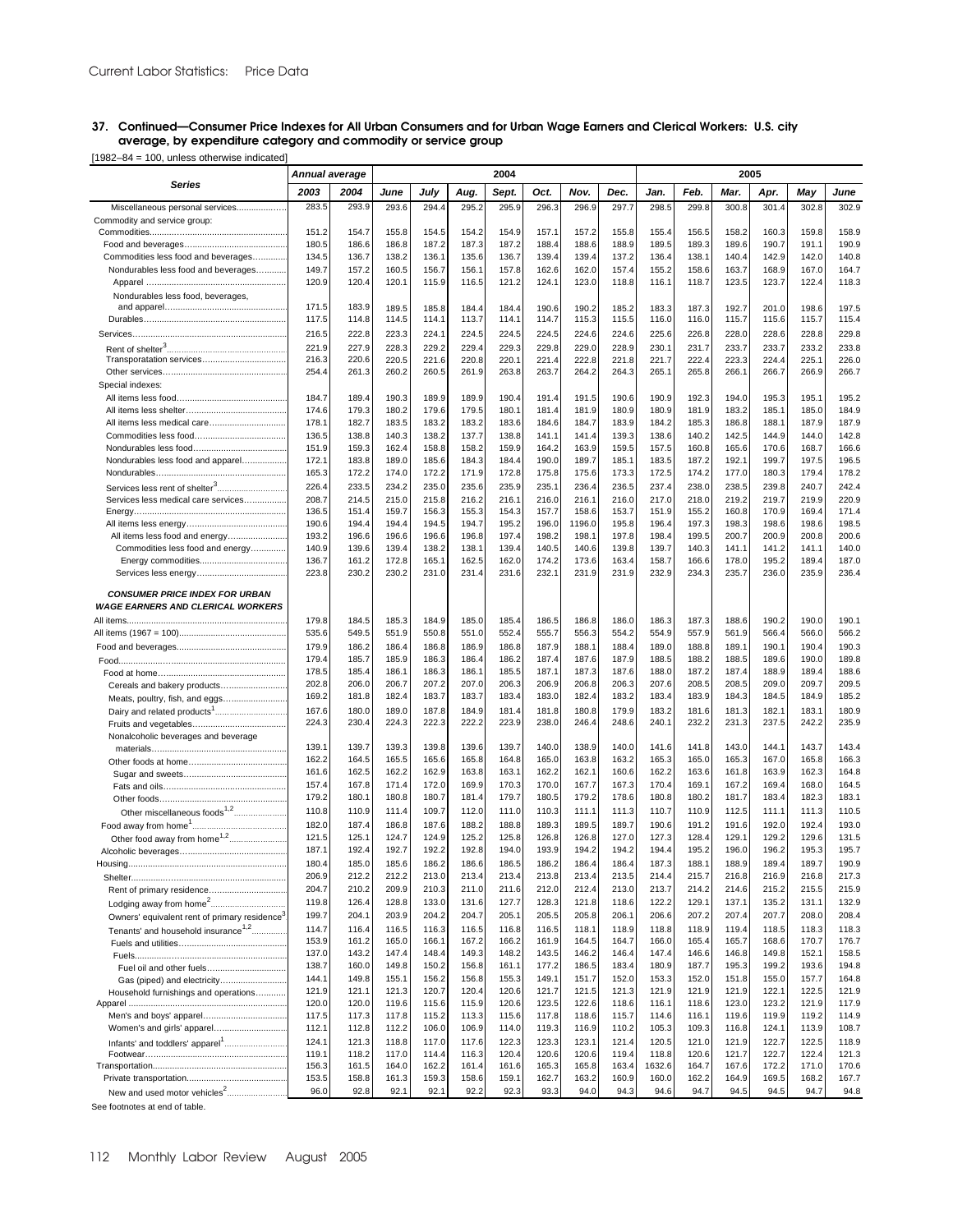#### **37. Continued–Consumer Price Indexes for All Urban Consumers and for Urban Wage Earners and Clerical Workers: U.S. city average, by expenditure category and commodity or service group**

[1982–84 = 100, unless otherwise indicated]

|                                                                                     |                | Annual average |                |                |                | 2004           |                |                |                |                |                | 2005           |                |                |                |
|-------------------------------------------------------------------------------------|----------------|----------------|----------------|----------------|----------------|----------------|----------------|----------------|----------------|----------------|----------------|----------------|----------------|----------------|----------------|
| <b>Series</b>                                                                       | 2003           | 2004           | June           | July           | Aug.           | Sept.          | Oct.           | Nov.           | Dec.           | Jan.           | Feb.           | Mar.           | Apr.           | May            | June           |
|                                                                                     | 139.0          | 138.1          | 138.2          | 137.0          | 136.0          | 136.0          | 136.9          | 138.9          | 139.8          | 140.7          | 140.7          | 140.0          | 139.7          | 139.6          | 139.0          |
|                                                                                     | 143.7          | 134.1          | 131.4          | 133.0          | 134.6          | 137.3          | 137.6          | 137.5          | 138.1          | 138.3          | 138.4          | 138.5          | 138.9          | 139.6          | 140.7          |
|                                                                                     | 136.1          | 160.9          | 173.8          | 165.6          | 162.4          | 161.7          | 173.6          | 172.3          | 161.7          | 156.9          | 164.9          | 176.5          | 194.5          | 188.7          | 186.1          |
|                                                                                     | 135.5          | 160.2          | 173.2          | 165.0          | 161.7          | 161.0          | 172.9          | 171.6          | 160.9          | 156.1          | 164.1          | 175.7          | 193.7          | 187.9          | 185.3          |
| Motor vehicle parts and equipment                                                   | 107.3          | 108.2          | 107.8          | 108.2          | 108.4          | 108.7          | 108.9          | 109.4          | 109.3          | 110.1          | 110.4          | 110.5          | 110.4          | 110.5          | 110.8          |
| Motor vehicle maintenance and repair                                                | 197.3          | 202.0          | 201.5          | 202.1          | 202.7          | 202.7          | 203.8          | 204.9          | 205.3          | 206.0          | 206.1          | 206.9          | 207.2          | 207.9          | 208.4          |
|                                                                                     | 206.0          | 207.1          | 210.0          | 212.1          | 208.0          | 203.1          | 204.2          | 207.1          | 204.2          | 203.4          | 204.9          | 209.0          | 213.3          | 215.8          | 219.8          |
|                                                                                     | 296.3          | 309.5          | 309.4          | 310.4          | 311.0          | 311.7          | 312.7          | 313.6          | 314.4          | 316.3          | 318.9          | 320.3          | 321.1          | 321.9          | 322.5          |
|                                                                                     | 257.4          | 263.2          | 263.8          | 263.7          | 263.8          | 264.8          | 265.4          | 264.9          | 264.4          | 265.2          | 266.3          | 266.6          | 266.9          | 267.9          | 268.8          |
|                                                                                     | 305.9          | 321.5          | 321.2          | 322.4          | 323.2          | 323.9          | 325.0          | 326.3          | 327.7          | 330.0          | 333.0          | 334.8          | 335.8          | 336.5          | 337.0          |
|                                                                                     | 263.4          | 274.0          | 274.1          | 274.8          | 275.8          | 275.9          | 276.3          | 276.9          | 277.2          | 278.9          | 281.2          | 282.3          | 283.6          | 284.3          | 284.6          |
| Hospital and related services                                                       | 391.2          | 414.0          | 413.0          | 415.2          | 414.9          | 416.4          | 418.5          | 421.0          | 424.2          | 427.4          | 430.9          | 433.6          | 433.4          | 433.7          | 434.3          |
|                                                                                     | 105.5          | 106.3          | 106.7          | 106.3          | 106.1          | 106.2          | 106.2          | 106.3          | 106.1          | 106.5          | 106.5          | 106.5          | 106.8          | 107.0          | 106.6          |
|                                                                                     | 102.9          | 103.4          | 103.7          | 103.7          | 103.4          | 103.3          | 103.5          | 103.3          | 103.2          | 103.4          | 103.5          | 103.9          | 104.0          | 103.9          | 102.5          |
| Education and communication <sup>2</sup>                                            | 109.0          | 110.0          | 109.4          | 109.4          | 109.9          | 110.8          | 110.5          | 110.6          | 110.5          | 110.6          | 110.7          | 110.7          | 110.8          | 110.6          | 110.7          |
|                                                                                     | 133.8          | 142.5          | 140.6          | 141.0          | 143.6          | 146.3          | 146.7          | 146.8          | 147.0          | 147.3          | 147.7          | 147.8          | 148.0          | 148.5          | 149.1          |
| Educational books and supplies                                                      | 336.5          | 352.2          | 351.5          | 350.4          | 354.7          | 354.8          | 355.6          | 356.1          | 357.6          | 359.0          | 361.5          | 362.4          | 363.1          | 364.0          | 365.1          |
| Tuition, other school fees, and child care                                          | 377.3          | 402.5          | 396.7          | 398.1          | 405.8          | 414.0          | 415.2          | 415.6          | 415.8          | 416.8          | 417.6          | 418.0          | 418.5          | 419.8          | 421.6          |
| Communication <sup>1,2</sup>                                                        | 91.2           | 88.3           | 88.4           | 88.1           | 87.6           | 87.8           | 87.1           | 87.2           | 87.0           | 87.0           | 87.0           | 86.8           | 87.0           | 86.5           | 86.3           |
| Information and information processing <sup>1,2</sup> .                             | 89.9           | 86.8           | 86.9           | 86.7           | 86.2           | 86.3           | 85.6           | 85.7           | 85.5           | 85.5           | 85.5           | 85.3           | 85.5           | 85.0           | 84.8           |
|                                                                                     | 98.5           | 96.0           | 96.1           | 95.8           | 95.2           | 95.5           | 94.8           | 95.1           | 95.0           | 94.9           | 95.3           | 95.1           | 95.4           | 94.9           | 94.8           |
| Information and information processing                                              | 16.7           |                | 15.4           | 15.3           |                |                |                | 14.9           | 14.8           | 14.8           | 14.6           | 14.5           |                | 14.3           | 14.2           |
| other than telephone services <sup>1,4</sup> .<br>Personal computers and peripheral |                | 15.3           |                |                | 15.3           | 15.2           | 15.0           |                |                |                |                |                | 14.5           |                |                |
|                                                                                     | 17.3           | 15.0           | 15.2           | 15.0           | 14.9           | 14.8           | 14.3           | 13.9           | 13.7           | 13.7           | 13.3           | 13.2           | 13.2           | 13.0           | 12.7           |
|                                                                                     | 307.0          | 312.6          | 311.8          | 313.2          | 313.5          | 314.4          | 314.7          | 314.9          | 315.9          | 318.0          | 319.4          | 319.6          | 319.9          | 320.8          | 320.9          |
| Tobacco and smoking products                                                        | 470.5          | 478.8          | 476.9          | 481.6          | 482.6          | 483.9          | 483.0          | 482.5          | 485.7          | 494.9          | 496.9          | 497.4          | 497.8          | 498.7          | 498.9          |
|                                                                                     | 177.0          | 180.4          | 180.0          | 180.3          | 180.5          | 180.9          | 181.4          | 181.7          | 181.9          | 182.1          | 182.9          | 183.0          | 183.2          | 183.8          | 183.8          |
| Personal care products <sup>1</sup>                                                 | 154.2          | 154.4          | 154.3          | 153.9          | 153.1          | 154.0          | 154.3          | 154.3          | 153.8          | 153.3          | 154.2          | 153.3          | 153.6          | 154.5          | 154.5          |
| Personal care services <sup>1</sup>                                                 | 193.9          | 198.2          | 197.5          | 198.1          | 199.5          | 199.7          | 199.9          | 200.6          | 201.8          | 202.4          | 203.3          | 203.6          | 203.6          | 203.1          | 203.3          |
| Miscellaneous personal services                                                     | 283.3          | 294.0          | 293.5          | 294.7          | 295.4          | 296.2          | 296.6          | 297.5          | 298.4          | 299.2          | 299.8          | 300.8          | 301.5          | 303.2          | 303.2          |
| Commodity and service group:                                                        |                |                |                |                |                |                |                |                |                |                |                |                |                |                |                |
|                                                                                     | 151.8          | 155.4          | 156.6          | 155.2          | 154.9          | 155.7          | 158.0          | 158.1          | 156.6          | 156.3          | 157.4          | 159.2          | 161.5          | 160.9          | 160.1          |
|                                                                                     | 179.9          | 186.2          | 186.4          | 186.8          | 186.9          | 186.8          | 187.9          | 188.1          | 188.4          | 189.0          | 188.8          | 189.1          | 190.1          | 190.4          | 190.3          |
| Commodities less food and beverages                                                 | 135.8          | 138.1          | 139.6          | 137.5          | 137.1          | 138.2          | 141.0          | 141.0          | 138.8          | 138.0          | 139.8          | 142.2          | 145.0          | 144.0          | 142.8          |
| Nondurables less food and beverages                                                 | 152.1          | 160.6          | 164.4          | 160.4          | 159.5          | 161.2          | 166.5          | 165.9          | 160.9          | 158.8          | 162.5          | 167.8          | 173.6          | 171.5          | 169.2          |
|                                                                                     | 120.0          | 120.0          | 119.6          | 115.6          | 115.9          | 120.6          | 123.5          | 122.6          | 118.6          | 116.1          | 118.6          | 123.0          | 123.2          | 121.9          | 117.9          |
| Nondurables less food, beverages,                                                   |                |                |                |                |                |                |                |                |                |                |                |                |                |                |                |
|                                                                                     | 175.6          | 189.6          | 196.0          | 191.8          | 190.2          | 190.1          | 196.9          | 196.5          | 190.8          | 188.8          | 193.3          | 199.4          | 208.9          | 206.0          | 204.7          |
|                                                                                     | 117.4          | 114.0          | 113.5          | 113.2          | 113.1          | 113.7          | 114.3          | 114.8          | 115.1          | 115.5          | 115.5          | 115.3          | 115.3          | 115.5          | 115.3          |
|                                                                                     | 212.6          | 218.6          | 219.0          | 219.7          | 220.2          | 220.3          | 220.0          | 220.4          | 220.5          | 221.5          | 222.3          | 223.2          | 223.8          | 224.2          | 225.3          |
|                                                                                     | 199.2          | 204.3          | 204.4          | 205.1          | 205.5          | 205.5          | 205.9          | 205.5          | 205.6          | 206.5          | 207.7          | 208.8          | 208.9          | 208.8          | 209.3          |
| Transporatation services                                                            | 216.2<br>248.5 | 220.9<br>254.1 | 220.7<br>253.3 | 221.6<br>253.5 | 221.0<br>254.4 | 220.5<br>256.0 | 222.0<br>255.9 | 223.4<br>256.3 | 222.7<br>256.5 | 222.8<br>257.2 | 223.4<br>257.8 | 224.0<br>258.1 | 224.8<br>258.7 | 225.3<br>258.9 | 226.0<br>258.6 |
| Special indexes:                                                                    |                |                |                |                |                |                |                |                |                |                |                |                |                |                |                |
|                                                                                     | 179.7          | 184.1          | 185.0          | 184.5          | 184.5          | 185.1          | 186.2          | 186.4          | 185.5          | 185.7          | 187.0          | 188.5          | 190.1          | 189.9          | 190.0          |
|                                                                                     | 171.9          | 176.4          | 177.5          | 176.7          | 176.6          | 177.3          | 178.6          | 179.1          | 178.0          | 178.0          | 179.0          | 180.4          | 182.4          | 182.3          | 182.2          |
|                                                                                     | 174.8          | 179.1          | 180.0          | 179.6          | 179.6          | 180.0          | 181.1          | 181.3          | 180.6          | 180.8          | 181.7          | 183.1          | 184.6          | 184.4          | 184.5          |
|                                                                                     | 137.7          | 140.0          | 141.5          | 139.4          | 139.0          | 140.2          | 142.2          | 142.9          | 140.7          | 140.0          | 141.7          | 144.1          | 146.8          | 145.9          | 144.7          |
|                                                                                     | 154.2          | 162.6          | 166.2          | 162.3          | 161.5          | 163.2          | 168.2          | 167.6          | 162.9          | 160.9          | 164.4          | 169.5          | 175.1          | 173.0          | 170.8          |
| Nondurables less food and apparel                                                   | 175.9          | 189.0          | 194.8          | 191.0          | 189.6          | 189.7          | 195.6          | 195.4          | 190.3          | 188.5          | 192.7          | 198.3          | 206.9          | 204.2          | 203.0          |
|                                                                                     | 166.4          | 173.9          | 175.9          | 174.0          | 173.6          | 174.5          | 177.7          | 177.5          | 175.1          | 174.3          | 176.1          | 179.0          | 182.5          | 181.5          | 180.3          |
| Services less rent of shelter <sup>3</sup>                                          | 201.3          | 207.4          | 208.2          | 208.9          | 209.3          | 209.5          | 208.6          | 209.8          | 209.9          | 210.8          | 211.2          | 211.6          | 212.7          | 213.6          | 215.3          |
| Services less medical care services                                                 | 205.2          | 210.6          | 211.1          | 211.8          | 212.2          | 212.3          | 212.0          | 212.3          | 212.4          | 213.2          | 214.0          | 214.7          | 215.4          | 215.7          | 216.8          |
|                                                                                     | 135.9          | 151.3          | 159.9          | 156.2          | 155.1          | 154.2          | 157.8          | 158.5          | 153.3          | 151.4          | 155.0          | 160.9          | 171.4          | 169.6          | 171.5          |
|                                                                                     | 186.1          | 189.5          | 189.3          | 189.3          | 189.5          | 190.2          | 191.0          | 191.1          | 191.0          | 191.5          | 192.2          | 192.9          | 193.3          | 193.4          | 193.2          |
| All items less food and energy<br>Commodities less food and energy                  | 187.9<br>141.1 | 190.6<br>139.4 | 190.3<br>139.0 | 190.3<br>138.0 | 190.5<br>138.0 | 191.4<br>139.5 | 192.1<br>140.5 | 192.2<br>140.6 | 192.0<br>139.9 | 192.4<br>139.9 | 193.4<br>140.5 | 194.2<br>141.3 | 194.5<br>141.4 | 194.5<br>141.3 | 194.3<br>140.4 |
|                                                                                     | 136.8          | 161.5          | 173.3          | 165.5          | 162.8          | 162.3          | 174.5          | 173.7          | 163.4          | 158.7          | 166.6          | 178.1          | 195.5          | 189.7          | 187.3          |
|                                                                                     | 220.2          | 226.2          | 226.0          | 226.7          | 227.1          | 227.4          | 227.9          | 228.0          | 228.1          | 229.0          | 230.1          | 231.1          | 231.4          | 231.5          | 231.9          |

<sup>1</sup> Not seasonally adjusted.

 $2$  Indexes on a December 1997 = 100 base.

 $3$  Indexes on a December 1982 = 100 base.

4 Indexes on a December 1988 = 100 base.

NOTE: Index applied to a month as a whole, not to any specific date.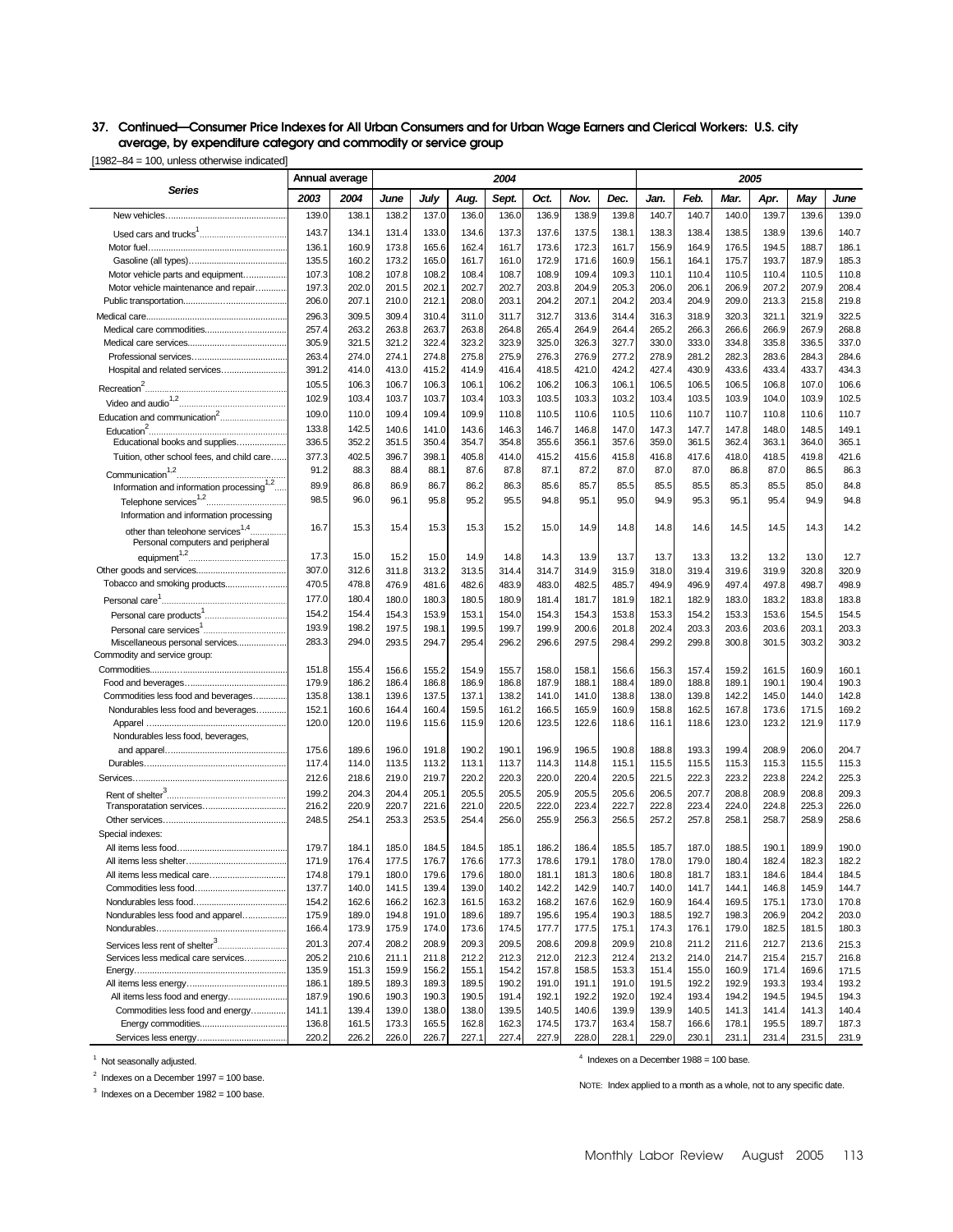#### **38. Consumer Price Index: U.S. city average and available local area data: all items**

[1982–84 = 100, unless otherwise indicated]

|                                                    | Pricing          |       |       |                              | <b>All Urban Consumers</b> |       |       |       |       | <b>Urban Wage Earners</b> |                          |       |       |
|----------------------------------------------------|------------------|-------|-------|------------------------------|----------------------------|-------|-------|-------|-------|---------------------------|--------------------------|-------|-------|
|                                                    | sched-           |       |       |                              | 2005                       |       |       |       |       | 2005                      |                          |       |       |
|                                                    | ule <sup>1</sup> | Jan.  | Feb.  | Mar.                         | Apr.                       | May   | June  | Jan.  | Feb.  | Mar.                      | Apr.                     | May   | June  |
|                                                    | M                | 190.7 | 191.8 | 193.3                        | 194.6                      | 194.4 | 194.5 | 186.3 | 187.3 | 188.6                     | 190.2                    | 190.0 | 190.1 |
| Region and area size <sup>2</sup>                  |                  |       |       |                              |                            |       |       |       |       |                           |                          |       |       |
|                                                    | M                | 202.6 | 203.6 | 206.0                        | 206.9                      | 206.2 | 206.2 | 199.0 | 200.0 | 201.8                     | 202.9                    | 202.5 | 202.5 |
|                                                    | M                | 205.0 | 206.0 | 208.6                        | 209.3                      | 208.6 | 208.5 | 200.1 | 201.1 | 202.8                     | 203.8                    | 203.5 | 203.4 |
|                                                    | M                | 119.4 | 120.1 | 121.3                        | 122.0                      | 121.6 | 121.8 | 119.6 | 120.1 | 121.2                     | 122.1                    | 121.6 | 121.8 |
|                                                    | M                | 184.1 | 185.2 | 186.3                        | 187.7                      | 187.4 | 187.8 | 179.1 | 180.2 | 181.2                     | 182.8                    | 182.4 | 182.9 |
|                                                    | M                | 185.9 | 187.1 | 188.3                        | 189.6                      | 189.4 | 189.8 | 180.4 | 181.3 | 182.5                     | 184.1                    | 183.8 | 184.0 |
|                                                    | M                | 117.3 | 118.1 | 118.7                        | 119.6                      | 119.3 | 119.6 | 116.4 | 117.2 | 117.8                     | 118.8                    | 118.5 | 119.0 |
| Size D-Nonmetropolitan (less than 50,000)          | M                | 178.2 | 179.2 | 179.9                        | 181.7                      | 181.6 | 182.3 | 175.7 | 176.5 | 177.3                     | 179.1                    | 178.8 | 179.6 |
|                                                    | M                | 183.6 | 184.7 | 185.9                        | 187.3                      | 187.3 | 187.8 | 180.5 | 181.5 | 182.7                     | 184.3                    | 184.2 | 184.7 |
|                                                    | M                | 185.2 | 186.6 | 187.9                        | 189.9                      | 189.2 | 189.7 | 182.6 | 184.0 | 185.3                     | 186.7                    | 186.8 | 187.3 |
|                                                    | M                | 117.1 | 117.7 | 118.4                        | 119.3                      | 119.4 | 119.7 | 115.7 | 116.3 | 117.0                     | 117.9                    | 117.9 | 118.2 |
| Size D-Nonmetropolitan (less than 50,000)          | M                | 182.3 | 183.1 | 184.5                        | 187.2                      | 186.6 | 186.9 | 181.9 | 182.7 | 184.1                     | 186.7                    | 186.2 | 186.7 |
|                                                    | M                | 194.5 | 195.7 | 197.1                        | 198.6                      | 198.8 | 198.0 | 189.5 | 190.5 | 192.0                     | 193.7                    | 193.9 | 193.1 |
|                                                    | M                | 196.7 | 198.3 | 199.8                        | 201.3                      | 201.5 | 200.5 | 190.1 | 191.6 | 193.2                     | 194.9                    | 195.2 | 194.1 |
|                                                    | M                | 119.5 | 119.6 | 120.4                        | 121.4                      | 121.3 | 121.1 | 118.9 | 119.0 | 119.8                     | 120.8                    | 120.8 | 120.6 |
| Size classes:                                      |                  |       |       |                              |                            |       |       |       |       |                           |                          |       |       |
|                                                    | M                | 174.3 | 175.5 | 177.0                        | 178.1                      | 178.0 | 177.9 | 172.6 | 173.7 | 175.0                     | 176.3                    | 176.3 | 176.2 |
|                                                    | M                | 117.9 | 118.5 | 119.2                        | 120.1                      | 120.0 | 120.2 | 117.0 | 117.5 | 118.3                     | 119.2                    | 119.1 | 119.3 |
|                                                    | M                | 183.0 | 183.7 | 184.8                        | 186.9                      | 186.9 | 186.9 | 181.0 | 181.7 | 182.9                     | 185.1                    | 185.0 | 185.1 |
| Selected local areas <sup>6</sup>                  |                  |       |       |                              |                            |       |       |       |       |                           |                          |       |       |
| Chicago-Gary-Kenosha, IL-IN-WI                     | M                | 189.9 | 190.5 | 191.3                        | 193.2                      | 193.3 | 194.0 | 183.5 | 184.2 | 184.8                     | 186.9                    | 186.8 | 187.1 |
| Los Angeles-Riverside-Orange County, CA            | M                | 195.4 | 197.4 | 199.2                        | 201.1                      | 201.5 | 200.7 | 188.5 | 190.3 | 192.1                     | 194.2                    | 194.6 | 193.7 |
| New York, NY-Northern NJ-Long Island, NY-NJ-CT-PA. | M                | 208.1 | 208.9 | 212.4                        | 212.5                      | 211.4 | 210.7 | 202.6 | 203.3 | 205.5                     | 206.0                    | 205.6 | 205.1 |
| Boston-Brockton-Nashua, MA-NH-ME-CT                | $\mathbf{1}$     | 211.3 |       | 214.2                        |                            | 214.6 |       | 210.3 |       | 213.1                     | $\overline{\phantom{0}}$ | 214.0 |       |
|                                                    | $\mathbf{1}$     | 183.3 |       | 186.3                        |                            | 186.8 |       | 174.5 |       | 177.2                     |                          | 177.9 |       |
|                                                    | $\mathbf{1}$     | 180.0 |       | 181.3                        |                            | 183.5 |       | 180.3 |       | 181.6                     |                          | 184.1 |       |
| Washington-Baltimore, DC-MD-VA-WV <sup>7</sup>     | $\mathbf{1}$     | 121.3 |       | 122.7                        |                            | 123.6 |       | 120.7 |       | 122.3                     |                          | 123.2 |       |
|                                                    | $\overline{2}$   |       | 185.3 | $\overline{\phantom{0}}$     | 188.0                      |       | 189.6 |       | 183.4 |                           | 186.0                    |       | 187.5 |
|                                                    | $\overline{2}$   |       | 187.8 |                              | 189.8                      |       | 189.6 |       | 182.6 |                           | 185.2                    |       | 184.7 |
| Houston-Galveston-Brazoria, TX                     | $\overline{2}$   |       | 174.6 | $\overline{\phantom{0}}$     | 175.0                      |       | 174.2 |       | 171.8 |                           | 172.8                    |       | 172.7 |
|                                                    | $\overline{2}$   |       | 190.6 | ÷                            | 193.2                      |       | 192.6 |       | 188.3 |                           | 191.2                    |       | 190.7 |
| Philadelphia-Wilmington-Atlantic City, PA-NJ-DE-MD | $\overline{2}$   |       | 200.1 | $\overline{a}$               | 203.3                      |       | 204.8 |       | 200.0 |                           | 202.9                    |       | 204.0 |
| San Francisco-Oakland-San Jose, CA                 | $\overline{2}$   |       | 201.2 |                              | 202.5                      |       | 201.2 |       | 197.3 |                           | 199.3                    |       | 197.5 |
|                                                    | $\mathfrak{p}$   |       | 197.6 | $\qquad \qquad \blacksquare$ | 201.3                      |       | 199.8 |       | 192.4 |                           | 196.2                    |       | 194.8 |

goods and services priced as indicated:

M—Every month.

1—January, March, May, July, September, and November.

2—February, April, June, August, October, and December.

 $2$  Regions defined as the four Census regions.

 $3$  Indexes on a December 1996 = 100 base.

<sup>4</sup> The "North Central" region has been renamed the "Midwest" region by the Census Bureau. It is composed of the same geographic entities.

 $5$  Indexes on a December 1986 = 100 base.

 $6$  In addition, the following metropolitan areas are published semiannually and appear in tables 34 and 39 of the January and July issues of the *CPI Detailed* 

<sup>1</sup> Foods, fuels, and several other items priced every month in all areas; most other Report: Anchorage, AK; Cincinnatti, OH–KY–IN; Kansas City, MO–KS; Milwaukee–Racine, WI; Minneapolis–St. Paul, MN–WI; Pittsburgh, PA; Port-land–Salem, OR–WA; St Louis, MO–IL; San Diego, CA; Tampa–St. Petersburg–Clearwater, FL.

 $7$  Indexes on a November 1996 = 100 base.

NOTE: Local area CPI indexes are byproducts of the national CPI program. Each local index has a smaller sample size and is, therefore, subject to substantially more sampling and other measurement error. As a result, local area indexes show greater volatility than the national index, although their long-term trends are similar. Therefore, the Bureau of Labor Statistics strongly urges users to consider adopting the national average CPI for use in their escalator clauses. Index applies to a month as a whole, not to any specific date. Dash indicates data not available.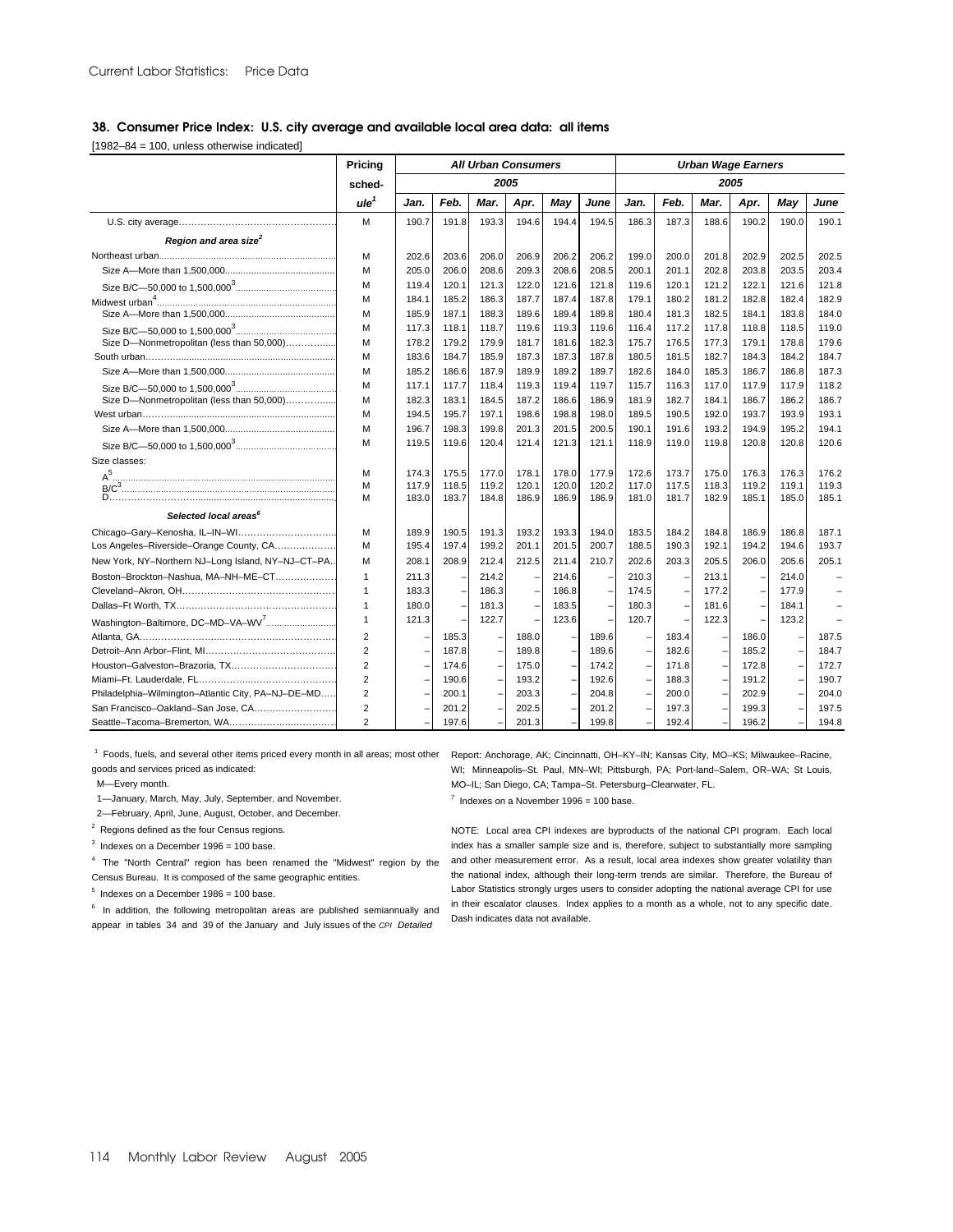# **39. Annual data: Consumer Price Index, U.S. city average, all items and major groups**

 $[1982 - 84 = 100]$ 

| <b>Series</b>                                 | 1994  | 1995   | 1996  | 1997  | 1998   | 1999   | 2000   | 2001   | 2002   | 2003   | 2004  |
|-----------------------------------------------|-------|--------|-------|-------|--------|--------|--------|--------|--------|--------|-------|
| Consumer Price Index for All Urban Consumers: |       |        |       |       |        |        |        |        |        |        |       |
| All items:                                    |       |        |       |       |        |        |        |        |        |        |       |
|                                               | 148.2 | 152.4  | 156.9 | 160.5 | 163.0  | 166.6  | 172.2  | 177.1  | 179.9  | 184.0  | 188.9 |
|                                               | 2.6   | 2.8    | 3.0   | 2.3   | 1.6    | 2.2    | 3.4    | 2.8    | 1.6    | 2.3    | 2.7   |
| Food and beverages:                           |       |        |       |       |        |        |        |        |        |        |       |
|                                               | 144.9 | 148.9  | 153.7 | 157.7 | 161.1  | 164.6  | 168.4  | 173.6  | 176.8  | 180.5  | 186.6 |
|                                               | 2.3   | 2.8    | 3.2   | 2.6   | 2.2    | 2.2    | 2.3    | 3.1    | 1.8    | 2.1    | 3.3   |
| Housing:                                      |       |        |       |       |        |        |        |        |        |        |       |
|                                               | 144.8 | 148.5  | 152.8 | 156.8 | 160.4  | 163.9  | 169.6  | 176.4  | 180.3  | 184.8  | 189.5 |
|                                               | 2.5   | 2.6    | 2.9   | 2.6   | 2.3    | 2.2    | 3.5    | 4.0    | 2.2    | 2.5    | 2.5   |
| Apparel:                                      |       |        |       |       |        |        |        |        |        |        |       |
|                                               | 133.4 | 132.0  | 131.7 | 132.9 | 133.0  | 131.3  | 129.6  | 127.3  | 124.0  | 120.9  | 120.4 |
|                                               | $-.2$ | $-1.0$ | $-.2$ | 9     | .1     | $-1.3$ | $-1.3$ | $-1.8$ | $-2.6$ | $-2.5$ | $-4$  |
| Transportation:                               |       |        |       |       |        |        |        |        |        |        |       |
|                                               | 134.3 | 139.1  | 143.0 | 144.3 | 141.6  | 144.4  | 153.3  | 154.3  | 152.9  | 157.6  | 163.1 |
|                                               | 3.0   | 3.6    | 2.8   | 0.9   | $-1.9$ | 2.0    | 6.2    | 0.7    | $-.9$  | 3.1    | 3.5   |
| Medical care:                                 |       |        |       |       |        |        |        |        |        |        |       |
|                                               | 211.0 | 220.5  | 228.2 | 234.6 | 242.1  | 250.6  | 260.8  | 272.8  | 285.6  | 297.1  | 310.1 |
|                                               | 4.8   | 4.5    | 3.5   | 2.8   | 3.2    | 3.5    | 4.1    | 4.6    | 4.7    | 4.0    | 4.4   |
| Other goods and services:                     |       |        |       |       |        |        |        |        |        |        |       |
|                                               | 198.5 | 206.9  | 215.4 | 224.8 | 237.7  | 258.3  | 271.1  | 282.6  | 293.2  | 298.7  | 304.7 |
|                                               | 2.9   | 4.2    | 4.1   | 4.4   | 5.7    | 8.7    | 5.0    | 4.2    | 3.8    | 1.9    | 2.0   |
| Consumer Price Index for Urban Wage Earners   |       |        |       |       |        |        |        |        |        |        |       |
| and Clerical Workers:                         |       |        |       |       |        |        |        |        |        |        |       |
| All items:                                    |       |        |       |       |        |        |        |        |        |        |       |
|                                               | 145.6 | 149.8  | 154.1 | 157.6 | 159.7  | 163.2  | 168.9  | 173.5  | 175.9  | 179.8  | 188.9 |
|                                               | 2.5   | 2.9    | 2.9   | 2.3   | 1.3    | 2.2    | 3.5    | 2.7    | 1.4    | 2.2    | 5.1   |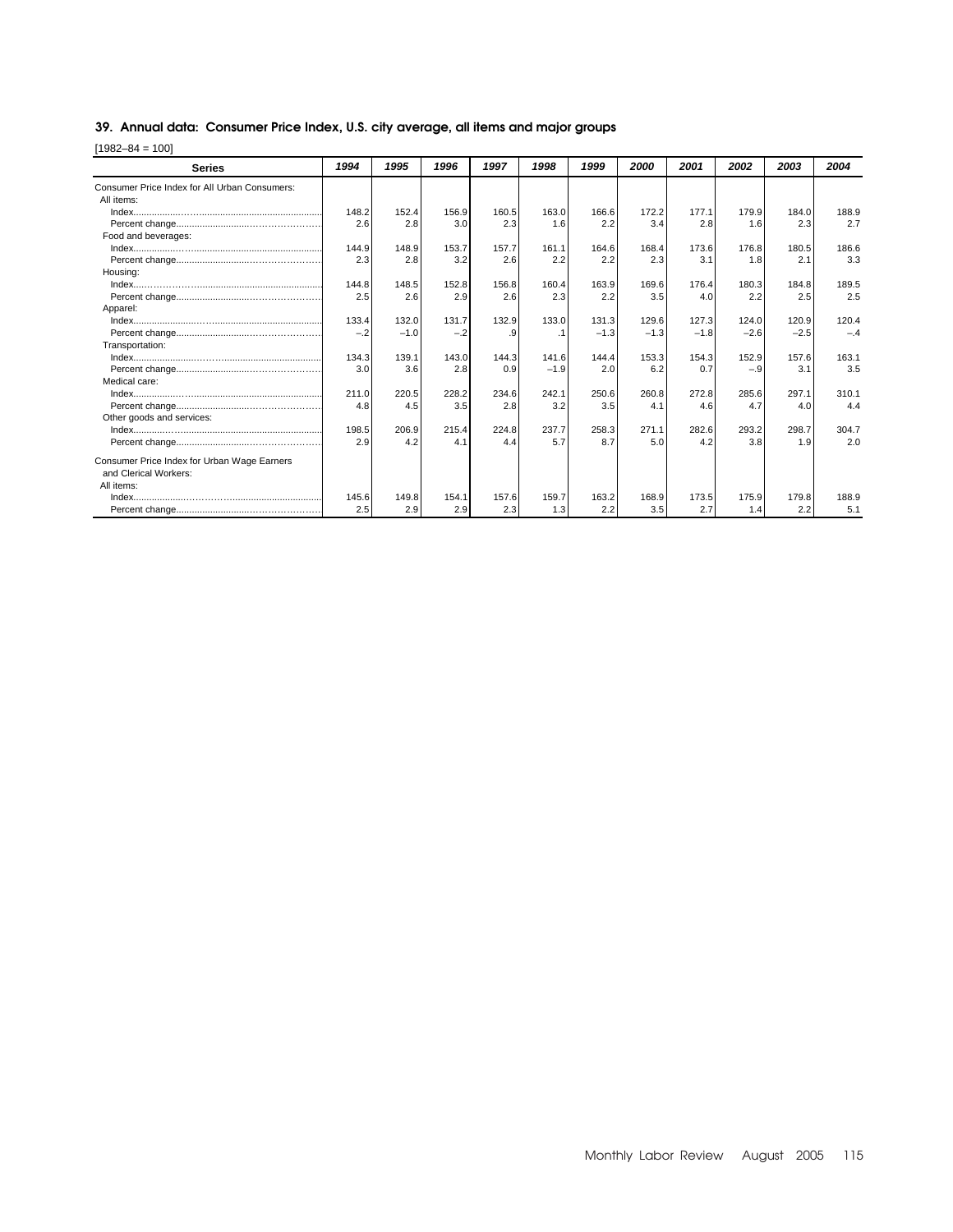# **40. Producer Price Indexes, by stage of processing**

 $[1982 = 100]$ 

|                                        |       | Annual average |       |       |       | 2004  |       |       |       |       |       | 2005              |                   |                  |                          |
|----------------------------------------|-------|----------------|-------|-------|-------|-------|-------|-------|-------|-------|-------|-------------------|-------------------|------------------|--------------------------|
| Grouping                               | 2003  | 2004           | June  | July  | Aug.  | Sept. | Oct.  | Nov.  | Dec.  | Jan.  | Feb.  | Mar. <sup>p</sup> | Apr. <sup>p</sup> | $\mathsf{Mav}^p$ | <b>June</b> <sup>p</sup> |
|                                        | 143.3 | 148.5          | 148.7 | 148.5 | 148.5 | 148.7 | 152.0 | 151.7 | 150.6 | 151.4 | 152.1 | 153.5             | 154.4             | 154.1            | 154.0                    |
| Finished consumer goods                | 145.3 | 151.6          | 152.0 | 151.9 | 151.8 | 152.1 | 155.7 | 155.4 | 153.8 | 154.8 | 155.7 | 157.5             | 158.7             | 158.3            | 158.4                    |
| Finished consumer foods                | 145.9 | 152.6          | 155.0 | 152.3 | 152.2 | 152.7 | 155.1 | 154.7 | 154.9 | 154.2 | 155.4 | 156.2             | 156.5             | 156.8            | 155.1                    |
| Finshed consumer goods                 |       |                |       |       |       |       |       |       |       |       |       |                   |                   |                  |                          |
|                                        | 144.7 | 150.9          | 150.5 | 151.4 | 151.3 | 151.5 | 155.6 | 155.3 | 153.0 | 154.6 | 155.5 | 157.7             | 159.3             | 158.6            | 159.2                    |
| Nondurable goods less food             | 148.4 | 156.6          | 156.0 | 158.0 | 157.9 | 158.2 | 162.1 | 161.8 | 158.5 | 160.7 | 162.4 | 165.5             | 167.9             | 167.1            | 168.6                    |
|                                        | 133.1 | 135.1          | 134.9 | 133.6 | 133.6 | 133.5 | 137.8 | 137.4 | 137.2 | 137.8 | 137.0 | 137.0             | 137.0             | 136.7            | 135.6                    |
| Capital equipment                      | 139.5 | 141.5          | 141.1 | 140.7 | 141.2 | 141.2 | 143.4 | 143.4 | 143.6 | 144.1 | 143.9 | 144.3             | 144.5             | 144.4            | 144.0                    |
| Intermediate materials,                |       |                |       |       |       |       |       |       |       |       |       |                   |                   |                  |                          |
| supplies, and components               | 133.7 | 142.5          | 142.8 | 143.5 | 144.8 | 145.3 | 146.5 | 147.7 | 146.9 | 148.0 | 148.8 | 150.4             | 151.7             | 151.0            | 151.6                    |
| Materials and components               | 129.7 | 137.9          | 137.7 | 138.1 | 139.4 | 140.6 | 141.5 | 142.0 | 142.8 | 143.9 | 144.4 | 145.2             | 145.3             | 144.9            | 144.3                    |
|                                        |       |                |       | 147.3 | 144.9 | 144.3 | 144.2 | 143.9 |       |       |       |                   | 146.6             |                  |                          |
| Materials for food manufacturing       | 134.4 | 145.0          | 152.0 |       |       |       |       |       | 145.2 | 145.7 | 145.6 | 146.6             |                   | 147.6            | 145.0                    |
| Materials for nondurable manufacturing | 137.2 | 147.6          | 145.9 | 147.3 | 149.8 | 152.6 | 154.4 | 155.5 | 156.8 | 157.9 | 158.1 | 160.7             | 160.4             | 160.4            | 159.8                    |
| Materials for durable manufacturing    | 127.9 | 146.6          | 145.8 | 147.2 | 150.3 | 152.1 | 153.0 | 153.6 | 155.2 | 157.3 | 159.1 | 158.7             | 158.9             | 156.7            | 155.8                    |
| Components for manufacturing           | 125.9 | 127.4          | 127.6 | 127.4 | 127.7 | 128.0 | 128.2 | 128.3 | 128.5 | 129.2 | 129.5 | 129.5             | 129.9             | 129.7            | 129.6                    |
| Materials and components               |       |                |       |       |       |       |       |       |       |       |       |                   |                   |                  |                          |
|                                        | 153.6 | 166.4          | 166.9 | 167.5 | 169.8 | 170.9 | 170.8 | 170.7 | 171.3 | 173.1 | 174.7 | 175.2             | 175.3             | 174.9            | 175.4                    |
| Processed fuels and lubricants         | 112.6 | 124.1          | 124.9 | 126.4 | 128.5 | 126.9 | 130.8 | 134.0 | 128.9 | 129.5 | 130.9 | 135.8             | 141.1             | 139.3            | 142.5                    |
|                                        | 153.7 | 159.2          | 158.9 | 159.7 | 162.0 | 162.5 | 164.6 | 164.9 | 165.2 | 165.5 | 166.1 | 166.8             | 167.0             | 167.1            | 167.7                    |
|                                        | 141.5 | 146.7          | 147.3 | 148.0 | 147.6 | 147.9 | 147.9 | 147.9 | 148.5 | 149.6 | 150.0 | 150.6             | 151.2             | 151.4            | 151.7                    |
| <b>Crude materials for further</b>     |       |                |       |       |       |       |       |       |       |       |       |                   |                   |                  |                          |
|                                        | 135.3 | 159.0          | 163.0 | 162.5 | 162.2 | 154.4 | 160.5 | 171.5 | 165.7 | 163.0 | 162.5 | 169.4             | 174.1             | 171.7            | 165.7                    |
| Foodstuffs and feedstuffs              | 113.5 | 126.9          | 137.4 | 130.9 | 124.8 | 122.0 | 120.1 | 119.5 | 121.5 | 123.8 | 121.5 | 127.6             | 125.0             | 126.2            | 122.1                    |
| Crude nonfood materials                | 148.2 | 179.2          | 178.0 | 182.2 | 186.6 | 174.9 | 187.3 | 207.1 | 195.3 | 188.7 | 189.7 | 197.0             | 207.3             | 202.1            | 194.8                    |
| Special groupings:                     |       |                |       |       |       |       |       |       |       |       |       |                   |                   |                  |                          |
| Finished goods, excluding foods        | 142.4 | 147.2          | 146.8 | 147.2 | 147.3 | 147.5 | 150.9 | 150.7 | 149.2 | 150.5 | 151.0 | 152.6             | 153.7             | 153.2            | 153.5                    |
|                                        | 102.0 | 113.0          | 112.5 | 115.4 | 115.0 | 115.1 | 121.1 | 120.1 | 114.5 | 116.4 | 118.6 | 123.4             | 126.9             | 125.2            | 127.3                    |
| Finished goods less energy             | 149.0 | 152.4          | 152.7 | 151.7 | 151.9 | 152.1 | 154.5 | 154.4 | 154.6 | 155.1 | 155.3 | 155.7             | 155.9             | 156.0            | 155.3                    |
| Finished consumer goods less energy    | 153.1 | 157.2          | 157.9 | 156.5 | 156.6 | 156.9 | 159.3 | 159.2 | 159.4 | 159.9 | 160.4 | 160.7             | 160.9             | 161.1            | 160.3                    |
| Finished goods less food and energy    | 150.5 | 152.7          | 152.3 | 151.9 | 152.2 | 152.3 | 154.7 | 154.7 | 154.9 | 155.8 | 155.7 | 156.0             | 156.1             | 156.1            | 155.7                    |
| Finished consumer goods less food      |       |                |       |       |       |       |       |       |       |       |       |                   |                   |                  |                          |
|                                        | 157.9 | 160.3          | 160.0 | 159.4 | 159.6 | 159.7 | 162.2 | 162.3 | 162.5 | 163.8 | 163.7 | 163.8             | 164.0             | 164.1            | 163.7                    |
| Consumer nondurable goods less food    |       |                |       |       |       |       |       |       |       |       |       |                   |                   |                  |                          |
|                                        | 177.9 | 180.7          | 180.2 | 180.3 | 180.8 | 181.2 | 181.7 | 182.2 | 182.8 | 184.8 | 185.4 | 185.7             | 186.1             | 186.6            | 187.0                    |
| Intermediate materials less foods      |       |                |       |       |       |       |       |       |       |       |       |                   |                   |                  |                          |
|                                        | 134.2 | 142.9          | 142.8 | 143.7 | 145.3 | 145.9 | 147.3 | 148.3 | 147.8 | 148.9 | 149.7 | 151.3             | 152.6             | 151.9            | 152.5                    |
| Intermediate foods and feeds           | 125.9 | 137.0          | 144.9 | 142.3 | 136.3 | 134.4 | 131.2 | 130.7 | 131.0 | 132.0 | 131.7 | 133.3             | 134.2             | 135.2            | 134.3                    |
| Intermediate energy goods              | 111.9 | 123.1          | 123.7 | 125.1 | 127.1 | 125.8 | 129.9 | 132.7 | 128.4 | 129.0 | 130.0 | 134.7             | 139.4             | 138.2            | 141.9                    |
| Intermediate goods less energy         | 137.7 | 145.8          | 146.0 | 146.4 | 147.5 | 148.5 | 149.0 | 149.4 | 149.9 | 151.1 | 151.8 | 152.5             | 152.9             | 152.4            | 152.1                    |
| Intermediate materials less foods      |       |                |       |       |       |       |       |       |       |       |       |                   |                   |                  |                          |
|                                        | 138.5 | 146.5          | 146.2 | 146.8 | 148.3 | 149.5 | 150.1 | 150.6 | 151.1 | 152.3 | 153.1 | 153.8             | 154.1             | 153.6            | 153.3                    |
|                                        |       |                |       |       |       |       |       |       |       |       |       |                   |                   |                  |                          |
| Crude energy materials                 | 147.2 | 174.7          | 180.0 | 177.9 | 181.9 | 166.6 | 181.8 | 208.3 | 192.7 | 183.9 | 186.6 | 196.5             | 210.6             | 206.7            | 200.2                    |
| Crude materials less energy            | 123.4 | 143.9          | 147.0 | 147.5 | 144.6 | 141.6 | 141.9 | 142.7 | 143.3 | 144.5 | 142.0 | 146.8             | 145.3             | 144.0            | 138.5                    |
| Crude nonfood materials less energy    | 152.5 | 192.8          | 176.3 | 195.4 | 200.8 | 197.4 | 203.5 | 207.9 | 204.9 | 203.3 | 200.2 | 201.6             | 203.1             | 194.7            | 185.5                    |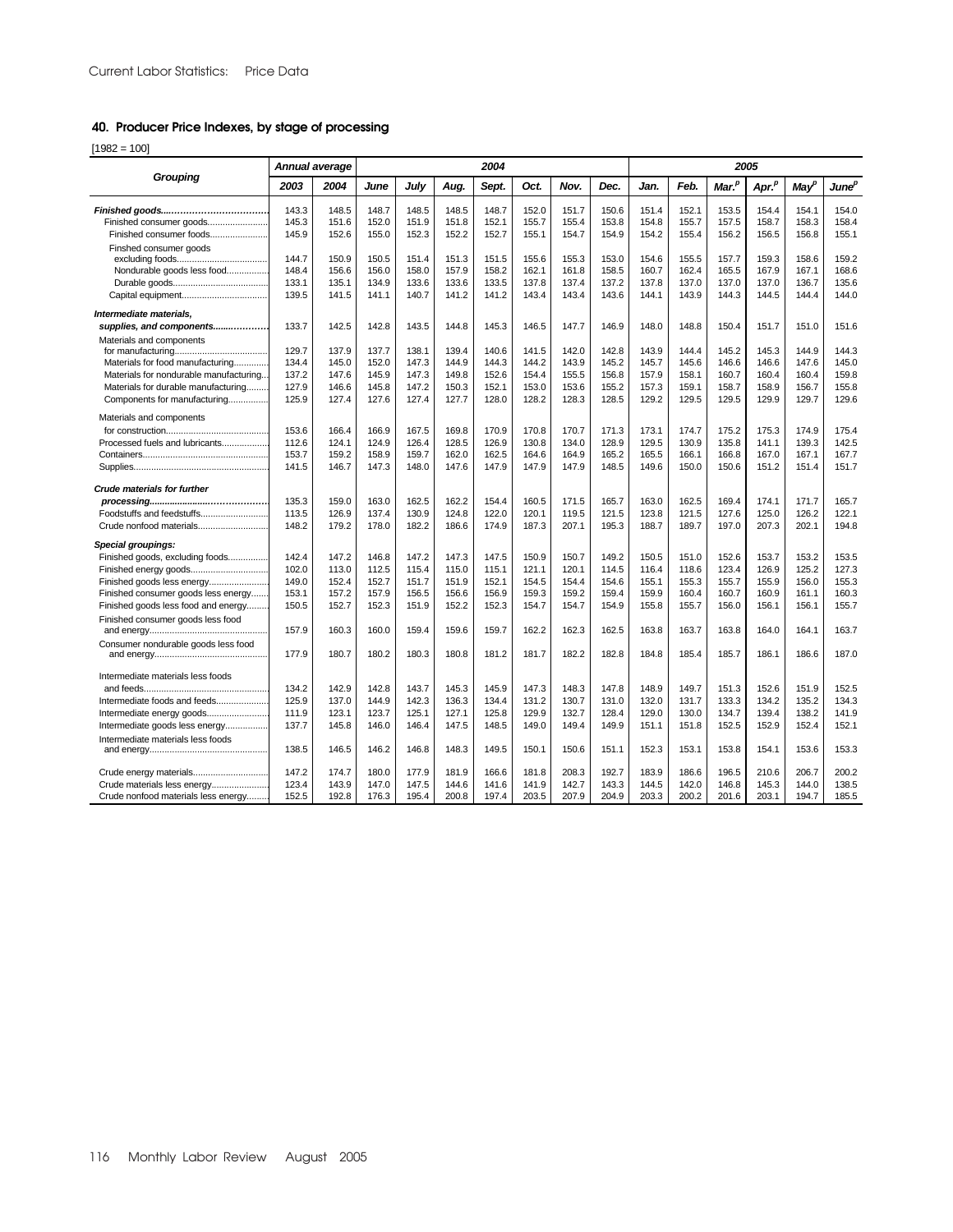# **41. Producer Price Indexes for the net output of major industry groups**

[December 2003 = 100, unless otherwise indicated]

|               |                                                               |                |                |                | 2004           |                |                |                |                |                | 2005              |                   |                  |                   |
|---------------|---------------------------------------------------------------|----------------|----------------|----------------|----------------|----------------|----------------|----------------|----------------|----------------|-------------------|-------------------|------------------|-------------------|
| <b>NAICS</b>  | <b>Industry</b>                                               | June           | July           | Aug.           | Sept.          | Oct.           | Nov.           | Dec.           | Jan.           | Feb.           | Mar. <sup>p</sup> | Apr. <sup>p</sup> | May <sup>p</sup> | June <sup>p</sup> |
|               |                                                               |                |                |                |                |                |                |                |                |                |                   |                   |                  |                   |
|               |                                                               | 155.5<br>198.0 | 155.6          | 159.3<br>202.7 | 149.6<br>184.0 | 160.6<br>203.0 | 179.1<br>234.8 | 169.2<br>214.7 | 163.3<br>202.5 | 166.2<br>205.3 | 173.4<br>217.4    | 183.0<br>234.0    | 179.1<br>227.0   | 175.8<br>219.7    |
| 211<br>212    |                                                               | 108.1          | 196.6<br>110.2 | 110.4          | 112.3          | 112.8          | 114.0          | 116.4          | 120.2          | 121.0          | 121.8             | 122.3             | 122.8            | 123.3             |
| 213           |                                                               | 102.2          | 103.7          | 105.3          | 106.4          | 109.2          | 111.4          | 114.9          | 115.5          | 122.2          | 125.2             | 126.9             | 126.9            | 131.4             |
|               |                                                               |                |                |                |                |                |                |                |                |                |                   |                   |                  |                   |
|               | Total manufacturing industries (December 1984=100)            | 142.9          | 143.2          | 143.7          | 144.2          | 146.5          | 146.1          | 145.0          | 146.2          | 147.0          | 148.9             | 149.7             | 149.3            | 149.4             |
| 311           | Food manufacturing (December 1984=100)                        | 148.6          | 146.5          | 144.6          | 143.8          | 143.5          | 143.3          | 144.2          | 144.7          | 145.0          | 146.0             | 146.6             | 147.2            | 145.9             |
| 312           |                                                               | 101.2          | 100.6          | 101.1          | 100.6          | 101.2          | 101.2          | 101.5          | 104.1          | 104.0          | 104.7             | 104.4             | 104.6            | 105.0             |
| 313<br>315    |                                                               | 101.3<br>99.8  | 101.5<br>99.7  | 101.2<br>99.7  | 101.4<br>100.2 | 101.6<br>100.3 | 101.7<br>100.4 | 101.5<br>100.5 | 102.3<br>100.4 | 102.4<br>100.2 | 103.0<br>100.3    | 103.2<br>100.2    | 103.7<br>99.9    | 103.4<br>99.9     |
| 316           | Leather and allied product manufacturing (December 1984=100)  | 143.5          | 143.7          | 143.6          | 143.6          | 143.5          | 143.8          | 143.9          | 143.8          | 144.2          | 144.6             | 144.5             | 144.5            | 144.3             |
| 321           |                                                               | 108.3          | 106.8          | 109.8          | 110.7          | 107.6          | 105.1          | 105.9          | 106.9          | 108.8          | 109.5             | 108.8             | 107.5            | 109.4             |
| 322           |                                                               | 102.3          | 103.2          | 104.4          | 105.0          | 105.5          | 105.7          | 105.8          | 106.1          | 106.5          | 106.8             | 107.1             | 107.1            | 107.1             |
| 323           |                                                               | 101.0          | 101.3          | 101.3          | 101.8          | 101.8          | 102.0          | 102.0          | 102.5          | 102.4          | 102.7             | 102.5             | 102.4            | 103.2             |
| 324           | Petroleum and coal products manufacturing                     |                |                |                |                |                |                |                |                |                |                   |                   |                  |                   |
|               |                                                               | 144.1          | 152.3          | 155.6          | 158.9          | 176.7          | 170.4          | 150.3          | 155.9          | 163.6          | 182.5             | 189.3             | 183.3            | 189.1             |
| 325           | Chemical manufacturing (December 1984=100)                    | 171.6          | 172.2          | 173.8          | 175.5          | 177.2          | 179.3          | 180.5          | 182.7          | 183.4          | 185.2             | 186.5             | 186.4            | 185.4             |
| 326           | Plastics and rubber products manufacturing                    |                |                |                |                |                |                |                |                |                |                   |                   |                  |                   |
| 331           | Primary metal manufacturing (December 1984=100)               | 130.8<br>142.3 | 131.2<br>144.7 | 131.7<br>148.3 | 133.1<br>150.8 | 134.3<br>152.9 | 135.3<br>154.2 | 136.1<br>155.5 | 137.4<br>158.6 | 138.4<br>159.5 | 139.0<br>158.1    | 139.4<br>157.9    | 139.8<br>156.0   | 140.1<br>153.6    |
| 332           | Fabricated metal product manufacturing (December 1984=100)    | 141.9          | 142.5          | 143.4          | 144.2          | 144.9          | 145.4          | 145.7          | 146.9          | 148.2          | 147.9             | 148.9             | 149.0            | 149.4             |
| 333           |                                                               | 101.8          | 102.1          | 102.3          | 102.5          | 102.9          | 103.2          | 103.4          | 104.1          | 104.5          | 105.1             | 105.2             | 105.6            | 105.6             |
| 334           | Computer and electronic products manufacturing                | 99.1           | 98.9           | 98.9           | 98.7           | 98.6           | 98.4           | 98.5           | 98.3           | 98.2           | 98.1              | 97.9              | 97.4             | 97.5              |
| 335           | Electrical equipment, appliance, and components manufacturing | 103.5          | 103.6          | 103.8          | 104.2          | 104.7          | 104.6          | 104.9          | 106.0          | 106.6          | 107.0             | 107.5             | 107.4            | 107.5             |
| 336           |                                                               | 100.6          | 99.7           | 99.8           | 99.9           | 103.2          | 102.7          | 102.9          | 103.2          | 102.6          | 102.5             | 102.6             | 102.3            | 101.4             |
| 337           | Furniture and related product manufacturing                   |                |                |                |                |                |                |                |                |                |                   |                   |                  |                   |
|               |                                                               | 151.7          | 152.0          | 152.7          | 152.8          | 153.4          | 154.6          | 155.1          | 155.5          | 156.2          | 155.9             | 156.8             | 157.1            | 157.4             |
| 339           |                                                               | 101.2          | 101.2          | 101.4          | 101.8          | 101.3          | 101.3          | 101.6          | 102.2          | 102.5          | 102.7             | 102.7             | 102.8            | 102.8             |
|               | Retail trade                                                  |                |                |                |                |                |                |                |                |                |                   |                   |                  |                   |
| 441           |                                                               | 103.7          | 103.3          | 103.8          | 104.4          | 104.2          | 104.2          | 104.2          | 106.2          | 106.7          | 105.7             | 107.2             | 108.3            | 108.3             |
| 442           |                                                               | 102.8          | 102.6          | 102.8          | 103.4          | 103.8          | 103.7          | 104.6          | 105.6          | 106.6          | 106.9             | 107.0             | 108.2            | 109.7             |
| 443           |                                                               | 98.9           | 98.6           | 98.7           | 99.2           | 98.4           | 97.9           | 93.6           | 98.3           | 100.2          | 102.3             | 101.1             | 102.9            | 99.9              |
| 446           |                                                               | 98.7           | 101.3          | 105.6          | 105.1          | 104.1          | 106.8          | 107.2          | 106.5          | 105.6          | 107.9             | 106.2             | 107.6            | 107.4             |
| 447           |                                                               | 48.3           | 48.3           | 48.6           | 46.3           | 43.1           | 53.3           | 59.8           | 49.0           | 49.8           | 48.3              | 49.5              | 51.9             | 38.9              |
| 454           |                                                               | 108.7          | 103.6          | 102.0          | 105.6          | 104.7          | 111.5          | 117.4          | 117.5          | 122.6          | 119.6             | 121.6             | 123.2            | 120.2             |
|               | Transportation and warehousing                                |                |                |                |                |                |                |                |                |                |                   |                   |                  |                   |
| 481           |                                                               | 162.8          | 163.9          | 163.4          | 159.8          | 160.9          | 162.2          | 161.4          | 164.9          | 164.5          | 171.1             | 169.6             | 167.0            | 173.6             |
| 483           |                                                               | 100.3          | 101.5          | 102.1          | 103.2          | 103.8          | 103.7          | 103.5          | 104.0          | 104.3          | 104.4             | 105.0             | 105.7            | 105.1             |
| 491           |                                                               | 155.0          | 155.0          | 155.0          | 155.0          | 155.0          | 155.0          | 155.0          | 155.0          | 155.0          | 155.0             | 155.0             | 155.0            | 155.0             |
|               |                                                               |                |                |                |                |                |                |                |                |                |                   |                   |                  |                   |
|               | <b>Utilities</b>                                              |                |                |                |                |                |                |                |                |                |                   |                   |                  |                   |
| 221           |                                                               | 106.9          | 107.1          | 107.4          | 105.2          | 104.3          | 108.8          | 108.9          | 108.3          | 107.5          | 107.9             | 110.2             | 111.1            | 111.3             |
|               | Health care and social assistance                             |                |                |                |                |                |                |                |                |                |                   |                   |                  |                   |
| 6211          |                                                               | 114.3          | 114.3          | 114.3          | 114.4          | 114.4          | 114.4          | 114.5          | 115.7          | 115.9          | 115.1             | 115.2             | 115.6            | 115.8             |
| 6215          |                                                               | 100.0          | 100.0          | 100.1          | 100.1          | 100.1          | 100.1          | 100.1          | 102.4          | 104.2          | 104.4             | 104.3             | 104.3            | 104.2             |
| 6216          | Home health care services (December 1996=100)                 | 119.7          | 119.7          | 119.7          | 119.8          | 120.1          | 120.2          | 120.3          | 120.9          | 121.0          | 120.6             | 120.9             | 120.9            | 120.9             |
| 622           |                                                               | 140.9          | 141.6          | 141.6          | 141.7          | 143.3          | 143.5          | 143.8          | 144.8          | 145.6          | 145.3             | 145.5             | 145.8            | 145.9             |
| 6231          |                                                               | 102.0          | 102.9          | 103.0          | 103.2          | 103.7          | 103.9          | 103.9          | 105.3          | 105.4          | 104.9             | 105.1             | 105.7            | 105.7             |
| 62321         |                                                               | 100.5          | 102.1          | 102.1          | 102.5          | 102.5          | 102.5          | 102.5          | 103.8          | 103.7          | 103.7             | 103.7             | 103.8            | 103.7             |
|               | Other services industries                                     |                |                |                |                |                |                |                |                |                |                   |                   |                  |                   |
| 511           |                                                               | 100.4          | 101.5          | 101.5          | 101.4          | 101.8          | 102.1          | 101.9          | 103.0          | 103.4          | 103.2             | 103.6             | 103.7            | 104.1             |
| 515           |                                                               | 102.7          | 99.6           | 100.9          | 100.8          | 104.3          | 103.2          | 100.8          | 100.2          | 100.5          | 100.8             | 102.4             | 104.2            | 104.3             |
| 517           |                                                               | 99.9           | 99.8           | 99.9           | 99.6           | 99.4           | 99.2           | 99.9           | 99.0           | 98.1           | 97.8              | 98.4              | 98.4             | 98.1              |
| 5182          |                                                               | 99.0           | 99.0           | 99.0           | 98.7           | 98.7           | 98.6           | 98.6           | 98.7           | 98.8           | 98.6              | 98.7              | 98.6             | 99.0              |
| 523           | Security, commodity contracts, and like activity              | 102.7          | 103.2          | 104.1          | 104.5          | 104.3          | 105.8          | 106.0          | 108.0          | 109.8          | 109.8             | 110.1             | 111.4            | 112.0             |
| 53112         | Lessors or nonresidental buildings (except miniwarehouse)     | 102.1          | 103.5          | 104.0          | 103.9          | 104.6          | 103.0          | 104.2          | 104.2          | 103.5          | 103.4             | 105.2             | 104.2            | 103.6             |
| 5312          |                                                               | 101.0<br>98.5  | 101.0          | 101.0          | 104.0          | 103.1          | 103.1          | 105.9          | 106.0          | 106.0          | 106.0             | 106.0             | 105.9<br>101.6   | 105.6             |
| 5313<br>5321  | Automotive equipment rental and leasing (June 2001=100)       | 105.6          | 101.4<br>110.0 | 101.0<br>110.8 | 99.8<br>108.0  | 101.5<br>107.8 | 101.2<br>107.7 | 102.3<br>108.1 | 103.2<br>105.2 | 102.0<br>106.9 | 101.0<br>109.1    | 102.6<br>104.8    | 106.0            | 103.9<br>108.4    |
| 5411          |                                                               | 131.8          | 131.6          | 131.5          | 131.8          | 132.0          | 132.0          | 132.0          | 136.8          | 137.1          | 136.9             | 137.3             | 137.7            | 138.9             |
| 541211        |                                                               | 101.1          | 101.3          | 101.4          | 101.4          | 101.6          | 101.7          | 101.3          | 101.8          | 102.8          | 102.0             | 101.9             | 104.3            | 104.1             |
| 5413          | Architectural, engineering, and related services              |                |                |                |                |                |                |                |                |                |                   |                   |                  |                   |
|               |                                                               | 126.5          | 127.0          | 127.0          | 127.3          | 127.3          | 127.3          | 127.7          | 128.2          | 128.6          | 128.8             | 129.2             | 129.2            | 129.4             |
| 54181         |                                                               | 99.9           | 100.0          | 100.3          | 100.4          | 100.3          | 100.5          | 100.5          | 100.8          | 101.0          | 101.0             | 101.1             | 101.0            | 101.9             |
| 5613          | Employment services (December 1996=100)                       | 114.0          | 114.6          | 114.6          | 114.2          | 115.2          | 115.2          | 114.4          | 115.1          | 115.7          | 115.2             | 114.9             | 115.6            | 115.8             |
| 56151         |                                                               | 97.4           | 95.1           | 94.7           | 94.5           | 95.8           | 95.2           | 96.1           | 94.5           | 93.7           | 96.2              | 97.1              | 95.9             | 95.3              |
| 56172<br>5621 |                                                               | 101.0<br>101.5 | 101.0<br>101.4 | 101.1<br>101.4 | 100.9<br>101.4 | 101.4<br>101.5 | 101.4<br>101.5 | 101.4<br>101.5 | 101.7<br>101.5 | 101.8<br>101.5 | 101.9<br>101.5    | 102.0<br>103.8    | 102.1<br>103.1   | 101.9<br>102.7    |
| 721           |                                                               | 125.6          | 126.6          | 127.0          | 127.2          | 127.0          | 125.1          | 123.8          | 125.7          | 129.1          | 127.9             | 127.8             | 129.1            | 133.7             |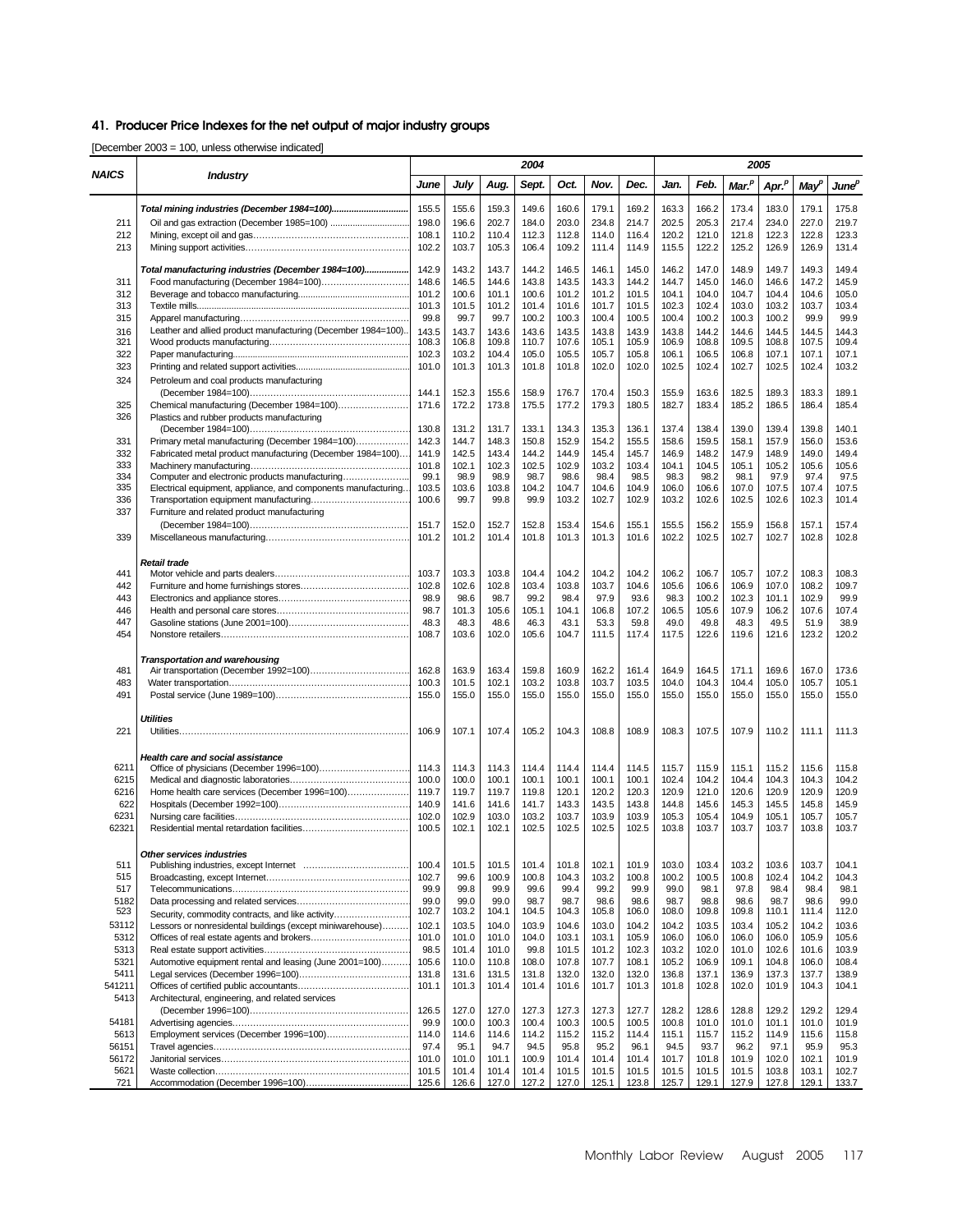# **42. Annual data: Producer Price Indexes, by stage of processing**

 $[1982 = 100]$ 

| Index                                  | 1994  | 1995  | 1996  | 1997  | 1998  | 1999  | 2000  | 2001  | 2002  | 2003  | 2004  |
|----------------------------------------|-------|-------|-------|-------|-------|-------|-------|-------|-------|-------|-------|
| <b>Finished goods</b>                  |       |       |       |       |       |       |       |       |       |       |       |
|                                        | 125.5 | 127.9 | 131.3 | 131.8 | 130.7 | 133.0 | 138.0 | 140.7 | 138.9 | 143.3 | 148.5 |
|                                        | 126.8 | 129.0 | 133.6 | 134.5 | 134.3 | 135.1 | 137.2 | 141.3 | 140.1 | 145.9 | 152.6 |
|                                        | 77.0  | 78.1  | 83.2  | 83.4  | 75.1  | 78.8  | 94.1  | 96.8  | 88.8  | 102.0 | 113.0 |
|                                        | 137.1 | 140.0 | 142.0 | 142.4 | 143.7 | 146.1 | 148.0 | 150.0 | 150.2 | 150.5 | 152.7 |
| Intermediate materials, supplies, and  |       |       |       |       |       |       |       |       |       |       |       |
| components                             |       |       |       |       |       |       |       |       |       |       |       |
|                                        | 118.5 | 124.9 | 125.7 | 125.6 | 123.0 | 123.2 | 129.2 | 129.7 | 127.8 | 133.7 | 142.5 |
|                                        | 118.5 | 119.5 | 125.3 | 123.2 | 123.2 | 120.8 | 119.2 | 124.3 | 123.3 | 134.4 | 145.0 |
|                                        | 83.0  | 84.1  | 89.8  | 89.0  | 80.8  | 84.3  | 101.7 | 104.1 | 95.9  | 111.9 | 123.1 |
|                                        | 127.1 | 135.2 | 134.0 | 134.2 | 133.5 | 133.1 | 136.6 | 136.4 | 135.8 | 138.5 | 146.5 |
| Crude materials for further processing |       |       |       |       |       |       |       |       |       |       |       |
|                                        | 101.8 | 102.7 | 113.8 | 111.1 | 96.8  | 98.2  | 120.6 | 121.3 | 108.1 | 135.3 | 159.0 |
|                                        | 106.5 | 105.8 | 121.5 | 112.2 | 103.9 | 98.7  | 100.2 | 106.2 | 99.5  | 113.5 | 126.9 |
|                                        | 72.1  | 69.4  | 85.0  | 87.3  | 68.6  | 78.5  | 122.1 | 122.8 | 102.0 | 147.5 | 174.7 |
|                                        | 97.0  | 105.8 | 105.7 | 103.5 | 84.5  | 91.1  | 118.0 | 101.8 | 101.0 | 116.8 | 149.0 |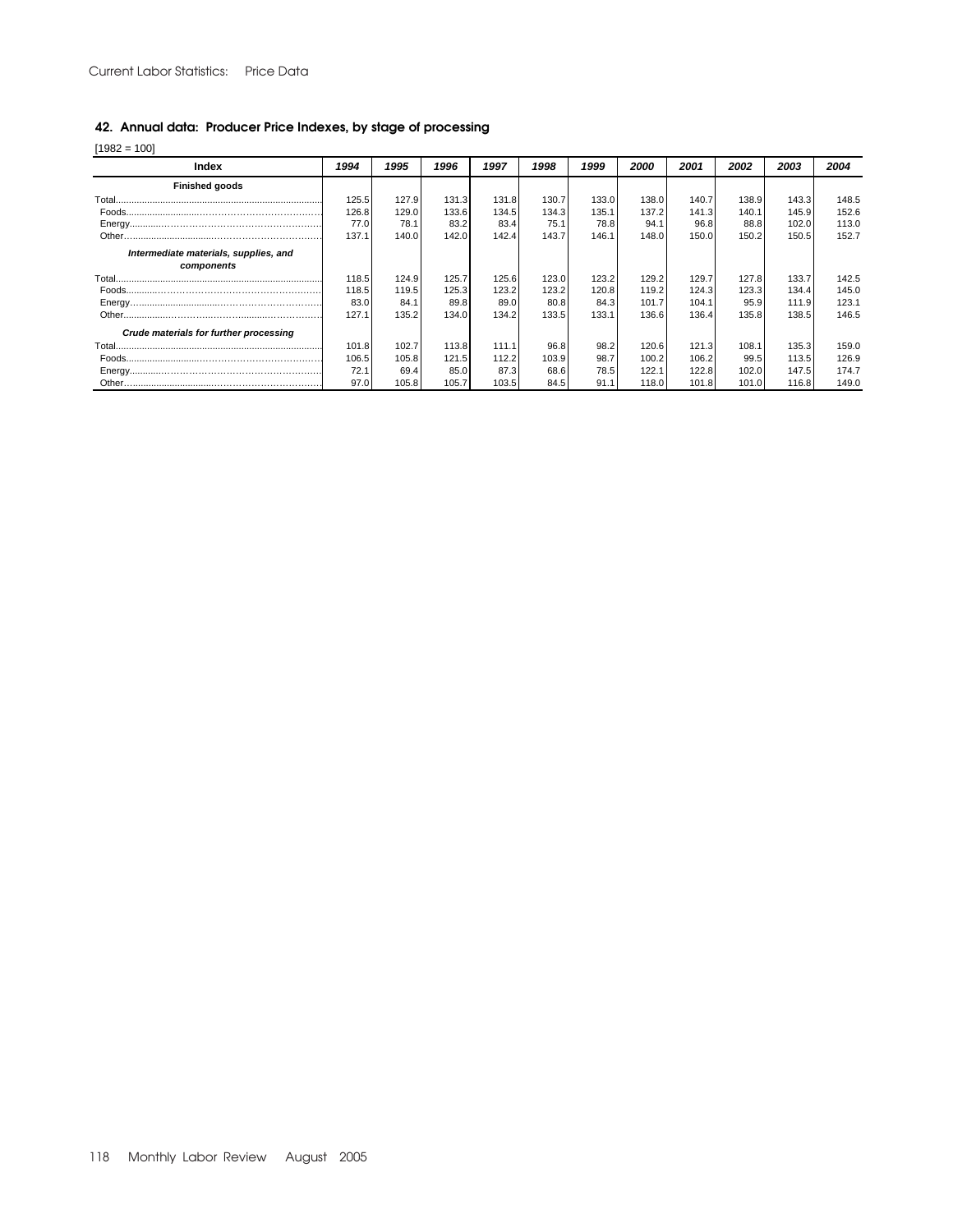# **43. U.S. export price indexes by Standard International Trade Classification**

 $[2000 = 100]$ 

| <b>SITC</b>    |                                                      |       |       |       | 2004  |       |       |       |       |       |       | 2005  |       |       |
|----------------|------------------------------------------------------|-------|-------|-------|-------|-------|-------|-------|-------|-------|-------|-------|-------|-------|
| Rev. 3         | Industry                                             | June  | July  | Aug.  | Sept. | Oct.  | Nov.  | Dec.  | Jan.  | Feb.  | Mar.  | Apr.  | May   | June  |
| $\Omega$       |                                                      | 123.9 | 119.8 | 116.4 | 117.6 | 118.3 | 118.7 | 118.1 | 118.2 | 118.3 | 120.1 | 121.2 | 123.9 | 124.7 |
| 01             |                                                      | 127.3 | 123.0 | 126.1 | 124.8 | 126.9 | 125.4 | 124.6 | 121.3 | 125.1 | 128.5 | 132.9 | 139.3 | 142.4 |
| 04             |                                                      | 141.2 | 128.0 | 120.6 | 122.0 | 115.6 | 113.1 | 116.4 | 119.2 | 116.2 | 121.4 | 116.9 | 116.1 | 118.7 |
| 05             | Vegetables, fruit, and nuts, prepared fresh or dry   | 111.1 | 110.0 | 113.2 | 119.8 | 130.6 | 137.2 | 129.9 | 127.4 | 128.1 | 125.2 | 130.4 | 137.4 | 133.6 |
| $\overline{2}$ | Crude materials, inedible, except fuels              | 125.7 | 132.1 | 118.0 | 119.4 | 118.2 | 119.5 | 119.4 | 123.1 | 122.1 | 127.5 | 129.4 | 128.5 | 130.8 |
| 22             |                                                      | 168.5 | 184.5 | 117.4 | 125.1 | 109.1 | 110.3 | 111.1 | 115.2 | 109.7 | 128.9 | 124.6 | 127.7 | 136.5 |
| 24             |                                                      | 98.3  | 98.9  | 98.8  | 99.1  | 99.1  | 98.4  | 98.8  | 98.7  | 98.9  | 98.9  | 98.6  | 98.1  | 98.0  |
| 25             |                                                      | 100.8 | 100.1 | 99.5  | 98.7  | 98.1  | 98.2  | 98.8  | 100.0 | 100.7 | 103.0 | 101.8 | 101.6 | 101.1 |
| 26             |                                                      | 108.7 | 102.9 | 101.1 | 102.1 | 100.2 | 97.5  | 96.4  | 98.4  | 98.7  | 104.1 | 104.8 | 103.3 | 101.7 |
| 28             | Metalliferous ores and metal scrap                   | 167.5 | 190.2 | 183.6 | 178.5 | 190.4 | 197.0 | 195.0 | 205.8 | 206.0 | 206.4 | 223.4 | 213.6 | 217.1 |
| 3              | Mineral fuels, lubricants, and related products      | 131.8 | 137.5 | 139.6 | 141.2 | 156.0 | 151.1 | 146.5 | 148.5 | 154.2 | 169.3 | 181.5 | 175.1 | 178.7 |
| 33             | Petroleum, petroleum products, and related materials | 129.7 | 134.5 | 136.2 | 138.0 | 156.4 | 151.0 | 144.6 | 147.3 | 155.7 | 174.9 | 189.9 | 178.5 | 184.8 |
| 5              | Chemicals and related products, n.e.s.               | 105.8 | 107.0 | 108.6 | 109.7 | 111.6 | 112.9 | 114.0 | 116.1 | 116.3 | 117.0 | 117.8 | 116.7 | 114.5 |
| 54             | Medicinal and pharmaceutical products                | 105.8 | 107.9 | 108.1 | 108.0 | 106.7 | 106.9 | 107.2 | 108.3 | 107.9 | 107.9 | 108.3 | 107.9 | 107.4 |
| 55             | Essential oils; polishing and cleaning preparations  | 104.3 | 104.1 | 105.1 | 105.6 | 106.6 | 107.5 | 109.1 | 109.8 | 111.1 | 111.3 | 112.8 | 113.1 | 113.2 |
| 57             |                                                      | 103.2 | 104.8 | 107.3 | 109.9 | 113.2 | 117.2 | 118.9 | 126.6 | 127.5 | 128.3 | 128.5 | 124.8 | 122.9 |
| 58             |                                                      | 96.5  | 97.2  | 97.1  | 97.4  | 98.1  | 98.7  | 99.9  | 101.5 | 102.1 | 103.2 | 103.6 | 104.2 | 104.4 |
| 59             | Chemical materials and products, n.e.s.              | 104.9 | 104.6 | 106.2 | 105.5 | 105.2 | 105.3 | 105.8 | 106.5 | 106.4 | 106.0 | 106.7 | 106.6 | 106.3 |
| 6              | Manufactured goods classified chiefly by materials   | 107.0 | 108.5 | 109.6 | 110.5 | 111.3 | 111.8 | 112.2 | 113.0 | 113.5 | 113.7 | 114.3 | 114.1 | 113.8 |
| 62             |                                                      | 111.2 | 111.8 | 112.0 | 111.4 | 111.6 | 112.4 | 112.9 | 113.8 | 114.2 | 114.4 | 115.0 | 115.4 | 115.4 |
| 64             | Paper, paperboard, and articles of paper, pulp,      |       |       |       |       |       |       |       |       |       |       |       |       |       |
|                |                                                      | 99.2  | 101.2 | 101.9 | 102.7 | 104.0 | 103.7 | 104.2 | 104.1 | 104.1 | 103.8 | 103.8 | 103.7 | 103.1 |
| 66             | Nonmetallic mineral manufactures, n.e.s.             | 99.9  | 99.9  | 100.2 | 100.4 | 101.1 | 101.3 | 101.6 | 101.9 | 102.0 | 102.2 | 102.5 | 102.5 | 103.5 |
| 68             |                                                      | 95.4  | 95.4  | 96.5  | 99.0  | 99.1  | 100.6 | 101.5 | 103.4 | 105.6 | 107.2 | 109.3 | 108.5 | 105.9 |
| $\overline{7}$ |                                                      | 98.2  | 98.2  | 98.2  | 98.2  | 98.4  | 98.4  | 98.5  | 98.7  | 98.7  | 98.7  | 98.7  | 98.7  | 98.7  |
| 71             | Power generating machinery and equipment             | 108.7 | 108.9 | 109.0 | 109.0 | 109.4 | 110.3 | 110.4 | 111.4 | 111.4 | 111.5 | 111.4 | 111.4 | 111.4 |
| 72             | Machinery specialized for particular industries      | 105.4 | 105.7 | 105.9 | 106.1 | 107.3 | 107.6 | 108.0 | 109.3 | 109.2 | 109.4 | 110.6 | 110.6 | 110.6 |
| 74             | General industrial machines and parts, n.e.s.,       |       |       |       |       |       |       |       |       |       |       |       |       |       |
|                |                                                      | 104.9 | 105.2 | 105.3 | 105.3 | 106.2 | 106.4 | 106.6 | 107.6 | 108.2 | 108.3 | 108.9 | 109.2 | 109.3 |
| 75             | Computer equipment and office machines               | 87.2  | 86.6  | 86.4  | 86.0  | 85.1  | 84.4  | 83.8  | 83.0  | 82.9  | 82.3  | 81.5  | 81.3  | 81.0  |
| 76             | Telecommunications and sound recording and           |       |       |       |       |       |       |       |       |       |       |       |       |       |
|                | reproducing apparatus and equipment                  | 91.8  | 91.5  | 90.7  | 90.7  | 90.5  | 90.5  | 90.4  | 90.5  | 90.5  | 90.5  | 90.0  | 90.1  | 89.8  |
| 77             |                                                      | 88.2  | 88.3  | 88.2  | 88.1  | 87.9  | 87.7  | 87.9  | 87.8  | 87.6  | 87.7  | 87.5  | 87.4  | 87.5  |
| 78             |                                                      | 102.4 | 102.5 | 102.5 | 102.4 | 102.8 | 102.8 | 103.0 | 103.0 | 103.0 | 103.0 | 102.9 | 103.1 | 103.1 |
| 87             | Professional, scientific, and controlling            |       |       |       |       |       |       |       |       |       |       |       |       |       |
|                |                                                      | 102.0 | 101.7 | 101.9 | 101.8 | 102.2 | 102.3 | 102.6 | 103.4 | 103.4 | 103.4 | 103.5 | 103.1 | 103.1 |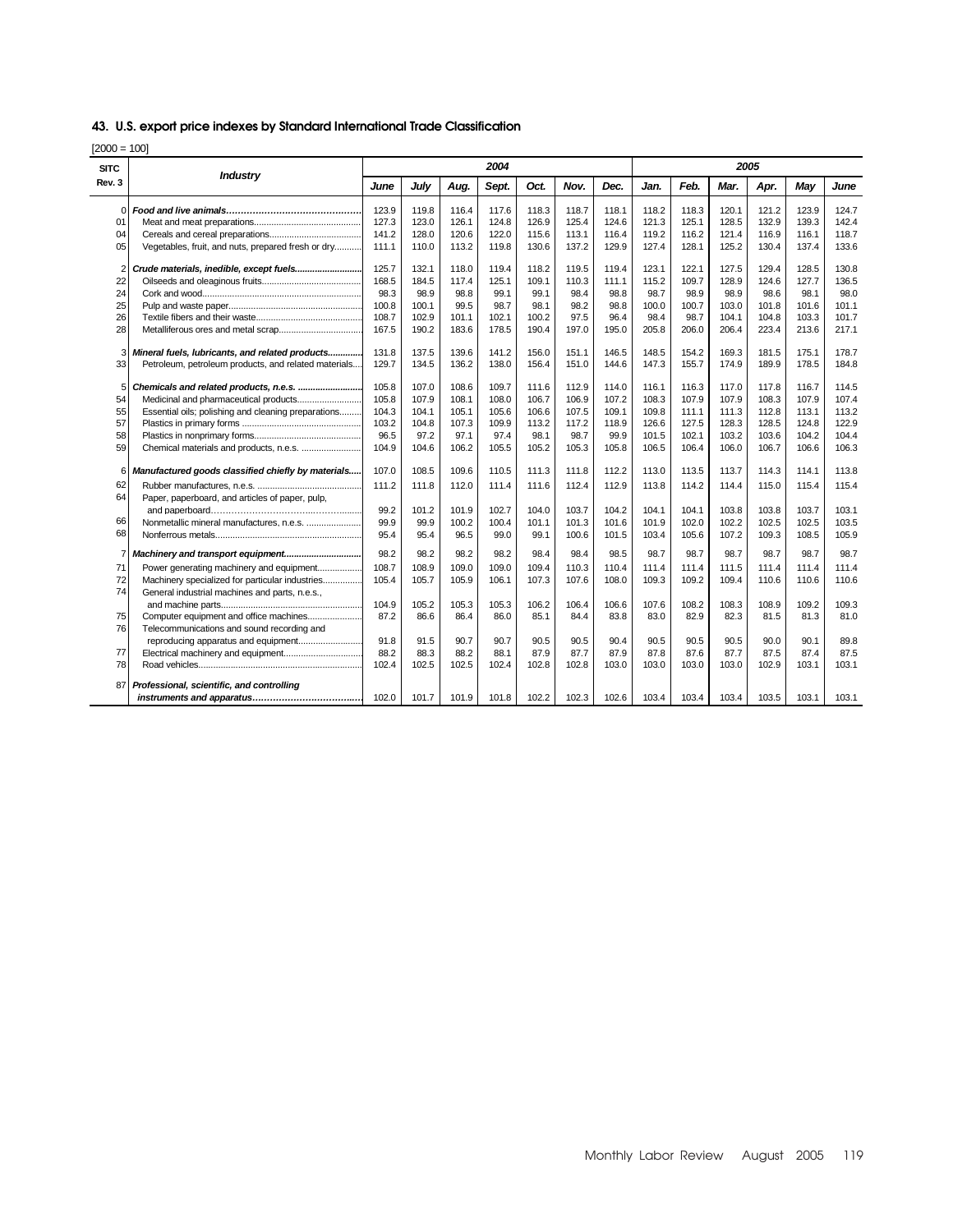# **44. U.S. import price indexes by Standard International Trade Classification**

 $[2000 = 100]$ 

| <b>SITC</b>    |                                                      |       |       |       | 2004  |       |       |       |       |       |       | 2005  |       |       |
|----------------|------------------------------------------------------|-------|-------|-------|-------|-------|-------|-------|-------|-------|-------|-------|-------|-------|
| Rev. 3         | Industry                                             | June  | July  | Aug.  | Sept. | Oct.  | Nov.  | Dec.  | Jan.  | Feb.  | Mar.  | Apr.  | Mav   | June  |
| 0              |                                                      | 106.9 | 107.4 | 107.4 | 109.2 | 111.1 | 111.0 | 111.9 | 110.9 | 112.6 | 117.5 | 116.4 | 116.4 | 112.7 |
| 01             |                                                      | 128.9 | 133.7 | 134.2 | 134.9 | 134.2 | 131.8 | 133.0 | 134.5 | 134.8 | 135.9 | 136.5 | 139.0 | 139.1 |
| 03             | Fish and crustaceans, mollusks, and other            |       |       |       |       |       |       |       |       |       |       |       |       |       |
|                |                                                      | 84.1  | 86.1  | 86.9  | 86.0  | 85.6  | 84.7  | 85.0  | 86.0  | 87.0  | 88.5  | 88.3  | 88.0  | 87.8  |
| 05             | Vegetables, fruit, and nuts, prepared fresh or dry   | 105.9 | 102.1 | 100.6 | 109.2 | 114.5 | 116.3 | 112.2 | 107.0 | 107.5 | 121.6 | 117.6 | 116.9 | 103.2 |
| 07             | Coffee, tea, cocoa, spices, and manufactures         |       |       |       |       |       |       |       |       |       |       |       |       |       |
|                |                                                      | 107.0 | 102.7 | 103.4 | 105.6 | 104.5 | 108.9 | 114.4 | 118.9 | 122.8 | 130.2 | 128.9 | 125.3 | 126.9 |
| 1              |                                                      | 105.3 | 105.9 | 106.1 | 106.2 | 106.5 | 106.7 | 107.1 | 107.5 | 107.7 | 107.8 | 107.9 | 108.1 | 108.1 |
| 11             |                                                      | 105.6 | 106.4 | 106.6 | 106.7 | 106.9 | 107.1 | 107.6 | 107.9 | 108.1 | 108.2 | 108.4 | 108.6 | 108.5 |
| $\overline{2}$ | Crude materials, inedible, except fuels              | 125.8 | 125.7 | 134.0 | 135.1 | 125.1 | 121.7 | 125.5 | 129.6 | 135.7 | 135.0 | 134.9 | 132.0 | 131.2 |
| 24             |                                                      | 136.1 | 132.1 | 148.9 | 151.1 | 126.3 | 117.1 | 124.7 | 127.0 | 132.0 | 136.9 | 132.5 | 121.9 | 126.8 |
| 25             |                                                      | 106.5 | 108.0 | 107.7 | 105.5 | 99.8  | 98.0  | 100.3 | 103.6 | 107.2 | 108.7 | 109.6 | 107.8 | 104.3 |
| 28             |                                                      | 140.4 | 145.3 | 160.8 | 162.6 | 166.2 | 167.0 | 167.3 | 170.8 | 169.6 | 176.9 | 186.3 | 184.5 | 180.1 |
| 29             | Crude animal and vegetable materials, n.e.s.         | 98.0  | 101.2 | 97.6  | 98.7  | 96.3  | 96.5  | 98.3  | 110.1 | 137.5 | 109.9 | 110.3 | 123.5 | 112.6 |
| 3              | Mineral fuels, lubricants, and related products      | 131.5 | 133.9 | 144.2 | 146.8 | 161.2 | 157.2 | 140.6 | 142.2 | 148.3 | 166.5 | 173.5 | 165.8 | 176.2 |
| 33             | Petroleum, petroleum products, and related materials | 130.0 | 133.0 | 144.8 | 149.5 | 165.7 | 155.3 | 137.0 | 140.4 | 148.6 | 169.0 | 174.5 | 166.3 | 179.4 |
| 34             |                                                      | 140.0 | 134.8 | 136.3 | 121.9 | 124.1 | 166.2 | 163.5 | 150.8 | 143.3 | 145.8 | 161.4 | 158.2 | 149.4 |
| 5              | Chemicals and related products, n.e.s.               | 103.8 | 104.6 | 105.1 | 106.7 | 108.4 | 108.9 | 109.6 | 110.2 | 111.8 | 112.2 | 114.0 | 112.8 | 111.6 |
| 52             |                                                      | 119.8 | 122.2 | 123.8 | 124.1 | 125.5 | 126.8 | 126.7 | 127.6 | 128.9 | 130.2 | 133.0 | 132.6 | 132.5 |
| 53             |                                                      | 100.3 | 98.3  | 98.4  | 98.4  | 98.5  | 98.7  | 98.7  | 97.9  | 98.6  | 98.6  | 99.8  | 101.0 | 101.0 |
| 54             | Medicinal and pharmaceutical products                | 107.1 | 107.3 | 107.3 | 106.6 | 106.4 | 107.4 | 108.9 | 110.5 | 110.1 | 110.2 | 110.8 | 110.4 | 110.3 |
| 55             | Essential oils; polishing and cleaning preparations  | 93.5  | 93.5  | 93.4  | 93.4  | 93.6  | 93.7  | 94.4  | 94.9  | 95.2  | 95.5  | 95.5  | 94.2  | 94.3  |
| 57             |                                                      | 104.6 | 107.8 | 108.4 | 109.6 | 109.9 | 113.2 | 116.1 | 123.0 | 124.2 | 125.9 | 126.7 | 127.0 | 125.9 |
| 58             |                                                      | 102.3 | 103.0 | 103.2 | 103.8 | 104.4 | 105.1 | 105.7 | 106.7 | 106.4 | 106.4 | 107.0 | 106.9 | 107.1 |
| 59             | Chemical materials and products, n.e.s.              | 95.2  | 94.7  | 94.1  | 94.4  | 95.3  | 95.8  | 96.1  | 96.2  | 97.7  | 99.2  | 101.9 | 103.1 | 102.5 |
| 6              | Manufactured goods classified chiefly by materials   | 106.1 | 106.1 | 107.7 | 108.9 | 108.9 | 109.4 | 110.4 | 111.4 | 111.8 | 112.8 | 113.1 | 112.7 | 112.7 |
| 62             |                                                      | 100.5 | 100.5 | 100.8 | 100.8 | 101.0 | 101.3 | 101.9 | 102.2 | 102.6 | 103.5 | 104.2 | 104.0 | 104.3 |
| 64             | Paper, paperboard, and articles of paper, pulp,      |       |       |       |       |       |       |       |       |       |       |       |       |       |
|                |                                                      | 95.5  | 96.4  | 96.9  | 97.9  | 99.2  | 99.4  | 99.0  | 100.0 | 99.9  | 100.3 | 101.5 | 101.5 | 101.6 |
| 66             | Nonmetallic mineral manufactures, n.e.s.             | 99.4  | 99.3  | 100.2 | 100.4 | 100.5 | 100.5 | 100.7 | 100.9 | 100.8 | 100.9 | 101.0 | 101.1 | 101.4 |
| 68             |                                                      | 101.6 | 102.3 | 105.6 | 106.3 | 106.6 | 108.6 | 111.0 | 112.1 | 114.1 | 116.1 | 118.5 | 118.8 | 116.9 |
| 69             |                                                      | 102.4 | 102.7 | 103.3 | 103.9 | 104.4 | 105.3 | 106.7 | 108.1 | 108.4 | 108.7 | 108.9 | 108.8 | 108.5 |
| $\overline{7}$ |                                                      | 95.1  | 95.0  | 95.0  | 95.0  | 94.9  | 95.1  | 95.2  | 95.3  | 95.2  | 95.1  | 95.0  | 95.0  | 95.0  |
| 72             | Machinery specialized for particular industries      | 106.6 | 107.2 | 107.6 | 107.4 | 107.8 | 108.5 | 109.5 | 110.5 | 110.6 | 110.8 | 111.2 | 111.4 | 111.2 |
| 74             | General industrial machines and parts, n.e.s.,       |       |       |       |       |       |       |       |       |       |       |       |       |       |
|                |                                                      | 103.5 | 104.0 | 104.1 | 104.3 | 104.6 | 104.9 | 105.3 | 106.2 | 106.6 | 106.8 | 107.3 | 107.2 | 107.3 |
| 75             | Computer equipment and office machines               | 75.5  | 74.9  | 74.3  | 73.9  | 73.2  | 73.0  | 72.8  | 72.4  | 71.9  | 71.2  | 70.1  | 70.0  | 70.0  |
| 76             | Telecommunications and sound recording and           |       |       |       |       |       |       |       |       |       |       |       |       |       |
|                | reproducing apparatus and equipment                  | 84.7  | 84.3  | 84.0  | 83.8  | 83.4  | 83.4  | 83.1  | 83.0  | 82.8  | 82.7  | 82.2  | 82.4  | 82.4  |
| 77             | Electrical machinery and equipment                   | 94.7  | 94.6  | 94.7  | 94.6  | 94.3  | 94.4  | 94.6  | 94.6  | 94.4  | 94.5  | 94.5  | 94.4  | 94.4  |
| 78             |                                                      | 102.4 | 102.6 | 102.8 | 103.1 | 103.4 | 103.6 | 103.7 | 103.6 | 103.7 | 103.7 | 103.8 | 103.8 | 103.8 |
| 85             |                                                      | 100.4 | 100.4 | 100.1 | 100.5 | 100.5 | 100.5 | 100.5 | 100.3 | 100.3 | 100.3 | 100.3 | 100.4 | 100.4 |
| 88             | Photographic apparatus, equipment, and supplies,     |       |       |       |       |       |       |       |       |       |       |       |       |       |
|                |                                                      | 99.0  | 98.2  | 98.2  | 98.2  | 98.2  | 98.3  | 98.6  | 99.1  | 99.1  | 99.1  | 99.3  | 99.2  | 99.1  |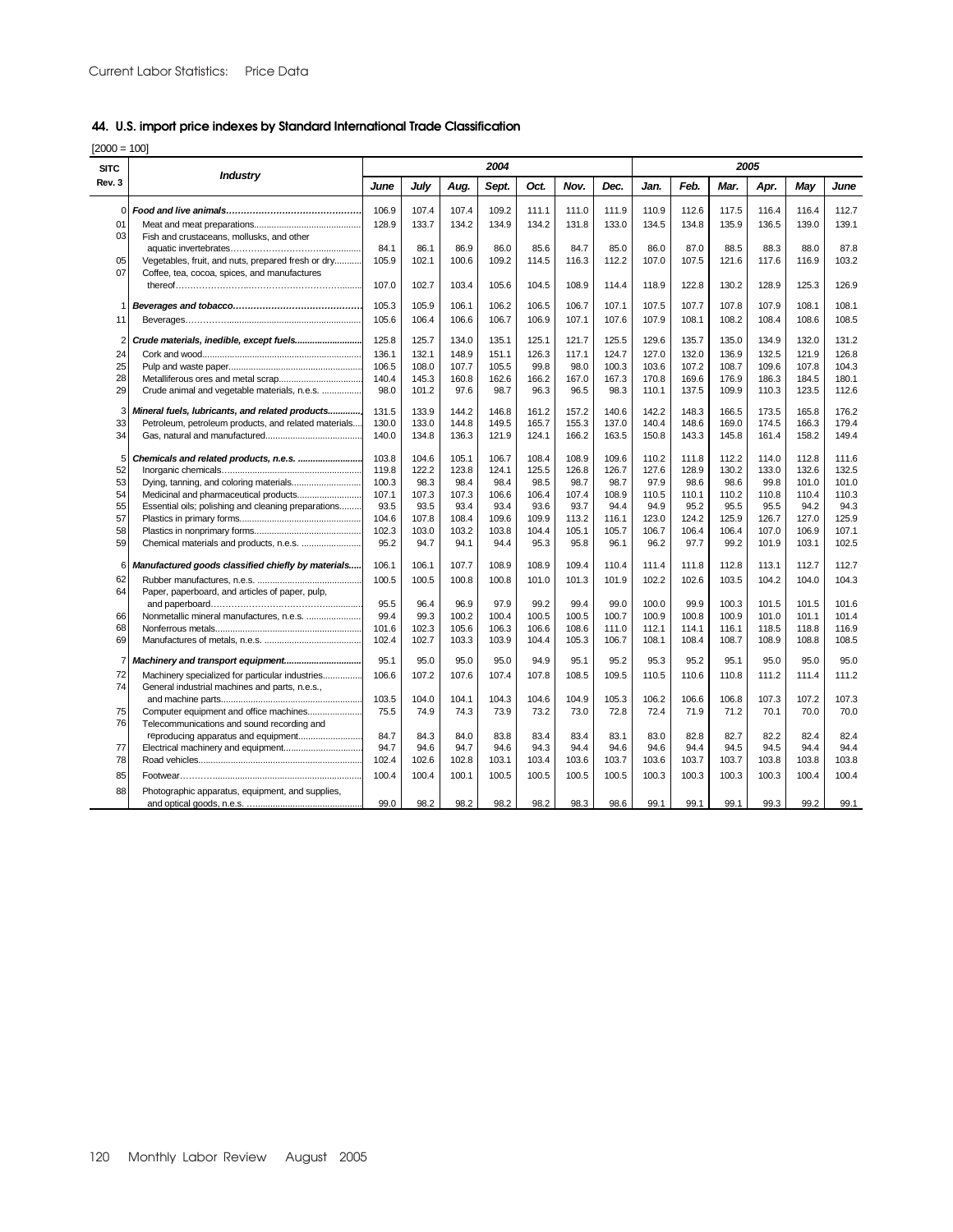# **45. U.S. export price indexes by end-use category**

 $[2000 = 100]$ 

| Category                                        |                |                |                | 2004           |                |                |                |                |                |                | 2005           |                |                |
|-------------------------------------------------|----------------|----------------|----------------|----------------|----------------|----------------|----------------|----------------|----------------|----------------|----------------|----------------|----------------|
|                                                 | June           | July           | Aug.           | Sept.          | Oct.           | Nov.           | Dec.           | Jan.           | Feb.           | Mar.           | Apr.           | May            | June           |
|                                                 | 103.4          | 103.9          | 103.4          | 103.8          | 104.4          | 104.7          | 104.8          | 105.6          | 105.7          | 106.4          | 106.9          | 106.7          | 106.7          |
| Agricultural foods, feeds, and beverages        | 129.1<br>131.1 | 128.0<br>129.9 | 116.5<br>117.0 | 118.7<br>119.3 | 117.5<br>117.8 | 118.3<br>118.5 | 116.9<br>116.6 | 117.1<br>116.7 | 116.4<br>116.0 | 120.9<br>120.7 | 121.0<br>120.9 | 123.6<br>123.7 | 125.5<br>125.8 |
| Nonagricultural (fish, beverages) food products | 110.7          | 110.1          | 110.9          | 113.0          | 114.4          | 115.5          | 118.4          | 119.7          | 119.7          | 121.8          | 121.4          | 121.7          | 122.1          |
|                                                 | 109.9          | 112.0          | 113.1          | 114.0          | 116.6          | 117.4          | 118.0          | 120.1          | 120.7          | 122.3          | 124.1          | 122.5          | 121.8          |
| Agricultural industrial supplies and materials  | 110.7          | 109.0          | 108.4          | 109.4          | 109.2          | 108.5          | 109.5          | 112.9          | 112.8          | 115.6          | 116.7          | 116.5          | 115.6          |
| Nonagricultural supplies and materials,         | 114.9          | 118.6          | 120.4          | 121.5          | 132.2          | 128.3          | 125.4          | 128.3          | 133.0          | 143.8          | 152.0          | 145.5          | 147.8          |
| excluding fuel and building materials           | 110.0<br>103.4 | 112.4<br>102.8 | 113.5<br>103.3 | 114.4<br>104.0 | 116.4<br>103.9 | 117.9<br>104.0 | 118.9<br>104.4 | 121.0<br>104.6 | 121.0<br>104.8 | 121.4<br>105.3 | 122.5<br>105.5 | 121.4<br>105.8 | 120.2<br>106.3 |
|                                                 | 97.8           | 97.8           | 97.8           | 97.8           | 98.0           | 98.1           | 98.2           | 98.4           | 98.5           | 98.4           | 98.4           | 98.4           | 98.5           |
| Electric and electrical generating equipment    | 102.0<br>94.1  | 102.2<br>94.0  | 102.2<br>94.0  | 102.4<br>93.9  | 103.3<br>93.9  | 103.5<br>93.8  | 103.6<br>93.9  | 103.8<br>94.0  | 103.5<br>94.0  | 103.9<br>93.9  | 104.0<br>93.8  | 104.0<br>93.7  | 104.1<br>93.8  |
| Automotive vehicles, parts, and engines         | 102.3          | 102.4          | 102.6          | 102.5          | 102.7          | 102.8          | 102.9          | 103.1          | 103.1          | 103.3          | 103.3          | 103.4          | 103.5          |
| Consumer goods, excluding automotive            | 100.4          | 100.9          | 101.1          | 101.0          | 100.9          | 101.0          | 101.2          | 101.7          | 101.6          | 101.6          | 101.9          | 101.8          | 101.6          |
|                                                 | 100.0<br>100.7 | 100.8<br>100.8 | 101.0<br>101.0 | 101.0<br>100.9 | 100.5<br>100.8 | 100.6<br>101.0 | 101.0<br>101.1 | 101.6<br>101.4 | 101.5<br>101.5 | 101.5<br>101.5 | 101.9<br>101.7 | 101.6<br>101.6 | 101.2<br>101.7 |
| Nonagricultural commodities                     | 127.4<br>101.5 | 126.1<br>102.2 | 115.5<br>102.5 | 117.6<br>102.8 | 116.3<br>103.6 | 116.7<br>103.9 | 115.4<br>104.1 | 116.1<br>104.9 | 115.5<br>105.0 | 119.9<br>105.4 | 120.2<br>106.0 | 122.5<br>105.5 | 124.0<br>105.4 |

# **46. U.S. import price indexes by end-use category**

 $[2000 = 100]$ 

| Category                                                                                                                   |                         |                         |                         | 2004                    |                         |                         |                         | 2005                    |                         |                         |                         |                         |                         |  |  |
|----------------------------------------------------------------------------------------------------------------------------|-------------------------|-------------------------|-------------------------|-------------------------|-------------------------|-------------------------|-------------------------|-------------------------|-------------------------|-------------------------|-------------------------|-------------------------|-------------------------|--|--|
|                                                                                                                            | June                    | Julv                    | Aug.                    | Sept.                   | Oct.                    | Nov.                    | Dec.                    | Jan.                    | Feb.                    | Mar.                    | Apr.                    | Mav                     | June                    |  |  |
|                                                                                                                            | 101.7                   | 102.1                   | 103.6                   | 104.1                   | 105.8                   | 105.5                   | 104.0                   | 104.6                   | 105.5                   | 107.8                   | 108.8                   | 107.7                   | 108.8                   |  |  |
| Foods, feeds, and beverages<br>Agricultural foods, feeds, and beverages<br>Nonagricultural (fish, beverages) food products | 106.9<br>114.3<br>90.3  | 107.5<br>114.5<br>91.8  | 107.3<br>114.1<br>92.3  | 108.7<br>116.4<br>91.4  | 110.0<br>118.4<br>91.1  | 110.3<br>119.1<br>90.7  | 111.5<br>120.7<br>91.0  | 111.1<br>119.6<br>92.0  | 112.2<br>120.8<br>92.8  | 115.9<br>125.7<br>94.0  | 115.5<br>125.4<br>93.5  | 115.7<br>125.7<br>93.3  | 113.7<br>122.8<br>93.2  |  |  |
|                                                                                                                            | 119.3                   | 120.6                   | 126.6                   | 128.5                   | 134.9                   | 133.2                   | 126.4                   | 127.9                   | 130.7                   | 139.8                   | 143.7                   | 139.3                   | 143.9                   |  |  |
| Petroleum and petroleum products                                                                                           | 130.9<br>129.7          | 133.2<br>132.7          | 143.4<br>144.4          | 146.2<br>149.2          | 160.8<br>165.8          | 157.0<br>155.9          | 141.0<br>138.1          | 142.5<br>141.2          | 148.0<br>148.4          | 165.6<br>168.3          | 173.0<br>174.3          | 165.1<br>165.9          | 174.9<br>178.5          |  |  |
| Materials associated with nondurable                                                                                       | 99.0                    | 100.0                   | 100.4                   | 101.1                   | 101.4                   | 101.1                   | 101.3                   | 102.4                   | 103.0                   | 103.8                   | 104.8                   | 104.5                   | 103.9                   |  |  |
| Unfinished metals associated with durable goods                                                                            | 106.0<br>120.5<br>124.4 | 106.5<br>117.6<br>126.1 | 107.7<br>124.0<br>129.8 | 108.0<br>125.6<br>133.1 | 108.7<br>115.3<br>134.2 | 109.3<br>111.8<br>136.4 | 109.8<br>115.6<br>138.5 | 111.3<br>117.9<br>139.6 | 112.0<br>119.8<br>138.8 | 113.0<br>122.7<br>140.4 | 114.0<br>120.3<br>142.4 | 113.6<br>115.7<br>141.3 | 113.2<br>118.1<br>139.3 |  |  |
| Nonmetals associated with durable goods                                                                                    | 98.7                    | 98.5                    | 98.5                    | 98.8                    | 98.9                    | 99.2                    | 99.7                    | 100.9                   | 100.9                   | 100.8                   | 101.2                   | 101.0                   | 100.8                   |  |  |
| Electric and electrical generating equipment                                                                               | 92.2<br>97.0<br>90.1    | 92.2<br>97.5<br>90.0    | 92.1<br>97.7<br>89.9    | 92.0<br>97.4<br>89.8    | 91.8<br>97.4<br>89.5    | 91.9<br>97.5<br>89.6    | 92.2<br>98.0<br>89.9    | 92.5<br>98.4<br>90.1    | 92.4<br>98.7<br>90.0    | 92.3<br>98.8<br>89.8    | 92.1<br>98.9<br>89.6    | 92.2<br>98.7<br>89.6    | 92.2<br>98.6<br>89.6    |  |  |
| Automotive vehicles, parts, and engines                                                                                    | 102.2                   | 102.3                   | 102.5                   | 102.7                   | 103.0                   | 103.1                   | 103.2                   | 103.2                   | 103.2                   | 103.2                   | 103.4                   | 103.4                   | 103.4                   |  |  |
| Consumer goods, excluding automotive                                                                                       | 98.5<br>100.9<br>96.1   | 98.5<br>101.0<br>95.9   | 98.4<br>100.9<br>95.9   | 98.4<br>100.8<br>95.9   | 98.5<br>100.9<br>96.0   | 98.7<br>101.1<br>96.2   | 99.0<br>101.4<br>96.5   | 99.6<br>102.2<br>96.8   | 100.1<br>102.8<br>96.7  | 99.9<br>102.8<br>96.8   | 99.9<br>102.9<br>96.7   | 100.0<br>102.8<br>96.7  | 99.9<br>102.7<br>96.8   |  |  |
| Nonmanufactured consumer goods                                                                                             | 96.8                    | 97.4                    | 97.9                    | 97.9                    | 97.9                    | 98.0                    | 98.2                    | 100.1                   | 105.0                   | 100.3                   | 100.4                   | 103.1                   | 101.9                   |  |  |

# **47. U.S. international price Indexes for selected categories of services**

[2000 = 100, unless indicated otherwise]

| Category                                         |                          | 2003  |       |       | 2004  |       |       | 2005  |       |  |
|--------------------------------------------------|--------------------------|-------|-------|-------|-------|-------|-------|-------|-------|--|
|                                                  | June                     | Sept. | Dec.  | Mar.  | June  | Sept. | Dec.  | Mar.  | June  |  |
|                                                  | 109.4                    | 112.5 | 112.9 | 116.2 | 116.6 | 118.7 | 125.2 | 126.3 | 125.9 |  |
|                                                  | 95.4                     | 95.5  | 94.9  | 96.1  | 99.0  | 100.7 | 104.7 | 103.8 | 107.6 |  |
| Inbound air passenger fares (Dec. $2003 = 100$ ) | $\overline{\phantom{0}}$ | -     | 100.0 | 105.1 | 106.1 | 110.1 | 112.5 | 114.5 | 116.1 |  |
| Outbound air passenger fares (Dec. 2003 = 100))  | -                        | -     | 100.0 | 99.3  | 114.2 | 114.2 | 105.4 | 105.0 | 120.5 |  |
|                                                  | 116.1                    | 116.2 | 117.7 | 119.1 | 121.1 | 120.3 | 122.7 | 121.3 | 128.4 |  |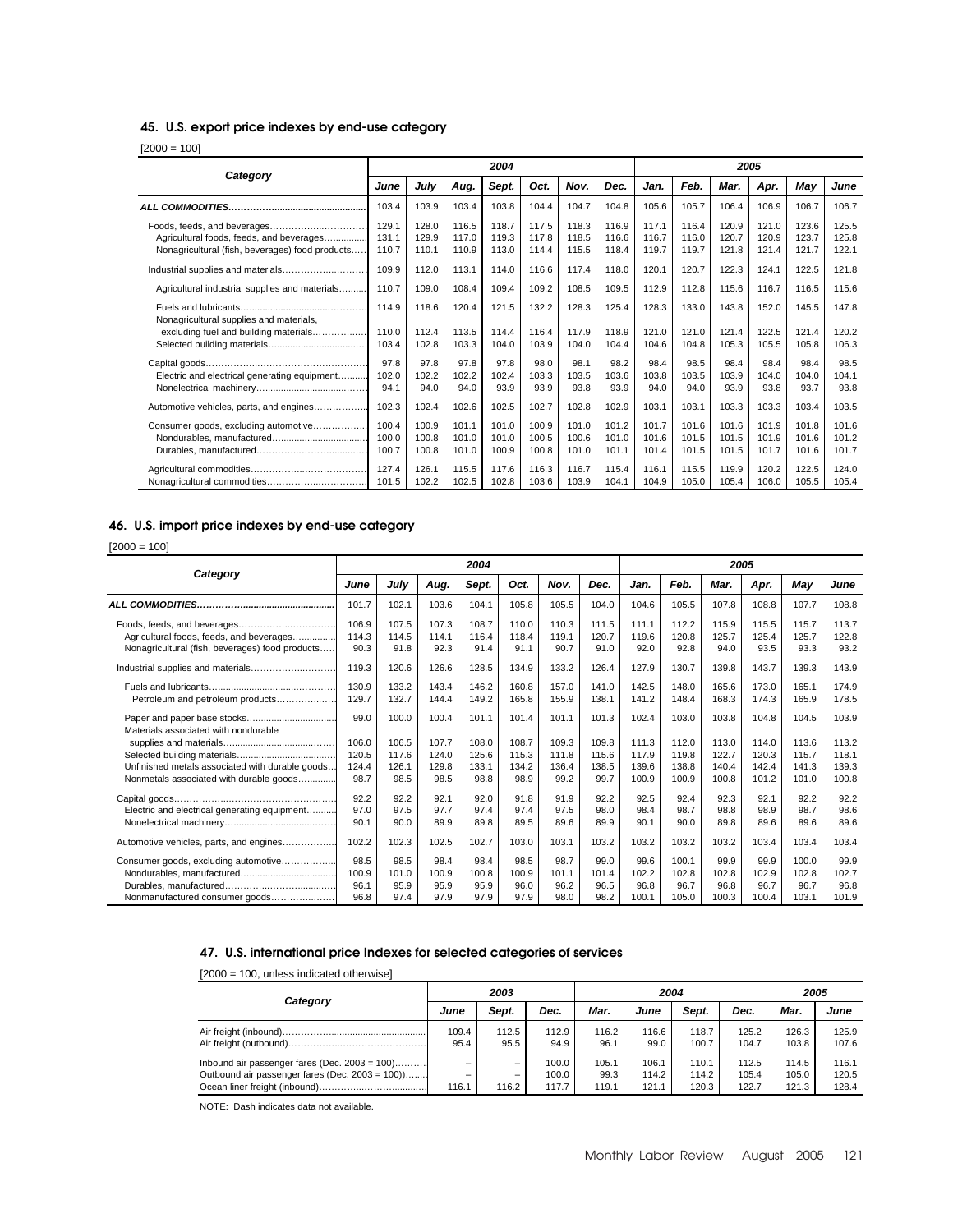# **48. Indexes of productivity, hourly compensation, and unit costs, quarterly data seasonally adjusted**

 $[1992 = 100]$ 

| Item                             | 2002  |       |       | 2003  |       |              |       | 2004  |       | 2005  |       |       |       |
|----------------------------------|-------|-------|-------|-------|-------|--------------|-------|-------|-------|-------|-------|-------|-------|
|                                  | ш     | Ш     | IV    |       | Ш     | $\mathbf{H}$ | IV    |       | Ш     | Ш     | IV    |       | Ш     |
| <b>Business</b>                  |       |       |       |       |       |              |       |       |       |       |       |       |       |
|                                  | 123.5 | 125.0 | 124.7 | 125.6 | 127.9 | 130.5        | 130.6 | 131.7 | 132.8 | 133.3 | 134.3 | 135.3 | 135.7 |
|                                  | 145.0 | 145.7 | 145.8 | 147.8 | 150.3 | 152.0        | 152.8 | 154.4 | 155.7 | 158.2 | 162.5 | 164.9 | 166.0 |
|                                  | 115.7 | 115.7 | 115.1 | 115.5 | 117.3 | 118.0        | 118.4 | 118.5 | 118.2 | 119.6 | 121.8 | 122.9 | 122.4 |
|                                  | 117.7 | 116.9 | 116.2 | 117.7 | 117.5 | 116.4        | 117.0 | 117.3 | 117.2 | 118.7 | 121.0 | 121.9 | 122.3 |
|                                  | 112.9 | 115.0 | 116.3 | 116.4 | 117.2 | 120.3        | 120.5 | 123.0 | 126.1 | 124.2 | 122.3 | 122.9 | 124.1 |
|                                  | 115.9 | 116.2 | 116.7 | 117.2 | 117.4 | 117.9        | 118.3 | 119.4 | 120.5 | 120.7 | 121.5 | 122.3 | 123.0 |
| <b>Nonfarm business</b>          |       |       |       |       |       |              |       |       |       |       |       |       |       |
|                                  | 122.7 | 123.9 | 124.0 | 124.9 | 126.9 | 129.9        | 130.1 | 130.8 | 132.2 | 132.7 | 133.5 | 134.5 | 135.3 |
|                                  | 144.2 | 144.8 | 145.0 | 147.0 | 149.3 | 151.2        | 152.2 | 153.5 | 154.9 | 157.2 | 161.0 | 163.8 | 165.2 |
|                                  | 115.0 | 114.9 | 114.5 | 114.9 | 116.5 | 117.4        | 117.9 | 117.8 | 117.6 | 118.8 | 120.7 | 122.0 | 121.8 |
|                                  | 117.5 | 116.9 | 116.9 | 117.7 | 117.6 | 116.4        | 116.9 | 117.3 | 117.1 | 118.5 | 120.7 | 121.7 | 122.1 |
|                                  | 115.0 | 116.9 | 118.1 | 118.2 | 118.7 | 121.6        | 121.3 | 123.5 | 126.5 | 125.3 | 123.7 | 124.3 | 125.5 |
|                                  | 116.6 | 116.9 | 117.3 | 117.9 | 118.0 | 118.3        | 118.6 | 119.6 | 120.6 | 121.0 | 121.8 | 122.7 | 123.4 |
| <b>Nonfinancial corporations</b> |       |       |       |       |       |              |       |       |       |       |       |       |       |
|                                  | 127.9 | 129.1 | 130.1 | 130.4 | 132.7 | 135.1        | 135.9 | 136.1 | 136.1 | 139.4 | 142.3 | 143.5 |       |
|                                  | 141.8 | 142.7 | 143.2 | 144.6 | 147.0 | 148.9        | 149.8 | 150.3 | 151.7 | 154.0 | 158.0 | 160.8 |       |
|                                  | 113.1 | 113.3 | 113.1 | 113.0 | 114.8 | 115.6        | 116.0 | 115.4 | 115.2 | 116.5 | 118.4 | 119.8 |       |
|                                  | 110.9 | 110.4 | 110.0 | 111.0 | 110.7 | 110.4        | 110.4 | 110.7 | 111.0 | 110.5 | 110.5 | 110.9 |       |
|                                  | 110.9 | 110.6 | 110.1 | 110.9 | 110.8 | 110.2        | 110.2 | 110.4 | 110.8 | 110.5 | 111.0 | 112.0 |       |
|                                  | 110.7 | 110.0 | 109.6 | 111.4 | 110.5 | 110.9        | 110.8 | 111.4 | 111.5 | 110.3 | 108.8 | 107.9 |       |
|                                  | 94.5  | 100.3 | 111.2 | 107.8 | 111.3 | 119.9        | 124.8 | 130.2 | 138.6 | 139.7 | 143.1 | 145.3 |       |
|                                  | 103.4 | 107.4 | 110.0 | 110.5 | 111.4 | 113.3        | 114.6 | 116.4 | 118.7 | 118.2 | 118.0 | 117.9 |       |
|                                  | 109.4 | 109.5 | 110.1 | 110.7 | 111.0 | 111.3        | 111.7 | 112.4 | 113.4 | 113.1 | 113.4 | 114.0 |       |
| Manufacturing                    |       |       |       |       |       |              |       |       |       |       |       |       |       |
|                                  | 146.5 | 148.7 | 149.5 | 151.6 | 152.9 | 156.9        | 158.1 | 159.3 | 162.2 | 164.0 | 166.5 | 168.2 | 169.9 |
|                                  | 147.6 | 149.0 | 150.2 | 156.5 | 159.2 | 161.5        | 163.2 | 159.1 | 161.1 | 164.9 | 169.3 | 172.3 | 175.0 |
|                                  | 117.7 | 118.3 | 118.6 | 122.3 | 124.3 | 125.4        | 126.5 | 122.1 | 122.3 | 124.7 | 126.9 | 128.4 | 129.1 |
|                                  | 100.8 | 100.2 | 100.5 | 103.2 | 104.1 | 102.9        | 103.2 | 99.9  | 99.3  | 100.6 | 101.7 | 102.4 | 103.0 |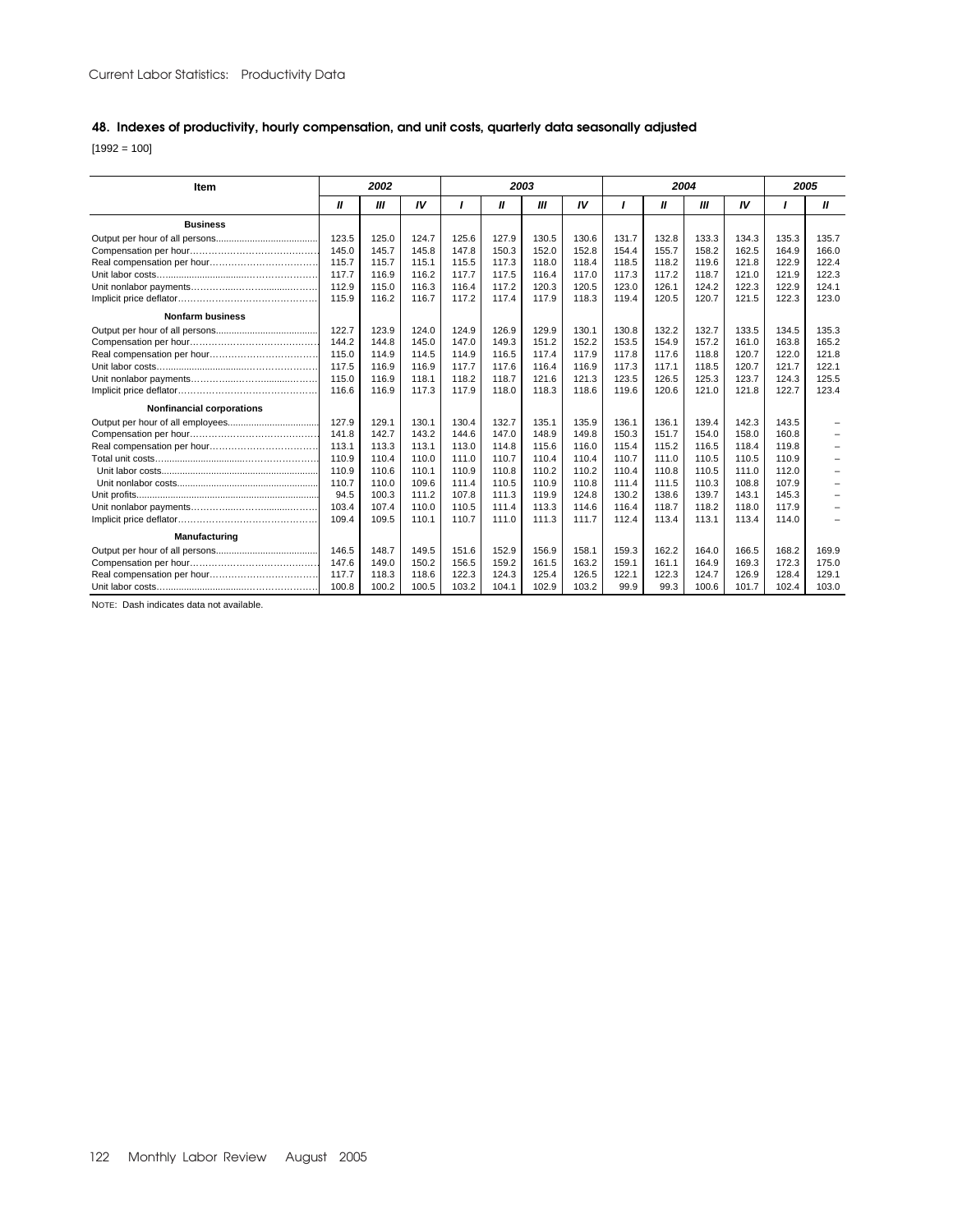# **49. Annual indexes of multifactor productivity and related measures, selected years**

[2000 = 100, unless otherwise indicated]

| Item                                      | 1990  | 1991  | 1992  | 1993  | 1994  | 1995  | 1996  | 1997  | 1998  | 1999  | 2000  | 2001  | 2002  |
|-------------------------------------------|-------|-------|-------|-------|-------|-------|-------|-------|-------|-------|-------|-------|-------|
| <b>Private business</b>                   |       |       |       |       |       |       |       |       |       |       |       |       |       |
| Productivity:                             |       |       |       |       |       |       |       |       |       |       |       |       |       |
|                                           | 81.4  | 82.7  | 86.2  | 86.5  | 87.5  | 87.7  | 90.3  | 91.9  | 94.4  | 97.2  | 100.0 | 102.7 | 107.2 |
| Output per unit of capital services       | 102.6 | 99.7  | 101.7 | 102.6 | 104.5 | 103.6 | 103.9 | 104.1 | 102.6 | 101.8 | 100.0 | 96.3  | 95.5  |
|                                           | 90.9  | 90.3  | 92.7  | 93.1  | 94.1  | 93.8  | 95.5  | 96.3  | 97.4  | 98.7  | 100.0 | 100.1 | 102.0 |
|                                           | 68.6  | 68.1  | 70.9  | 73.2  | 76.9  | 79.1  | 82.8  | 87.2  | 91.5  | 96.2  | 100.0 | 100.4 | 102.3 |
| Inputs:                                   |       |       |       |       |       |       |       |       |       |       |       |       |       |
|                                           | 80.1  | 79.1  | 80.0  | 82.4  | 86.1  | 88.5  | 90.4  | 94.0  | 96.2  | 99.0  | 100.0 | 98.6  | 97.4  |
|                                           | 66.9  | 68.4  | 69.7  | 71.3  | 73.5  | 76.4  | 79.7  | 83.8  | 89.2  | 94.5  | 100.0 | 104.2 | 107.1 |
| Combined units of labor and capital input | 75.5  | 75.4  | 76.5  | 78.6  | 81.7  | 84.3  | 86.7  | 90.5  | 93.9  | 97.5  | 100.0 | 100.4 | 100.3 |
|                                           | 79.3  | 83.0  | 84.8  | 84.4  | 83.7  | 84.6  | 86.9  | 88.3  | 92.0  | 95.4  | 100.0 | 106.6 | 112.2 |
| <b>Private nonfarm business</b>           |       |       |       |       |       |       |       |       |       |       |       |       |       |
| Productivity:                             |       |       |       |       |       |       |       |       |       |       |       |       |       |
|                                           | 81.7  | 83.1  | 86.5  | 86.9  | 87.9  | 88.4  | 90.8  | 92.2  | 94.7  | 97.3  | 100.0 | 102.6 | 107.2 |
| Output per unit of capital services       | 104.2 | 101.1 | 102.8 | 103.8 | 105.4 | 104.7 | 104.7 | 104.6 | 103.0 | 102.1 | 100.0 | 96.3  | 95.4  |
|                                           | 91.5  | 91.0  | 93.2  | 93.6  | 94.5  | 94.6  | 96.0  | 96.6  | 97.7  | 98.8  | 100.0 | 100.0 | 102.0 |
|                                           | 68.6  | 68.1  | 70.8  | 73.2  | 76.7  | 79.3  | 82.9  | 87.2  | 91.5  | 96.3  | 100.0 | 100.5 | 102.4 |
| Inputs:                                   |       |       |       |       |       |       |       |       |       |       |       |       |       |
|                                           | 79.8  | 78.7  | 79.6  | 82.2  | 85.6  | 88.0  | 90.0  | 93.7  | 96.0  | 99.0  | 100.0 | 98.8  | 97.3  |
|                                           | 65.8  | 67.4  | 68.8  | 70.6  | 72.8  | 75.7  | 79.2  | 83.3  | 88.8  | 94.3  | 100.0 | 104.4 | 107.3 |
| Combined units of labor and capital input | 75.0  | 74.8  | 75.9  | 78.2  | 81.2  | 83.8  | 86.3  | 90.2  | 93.7  | 97.5  | 100.0 | 100.5 | 100.3 |
|                                           | 78.4  | 82.3  | 84.1  | 83.7  | 83.3  | 84.4  | 86.7  | 88.2  | 91.9  | 95.3  | 100.0 | 106.6 | 112.4 |
| Manufacturing [1996 = 100]                |       |       |       |       |       |       |       |       |       |       |       |       |       |
|                                           |       |       |       |       |       |       |       |       |       |       |       |       |       |
| Productivity:                             |       |       |       |       |       |       |       |       |       |       |       |       |       |
|                                           | 82.2  | 84.1  | 88.6  | 90.2  | 93.0  | 96.5  | 100.0 | 103.8 | 108.9 | 114.0 | 118.3 | 119.7 |       |
| Output per unit of capital services       | 97.5  | 93.6  | 95.9  | 96.9  | 99.7  | 100.6 | 100.0 | 101.4 | 101.7 | 101.7 | 101.0 | 95.1  |       |
|                                           | 93.3  | 92.4  | 94.0  | 95.1  | 97.3  | 99.2  | 100.0 | 103.1 | 105.7 | 108.7 | 111.3 | 110.3 |       |
|                                           | 83.2  | 81.5  | 85.5  | 88.3  | 92.9  | 96.9  | 100.0 | 105.6 | 110.5 | 114.7 | 117.4 | 112.1 |       |
| Inputs:                                   |       |       |       |       |       |       |       |       |       |       |       |       |       |
|                                           | 101.1 | 96.9  | 96.5  | 97.8  | 99.9  | 100.4 | 100.0 | 101.7 | 101.5 | 100.7 | 99.2  | 93.6  |       |
|                                           | 85.3  | 87.1  | 89.1  | 91.1  | 93.2  | 96.4  | 100.0 | 104.1 | 108.7 | 112.8 | 116.2 | 117.9 |       |
|                                           | 93.1  | 93.2  | 93.1  | 96.6  | 99.9  | 102.3 | 100.0 | 97.5  | 100.6 | 102.9 | 104.3 | 98.9  |       |
|                                           | 77.5  | 78.5  | 83.5  | 86.5  | 90.3  | 93.1  | 100.0 | 101.9 | 107.5 | 107.9 | 106.9 | 105.5 |       |
|                                           | 84.7  | 84.6  | 92.0  | 92.9  | 96.0  | 100.4 | 100.0 | 103.9 | 103.1 | 105.4 | 106.5 | 97.7  |       |
|                                           | 89.1  | 88.3  | 90.9  | 92.8  | 95.5  | 97.7  | 100.0 | 102.4 | 104.6 | 105.5 | 105.5 | 101.6 |       |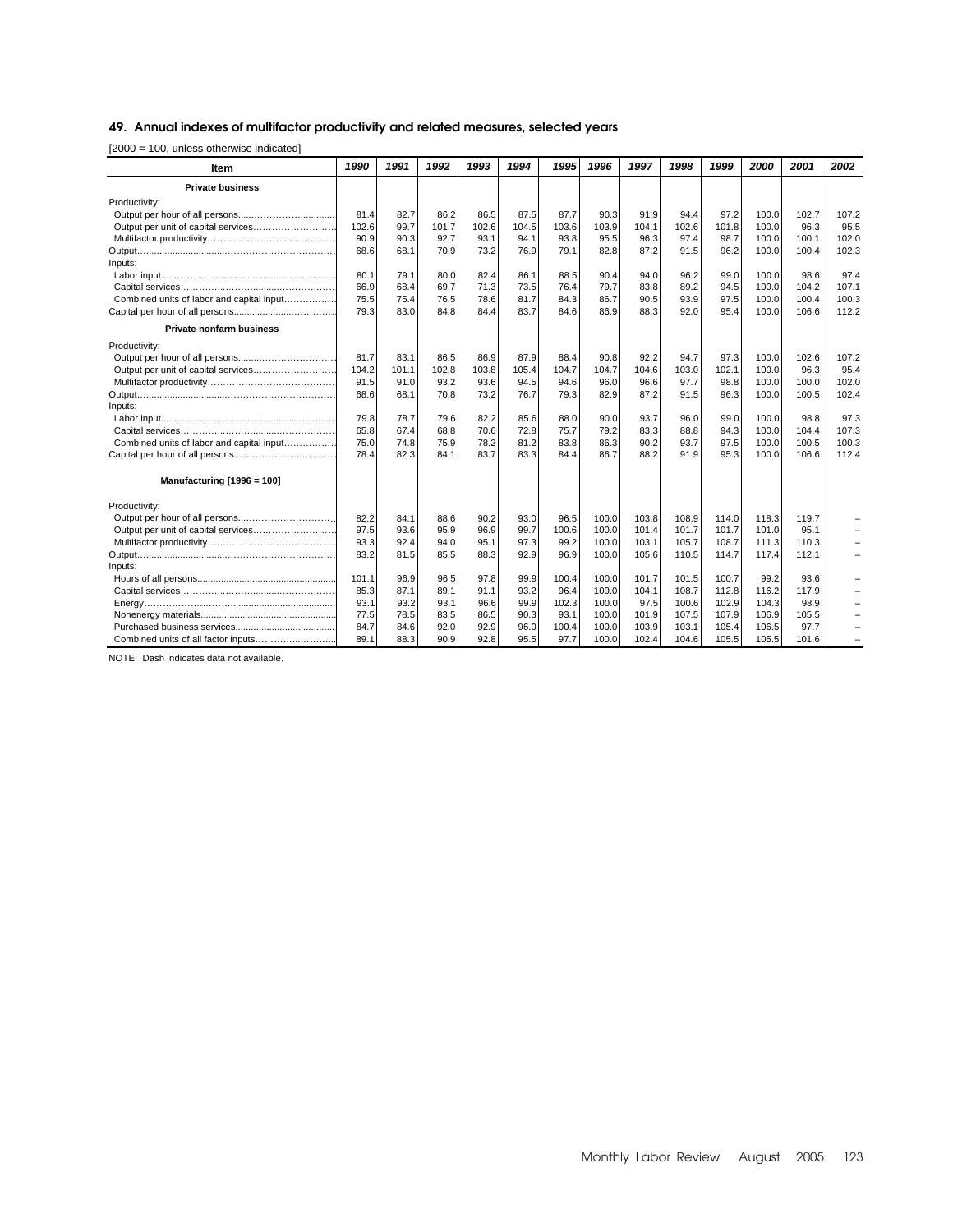# **50. Annual indexes of productivity, hourly compensation, unit costs, and prices, selected years**

 $[1992 = 100]$ 

| Item                             | 1960 | 1970 | 1980 | 1990  | 1996  | 1997  | 1998  | 1999  | 2000  | 2001  | 2002  | 2003  | 2004  |
|----------------------------------|------|------|------|-------|-------|-------|-------|-------|-------|-------|-------|-------|-------|
| <b>Business</b>                  |      |      |      |       |       |       |       |       |       |       |       |       |       |
|                                  | 48.9 | 66.3 | 79.1 | 94.5  | 104.7 | 106.7 | 109.7 | 112.9 | 116.1 | 119.0 | 123.8 | 128.6 | 133.0 |
|                                  | 13.9 | 23.6 | 54.1 | 90.6  | 109.6 | 113.1 | 120.0 | 125.8 | 134.5 | 140.2 | 145.0 | 150.7 | 157.7 |
|                                  | 60.8 | 78.8 | 89.1 | 96.3  | 99.6  | 100.6 | 105.3 | 108.1 | 111.9 | 113.4 | 115.1 | 117.3 | 119.5 |
|                                  | 28.4 | 35.6 | 68.4 | 96.0  | 104.7 | 106.1 | 109.4 | 111.4 | 115.9 | 117.8 | 117.1 | 117.2 | 118.6 |
|                                  | 24.8 | 31.5 | 61.3 | 93.8  | 112.0 | 113.9 | 110.1 | 109.5 | 107.4 | 110.2 | 114.4 | 8.6   | 123.9 |
|                                  | 27.1 | 34.1 | 65.8 | 95.1  | 107.4 | 109.0 | 109.7 | 110.7 | 112.7 | 114.9 | 116.1 | 117.7 | 120.6 |
| <b>Nonfarm business</b>          |      |      |      |       |       |       |       |       |       |       |       |       |       |
|                                  | 51.9 | 68.0 | 80.6 | 94.5  | 104.9 | 106.6 | 109.5 | 112.6 | 115.6 | 118.5 | 123.3 | 128.0 | 132.3 |
|                                  | 14.5 | 23.7 | 54.4 | 90.4  | 109.5 | 112.9 | 119.6 | 125.2 | 134.0 | 139.3 | 144.2 | 149.9 | 156.7 |
|                                  | 63.3 | 79.2 | 89.5 | 96.0  | 99.5  | 100.4 | 105.0 | 107.5 | 111.4 | 112.6 | 114.8 | 116.7 | 118.7 |
|                                  | 27.9 | 34.9 | 67.5 | 95.7  | 104.5 | 105.9 | 109.3 | 111.2 | 115.9 | 117.5 | 117.0 | 117.1 | 118.4 |
|                                  | 24.3 | 31.2 | 60.4 | 93.5  | 112.2 | 114.6 | 111.1 | 111.1 | 108.9 | 111.8 | 116.3 | 120.0 | 124.7 |
|                                  | 26.6 | 33.5 | 64.9 | 94.9  | 107.3 | 109.1 | 109.9 | 111.1 | 113.3 | 115.4 | 116.7 | 118.2 | 120.7 |
| <b>Nonfinancial corporations</b> |      |      |      |       |       |       |       |       |       |       |       |       |       |
|                                  | 56.2 | 69.8 | 80.8 | 95.4  | 107.1 | 109.9 | 113.5 | 117.3 | 121.5 | 123.5 | 128.2 | 133.5 | 138.7 |
|                                  | 16.2 | 25.7 | 57.2 | 91.1  | 108.5 | 111.7 | 118.1 | 123.6 | 132.0 | 137.3 | 142.0 | 147.6 | 153.5 |
|                                  | 70.8 | 85.9 | 94.1 | 96.8  | 98.5  | 99.4  | 103.6 | 106.2 | 109.7 | 111.1 | 113.0 | 114.8 | 116.4 |
|                                  | 27.3 | 35.6 | 69.2 | 96.0  | 100.9 | 101.1 | 102.9 | 104.0 | 107.4 | 111.6 | 110.7 | 110.6 | 110.6 |
|                                  | 28.8 | 36.9 | 70.8 | 95.5  | 101.3 | 101.7 | 104.1 | 105.3 | 108.6 | 111.2 | 110.7 | 110.5 | 110.7 |
|                                  | 23.3 | 32.2 | 64.9 | 97.3  | 100.0 | 99.7  | 99.5  | 100.4 | 104.2 | 112.6 | 110.8 | 110.9 | 110.5 |
|                                  | 50.2 | 44.4 | 66.9 | 96.9  | 150.0 | 154.3 | 137.0 | 129.1 | 108.7 | 82.2  | 95.4  | 116.7 | 138.0 |
|                                  | 30.5 | 35.4 | 65.5 | 97.2  | 113.3 | 114.3 | 109.5 | 108.0 | 105.4 | 104.5 | 107.4 | 112.5 | 117.8 |
|                                  | 29.4 | 36.4 | 69.0 | 96.1  | 105.3 | 105.9 | 105.9 | 106.2 | 107.5 | 108.9 | 109.6 | 111.2 | 113.1 |
| Manufacturing                    |      |      |      |       |       |       |       |       |       |       |       |       |       |
|                                  | 41.8 | 54.2 | 70.1 | 92.9  | 113.9 | 118.0 | 123.6 | 128.1 | 134.1 | 136.9 | 147.3 | 154.8 | 163.0 |
|                                  | 14.9 | 23.7 | 55.6 | 90.5  | 109.3 | 112.2 | 118.7 | 123.4 | 134.7 | 137.8 | 147.9 | 160.1 | 163.6 |
|                                  | 65.0 | 79.2 | 91.4 | 96.1  | 99.3  | 99.8  | 104.2 | 106.0 | 112.0 | 111.5 | 117.7 | 124.6 | 124.0 |
|                                  | 35.6 | 43.8 | 79.3 | 97.3  | 96.0  | 95.1  | 96.0  | 96.4  | 100.5 | 100.7 | 100.4 | 102.4 | 100.4 |
|                                  | 26.8 | 29.3 | 80.2 | 100.8 | 110.7 | 110.4 | 104.2 | 105.1 | 107.1 | 105.9 |       |       |       |
|                                  | 30.2 | 35.0 | 79.9 | 99.5  | 105.2 | 104.6 | 101.1 | 101.8 | 104.6 | 103.9 |       |       |       |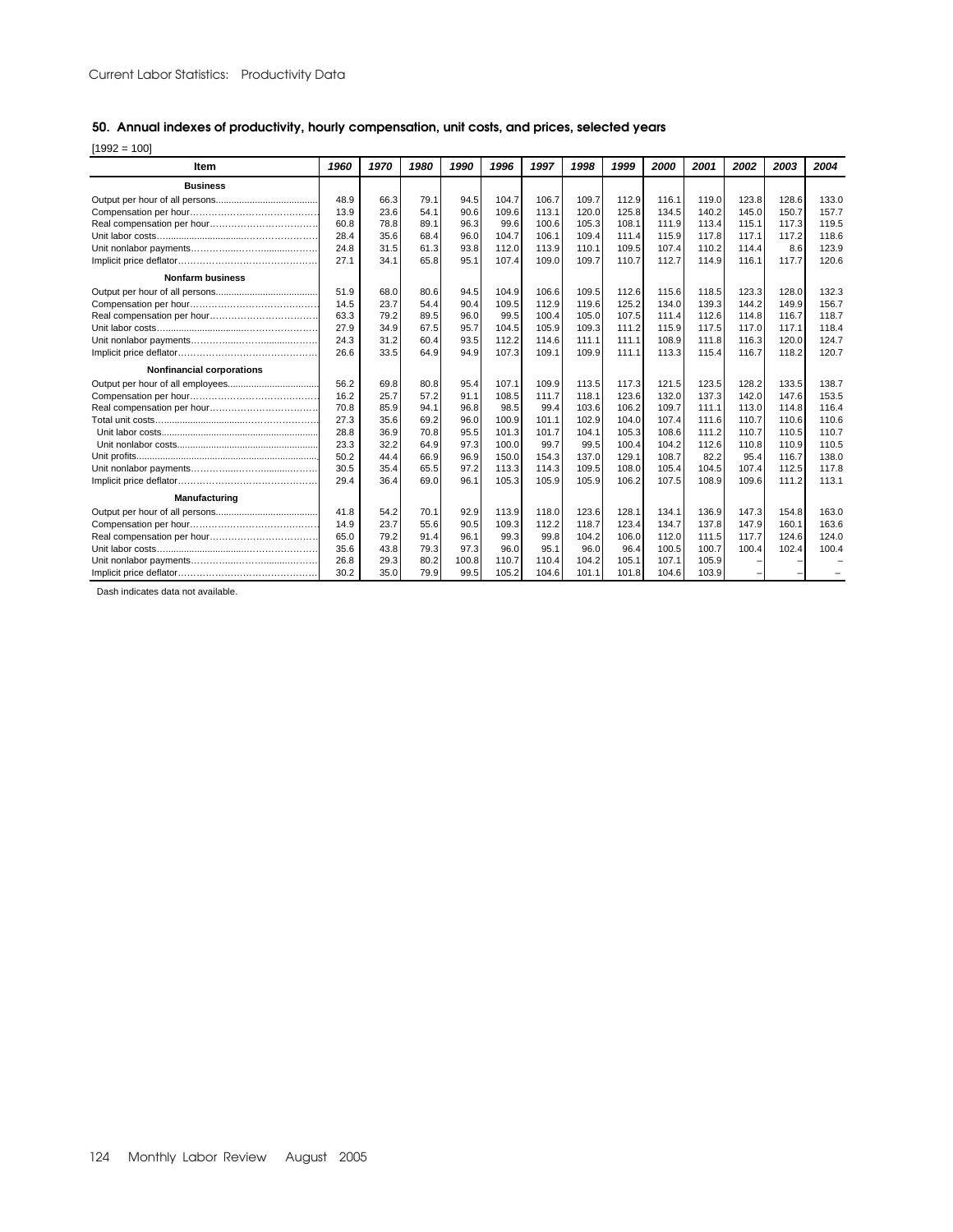|  |  |  |  |  | 51. Annual indexes of output per hour for selected NAICS industries |  |  |
|--|--|--|--|--|---------------------------------------------------------------------|--|--|
|--|--|--|--|--|---------------------------------------------------------------------|--|--|

[1997=100]

| <b>NAICS</b> | <b>Industry</b>                                                                  | 1987         | 1990         | 1992         | 1994           | 1995           | 1996           | 1997           | 1998           | 1999           | 2000           | 2001           | 2002           | 2003           |
|--------------|----------------------------------------------------------------------------------|--------------|--------------|--------------|----------------|----------------|----------------|----------------|----------------|----------------|----------------|----------------|----------------|----------------|
|              |                                                                                  |              |              |              |                |                |                |                |                |                |                |                |                |                |
| 21           | Mining                                                                           | 85.5         | 85.1         | 95.0         | 98.5           | 101.7          | 101.3          | 100.0          | 103.6          | 111.4          | 111.2          | 109.1          | 113.9          | 116.2          |
| 211          |                                                                                  | 80.1         | 75.7         | 81.6         | 87.5           | 95.3           | 98.1           | 100.0          | 101.2          | 107.9          | 119.4          | 121.6          | 124.0          | 130.5          |
| 212          |                                                                                  | 69.8         | 79.3         | 86.8         | 93.0           | 94.0           | 96.0           | 100.0          | 104.6          | 105.9          | 106.8          | 109.0          | 111.4          | 113.6          |
| 2121         |                                                                                  | 58.4         | 68.1         | 75.3         | 83.9           | 88.2           | 94.9           | 100.0          | 106.5          | 110.3          | 115.8          | 114.4          | 112.2          | 113.1          |
| 2122         |                                                                                  | 71.2         | 79.9         | 91.7         | 104.1          | 98.5           | 95.3           | 100.0          | 109.5          | 112.7          | 124.4          | 131.8          | 142.4          | 141.0          |
| 2123         | Nonmetallic mineral mining and quarrying                                         | 88.5         | 92.3         | 96.1         | 96.9           | 97.3           | 97.1           | 100.0          | 101.3          | 101.2          | 96.2           | 99.3           | 103.6          | 108.6          |
|              | <b>Utilities</b>                                                                 |              |              |              |                |                |                |                |                |                |                |                |                |                |
| 2211         | Power generation and supply                                                      | 65.6         | 71.1         | 74.5         | 83.1           | 88.5           | 95.2           | 100.0          | 103.7          | 103.5          | 107.0          | 106.4          | 102.9          | 105.1          |
| 2212         |                                                                                  | 67.8         | 71.4         | 76.1         | 82.3           | 89.0           | 96.0           | 100.0          | 99.0           | 102.7          | 113.2          | 110.1          | 115.4          | 114.3          |
|              | Manufacturing                                                                    |              |              |              |                |                |                |                |                |                |                |                |                |                |
| 3111         |                                                                                  | 83.6         | 91.5         | 90.5         | 87.4           | 93.8           | 86.1           | 100.0          | 109.0          | 110.9          | 109.7          | 131.4          | 142.7          | 140.4          |
| 3112         |                                                                                  | 81.1         | 88.6         | 91.1         | 94.3           | 98.7           | 90.0           | 100.0          | 107.5          | 116.1          | 113.1          | 119.5          | 123.8          | 122.0          |
| 3113<br>3114 | Sugar and confectionery products<br>Fruit and vegetable preserving and specialty | 87.6<br>92.4 | 89.5<br>87.6 | 89.2<br>91.9 | 92.7<br>95.5   | 93.2<br>98.3   | 97.8<br>98.8   | 100.0<br>100.0 | 103.5<br>107.1 | 106.5<br>109.5 | 109.8<br>111.8 | 108.6<br>121.4 | 108.2<br>126.7 | 112.2<br>121.8 |
| 3115         |                                                                                  | 82.7         | 91.1         | 95.2         | 94.9           | 97.6           | 97.8           | 100.0          | 100.0          | 93.6           | 95.9           | 97.1           | 105.0          | 110.1          |
|              |                                                                                  |              |              |              |                |                |                |                |                |                |                |                |                |                |
| 3116         | Animal slaughtering and processing                                               | 97.4         | 94.3         | 101.8        | 97.4           | 99.0           | 94.2           | 100.0          | 100.0          | 101.2          | 102.6          | 103.7          | 107.8          | 107.0          |
| 3117         | Seafood product preparation and packaging                                        | 123.1        | 119.7        | 117.8        | 115.5          | 110.3          | 118.0          | 100.0          | 120.2          | 131.6          | 140.5          | 153.0          | 170.0          | 177.8          |
| 3118         | Bakeries and tortilla manufacturing                                              | 100.9        | 94.5         | 97.1         | 98.6           | 100.7          | 97.3           | 100.0          | 103.8          | 108.6          | 108.3          | 109.9          | 110.7          | 110.9          |
| 3119<br>3121 |                                                                                  | 97.5<br>77.1 | 92.4<br>87.6 | 97.6<br>94.9 | 102.2<br>100.5 | 104.0<br>103.2 | 105.0<br>102.0 | 100.0<br>100.0 | 107.8<br>99.0  | 111.3<br>90.7  | 112.7<br>90.8  | 106.2<br>92.7  | 113.6<br>99.8  | 118.9<br>105.0 |
|              |                                                                                  |              |              |              |                |                |                |                |                |                |                |                |                |                |
| 3131         |                                                                                  | 66.5         | 74.4         | 80.2         | 87.2           | 91.9           | 98.9           | 100.0          | 102.1          | 103.9          | 101.3          | 109.1          | 133.5          | 150.2          |
| 3132         |                                                                                  | 68.0         | 75.3         | 81.4         | 91.7           | 95.5           | 98.1           | 100.0          | 104.2          | 110.0          | 110.1          | 110.3          | 125.7          | 136.1          |
| 3133         | Textile and fabric finishing mills                                               | 91.3         | 82.0         | 83.5         | 87.6           | 84.3           | 85.0           | 100.0          | 101.2          | 102.2          | 104.4          | 108.5          | 119.7          | 124.8          |
| 3141         |                                                                                  | 91.2         | 88.0         | 92.7         | 90.1           | 92.3           | 93.8           | 100.0          | 99.3           | 99.1           | 104.5          | 103.1          | 103.5          | 111.9          |
| 3149         |                                                                                  | 92.2         | 91.4         | 91.8         | 94.5           | 95.9           | 97.2           | 100.0          | 96.7           | 107.6          | 108.9          | 103.1          | 105.1          | 104.6          |
| 3151         |                                                                                  | 76.2         | 86.2         | 93.3         | 104.3          | 109.3          | 122.1          | 100.0          | 96.1           | 101.4          | 108.9          | 105.6          | 114.8          | 107.5          |
| 3152         |                                                                                  | 69.8         | 70.1         | 72.9         | 80.4           | 85.2           | 90.6           | 100.0          | 102.3          | 114.6          | 119.8          | 119.5          | 110.9          | 123.5          |
| 3211         | Sawmills and wood preservation                                                   | 77.6         | 79.4         | 85.7         | 84.6           | 90.4           | 95.9           | 100.0          | 100.3          | 104.7          | 105.4          | 108.8          | 114.4          | 120.6          |
| 3212         | Plywood and engineered wood products                                             | 99.8         | 102.9        | 114.3        | 105.3          | 101.5          | 101.1          | 100.0          | 105.2          | 98.8           | 98.9           | 105.3          | 110.3          | 106.5          |
| 3219         |                                                                                  | 103.2        | 105.5        | 103.2        | 98.2           | 99.8           | 100.5          | 100.0          | 101.1          | 104.6          | 103.1          | 104.9          | 114.2          | 112.9          |
| 3221         | Pulp, paper, and paperboard mills                                                | 81.7         | 84.0         | 87.9         | 94.1           | 98.4           | 95.4           | 100.0          | 102.5          | 111.1          | 116.3          | 119.9          | 133.1          | 138.0          |
| 3222         |                                                                                  | 89.0         | 90.1         | 94.0         | 97.5           | 97.2           | 97.7           | 100.0          | 102.5          | 100.1          | 101.1          | 100.5          | 105.5          | 109.3          |
| 3231         | Printing and related support activities                                          | 97.7         | 97.6         | 101.7        | 98.6           | 98.8           | 99.9           | 100.0          | 100.6          | 102.8          | 104.6          | 105.3          | 110.0          | 110.7          |
| 3241         |                                                                                  | 72.1         | 76.1         | 79.0         | 83.8           | 89.9           | 93.5           | 100.0          | 102.2          | 107.1          | 113.5          | 112.1          | 117.9          | 118.9          |
| 3251         |                                                                                  | 94.6         | 93.4         | 90.2         | 94.7           | 91.3           | 89.4           | 100.0          | 102.7          | 115.7          | 117.5          | 108.8          | 124.0          | 132.0          |
| 3252         |                                                                                  | 77.4         | 76.4         | 80.4         | 93.4           | 95.4           | 93.1           | 100.0          | 106.0          | 109.8          | 109.8          | 106.2          | 123.0          | 120.9          |
| 3253         |                                                                                  | 80.4         | 85.8         | 82.1         | 86.8           | 89.9           | 91.7           | 100.0          | 98.8           | 87.4           | 92.1           | 90.0           | 98.9           | 107.2          |
| 3254         | Pharmaceuticals and medicines                                                    | 87.3         | 91.3         | 87.5         | 93.4           | 95.9           | 100.0          | 100.0          | 93.8           | 95.7           | 95.6           | 99.5           | 96.0           | 98.6           |
| 3255         |                                                                                  | 89.3         | 87.1         | 89.6         | 93.9           | 92.3           | 99.1           | 100.0          | 100.1          | 100.3          | 100.8          | 105.6          | 109.1          | 113.5          |
| 3256         | Soap, cleaning compounds, and toiletries                                         | 84.4         | 84.8         | 85.0         | 90.8           | 96.1           | 97.3           | 100.0          | 98.0           | 93.0           | 102.8          | 106.0          | 124.5          | 114.6          |
| 3259         | Other chemical products and preparations                                         | 75.4         |              | 85.8         | 92.3           | 93.5           | 94.0           | 100.0          | 99.2           | 109.3          | 119.7          | 110.4          | 118.9          | 122.7          |
| 3261         |                                                                                  | 83.1         | 77.8<br>85.2 | 90.8         | 94.4           | 94.5           | 96.6           | 100.0          | 104.2          | 109.9          | 112.3          | 114.6          | 122.7          | 127.6          |
| 3262         |                                                                                  | 75.5         | 83.5         | 84.7         | 90.7           | 92.9           | 94.2           | 100.0          | 99.4           | 100.2          | 101.7          | 102.3          | 107.9          | 111.7          |
| 3271         |                                                                                  | 86.9         | 89.4         | 92.0         | 96.3           | 97.4           | 102.4          | 100.0          | 101.2          | 102.7          | 102.9          | 98.4           | 99.8           | 103.5          |
| 3272         |                                                                                  | 82.3         | 79.1         | 83.8         | 85.7           | 87.5           | 94.7           | 100.0          | 101.4          | 106.7          | 108.2          | 102.8          | 107.4          | 115.2          |
|              |                                                                                  |              |              |              |                |                |                |                |                |                |                |                |                |                |
| 3273<br>3279 | Cement and concrete products<br>Other nonmetallic mineral products               | 93.6<br>83.0 | 96.6<br>79.5 | 96.2<br>90.3 | 95.7<br>89.6   | 99.7<br>91.4   | 102.0<br>96.0  | 100.0<br>100.0 | 105.1<br>99.0  | 105.9<br>95.6  | 101.6<br>96.6  | 98.0<br>98.6   | 102.4<br>106.7 | 106.9<br>112.4 |
| 3311         | Iron and steel mills and ferroalloy production                                   | 64.8         | 70.2         | 74.7         | 87.1           | 90.0           | 94.1           | 100.0          | 101.3          | 104.8          | 106.0          | 108.5          | 123.8          | 125.8          |
| 3312         | Steel products from purchased steel                                              | 79.7         | 84.4         | 90.1         | 99.5           | 100.6          | 100.5          | 100.0          | 100.1          | 93.0           | 95.5           | 94.3           | 105.2          | 101.6          |
| 3313         | Alumina and aluminum production                                                  | 90.5         | 90.7         | 95.8         | 99.6           | 95.9           | 95.4           | 100.0          | 101.4          | 103.5          | 96.5           | 96.0           | 125.0          | 127.1          |
|              |                                                                                  |              |              |              |                |                |                |                |                |                |                |                |                |                |
| 3314         | Other nonferrous metal production                                                | 96.8         | 96.3         | 99.7         | 105.1          | 102.7          | 105.9          | 100.0          | 111.3          | 108.4          | 102.3          | 99.5           | 108.5          | 120.5          |
| 3315<br>3321 |                                                                                  | 81.4<br>85.4 | 86.5<br>89.0 | 86.4<br>92.2 | 91.8<br>93.4   | 93.1<br>93.9   | 96.0<br>97.4   | 100.0<br>100.0 | 101.2<br>103.5 | 104.5<br>110.9 | 103.6<br>121.1 | 107.4<br>120.7 | 117.0<br>125.3 | 117.5          |
| 3322         |                                                                                  | 86.3         | 85.4         | 87.4         | 94.1           | 97.2           | 103.8          | 100.0          | 99.9           | 108.0          | 105.9          | 110.3          | 107.5          | 132.9<br>109.0 |
| 3323         | Architectural and structural metals                                              | 88.7         | 87.9         | 92.7         | 94.7           | 93.3           | 93.9           | 100.0          | 101.0          | 102.0          | 100.7          | 101.7          | 106.3          | 109.1          |
|              |                                                                                  |              |              |              |                |                |                |                |                |                |                |                |                |                |
| 3324         | Boilers, tanks, and shipping containers                                          | 86.0         | 90.1         | 95.4         | 100.1          | 97.3           | 100.7          | 100.0          | 100.4          | 97.1           | 94.7           | 94.6           | 99.7           | 102.0          |
| 3326         |                                                                                  | 82.2         | 85.2         | 90.8         | 91.0           | 99.0           | 102.4          | 100.0          | 110.6          | 111.4          | 112.6          | 111.9          | 129.1          | 138.8          |
| 3327         | Machine shops and threaded products                                              | 76.9         | 79.2         | 87.4         | 91.6           | 98.3           | 99.8           | 100.0<br>100.0 | 99.6<br>100.9  | 104.2          | 108.2          | 108.8          | 115.6          | 115.8          |
| 3328<br>3329 | Coating, engraving, and heat treating metals<br>Other fabricated metal products  | 75.5<br>91.0 | 81.3<br>86.5 | 86.6<br>90.4 | 95.8<br>94.5   | 102.2<br>96.3  | 101.7<br>98.2  | 100.0          | 101.9          | 101.0<br>99.6  | 105.5<br>99.9  | 107.3<br>96.7  | 115.2<br>106.5 | 116.9<br>111.2 |
|              |                                                                                  |              |              |              |                |                |                |                |                |                |                |                |                |                |
| 3331         | Agriculture, construction, and mining machinery                                  | 74.6         | 83.3         | 79.0         | 91.0           | 95.4           | 95.7           | 100.0          | 103.3          | 94.3           | 100.3          | 100.3          | 103.7          | 116.6          |
| 3332         |                                                                                  | 75.1         | 81.6         | 79.9         | 89.5           | 97.1           | 98.5           | 100.0          | 95.1           | 105.8          | 130.0          | 105.8          | 106.0          | 109.0          |
| 3333         | Commercial and service industry machinery                                        | 86.9         | 95.6         | 100.1        | 103.1          | 103.6          | 107.2          | 100.0          | 105.9          | 109.8          | 100.9          | 94.3           | 102.0          | 109.7          |
| 3334         | HVAC and commercial refrigeration equipment                                      | 84.0         | 90.6         | 91.5         | 97.1           | 96.4           | 97.2           | 100.0          | 106.2          | 110.2          | 107.9          | 110.8          | 117.6          | 127.5          |
| 3335         |                                                                                  | 85.1         | 86.5         | 89.2         | 93.5           | 99.2           | 97.5           | 100.0          | 99.1           | 100.3          | 106.1          | 103.3          | 115.6          | 117.4          |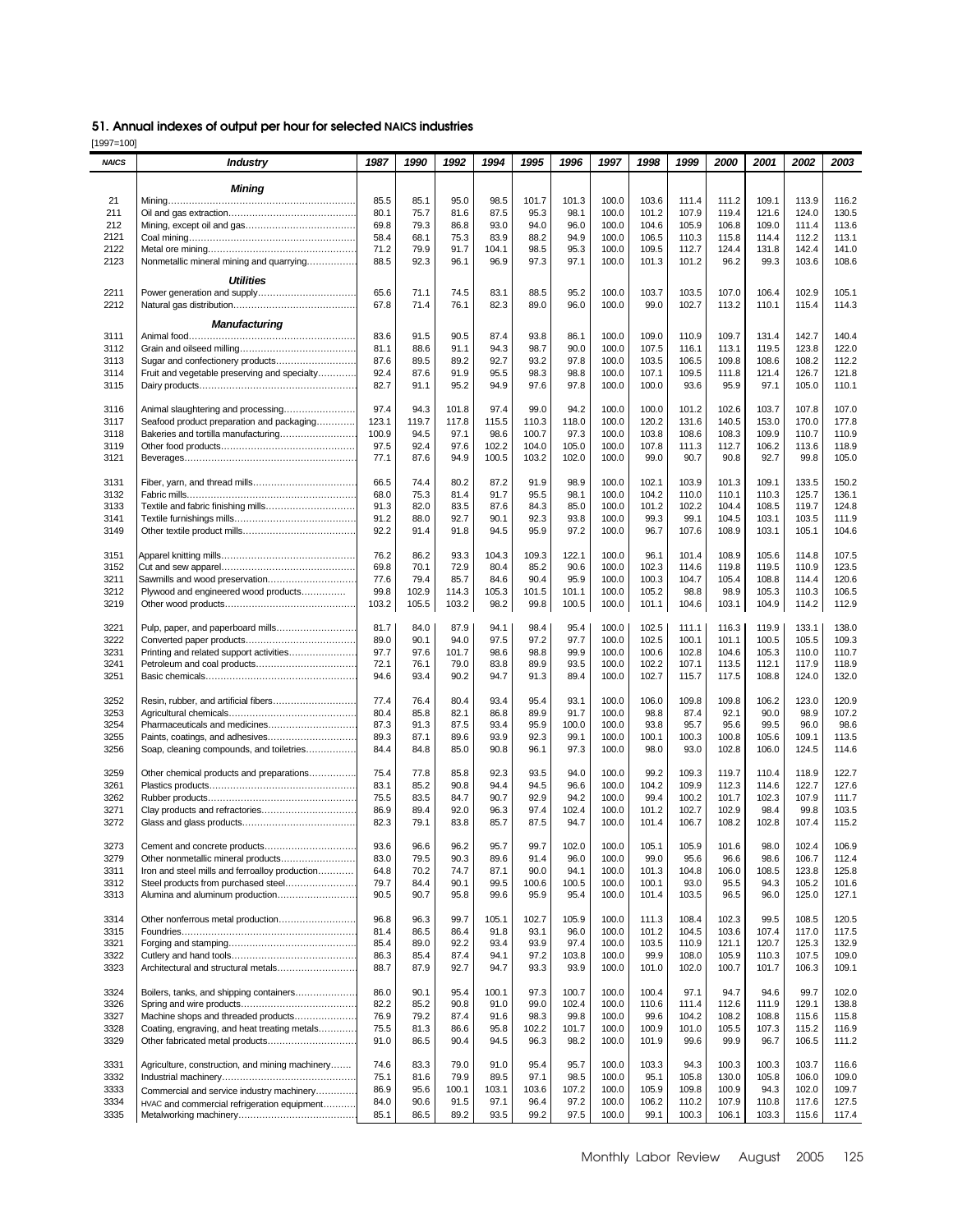# **51. Continued–Annual indexes of output per hour for selected NAICS industries**

[1997=100]

| <b>NAICS</b> | <b>Industry</b>                                                             | 1987          | 1990          | 1992           | 1994           | 1995           | 1996           | 1997           | 1998           | 1999           | 2000           | 2001           | 2002           | 2003           |
|--------------|-----------------------------------------------------------------------------|---------------|---------------|----------------|----------------|----------------|----------------|----------------|----------------|----------------|----------------|----------------|----------------|----------------|
|              |                                                                             |               |               |                |                |                |                |                |                |                |                |                |                |                |
| 3336         | Turbine and power transmission equipment                                    | 80.2          | 85.9          | 80.9           | 92.7           | 91.3           | 98.0           | 100.0          | 105.0          | 110.8          | 114.9          | 126.9          | 132.7          | 141.8          |
| 3339         | Other general purpose machinery                                             | 83.5          | 86.8          | 85.4           | 91.3           | 94.0           | 94.9           | 100.0          | 103.7          | 106.0          | 113.7          | 110.5          | 117.6          | 124.5          |
| 3341         | Computer and peripheral equipment                                           | 11.0          | 14.7          | 21.4           | 35.3           | 49.9           | 72.6           | 100.0          | 140.4          | 195.8          | 234.9          | 252.0          | 297.3          | 379.6          |
| 3342<br>3344 | Communications equipment<br>Semiconductors and electronic components        | 39.8<br>17.0  | 48.4<br>21.9  | 60.6<br>29.8   | 71.0<br>43.3   | 74.4<br>63.8   | 84.5<br>83.1   | 100.0<br>100.0 | 107.1<br>125.8 | 135.4<br>173.9 | 164.1<br>232.4 | 152.9<br>230.4 | 128.1<br>264.1 | 142.2<br>322.1 |
|              |                                                                             |               |               |                |                |                |                |                |                |                |                |                |                |                |
| 3345         |                                                                             | 70.2          | 78.5          | 85.9           | 90.2           | 97.9           | 97.6           | 100.0          | 102.3          | 106.7          | 116.7          | 119.3          | 119.3          | 128.5          |
| 3351         |                                                                             | 91.1          | 88.2          | 94.1           | 94.0           | 91.9           | 95.8           | 100.0          | 104.4          | 102.7          | 102.0          | 106.7          | 112.3          | 113.1          |
| 3352         |                                                                             | 73.3          | 76.5          | 82.3           | 94.9           | 91.8           | 91.9           | 100.0          | 105.3          | 103.9          | 117.2          | 124.7          | 136.0          | 151.6          |
| 3353<br>3359 | Other electrical equipment and components                                   | 68.7<br>78.7  | 73.6<br>76.0  | 79.0<br>82.2   | 88.6<br>89.1   | 98.0<br>92.0   | 100.4<br>96.3  | 100.0<br>100.0 | 100.2<br>105.7 | 98.7<br>114.6  | 99.4<br>119.6  | 101.0<br>112.9 | 103.2<br>115.6 | 104.9<br>116.9 |
|              |                                                                             |               |               |                |                |                |                |                |                |                |                |                |                |                |
| 3361         |                                                                             | 75.4          | 85.6          | 90.8           | 89.9           | 88.5           | 91.0           | 100.0          | 113.4          | 122.6          | 109.7          | 110.0          | 126.3          | 138.7          |
| 3362<br>3363 | Motor vehicle bodies and trailers                                           | 85.0<br>78.7  | 75.9<br>76.0  | 88.4<br>82.3   | 97.8<br>91.4   | 97.4<br>92.3   | 98.5<br>93.0   | 100.0<br>100.0 | 102.9<br>105.0 | 103.1<br>110.0 | 98.8<br>112.3  | 88.7<br>114.8  | 105.5<br>130.7 | 109.3<br>135.9 |
| 3364         | Aerospace products and parts                                                | 86.5          | 89.1          | 96.8           | 94.4           | 94.9           | 98.9           | 100.0          | 120.2          | 120.0          | 103.2          | 116.7          | 117.8          | 121.7          |
| 3366         |                                                                             | 95.5          | 99.6          | 99.4           | 98.9           | 93.1           | 93.5           | 100.0          | 99.3           | 112.0          | 121.9          | 121.5          | 131.0          | 133.8          |
|              |                                                                             |               |               |                |                |                |                |                |                |                |                |                |                |                |
| 3371<br>3372 | Household and institutional furniture                                       | 85.2<br>85.8  | 88.2<br>82.2  | 92.5<br>86.4   | 94.1<br>83.9   | 97.2<br>84.9   | 99.8<br>86.3   | 100.0<br>100.0 | 102.2<br>100.0 | 103.1<br>98.2  | 101.9<br>100.2 | 105.5<br>98.0  | 115.7<br>115.2 | 118.2<br>125.3 |
| 3379         | Other furniture-related products                                            | 86.3          | 88.9          | 87.6           | 93.8           | 94.8           | 97.6           | 100.0          | 106.9          | 102.0          | 99.5           | 105.0          | 110.4          | 110.5          |
| 3391         | Medical equipment and supplies                                              | 76.3          | 82.9          | 89.2           | 92.1           | 96.6           | 100.5          | 100.0          | 108.7          | 110.4          | 114.6          | 119.3          | 128.6          | 137.1          |
| 3399         | Other miscellaneous manufacturing                                           | 85.4          | 90.5          | 90.3           | 93.6           | 95.9           | 99.7           | 100.0          | 102.0          | 105.0          | 113.6          | 111.7          | 129.5          | 135.3          |
|              | Wholesale trade                                                             |               |               |                |                |                |                |                |                |                |                |                |                |                |
| 42           |                                                                             | 73.5          | 78.5          | 86.3           | 91.3           | 93.4           | 96.3           | 100.0          | 104.8          | 112.0          | 115.7          | 118.5          | 124.3          | 128.6          |
| 423<br>4231  |                                                                             | 62.1<br>72.9  | 66.7<br>76.6  | 75.0<br>82.0   | 84.3<br>94.2   | 88.8<br>93.4   | 93.9<br>95.7   | 100.0<br>100.0 | 105.9<br>105.1 | 116.2<br>120.3 | 120.2<br>113.9 | 121.2<br>115.3 | 127.5<br>122.2 | 133.7<br>128.8 |
| 4232         |                                                                             | 79.2          | 87.2          | 91.4           | 93.3           | 96.8           | 96.6           | 100.0          | 98.5           | 100.9          | 106.1          | 106.1          | 101.7          | 111.2          |
| 4233         | Lumber and construction supplies                                            | 120.1         | 118.7         | 119.8          | 112.2          | 102.9          | 102.9          | 100.0          | 104.0          | 105.8          | 102.7          | 109.8          | 116.8          | 126.5          |
|              |                                                                             |               |               |                |                |                |                |                |                |                |                |                |                |                |
| 4234<br>4235 |                                                                             | 28.0<br>105.6 | 33.9<br>102.6 | 48.3<br>110.0  | 60.4<br>110.5  | 74.8<br>101.5  | 88.3<br>103.1  | 100.0<br>100.0 | 118.4<br>102.9 | 143.4<br>96.4  | 150.6<br>99.8  | 169.5<br>103.1 | 196.3<br>103.5 | 212.4<br>103.7 |
| 4236         |                                                                             | 40.3          | 47.5          | 51.8           | 68.7           | 79.8           | 87.5           | 100.0          | 105.5          | 127.9          | 152.4          | 147.4          | 154.6          | 164.7          |
| 4237         |                                                                             | 82.7          | 88.5          | 97.1           | 102.3          | 99.0           | 99.7           | 100.0          | 103.6          | 109.1          | 112.0          | 102.9          | 107.1          | 111.4          |
| 4238         |                                                                             | 74.9          | 82.4          | 79.8           | 85.0           | 89.5           | 93.7           | 100.0          | 104.2          | 101.1          | 103.9          | 102.1          | 99.7           | 103.9          |
| 4239         | Miscellaneous durable goods                                                 | 86.2          | 87.3          | 109.2          | 103.4          | 98.0           | 100.2          | 100.0          | 102.3          | 114.5          | 118.4          | 118.1          | 124.4          | 120.3          |
| 424          |                                                                             | 93.3          | 97.9          | 102.8          | 101.5          | 99.6           | 99.0           | 100.0          | 103.5          | 104.9          | 106.3          | 108.1          | 112.0          | 117.1          |
| 4241         |                                                                             | 86.5          | 82.3          | 96.5           | 101.0          | 96.4           | 94.8           | 100.0          | 99.7           | 104.1          | 105.8          | 110.4          | 123.3          | 126.6          |
| 4242<br>4243 |                                                                             | 70.1<br>88.3  | 80.7<br>101.8 | 90.4<br>99.8   | 91.9<br>103.7  | 94.7<br>92.0   | 98.4<br>99.1   | 100.0<br>100.0 | 99.9<br>104.8  | 101.4<br>103.2 | 95.7<br>101.6  | 99.7<br>103.5  | 117.5<br>109.8 | 133.9<br>104.0 |
|              |                                                                             |               |               |                |                |                |                |                |                |                |                |                |                |                |
| 4244         |                                                                             | 88.1          | 95.9          | 104.0          | 104.0          | 103.5          | 99.9           | 100.0          | 102.5          | 104.2          | 106.0          | 107.3          | 107.2          | 110.2          |
| 4245         |                                                                             | 82.4          | 79.5          | 83.7           | 79.2           | 86.3           | 88.7           | 100.0          | 101.5          | 116.2          | 121.3          | 123.4          | 134.3          | 134.2          |
| 4246<br>4247 |                                                                             | 95.8<br>93.5  | 106.4<br>96.2 | 111.5<br>117.2 | 110.7<br>114.2 | 102.4<br>108.2 | 100.5<br>104.4 | 100.0<br>100.0 | 99.6<br>113.8  | 97.4<br>109.5  | 94.1<br>111.1  | 92.3<br>114.6  | 98.1<br>121.8  | 100.9<br>125.9 |
| 4248         |                                                                             | 99.2          | 109.3         | 105.9          | 106.6          | 103.4          | 104.7          | 100.0          | 110.6          | 108.2          | 112.0          | 111.6          | 116.2          | 117.7          |
|              |                                                                             |               |               |                |                |                |                |                |                |                |                |                |                |                |
| 4249<br>425  | Miscellaneous nondurable goods<br>Electronic markets and agents and brokers | 107.9<br>65.7 | 107.3<br>73.2 | 93.6<br>83.4   | 93.5<br>89.6   | 97.0<br>92.6   | 99.0<br>97.0   | 100.0<br>100.0 | 104.1<br>104.9 | 105.8<br>117.3 | 113.0<br>126.5 | 112.3<br>135.4 | 107.2<br>139.7 | 115.5<br>131.0 |
| 42511        | Business to business electronic markets                                     | 69.2          | 74.8          | 84.0           | 91.2           | 92.9           | 96.6           | 100.0          | 104.1          | 125.8          | 146.1          | 179.1          | 226.5          | 300.4          |
| 42512        | Wholesale trade agents and brokers                                          | 64.2          | 72.6          | 83.5           | 89.6           | 93.1           | 97.3           | 100.0          | 105.0          | 112.7          | 116.9          | 115.6          | 110.9          | 98.2           |
|              | <b>Retail trade</b>                                                         |               |               |                |                |                |                |                |                |                |                |                |                |                |
| 44-45        |                                                                             | 80.8          | 83.1          | 86.5           | 92.7           | 94.6           | 98.0           | 100.0          | 104.9          | 110.5          | 114.8          | 118.7          | 123.2          | 129.8          |
| 441          | Motor vehicle and parts dealers                                             | 85.6          | 90.7          | 93.9           | 97.4           | 97.6           | 99.3           | 100.0          | 103.6          | 107.1          | 107.6          | 110.2          | 111.1          | 112.9          |
| 4411<br>4412 |                                                                             | 87.1<br>73.3  | 92.4<br>73.3  | 95.8<br>81.6   | 98.3<br>93.2   | 97.7<br>91.0   | 99.2<br>98.8   | 100.0<br>100.0 | 103.3<br>107.5 | 106.9<br>112.6 | 106.0<br>110.3 | 108.7<br>115.4 | 107.2<br>117.5 | 106.4<br>131.6 |
| 4413         | Auto parts, accessories, and tire stores                                    | 78.4          | 86.3          | 90.5           | 95.8           | 98.7           | 99.2           | 100.0          | 107.5          | 111.5          | 114.2          | 110.3          | 120.0          | 130.0          |
|              |                                                                             |               |               |                |                |                |                |                |                |                |                |                |                |                |
| 442          | Furniture and home furnishings stores                                       | 76.7          | 80.1          | 88.3           | 90.9           | 94.7           | 100.2          | 100.0          | 102.6          | 110.0          | 116.3          | 120.3          | 124.8          | 135.3          |
| 4421<br>4422 |                                                                             | 76.3<br>77.0  | 83.3<br>75.8  | 90.5<br>85.3   | 90.8<br>90.8   | 93.5<br>96.1   | 97.9<br>103.0  | 100.0<br>100.0 | 103.3<br>102.0 | 107.9<br>112.8 | 113.8<br>119.5 | 120.3<br>120.4 | 124.3<br>125.6 | 131.4<br>140.4 |
| 443          | Electronics and appliance stores                                            | 36.9          | 45.9          | 56.9           | 77.7           | 89.4           | 94.8           | 100.0          | 122.9          | 153.0          | 179.7          | 202.5          | 242.6          | 311.0          |
| 444          | Building material and garden supply stores                                  | 77.4          | 81.5          | 82.7           | 92.8           | 93.1           | 97.4           | 100.0          | 108.0          | 113.9          | 114.4          | 116.4          | 120.8          | 129.3          |
| 4441         | Building material and supplies dealers                                      | 78.2          | 83.0          | 83.3           | 94.0           | 94.2           | 97.5           | 100.0          | 109.2          | 115.6          |                | 116.3          | 121.6          | 130.4          |
| 4442         | Lawn and garden equipment and supplies stores                               | 73.1          | 73.8          | 79.3           | 85.8           | 86.8           | 97.1           | 100.0          | 101.0          | 103.4          | 115.7<br>105.9 | 117.5          | 115.1          | 121.6          |
| 445          |                                                                             | 109.6         | 106.6         | 106.1          | 103.9          | 101.9          | 100.5          | 100.0          | 100.5          | 103.6          | 104.5          | 107.8          | 109.8          | 114.3          |
| 4451         |                                                                             | 110.6         | 106.5         | 106.7          | 104.7          | 102.8          | 101.0          | 100.0          | 100.5          | 104.6          | 104.5          | 107.8          | 110.5          | 113.7          |
| 4452         |                                                                             | 127.0         | 119.3         | 106.3          | 101.4          | 97.6           | 94.4           | 100.0          | 97.9           | 95.4           | 102.0          | 108.8          | 108.0          | 123.2          |
| 4453         |                                                                             | 95.6          | 98.7          | 97.2           | 94.5           | 95.1           | 103.8          | 100.0          | 107.0          | 101.9          | 112.1          | 113.5          | 112.8          | 127.2          |
| 446          | Health and personal care stores                                             | 85.8          | 92.9          | 90.4           | 91.6           | 91.6           | 96.4           | 100.0          | 104.3          | 105.4          | 110.6          | 113.5          | 119.9          | 129.5          |
| 447          |                                                                             | 83.0          | 83.7          | 87.7           | 96.1           | 99.7           | 99.8           | 100.0          | 106.8          | 110.5          | 107.0          | 112.4          | 121.8          | 117.6          |
| 448<br>4481  | Clothing and clothing accessories stores                                    | 65.8<br>66.6  | 69.2<br>69.1  | 74.8<br>77.7   | 83.2<br>82.3   | 92.8<br>91.5   | 99.5<br>98.6   | 100.0<br>100.0 | 106.1<br>108.4 | 113.6<br>113.7 | 123.2<br>124.6 | 126.4<br>129.8 | 130.2<br>134.8 | 138.9<br>141.2 |
|              |                                                                             |               |               |                |                |                |                |                |                |                |                |                |                |                |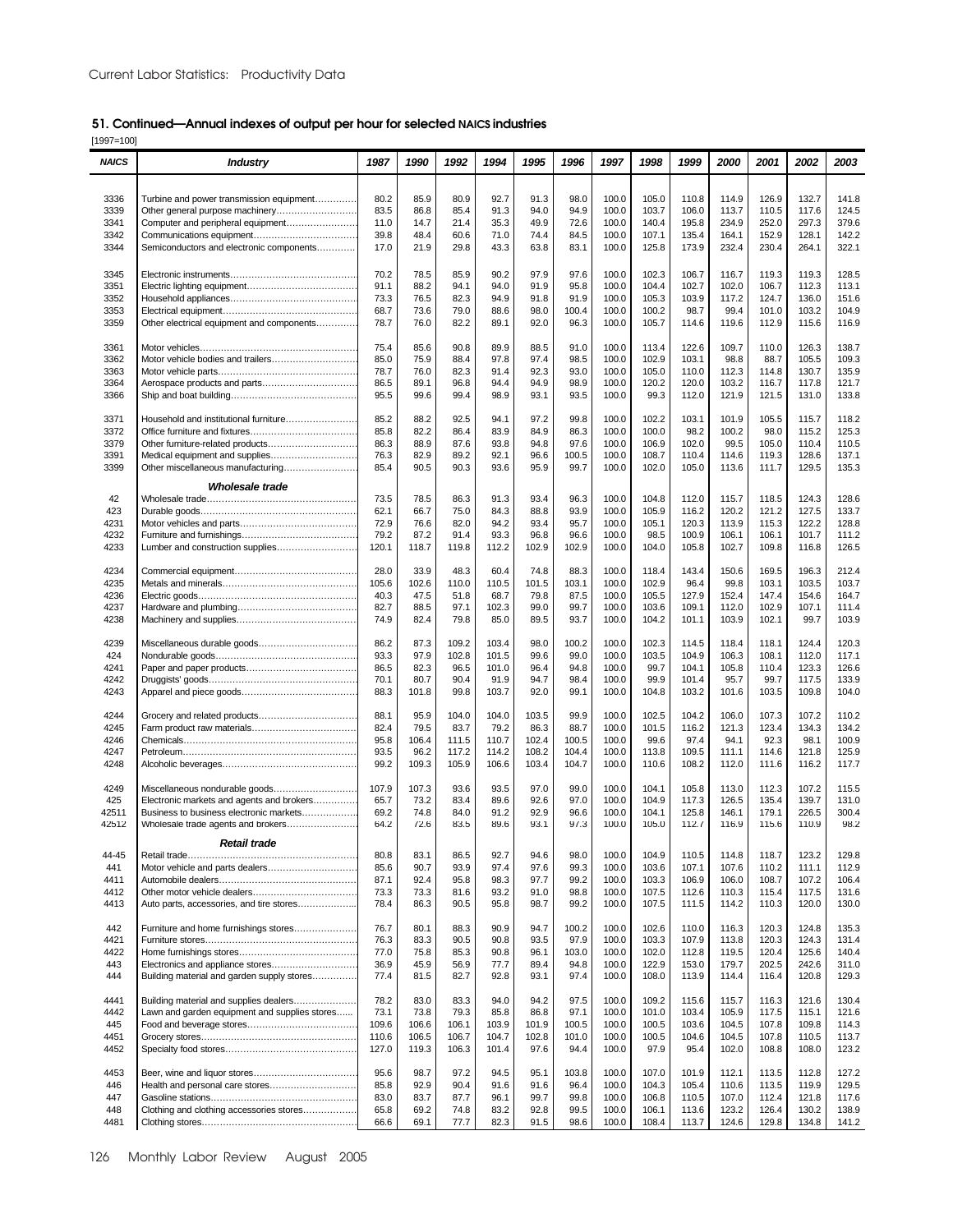# **51. Continued–Annual indexes of output per hour for selected NAICS industries**

[1997=100]

| <b>NAICS</b>    | Industry                                            | 1987                     | 1990                     | 1992                     | 1994           | 1995           | 1996           | 1997           | 1998          | 1999           | 2000           | 2001           | 2002           | 2003           |
|-----------------|-----------------------------------------------------|--------------------------|--------------------------|--------------------------|----------------|----------------|----------------|----------------|---------------|----------------|----------------|----------------|----------------|----------------|
|                 |                                                     |                          |                          |                          |                |                |                |                |               |                |                |                |                |                |
| 4482            |                                                     | 65.3                     | 71.4                     | 75.5                     | 86.4           | 96.7           | 104.8          | 100.0          | 94.2          | 105.0          | 111.2          | 112.0          | 123.5          | 132.1          |
| 4483            | Jewelry, luggage, and leather goods stores          | 63.6                     | 67.8                     | 61.9                     | 84.8           | 95.7           | 98.6           | 100.0          | 108.3         | 121.5          | 128.6          | 125.0          | 117.8          | 135.3          |
| 451             | Sporting goods, hobby, book, and music stores       | 73.7                     | 81.1<br>78.3             | 85.0                     | 87.8<br>85.7   | 94.3           | 94.6<br>93.2   | 100.0<br>100.0 | 109.6         | 116.0          | 122.8          | 130.8<br>136.7 | 131.7<br>136.7 | 131.7<br>137.8 |
| 4511            | Sporting goods and musical instrument stores        | 69.4                     |                          | 81.7<br>92.2             |                | 94.0           |                |                | 113.9         | 122.0          | 129.7          |                | 122.7          | 121.1          |
| 4512            | Book, periodical, and music stores                  | 84.4                     | 87.3                     |                          | 92.4           | 95.0           | 97.4           | 100.0          | 101.7         | 105.0          | 110.1          | 119.6          |                |                |
| 452             |                                                     | 73.7                     | 75.3                     | 82.9                     | 90.6           | 92.0           | 96.9           | 100.0          | 105.0         | 113.3          | 120.1          | 124.5          | 129.2          | 135.6          |
| 4521            |                                                     | 87.7                     | 84.2                     | 91.7                     | 95.3           | 94.7           | 98.7           | 100.0          | 100.6         | 104.7          | 106.7          | 104.5          | 103.2          | 106.6          |
| 4529            | Other general merchandise stores                    | 54.8                     | 61.4                     | 69.5                     | 82.5           | 87.2           | 93.9           | 100.0          | 113.4         | 129.8          | 145.9          | 162.1          | 176.5          | 184.6          |
| 453             |                                                     | 65.7                     | 69.5                     | 74.1                     | 86.5           | 88.8           | 94.7           | 100.0          | 107.7         | 109.6          | 110.7          | 109.6          | 114.5          | 120.8          |
| 4531            |                                                     | 77.9                     | 73.3                     | 83.2                     | 82.4           | 82.5           | 92.0           | 100.0          | 102.6         | 118.7          | 114.8          | 107.9          | 117.9          | 130.0          |
| 4532            | Office supplies, stationery and gift stores         | 56.6                     | 61.1                     | 75.0                     | 88.2           | 91.7           | 93.1           | 100.0          | 111.3         | 119.6          | 125.3          | 128.4          | 135.8          | 145.4          |
| 4533            |                                                     | 78.5                     | 82.2                     | 81.8                     | 85.0           | 86.2           | 95.7           | 100.0          | 115.7         | 109.3          | 118.0          | 119.8          | 129.2          | 131.1          |
| 4539            | Other miscellaneous store retailers                 | 74.9                     | 81.7                     | 71.8                     | 89.4           | 88.9           | 97.4           | 100.0          | 104.1         | 98.6           | 96.4           | 92.6           | 93.2           | 99.2           |
| 454             |                                                     | 52.7                     | 56.4                     | 62.6                     | 75.2           | 80.0           | 92.0           | 100.0          | 112.3         | 123.3          | 150.1          | 155.7          | 175.1          | 203.0          |
| 4541            | Electronic shopping and mail-order houses           | 40.0                     | 43.9                     | 50.5                     | 62.5           | 71.3           | 84.7           | 100.0          | 118.3         | 140.9          | 158.1          | 176.3          | 204.8          | 242.2          |
| 4542            |                                                     | 98.7                     | 97.2                     | 95.0                     | 93.9           | 88.5           | 97.6           | 100.0          | 114.5         | 118.0          | 127.1          | 110.7          | 117.8          | 128.4          |
| 4543            | Direct selling establishments                       | 74.9                     | 77.8                     | 82.1                     | 94.4           | 94.3           | 102.9          | 100.0          | 97.7          | 93.2           | 114.6          | 110.5          | 117.2          | 127.8          |
| 481             | <b>Transportation and warehousing</b>               |                          |                          |                          |                | 95.3           |                |                | 97.6          | 98.2           |                | 91.9           | 102.0          |                |
|                 |                                                     | 81.1                     | 77.5                     | 81.4                     | 90.8           | 92.0           | 98.8           | 100.0<br>100.0 | 102.1         |                | 98.2           |                |                | 112.1<br>142.0 |
| 482111<br>48412 |                                                     | 58.9<br>86.8             | 69.8<br>87.5             | 82.3<br>97.2             | 88.6<br>97.8   | 95.2           | 98.4<br>96.7   | 100.0          | 99.8          | 105.5<br>99.2  | 114.3<br>101.0 | 121.9<br>102.1 | 131.9<br>106.6 | 108.8          |
| 48421           | General freight trucking, long-distance             | 102.3                    | 115.5                    | 113.4                    | 105.4          | 102.3          | 95.4           | 100.0          | 97.0          | 101.3          | 100.2          | 86.3           | 81.8           | 88.7           |
| 491             | Used household and office goods moving              | 92.4                     | 96.1                     | 96.5                     | 98.5           | 98.3           | 96.7           | 100.0          | 101.4         | 102.4          | 104.9          | 106.1          | 107.0          | 108.7          |
| 492             |                                                     | 147.8                    | 138.8                    | 155.8                    | 113.8          | 101.5          | 100.2          | 100.0          | 112.5         | 117.5          | 122.1          | 122.9          | 131.4          | 134.4          |
|                 |                                                     |                          |                          |                          |                |                |                |                |               |                |                |                |                |                |
|                 | Information                                         |                          |                          |                          |                |                |                |                |               |                |                |                |                |                |
| 5111            | Newspaper, book, and directory publishers           | 104.8                    | 96.6                     | 96.0                     | 93.1           | 93.4           | 92.7           | 100.0          | 103.8         | 104.0          | 106.1          | 104.3          | 102.6          | 105.8          |
| 5112<br>51213   |                                                     | 10.2<br>90.4             | 28.5<br>109.2            | 43.0<br>104.3            | 64.9<br>103.4  | 73.2<br>99.8   | 88.3<br>99.0   | 100.0<br>100.0 | 119.0<br>99.5 | 117.8<br>102.0 | 112.2<br>107.2 | 113.7<br>101.8 | 122.5<br>100.7 | 138.4<br>104.8 |
| 515             | Motion picture and video exhibition                 | 99.0                     | 97.9                     | 102.6                    | 103.9          | 103.4          | 102.1          | 100.0          | 105.0         | 105.7          | 105.9          | 100.5          | 106.5          | 108.4          |
| 5151            | Radio and television broadcasting                   | 97.2                     | 97.2                     | 103.8                    | 106.6          | 105.9          | 104.4          | 100.0          | 98.1          | 97.3           | 95.7           | 91.5           | 97.1           | 99.0           |
| 5152            | Cable and other subscription programming            | 105.9                    | 100.6                    | 96.5                     | 92.0           | 93.2           | 93.3           | 100.0          | 131.4         | 136.0          | 140.2          | 128.9          | 135.4          | 138.0          |
| 5171            | Wired telecommunications carriers                   | 56.1                     | 65.3                     | 71.4                     | 81.7           | 87.2           | 96.5           | 100.0          | 104.8         | 113.2          | 119.2          | 120.1          | 129.0          | 134.7          |
| 5172            | Wireless telecommunications carriers                | 79.4                     | 72.1                     | 75.0                     | 89.7           | 90.2           | 102.0          | 100.0          | 97.6          | 131.4          | 142.8          | 190.3          | 218.9          | 247.7          |
| 5175            | Cable and other program distribution                | 105.4                    | 100.3                    | 96.2                     | 91.9           | 93.5           | 93.3           | 100.0          | 95.4          | 93.5           | 89.3           | 85.1           | 92.2           | 97.2           |
|                 | <b>Finance and insurance</b>                        |                          |                          |                          |                |                |                |                |               |                |                |                |                |                |
| 52211           |                                                     | 72.8                     | 80.7                     | 83.3                     | 92.8           | 95.6           | 100.0          | 100.0          | 96.7          | 98.6           | 100.8          | 96.3           | 98.6           | 101.5          |
|                 | Real estate and rental and leasing                  |                          |                          |                          |                |                |                |                |               |                |                |                |                |                |
| 532111          |                                                     | 90.9                     | 88.7                     | 103.5                    | 107.0          | 100.2          | 109.0          | 100.0          | 100.3         | 112.7          | 112.1          | 112.7          | 114.2          | 120.4          |
| 53212           | Truck, trailer and RV rental and leasing            | 60.7                     | 69.0                     | 67.2                     | 79.7           | 88.6           | 97.0           | 100.0          | 95.8          | 103.1          | 105.1          | 105.2          | 105.1          | 105.7          |
| 53223           |                                                     | 71.5                     | 92.9                     | 99.6                     | 117.9          | 115.7          | 101.2          | 100.0          | 114.6         | 133.0          | 140.6          | 137.8          | 135.8          | 154.0          |
|                 |                                                     |                          |                          |                          |                |                |                |                |               |                |                |                |                |                |
|                 | Professional, scientific, and technical<br>services |                          |                          |                          |                |                |                |                |               |                |                |                |                |                |
|                 |                                                     |                          |                          |                          |                |                |                |                |               |                |                |                |                |                |
| 541213          |                                                     | 89.9                     | 91.9                     | 105.4                    | 122.1          | 96.9           | 92.6           | 100.0          | 112.2         | 110.5          | 101.3          | 91.2           | 115.9          | 114.9          |
| 54181<br>541921 |                                                     | 94.3                     | 105.2<br>107.7           | 112.9<br>108.2           | 107.1<br>115.7 | 100.7<br>118.7 | 102.8<br>102.0 | 100.0<br>100.0 | 96.1<br>106.3 | 111.3<br>101.3 | 119.5<br>101.6 | 121.6<br>104.1 | 128.1<br>103.3 | 138.3<br>113.2 |
|                 | Photography studios, portrait                       | 104.8                    |                          |                          |                |                |                |                |               |                |                |                |                |                |
|                 | Administrative and waste management                 |                          |                          |                          |                |                |                |                |               |                |                |                |                |                |
| 56151           |                                                     | 91.4                     | 95.6                     | 93.4                     | 94.0           | 93.6           | 100.1          | 100.0          | 107.1         | 111.3          | 120.0          | 114.0          | 130.8          | 151.9          |
| 56172           |                                                     | 70.2                     | 85.4                     | 92.6                     | 86.8           | 90.0           | 96.2           | 100.0          | 107.9         | 107.2          | 111.1          | 105.2          | 104.4          | 115.9          |
|                 | Health care and social assistance                   |                          |                          |                          |                |                |                |                |               |                |                |                |                |                |
| 62151           | Medical and diagnostic laboratories                 | $\equiv$                 | $\overline{\phantom{0}}$ | $\overline{\phantom{0}}$ | 92.6           | 91.2           | 94.5           | 100.0          | 115.7         | 124.2          | 134.5          | 138.0          | 142.7          | 136.8          |
| 621511          |                                                     | $\equiv$                 | $\overline{\phantom{0}}$ | $\overline{\phantom{a}}$ | 92.6           | 91.4           | 94.7           | 100.0          | 108.6         | 115.8          | 125.1          | 127.7          | 126.3          | 117.0          |
| 621512          |                                                     | $\overline{\phantom{m}}$ | $\overline{\phantom{0}}$ |                          | 92.9           | 90.8           | 94.2           | 100.0          | 128.8         | 139.6          | 153.2          | 156.6          | 173.2          | 172.0          |
|                 | Accommodation and food services                     |                          |                          |                          |                |                |                |                |               |                |                |                |                |                |
| 7211            |                                                     | 83.8                     | 80.8                     | 90.7                     | 95.4           | 97.9           | 99.7           | 100.0          | 100.3         | 106.6          | 113.0          | 109.4          | 113.2          | 115.6          |
| 722             | Food services and drinking places                   | 96.5                     | 102.7                    | 101.4                    | 100.4          | 100.4          | 99.2           | 100.0          | 101.2         | 101.3          | 103.8          | 104.5          | 105.0          | 108.4          |
| 7221            |                                                     | 91.9                     | 99.1                     | 97.4                     | 97.6           | 96.3           | 96.3           | 100.0          | 100.0         | 99.2           | 101.1          | 101.7          | 102.2          | 105.3          |
| 7222            | Limited-service eating places                       | 96.0                     | 103.1                    | 102.4                    | 103.1          | 104.4          | 102.1          | 100.0          | 102.4         | 102.7          | 105.4          | 107.1          | 108.2          | 111.5          |
| 7223            |                                                     | 100.0                    | 108.1                    | 106.8                    | 101.4          | 98.8           | 97.4           | 100.0          | 101.9         | 105.8          | 111.3          | 107.5          | 104.3          | 107.4          |
| 7224            | Drinking places, alcoholic beverages                | 136.2                    | 123.0                    | 119.0                    | 100.5          | 104.8          | 102.6          | 100.0          | 100.5         | 100.5          | 103.0          | 102.1          | 105.7          | 118.0          |
|                 | Other services (except public                       |                          |                          |                          |                |                |                |                |               |                |                |                |                |                |
|                 | administration)                                     |                          |                          |                          |                |                |                |                |               |                |                |                |                |                |
| 8111            | Automotive repair and maintenance                   | 85.9                     | 90.6                     | 89.4                     | 95.9           | 102.4          | 99.1           | 100.0          | 104.7         | 106.5          | 108.5          | 109.0          | 103.5          | 104.3          |
| 81211           | Hair, nail and skin care services                   | 83.3                     | 81.5                     | 85.6                     | 88.8           | 92.8           | 97.2           | 100.0          | 103.8         | 106.4          | 106.6          | 114.0          | 110.0          | 124.8          |
| 81221           | Funeral homes and funeral services                  | 100.2                    | 93.1                     | 104.2                    | 106.2          | 100.7          | 97.0           | 100.0          | 107.3         | 103.9          | 94.9           | 91.8           | 93.1           | 95.5           |
| 8123            | Drycleaning and laundry services                    | 96.4                     | 94.2                     | 94.0                     | 95.1           | 99.1           | 101.6          | 100.0          | 104.4         | 109.1          | 110.9          | 115.7          | 114.0          | 110.1          |
| 81292           |                                                     | 100.0                    | 110.8                    | 115.2                    | 116.9          | 106.5          | 102.8          | 100.0          | 90.6          | 93.5           | 84.0           | 82.6           | 96.0           | 91.6           |
|                 |                                                     |                          |                          |                          |                |                |                |                |               |                |                |                |                |                |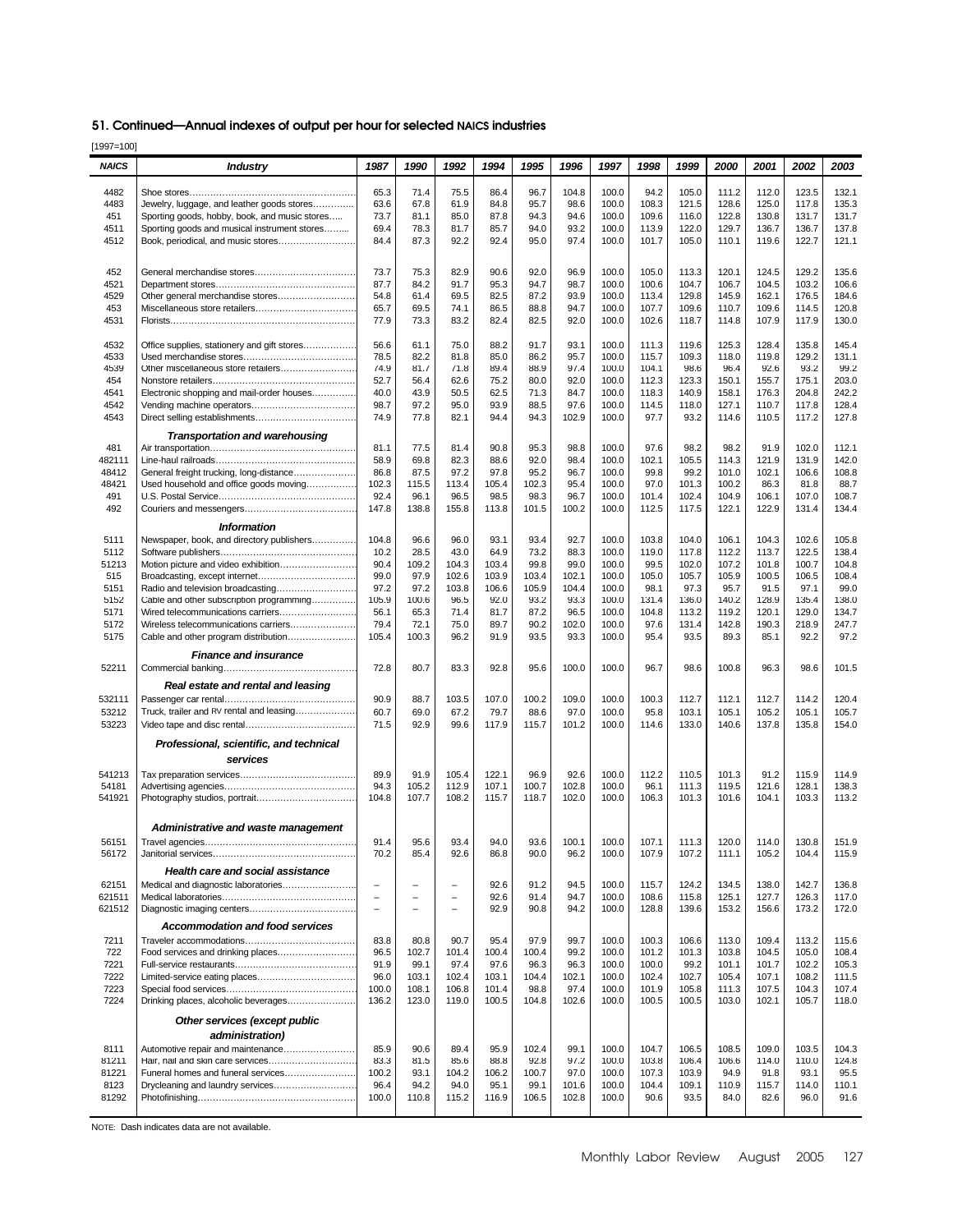## **52. Unemployment rates, approximating U.S. concepts, in nine countries, quarterly data seasonally adjusted**

|                |      | Annual average |     |     | 2003 |     |     | 2005 |      |      |      |
|----------------|------|----------------|-----|-----|------|-----|-----|------|------|------|------|
| Country        | 2003 | 2004           |     | н   | Ш    | IV  |     | Ш    | Ш    | IV   |      |
| United States  | 6.0  | 5.5            | 5.8 | 6.1 | 6.1  | 5.9 | 5.6 | 5.6  | 5.5  | 5.4  | 5.3  |
| Canada         | 6.9  | 6.4            | 6.7 | 6.9 | 7.1  | 6.8 | 6.6 | 6.5  | 6.4  | 6.3  | 6.2  |
| Australia      | 6.1  | 5.5            | 6.2 | 6.2 | 6.0  | 5.8 | 5.7 | 5.6  | 5.6  | 5.2  | 5.1  |
| Japan1         | 5.3  | 4.8            | 5.4 | 5.5 | 5.2  | 5.1 | 4.9 | 4.7  | 4.8  | 4.6  | 4.6  |
| France!        | 9.6  | 9.8            | 9.3 | 9.5 | 9.7  | 9.8 | 9.7 | 9.8  | 9.8  | 9.8  | 9.9  |
| Germany        | 9.7  | 9.8            | 9.6 | 9.8 | 9.8  | 9.7 | 9.7 | 9.8  | 10.0 | 10.1 | 11.0 |
| Italy!         | 8.5  | 8.1            | 8.7 | 8.4 | 8.6  | 8.4 | 8.3 | 8.1  | 8.1  | 8.1  |      |
| Sweden         | 5.8  | 6.6            | 5.3 | 5.5 | 5.8  | 6.3 | 6.7 | 6.8  | 6.6  | 6.4  | 6.3  |
| United Kingdom | 5.0  | 4.8            | 5.1 | 5.0 | 5.0  | 4.9 | 4.8 | 4.8  | 4.7  | 4.7  |      |

NOTE: Dash indicates data not available. Quarterly figures for Japan, France, Germany, Italy, and Sweden are calculated by applying annual adjustment factors to current published data, and therefore should be viewed as less precise indicators of unemployment under U.S. concepts than the annual figures. See "Notes on the data" for information on breaks in series.

for further qualifications and historical data, see *Comparative Civilian Labor Force Statistics, Ten Countries, 1960-2004* (Bureau of Labor Statistics, May 13, 2005), on the Internet at *h*t*tp://www.bls.gov/fls/home.htm*.

Monthly and quarterly unemployment rates, updated monthly, are also on this site.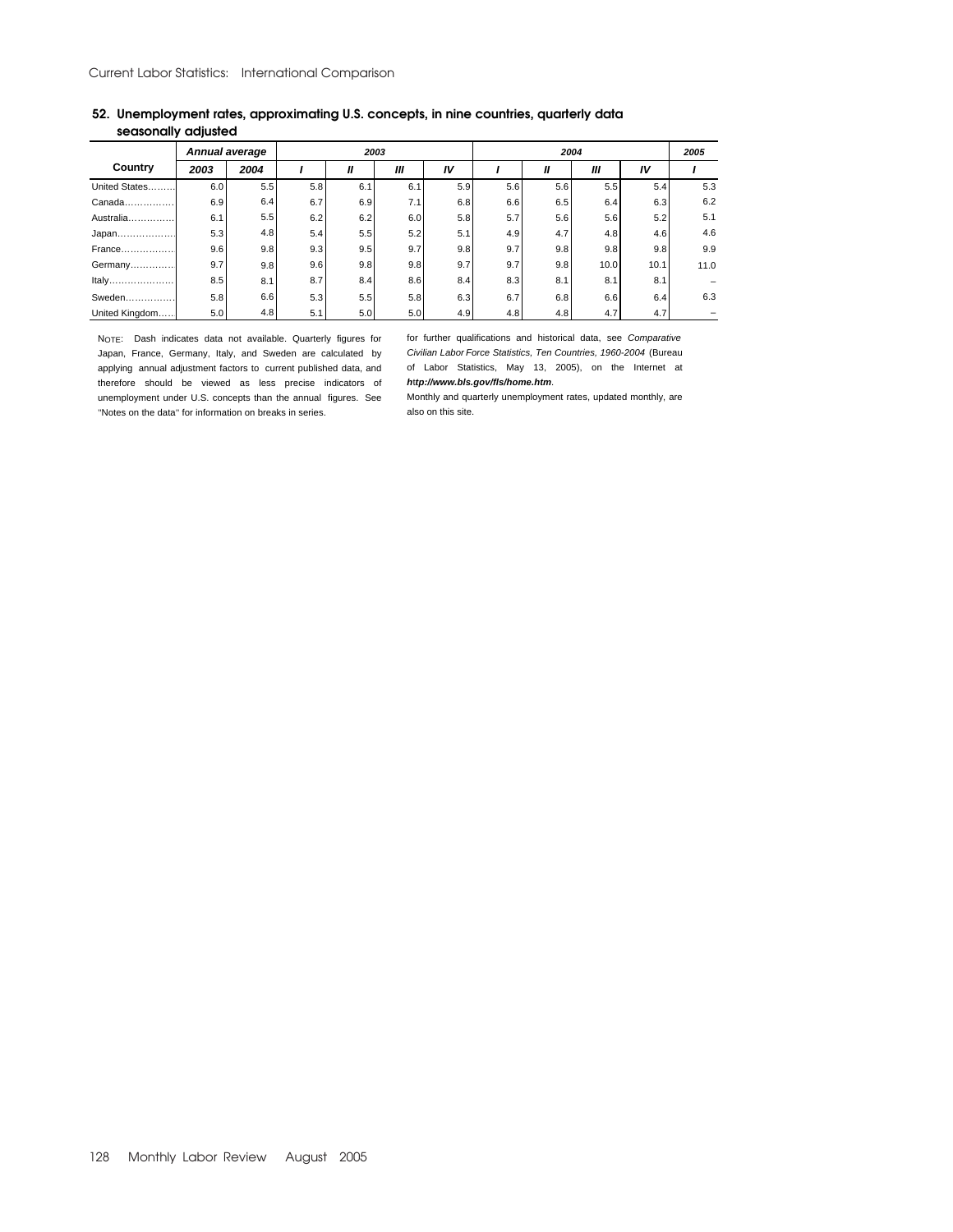| <b>INDITIONELS III THOUSAIRS</b>         |         |         |         |         |         |         |         |         |         |         |         |                          |
|------------------------------------------|---------|---------|---------|---------|---------|---------|---------|---------|---------|---------|---------|--------------------------|
| <b>Employment status and country</b>     | 1993    | 1994    | 1995    | 1996    | 1997    | 1998    | 1999    | 2000    | 2001    | 2002    | 2003    | 2004                     |
| Civilian labor force                     |         |         |         |         |         |         |         |         |         |         |         |                          |
|                                          |         |         |         |         |         |         |         |         |         |         |         |                          |
|                                          | 129,200 | 131,056 | 132,304 | 133,943 | 136,297 | 137,673 | 139,368 | 142,583 | 143,734 | 144,863 | 146,510 | 147,401                  |
|                                          | 14,233  | 14,336  | 14,439  | 14.604  | 14,863  | 15,115  | 15,389  | 15,632  | 15,892  | 16,367  | 16,729  | 16,956                   |
|                                          | 8,613   | 8,770   | 8,995   | 9,115   | 9,204   | 9,339   | 9,414   | 9,590   | 9,752   | 9,907   | 10,092  | 10,244                   |
|                                          | 65,470  | 65,780  | 65,990  | 66,450  | 67,200  | 67,240  | 67,090  | 66,990  | 66,860  | 66,240  | 66,010  | 65,760                   |
|                                          | 24,490  | 24,676  | 24,743  | 24,985  | 25,109  | 25,434  | 25,764  | 26,078  | 26,354  | 26,686  | 26,870  |                          |
|                                          | 39,102  | 39,074  | 38,980  | 39,142  | 39,415  | 39,754  | 39,375  | 39,301  | 39,456  | 39,499  | 39,591  | 39,698                   |
|                                          |         |         |         |         |         |         |         |         |         |         |         |                          |
|                                          | 22,771  | 22,592  | 22,574  | 22,674  | 22,749  | 23,000  | 23,172  | 23,357  | 23,520  | 23,728  | 24,021  | 24,065                   |
|                                          | 7,014   | 7,152   | 7,208   | 7,301   | 7,536   | 7,617   | 7,848   | 8,149   | 8,338   | 8,285   | 8,353   | 8,457                    |
|                                          | 4,444   | 4,418   | 4,460   | 4,459   | 4,418   | 4,402   | 4,430   | 4,489   | 4,530   | 4,544   | 4,567   | 4,576                    |
|                                          | 28,094  | 28,124  | 28,135  | 28,243  | 28,406  | 28,478  | 28,782  | 28,957  | 29,090  | 29,340  | 29,562  | 29,748                   |
| Participation rate <sup>1</sup>          |         |         |         |         |         |         |         |         |         |         |         |                          |
|                                          |         |         |         |         |         |         |         |         |         |         |         |                          |
|                                          | 66.3    | 66.6    | 66.6    | 66.8    | 67.1    | 67.1    | 67.1    | 67.1    | 66.8    | 66.6    | 66.2    | 66.0                     |
|                                          | 65.5    | 65.1    | 64.8    | 64.6    | 64.9    | 65.3    | 65.7    | 65.8    | 65.9    | 66.7    | 67.3    | 67.3                     |
|                                          | 63.5    | 63.9    | 64.5    | 64.6    | 64.3    | 64.3    | 64.0    | 64.4    | 64.4    | 64.4    | 64.6    | 64.7                     |
|                                          | 63.3    | 63.1    | 62.9    | 63.0    | 63.2    | 62.8    | 62.4    | 62.0    | 61.6    | 60.8    | 60.3    | 60.0                     |
|                                          | 55.4    | 55.6    | 55.4    | 55.7    | 55.6    | 55.9    | 56.3    | 56.6    | 56.9    | 57.2    | 57.4    | $\overline{\phantom{0}}$ |
|                                          | 57.8    | 57.4    | 57.1    | 57.1    | 57.3    | 57.7    | 56.9    | 56.7    | 56.7    | 56.5    | 56.4    | $\overline{\phantom{a}}$ |
|                                          |         |         |         |         |         |         |         |         |         |         |         |                          |
|                                          | 48.3    | 47.6    | 47.3    | 47.3    | 47.3    | 47.6    | 47.9    | 48.1    | 48.2    | 48.5    | 49.1    | 49.1                     |
|                                          | 57.9    | 58.6    | 58.8    | 59.2    | 60.8    | 61.1    | 62.6    | 64.5    | 65.6    | 64.7    | 64.9    | 65.5                     |
|                                          | 64.5    | 63.7    | 64.1    | 64.0    | 63.3    | 62.8    | 62.8    | 63.8    | 63.7    | 64.0    | 64.0    | 63.7                     |
|                                          | 62.6    | 62.4    | 62.4    | 62.4    | 62.5    | 62.5    | 62.8    | 62.9    | 62.7    | 62.9    | 63.0    | 63.0                     |
|                                          |         |         |         |         |         |         |         |         |         |         |         |                          |
| <b>Employed</b>                          |         |         |         |         |         |         |         |         |         |         |         |                          |
|                                          | 120,259 | 123,060 | 124,900 | 126,708 | 129,558 | 131,463 | 133,488 | 136,891 | 136,933 | 136,485 | 137,736 | 139,252                  |
|                                          | 12,694  | 12,960  | 13,185  | 13,309  | 13,607  | 13,946  | 14,314  | 14,676  | 14,866  | 15,221  | 15,579  | 15,864                   |
|                                          | 7,699   | 7,942   | 8,256   | 8,364   | 8,444   | 8,618   | 8,762   | 8,989   | 9,091   | 9,271   | 9,481   | 9,677                    |
|                                          | 63,820  | 63,860  | 63,900  | 64,200  | 64,900  | 64,450  | 63,920  | 63,790  | 63,460  | 62,650  | 62,510  | 62,630                   |
|                                          | 21,714  | 21,750  | 21,956  | 22,039  | 22,169  | 22,597  | 23,053  | 23,693  | 24,128  | 24,293  | 24,293  |                          |
|                                          | 35,989  | 35,756  | 35,780  | 35,637  | 35,508  | 36,061  | 36,042  | 36,236  | 36,346  | 36,061  | 35,754  | 35,796                   |
|                                          |         |         |         |         |         |         |         |         |         |         |         |                          |
|                                          | 20,543  | 20,171  | 20,030  | 20,120  | 20,165  | 20,366  | 20,613  | 20,969  | 21,356  | 21,665  | 21,973  | 22.105                   |
|                                          | 6,572   | 6,664   | 6,730   | 6,858   | 7,163   | 7,321   | 7,595   | 7,912   | 8,130   | 8,059   | 8,035   | 8,061                    |
|                                          | 4,028   | 3,992   | 4,056   | 4,019   | 3,973   | 4,034   | 4,117   | 4,229   | 4,303   | 4,310   | 4,303   | 4,276                    |
|                                          | 25,165  | 25,691  | 25,696  | 25,945  | 26,418  | 26,691  | 27,056  | 27,373  | 27,604  | 27,817  | 28,079  | 28,334                   |
| Employment-population ratio <sup>2</sup> |         |         |         |         |         |         |         |         |         |         |         |                          |
|                                          |         |         |         |         |         |         |         |         |         |         |         |                          |
|                                          | 61.7    | 62.5    | 62.9    | 63.2    | 63.8    | 64.1    | 64.3    | 64.4    | 63.7    | 62.7    | 62.3    | 62.3                     |
|                                          | 58.4    | 58.9    | 59.2    | 59.0    | 59.5    | 60.3    | 61.2    | 61.9    | 61.9    | 62.4    | 63.0    | 63.4                     |
|                                          | 56.8    | 57.8    | 59.2    | 59.3    | 59.0    | 59.3    | 59.6    | 60.3    | 60.1    | 60.3    | 60.7    | 61.2                     |
|                                          | 61.7    | 61.3    | 60.9    | 60.9    | 61.0    | 60.2    | 59.4    | 59.0    | 58.4    | 57.5    | 57.1    | 57.1                     |
|                                          | 49.2    | 49.0    | 49.2    | 49.1    | 49.1    | 49.7    | 50.4    | 51.5    | 52.1    | 52.1    | 51.9    |                          |
|                                          | 53.2    | 52.6    | 52.4    | 52.0    | 51.6    | 52.3    | 52.1    | 52.2    | 52.2    | 51.6    | 51.0    | $\overline{\phantom{a}}$ |
|                                          |         |         |         |         |         |         |         |         |         |         |         |                          |
|                                          | 43.6    | 42.5    | 42.0    | 42.0    | 41.9    | 42.2    | 42.6    | 43.2    | 43.8    | 44.3    | 44.9    | 45.1                     |
|                                          | 54.3    | 54.6    | 54.9    | 55.6    | 57.8    | 58.7    | 60.6    | 62.7    | 63.9    | 62.9    | 62.4    | 62.4                     |
|                                          | 58.5    | 57.6    | 58.3    | 57.7    | 56.9    | 57.6    | 58.4    | 60.1    | 60.5    | 60.7    | 60.3    | 59.5                     |
|                                          | 56.0    | 57.0    | 57.0    | 57.3    | 58.2    | 58.5    | 59.1    | 59.4    | 59.5    | 59.6    | 59.8    | 60.0                     |
|                                          |         |         |         |         |         |         |         |         |         |         |         |                          |
| Unemployed                               |         |         |         |         |         |         |         |         |         |         |         |                          |
|                                          | 8,940   | 7,996   | 7,404   | 7,236   | 6,739   | 6,210   | 5,880   | 5,692   | 6,801   | 8,378   | 8,774   | 8,149                    |
|                                          | 1,538   | 1,376   | 1,254   | 1,295   | 1,256   | 1,169   | 1,075   | 956     | 1,026   | 1,146   | 1,150   | 1,092                    |
|                                          | 914     | 829     | 739     | 751     | 759     | 721     | 652     | 602     | 661     | 636     | 611     | 567                      |
|                                          | 1,660   | 1,920   | 2,100   | 2,250   | 2,300   | 2,790   | 3,170   | 3,200   | 3,400   | 3,590   | 3,500   | 3,130                    |
|                                          | 2,776   | 2,926   | 2,787   | 2,946   | 2,940   | 2,837   | 2,711   | 2,385   | 2,226   | 2,393   | 2,577   | 2,630                    |
|                                          | 3,113   | 3,318   | 3,200   | 3,505   | 3,907   | 3,693   | 3,333   | 3,065   | 3,109   | 3,438   | 3,838   | 3,899                    |
|                                          | 2,227   | 2,421   | 2,544   | 2,555   | 2,584   | 2,634   | 2,559   | 2,388   | 2,164   | 2,062   | 2,048   |                          |
|                                          |         |         |         |         |         |         |         |         |         |         |         | 1,960                    |
|                                          | 442     | 489     | 478     | 443     | 374     | 296     | 253     | 237     | 208     | 227     | 318     | 396                      |
|                                          | 416     | 426     | 404     | 440     | 445     | 368     | 313     | 260     | 227     | 234     | 264     | 300                      |
|                                          | 2,930   | 2,433   | 2,439   | 2,298   | 1,987   | 1,788   | 1,726   | 1,584   | 1,486   | 1,524   | 1,484   | 1,414                    |
| Unemployment rate                        |         |         |         |         |         |         |         |         |         |         |         |                          |
|                                          |         |         |         |         |         |         |         |         |         |         |         |                          |
|                                          | 6.9     | 6.1     | 5.6     | 5.4     | 4.9     | 4.5     | 4.2     | 4.0     | 4.7     | 5.8     | 6.0     | 5.5                      |
|                                          | 10.8    | 9.6     | 8.7     | 8.9     | 8.4     | 7.7     | 7.0     | 6.1     | 6.5     | 7.0     | 6.9     | 6.4                      |
|                                          | 10.6    | 9.4     | 8.2     | 8.2     | 8.3     | 7.7     | 6.9     | 6.3     | 6.8     | 6.4     | 6.1     | 5.5                      |
|                                          | 2.5     | 2.9     | 3.2     | 3.4     | 3.4     | 4.1     | 4.7     | 4.8     | 5.1     | 5.4     | 5.3     | 4.8                      |
|                                          | 11.3    | 11.9    | 11.3    | 11.8    | 11.7    | 11.2    | 10.5    | 9.1     | 8.4     | 9.0     | 9.6     | 9.8                      |
|                                          | 8.0     | 8.5     | 8.2     | 9.0     | 9.9     | 9.3     | 8.5     | 7.8     | 7.9     | 8.7     | 9.7     | 9.8                      |
|                                          | 9.8     | 10.7    | 11.3    | 11.3    | 11.4    | 11.5    | 11.0    | 10.2    | 9.2     | 8.7     | 8.5     | 8.1                      |
|                                          |         |         |         |         |         |         |         |         |         |         |         |                          |
|                                          | 6.3     | 6.8     | 6.6     | 6.1     | 5.0     | 3.9     | 3.2     | 2.9     | 2.5     | 2.7     | 3.8     | 4.7                      |
|                                          | 9.4     | 9.6     | 9.1     | 9.9     | 10.1    | 8.4     | 7.1     | 5.8     | 5.0     | 5.1     | 5.8     | 6.6                      |
|                                          | 10.4    | 8.7     | 8.7     | 8.1     | 7.0     | 6.3     | 6.0     | 5.5     | 5.1     | 5.2     | 5.0     | 4.8                      |

**53. Annual data: employment status of the working-age population, approximating U.S. concepts, 10 countries** [Numbers in thousands]

 $1$  Labor force as a percent of the working-age population.

For further qualifications and historical data, see *Comparative Civilian Labor Force Statistics*,

 $2$  Employment as a percent of the working-age population.

'Ten Countries, 1960-2004 (Bureau of Labor Statistics, May 13, 2005), on the Internet at

NOTE: Dash indicates data not available. See "Notes on the data" for *http://www.bls.gov/fls/home.htm.* for information on breaks in series.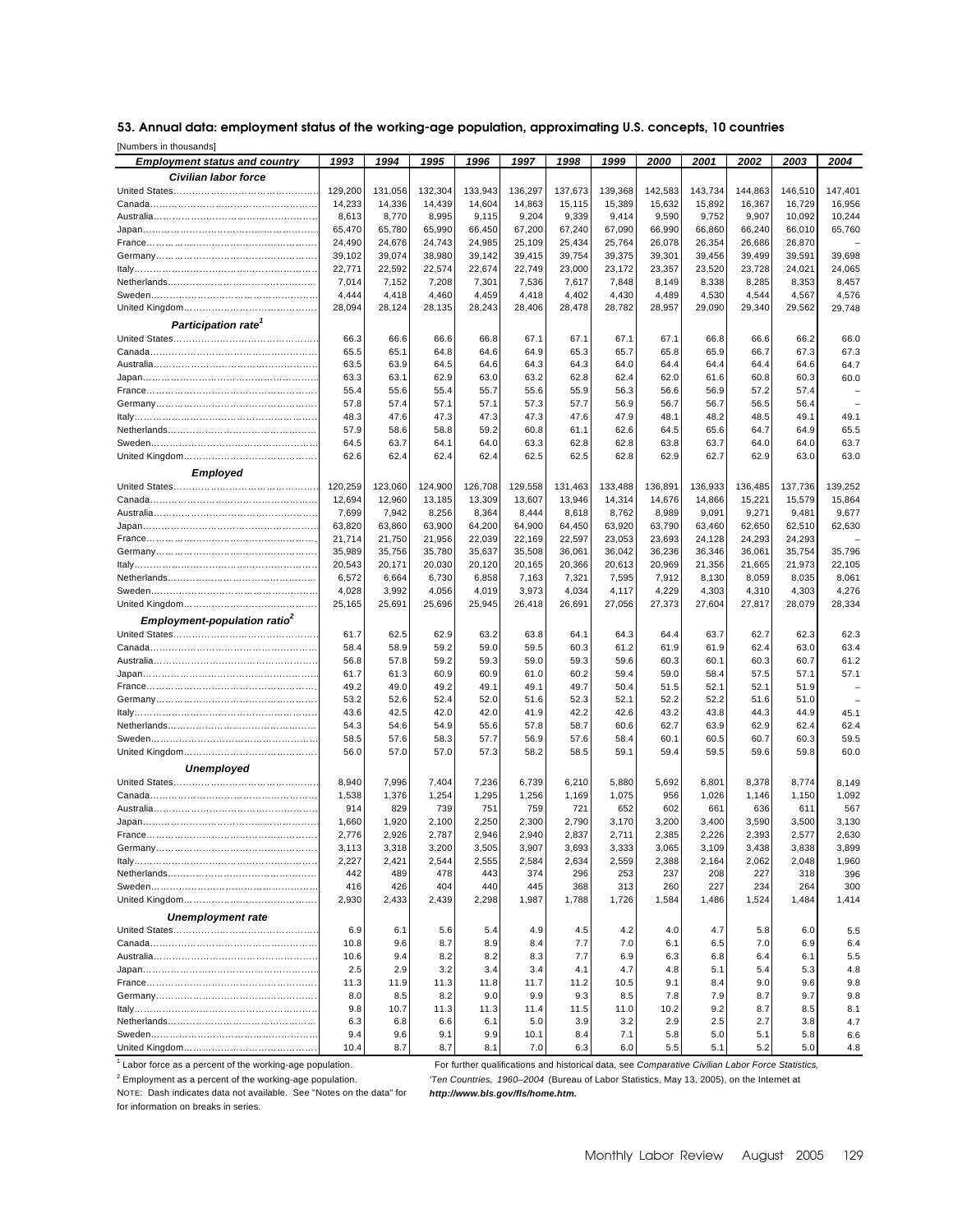# **54. Annual indexes of manufacturing productivity and related measures, 15 economies**

 $[1992 = 100]$ 

| <b>Measure and economy</b> | 1960                      | 1970                                 | 1980                             | 1990           | 1991           | 1993           | 1994           | 1995           | 1996           | 1997           | 1998           | 1999           | 2000           | 2001           | 2002           | 2003                     |
|----------------------------|---------------------------|--------------------------------------|----------------------------------|----------------|----------------|----------------|----------------|----------------|----------------|----------------|----------------|----------------|----------------|----------------|----------------|--------------------------|
|                            |                           |                                      |                                  |                |                |                |                |                |                |                |                |                |                |                |                |                          |
| Output per hour            |                           |                                      |                                  |                |                |                |                |                |                |                |                |                |                |                |                |                          |
| United States              | $\equiv$                  | 0.0                                  | 70.5                             | 96.9           | 97.9           | 102.1          | 107.3          | 113.8          | 117.0          | 121.3          | 126.5          | 132.8          | 143.5          | 145.2          | 160.0          | 171.0                    |
|                            | 37.8                      | 54.9                                 | 72.9                             | 93.4           | 95.3           | 105.8          | 110.8          | 112.4          | 109.7          | 113.5          | 115.5          | 122.1          | 129.3          | 127.0          | 130.5          | 132.1                    |
| Australia                  | $\qquad \qquad =$         | $\overline{\phantom{m}}$             | 69.5                             | 91.6           | 96.4           | 106.1          | 104.9          | 105.8          | 113.6          | 115.2          | 118.5          | 119.9          | 128.0          | 132.4          | 136.2          | 140.7                    |
|                            | 13.9<br>$\qquad \qquad -$ | 37.7                                 | 63.6                             | 94.4<br>81.5   | 99.0<br>91.6   | 101.7<br>108.5 | 103.3<br>118.2 | 111.0<br>129.3 | 116.1<br>142.3 | 121.0<br>160.4 | 121.2<br>178.8 | 126.7<br>198.9 | 135.9<br>215.8 | 135.9<br>214.3 | 139.9<br>235.2 | 146.2<br>256.4           |
|                            | $\equiv$                  | $\overline{\phantom{m}}$<br>$\equiv$ | 47.6                             | 88.8           | 96.5           | 102.8          | 106.7          | 115.1          | 123.1          | 129.3          | 135.9          | 143.4          | 151.0          | 160.8          | 170.9          | 177.2                    |
|                            | 18.0                      | 32.9                                 | 65.4                             | 96.8           | 99.1           | 102.5          | 108.4          | 113.2          | 116.3          | 125.5          | 126.9          | 125.5          | 130.8          | 132.6          | 141.7          | 146.2                    |
| Denmark                    | 25.2                      | 46.3                                 | 83.2                             | 98.4           | 100.3          | 100.2          | 112.6          | 112.5          | 109.8          | 118.0          | 117.4          | 123.1          | 126.6          | 127.2          | 131.3          | 136.9                    |
|                            | 19.9                      | 39.0                                 | 61.6                             | 93.9           | 97.0           | 101.0          | 108.9          | 114.4          | 114.7          | 121.7          | 127.9          | 133.0          | 142.5          | 148.0          | 155.1          | 158.0                    |
| Germany                    | 29.2                      | 52.0                                 | 77.2                             | 99.0           | 98.3           | 101.8          | 109.6          | 112.3          | 114.7          | 120.4          | 122.0          | 121.4          | 127.0          | 127.8          | 131.0          | 134.4                    |
|                            | 24.6                      | 46.2                                 | 78.6                             | 96.6           | 96.1           | 101.2          | 104.8          | 107.9          | 108.3          | 110.3          | 110.8          | 110.6          | 113.5          | 114.0          | 112.1          | 110.9                    |
| Netherlands                | 18.8                      | 38.5                                 | 69.1                             | 98.7           | 99.0           | 102.0          | 113.1          | 117.3          | 119.3          | 121.4          | 124.1          | 127.0          | 132.7          | 132.5          | 135.4          | $\overline{\phantom{m}}$ |
| Norway                     | 37.6                      | 59.1                                 | 77.9                             | 98.1           | 98.2           | 99.6           | 99.6           | 100.7          | 102.5          | 102.0          | 99.9           | 103.6          | 106.6          | 109.8          | 111.7          | 113.5                    |
| Sweden                     | 27.3                      | 52.2                                 | 73.1                             | 94.6           | 95.5           | 107.3          | 117.8          | 124.5          | 129.5          | 141.0          | 149.5          | 162.7          | 175.5          | 170.3          | 185.6          | 196.5                    |
| United Kingdom             | 30.0                      | 43.2                                 | 54.3                             | 89.2           | 93.9           | 103.8          | 108.0          | 106.2          | 105.4          | 106.9          | 108.4          | 113.6          | 121.0          | 125.1          | 127.7          | 134.8                    |
| Output                     |                           |                                      |                                  |                |                |                |                |                |                |                |                |                |                |                |                |                          |
| United States              | $\qquad \qquad$           | $\overline{\phantom{0}}$             | 75.8                             | 101.6          | 98.3           | 103.5          | 111.1          | 118.4          | 121.3          | 127.9          | 133.1          | 138.9          | 147.6          | 139.6          | 142.9          | 145.4                    |
|                            | 33.4                      | 58.9                                 | 83.6                             | 106.0          | 99.0           | 105.9          | 114.1          | 119.6          | 119.6          | 127.7          | 133.9          | 144.9          | 159.2          | 153.6          | 158.0          | 157.3                    |
| Australia                  | $\equiv$                  | $\overline{\phantom{0}}$             | 89.8                             | 104.1          | 100.7          | 103.8          | 109.1          | 108.7          | 112.6          | 115.1          | 118.6          | 118.3          | 123.8          | 123.8          | 128.7          | 130.2                    |
|                            | 10.8                      | 39.4                                 | 60.8                             | 97.1           | 102.0          | 96.3           | 94.9           | 98.9           | 103.0          | 106.5          | 100.2          | 101.9          | 109.2          | 105.5          | 103.4          | 106.7                    |
|                            | $\equiv$                  | 7.0                                  | 29.9                             | 86.7           | 95.0           | 105.4          | 116.8          | 129.9          | 138.3          | 145.0          | 133.5          | 162.6          | 190.2          | 194.3          | 209.1          | 219.1                    |
|                            | ۳                         | 12.7                                 | 44.0                             | 90.0           | 96.1           | 102.4          | 108.5          | 114.9          | 120.3          | 128.3          | 132.6          | 141.5          | 151.8          | 143.1          | 152.1          | 160.9                    |
| Belgium                    | 30.7                      | 57.6                                 | 78.2                             | 101.0          | 100.7          | 97.0           | 101.4          | 104.2          | 105.9          | 112.7          | 114.4          | 114.4          | 119.9          | 120.4          | 121.6          | 120.9                    |
| Denmark                    | 42.0                      | 72.7                                 | 94.3                             | 101.7          | 100.7          | 97.0           | 107.3          | 112.6          | 107.7          | 115.9          | 116.7          | 117.9          | 121.9          | 121.6          | 120.8          | 121.4                    |
|                            | 27.9<br>41.5              | 57.7<br>70.9                         | 81.6<br>85.3                     | 99.1<br>99.1   | 99.8<br>102.3  | 95.7<br>92.4   | 100.3<br>95.1  | 104.9<br>95.2  | 104.6<br>92.5  | 109.7<br>95.7  | 115.0<br>97.7  | 118.7<br>95.8  | 124.3<br>100.1 | 128.0<br>99.9  | 129.1<br>99.6  | 128.5<br>99.8            |
| Germany                    | 23.0                      | 48.1                                 | 84.4                             | 99.4           | 99.3           | 96.5           | 102.4          | 107.2          | 105.4          | 108.8          | 110.7          | 110.3          | 113.6          | 113.0          | 111.7          | 110.2                    |
| Netherlands                | 31.9                      | 59.8                                 | 76.9                             | 99.0           | 99.8           | 97.7           | 104.5          | 108.2          | 108.9          | 111.6          | 114.9          | 117.6          | 122.8          | 121.9          | 121.0          | 117.6                    |
| Norway                     | 57.7                      | 91.0                                 | 104.9                            | 101.4          | 99.0           | 101.7          | 104.6          | 107.3          | 110.3          | 114.2          | 113.7          | 113.6          | 112.8          | 112.3          | 111.5          | 107.3                    |
|                            | 45.9                      | 80.7                                 | 90.7                             | 110.1          | 104.1          | 101.9          | 117.0          | 131.9          | 136.4          | 146.5          | 158.3          | 172.5          | 188.3          | 183.1          | 190.6          | 194.4                    |
| United Kingdom             | 67.5                      | 90.2                                 | 87.2                             | 105.3          | 100.1          | 101.5          | 106.2          | 107.8          | 108.6          | 110.7          | 111.3          | 112.1          | 115.0          | 113.4          | 109.9          | 110.3                    |
|                            |                           |                                      |                                  |                |                |                |                |                |                |                |                |                |                |                |                |                          |
| <b>Total hours</b>         |                           |                                      |                                  |                |                |                |                |                |                |                |                |                |                |                |                |                          |
| United States              | 92.1<br>88.3              | 104.4<br>107.1                       | 107.5<br>114.6                   | 104.8<br>113.5 | 100.4<br>103.9 | 101.4<br>100.1 | 103.6<br>103.0 | 104.0<br>106.4 | 103.6<br>109.0 | 105.4<br>112.4 | 105.2<br>115.9 | 104.6<br>118.7 | 102.9<br>123.1 | 96.2<br>120.9  | 89.3<br>121.1  | 85.0<br>119.1            |
| Australia                  |                           | $\overline{\phantom{0}}$             | 129.2                            | 113.6          | 104.4          | 97.8           | 103.9          | 102.8          | 99.1           | 100.0          | 100.1          | 98.7           | 96.7           | 93.5           | 94.5           | 92.5                     |
|                            | 77.8                      | 104.3                                | 95.5                             | 102.9          | 103.1          | 94.7           | 91.9           | 89.1           | 88.7           | 88.0           | 82.7           | 80.4           | 80.3           | 77.7           | 74.0           | 73.0                     |
|                            | $\overline{\phantom{0}}$  | $\overline{\phantom{0}}$             | $\overline{\phantom{a}}$         | 106.5          | 103.7          | 97.1           | 98.8           | 100.4          | 97.2           | 90.4           | 74.7           | 81.8           | 88.1           | 90.7           | 88.9           | 85.4                     |
|                            | $\overline{\phantom{m}}$  | $\overline{\phantom{0}}$             | 92.4                             | 101.4          | 99.6           | 99.6           | 101.7          | 99.8           | 97.7           | 99.2           | 97.6           | 98.7           | 100.5          | 89.0           | 89.0           | 90.8                     |
|                            | 170.7                     | 174.7                                | 119.7                            | 104.3          | 101.5          | 94.7           | 93.6           | 92.0           | 91.0           | 89.8           | 90.2           | 91.2           | 91.7           | 90.8           | 85.8           | 82.7                     |
| Denmark                    | 166.7                     | 157.1                                | 113.4                            | 103.3          | 100.5          | 96.7           | 95.2           | 100.1          | 98.1           | 98.2           | 99.4           | 95.8           | 96.3           | 95.6           | 92.0           | 88.7                     |
|                            | 140.3                     | 147.8                                | 132.5                            | 105.6          | 102.9          | 94.7           | 92.1           | 91.7           | 91.2           | 90.2           | 89.9           | 89.2           | 87.2           | 86.5           | 83.2           | 81.3                     |
| Germany                    | 142.3                     | 136.3                                | 110.5                            | 100.1          | 104.1          | 90.8           | 86.8           | 84.8           | 80.6           | 79.5           | 80.1           | 78.9           | 78.8           | 78.2           | 76.1           | 74.3                     |
| Netherlands                | 93.5<br>169.8             | 104.0<br>155.5                       | 107.4<br>111.2                   | 102.9<br>100.3 | 103.3<br>100.8 | 95.4<br>95.8   | 97.7<br>92.4   | 99.4<br>92.3   | 97.3<br>91.2   | 98.6<br>91.9   | 99.9<br>92.6   | 99.8<br>92.6   | 100.1<br>92.5  | 99.1<br>92.0   | 99.7<br>89.4   | 99.3<br>$\equiv$         |
| Norway                     | 153.6                     | 153.9                                | 134.7                            | 103.4          | 100.8          | 102.1          | 105.0          | 106.6          | 107.6          | 112.0          | 113.7          | 109.6          | 105.9          | 102.3          | 99.8           | 94.5                     |
|                            | 168.3                     | 154.7                                | 124.0                            | 116.4          | 109.0          | 94.9           | 99.4           | 105.9          | 105.3          | 103.9          | 105.9          | 106.0          | 107.3          | 107.5          | 102.7          | 98.9                     |
| United Kingdom             | 224.6                     | 208.8                                | 160.5                            | 118.1          | 106.6          | 97.7           | 98.4           | 101.5          | 103.1          | 103.5          | 102.7          | 98.7           | 95.0           | 90.7           | 86.0           | 81.9                     |
|                            |                           |                                      |                                  |                |                |                |                |                |                |                |                |                |                |                |                |                          |
| <b>Hourly compensation</b> |                           |                                      |                                  |                |                |                |                |                |                |                |                |                |                |                |                |                          |
| (national currency basis)  |                           |                                      |                                  |                |                |                |                |                |                |                |                |                |                |                |                |                          |
| United States              | 14.9<br>10.0              | 23.7                                 | 55.6                             | 90.8<br>88.3   | 95.6<br>95.0   | 102.7<br>102.0 | 105.6<br>103.7 | 107.9<br>106.0 | 109.4<br>107.0 | 111.5<br>109.3 | 117.4          | 122.0          | 133.2          | 136.3          | 145.4<br>126.8 | 157.8                    |
| Australia                  | $\overline{\phantom{a}}$  | 17.1<br>$\overline{\phantom{a}}$     | 47.5<br>$\overline{\phantom{0}}$ | 86.3           | 94.0           | 105.9          | 104.3          | 113.2          | 122.8          | 124.6          | 111.7<br>128.2 | 115.8<br>133.0 | 119.6<br>140.0 | 123.7<br>149.5 | 154.7          | 131.4<br>$\equiv$        |
|                            | 4.3                       | 16.4                                 | 58.6                             | 90.6           | 96.5           | 102.7          | 104.7          | 108.3          | 109.1          | 112.6          | 115.4          | 114.8          | 113.7          | 114.6          | 122.8          | 123.8                    |
|                            | $\overline{\phantom{0}}$  | $\overline{\phantom{m}}$             | $\overline{\phantom{m}}$         | 68.6           | 86.2           | 114.3          | 129.8          | 158.3          | 184.3          | 200.3          | 218.2          | 219.4          | 234.2          | 241.7          | 266.1          | 290.9                    |
| Taiwan                     | $\overline{\phantom{0}}$  | $\overline{\phantom{0}}$             | 29.6                             | 85.2           | 93.5           | 105.9          | 111.1          | 120.2          | 128.2          | 132.4          | 140.3          | 144.3          | 146.6          | 150.0          | 145.8          | 146.7                    |
|                            | 5.4                       | 13.7                                 | 52.5                             | 90.1           | 97.3           | 104.8          | 106.1          | 109.2          | 111.1          | 115.2          | 117.0          | 118.5          | 120.6          | 127.2          | 136.5          | $\overline{\phantom{a}}$ |
| Denmark                    | 3.9                       | 11.1                                 | 45.1                             | 93.5           | 97.9           | 102.4          | 106.0          | 108.1          | 112.8          | 116.6          | 119.6          | 127.3          | 130.2          | 136.5          | 143.2          | 150.0                    |
|                            | 4.3                       | 10.5                                 | 41.2                             | 90.9           | 96.4           | 103.1          | 106.5          | 110.4          | 112.2          | 111.8          | 112.7          | 116.6          | 122.8          | 128.3          | 135.2          | 139.1                    |
| Germany                    | 8.1                       | 20.7                                 | 53.6                             | 89.4           | 91.5           | 106.4          | 111.8          | 117.6          | 123.3          | 125.7          | 127.6          | 130.6          | 137.4          | 142.0          | 145.5          | 148.9                    |
|                            | 1.8                       | 5.3                                  | 30.4                             | 87.6           | 94.2           | 105.7          | 106.8          | 111.3          | 119.0          | 123.0          | 122.2          | 124.2          | 127.8          | 132.5          | 135.7          | 140.0                    |
| Netherlands                | 6.2                       | 19.4                                 | 60.5                             | 89.8           | 94.8           | 104.5          | 109.0          | 112.1          | 114.4          | 117.2          | 122.0          | 126.0          | 132.0          | 138.2          | 147.3          | $\overline{\phantom{a}}$ |
| Norway                     | 4.7<br>4.1                | 11.8                                 | 39.0<br>37.3                     | 92.3<br>87.8   | 97.5<br>95.5   | 101.5          | 104.4<br>99.8  | 109.2<br>106.8 | 113.6<br>115.2 | 118.7          | 125.7          | 133.0<br>130.3 | 140.5          | 148.9<br>143.8 | 157.9          | 164.6<br>154.3           |
| United Kingdom             | 2.9                       | 10.7<br>6.1                          | 32.0                             | 82.9           | 93.8           | 97.4<br>104.5  | 107.3          | 108.8          | 111.4          | 121.0<br>115.7 | 125.6<br>123.0 | 129.9          | 136.8<br>137.6 | 144.3          | 148.8<br>152.2 | 160.3                    |
|                            |                           |                                      |                                  |                |                |                |                |                |                |                |                |                |                |                |                |                          |

See notes at end of table.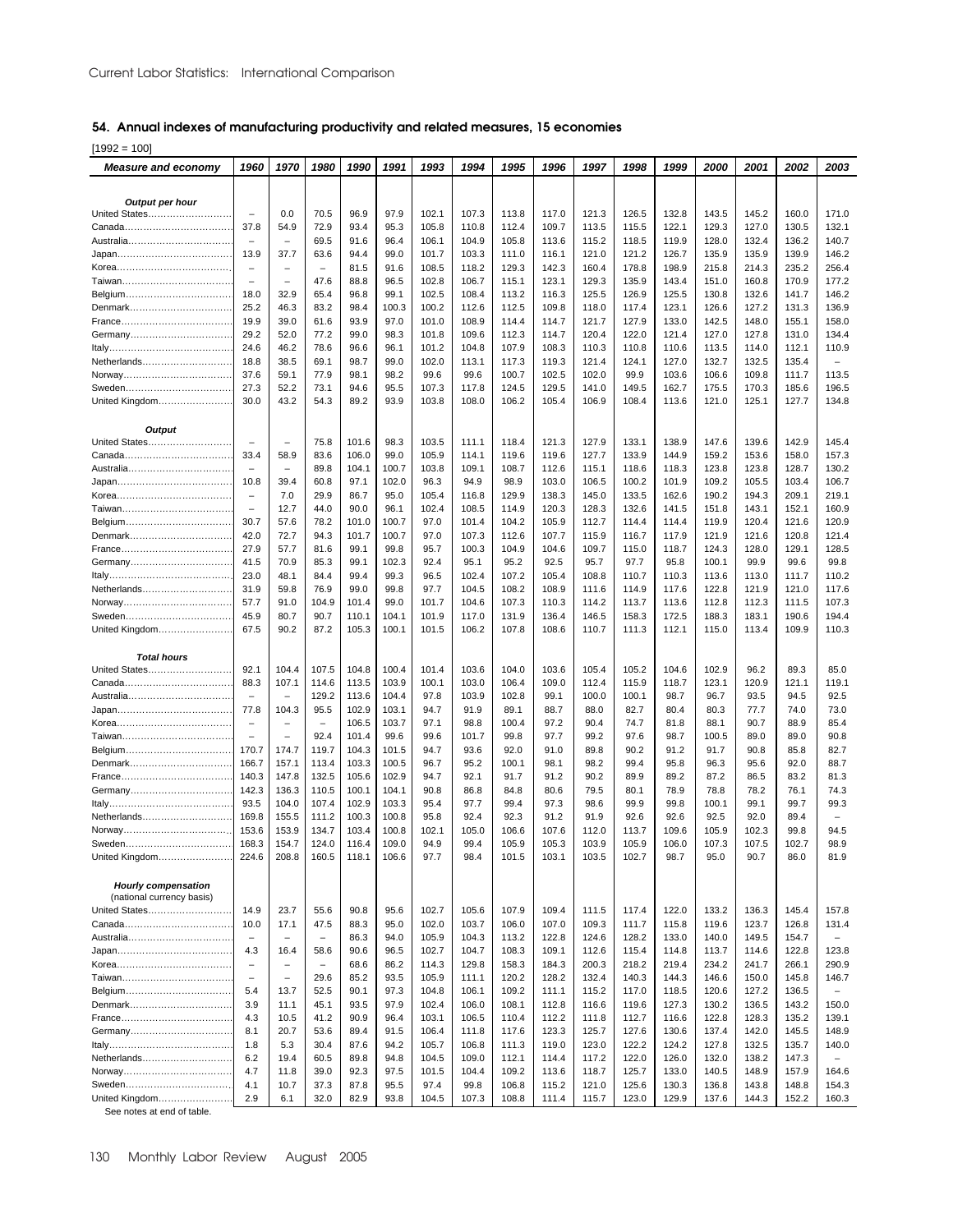|                            |                          |          | $V1$ indicated    |       | יש שי | <u>oaacnvny</u> |       | <b>SUSTAINS</b> |       |       | $\sim$ | -------- |       |       |       |                          |
|----------------------------|--------------------------|----------|-------------------|-------|-------|-----------------|-------|-----------------|-------|-------|--------|----------|-------|-------|-------|--------------------------|
| <b>Measure and economy</b> | 1960                     | 1970     | 1980              | 1990  | 1991  | 1993            | 1994  | 1995            | 1996  | 1997  | 1998   | 1999     | 2000  | 2001  | 2002  | 2003                     |
|                            |                          |          |                   |       |       |                 |       |                 |       |       |        |          |       |       |       |                          |
| Unit labor costs           |                          |          |                   |       |       |                 |       |                 |       |       |        |          |       |       |       |                          |
| (national currency basis)  |                          |          |                   |       |       |                 |       |                 |       |       |        |          |       |       |       |                          |
| United States              |                          |          | 78.8              | 93.7  | 97.6  | 100.6           | 98.5  | 94.8            | 93.5  | 91.9  | 92.8   | 91.9     | 92.8  | 93.9  | 90.9  | 92.3                     |
|                            | 26.4                     | 31.1     | 65.2              | 94.6  | 99.6  | 96.4            | 93.6  | 94.3            | 97.5  | 96.2  | 96.7   | 94.9     | 92.5  | 97.4  | 97.2  | 99.4                     |
|                            | $\overline{\phantom{0}}$ | i.       | $\equiv$          | 94.2  | 97.5  | 99.8            | 99.4  | 107.0           | 108.1 | 108.2 | 108.2  | 110.9    | 109.4 | 112.9 | 113.5 | $\equiv$                 |
|                            | 31.1                     | 43.6     | 92.1              | 95.9  | 97.5  | 101.0           | 101.4 | 97.5            | 94.0  | 93.0  | 95.2   | 90.6     | 83.6  | 84.4  | 87.8  | 84.7                     |
|                            | $\overline{\phantom{m}}$ |          | $\qquad \qquad -$ | 84.2  | 94.1  | 105.4           | 109.8 | 122.4           | 129.6 | 124.9 | 122.0  | 110.3    | 108.5 | 112.8 | 113.1 | 113.5                    |
|                            | $\equiv$                 | 23.8     | 62.2              | 95.9  | 96.8  | 103.0           | 104.1 | 104.5           | 104.1 | 102.3 | 103.2  | 100.7    | 97.1  | 93.3  | 85.3  | 82.7                     |
|                            | 30.1                     | 41.7     | 80.3              | 93.0  | 98.1  | 102.3           | 97.9  | 96.4            | 95.5  | 91.8  | 92.2   | 94.4     | 92.2  | 95.9  | 96.4  |                          |
| Denmark                    | 15.3                     | 23.9     | 54.2              | 95.0  | 97.6  | 102.2           | 94.2  | 96.1            | 102.8 | 98.8  | 101.9  | 103.4    | 102.8 | 107.3 | 109.0 | 109.6                    |
| France                     | 21.7                     | 26.8     | 67.0              | 96.8  | 99.3  | 102.0           | 97.8  | 96.5            | 97.8  | 91.9  | 88.1   | 87.6     | 86.2  | 86.6  | 87.2  | 88.0                     |
| Germany                    | 27.8                     | 39.8     | 69.4              | 90.3  | 93.1  | 104.5           | 102.0 | 104.7           | 107.5 | 104.5 | 104.6  | 107.6    | 108.1 | 111.2 | 111.1 | 110.8                    |
|                            | 7.2                      | 11.4     | 38.7              | 90.7  | 98.0  | 104.5           | 101.9 | 103.2           | 109.8 | 111.4 | 110.3  | 112.3    | 112.6 | 116.2 | 121.1 | 126.2                    |
| Netherlands                | 32.9                     | 50.4     | 87.6              | 91.1  | 95.7  | 102.4           | 96.4  | 95.6            | 95.9  | 96.5  | 98.3   | 99.1     | 99.5  | 104.3 | 108.8 | 112.6                    |
| Norway                     | 12.6                     | 20.0     | 50.0              | 94.2  | 99.2  | 101.9           | 104.8 | 108.4           | 110.8 | 116.4 | 125.7  | 128.4    | 131.9 | 135.6 | 141.3 | 144.9                    |
| Sweden                     | 15.0                     | 20.6     | 51.0              | 92.9  | 100.0 | 90.8            | 84.7  | 85.8            | 89.0  | 85.8  | 84.0   | 80.1     | 77.9  | 84.4  | 80.2  | 78.6                     |
| United Kingdom             | 9.8                      | 14.1     | 59.0              | 93.0  | 100.0 | 100.7           | 99.4  | 102.5           | 105.7 | 108.2 | 113.5  | 114.3    | 113.7 | 115.4 | 119.2 | 118.9                    |
|                            |                          |          |                   |       |       |                 |       |                 |       |       |        |          |       |       |       |                          |
| Unit labor costs           |                          |          |                   |       |       |                 |       |                 |       |       |        |          |       |       |       |                          |
| (U.S. dollar basis)        |                          |          |                   |       |       |                 |       |                 |       |       |        |          |       |       |       |                          |
| United States              |                          | $\equiv$ | 78.8              | 93.7  | 97.6  | 100.6           | 98.5  | 94.8            | 93.5  | 91.9  | 92.8   | 91.9     | 92.8  | 93.9  | 90.9  | 92.3                     |
|                            | 32.9                     | 36.0     | 67.4              | 98.0  | 105.1 | 90.3            | 82.8  | 83.0            | 86.4  | 84.0  | 78.8   | 77.2     | 75.2  | 76.0  | 74.8  | 85.8                     |
| Australia                  | $\equiv$                 | $\sim$   | $\qquad \qquad =$ | 100.1 | 103.3 | 92.3            | 98.9  | 107.8           | 115.1 | 109.4 | 92.6   | 97.3     | 86.5  | 79.4  | 84.0  | $\overline{\phantom{0}}$ |
|                            | 11.0                     | 15.4     | 51.5              | 83.9  | 91.8  | 115.3           | 125.8 | 131.6           | 109.5 | 97.4  | 92.2   | 101.0    | 98.4  | 88.0  | 88.9  | 92.6                     |
|                            | $\sim$                   |          | $\equiv$          | 93.0  | 100.3 | 102.6           | 106.8 | 124.3           | 126.3 | 103.4 | 68.4   | 72.7     | 75.3  | 68.5  | 71.0  | 74.7                     |
| Taiwan                     | $\overline{\phantom{m}}$ | 14.9     | 43.4              | 89.7  | 91.1  | 98.1            | 99.0  | 99.2            | 95.4  | 89.5  | 77.4   | 78.3     | 78.1  | 69.4  | 62.1  | 60.5                     |
|                            | 19.4                     | 27.0     | 88.3              | 89.5  | 92.3  | 95.1            | 94.2  | 105.2           | 99.1  | 82.4  | 81.6   | 80.2     | 67.8  | 68.4  | 72.6  | $\qquad \qquad =$        |
| Denmark                    | 13.4                     | 19.3     | 58.1              | 92.7  | 92.0  | 95.1            | 89.4  | 103.6           | 107.0 | 90.2  | 91.7   | 89.3     | 76.7  | 77.8  | 83.5  | 100.6                    |
| France                     | 23.4                     | 25.7     | 83.9              | 94.1  | 93.1  | 95.3            | 93.4  | 102.5           | 101.2 | 83.3  | 79.1   | 75.3     | 64.2  | 62.6  | 66.5  | 80.4                     |
| Germany                    | 10.4                     | 17.1     | 59.6              | 87.3  | 87.5  | 98.7            | 98.2  | 114.2           | 111.6 | 94.0  | 92.9   | 91.5     | 79.7  | 79.5  | 83.9  | 100.1                    |
|                            | 14.3                     | 22.3     | 55.7              | 93.3  | 97.3  | 81.8            | 77.9  | 78.0            | 87.7  | 80.6  | 78.2   | 76.2     | 66.2  | 66.2  | 72.9  | 90.9                     |
| Netherlands                | 15.3                     | 24.5     | 77.5              | 87.9  | 90.0  | 96.9            | 93.2  | 104.8           | 100.0 | 87.0  | 87.2   | 84.3     | 73.3  | 74.5  | 82.1  | 101.7                    |
|                            | 11.0                     | 17.4     | 62.9              | 93.6  | 95.0  | 89.2            | 92.3  | 106.4           | 106.6 | 102.1 | 103.5  | 102.2    | 93.0  | 93.7  | 110.0 | 127.2                    |
|                            | 16.9                     | 23.1     | 70.2              | 91.3  | 96.3  | 67.8            | 64.0  | 70.0            | 77.3  | 65.4  | 61.5   | 56.4     | 49.5  | 47.6  | 48.1  | 56.6                     |
| United Kingdom             | 15.6                     | 19.1     | 77.6              | 93.9  | 100.0 | 85.6            | 86.2  | 91.6            | 93.4  | 100.4 | 106.5  | 104.7    | 97.6  | 94.0  | 101.4 | 110.0                    |

NOTE: Data for Germany for years before 1991 are for the former West Germany. Data for 1991 onward are for unified Germany. Dash indicates data not available

# **54. Continued– Annual indexes of manufacturing productivity and related measures, 15 economies**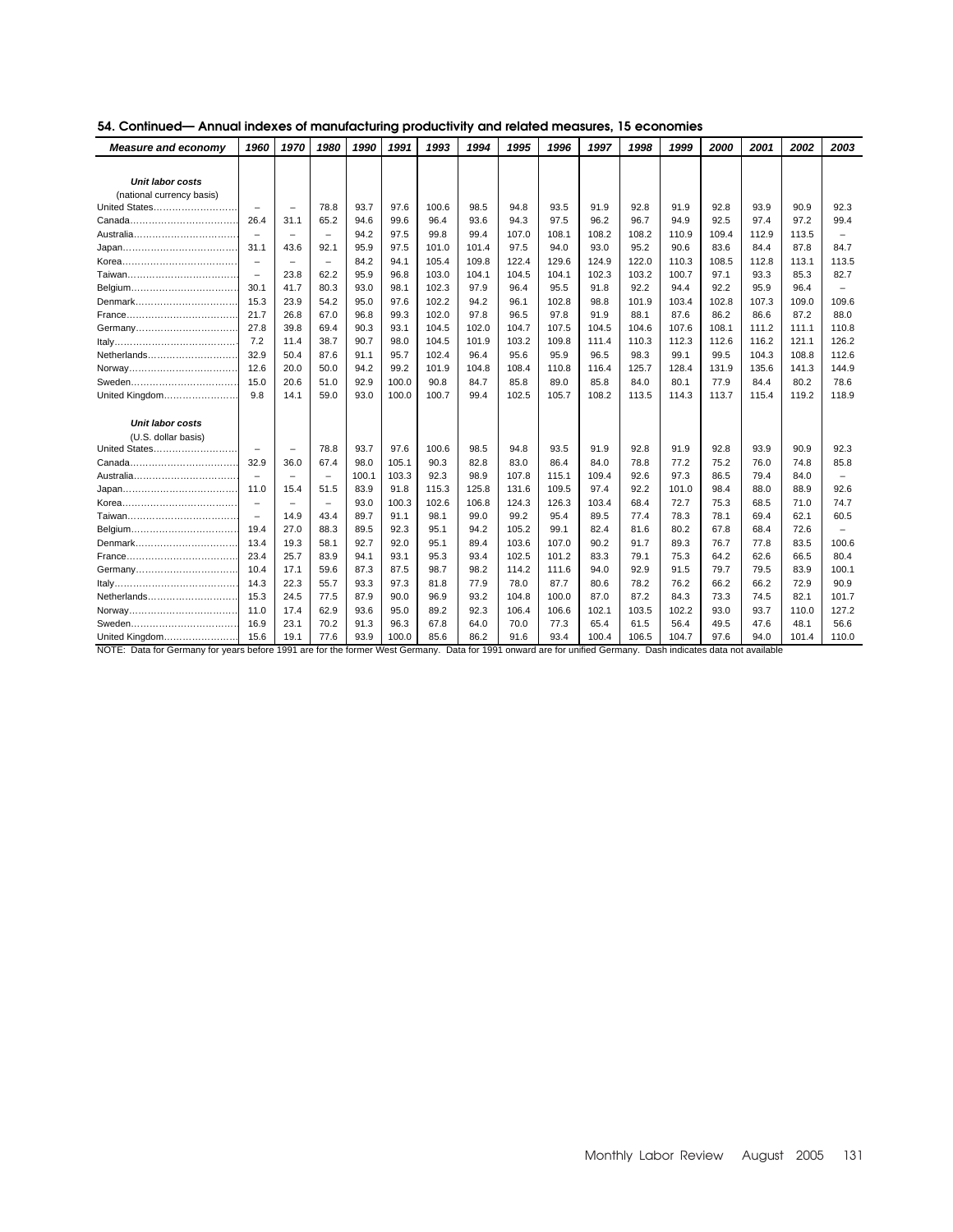### **55. Occupational injury and illness rates by industry,<sup>1</sup> United States**

|                                                 |              |              |              |              |            |            |            | Incidence rates per 100 full-time workers <sup>3</sup> |                   |                   |                   |                   |             |
|-------------------------------------------------|--------------|--------------|--------------|--------------|------------|------------|------------|--------------------------------------------------------|-------------------|-------------------|-------------------|-------------------|-------------|
| Industry and type of case <sup>2</sup>          | 1989         | 1990         | 1991         | 1992         | 1993 $4$   | 1994 $4$   | 1995 $4$   | 1996 <sup>4</sup>                                      | 1997 <sup>+</sup> | 1998 <sup>4</sup> | 1999 <sup>4</sup> | 2000 <sup>4</sup> | 2001 4      |
| PRIVATE SECTOR <sup>5</sup>                     |              |              |              |              |            |            |            |                                                        |                   |                   |                   |                   |             |
|                                                 | 8.6          | 8.8          | 8.4          | 8.9          | 8.5        | 8.4        | 8.1        | 7.4                                                    | 7.1               | 6.7               | 6.3               | 6.1               | 5.7         |
|                                                 | 4.0<br>78.7  | 4.1<br>84.0  | 3.9<br>86.5  | 3.9<br>93.8  | 3.8        | 3.8        | 3.6        | 3.4                                                    | 3.3               | 3.1               | 3.0               | 3.0               | 2.8         |
|                                                 |              |              |              |              |            |            |            |                                                        |                   |                   |                   |                   |             |
| Agriculture, forestry, and fishing <sup>5</sup> | 10.9         | 11.6         | 10.8         | 11.6         | 11.2       | 10.0       | 9.7        | 8.7                                                    | 8.4               | 7.9               | 7.3               | 7.1               | 7.3         |
|                                                 | 5.7          | 5.9          | 5.4          | 5.4          | 5.0        | 4.7        | 4.3        | 3.9                                                    | 4.1               | 3.9               | 3.4               | 3.6               | 3.6         |
|                                                 | 100.9        | 112.2        | 108.3        | 126.9        |            |            |            |                                                        |                   |                   |                   |                   |             |
| Mining                                          |              |              |              |              |            |            |            |                                                        |                   |                   |                   |                   |             |
|                                                 | 8.5<br>4.8   | 8.3<br>5.0   | 7.4<br>4.5   | 7.3<br>4.1   | 6.8<br>3.9 | 6.3<br>3.9 | 6.2<br>3.9 | 5.4<br>3.2                                             | 5.9<br>3.7        | 4.9<br>2.9        | 4.4<br>2.7        | 4.7<br>3.0        | 4.0<br>2.4  |
|                                                 | 137.2        | 119.5        | 129.6        | 204.7        |            |            |            |                                                        |                   |                   |                   |                   |             |
| Construction                                    |              |              |              |              |            |            |            |                                                        |                   |                   |                   |                   |             |
|                                                 | 14.3         | 14.2         | 13.0         | 13.1         | 12.2       | 11.8       | 10.6       | 9.9                                                    | 9.5               | 8.8               | 8.6               | 8.3               | 7.9         |
|                                                 | 6.8<br>143.3 | 6.7<br>147.9 | 6.1<br>148.1 | 5.8<br>161.9 | 5.5        | 5.5        | 4.9        | 4.5                                                    | 4.4               | 4.0               | 4.2               | 4.1               | 4.0         |
| General building contractors:                   |              |              |              |              |            |            |            |                                                        |                   |                   |                   |                   |             |
|                                                 | 13.9         | 13.4         | 12.0         | 12.2         | 11.5       | 10.9       | 9.8        | 9.0                                                    | 8.5               | 8.4               | 8.0               | 7.8               | 6.9         |
|                                                 | 6.5<br>137.3 | 6.4<br>137.6 | 5.5<br>132.0 | 5.4<br>142.7 | 5.1        | 5.1        | 4.4        | 4.0                                                    | 3.7               | 3.9               | 3.7               | 3.9               | 3.5         |
| Heavy construction, except building:            |              |              |              |              |            |            |            |                                                        |                   |                   |                   |                   |             |
|                                                 | 13.8         | 13.8         | 12.8         | 12.1         | 11.1       | 10.2       | 9.9        | 9.0                                                    | 8.7               | 8.2               | 7.8               | 7.6               | 7.8         |
|                                                 | 6.5<br>147.1 | 6.3<br>144.6 | 6.0<br>160.1 | 5.4<br>165.8 | 5.1        | 5.0        | 4.8        | 4.3                                                    | 4.3               | 4.1               | 3.8               | 3.7               | 4.0         |
| Special trades contractors:                     |              |              |              |              |            |            |            |                                                        |                   |                   |                   |                   |             |
|                                                 | 14.6         | 14.7         | 13.5         | 13.8         | 12.8       | 12.5       | 11.1       | 10.4                                                   | 10.0              | 9.1               | 8.9               | 8.6               | 8.2         |
|                                                 | 6.9<br>144.9 | 6.9<br>153.1 | 6.3<br>151.3 | 6.1<br>168.3 | 5.8        | 5.8        | 5.0        | 4.8                                                    | 4.7               | 4.1               | 4.4               | 4.3               | 4.1         |
| Manufacturing                                   |              |              |              |              |            |            |            |                                                        |                   |                   |                   |                   |             |
|                                                 | 13.1         | 13.2         | 12.7         | 12.5         | 12.1       | 12.2       | 11.6       | 10.6                                                   | 10.3              | 9.7               | 9.2               | 9.0               | 8.1         |
|                                                 | 5.8          | 5.8          | 5.6          | 5.4          | 5.3        | 5.5        | 5.3        | 4.9                                                    | 4.8               | 4.7               | 4.6               | 4.5               | 4.1         |
|                                                 | 113.0        | 120.7        | 121.5        | 124.6        |            |            |            |                                                        |                   |                   |                   |                   |             |
| Durable goods:                                  | 14.1         | 14.2         | 13.6         | 13.4         | 13.1       | 13.5       | 12.8       | 11.6                                                   | 11.3              | 10.7              | 10.1              |                   | 8.8         |
|                                                 | 6.0          | 6.0          | 5.7          | 5.5          | 5.4        | 5.7        | 5.6        | 5.1                                                    | 5.1               | 5.0               | 4.8               |                   | 4.3         |
|                                                 | 116.5        | 123.3        | 122.9        | 126.7        |            |            |            |                                                        |                   |                   |                   |                   |             |
| Lumber and wood products:                       |              |              |              |              |            |            |            |                                                        |                   |                   |                   |                   |             |
|                                                 | 18.4         | 18.1         | 16.8         | 16.3         | 15.9       | 15.7       | 14.9       | 14.2                                                   | 13.5              | 13.2              | 13.0              | 12.1              | 10.6        |
|                                                 | 9.4<br>177.5 | 8.8<br>172.5 | 8.3<br>172.0 | 7.6<br>165.8 | 7.6        | 7.7        | 7.0        | 6.8                                                    | 6.5               | 6.8               | 6.7               | 6.1               | 5.5         |
| Furniture and fixtures:                         |              |              |              |              |            |            |            |                                                        |                   |                   |                   |                   |             |
|                                                 | 16.1         | 16.9         | 15.9         | 14.8         | 14.6       | 15.0       | 13.9       | 12.2                                                   | 12.0              | 11.4              | 11.5              | 11.2              | 11.0        |
|                                                 | 7.2          | 7.8          | 7.2          | 6.6<br>128.4 | 6.5        | 7.0        | 6.4        | 5.4                                                    | 5.8               | 5.7               | 5.9               | 5.9               | 5.7         |
| Stone, clay, and glass products:                |              |              |              |              |            |            |            |                                                        |                   |                   |                   |                   |             |
|                                                 | 15.5         | 15.4         | 14.8         | 13.6         | 13.8       | 13.2       | 12.3       | 12.4                                                   | 11.8              | 11.8              | 10.7              | 10.4              | 10.1        |
|                                                 | 7.4<br>149.8 | 7.3<br>160.5 | 6.8<br>156.0 | 6.1<br>152.2 | 6.3        | 6.5        | 5.7        | 6.0                                                    | 5.7               | 6.0               | 5.4               | 5.5               | 5.1         |
| Primary metal industries:                       |              |              |              |              |            |            |            |                                                        |                   |                   |                   |                   |             |
|                                                 | 18.7         | 19.0         | 17.7         | 17.5         | 17.0       | 16.8       | 16.5       | 15.0                                                   | 15.0              | 14.0              | 12.9              | 12.6              | 10.7        |
|                                                 | 8.1<br>168.3 | 8.1<br>180.2 | 7.4<br>169.1 | 7.1<br>175.5 | 7.3        | 7.2        | 7.2        | 6.8                                                    | 7.2               | 7.0               | 6.3               | 6.3               | 5.3<br>11.1 |
| Fabricated metal products:                      |              |              |              |              |            |            |            |                                                        |                   |                   |                   |                   |             |
|                                                 | 18.5<br>7.9  | 18.7         | 17.4         | 16.8         | 16.2       | 16.4       | 15.8       | 14.4                                                   | 14.2              | 13.9              | 12.6              | 11.9              | 11.1        |
|                                                 | 147.6        | 7.9<br>155.7 | 7.1<br>146.6 | 6.6<br>144.0 | 6.7        | 6.7        | 6.9        | 6.2                                                    | 6.4               | 6.5               | 6.0               | 5.5               | 5.3         |
| Industrial machinery and equipment:             |              |              |              |              |            |            |            |                                                        |                   |                   |                   |                   |             |
|                                                 | 12.1         | 12.0         | 11.2         | 11.1         | 11.1       | 11.6       | 11.2       | 9.9                                                    | 10.0              | 9.5               | 8.5               | 8.2               | 11.0        |
|                                                 | 4.8          | 4.7          | 4.4          | 4.2          | 4.2        | 4.4        | 4.4        | 4.0                                                    | 4.1               | 4.0               | 3.7               | 3.6               | 6.0         |
| Electronic and other electrical equipment:      | 86.8         | 88.9         | 86.6         | 87.7         |            |            |            |                                                        |                   |                   |                   |                   |             |
|                                                 | 9.1          | 9.1          | 8.6          | 8.4          | 8.3        | 8.3        | 7.6        | 6.8                                                    | 6.6               | 5.9               | 5.7               | 5.7               | 5.0         |
|                                                 | 3.9          | 3.8          | 3.7          | 3.6          | 3.5        | 3.6        | 3.3        | 3.1                                                    | 3.1               | 2.8               | 2.8               | 2.9               | 2.5         |
|                                                 | 77.5         | 79.4         | 83.0         | 81.2         |            |            |            |                                                        |                   |                   |                   |                   |             |
| Transportation equipment:                       | 17.7         | 17.8         | 18.3         | 18.7         | 18.5       | 19.6       | 18.6       | 16.3                                                   | 15.4              | 14.6              | 13.7              | 13.7              | 12.6        |
|                                                 | 6.8          | 6.9          | 7.0          | 7.1          | 7.1        | 7.8        | 7.9        | 7.0                                                    | 6.6               | 6.6               | 6.4               | 6.3               | 6.0         |
|                                                 | 138.6        | 153.7        | 166.1        | 186.6        |            |            |            |                                                        |                   |                   |                   |                   |             |
| Instruments and related products:               | 5.6          | 5.9          | 6.0          | 5.9          | 5.6        | 5.9        | 5.3        | 5.1                                                    | 4.8               | 4.0               | 4.0               | 4.5               | 4.0         |
|                                                 | 2.5          | 2.7          | 2.7          | 2.7          | 2.5        | 2.7        | 2.4        | 2.3                                                    | 2.3               | 1.9               | 1.8               | 2.2               | 2.0         |
|                                                 | 55.4         | 57.8         | 64.4         | 65.3         |            |            |            |                                                        |                   |                   |                   |                   |             |
| Miscellaneous manufacturing industries:         | 11.1         | 11.3         | 11.3         | 10.7         | 10.0       | 9.9        | 9.1        | 9.5                                                    | 8.9               | 8.1               | 8.4               | 7.2               | 6.4         |
|                                                 | 5.1          | 5.1          | 5.1          | 5.0          | 4.6        | 4.5        | 4.3        | 4.4                                                    | 4.2               | 3.9               | 4.0               | 3.6               | 3.2         |
|                                                 | 97.6         | 113.1        | 104.0        | 108.2        |            |            |            |                                                        |                   |                   |                   |                   |             |

See footnotes at end of table.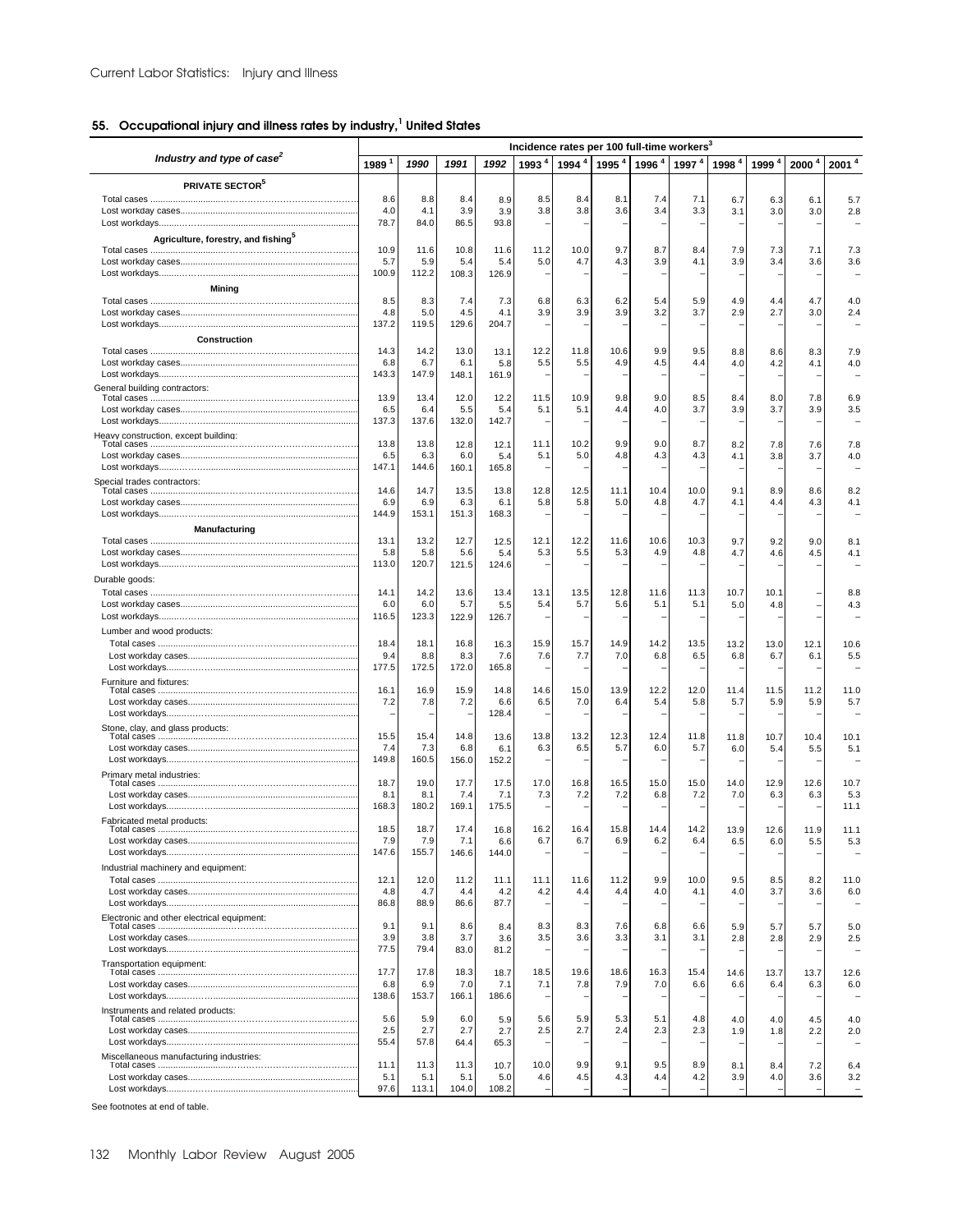#### **55. Continued–Occupational injury and illness rates by industry,<sup>1</sup> United States**

|                                             |              |              |              |              |                                 |                   |                   | Incidence rates per 100 workers <sup>3</sup> |                   |                   |                   |                   |                                |
|---------------------------------------------|--------------|--------------|--------------|--------------|---------------------------------|-------------------|-------------------|----------------------------------------------|-------------------|-------------------|-------------------|-------------------|--------------------------------|
| Industry and type of case <sup>2</sup>      | 1989         | 1990         | 1991         | 1992         | 1993 <sup>4</sup>               | 1994 <sup>4</sup> | 1995 <sup>4</sup> | 1996 $4$                                     | 1997 <sup>4</sup> | 1998 <sup>4</sup> | 1999 <sup>4</sup> | 2000 <sup>4</sup> | 2001 <sup>4</sup>              |
| Nondurable goods:                           |              |              |              |              |                                 |                   |                   |                                              |                   |                   |                   |                   |                                |
|                                             | 11.6<br>5.5  | 11.7<br>5.6  | 11.5<br>5.5  | 11.3<br>5.3  | 10.7<br>5.0                     | 10.5<br>5.1       | 9.9<br>4.9        | 9.2<br>4.6                                   | 8.8<br>4.4        | 8.2<br>4.3        | 7.8<br>4.2        | 7.8<br>4.2        | 6.8<br>3.8                     |
|                                             | 107.8        | 116.9        | 119.7        | 121.8        |                                 |                   |                   |                                              |                   |                   |                   |                   |                                |
| Food and kindred products:                  |              |              |              |              |                                 |                   |                   |                                              |                   |                   |                   |                   |                                |
|                                             | 18.5         | 20.0         | 19.5         | 18.8         | 17.6                            | 17.1              | 16.3              | 15.0                                         | 14.5              | 13.6              | 12.7              | 12.4              | 10.9                           |
|                                             | 9.3<br>174.7 | 9.9<br>202.6 | 9.9<br>207.2 | 9.5<br>211.9 | 8.9                             | 9.2               | 8.7               | 8.0                                          | 8.0               | 7.5               | 7.3               | 7.3               | 6.3                            |
| Tobacco products:                           |              |              |              |              |                                 |                   |                   |                                              |                   |                   |                   |                   |                                |
|                                             | 8.7          | 7.7          | 6.4          | 6.0          | 5.8                             | 5.3               | 5.6               | 6.7                                          | 5.9               | 6.4               | 5.5               | 6.2               | 6.7                            |
|                                             | 3.4<br>64.2  | 3.2<br>62.3  | 2.8<br>52.0  | 2.4<br>42.9  | 2.3                             | 2.4               | 2.6               | 2.8                                          | 2.7               | 3.4               | 2.2               | 3.1               | 4.2                            |
| Textile mill products:                      |              |              |              |              |                                 |                   |                   |                                              |                   |                   |                   |                   |                                |
|                                             | 10.3         | 9.6          | 10.1         | 9.9<br>4.2   | 9.7                             | 8.7               | 8.2               | 7.8                                          | 6.7               | 7.4               | 6.4               | 6.0               | 5.2<br>2.7                     |
|                                             | 4.2<br>81.4  | 4.0<br>85.1  | 4.4<br>88.3  | 87.1         | 4.1                             | 4.0               | 4.1               | 3.6                                          | 3.1               | 3.4               | 3.2               | 3.2               |                                |
| Apparel and other textile products:         |              |              |              |              |                                 |                   |                   |                                              |                   |                   |                   |                   |                                |
|                                             | 8.6          | 8.8          | 9.2          | 9.5          | 9.0                             | 8.9               | 8.2               | 7.4                                          | 7.0               | 6.2               | 5.8               | 6.1               | 5.0                            |
|                                             | 3.8<br>80.5  | 3.9<br>92.1  | 4.2<br>99.9  | 4.0<br>104.6 | 3.8                             | 3.9               | 3.6               | 3.3                                          | 3.1               | 2.6               | 2.8               | 3.0               | 2.4                            |
| Paper and allied products:                  |              |              |              |              |                                 |                   |                   |                                              |                   |                   |                   |                   |                                |
|                                             | 12.7<br>5.8  | 12.1<br>5.5  | 11.2<br>5.0  | 11.0<br>5.0  | 9.9<br>4.6                      | 9.6               | 8.5<br>4.2        | 7.9                                          | 7.3<br>3.7        | 7.1<br>3.7        | 7.0               | 6.5               | 6.0                            |
|                                             | 132.9        | 124.8        | 122.7        | 125.9        | $\overline{\phantom{a}}$        | 4.5               |                   | 3.8                                          |                   |                   | 3.7               | 3.4               | 3.2                            |
| Printing and publishing:                    |              |              |              |              |                                 |                   |                   |                                              |                   |                   |                   |                   |                                |
|                                             | 6.9<br>3.3   | 6.9<br>3.3   | 6.7<br>3.2   | 7.3<br>3.2   | 6.9<br>3.1                      | 6.7<br>3.0        | 6.4<br>3.0        | 6.0<br>2.8                                   | 5.7<br>2.7        | 5.4<br>2.8        | 5.0<br>2.6        | 5.1<br>2.6        | 4.6<br>2.4                     |
|                                             | 63.8         | 69.8         | 74.5         | 74.8         |                                 |                   |                   |                                              |                   |                   |                   |                   |                                |
| Chemicals and allied products:              |              |              |              |              |                                 |                   |                   |                                              |                   |                   |                   |                   |                                |
|                                             | 7.0<br>3.2   | 6.5<br>3.1   | 6.4<br>3.1   | 6.0<br>2.8   | 5.9<br>2.7                      | 5.7<br>2.8        | 5.5<br>2.7        | 4.8<br>2.4                                   | 4.8<br>2.3        | 4.2<br>2.1        | 4.4<br>2.3        | 4.2<br>2.2        | 4.0<br>2.1                     |
|                                             | 63.4         | 61.6         | 62.4         | 64.2         |                                 |                   |                   |                                              |                   |                   |                   |                   |                                |
| Petroleum and coal products:                |              |              |              |              |                                 |                   |                   |                                              |                   |                   |                   |                   |                                |
|                                             | 6.6<br>3.3   | 6.6<br>3.1   | 6.2<br>2.9   | 5.9<br>2.8   | 5.2<br>2.5                      | 4.7<br>2.3        | 4.8<br>2.4        | 4.6<br>2.5                                   | 4.3<br>2.2        | 3.9<br>1.8        | 4.1<br>1.8        | 3.7<br>1.9        | 2.9<br>1.4                     |
|                                             | 68.1         | 77.3         | 68.2         | 71.2         |                                 |                   |                   |                                              |                   |                   |                   |                   |                                |
| Rubber and miscellaneous plastics products: |              |              |              |              |                                 |                   |                   |                                              |                   |                   |                   |                   |                                |
|                                             | 16.2<br>8.0  | 16.2<br>7.8  | 15.1<br>7.2  | 14.5<br>6.8  | 13.9<br>6.5                     | 14.0<br>6.7       | 12.9<br>6.5       | 12.3<br>6.3                                  | 11.9<br>5.8       | 11.2<br>5.8       | 10.1<br>5.5       | 10.7<br>5.8       | 8.7<br>4.8                     |
|                                             | 147.2        | 151.3        | 150.9        | 153.3        |                                 |                   |                   |                                              |                   |                   |                   |                   |                                |
| Leather and leather products:               | 13.6         | 12.1         |              | 12.1         | 12.1                            | 12.0              | 11.4              | 10.7                                         | 10.6              | 9.8               | 10.3              | 9.0               | 8.7                            |
|                                             | 6.5          | 5.9          | 12.5<br>5.9  | 5.4          | 5.5                             | 5.3               | 4.8               | 4.5                                          | 4.3               | 4.5               | 5.0               | 4.3               | 4.4                            |
|                                             | 130.4        | 152.3        | 140.8        | 128.5        |                                 |                   |                   |                                              |                   |                   |                   |                   |                                |
| <b>Transportation and public utilities</b>  |              |              |              |              |                                 |                   |                   |                                              |                   |                   |                   |                   |                                |
|                                             | 9.2<br>5.3   | 9.6<br>5.5   | 9.3<br>5.4   | 9.1<br>5.1   | 9.5<br>5.4                      | 9.3<br>5.5        | 9.1<br>5.2        | 8.7<br>5.1                                   | 8.2<br>4.8        | 7.3<br>4.3        | 7.3<br>4.4        | 6.9<br>4.3        | 6.9<br>4.3                     |
|                                             | 121.5        | 134.1        | 140.0        | 144.0        |                                 |                   |                   |                                              |                   |                   |                   |                   |                                |
| Wholesale and retail trade                  |              |              |              |              |                                 |                   |                   |                                              |                   |                   |                   |                   |                                |
|                                             | 8.0          | 7.9          | 7.6          | 8.4          | 8.1                             | 7.9               | 7.5               | 6.8                                          | 6.7               | 6.5               | 6.1               | 5.9               | 6.6                            |
|                                             | 3.6<br>63.5  | 3.5<br>65.6  | 3.4<br>72.0  | 3.5<br>80.1  | 3.4<br>۰                        | 3.4               | 3.2               | 2.9                                          | 3.0               | 2.8               | 2.7               | 2.7               | 2.5                            |
| Wholesale trade:                            |              |              |              |              |                                 |                   |                   |                                              |                   |                   |                   |                   |                                |
|                                             | 7.7          | 7.4<br>3.7   | 7.2          | 7.6          | 7.8<br>3.7                      | 7.7<br>3.8        | 7.5               | 6.6                                          | 6.5               | 6.5               | 6.3               | 5.8               | 5.3<br>2.8                     |
|                                             | 4.0<br>71.9  | 71.5         | 3.7<br>79.2  | 3.6<br>82.4  |                                 |                   | 3.6               | 3.4                                          | 3.2               | 3.3               | 3.3               | 3.1               |                                |
| Retail trade:                               |              |              |              |              |                                 |                   |                   |                                              |                   |                   |                   |                   |                                |
|                                             | 8.1<br>3.4   | 8.1<br>3.4   | 7.7<br>3.3   | 8.7<br>3.4   | 8.2<br>3.3                      | 7.9<br>3.3        | 7.5<br>3.0        | 6.9<br>2.8                                   | 6.8<br>2.9        | 6.5<br>2.7        | 6.1<br>2.5        | 5.9<br>2.5        | 5.7<br>2.4                     |
|                                             | 60.0         | 63.2         | 69.1         | 79.2         |                                 |                   |                   |                                              |                   |                   |                   |                   |                                |
| Finance, insurance, and real estate         |              |              |              |              |                                 |                   |                   |                                              |                   |                   |                   |                   |                                |
|                                             | 2.0          | 2.4          | 2.4          | 2.9          | 2.9                             | 2.7               | 2.6               | 2.4                                          | 2.2               | .7                | 1.8               | 1.9               | 1.8                            |
|                                             | .9<br>17.6   | 1.1<br>27.3  | 1.1<br>24.1  | 1.2<br>32.9  | 1.2<br>$\overline{\phantom{a}}$ | 1.1               | 1.0               | .9                                           | .9                | .5                | .8                | .8                | .7<br>$\overline{\phantom{a}}$ |
| <b>Services</b>                             |              |              |              |              |                                 |                   |                   |                                              |                   |                   |                   |                   |                                |
|                                             | 5.5          | 6.0          | 6.2          | 7.1          | 6.7                             | 6.5               | 6.4               | 6.0                                          | 5.6               | 5.2               | 4.9               | 4.9               | 4.6                            |
|                                             | 2.7          | 2.8<br>56.4  | 2.8<br>60.0  | 3.0<br>68.6  | 2.8                             | 2.8               | 2.8               | 2.6                                          | 2.5               | 2.4               | 2.2               | 2.2               | 2.2                            |
|                                             | 51.2         |              |              |              |                                 |                   |                   |                                              |                   |                   |                   |                   |                                |

<sup>1</sup> Data for 1989 and subsequent years are based on the *Standard Industrial Classification Manual* , 1987 Edition. For this reason, they are not strictly comparable with data for the years 1985–88, which were based on the *Standard Industrial Classification Manual* , 1972 Edition, 1977 Supplement.

N = number of injuries and illnesses or lost workdays;

EH = total hours worked by all employees during the calendar year; and

200,000 = base for 100 full-time equivalent workers (working 40 hours per week, 50 weeks per year).

 $2$  Beginning with the 1992 survey, the annual survey measures only nonfatal injuries and illnesses, while past surveys covered both fatal and nonfatal incidents. To better address fatalities, a basic element of workplace safety, BLS implemented the Census of Fatal 4 Beginning with the 1993 survey, lost workday estimates will not be generated. As of 1992, BLS began generating percent distributions and the median number of days away from work by industry and for groups of workers sustaining similar work disabilities.

<sup>5</sup> Excludes farms with fewer than 11 employees since 1976.

<sup>3</sup> The incidence rates represent the number of injuries and illnesses or lost workdays per 100 full-time workers and were calculated as (N/EH) X 200,000, where:

Occupational Injuries.